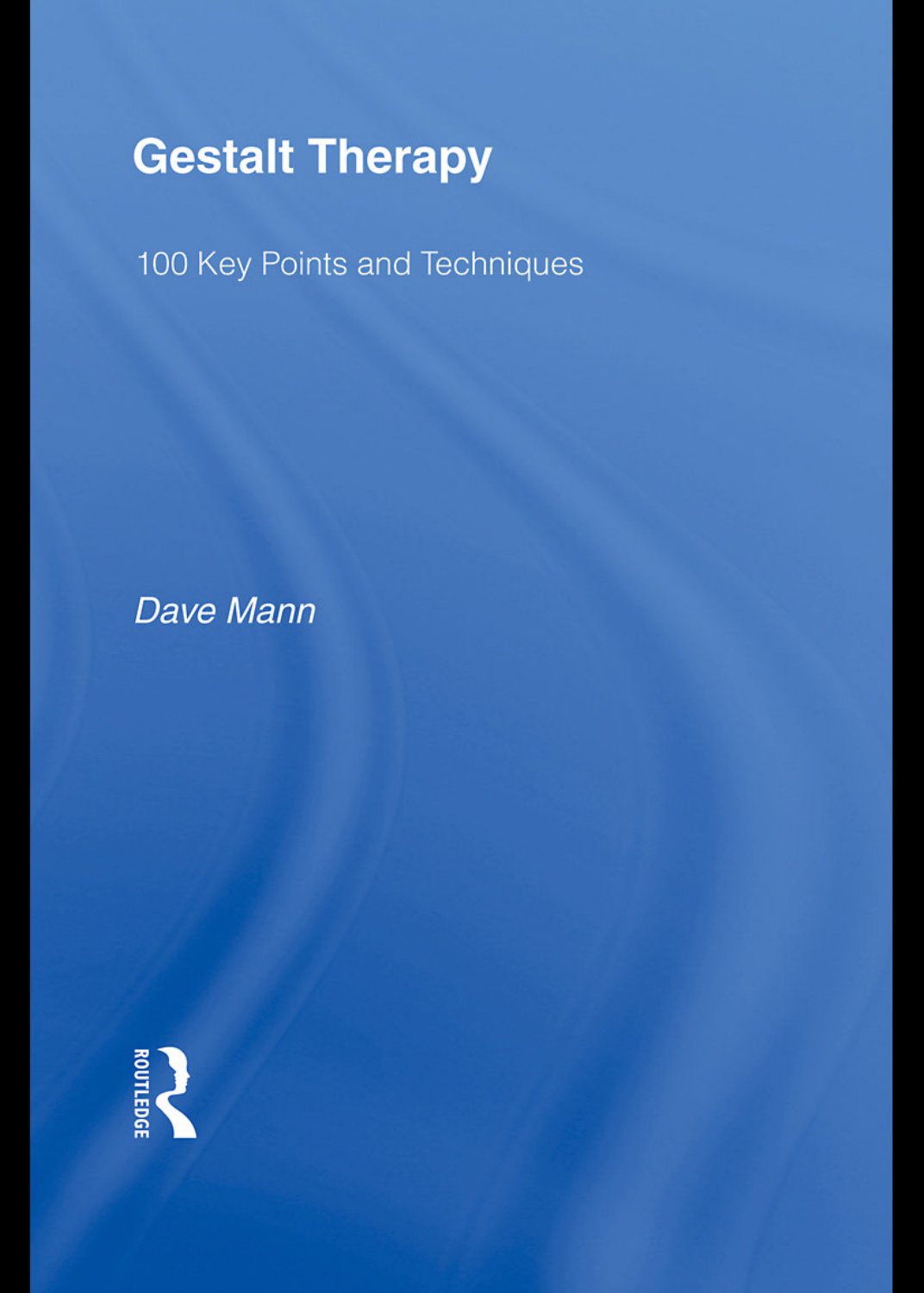### **Gestalt Therapy**

*'I wish this book had been available when I was beginning to learn about therapy. Mann, writing in his conversational style, draws the reader into gentle conversation with a wise elder who makes gestalt therapy accessible without reducing its wisdom.' –* Lynne Jacobs, Ph.D., Co-Founder, Pacific Gestalt Institute, Los Angeles, CA, USA.

*'I recommend this book to all practitioners, students and professionals, as well as to clients wishing to review the journey they have made with their therapist.' –* Terry Browning, Gestalt Counsellor, London & Member of the British Association for Counselling and Psychotherapy.

*'Whether you are familiar with Gestalt Therapy, or just starting out, this book is a must.' –* Dr Sally Denham-Vaughan, UKCP Registered Gestalt Psychotherapist, Trainer, Supervisor and Writer.

Gestalt therapy offers a present-focused, relational approach, central to which is the fundamental belief that the client knows the best way of adjusting to their situation. By working to heighten awareness through dialogue and creative experimentation, gestalt therapists create the conditions for a client's personal journey to health.

*Gestalt Therapy: 100 Key Points & Techniques* provides a concise guide to this flexible and far-reaching approach. Topics discussed include:

- the theoretical assumptions underpinning gestalt therapy
- gestalt assessment and process diagnosis
- field theory, phenomenology and dialogue
- ethics and values
- evaluation and research.

As such this book will be essential reading for gestalt trainees, as well as established therapists, counsellors and psychotherapists wanting to learn more about the gestalt approach.

**Dave Mann** is a UKCP Registered Gestalt Psychotherapist, Supervisor and Trainer affiliated with the Metanoia Institute, Gestalt Psychotherapy Training Institute and Sherwood Psychotherapy Training Institute. He is also a former Assistant Editor of the British Gestalt Journal.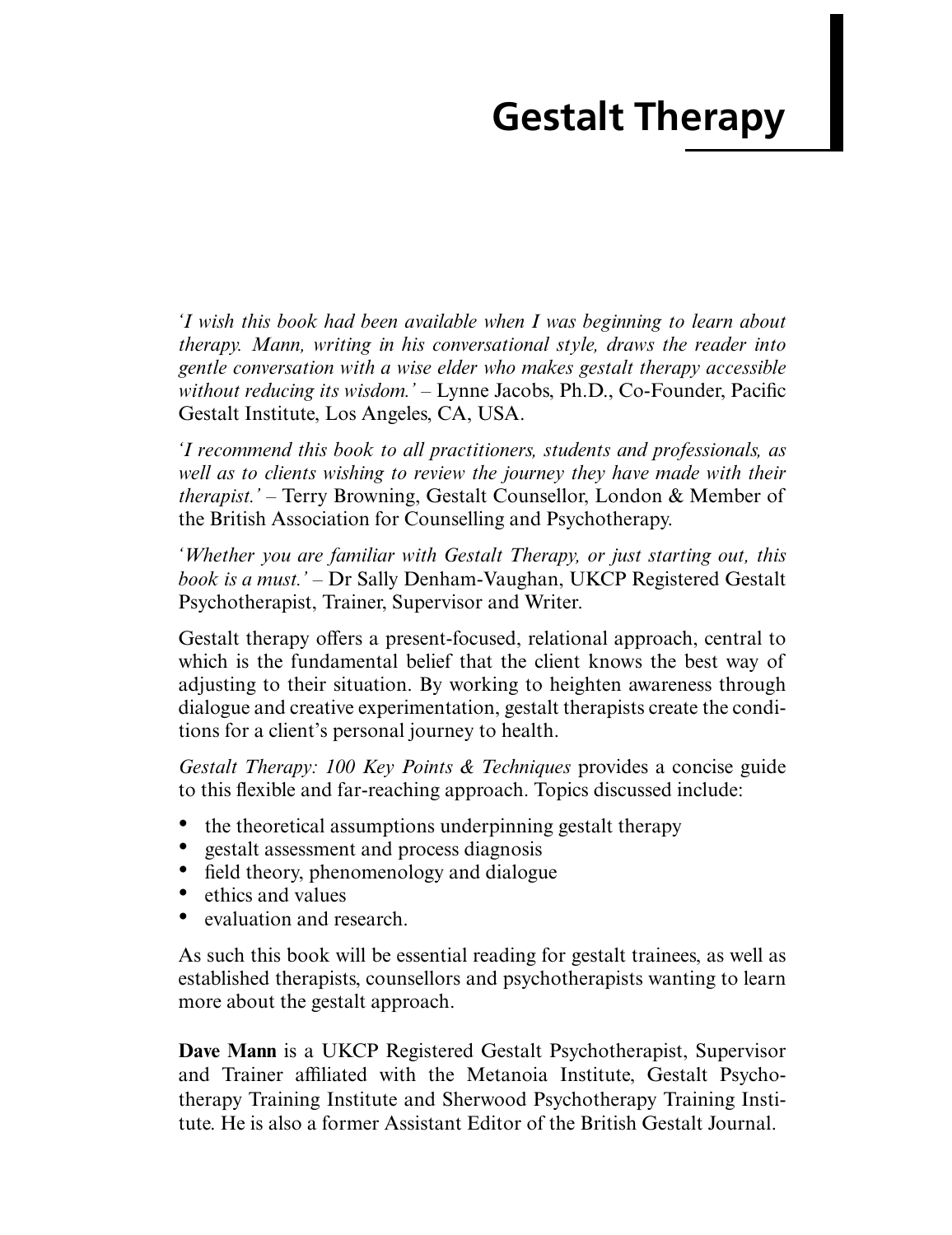### **100 Key Points**

#### **Series Editor: Windy Dryden**

#### ALSO IN THIS SERIES:

*Cognitive Therapy: 100 Key Points and Techniques* Michael Neenan and Windy Dryden

*Rational Emotive Behaviour Therapy: 100 Key Points and Techniques* Windy Dryden and Michael Neenan

*Family Therapy: 100 Key Points and Techniques* Mark Rivett and Eddy Street

*Transactional Analysis: 100 Key Points and Techniques* Mark Widdowson

*Person-Centred Therapy: 100 Key Points and Techniques* Paul Wilkins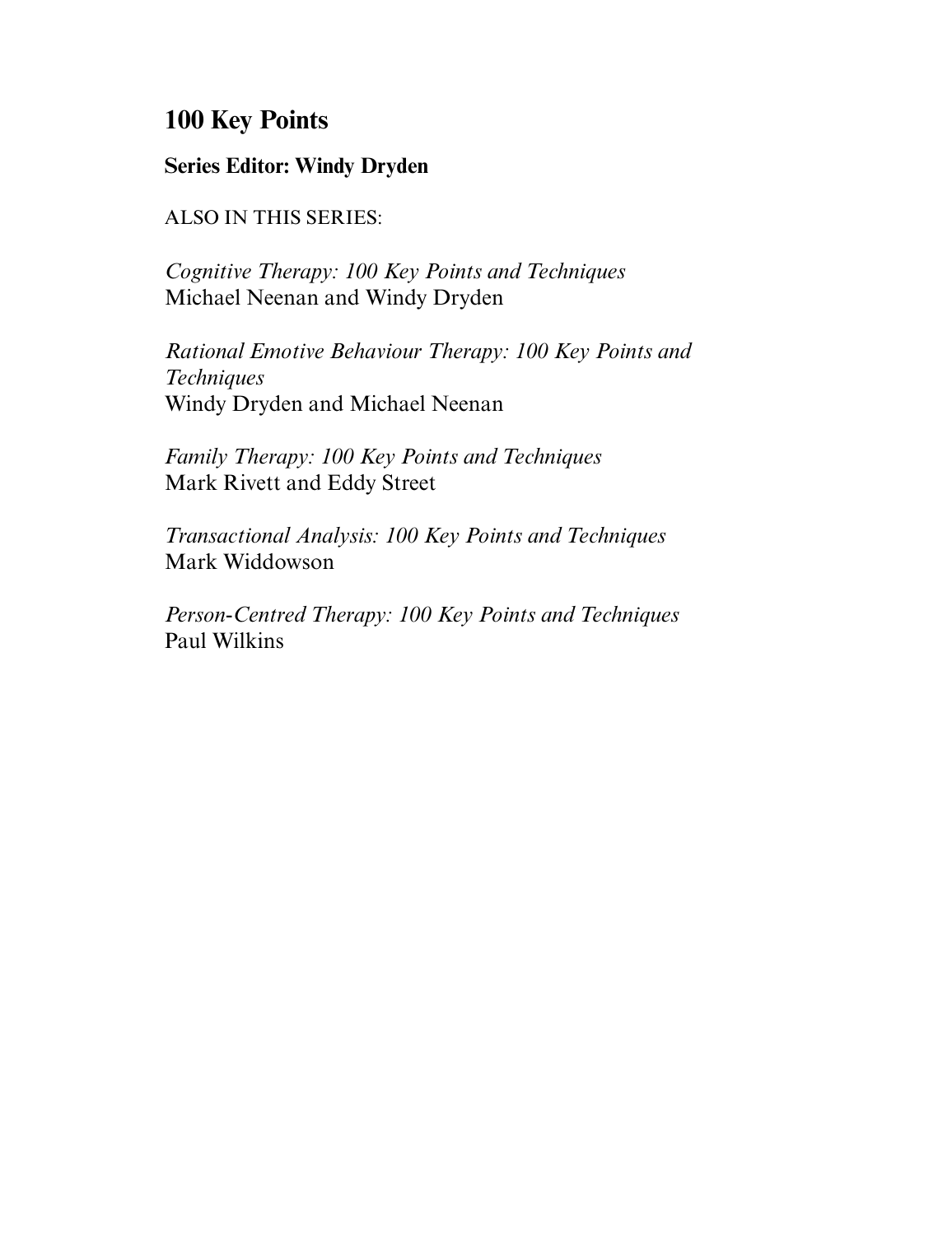## **Gestalt Therapy**

## **100 Key Points and Techniques**

*Dave Mann*

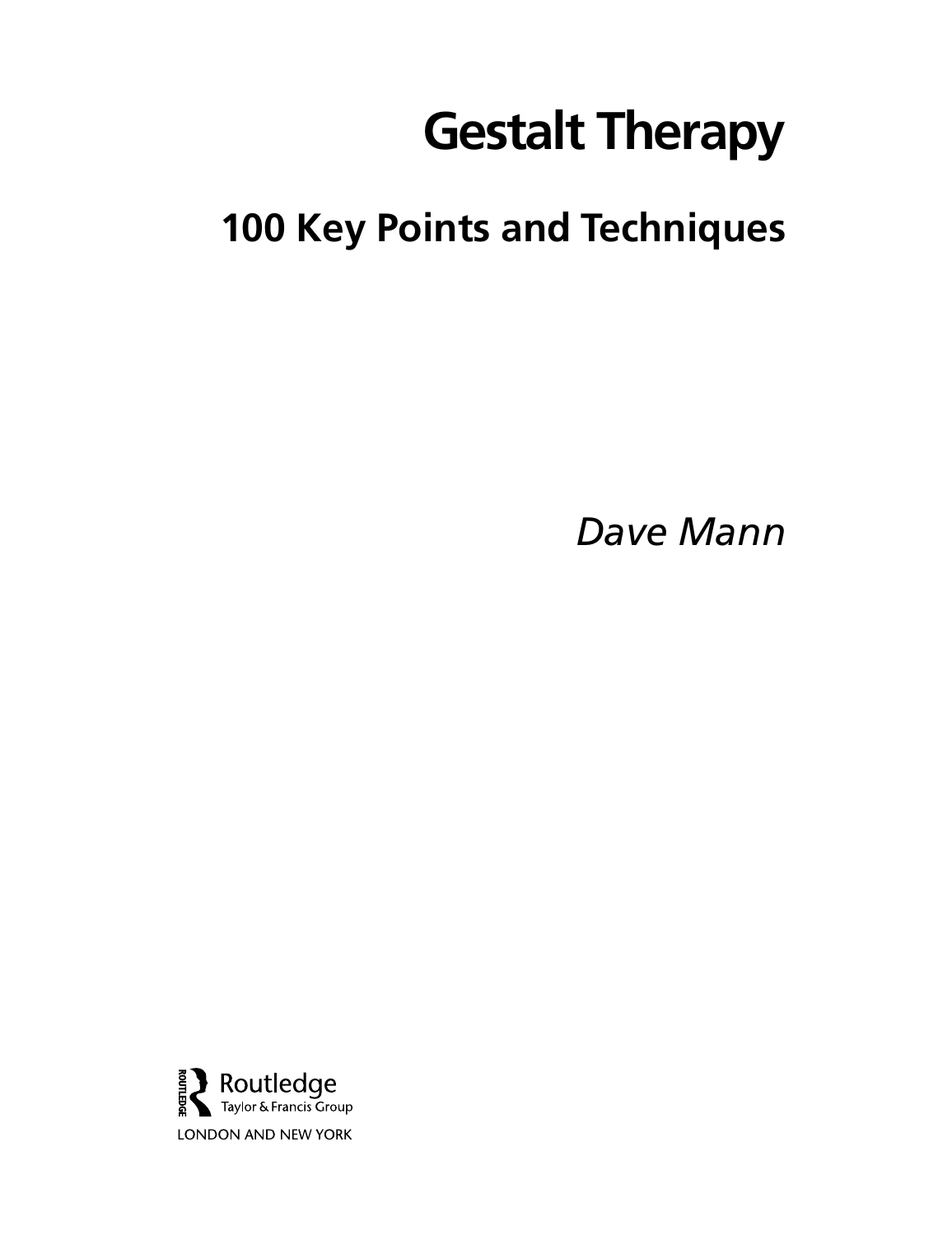First published 2010 by Routledge 27 Church Lane, Hove, East Sussex, BN3 2FA

Simultaneously published in the USA and Canada by Routledge 270 Madison Avenue, New York, NY 10016

#### *Routledge is an imprint of the Taylor & Francis Group, an Informa business*

This edition published in the Taylor & Francis e-Library, 2010.

To purchase your own copy of this or any of Taylor & Francis or Routledge's collection of thousands of eBooks please go to www.eBookstore.tandf.co.uk.

#### © 2010 Dave Mann

All rights reserved. No part of this book may be reprinted or reproduced or utilized in any form or by any electronic, mechanical or other means, now known or hereafter invented, including photocopying and recording, or in any information storage or retrieval system, without permission in writing from the publishers.

This publication has been produced with paper manufactured to strict environmental standards and with pulp derived from sustainable forests.

*British Library Cataloguing in Publication Data* A catalogue record for this book is available from the British Library

*Library of Congress Cataloging-in-Publication Data* Mann, Dave, 1957– Gestalt therapy : 100 key points & techniques / Dave Mann. – 1st ed. p. cm. Includes bibliographical references. 1. Gestalt therapy. I. Title RC489.G4M355 2010 616.89′143—dc22 2010004663

ISBN 0-203-84591-9 Master e-book ISBN

ISBN: 978-0-415-55293-6 (hbk) ISBN: 978-0-415-55294-3 (pbk)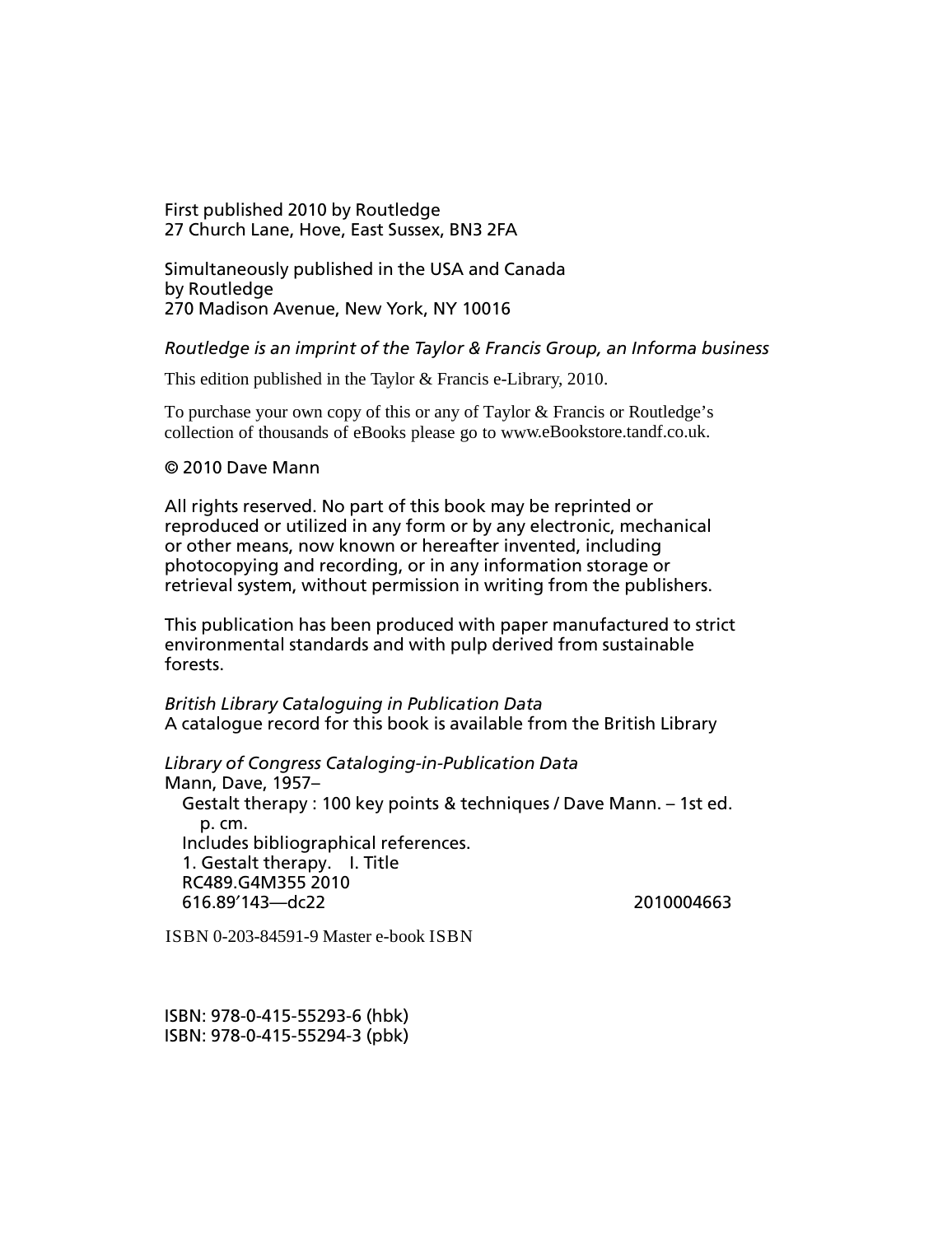## **Contents**

|        | Preface<br>Acknowledgements                                                               | iх<br>xii |
|--------|-------------------------------------------------------------------------------------------|-----------|
| Part 1 | <b>MAPS FOR A GESTALT THERAPY JOURNEY:</b><br><b>THEORETICAL ASSUMPTIONS UNDERPINNING</b> |           |
|        | <b>THE APPROACH</b>                                                                       | 1         |
| 1      | What is gestalt?                                                                          | 3         |
| 2      | What is a gestalt?                                                                        | 6         |
| 3      | Creative adjustment                                                                       | 8         |
| 4      | Figure and ground                                                                         | 11        |
|        | 5 The here and now                                                                        | 15        |
| 6      | Self as process: selfing                                                                  | 18        |
| 7      | The self: concepts of id, ego and personality                                             | 20        |
| 8      | Holism and the orientation towards health                                                 | 23        |
| 9      | Gestalt's relationship to the psychiatric/                                                |           |
|        | biomedical model                                                                          | 26        |
|        | 10 The awareness continuum                                                                | 29        |
|        | 11 Individualism and field paradigms                                                      | 32        |
|        | 12 The contact boundary                                                                   | 34        |
| 13     | The gestalt cycle of experience: early                                                    |           |
|        | formulations                                                                              | 36        |
| 14     | The gestalt cycle of experience: later                                                    |           |
|        | developments                                                                              | 38        |
| 15     | Resistances, interruptions, moderations                                                   |           |
|        | to contact                                                                                | 41        |
| 16     | Introjection                                                                              | 44        |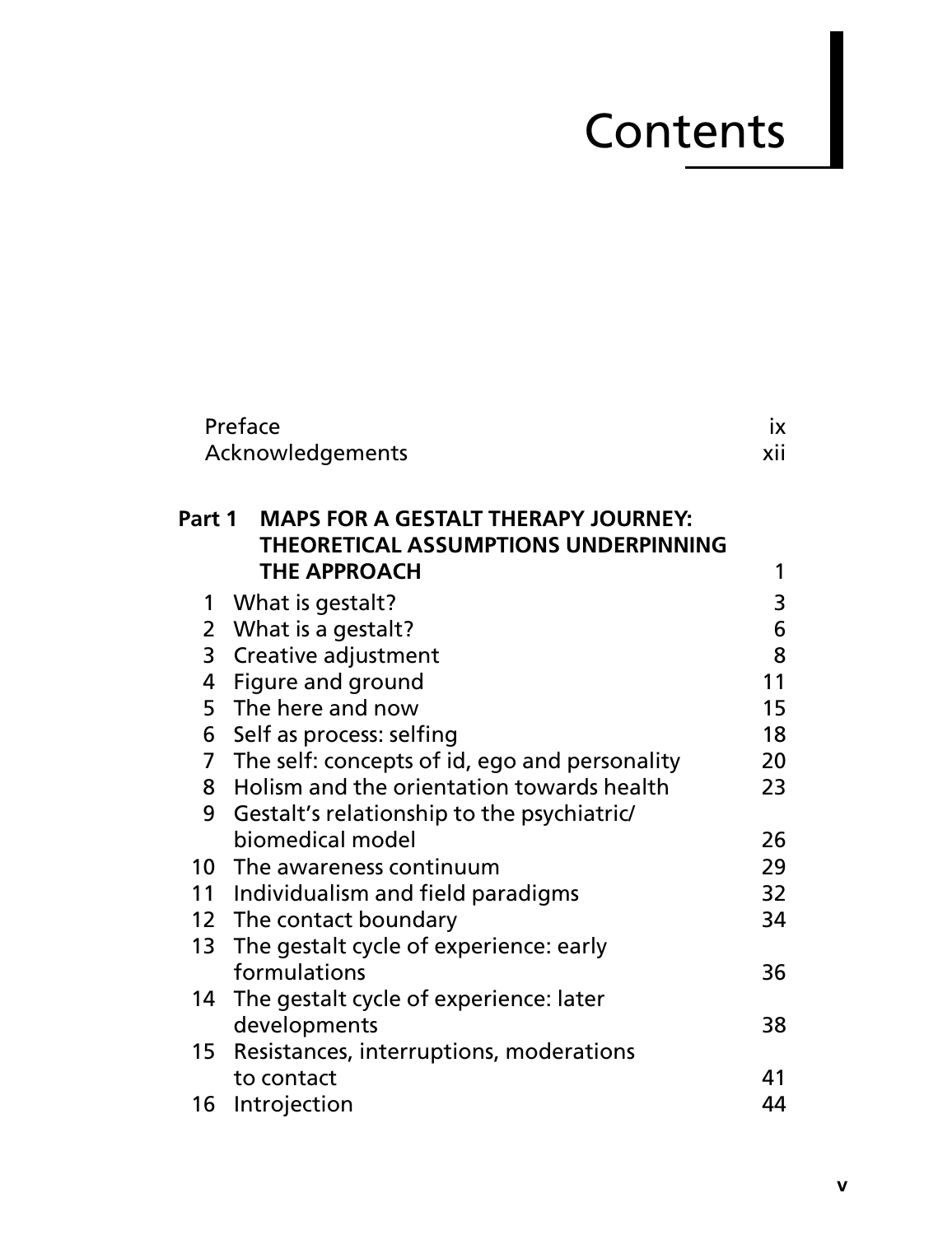| 17       | Retroflection                                 | 47  |
|----------|-----------------------------------------------|-----|
| 18       | Projection                                    | 50  |
| 19       | Confluence                                    | 53  |
| 20       | Dimensions of contact                         | 55  |
| 21       | Unfinished business: the Zeigarnik effect     | 57  |
| 22       | Caring and creative indifference              | 60  |
| 23       | The Paradoxical Theory of Change              | 62  |
| 24       | Autonomous and aesthetic criterion            | 65  |
| 25       | Support as 'that which enables'               | 68  |
| 26       | Contact and resistance                        | 71  |
| 27       | The five abilities                            | 73  |
| Part 2   | <b>BEGINNING THE THERAPY JOURNEY:</b>         |     |
|          | PREPARATIONS AND SETTING OFF                  | 75  |
| 28       | The therapy setting and context               | 77  |
| 29       | Expectations explored, contracts established  | 79  |
| 30       | Listening to the client's story               | 83  |
| 31       | Process diagnosis                             | 85  |
| 32       | Assessment                                    | 88  |
| 33       | The client's situation                        | 91  |
|          | 34 The client's contact functions             | 93  |
| 35       | The client's awareness (three zones of        |     |
|          | awareness)                                    | 96  |
| 36       | Transference, counter-transference, and       |     |
|          | co-transference possibilities                 | 98  |
| 37       | How the client 'bodies forth'                 | 101 |
| 38       | Treatment planning: planning the journey      | 104 |
| Part 3   | THE THERAPY JOURNEY                           | 107 |
| Part 3.1 | Exploring the client's 'lifespace', field, or |     |
|          | situation                                     | 109 |
| 39       | The lifespace and the field                   | 111 |
| 40       | Viewing the lifespace through a               |     |
|          | developmental lens                            | 114 |
| 41       | The therapy space as present situation        | 117 |
| 42       | The need organises the field                  | 119 |
| 43       | <b>Investigating supports</b>                 | 121 |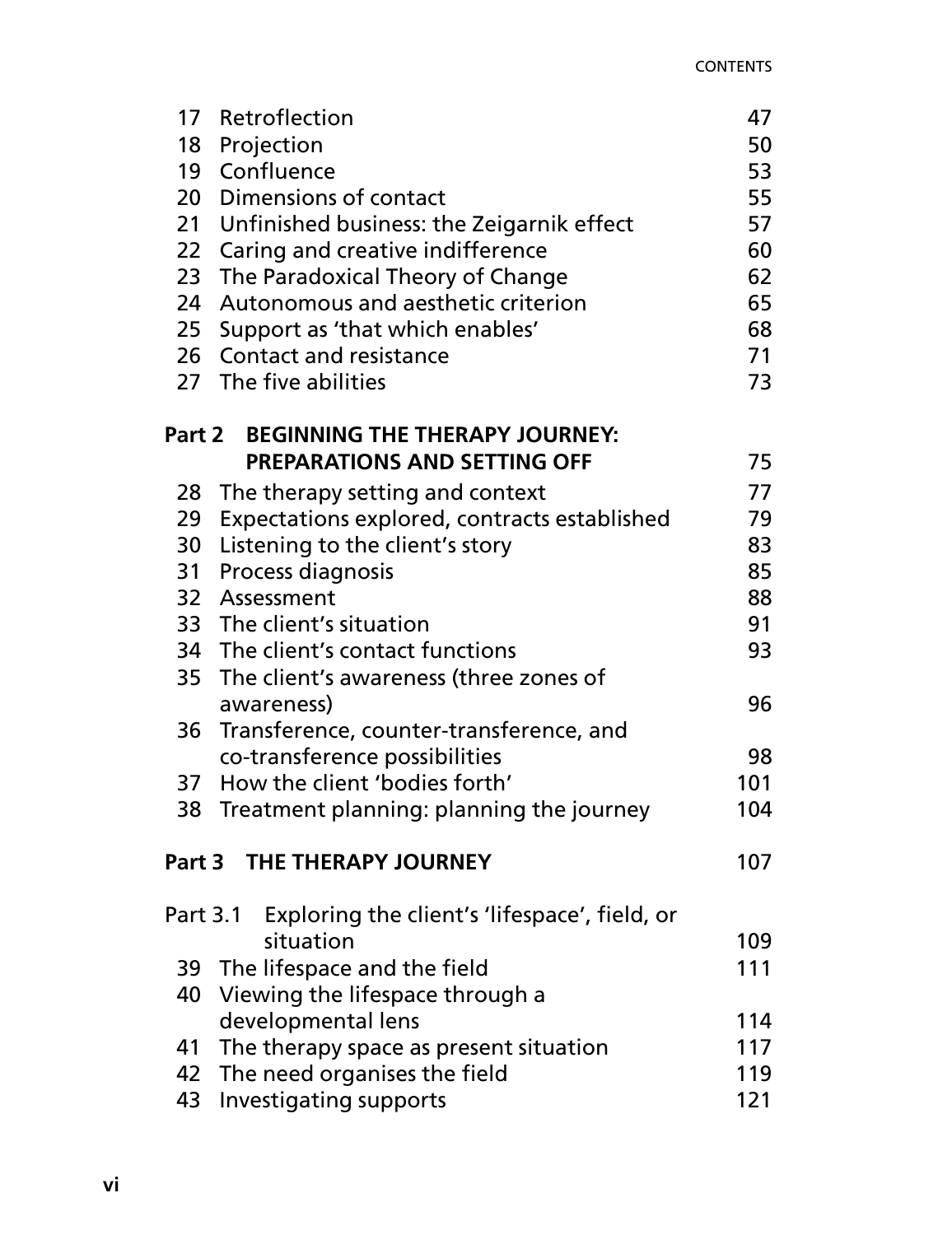| 44       | Shame and quilt as functions of the field       | 124 |
|----------|-------------------------------------------------|-----|
| 45       | A setting for challenge and experiment          | 127 |
| 46       | The cultural field                              | 129 |
| 47       | Creative experimentation                        | 132 |
| 48       | Use of metaphor and fantasy                     | 135 |
| 49       | Homework and practising                         | 138 |
| Part 3.2 | Focus on experience: phenomenology              |     |
|          | in gestalt therapy                              | 141 |
| 50       | Sensations and feelings                         | 143 |
| 51       | Co-creation, temporality, horizontalism         | 145 |
| 52       | Intentionality: reaching out and making         |     |
|          | sense of my world                               | 148 |
| 53       | Transcendental phenomenology and Husserl        | 150 |
| 54       | The discipline of phenomenological reduction    | 152 |
| 55       | Existential phenomenology: 'I am'               | 154 |
| 56       | Intersubjectivity: I am always embedded in      |     |
|          | my experience                                   | 156 |
| 57       | Attending to the bodily 'felt sense'            | 158 |
| 58       | Projective identification                       | 160 |
| 59       | Energy, interests, needs, vitality              | 163 |
| 60       | Awareness and diminished awareness              | 165 |
| 61       | Patterns of contacting                          | 167 |
| 62       | Working with dreams                             | 170 |
| Part 3.3 | Dialogue: emerging through relationship         | 173 |
| 63       | Martin Buber: I-Thou and I-It relating          | 175 |
| 64       | The between                                     | 177 |
| 65       | Inclusion – a cautionary note regarding empathy | 179 |
| 66       | Presence                                        | 181 |
| 67       | Confirmation                                    | 183 |
| 68       | Commitment to dialogue                          | 185 |
| 69       | Non-exploitation                                | 187 |
| 70       | Living the relationship                         | 189 |
| 71       | Attunement                                      | 191 |
| 72       | The I-Thou attitude, the I-Thou moment          | 193 |
| 73       | Self-disclosure                                 | 195 |
| 74       | Language                                        | 198 |
| 75       | Rupture and repair                              | 200 |
|          |                                                 |     |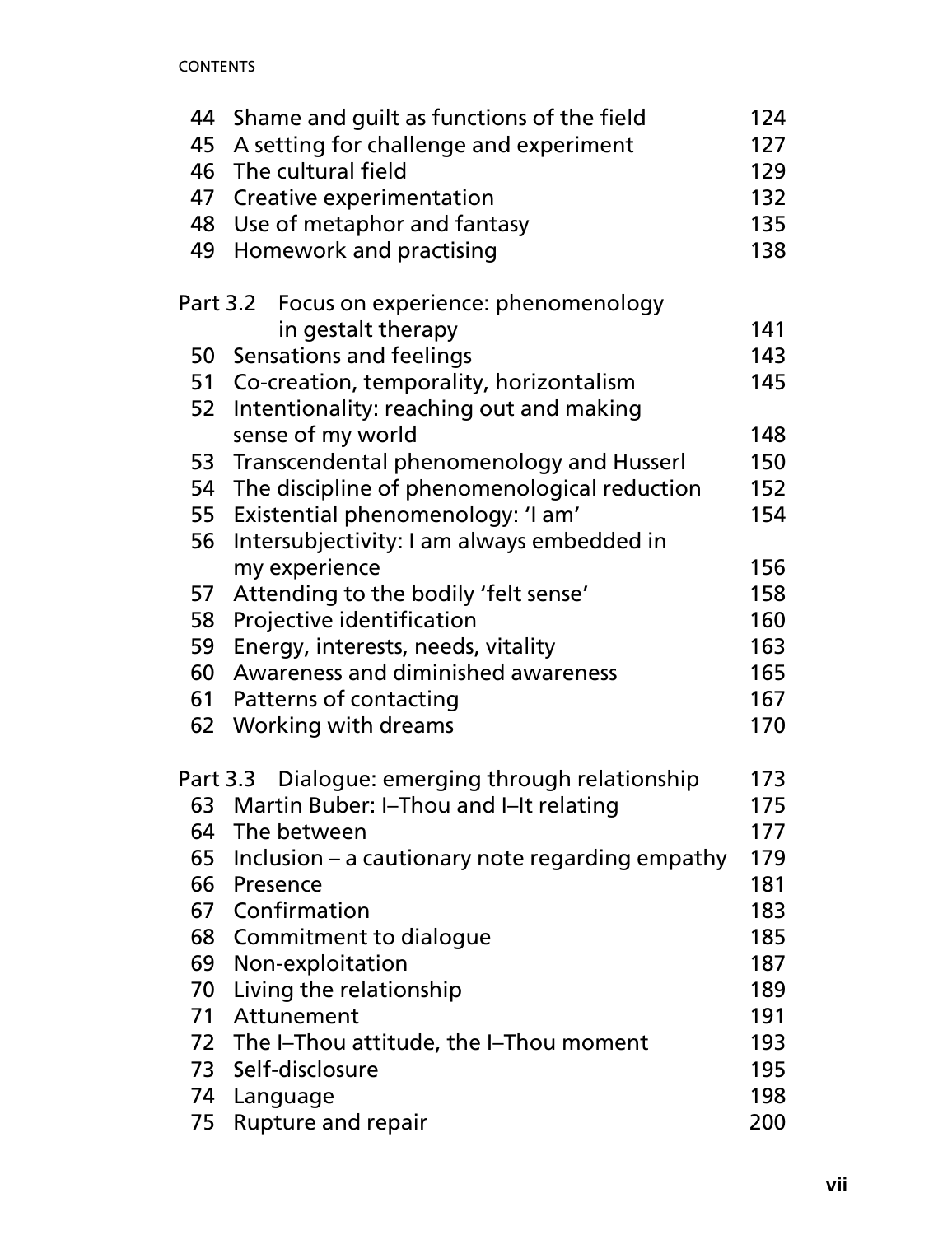| Part 4     | <b>BECOMING: TRANSITIONS ALONG</b>           |     |
|------------|----------------------------------------------|-----|
|            | <b>THE JOURNEY</b>                           | 203 |
| 76         | Aggressing on the environment                | 205 |
|            | 77 Developmental theory                      | 207 |
| 78         | The five layer model                         | 210 |
| 79         | Experimentation                              | 213 |
| 80         | Developing supports                          | 216 |
| 81         | Polarities and the top dog/under dog         | 219 |
| 82         | 'Aha' experience                             | 222 |
| 83         | Catharsis and release                        | 224 |
| 84         | Developing awareness of awareness            | 227 |
| 85         | Individual and group therapy                 | 229 |
| 86         | Endings                                      | 232 |
| 87         | On-going self-therapy                        | 235 |
| Part 5     | ETHICS AND VALUES: KEY SIGNPOSTS FOR         |     |
|            | <b>ALL JOURNEYS</b>                          | 237 |
| 88         | Therapeutic boundaries                       | 239 |
| 89         | Assessing risk                               | 242 |
| 90         | Attending to the wider field                 | 245 |
| 91         | Working with difference                      | 248 |
| 92         | Sexual issues                                | 251 |
| 93         | Touch in therapy                             | 254 |
| 94         | <b>Gestalt supervision</b>                   | 257 |
| 95         | Therapist support                            | 260 |
| Part 6     | <b>RESEARCH AND EVALUATING THE APPROACH:</b> |     |
|            | <b>DESTINATION AND LOOKING BACK</b>          | 263 |
| 96         | Gestalt's spiritual traditions and the       |     |
|            | transpersonal                                | 265 |
| 97         | Research and appropriate research paradigms  | 267 |
| 98         | Applications of gestalt beyond 1:1 and group |     |
|            | therapy                                      | 270 |
| 99         | Looking back and reviewing                   | 272 |
| 100        | On uncertainty                               | 274 |
|            |                                              |     |
| References |                                              | 276 |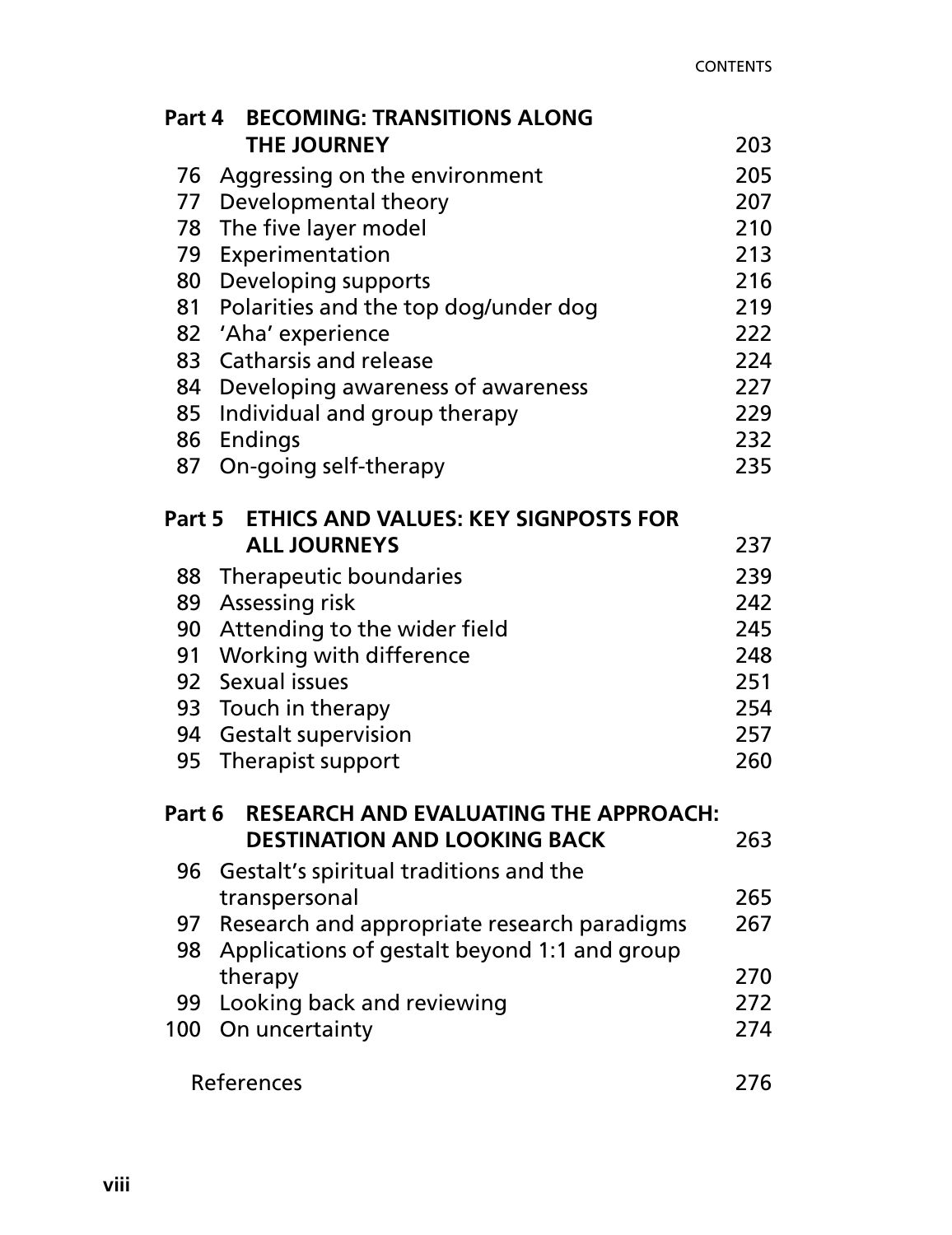## Preface

<span id="page-9-0"></span>Just as our perception of the world in the present does not spring from a void, neither did gestalt therapy suddenly appear from nowhere. Just as our way of being in the world has a deep multilayered history that shapes the way in which we relate now, so too was gestalt therapy's theory and practice shaped by the past multi-layered field prior to its conception. That field contained a rich diversity, creatively synthesized when the founders of the approach first published *Gestalt Therapy* (Perls, Hefferline and Goodman, 1951 – hereafter referred to as 'PHG'). The process of creating a truly integrative approach from gestalt's rich ground is reflected in the personal journeys of its founders – Frederick 'Fritz' Perls, Laura Perls and Paul Goodman. They learnt experientially in an embodied way and this is mirrored in the founding text and throughout gestalt theory. This rich ground, which we can think of as fertile earth supporting the acorn's growth into an oak tree, contains amongst others such philosophies as: holism, existentialism, phenomenology, field theory, dialogue and Eastern philosophies such as Zen Buddhism and Taoism. All were part of the pre-existing fertile ground from which gestalt emerged and continues to form the ground upon which it stands today. The way in which these philosophies – which might at this point appear to be a confusing collection of terms – integrate to create gestalt therapy will unfold over the next 100 points.

Gestalt therapy is as much an art as it is a science. We need the science of theory, research and technique to support us in our work in the clinical setting where we lead with the art of the approach – intuition, creativity and immediacy. What art and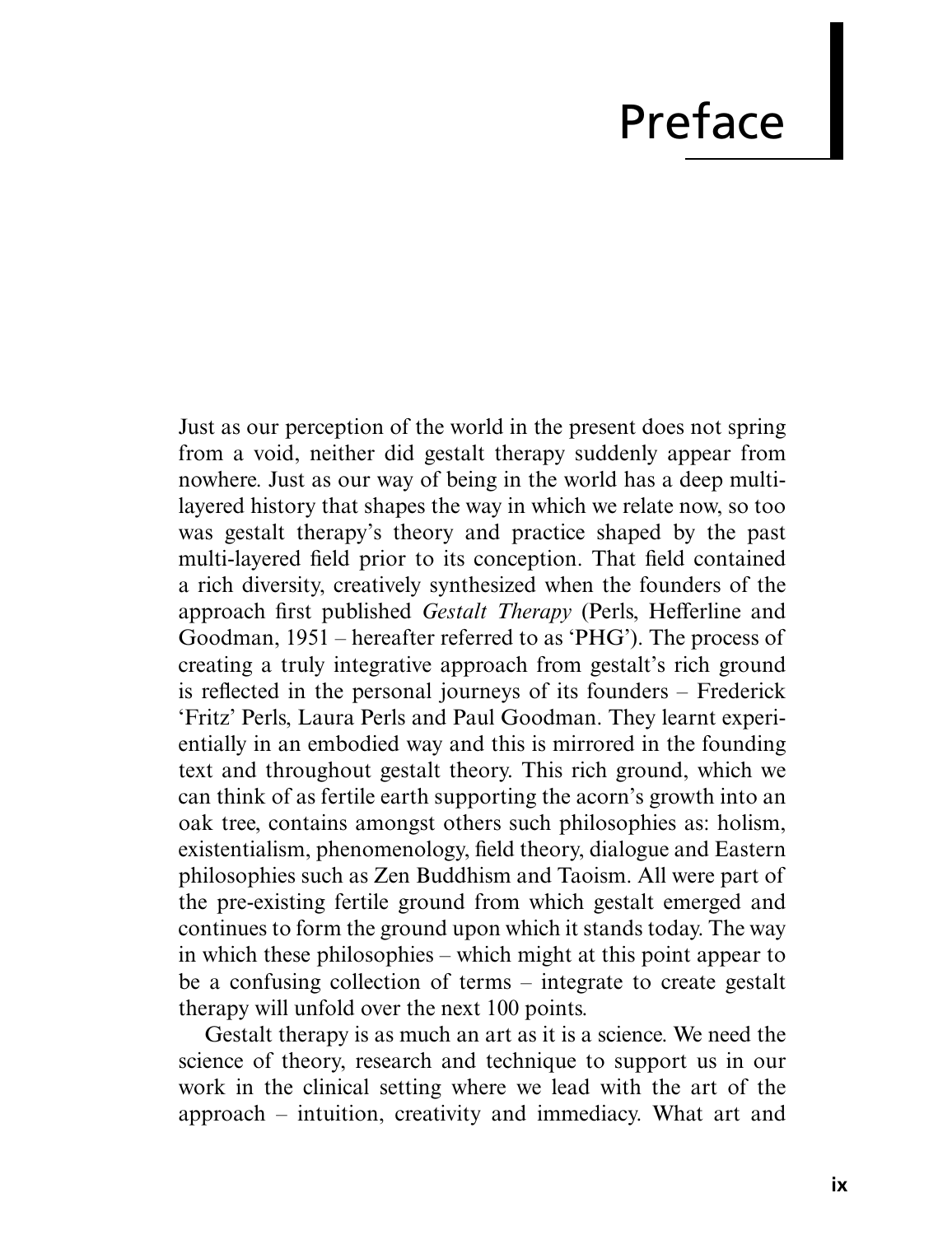therapy have in common is that both create something new from something that has existed in a different form. Practising gestalt therapy is like making art: the artist's flair is supported by the scientific knowledge needed to create the paint and learn the method. In creating something unique and meaningful, form is given to human experience.

My initial reaction when asked to write this book was to drop 'and techniques' from the title. This was in reaction to some misconceptions in the wider field about gestalt being all about techniques such as talking to 'the empty chair' or dramatic emotional catharsis (usually anger). Cobbling together a few expressive experiments might be fine for a drama group's warm-up exercise but it is not gestalt therapy. However, my change of heart was because we do use techniques in gestalt therapy, but we do not lead with them. The use of techniques emerges in the relationship to help facilitate awareness but the relationship comes first. In gestalt we believe that the person before us holds the wisdom to know what is needed in relation to their situation. In that sense techniques are used to surface what is already known.

As you read this book I will invite you to engage in experiential exercises designed to heighten your awareness of specific points being discussed. There are also several case descriptions and brief 'transcripts' from my practice to help illuminate points all of which, to preserve confidentiality, are referred to by pseudonyms and are composite pictures. In the interests of equality I have alternated the use of 'he', 'she' and the less immediate 'they' and alternated the gender of the therapist. As I see gestalt therapy to be about discovery you will note that I have structured *Gestalt Therapy: 100 Key Points & Techniques* as a journey. Gestalt experimentation is used at different phases of a therapeutic journey with a client, so to be consistent with the practice that process is paralleled within these pages. You can if you wish drop in on this journey at one particular point, but be mindful that you will be lacking some of the background of the journey so far should you elect to do so.

Due to restrictions in space and to assist flow I will use shorthand in many of my explanations. For instance, when I use the term 'figure' as in 'figure and ground' I use the term to mean 'the dynamic, ever-changing process between figure and ground'. It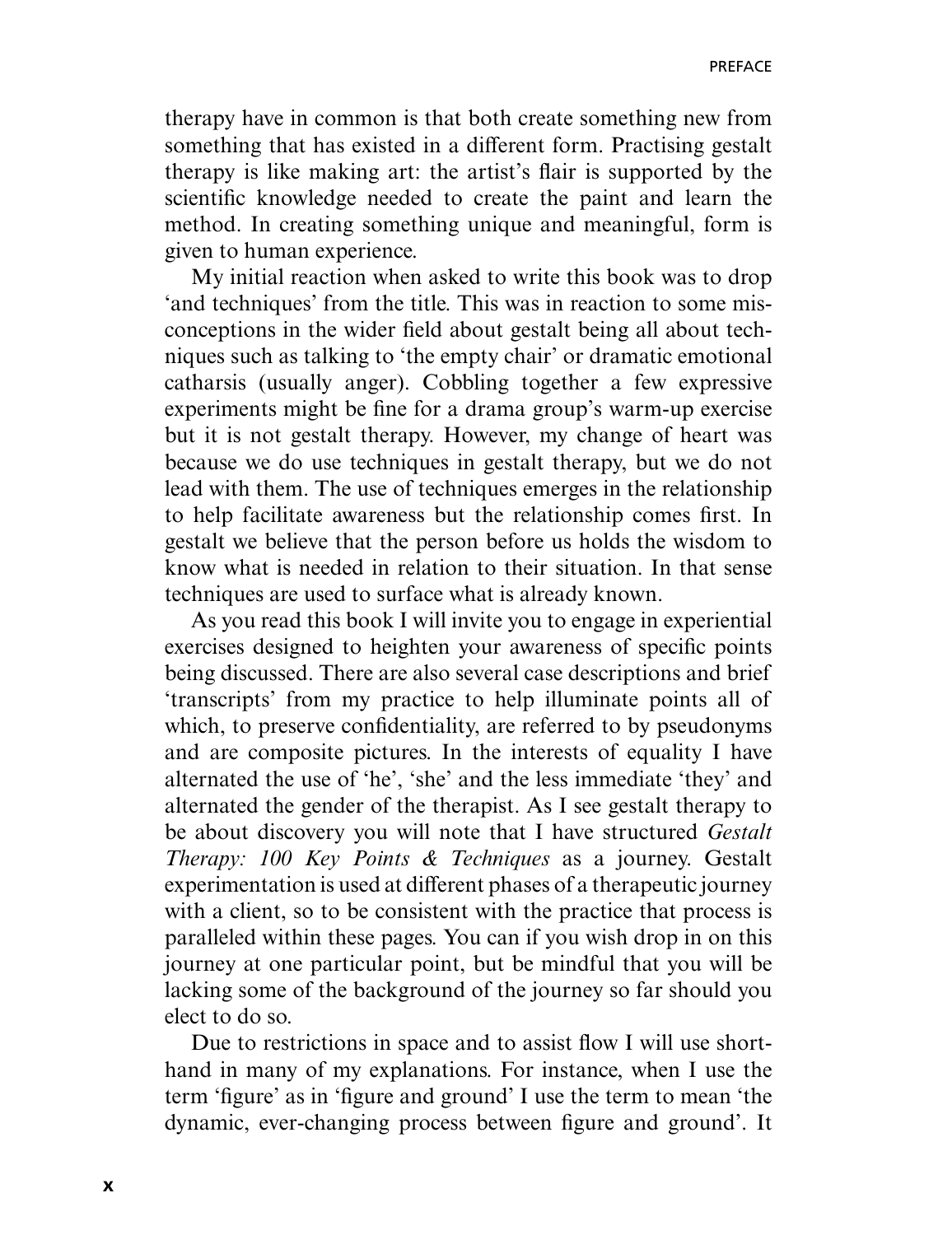#### PREFACE

just gets a little word laden if I use such phrases on every occasion! I hope this does not lead to misunderstandings but as, 'in the beginning is relation' (Buber, 1958: 18) I invite the reader to view anything written through a relational lens. I apologize in advance if my individualistic culture blinds me to this fundamental gestalt principle on occasions.

It might have been an interesting experiment to ask 100 gestalt therapists to list what they would consider 100 key points and techniques in gestalt therapy. My guess is that I would have ended up with 100 different and diverse variations, but then that is gestalt. Every gestalt therapist will form his or her own therapeutic philosophy from the common ground of gestalt's rich theory shaped by their own personal journey; every individual will integrate that theory differently just as every human being patterns their experience in their own unique way. No two gestalt therapists will be the same but both will be recognizable as gestalt therapists. To return to my earlier analogy – when was the last time you saw two identical oak trees?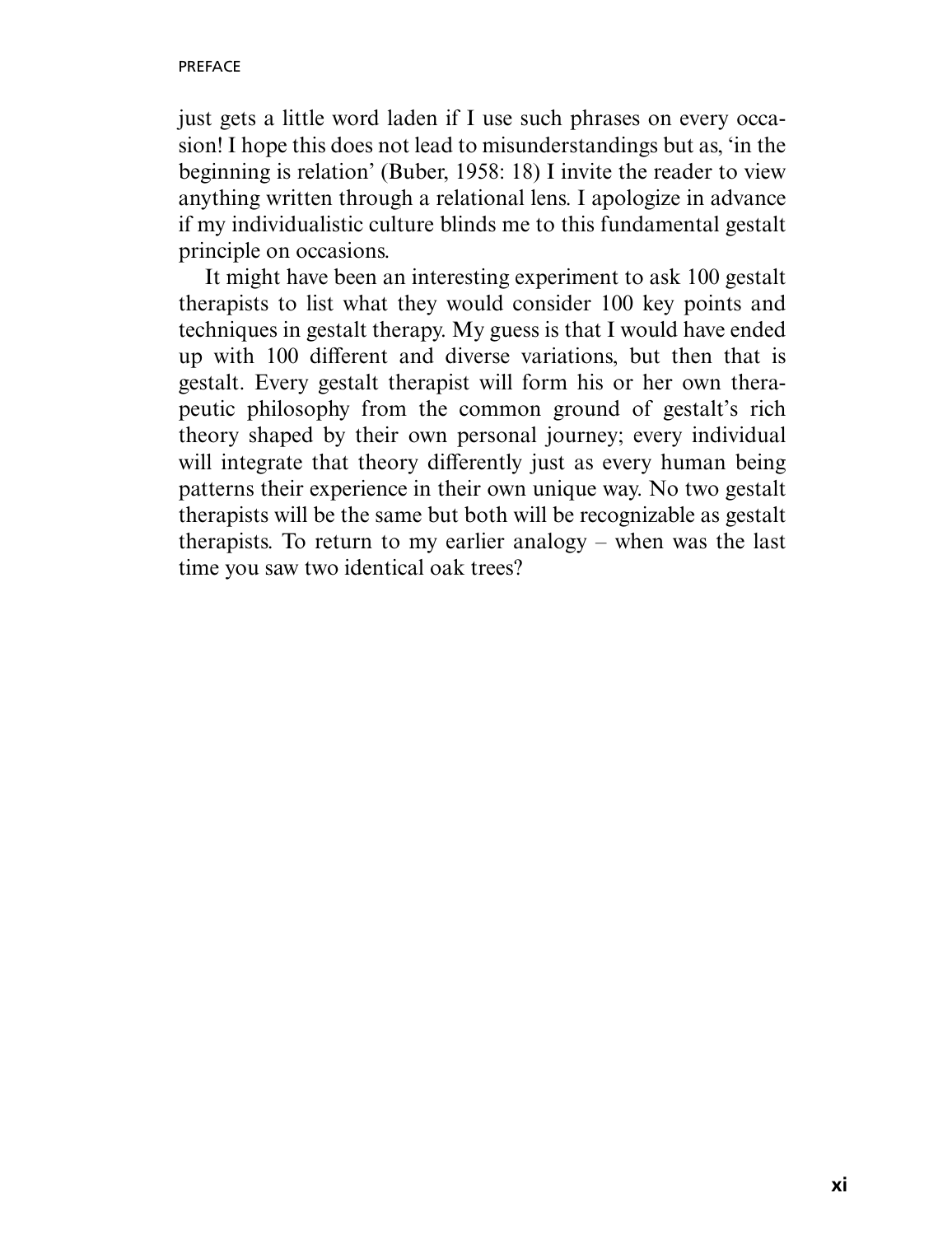## <span id="page-12-0"></span>Acknowledgements

I was originally invited to contribute to this book by two close colleagues familiar with my unpublished work. For sound but different reasons those colleagues had to withdraw, so it was over to you, Dave! As a virgin author writing this book has been a challenge but I just couldn't resist it and have no regrets on embarking upon the project. Part of the cost though has been sacrificing a substantial amount of time with my family and friends. Above all I owe a deep debt of gratitude to my wife, Karin, whose consistent love and support in my background I can take for granted. I also extend my apologies to my grandchildren Ruari and Otto for being out of contact with them for large chunks of time.

I am fortunate to have many professional supports, too many to adequately acknowledge here. One who has generously given me more than she may be aware is my dear friend and colleague, Sally Denham-Vaughan. Such has been her influence over the years that some of her theoretical sharing will be embedded in this book. Another is Malcolm Parlett whose fine mind and humanity it has been my privilege to be touched by. Both Sally and Malcolm kindly offered free consultations in the formulation of this text. Whilst these meetings were undoubtedly helpful it was the supportive ground formed through such eminent gestalt therapists showing faith in me that confirmed my ability to complete this venture.

Further thanks are extended to my 'review team' – Lynne Brighouse, Kate Glenholmes, Breda Kenda and Shaheen Mitha, for their feedback on pitch and clarity during the early stages of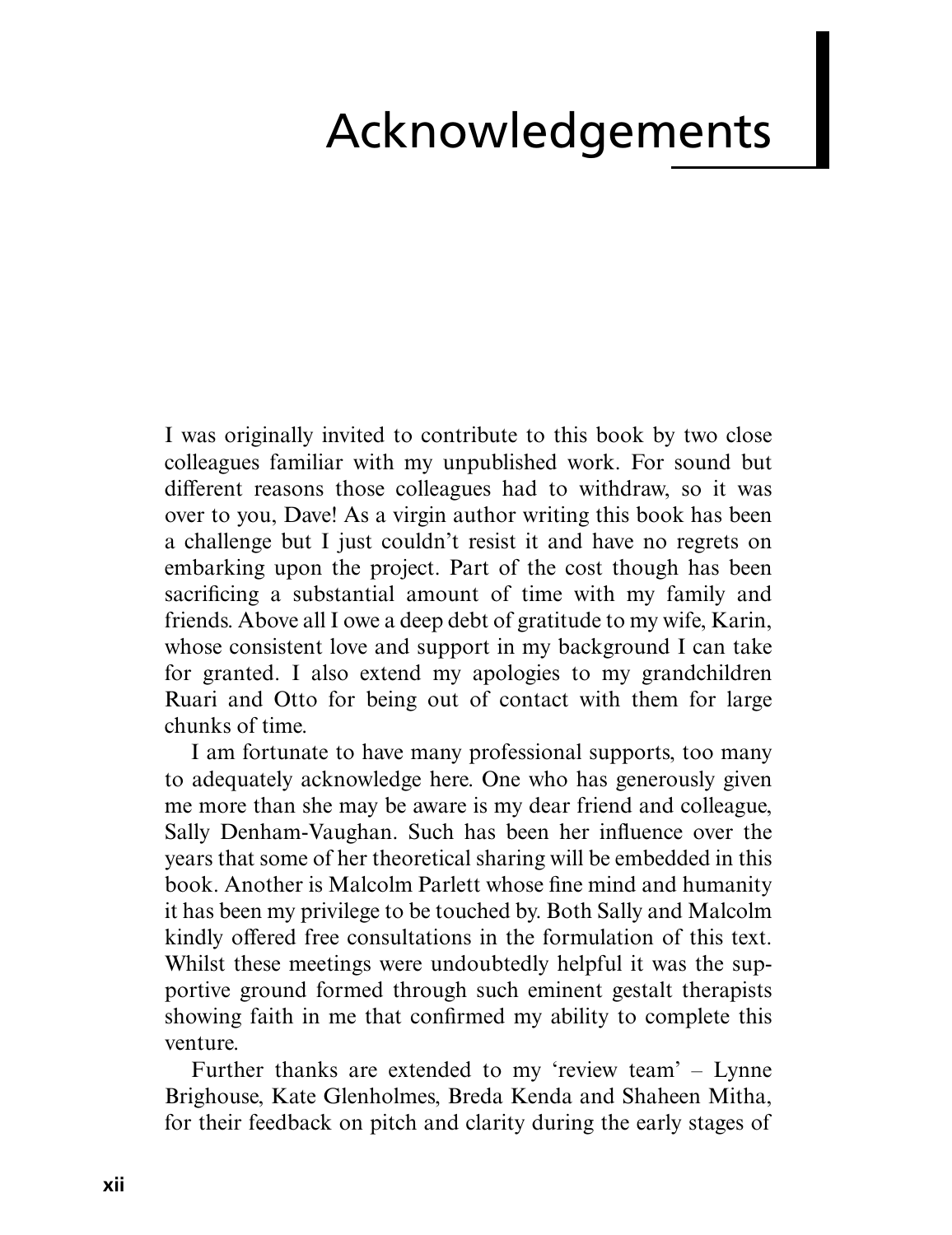constructing this work. A far from comprehensive list of trainers and colleagues who have helped shape my thinking through introjection, agreement and/or disagreement over the years in chronological order include: Ian Greenway, Ken Evans, Des Kennedy, Richard Erskine, Petruska Clarkson, Rich Hycner, Judith Hemming, Lynne Jacobs, Lynda Osborne, Phil Joyce, Gary Yontef, Sally Denham-Vaughan, Frank Staemmler, Malcolm Parlett, Gordon Wheeler and Peter Philippson.

Thanks also to Jay Gort for his help with illustrations, to the supportive editorial team at Routledge and of course to the many clients, supervisees and trainees it has been my privilege to meet.

During the course of writing this book my father died. Together with my mother's quiet presence, I am fortunate that their love, care and pride in their children's achievements lives on. I dedicate this book to my mother and in my father's memory.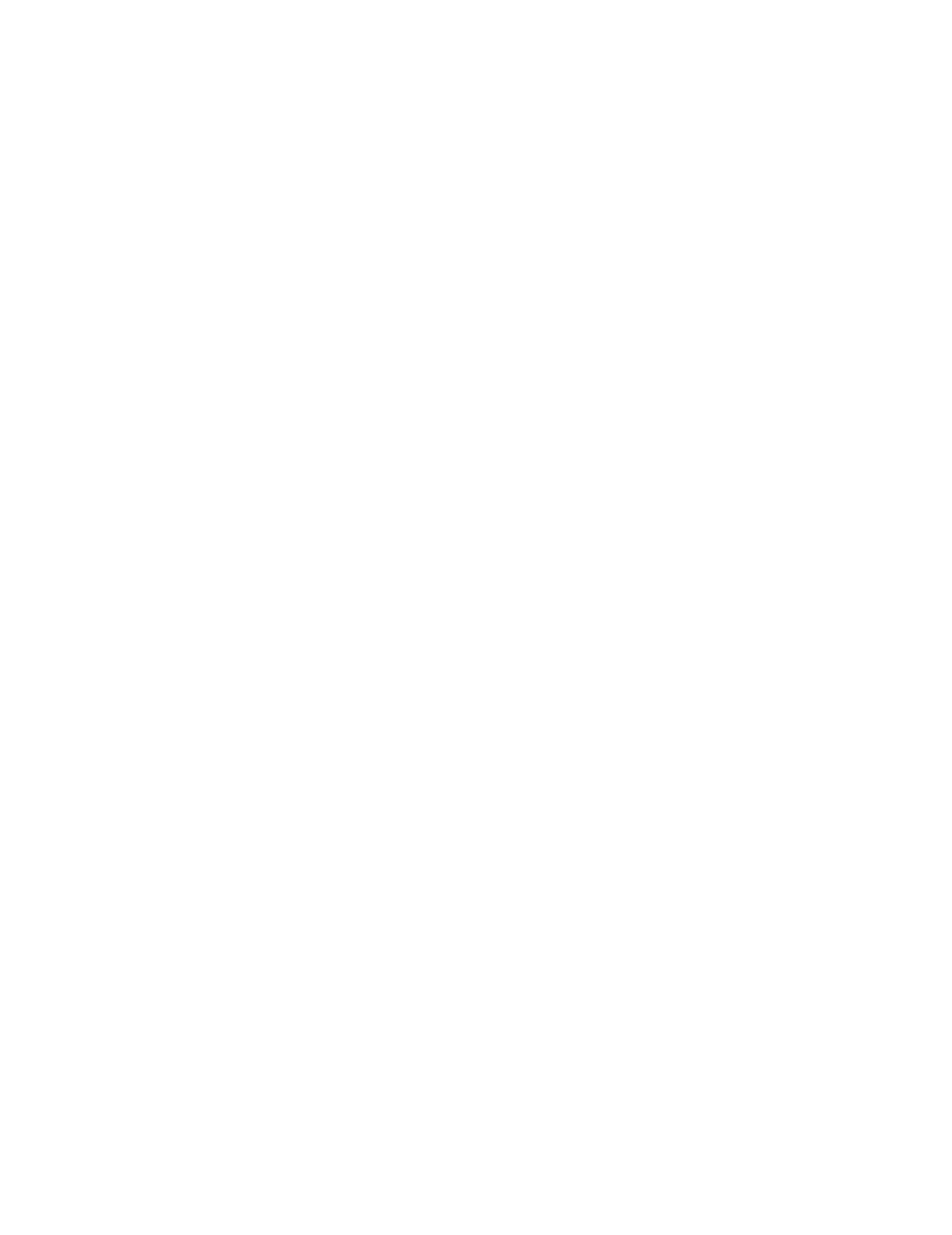**Part 1**

### <span id="page-15-0"></span>MAPS FOR A GESTALT THERAPY JOURNEY: THEORETICAL ASSUMPTIONS UNDERPINNING THE APPROACH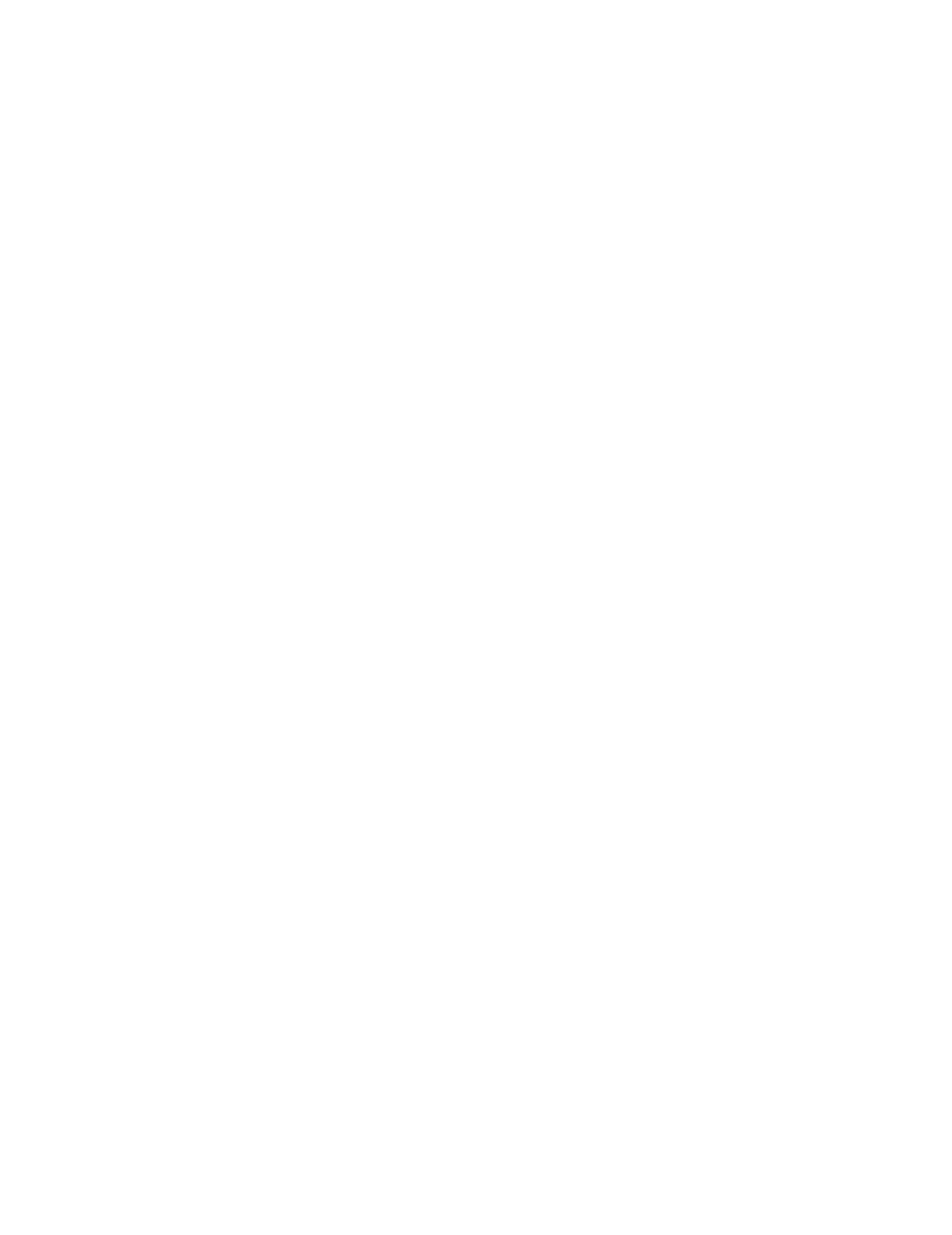# **1**

#### <span id="page-17-0"></span>**What is gestalt?**

Gestalt is a German word, a noun that has no direct English equivalent with its closest translation generally agreed to be pattern, form, shape or configuration. Yet it is more than any of these descriptions. In German it relates to the overall appearance of a person, their totality, where their energy is located. As is inevitably the case with any translation something is lost in the translation, and these terms do not fully convey its meaning. They are as close as those of us without an understanding of the German language can get. Indeed, even if we had an intimate understanding of the language each of us would create a slightly different picture from the word; such is the nature of language. In that sense I begin this book with the conundrum that faces every gestalt therapist as they face fellow human beings in the therapy room. That in our individual uniqueness we can only ever get experience near to another, we can never completely and utterly comprehend the other's experience. To gain the best understanding possible of the other we need to appreciate the way they configure themselves in relation to their environment, the patterns they paint as they relate to their world and those they meet in their world, the way they form and shape their experience. How the individual forms and then moves on from one experience to another.

Many say that the word 'gestalt' should be capitalized just as any other German noun. However, gestalt therapy did not arrive in the English-speaking world yesterday. It has been here since the founders published their seminal work 'Gestalt Therapy' in 1951. One of its roots, Gestalt psychology was in existence for fifty years prior to this. It is clear to me, as Bloom, Spagnuolo-Lobb and Staemmler assert, 'it is no longer the proper name of a new modality. Gestalt therapy is one of many accepted approaches . . . and all are common name. Gestalt therapy appropriately has earned a lower case' (2008: 7). The German noun argument does not hold any water with me either as, 'gestalt is as English a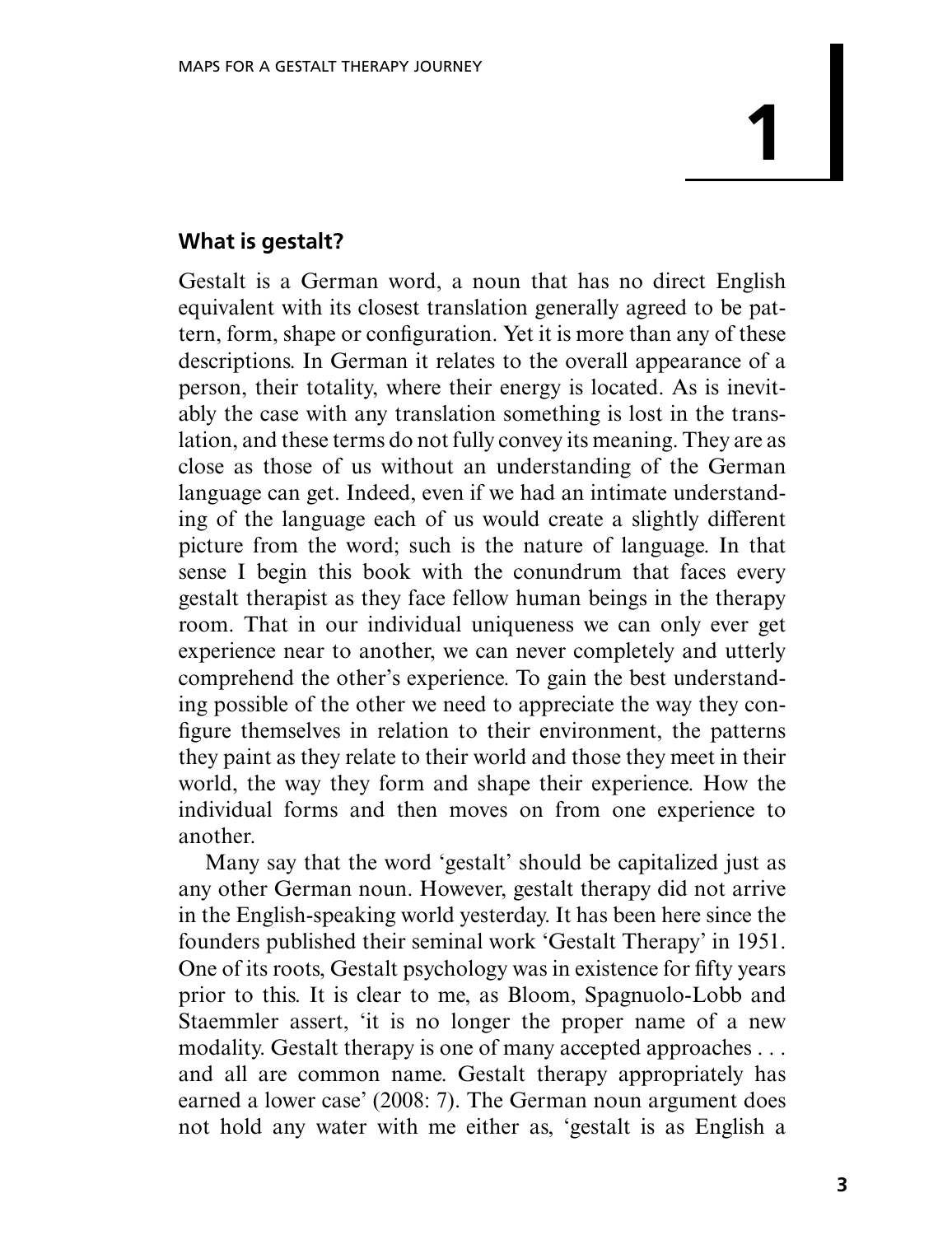word as frankfurter or sauerkraut' (ibid). So, throughout this book gestalt will appear in lower case<sup>1</sup> just as any reference to psychoanalysis, psychodynamic therapy or cognitive behavioural therapy would. Gestalt therapy has come of age.

To explain what gestalt therapy is in just a few words is a difficult task. I would summarise it as a relational therapy that synthesizes three key philosophies that have been described as the 'pillars of gestalt' (Yontef, 1999: 11), these being:

- 1. Field Theory: the person's experience is explored in the context of their situation or field (I will use the terms situation and field interchangeably).
- 2. Phenomenology: the search for understanding through what is obvious and/or revealed, rather than through what is interpreted by the observer.
- 3. Dialogue: a specific form of contacting (not just talking) that is concerned with the between of the relationship and what emerges in that between.

In the gestalt therapist's work these philosophies weave in and out of one another and the relational perspective is at the core of each of these three philosophies. Consequently, I see gestalt as a truly integrative psychotherapy. If any one of these 'pillars' is not being practised then gestalt therapy is not being practised. Gestalt is an experiential therapy and as such experimentation is key to the approach. The mind/body split so prevalent in Western culture is actively discouraged within gestalt's holistic view of the individual/environmental fields that are seen as co-dependent. The approach's radical view of self as process, rather than seeing self as something belonging to the individual sets it apart from virtually all other psychotherapies. As I said, to give a concise and adequate explanation to the question 'What is gestalt?' is not an easy task. The nature of the theory is such that it is not open to a fixed and rigid definition. Being rooted in field theory, dialogue and phenomenology that are all concerned with individual perception, it is not too extreme to suggest that there could be as

<sup>&</sup>lt;sup>1</sup> Exceptions will be where I am quoting others who capitalize 'gestalt'.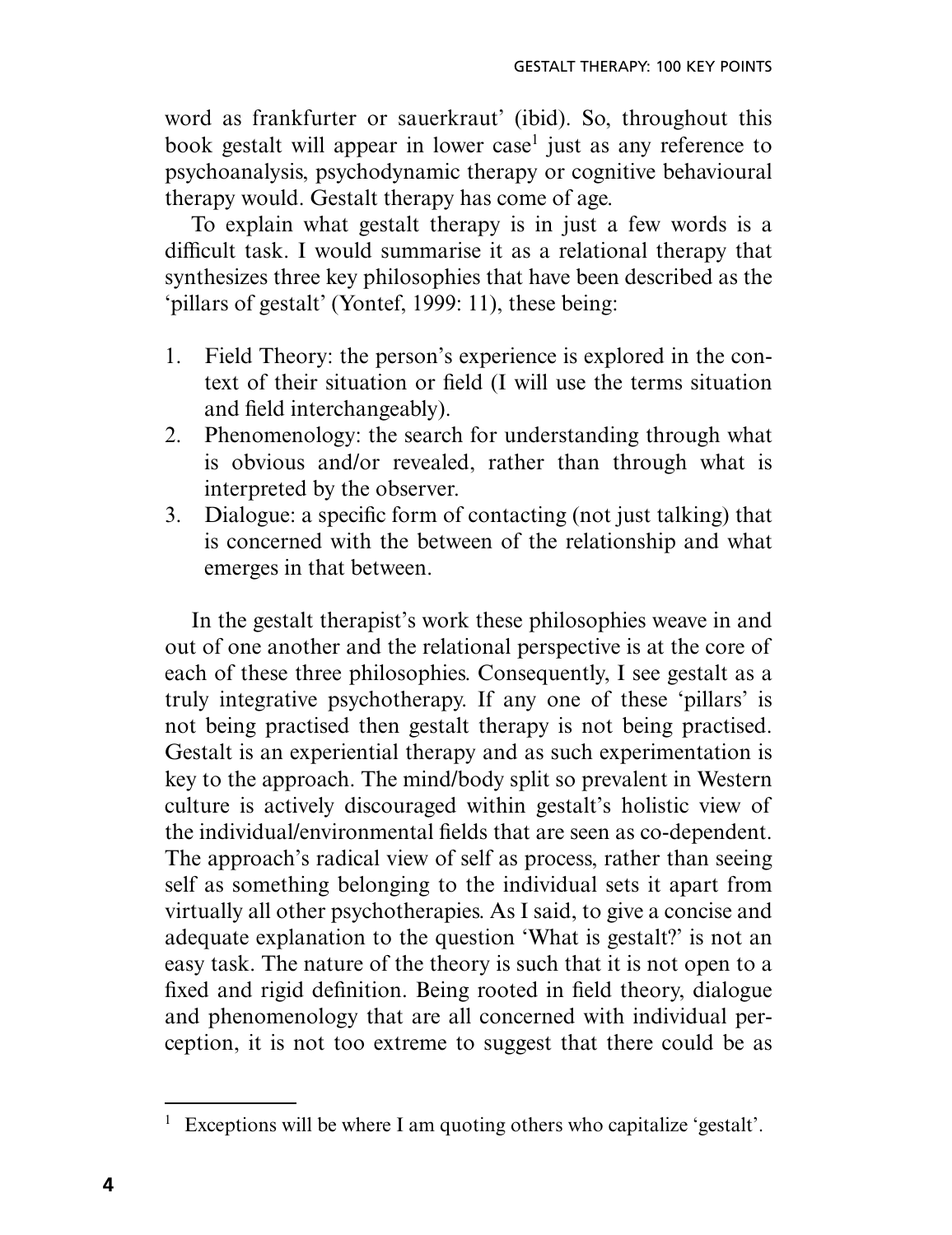many definitions of 'gestalt' as there are gestalt therapists, quite simply because we all have our unique ways of reaching out and making sense of our world.

I see gestalt therapy as a voyage of discovery. We are exploring how a person reaches out to their world, how they respond to their situation and how past and present situations impact upon their (and our) process of reaching out in the here and now. We do so whilst actively engaging in the relationship with the client as part of their situation, paying careful attention to what happens in the dynamic interchange between us. We aim to increase awareness through embracing the totality of everything the person before us is, was and can become. Gestalt is exciting, vibrant and energetic. Over the coming pages, backed by the ground of gestalt's substantial history, this gestalt therapist will continue to give his unique view of what gestalt is. So our journey begins!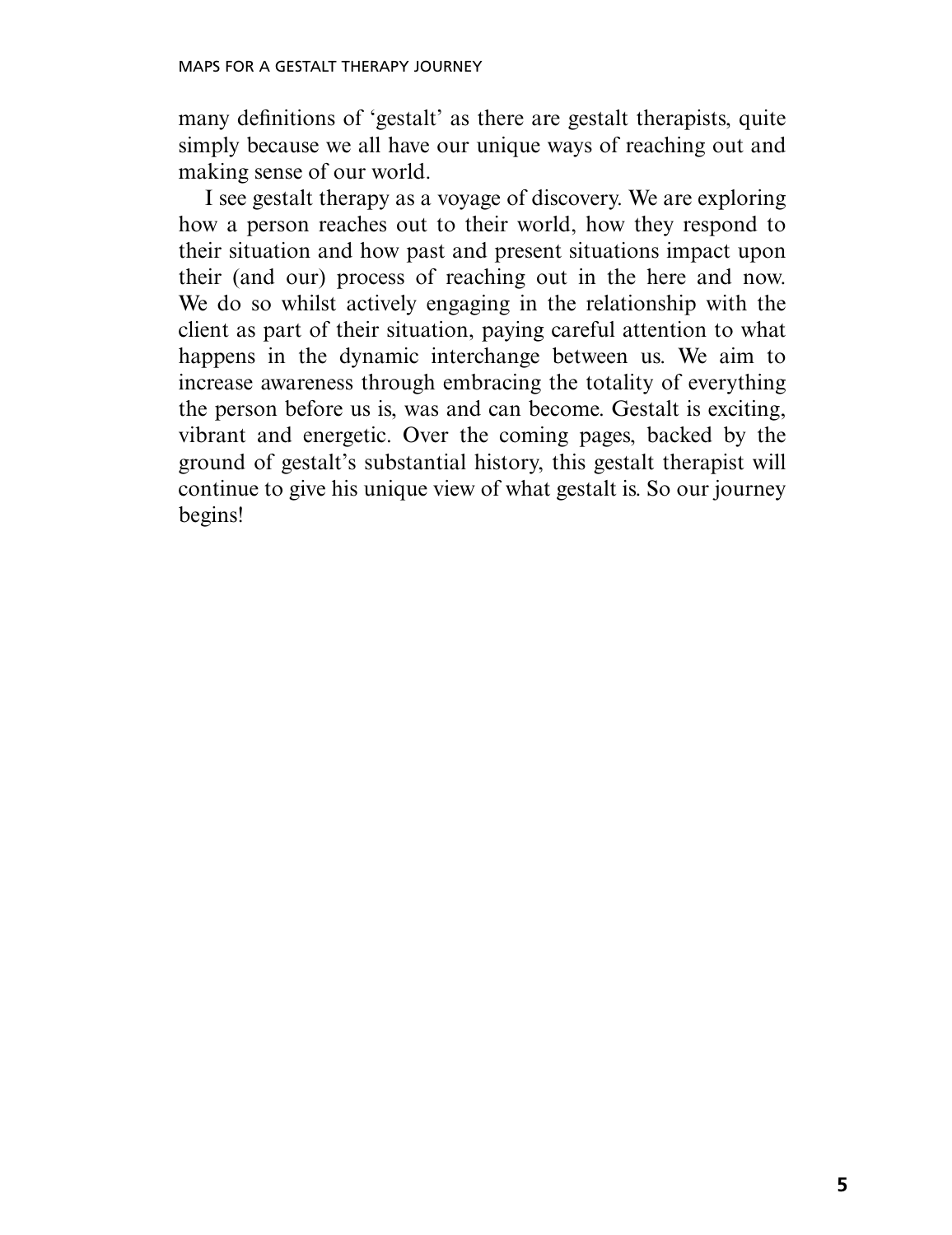# <span id="page-20-0"></span>**2**

#### **What is a gestalt?**

Simply stated a gestalt is the completion of what the founders<sup>2</sup> of the approach referred to as an *organismic* need (PHG, 1951), so named to emphasize the lived quality of the experience. A gestalt represents a whole experience that can span varying periods of time depending upon the need that is being addressed. A need to satisfy hunger may be met over a few minutes, or in the case of a gourmet meal may be lingered over, whereas a need to satisfy a 'hunger' for a fulfilling career may span many years. We human beings are inherently relational, it follows that these whole experiences are always formed in relationship with our environment. There is always, 'an interdependency of the organism and its environment' (Perls, 1947: 34). The diner and the meal inter-relate and one changes the other. When a need is met the gestalt is completed and the individual is free to move on to addressing new needs as space is created for these to surface.

Although a gestalt is a representation of a single unit of experience, I do not want to give the impression that gestalt theory suggests that we live our lives moving staccato fashion from one unit of experience to another. Gestalts are intricately woven in and out of each other. For example, as I am typing this an itch on my nose stands out and I move to satisfy that need by scratching my nose before reaching for my coffee to satisfy a need for a comforting warm drink (and caffeine). As I drink my coffee I project into the future thinking about what will follow this section of the book, before returning to the sense of my fingers to the keyboard. You will notice from this account that each gestalt is journeyed through in the present either through enactment or

<sup>&</sup>lt;sup>2</sup> Fritz Perls has often been credited as being the sole founder of gestalt therapy. Although there is no doubt that he was a major contributor in founding the approach, the contributions made by his wife Laura Perls and Paul Goodman were also considerable and they are seen as co-founders.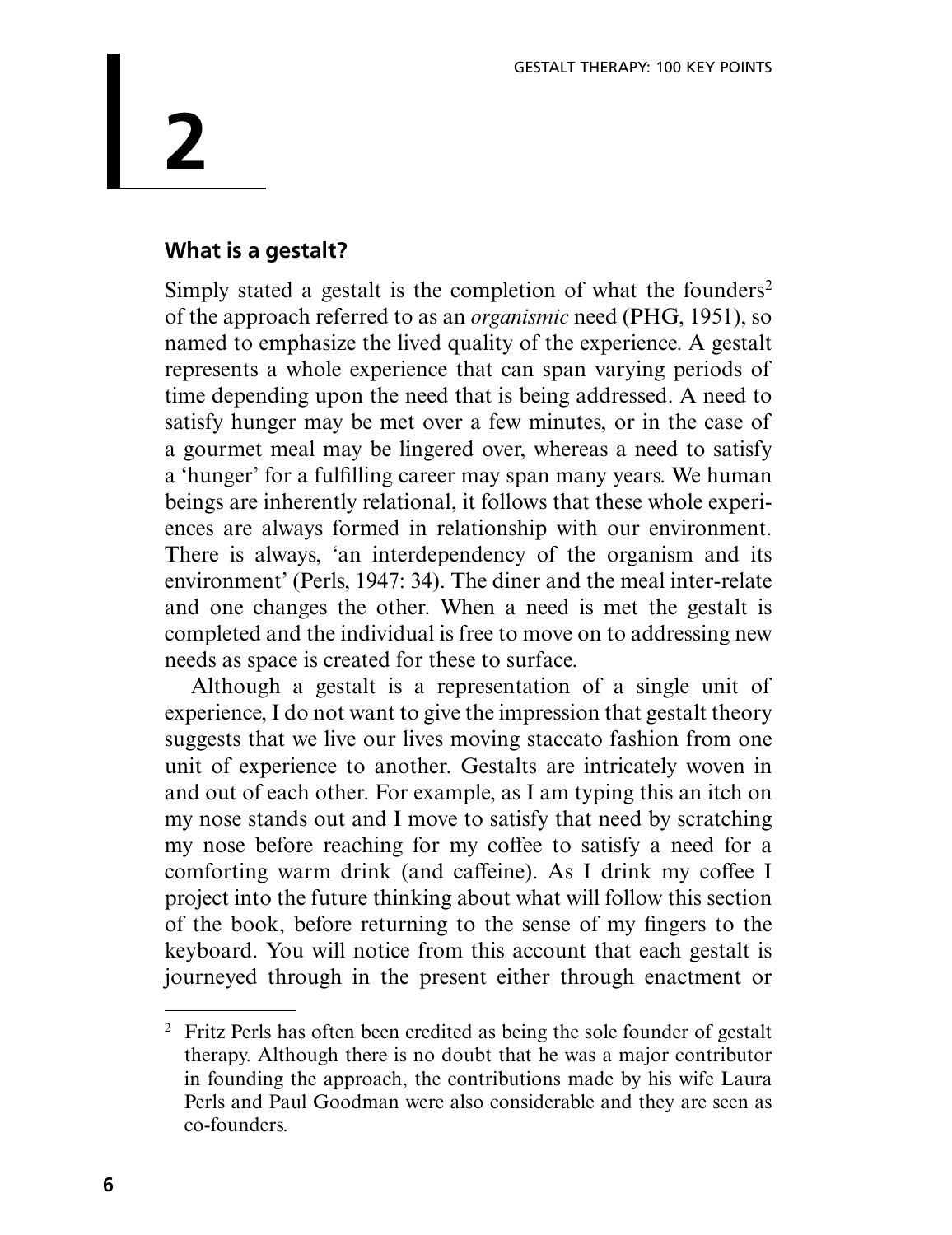imagination. The person's past, their expectations, the influences that are exerted by the situation faced and the cultural ground upon which the individual stands will all shape the way the individual forms and moves from one gestalt to another.

This process of an emerging need journeying through to completion has been described in a number of stages that have been elaborated and modified over the years since the founders described their conceptualization of a gestalt as journeying through four phases which they called fore-contact, contact, final contact, post-contact (PHG, 1951) – see Point 13. Many phased maps have since been developed and diagrammatically represented in an attempt to illustrate the completion of an experience (a gestalt). Two such examples are those devised by Zinker (1977) and Clarkson (1989) that have become commonly known as the *Gestalt Cycle* or *the Cycle of Experience* – see Point 14.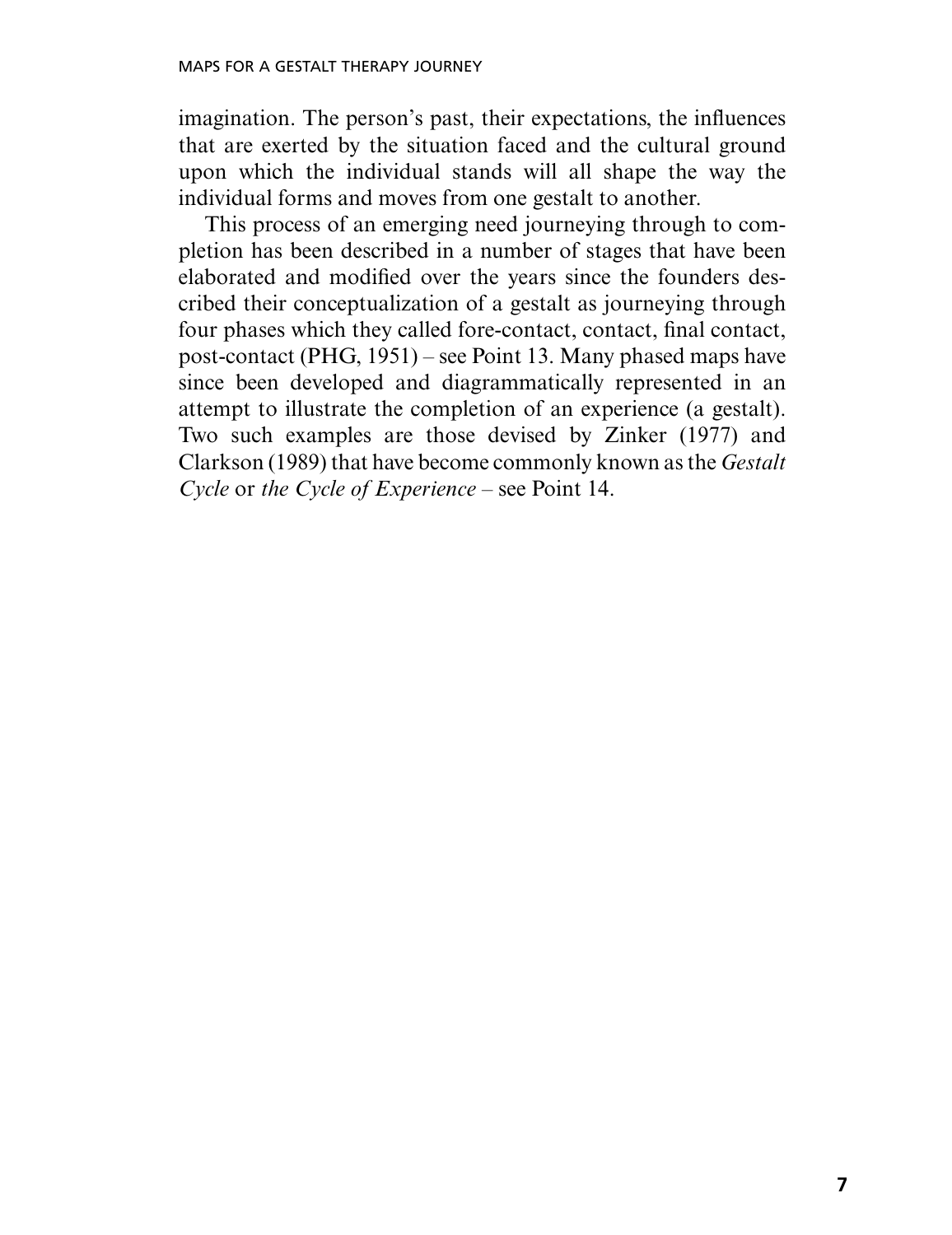## <span id="page-22-0"></span>**3**

#### **Creative adjustment**

Imagine that you are on a hike in the mountains on a bright sunny day. Your attention is with the smells and the scenery as you amble up the gentle incline. The terrain then becomes steeper, more precarious as you walk across a narrow ridge. The wind begins to gust, clouds gather, the weather turns stormy. You adjust to these changing conditions by increasing your concentration, taking smaller steps. Your attention is no longer with the smells or the scenery but with carefully feeling your way forwards, anticipating the gusts of wind, leaning into it to maintain balance. You might assess the conditions as too dangerous and turn back. The situation is reviewed and reassessed.

As the situation above changes, adjustments are made in relation to the changing environmental conditions. Although we are not constantly climbing mountains, we are constantly adjusting throughout our lives in relation to our ever-changing environment. In gestalt we call these *creative adjustments* to signify the active nature of the movement as we create new ways of being in response to new situations. All healthy creative adjustments require making contact with what is now, rather than relating to a past picture of how things were. We take in the new information and form a new gestalt, rather than reacting to a changed situation with outdated responses. 'All contact is creative adjustment of the person and the environment' (PHG, 1951: 230).

Human beings possess an extraordinary ability to adapt to an infinite number of life situations. As we journey through phases of development from infancy to old age, we find the best solution to the situation into which we are 'thrown' (Heidegger, 1962). It is not that we learn to be creative, our creativity is a given. How we use our creativity depends upon our relationship with our environment; what encouragement there is, what permission to experiment, what restrictions are imposed. In essence, our ability to creatively adjust fluidly and healthily to changing situations will depend upon how supportive our environment has been in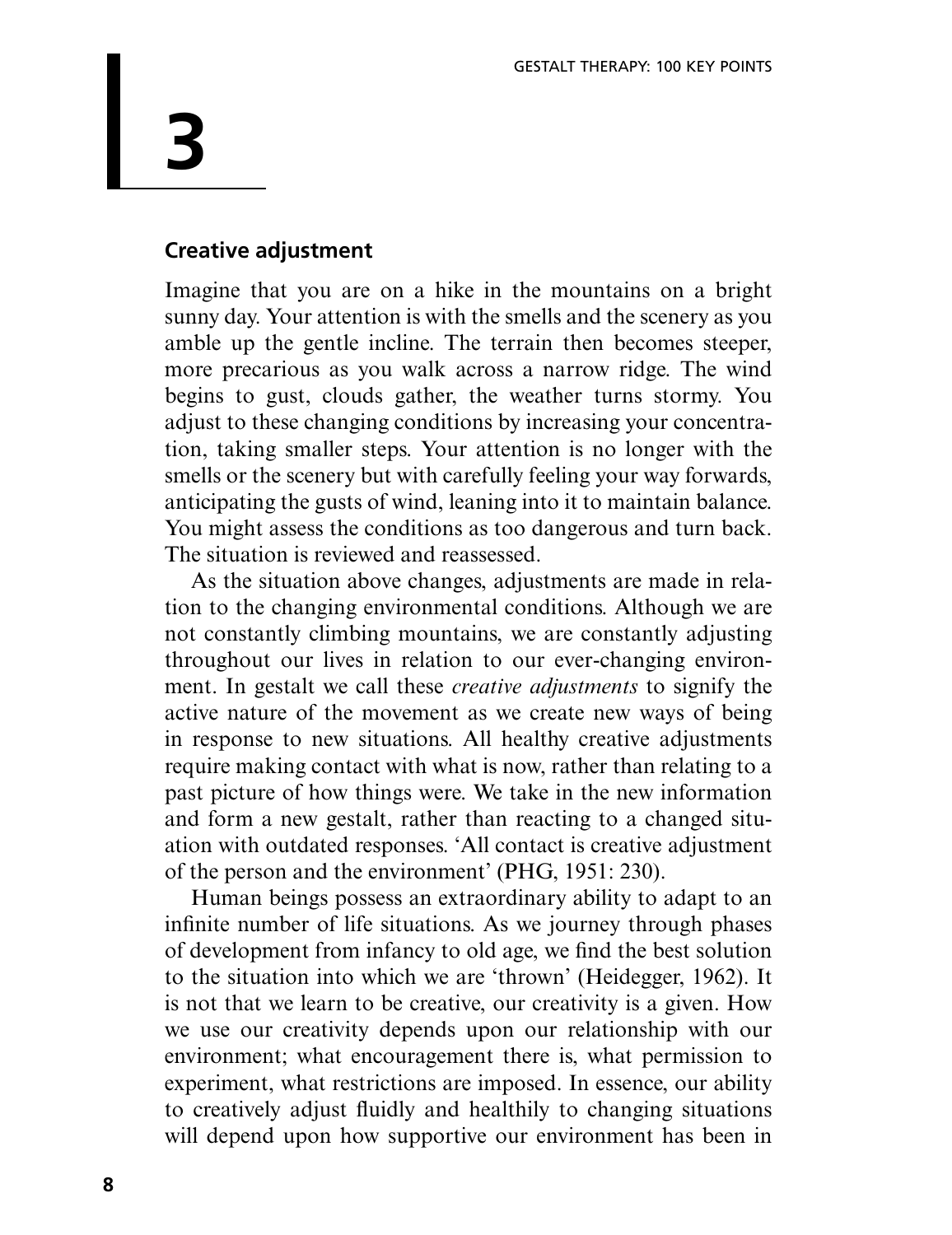the past and is here and now. Other approaches describe symptoms, disorders or conditions. Although such terms may be used in gestalt we take the view that these are creative adjustments to a field that lacked or lacks support. We are always in relationship with our environment.

Every situation we encounter provides us with the possibility of finding the best balance between our needs and the environmental resources. Growth will occur as our capacity to renew and revise our responses when encountering novel experiences increases. Growth needs to be encouraged by the environmental conditions – a daffodil does not grow at 10,000 feet! Equally, a child does not thrive in an environment starved of stimulation or affection. Under such conditions the child may creatively adjust by compensating for what is lacking in the environment. For example, a child who is not held may comfort herself by holding herself; a child who is not stimulated may escape into a fantasy world. The child *self-regulates* in relation to their environment. The process of self-regulation through creative adjustment may be the best available choice for the child at the time, but may restrict the adult that the child becomes when they enter a relationship where support is available for a different way of being. New creative adjustments require the de-structuring of the old creative adjustments.

Problems occur when the creative adjustments made by the client that have been useful in the past lose fluidity in relation to the client's present situation and become rigid ways of being. They may become outdated and habitual, what are termed *fixed gestalts*, in response to a perceived lack of support and choice from the present environment. The present situation may not have been assimilated.

The process of creative adjustment is far from being merely a psychological manoeuvre. Our history of creative adjustments is carried in our bodies, elements of our client's histories will present on the surface of their being-in-the-world. A client who is over-reliant on environmental support, due perhaps to a psychologically suffocating upbringing, may collapse into the furniture whilst reaching out with bulging eyes and hang on the therapist's every word. Conversely, a client who is overly self-supporting may present as armoured in their body, not fully breathe in the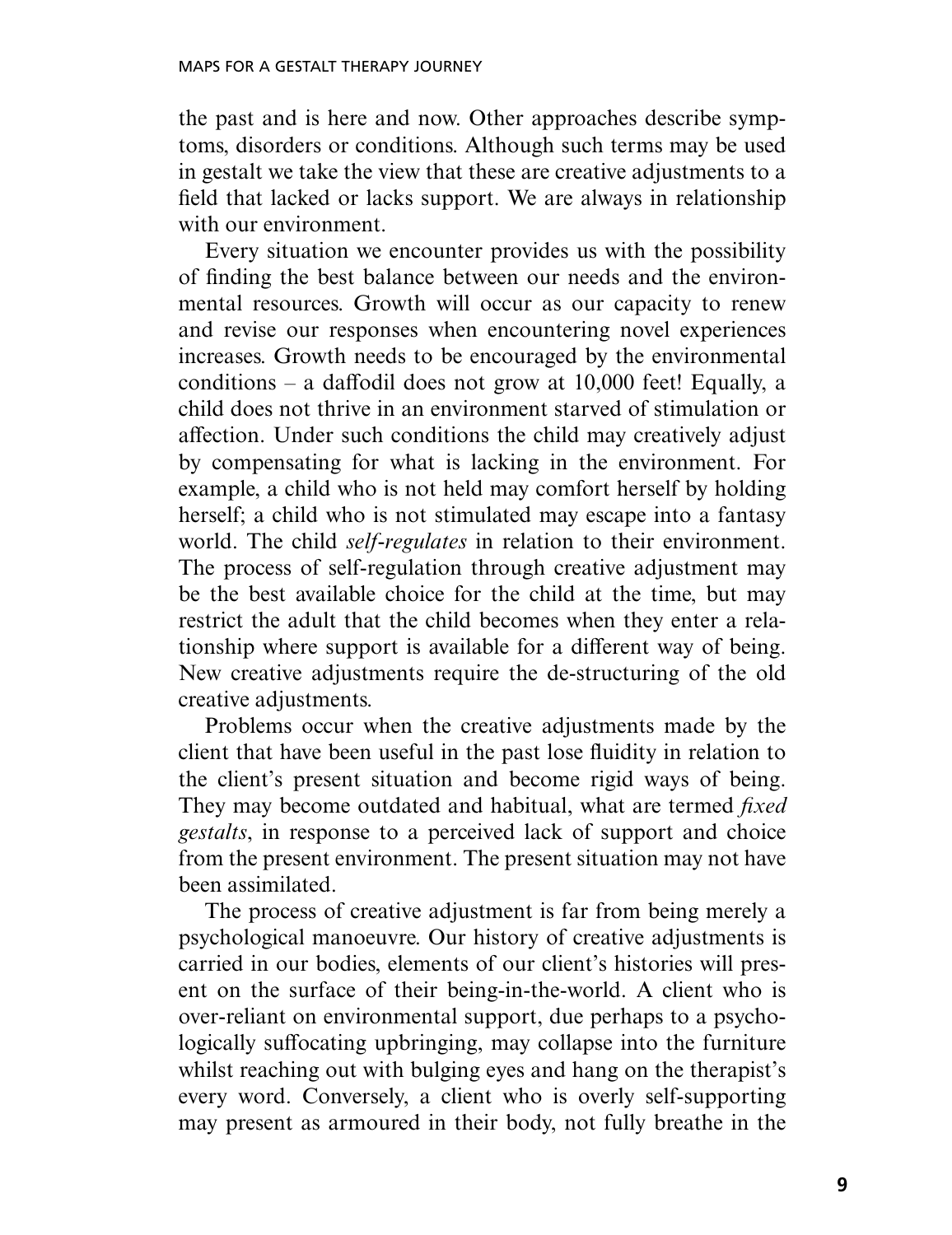environment and hold a self-supporting posture with muscular tension.

There are as many different creative adjustments as there are artist's brushstrokes or poet's stanzas but, just as in art and poetry, patterns and styles of creative adjustments emerge. The founders of gestalt identified different families of processes used to creatively adjust to one's environment. Collectively these processes were originally referred to as resistances (PHG, 1951). They have since undergone revision by contemporary gestalt therapists and will be discussed in Points 15 to 20.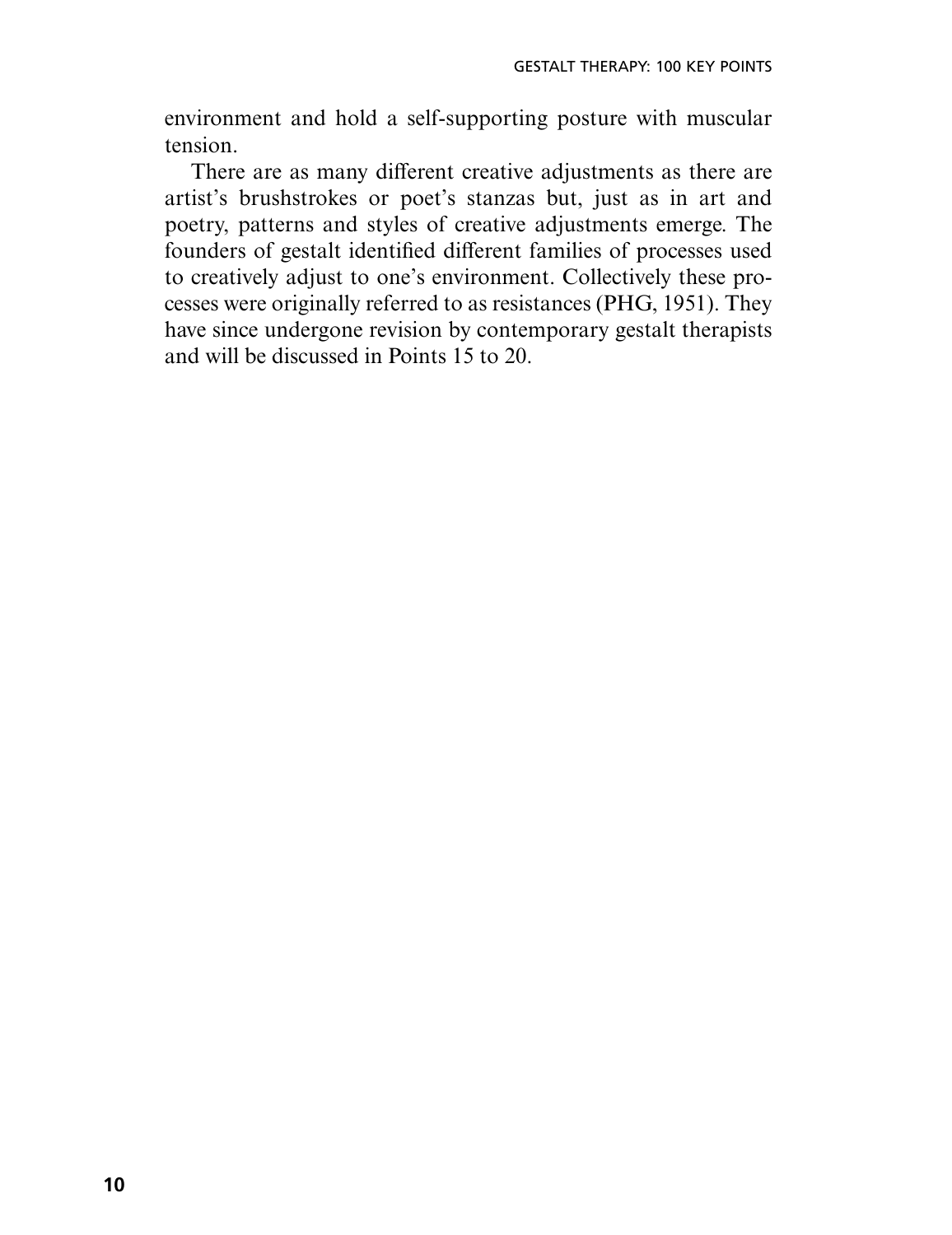#### <span id="page-25-0"></span>**Figure and ground**

Many fine examples of the concept of figure and ground have been illustrated visually through diagrammatic examples (see below). However, I urge the reader to bear in mind that in gestalt figure and ground is used to describe any process of experiencing.

So what is this concept of figure and ground? Picture yourself watching a fascinating film at the cinema. The image that you gaze upon on the screen is the figure whilst the ground is everything that surrounds that image; the less prominent images on the screen, the screen, the cinema itself, the person sitting beside you, your journey to the cinema, what happened to you earlier in the day, your life outside, your relationships, the whole of your history, your cultural background. All of this forms the ground of your experience from which you create your figure from the image on the screen. Your ground will profoundly affect how you form that figure. As the film unfolds a couple on the screen embrace and kiss. Your fascination in the film may subside as sadness surfaces as a new figure emerges from your ground of a past relationship, or this may trigger thoughts that there is too much gratuitous sex on view nowadays with this reaction stemming from the ground of your parents' prudish attitudes.

This key gestalt therapy concept was first discussed and illustrated by the predecessors of gestalt therapy, the gestalt psychologists (Wertheimer, 1925; Koffka, 1935). The concept has often been illustrated by the depiction of a vase and two face profiles (Figure 1.1) known as the Rubin vase although many such illustrations are available. Figures 1.1, 1.2 and 1.3 show the relationship between figure and ground. One image cannot exist without the other and in all three examples only one image can be figural at any moment whilst the other forms the ground.

The process of *figure formation* is of interest to gestalt therapists in terms of what figure the individual selects and how it is chosen. In other words how does this person make sense of their world at this moment in time (and then the next moment and then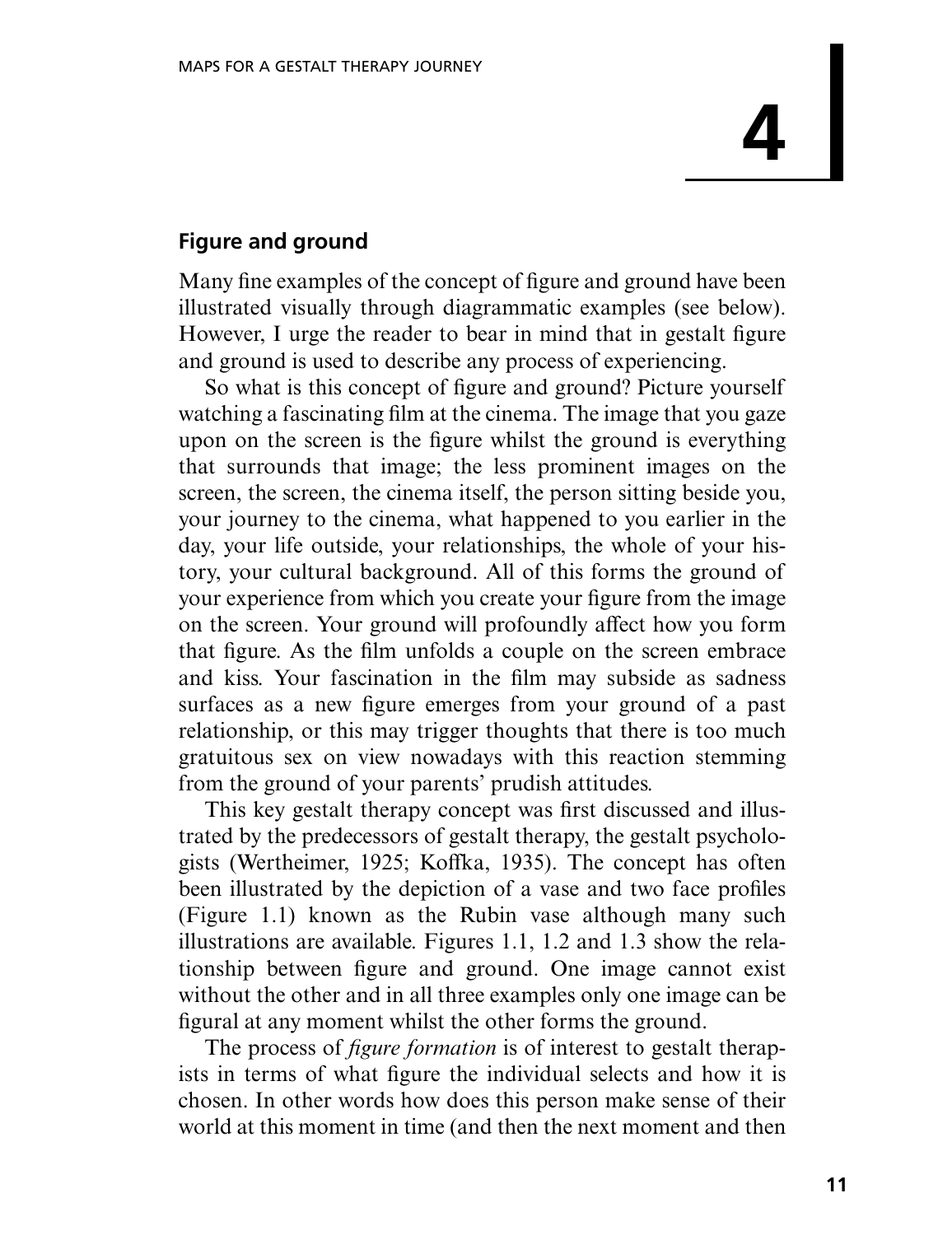

*Figure 1.1* **Rubin's vase**



*Figure 1.2* **Columns or figures?**

the next moment)? The figure emerges from an undifferentiated background of experience out of which focused needs and interests surface. In a healthy process of figure formation these needs and interests will emerge with clarity and sharpness, stimulating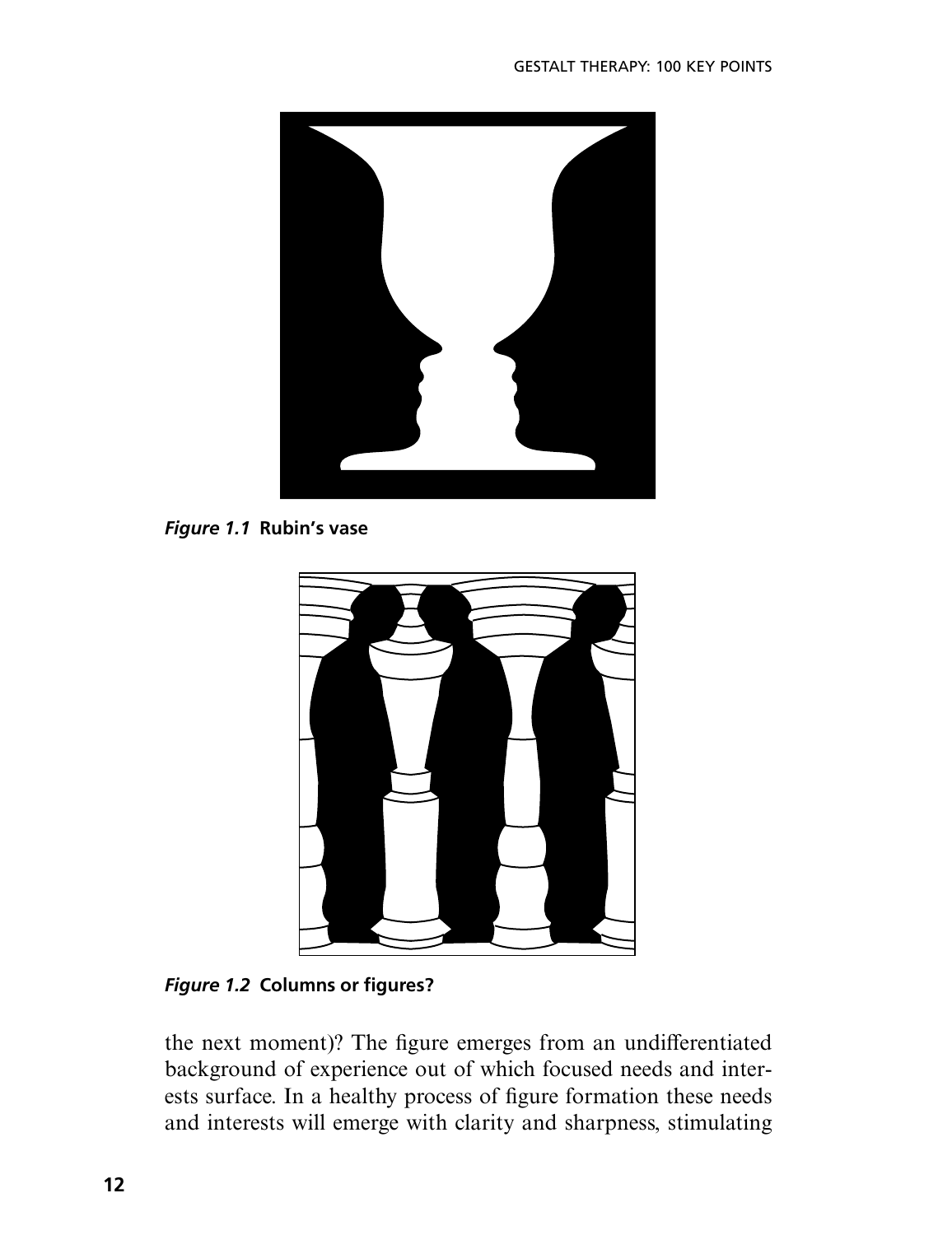

*Figure 1.3* **Old hag or young woman?**

energy. It will be a fluid process that will be updated in response to changing situations. When the process of figure formation becomes rigid or habitual, relating to a past environment rather than the here and now, awareness of the novel is diminished or closed. Consequently, the person does not integrate the new experience.

In relating to our environment, competing needs rise and fall originating from either an internal experience or external stimuli. As you read this book other figures will emerge as different needs/ interests surface. A need for a drink may become figural from your ground, something you read may touch a memory, a seemingly random need such as a wish to contact a friend may surface, you may become bored, the washing machine cycle may be completed, the door bell may ring and so on.

In certain states, such as acute anxiety, figure formation is rapid and poorly differentiated from the ground from which it emerges. Assimilation of the experience does not take place. One blurred figure follows another as flitting attention leads to a cluttering of incomplete gestalts. Contact with the environment is diminished – breathing becomes shallow and rapid, negative thoughts and projected fantasies race, the whole bodily system speeds up. The person's failure to form clearly differentiated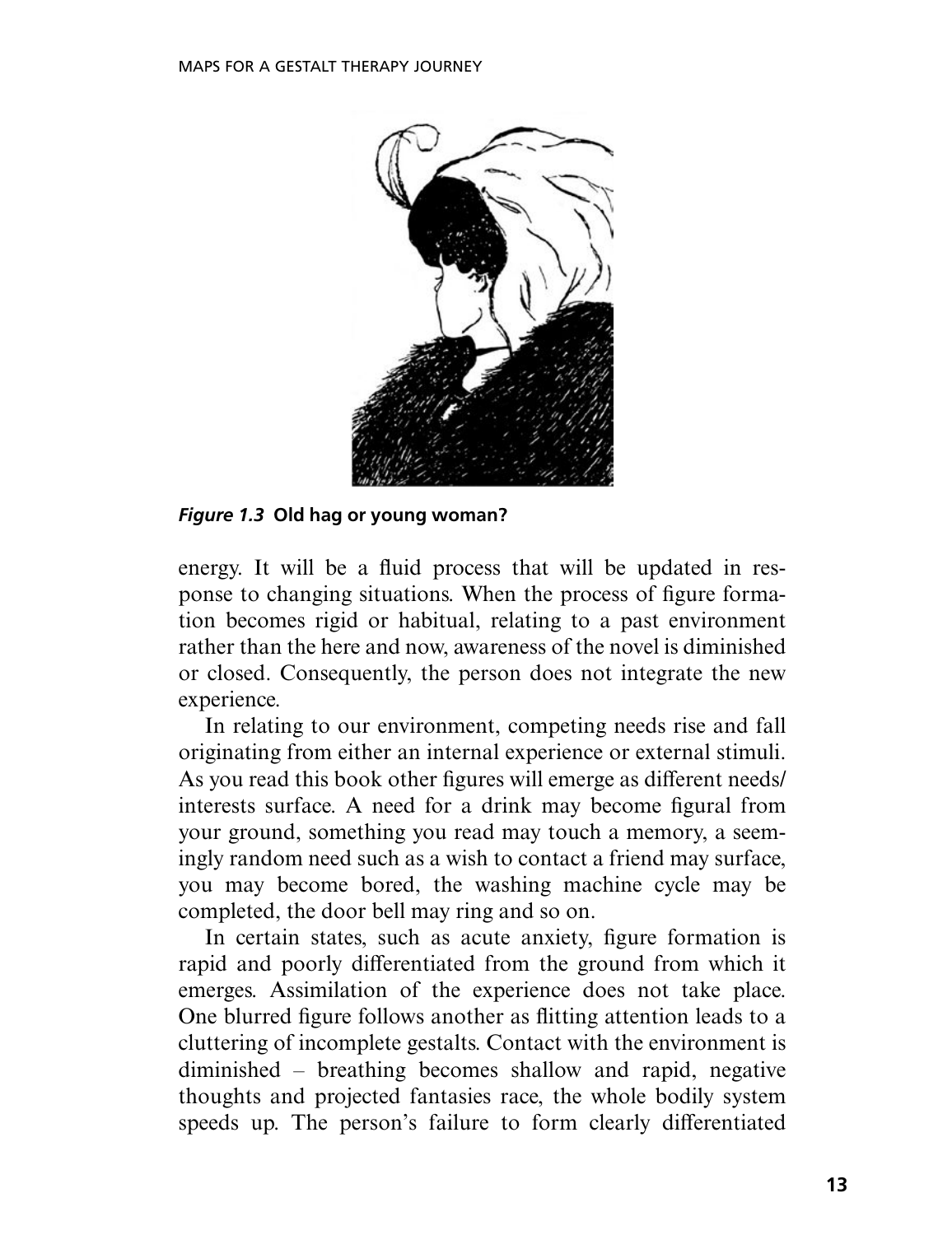figures leads to them responding primarily from an internal pole, increasing their sense of isolation. Conversely, in a healthy process the emerging figure will be the dominant need at that moment and will be well defined, standing out from the background, what is referred to as *good form*. We could think of the difference as watching television with a damaged aerial and watching a television in high definition.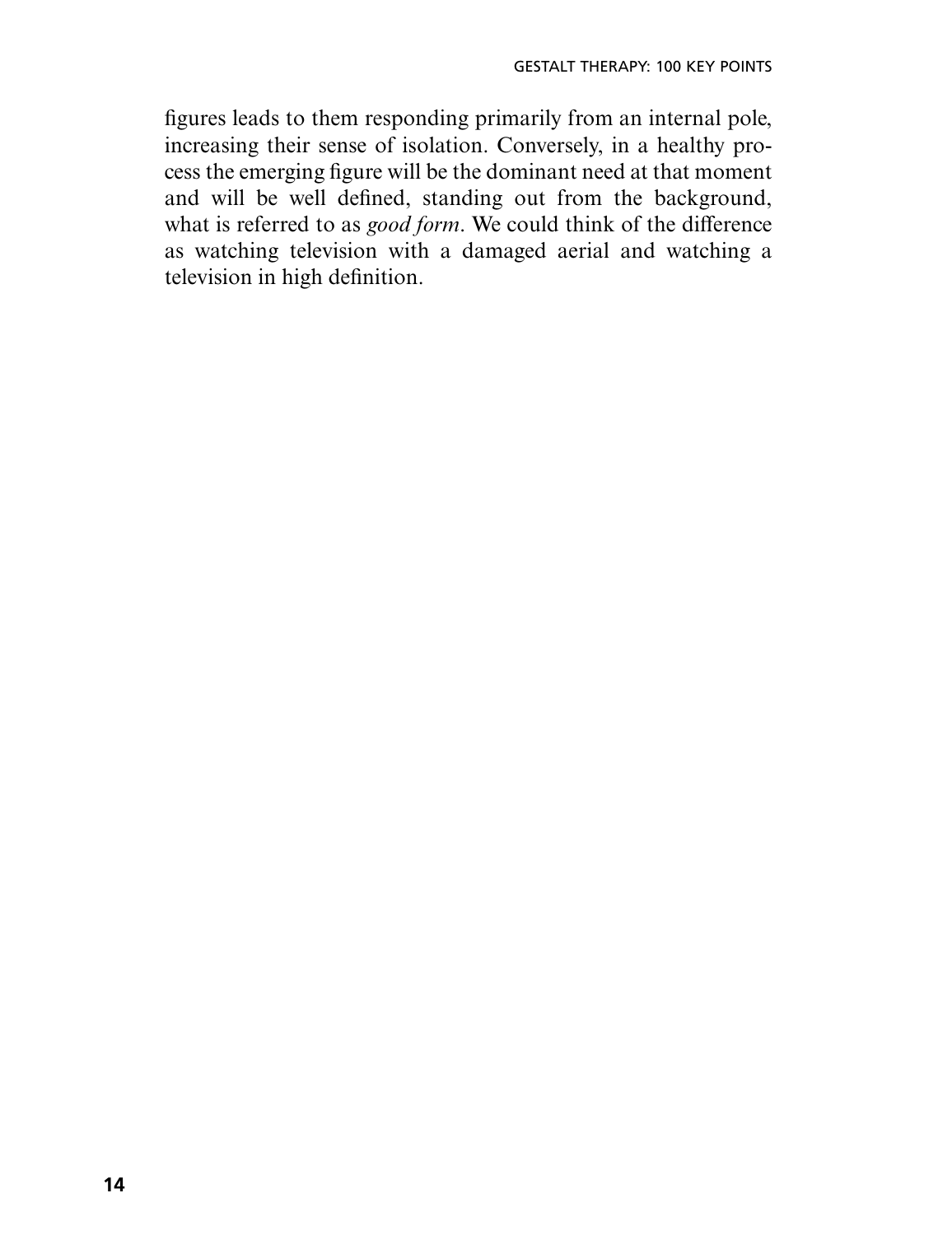# **5**

#### <span id="page-29-0"></span>**The here and now**

In gestalt therapy we centre on here and now moments of experience. This is not to deny that experience has its roots in the past, or to ignore the existence of hopes and fears for the future, but these are experienced in the present moment. We focus on immediate experience and in doing so concentrate on *what* and *how* the client perceives their situation now, rather than digging around in an attempt to discover *why* they might perceive their situation this way. We believe that it is through heightened awareness of the way each individual selects and forms their figures of interest from the ground of their experience in the present moment that growth is achieved.

Gestalt's focus on the 'here and now' was borne out of Perls's criticism of Freud's archaeological approach to therapy. Perls asserted that, 'there is no other reality than the present' (1947: 208) and in collaboration with the co-founders of gestalt therapy, he developed a brilliant explication of the here and now moment at a time when almost all around were concentrating on the archaic.

In health the most pressing and relevant need emerges from the plethora of possibilities available to us. These figures flow one to another, emerge and recede from the ground of our experience. This process of choice takes place in the present and it is *what* is selected and *how* it is chosen that is of particular interest to gestalt therapists. Facilitating a client to explore their moment-tomoment awareness in the here and now can provide a platform for them to consider their motivation for making such choices, and provide an opportunity to reassess whether this motivation fits with their here and now situation. Behaviour in the present may reflect a behaviour that is causing the client problems in their wider field due to an outdated creative adjustment. A client who struggles to decide where to sit in the therapy room may be encountering difficulties in making decisions 'where to be' in their world, alternatively they may feel under scrutiny in therapy which may mirror past experiences. In this sense gestalt therapy can be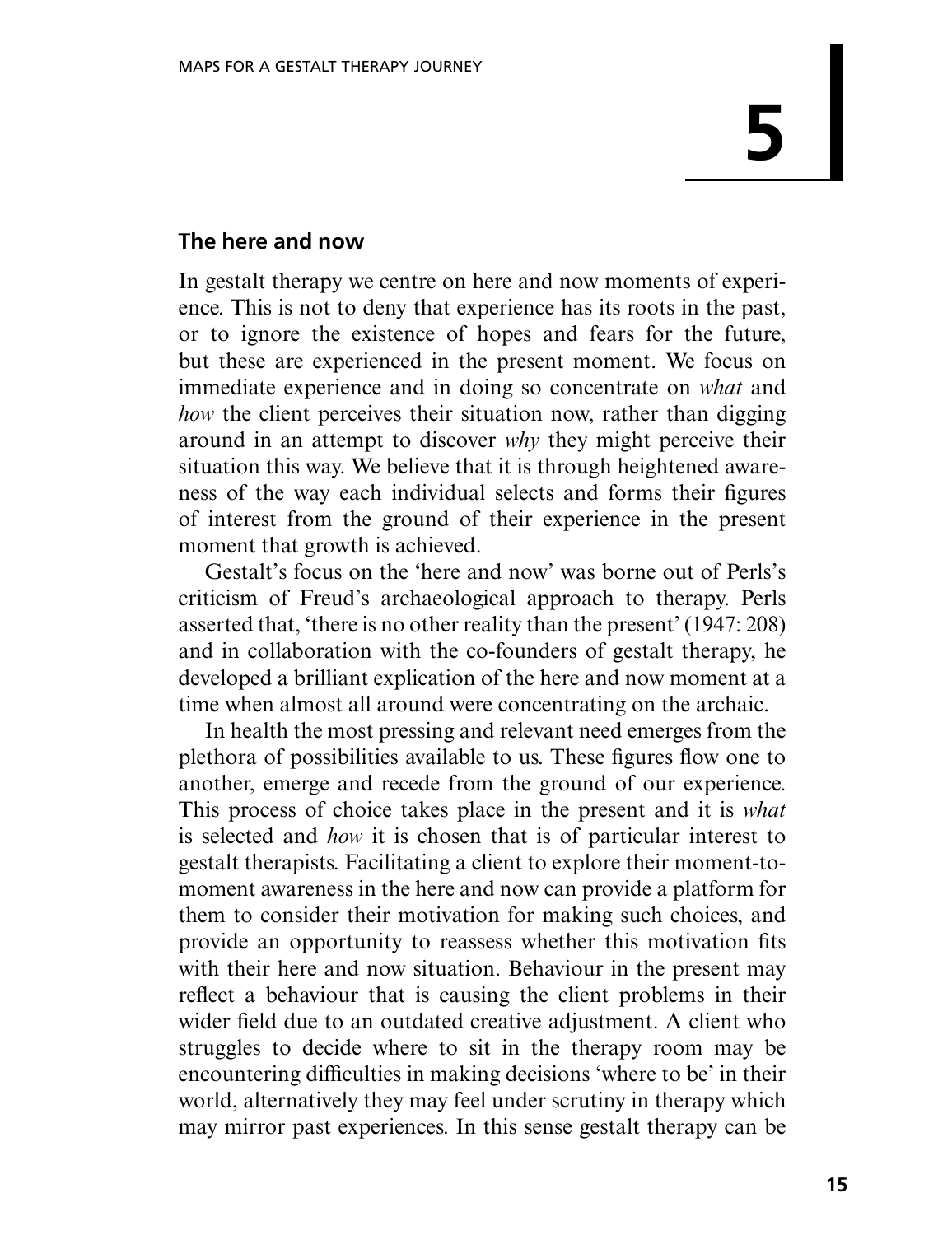seen as a microcosm of the client's everyday life and part of that microcosm will be the therapist's here and now reactions.

It is not the gestalt therapist's task to interpret or explain the client's behaviour, to do so would be to move away from the immediacy of the present. Indeed, part of the therapeutic task in gestalt is to focus on immediate awareness, to notice the subtle ways in which direct relating may be sidestepped through 'talking about' in the past tense. The therapist also needs to bring the full impact of their own personhood and be fully prepared to meet the other in the present with direct, here and now language in the service of the therapeutic relationship. However, although the therapist needs to be prepared to disclose the impact the client is having on them, here and now relating is not an excuse for indiscriminate self-disclosure. Any self-disclosure needs to be in the service of the therapeutic relationship.

I would like to invite the reader to take part in a simple experiment that I hope will demonstrate the ever-changing nature of our present experience across different modes of experiencing. Ideally, complete this exercise with a partner; if this is not possible you can adapt it to complete it alone, although interpersonal contact will increase the impact.

*Face your partner and try to maintain eye contact. Check that you are well supported by your environment; that you are sitting in a supportive way, that your breathing is regular and relaxed. Complete the following three sentences several times alternating with your partner: I see . . . I feel . . . I imagine . . . For example, I see that you have blue eyes, I feel sad and I imagine that you are embarrassed. Your partner then shares their experience in the same way. Note whether you are tempted to rehearse what you are going to say thereby moving away from your here-and-now experience. Pay attention to the accuracy of each statement, e.g. When saying, 'I see . . .' check that you are sharing something that you can actually see, with the 'I feel . . .' statement ensure that you are reporting a feeling state.*

Our perception of the here and now is only possible as we encounter change and difference. We need a background of the past to frame a foreground of the present for an event to make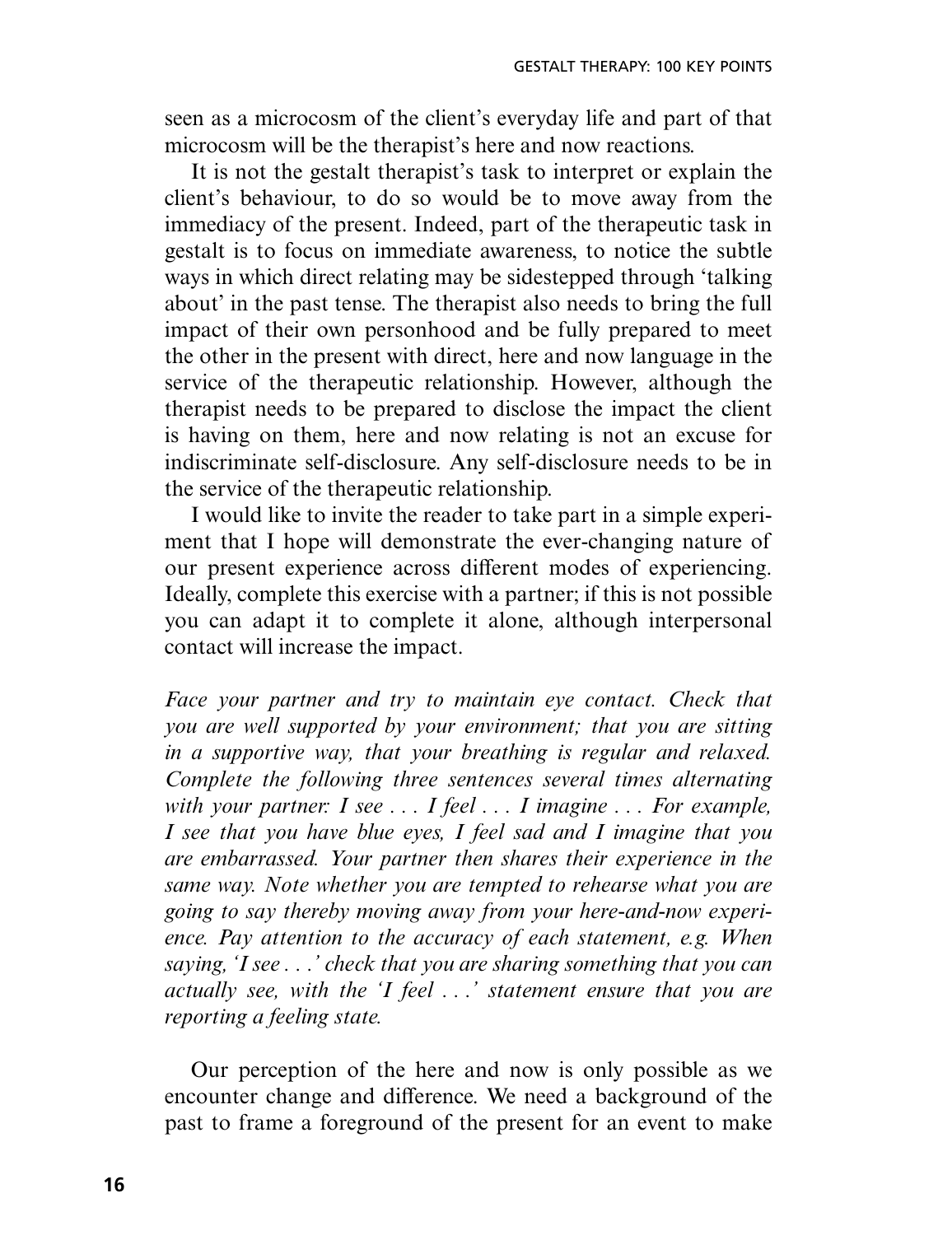sense. For example, on a cold winter's day I open the door to go outside. My here and now experience is one of feeling the icy blast of air, yet this would make no sense without the background experience of warmth I experienced prior to opening the door. Fish do not know that they are wet!

. . . the present is not shut up in itself, but transcends towards a future and a past.

(Merleau-Ponty 1962: 421)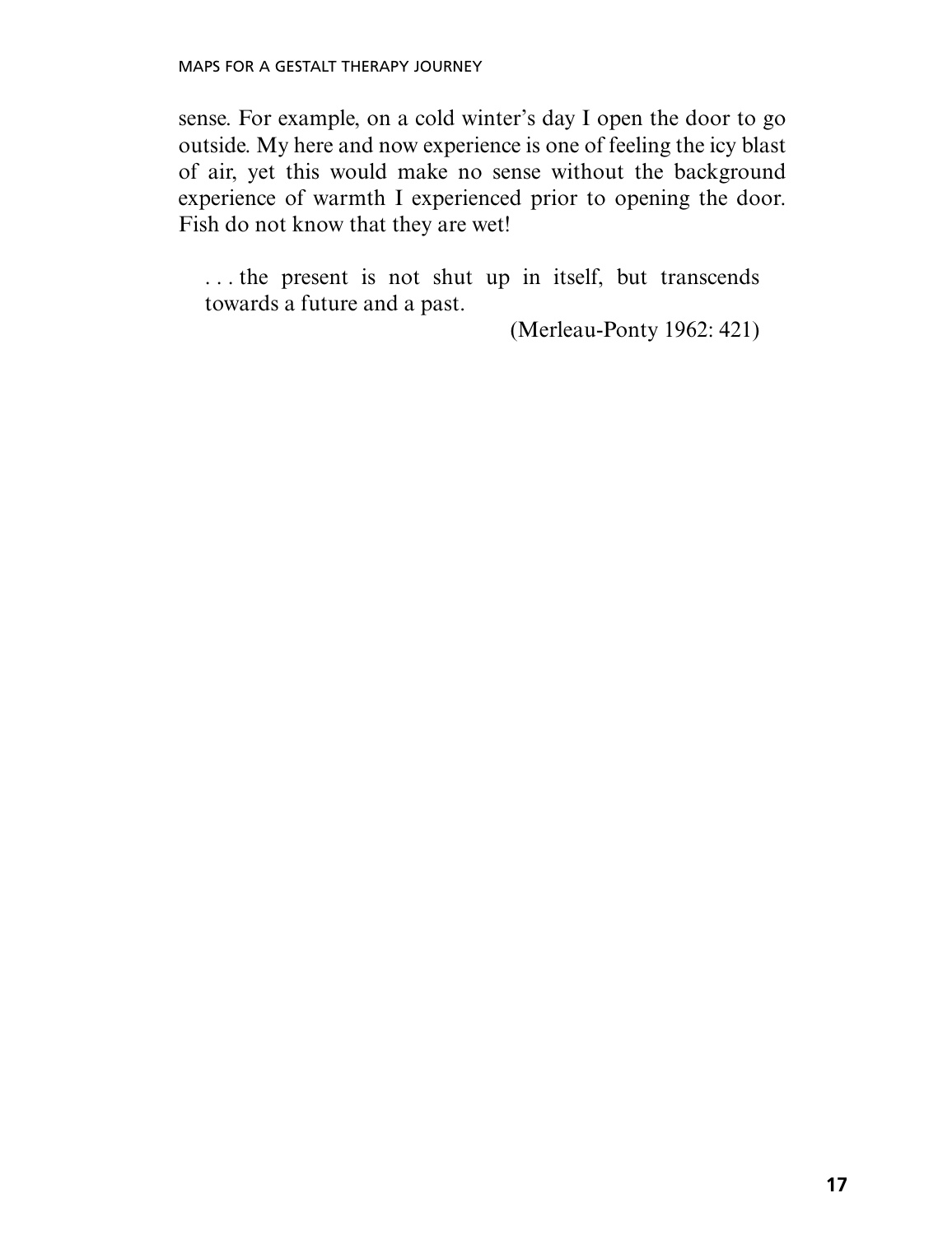## <span id="page-32-0"></span>**6**

#### **Self as process: selfing**

What does 'self as process' actually mean? Let me begin by saying what it does not mean. It does not mean that self is some kind of fixed entity that lives deep inside me.

Whereas other therapies and philosophies see self as a separate structure or existence, there is no such split in gestalt's view of self. In gestalt we do not believe that there is a self that resides exclusively inside me, only a self that is created in the process of me making contact with the environment. We make contact with our world through our senses at what we refer to in gestalt as the *contact boundary* – where 'I' ends and 'other' begins. It is in this *between* that self forms. Our selves emerge in the act of reaching out to our world at our respective contact boundaries in the present in an on-going, ever-changing dynamic process. 'We are the contact we make. We exist when we contact the world' (McLeod, 1993).

To more accurately describe this dynamic process in gestalt we use the term *selfing*. The use of a verb rather than a noun reflects the active process of the self's constant state of flux in relation to the environment. We are always selfing through a constant flow of creative adjustment informed by our history in response to the situation in which we stand at this moment in time. Our responses constantly change in relation to the situations we meet. If we accept this hypothesis it makes nonsense of any fixed method of diagnosis or categorization. I recall ending a paper covering my work with a 'narcissistic' client with what felt like a daring statement, 'during this work I have learnt that there is no such thing as a narcissist.' My client's history had been peppered with incidents where she had been objectified. When using descriptors we need to be sensitive to how the use of nouns will fix the individual in time and space, to do so does not fit with a gestalt philosophy. So, there can indeed be no such thing as a narcissist if we are constantly selfing, only people who behave narcissistically at certain times in relation to their situation.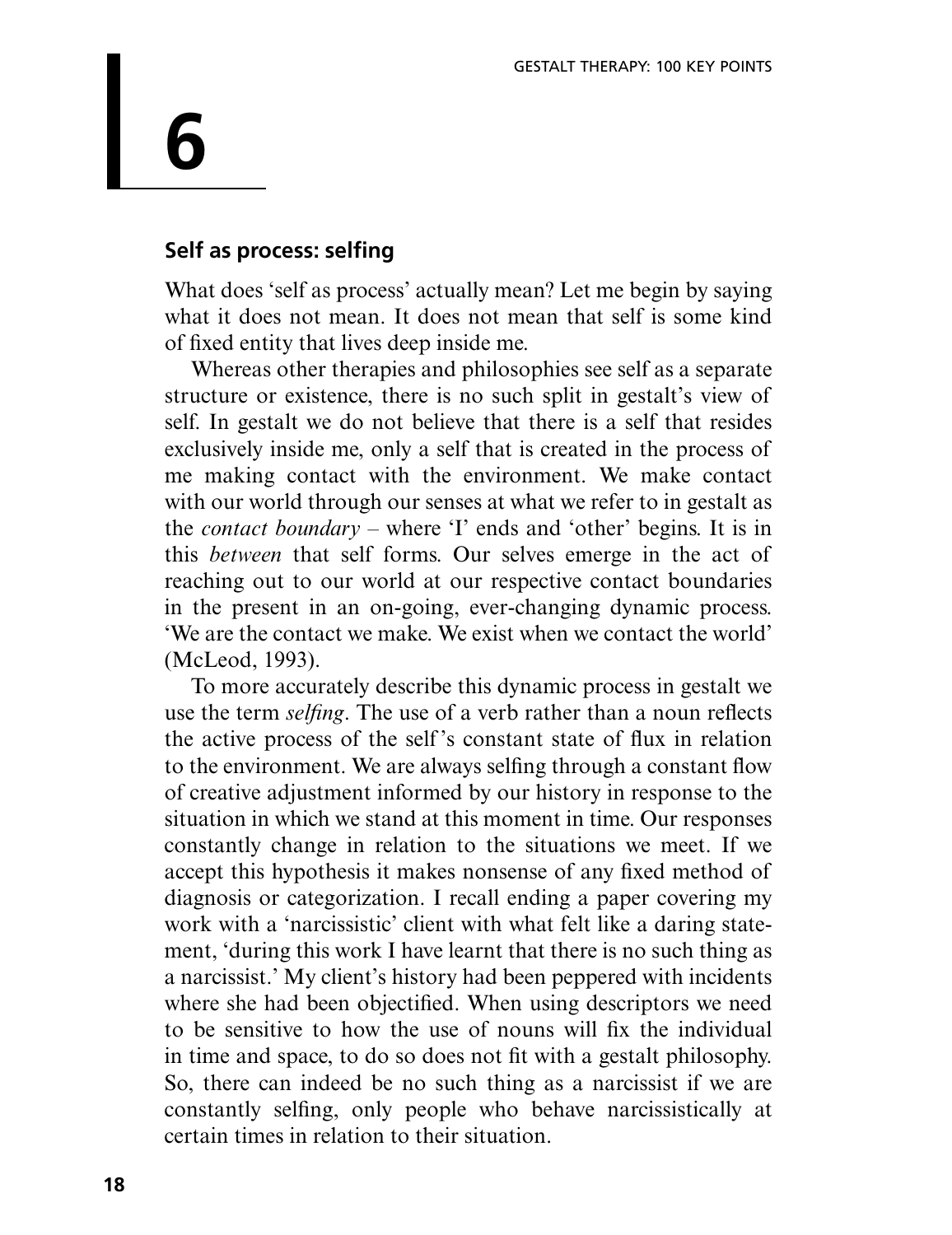As self and other are so inextricably connected, one cannot exist without the other. Hycner (1989: 45) suggests that rather than speaking of existence it would be more accurate to speak of 'inter-existence,' for we are all dependent upon our relationships with others to gain any sense of self. Hycner goes on to say that, 'There are as many "selves" as there are relationships we are in' (ibid). There are as many different ways of being as there are different relational situations. For example, I have a friend and colleague whom I meet in a professional setting but also in a social setting, our relationship has marked differences in the two settings. We are essentially the same people but the situation exerts a radically different influence upon us and we constellate ourselves in relation to this situation differently. As no two situations are ever the same our relationship is constantly changing. I would also like to clarify this term 'relationship'. Usually when we say 'relationship' we think of people, but let's think a little wider to include things, interests, actions and our changing relationships with these areas. I used to run regularly and to say, 'I enjoy running' would have been accurate most of the time. When I developed arthritis that changed markedly. Even prior to the development of my physical problem my relationship with running was in constant flux sometimes in response to an obvious reason, a slight muscle strain or having to face bad weather, and at other times for no apparent reason other than being in process with my environment.

Within gestalt some differing views on self have been expressed. Erving and Miriam Polster (1973) discussed a concept of self that involved 'I boundaries', which I see as a movement away from self as process and towards a more individualistic view of self. This was furthered in Erving Polsters' book, *A Population of Selves* (1995). These views do not fit with the wider held belief in gestalt that self forms in 'the process of contacting the actual transient present' (Wolfert, 2000: 77). As the Greek philosopher Heraclitus said, 'You can never step into the same river twice' and 'nothing endures but change'. One of the most important pieces of facilitation that a gestalt therapist can achieve is to collaborate in restoring healthy spontaneity in the self-function where that spontaneity has been disrupted or interrupted and is out of step with the client's situation.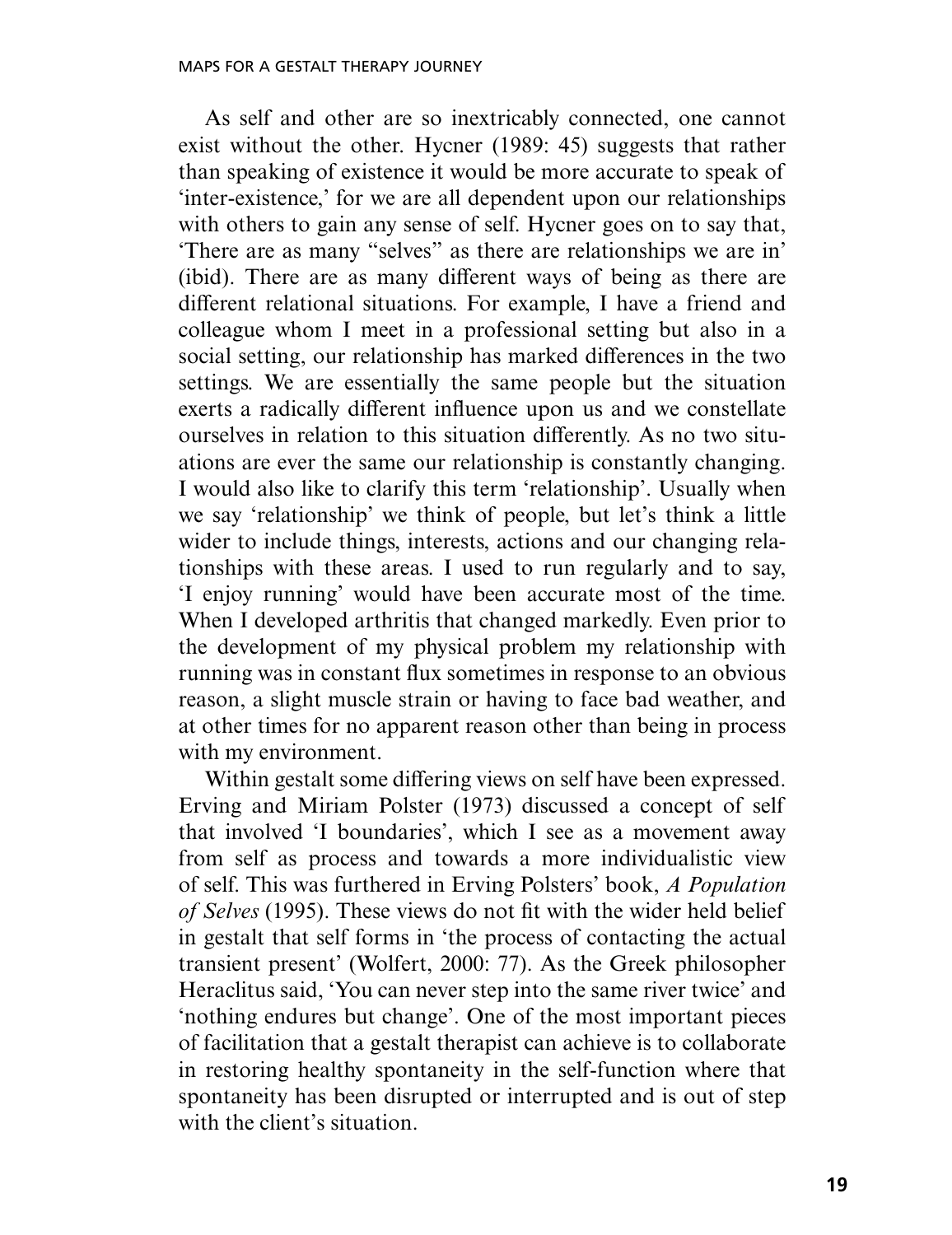# <span id="page-34-0"></span>**7**

#### **The self: concepts of id, ego and personality**

The gestalt concept of self as process involves three structures: id, ego and personality (PHG, 1951). These three structures are referred to as *functions* or *self-functions* meaning that they are processes that act in relation to the person's situation in the present moment. The way in which these functional structures act is as follows.

### *Id function*

The id is described as 'the given background dissolving into possibilities' (PHG, 1951: 378), but what does this mean in relation to everyday activities? As you focus on this book other possible figures are beyond your visual field whilst vague figures also hover on the periphery of your field of vision; all are potential figures of interest. For these images to sharpen and realize their potential interest would require a movement away from this book and towards them. Likewise, the self is a collection of potential figures that offer the opportunity for numerous and varied sharpenings of experience, but they remain only as potentials until a figure is selected and sharpened through the ego and personality functions. Consequently, introspection will reveal little information about the id, which manifests through behaviour. Id functions are most commonly seen in situations of relaxation and also at the start and end of contact experiences. To return to you reading this book, the desire to do so will have been held as background at the fore-contact phase of the gestalt cycle before, upon completion, receding into the background again as out of your awareness you assimilate the material at the post-contact phase of the gestalt cycle (see Point 13). Although an observer may see certain behaviours as they watch us during id functioning, they would not gain a sense of who we were.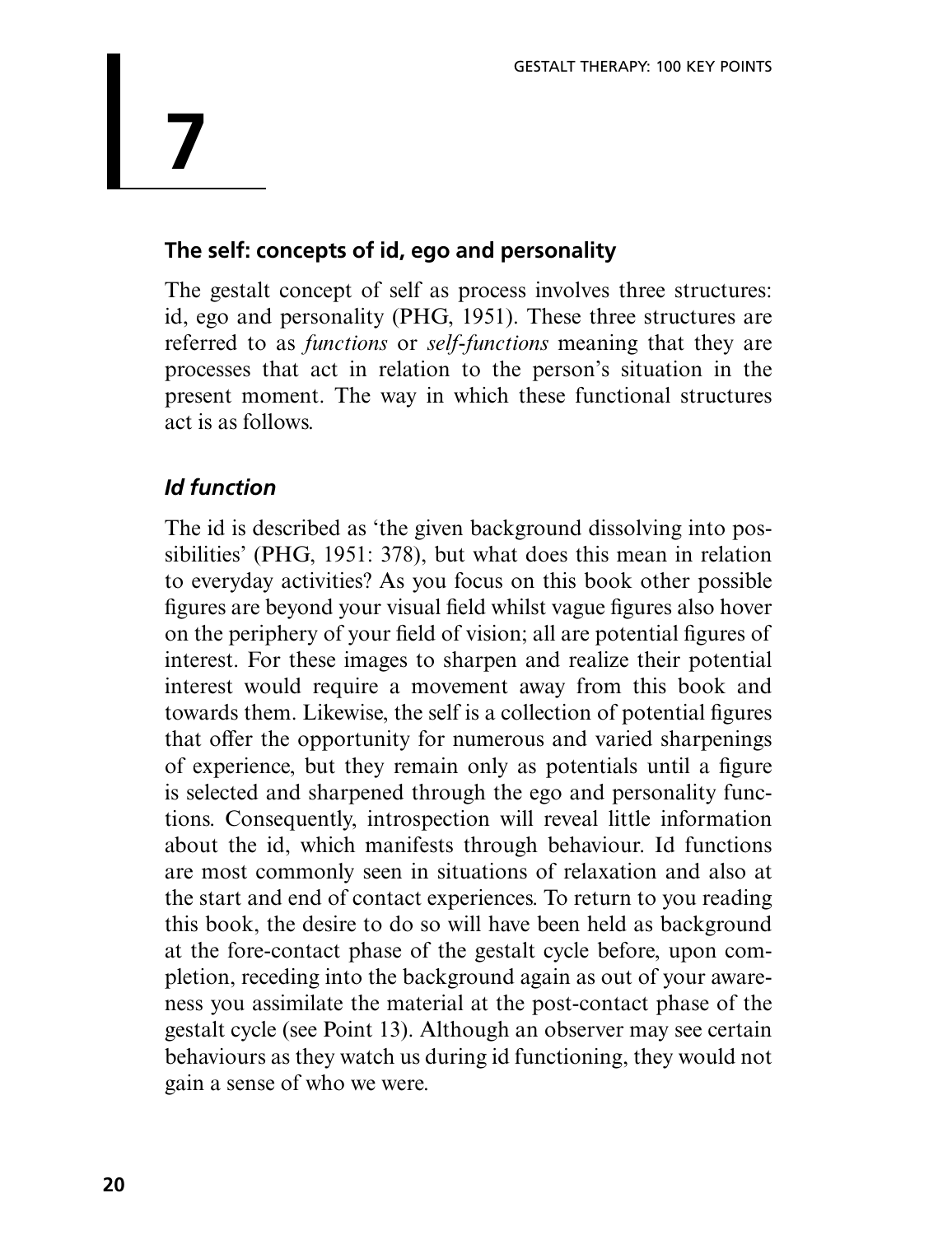### *Ego function*

The ego function is a selecting and rejecting function. Whereas the id function is a collection of potential figures, the ego function discards and identifies possibilities. There is restriction of certain interests in order to concentrate on the strongest interest, resulting in a sharpening of that figure of interest with a simultaneous fading of other potential figures of interest. These fading figures fall back into our ground and exist as potentialities for future figures of interest. We need to remind ourselves here that in gestalt theory only one figure can surface from the ground of our experience at any one moment.

The ego is deliberate, alert and conscious of itself as separate from its situation. As such it is central during introspection – we can be aware of ourselves in an isolated moment without being in direct contact with someone or something else. It is through your ego function that you are able to be conscious of yourself as you read this book. However, although the ego function 'allows for self/other process of the moment it offers no sense of continuity of selfhood' (Philippson, 2009: 66).

The deliberateness of the ego function in continually making choices is key in gestalt therapy. It is through the ego function that we gain a sense of who we are, but such a sense of self could be in relation to an outdated situation rather than the present situation.

Let me illustrate this process through someone reading this book. This 'someone' never had any books during their upbringing and was not encouraged to read. He was repeatedly told that he was stupid during his formative years, force-fed messages that were then reinforced by teachers and peers. He left school early and took on a menial job believing the messages from his past. Following a crisis he sought therapy and found a therapist who recognized a disowned intelligence. She suggested he read an introductory book on therapy and he found this one. He opened it randomly at this page, saw the heading and closed the book believing that he was not capable of understanding it. His self-concept formed in relation to the old messages from the past prevented any updating.

Work with ego functions is central in dealing with such *unfinished business*. A whole host of classic gestalt experiments,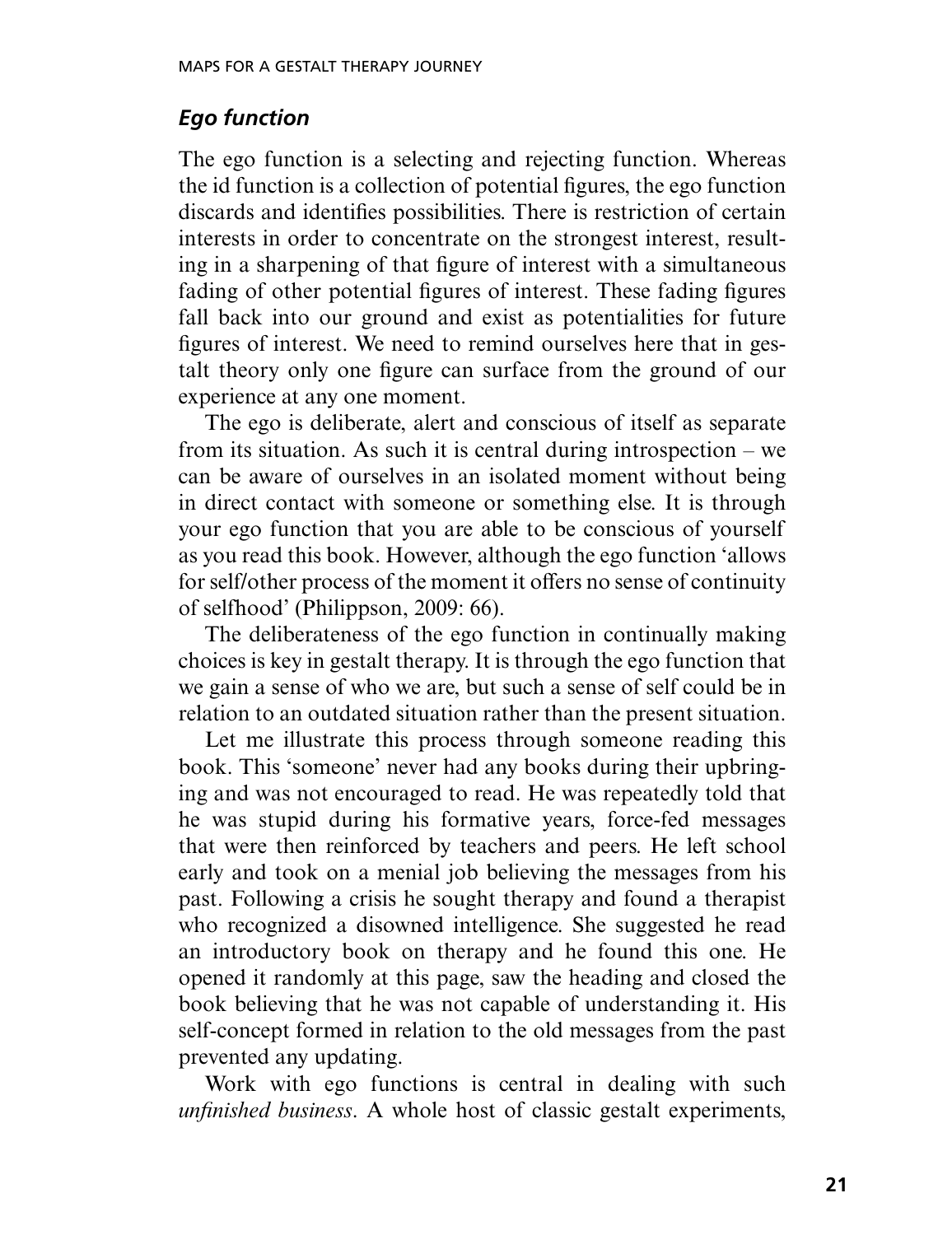including the empty chair, were developed with the aim of resolving such conflict in the here and now through heightening awareness.

#### *Personality function*

The personality function forms a framework of attitudes and beliefs about who we are in the world and is autonomous, responsible and knowing. It is the figure that the self in process becomes that is then assimilated into the way we respond in the world. This process builds upon previous learning and growth. It is fluid and ever changing, although in what we might call 'pathology' change is resisted or restricted. Our book reader met with a situation where there was an opportunity to update his attitudes and beliefs about who he was, but instead he chose to close the book (and the opportunity) and remain with his belief that he was unintelligent. As the personality function is seen as the structure able to hold responsibility, it is this structure that decides the course of action to be taken.

I have outlined the different structures of the self separately, but in healthy relating there is a seamless fluidity between these functions.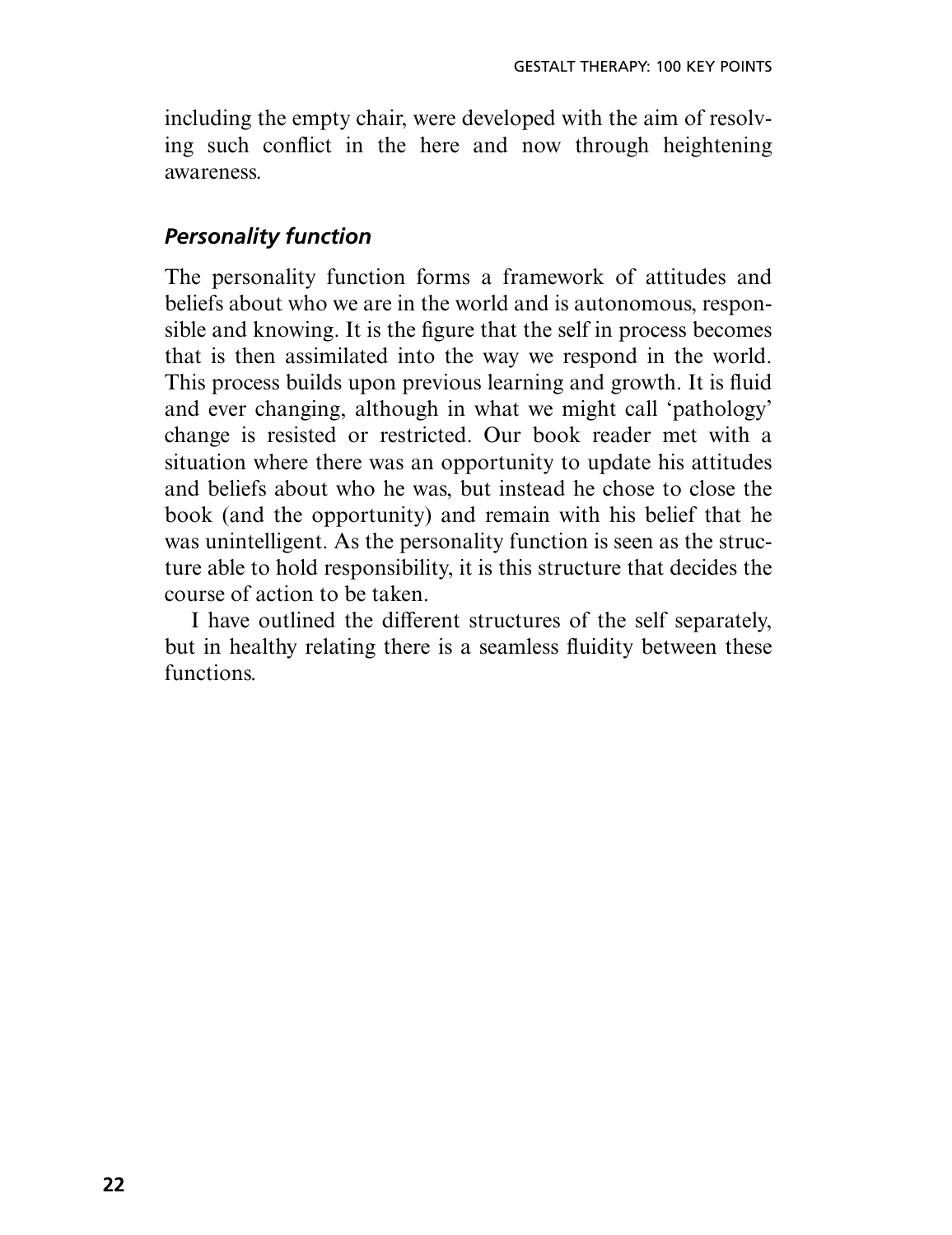#### **Holism and the orientation towards health**

Gestalt therapy is a holistic body-centred psychotherapy. I would like to invite you to reflect upon that statement for a few moments. Take note of your immediate reactions as you read the phrase 'holistic body-centred psychotherapy.' Now ask yourself the following questions: Do I split mind from body? Do I include spirit? Do I see body as an extension of my situation?

I do not believe that such a holistic view of what Heidegger (1962) referred to as our being-in-the-world comes naturally to many of us in the West. The term being-in-the-world is hyphenated to illustrate the eternal connectedness between our existence and our world. As such holism does not split mind from body, nor does it speak as though there was a separate interior and exterior experience or see a human being as divorced from their environment. Holism, sometimes descriptively spelt *wholism*, as the word suggests sees the world as a complete interrelated entirety. The founder of this philosophy was Jan Smuts whose work on holism nearly a century ago was later integrated into gestalt by the Perls, being seen as a process of creative synthesis. The philosophy of holism integrates well with gestalt as both see wholes as being in a constant state of flux, continually developing and evolving, rather than being static entities. 'The evolution of the universe, is nothing but the record of this whole-making activity in its progressive development' (Smuts, 1926: 326).

A well-known gestalt maxim that originates from gestalt's integration of holism into its approach is that the whole is different from and greater than the sum of its parts. This oftenmisunderstood phrase refers to the unity of human beings as complete organisms, and to the unity of human beings and our entire environment. Hence, gestalt therapy differs from many approaches in that it does not treat psychological events separately as isolated from the individual and their whole situation. A truly holistic approach such as gestalt does not exclude any relevant dimension in its approach, no matter how seemingly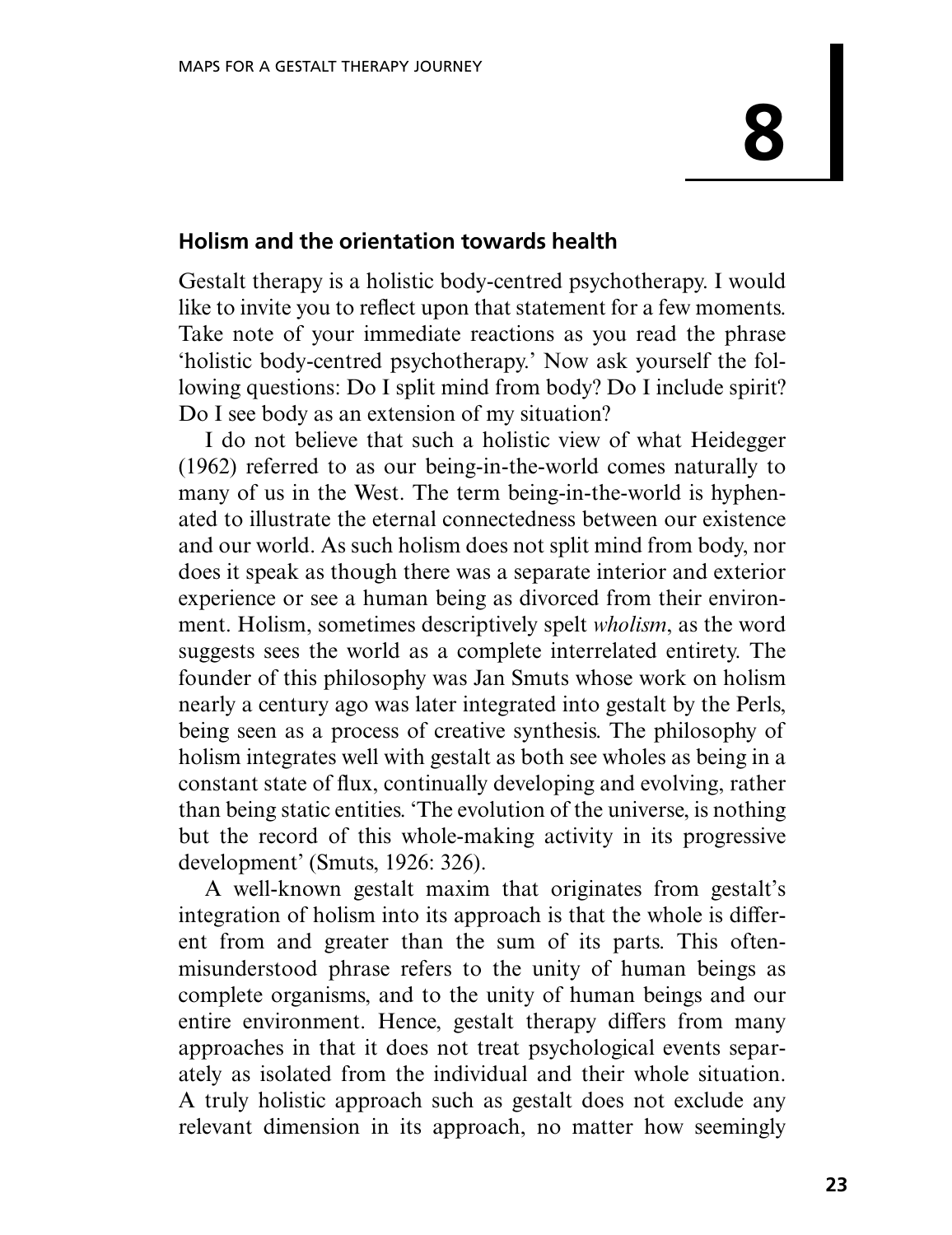irrelevant it may first appear. 'Gestalt therapy views the entire biopsychosocial field, including organism/environment, as important . . . No relevant dimension is excluded in the basic theory' (Yontef, 1975: 33–34).

Let us consider the phrase 'the whole is greater than the sum of its parts', the foundation upon which holism is built. Think of your family and friends, past and present, and look at these relationships through a lens of support. Some may be supportive some not and all will vary depending upon your situation. We could embark upon a mathematical calculation and rate these relationships individually, add and subtract depending upon the levels of support or lack of support you feel, ending with a 'support rating'. If we did so the interwoven fabric of these relationships would be missed, they would remain isolated threads. We need to stand back and look at how these threads interrelate at different times in order to begin to appreciate something of the elaborate and fluid patterns created within our network of supports including how our supports are supported.

Gestalt therapists adopt a holistic perspective that includes the somatic unity of mind and body, the individual's situation together with all the influences that press in upon their situation. We attend to the observable manifestations of holism, the way the client moves and gestures, how they use their voice, breathing, how they fill space and how they situate themselves in the world which may be displayed in microcosm in how they situate themselves in the therapy room.

Embedded in gestalt therapy's philosophy is the belief that the client is fundamentally oriented towards health. It is through increasing awareness of their way of being-in-the-world that they realize their potential through discovering the 'answers' that lie within them, possibly buried under a host of outdated creative adjustments. We believe that there is an embodied wisdom in the organism to regulate to its environment in the best possible way given its situation. This process of *organismic self-regulation* is a central belief underpinning the approach.

The founders of gestalt aimed to counter the artificial splits created between mind and body through a holistic approach working towards the integration of the false dichotomizing of the individual and their situation.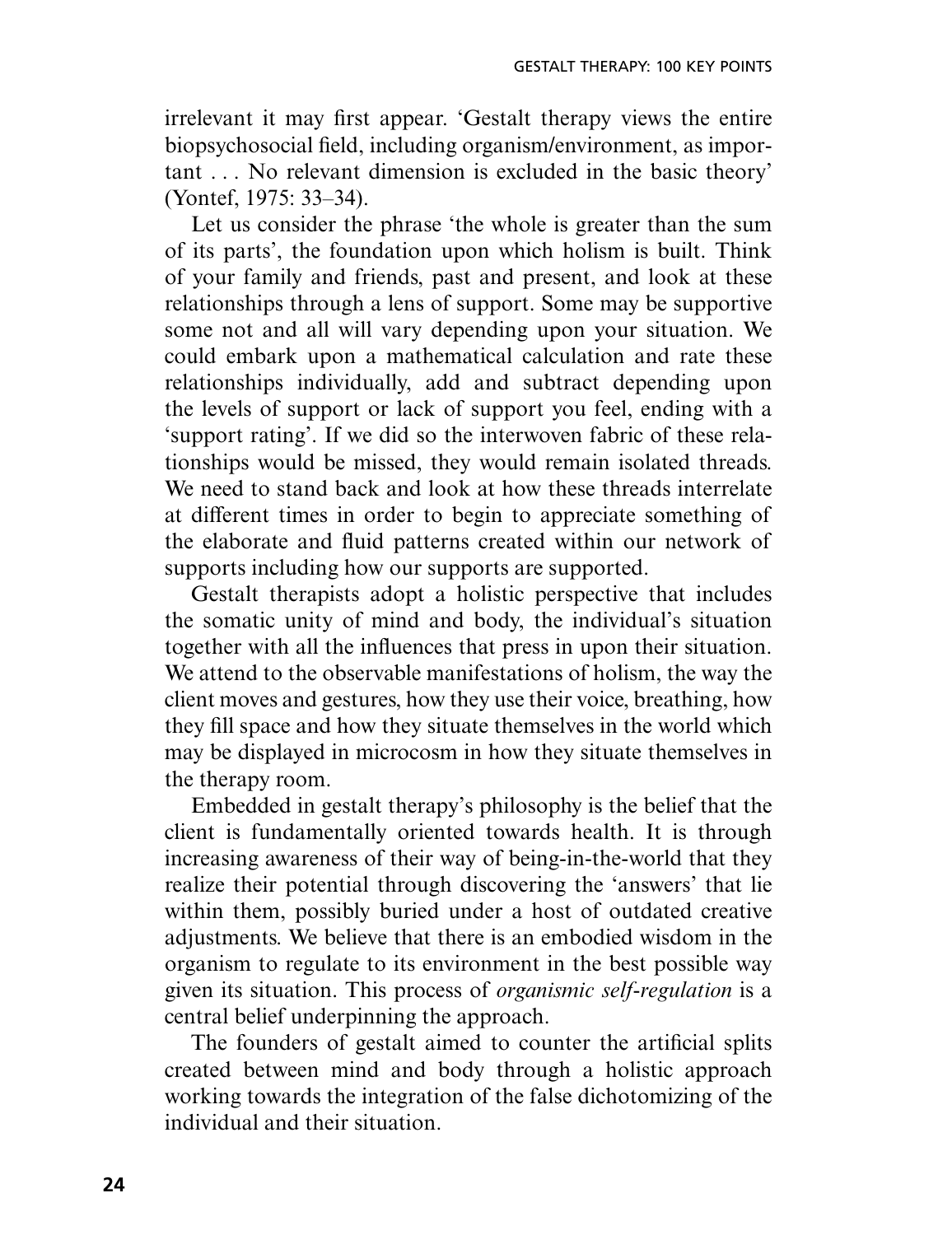. . . people are split up into bits and pieces and it's no use to analyse these bits and pieces and cut them up still more. What we want to do in Gestalt therapy is to integrate all the dispersed and disowned parts of the self and make the person whole again.

(F. Perls, 1973: 181)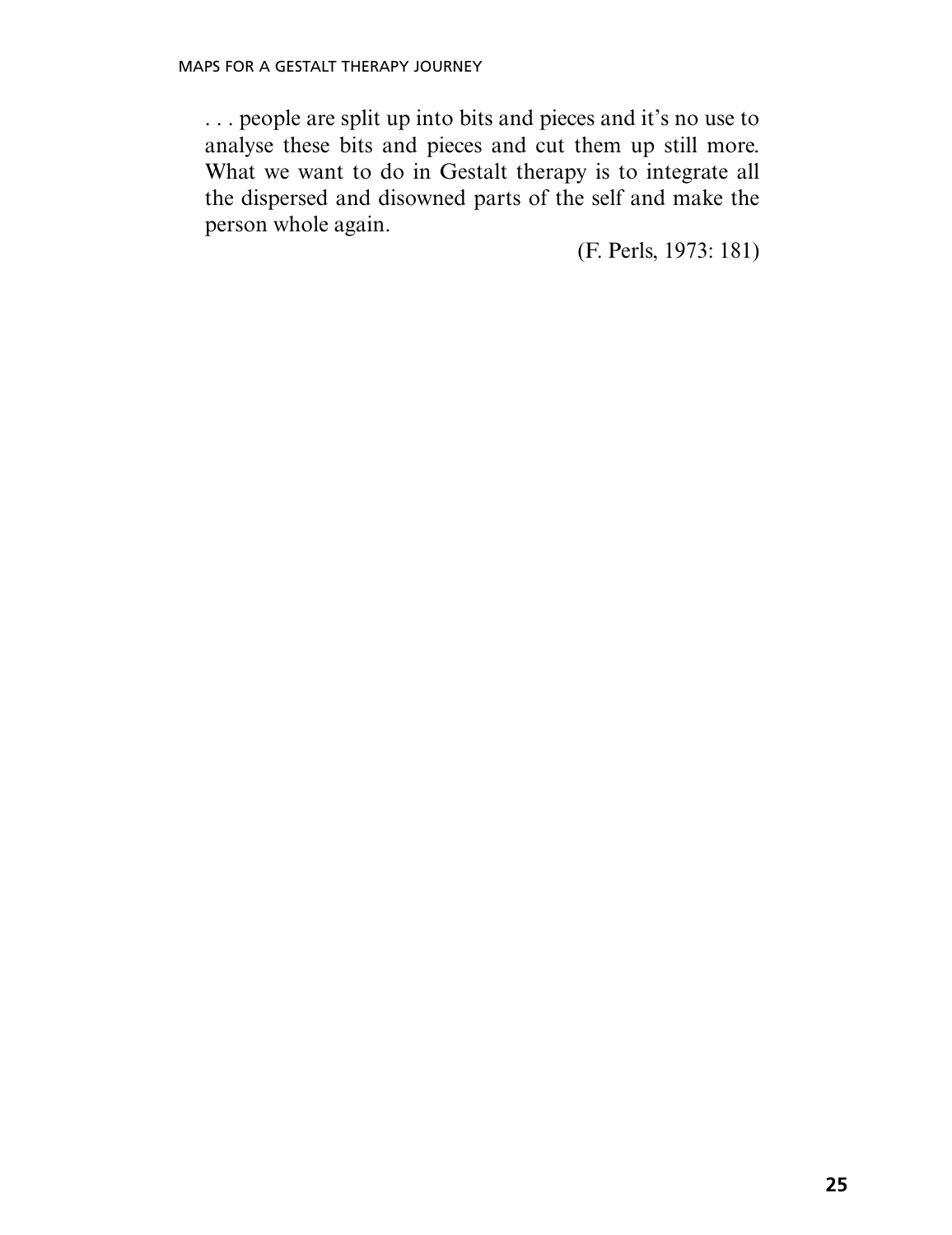#### **Gestalt's relationship to the psychiatric/ biomedical model**

The most obvious difference between the gestalt approach and the medical model is that the medical model takes an atomized view of the person whereas gestalt takes a holistic view, seeing the person as part of a dynamic field of relationships. The whole emphasis of the gestalt tradition is on seeing phenomena as working wholes compared with the medical model that sees phenomena as separate units.

In the medical model a human being is treated as a collection of systems (lymphatic, cardio-vascular, neurological, psychological, etc.) with exceptions to this limited way of viewing these systems more widely being confined only to environmental factors or other bodily systems that relate directly to the malfunctioning part. These systems or parts are vulnerable to dysfunctions caused by built-in irregularities and/or external damaging factors relating specifically to the dysfunctional area. For example, a heart condition may be caused by poor diet, lack of exercise and a family history. The patient is seen as passive; consequently an expert is needed whose aim is to restore the person's level of functioning to as high a level as possible. The level of functioning that can be achieved is largely decided by the expert and defined by a set of criteria that outline normal functioning. The expert advises any active role the patient is to take, for example physiotherapy exercises, otherwise the patient's role is as a passive object. Such a model is relationally objectifying. The relationship is vertical, meaning that an expert treats the other. This dynamic is evident in the language used to describe a medical consultation; Mrs Jones who is 'suffering' from depression is *under* Dr Smith.

I am not saying that gestalt therapists do not have expertise, but our expertise is relational. We aim to provide a milieu for increased awareness and central to that milieu is the expertise of the client. We believe in the client's wisdom to find the best way to creatively adjust to their situation. As such the relational stance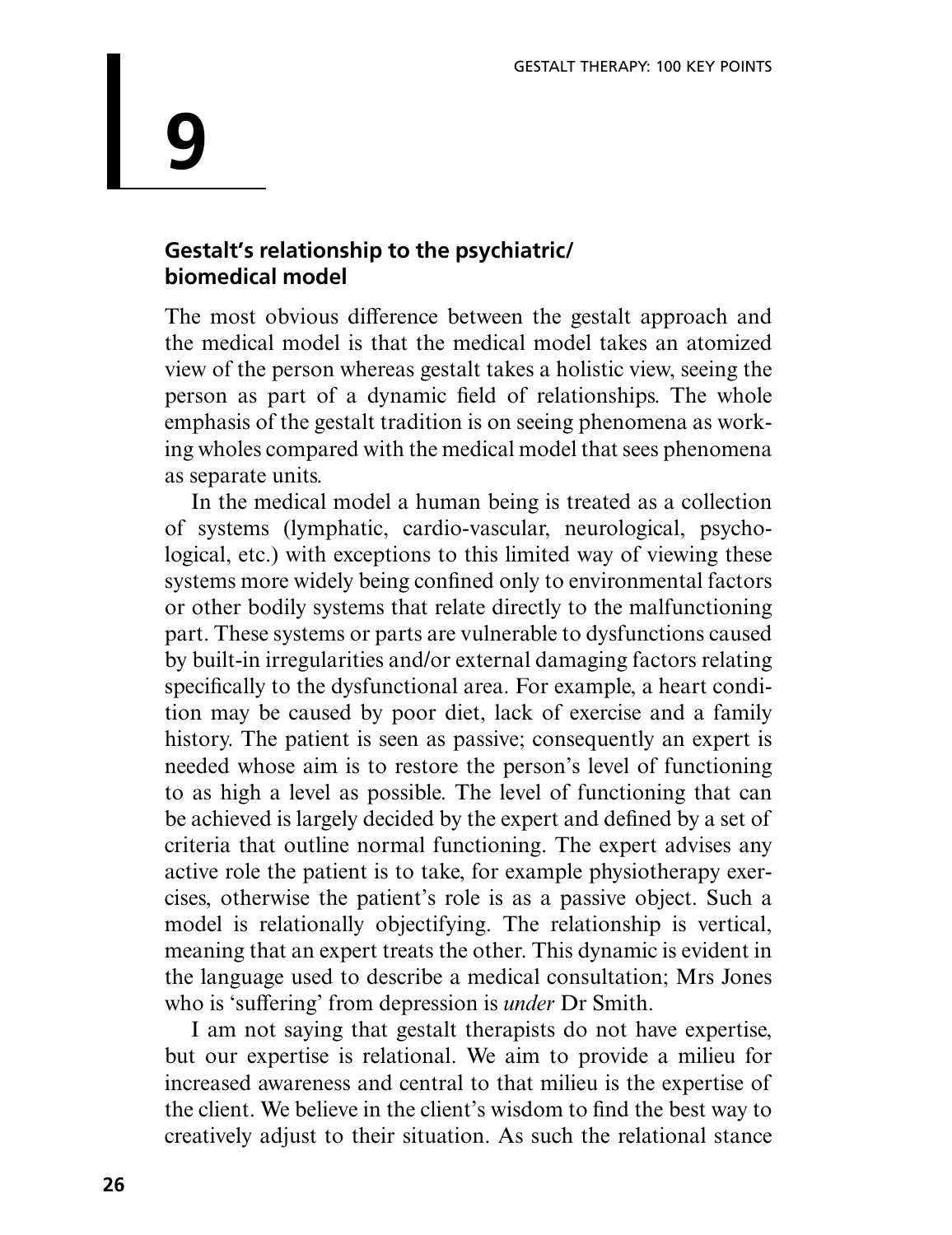adopted by the gestalt therapist differs greatly from that of the medical model; it is a horizontal relational stance (see Point 51). Although there are differences in power, these differences are equalized as much as possible. The medical model's relational attitude is I–It whilst gestalt's relational attitude is I–Thou (see Point 63).

The medical model describes itself as 'objective'; it does not value subjectivity and therefore is largely dismissive of human inter-subjectivity. Consequently, the patient's emotional response to treatment and the environment he is treated in are usually considered pretty irrelevant as long as it is sufficiently sterile. Administering the treatment is all that matters. I am sure that many of us have been in situations in medical settings where that is all that matters to us as patients too, but those situations pass and different needs surface that go way beyond being objectified as a condition. However, we live in a society where alienation from subjectivity is pervasive and given the character of this society the medical model fits well. A part of the field is the medical field and gestalt therapists just as any other therapists need to recognize when medical or psychiatric intervention is indicated. Thankfully some medical practitioners do recognize when more than chemicals, surgery or procedural treatments are needed.

Although the medical model appears diametrically opposed to the gestalt approach, there are some similar beliefs. As a gestalt therapist I consider that many psychological problems or socalled personality disorders/traits have their roots in the client making the best possible creative adjustment they could to survive an earlier unhealthy environment. If this developmental adjustment was made early it may then have become neurologically 'hard-wired'. As Greenberg (1989) asserts, this is similar to the medical idea that many modern medical problems confer immunity to other more dangerous diseases. One such example being that the gene that can cause Sickle cell anaemia was a lifesaver in Africa where it protected against malaria.

The differences between the medical approach and the gestalt approach can be summed up in the way the word disease is considered. Medically the word refers to illness with synonyms such as sickness, ailment and disorder. All relate to an internal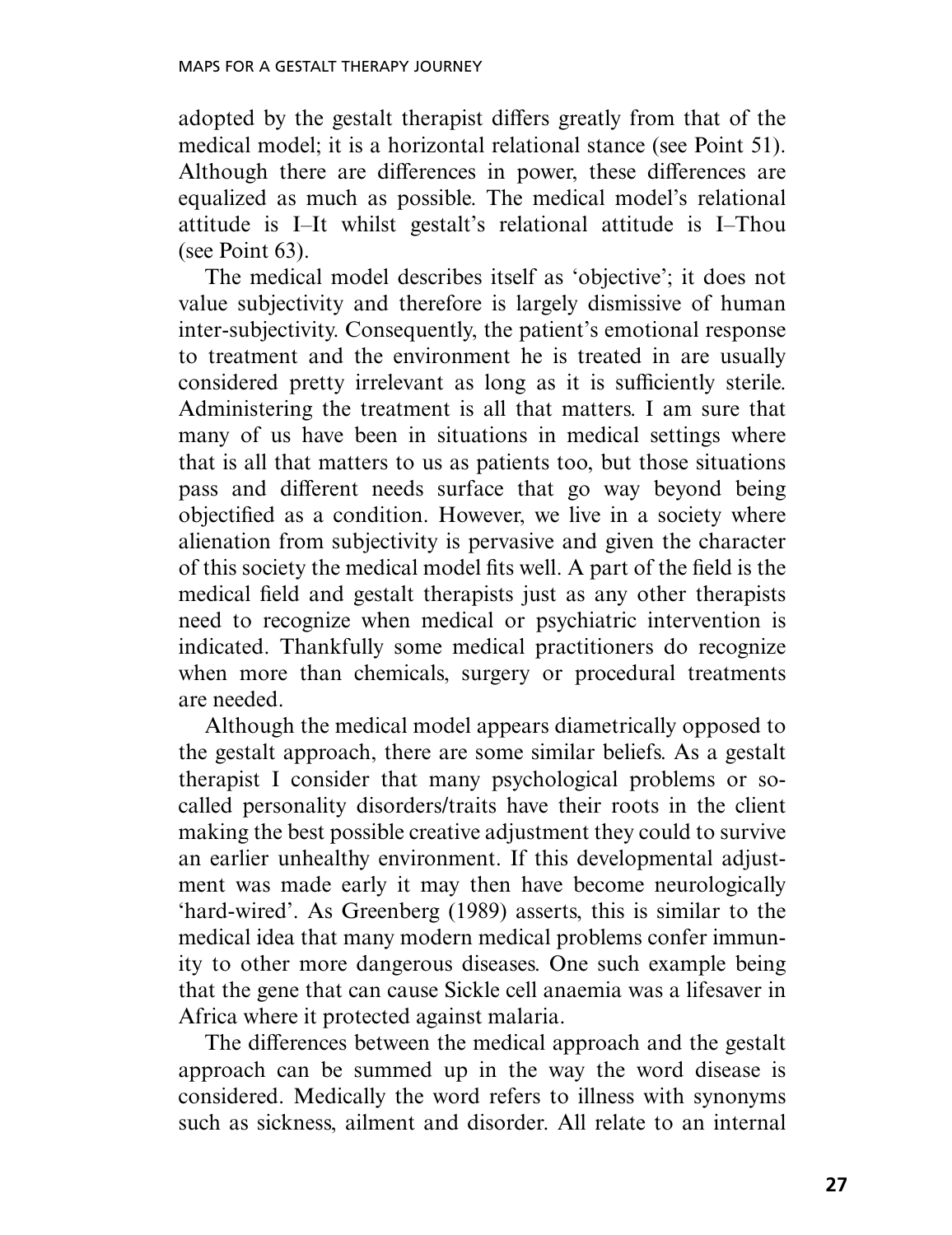experience. In gestalt the word has been hyphenated to dis-ease (Van de Riet, Korb and Gorrell, 1980) to illustrate that the organism is ill at ease and responding to an environment. The 'sickness' that presents in the individual will reflect a 'sickness' or disorder in their whole situation.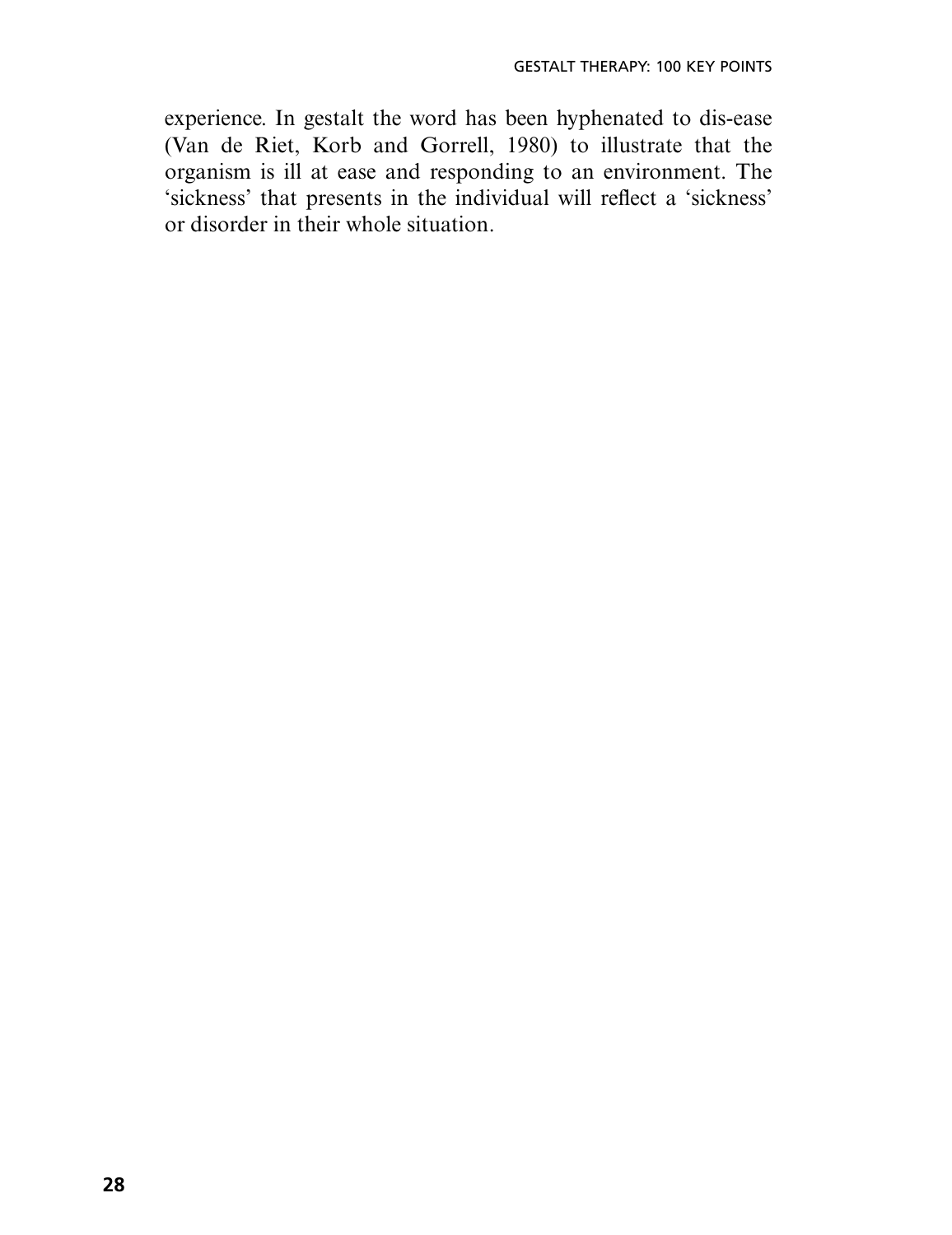#### **The awareness continuum**

The awareness continuum relates to every aspect of gestalt therapy. The aim of gestalt is awareness, which is being in contact with one's existence and with *what is* at this moment in time. Implicit within this aim is the freeing of blocks that inhibit the flow between figure and ground experience. We can probably all relate to getting fixated to some degree on one particular problem that may cloud our awareness of our ability to process problems. A particularly distressing example of such a block can be seen in a person who is experiencing anxiety attacks. They may become figure-bound to their anxiety. It dominates their thoughts and grows into a powerful, all-consuming figure condemning the ground of their history of being able to successfully creatively adjust to situations to the shadows of unawareness<sup>3</sup>. However, the flow between figure and ground can meet with a blockage upstream or downstream. Someone with obsessive traits may be paralysed by the multiple choices that present in the ground of their experience and projected imaginings of the future, resulting in an inability to form sharp figures in the here and now. Similarly, it is easy to get lost in the ordinary rush of daily life with its various demands and plethora of messages about how we should be in the world. As a consequence awareness of our desires and aspirations can get buried under a mountain of externally imposed shoulds.

The aim of Gestalt therapy is the Awareness Continuum; the freely ongoing Gestalt formation, where what is of greatest concern and interest to the organism, the relationship, the group or society becomes Gestalt, comes into the foreground where it can be fully experienced and coped with . . . so that then it can melt into the background . . . and leave the foreground free for the next relevant Gestalt.

(L. Perls, 1973: 2)

<sup>&</sup>lt;sup>3</sup> In gestalt we view anxiety as excitement that has insufficient support.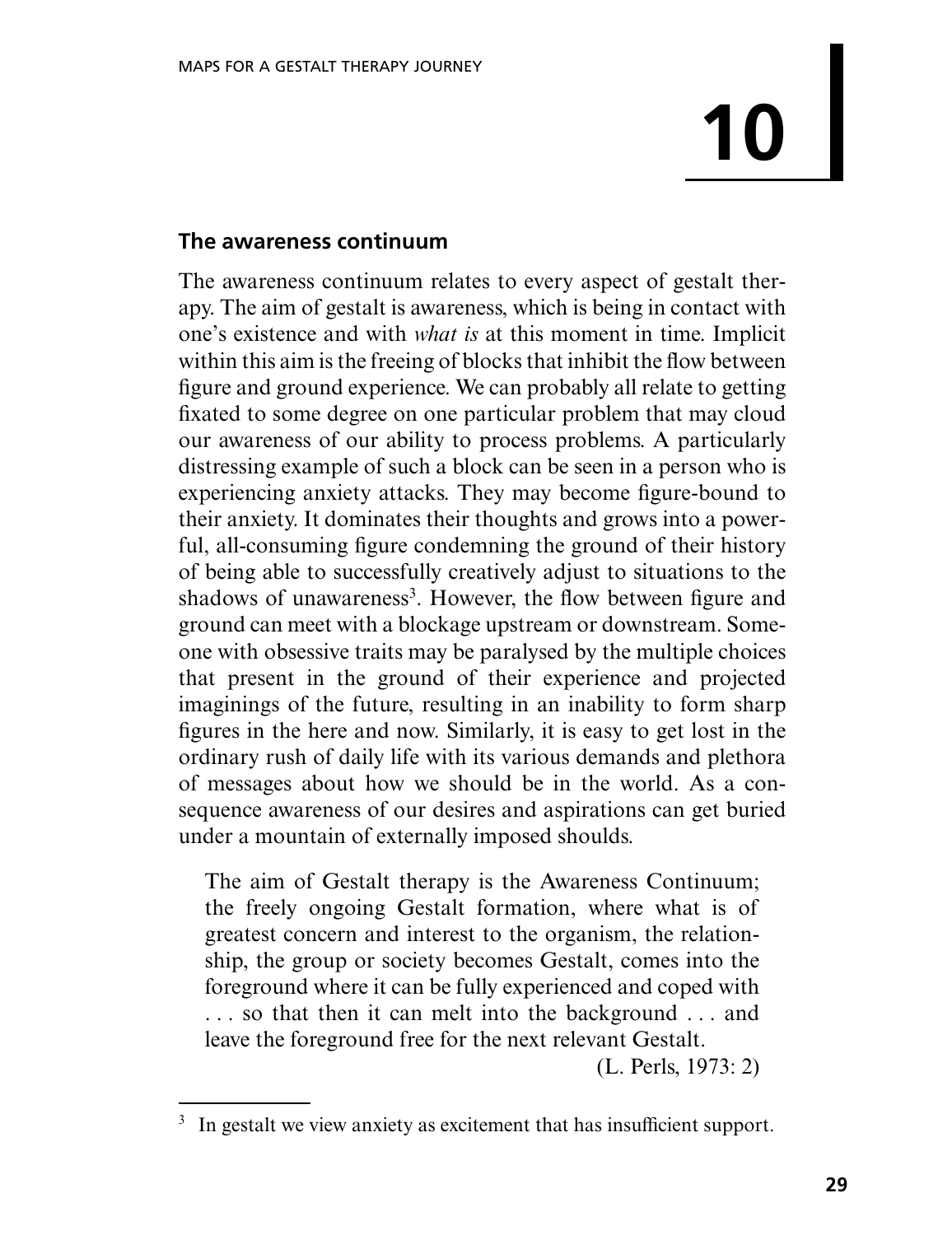One end of this continuum awareness takes the form of highly attuned sensing or intuition where you feel in full contact with your environment. There is a brightness and spontaneity in moment-to-moment experience. The opposite end of the awareness continuum can be seen in those activities that do not require heightened awareness such as our ability to hold our muscles with sufficient tension through proprioception or during sleep where there is a clear need for lower levels of awareness. It is important that we do not put a value upon a certain level of awareness without consideration to the situation faced. Whilst the aim of gestalt is to extend the client's awareness continuum it is both unrealistic and undesirable for anyone to live in a constant state of heightened awareness – peak experiences need duller experiences to exist. Awareness can be vivid, muted, automatic, spontaneous, rigid, limited, blocked or interrupted and all can be useful or harmful ways of being depending on the situation. A mother may forget herself when caring for an infant. It is when that mother's children are adults and she continues to block her awareness of her own needs that it becomes a problematic fixed gestalt.

To practise gestalt therapy effectively we need to view the focus on awareness beyond a one-person process and see its emergence, subduing or denial within a relational matrix that includes what is happening *between* the client and the therapist (Yontef, 2002). If we only concentrate on the awareness continuum of the client we dismiss one relational pole. Our task as therapists lies not only with raising a clients awareness of how he is impacted by his world, but also in facilitating awareness of how his world is impacted by him *and* the process *between* him and his world. Such facilitation can be achieved through carefully considered, well-graded self-disclosure by the therapist.

There is a distinct tendency in the gestalt literature when discussing awareness to place a heavier emphasis upon sensory and bodily experience with comparatively few references to cognitive awareness (Fodor, 1998). This may represent the remnants of gestalt's rebellion against the form of psychoanalysis practised at the time of gestalt's birth. My view is that awareness is awareness whether it is cognitive, sensory, spiritual or linguistic and that a fully embodied awareness requires an integration of all modes of experiencing. We will all have our 'awareness strengths' as well as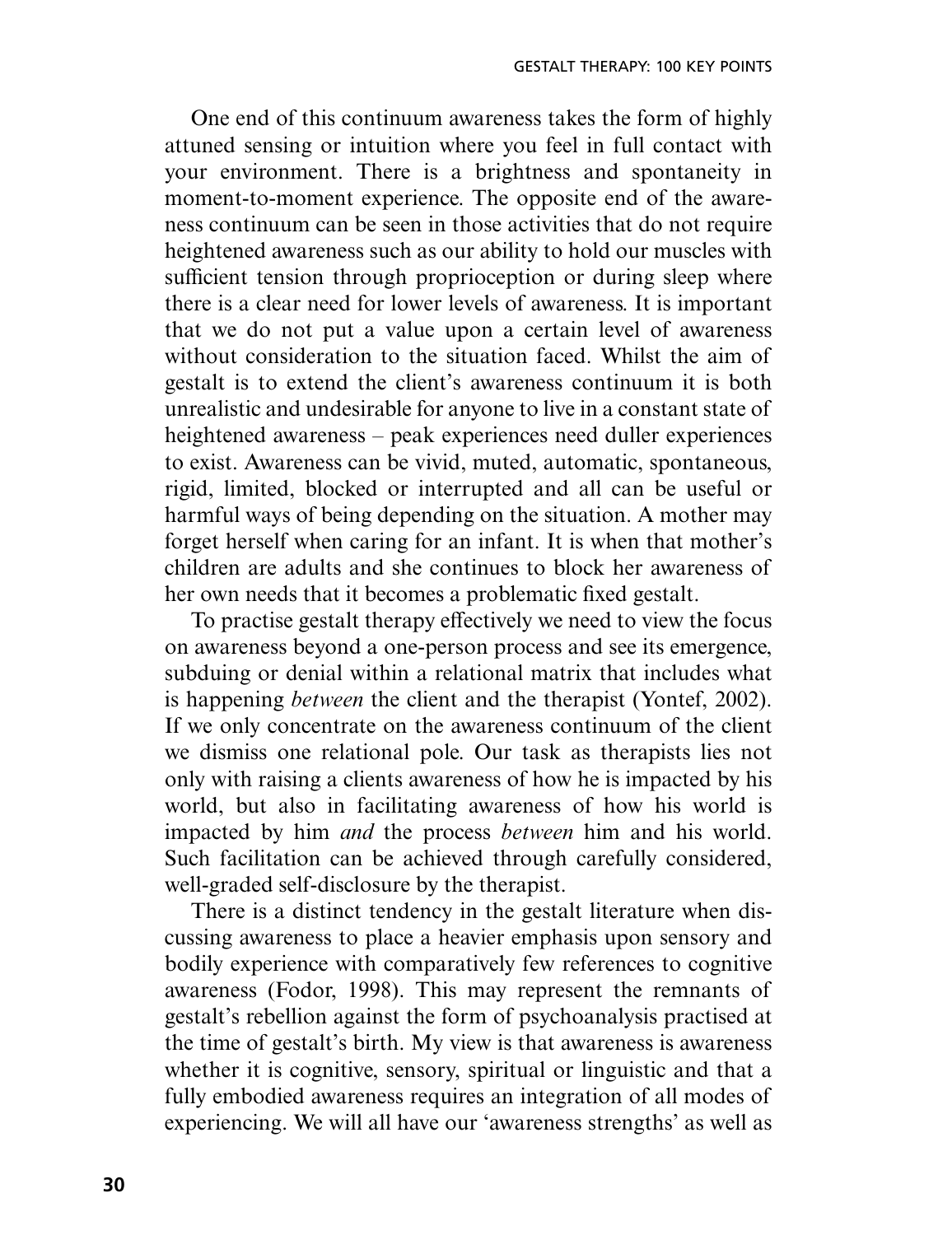our areas for development (what we term in gestalt *growing edges*). We need to meet the client where s/he is with interest and excitement in discovering how they contact their world and with awareness of how they impact us.

Without awareness there is nothing, not even knowledge of nothingness.

(F. Perls, 1992: 31)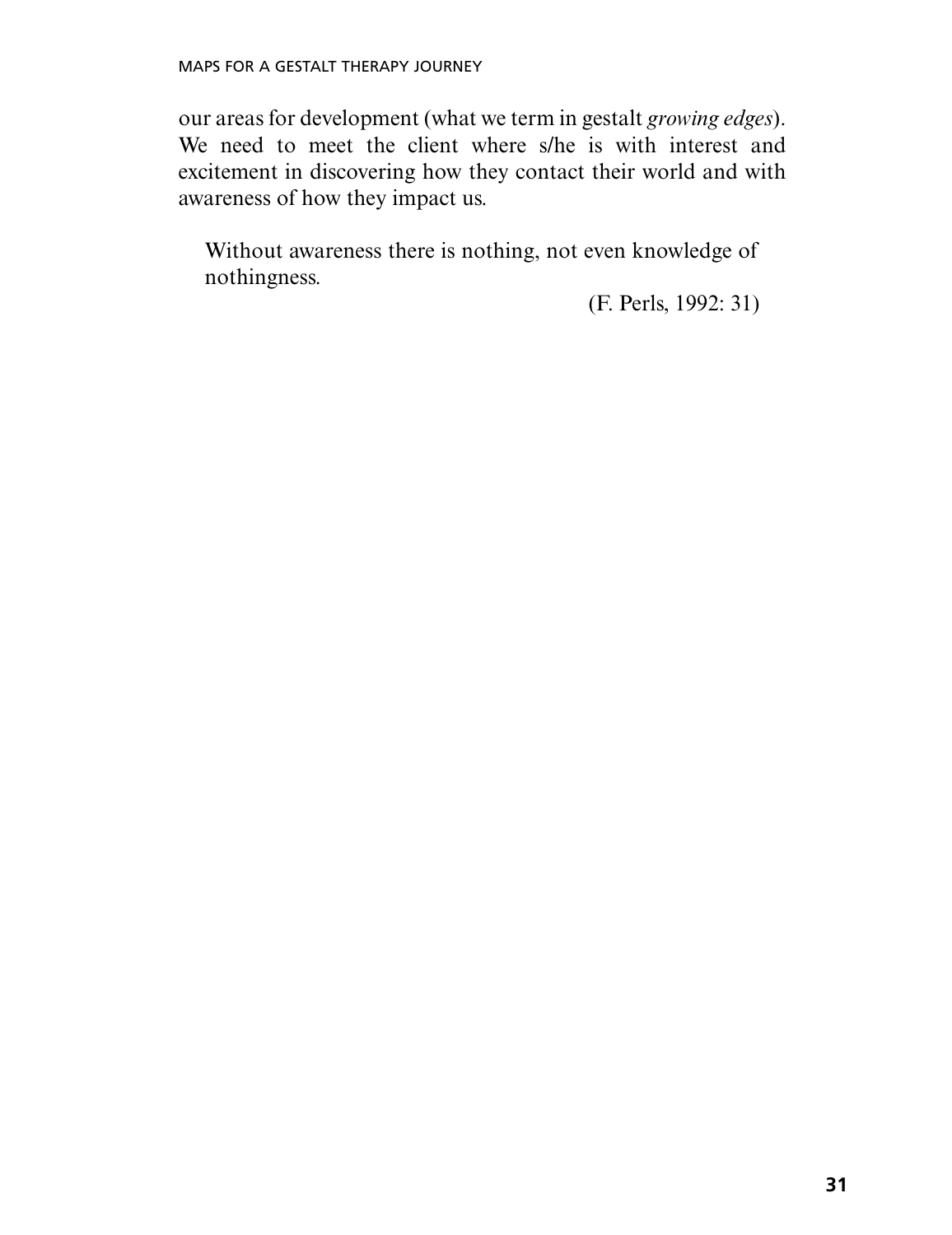#### **Individualism and field paradigms**

As you gaze out upon your world, the complex range of attitudes and beliefs that weave in and out of your story determine the way in which you perceive the world. This story did not form within a void, it formed upon the ground of a particular worldview, and there is a story behind your story. This is your paradigm. It is more than the view upon which we gaze. It is the ground upon which we stand to gaze, the way in which we gaze and the lens through which we see the world. All of which will determine the way in which our bodies reach out to our world and the way in which our world reaches out to us. The lens through which the vast majority of us in the West gaze upon our world is an individualistic lens. Our individualistic paradigm is the ground upon which we stand and as such forms our cultural worldview; experience cannot be felt or formed separate from our culture. From a gestalt field perspective we can never stand completely separate from our inherited assumptions. 'We don't just "have" a cultural tradition, or the paradigmatic assumptions that underlie it; rather, we *inhabit* these things and they inhabit us' (Wheeler, 2000: 16). The paradigm upon which we stand not only determines our worldview but also our 'world-blindness'.

Paul Goodman (PHG, 1951) discusses what he called 'false dichotomies'. Man being separated from woman, mind from body, humanity from the natural world, art from science and the individual soul or self from a larger collective or spiritual whole. Culturally we live and breathe in a world characterized by separation and splits.

Gestalt's worldview does not stand upon such a paradigm but is grounded within a field paradigm where, 'the interplay of organism and environment constitutes the psychological situation, not the organism and environment taken separately' (PHG, 1951: xxvii). The environment and the individual (organism) are mutually dependent parts of the same whole. It follows from a field perspective that the individual's behaviour (acting, thinking,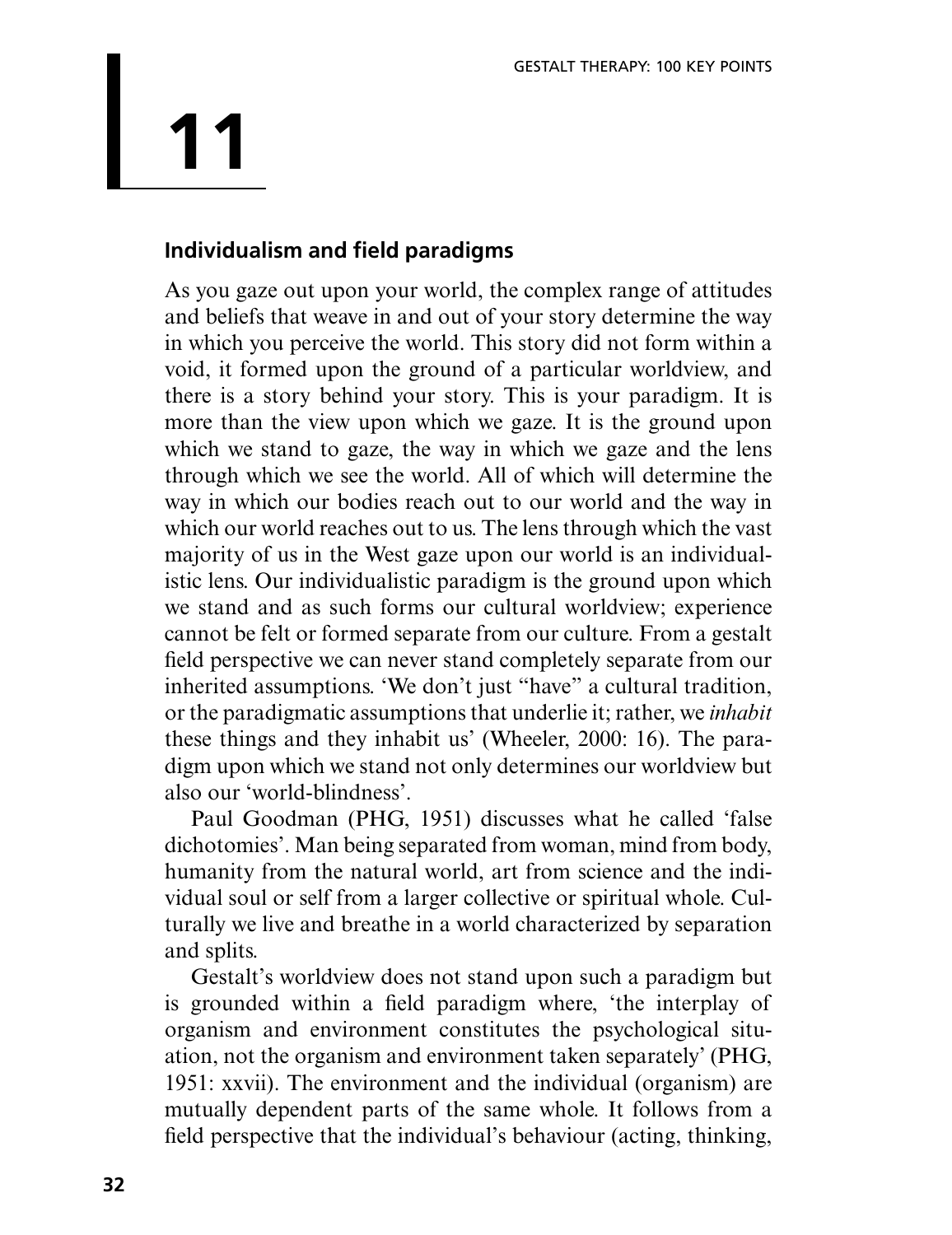wishing, striving, valuing etc.) is viewed as a function of the person/environment situation, rather than explaining the individual's behaviour in a way divorced from the situation in which it arises, for example, as the person's *individual* pathology. In gestalt we are 'looking at the total situation' (Lewin, 1952: 288) rather than taking a single unit from the situation and examining that in isolation. A client may see herself as 'a depressive' but in gestalt she is seen as part of a whole dynamic situation and whilst the situation might have depressive qualities it is always in a state of flux.

When we talk of 'wholes' in gestalt we are not referring to a linear addition of parts. Wholes are organized as specific patterns of interactions and relations between all parts. If we remove one part from this field of relations then the part and the whole field will change. To fully grasp the dynamics of a process we need to understand, or at least be as open as we can to understanding, the impact of all field conditions. In the give and take of working with clients in gestalt therapy this would mean considering a broad range of possible influences that may reach far beyond any presenting 'symptoms' to what Parlett describes as 'The Principle of Possible Relevance' (1991: 73). This principle simply acknowledges that anything in the person's situation, no matter how apparently mundane or unrelated it first appears, has the potential to profoundly impact that person's situation.

If we stand upon a paradigm of individualism we suppose that a person's illness, disorder or psychological disturbance is a problem that applies to the individual in isolation, separate from his situation. 'That's your problem', might underpin this worldview. If we stand upon a field paradigm the view is radically different, the person is then suffering from his situation. Not only that, but his situation is suffering too.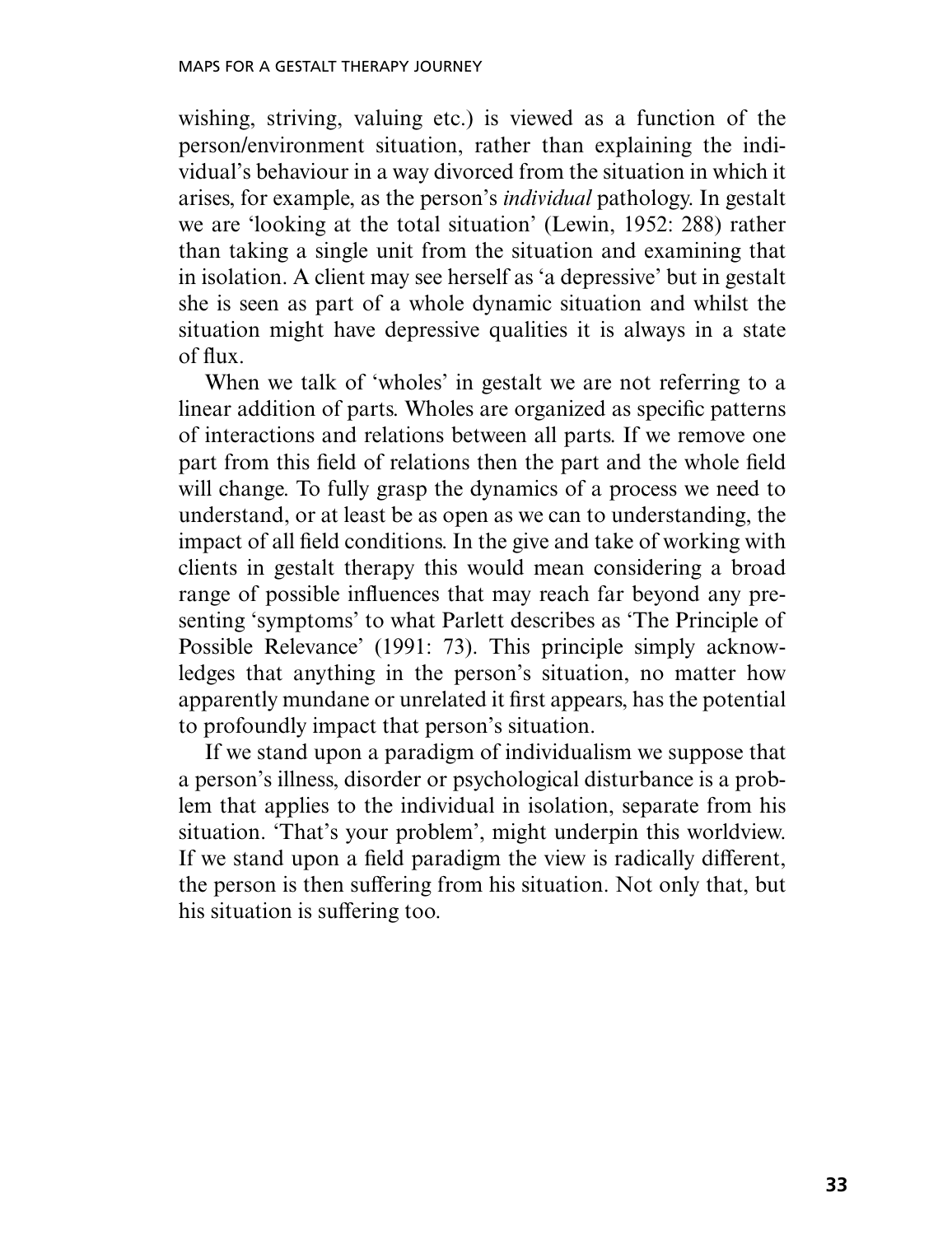#### **The contact boundary**

The contact boundary is where we meet and withdraw from our environment. Examples of our contact boundaries can be seen as our skin and our senses. However, if we limit ourselves to such a definition we do not take into account less easily defined ways of contacting such as intuition, sensing and spiritual contact. We also run the risk of giving the impression that the process of making contact is always initiated by us when the process of *gestalt formation*, making sense of our world, comes from the whole situation – both the person and the environment (PHG, 1951). It is in this process of meeting and withdrawing at our contact boundary that we creatively adjust in relation to our environment.

The contact boundary is the point at which one experiences the 'me' in relation to that which is not 'me' and through this contact, both are more clearly experienced.

(Polster and Polster, 1973: 102)

The term 'boundary' may conjure up the wrong image for I am not talking of a fixed point but (in health) a fluid, ever-changing place where we meet our situation and our situation meets us. Some diagrammatic representations, such as those illustrated in Point 14, can inadvertently give the impression that there is a fixed dividing line between internal and external experience – such is the nature of maps. I believe that a fine example of the fluidity of the contact boundary is made by Latner (1985) where he describes it as an event rather than a thing, and draws the analogy of our meeting with our environment with the shoreline's meeting of sand and sea. 'We would not say that the shoreline belongs to the sand or the sea. It is brought into being by their meeting' (Latner, 1985).

To illustrate the changing nature of the contact boundary in relation to our field I would like to invite you to complete the following exercise.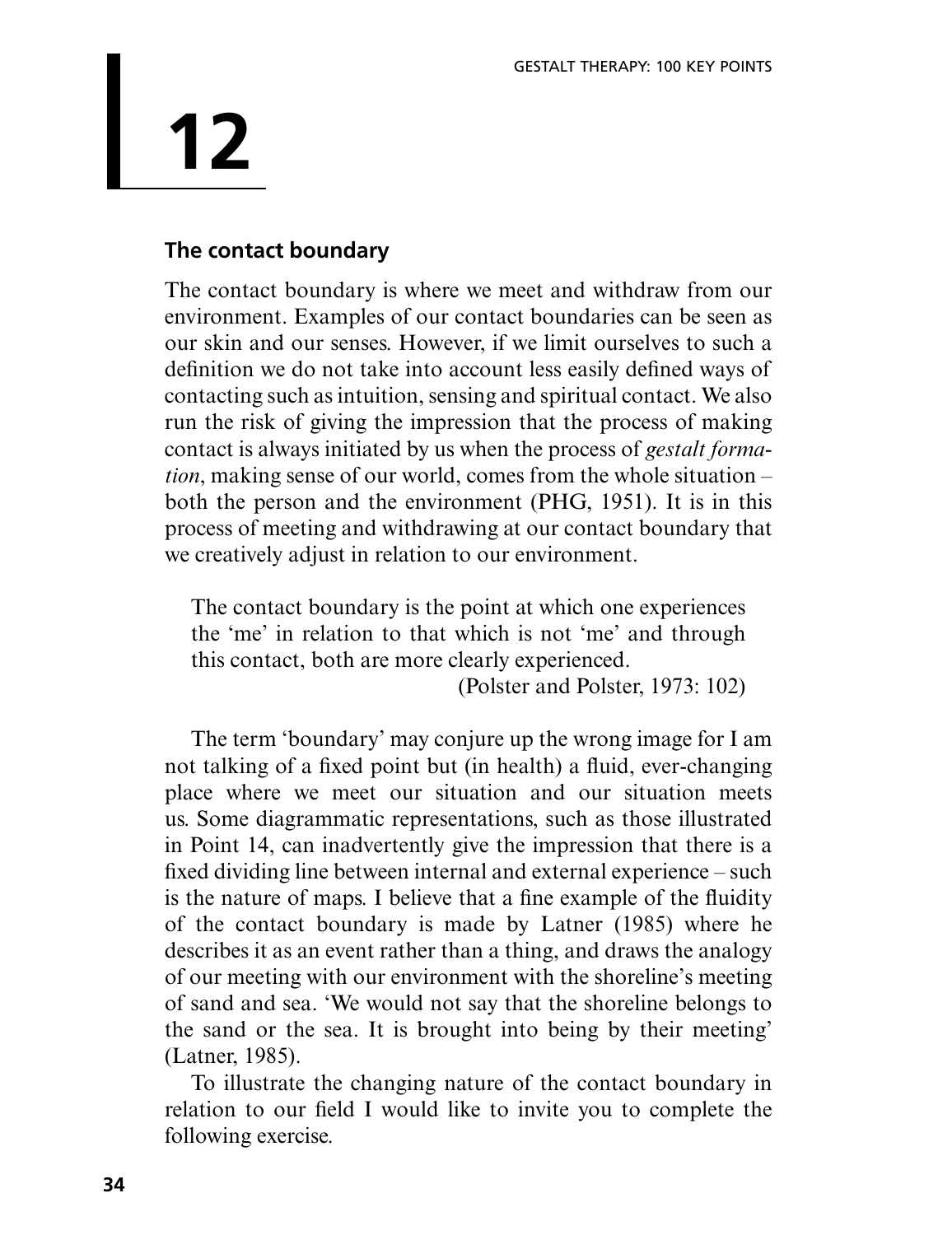#### *Experiential exercise*

*Make a list of six to eight significant people from different areas of your life. Picture them in a familiar setting, one in which you readily associate in your contact with them. Now consider how permeable, semi-permeable or impermeable your contact boundary is in relation to each of them. Do you let them in readily? Are you wary around any of them? Do you merge or are you resistant? Once you have considered this, I'd like you to 'shuffle the pack'. Picture each of the characters in unfamiliar settings, e.g. your manager in your home. As you imagine, note any change that may occur in your contact boundary in relation to them. Do you notice any softening or hardening? What sensations are you aware of in your body?*

For healthy functioning our contact boundaries need to be permeable enough to allow nourishment and intimacy in, and sufficiently impermeable to maintain autonomy and to resist what is toxic in the environment. Consequently, healthy functioning is not defined by how permeable or impermeable our contact boundaries are in isolation, rather by our capacity to move along a permeable – impermeable continuum in relation to the present situation. At one end of this continuum is complete merging, what we refer to in gestalt as *confluence* (see Point 19) and at the other extreme, isolation marked by an armouring against letting anything in. Whilst these might be examples of the extremes of the continuum, degrees might be represented by openness or a tendency to agree, which suggest a more permeable contact boundary, whereas guardedness, defensiveness and being confrontational may suggest more rigidity at the contact boundary. Neither is inherently healthy or unhealthy. The ebb and flow of the tide of contact between self and other is always co-created in the between of the relationship.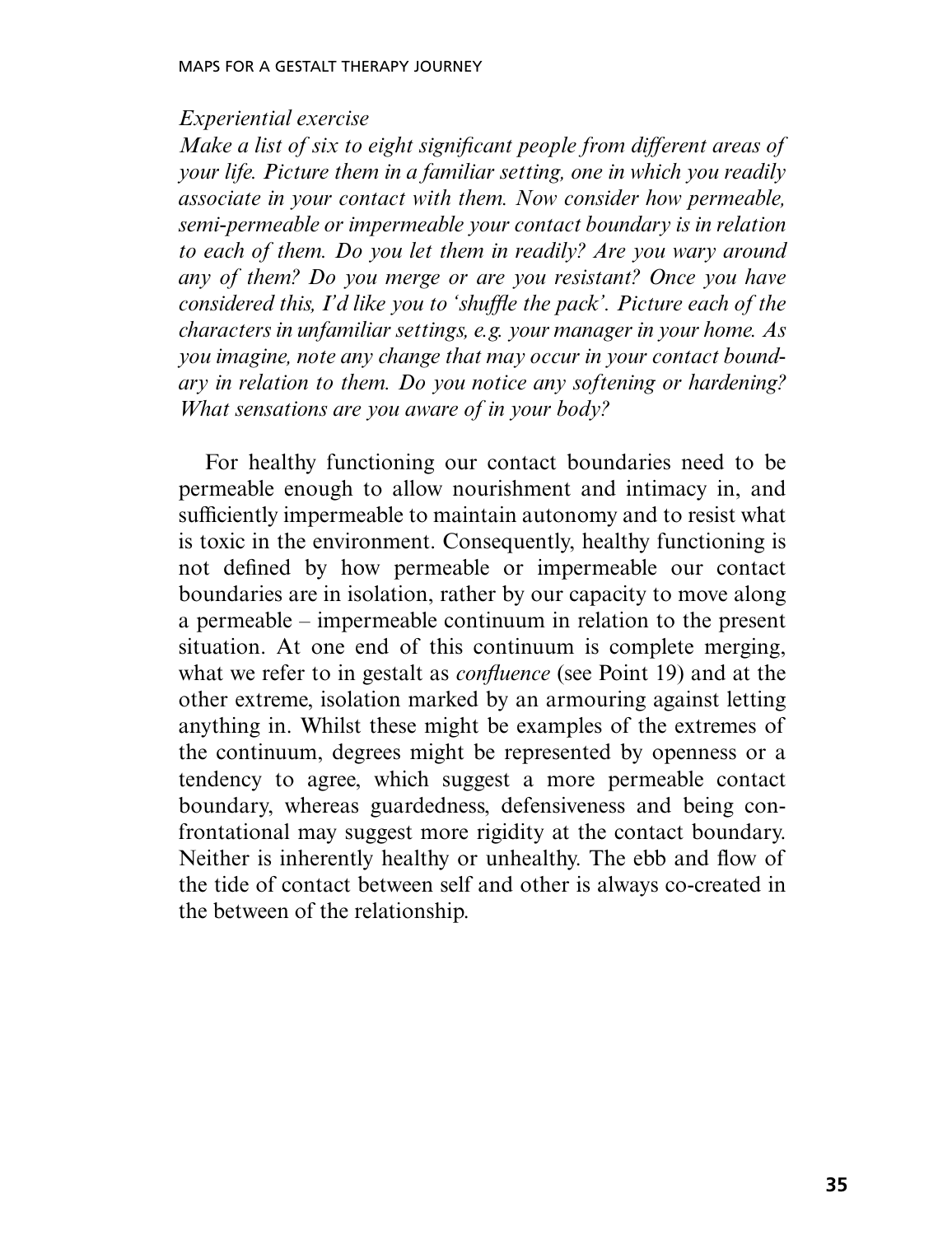#### **The gestalt cycle of experience: early formulations**

In *Ego, Hunger and Aggression* Fritz Perls proposed the concept of the cycle of inter-dependency of organism and environment (Perls, 1947: 44) in which he outlined a map of experience covering six phases in the process of the organism contacting the environment. Below I offer an example of this cycle in relation to an activity (my writing this point):

- 1. The organism is at rest *A task then emerges for me and I settle to write Point 13 of this book on my computer.*
- 2. A disturbing factor that may be internal or external comes into awareness

*Whist writing this example my three-year-old granddaughter comes bouncing into the room demanding that I tell her a story.*

- 3. An image or reality is created *'Hell, my wife knows that I'm busy!' is my initial reaction. That then subsides as I make contact with the yearning face and wide-open eyes before me.*
- 4. The answer to the situation is aimed for *I decide to leave this work until later and put my energies into creating a story for my granddaughter.*
- 5. There is a decrease in tension as achievement of gratification or compliance with the demands result in...

*The tension created by an interruption to what I had planned subsides as I reconfigure my field i.e. shelve my original task in favour of the new demand from my environment.*

6. The organism returning to balance *The story is created and told.*

With its roots in the above cycle PHG (1951) conceptualized a process of contacting that journeyed through four phases. These four phases in forming a gestalt were identified as: fore-contact, contact, final contact and post-contact. The sequential process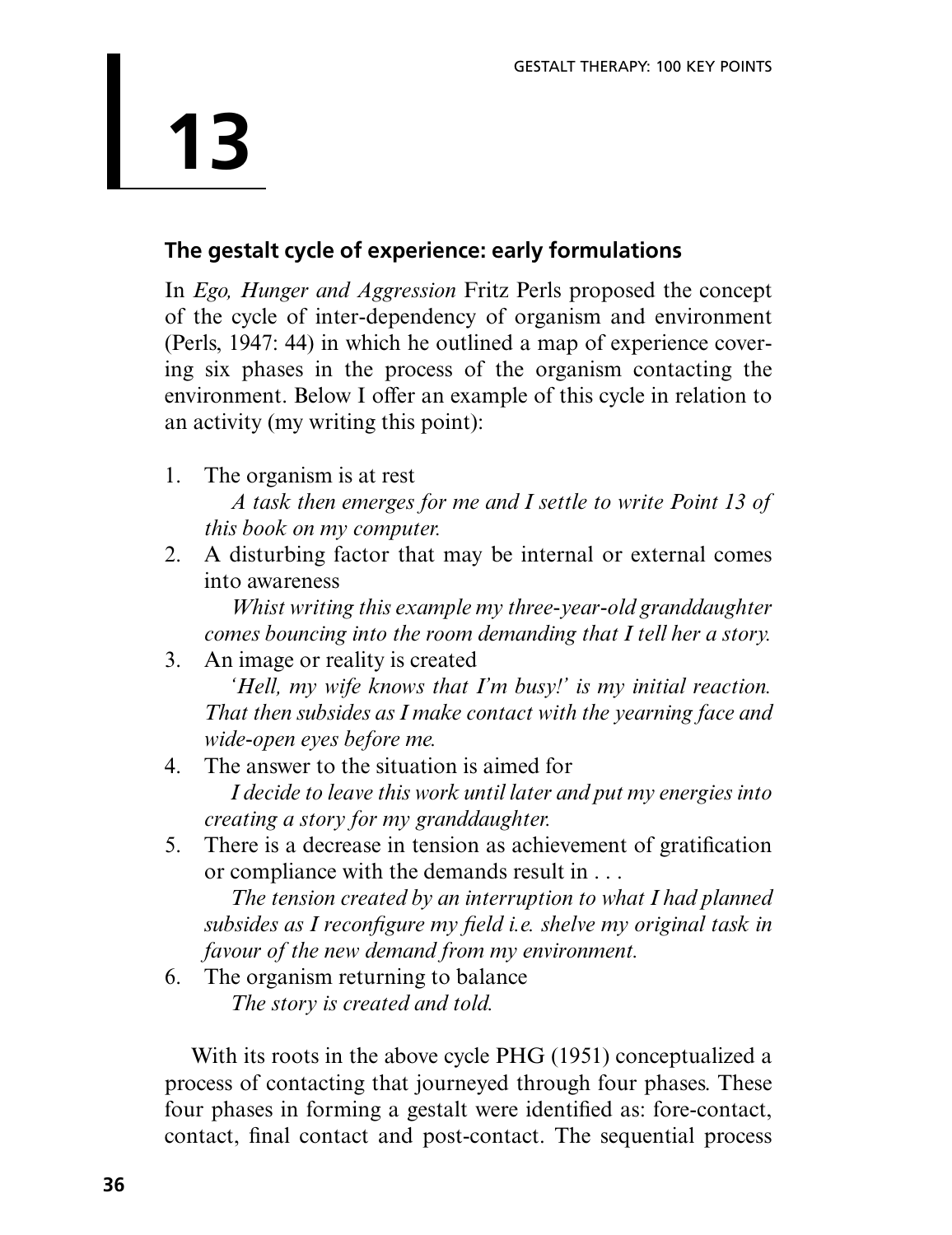demonstrates how the figure/ground dynamic shifts during the experience of contact. To illustrate this process let us take the example of the individual responding to a need for food.

*Fore-contact –* Excitement or energy surfaces in the individual in response to sensations of hunger. These sensations stand out from other bodily and environmental factors that remain background. *Contact –* Following excitation the individual responds by contacting their environment and mobilizing in search of food, exploring possibilities. The desired food now becomes figure; the initial sensations recede into the background. In order to meet the figural need, the individual needs to alienate other options that may be present. This may mean alienating competing needs say, a need for affection/touch. The emerging need will then be refined; for example, the individual chooses between eating something sweet or savoury and hence sharpens the figure.

*Final contact –* Contact with the food is sharply figural as the individual bites into and tastes the food. The rest of the environment and the body will now have receded into the background. For a few moments the sharp figure of the taste of the food is the only gestalt in existence for that individual.

*Post-contact –* The individual feels the satisfaction of the fulfilling meal and digests it. The on-going digesting of the food will continue in the background – unless s/he has eaten it too quickly and has indigestion! The recent figure that called for attention has now faded into the background and there is space for a new gestalt to emerge.

To fully appreciate the cyclical nature of phenomena, we need to appreciate and experience the void between gestalts. In relation to the above maps, this void would fall between 6 and 1 in the first example and is the space that is emerging in the post-contact phase in the second example. When we let ourselves go into the emptiness of this void fullness can emerge. Consequently, this space is known as the *fertile void*.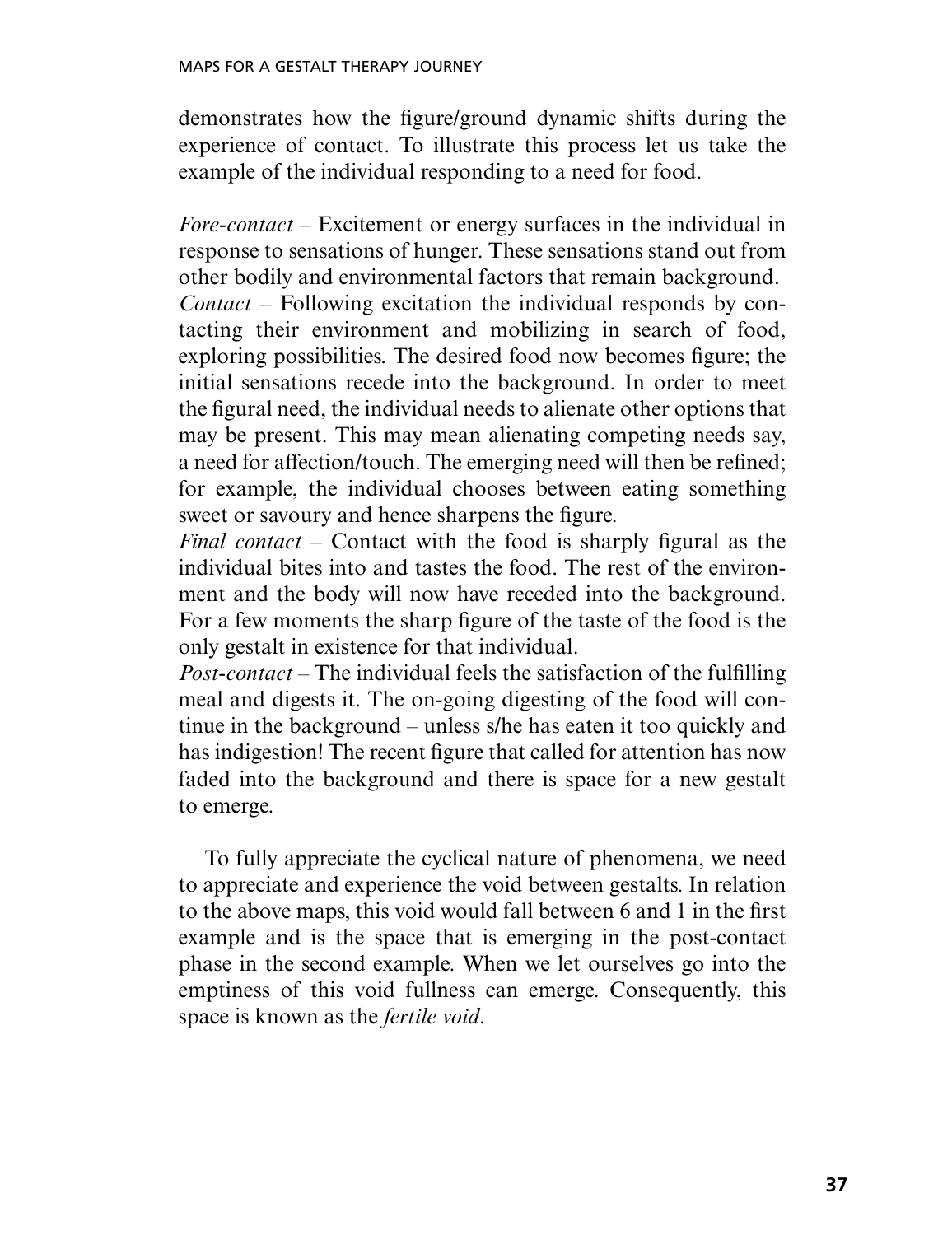#### **The gestalt cycle of experience: later developments**

Different phased maps and diagrammatic representations describing the phases of a gestalt have been constructed since Perls (1947) and PHG (1951) first described their ideas regarding a contact cycle. Two major contributions referred to widely are the Awareness–Excitement–Contact Cycle (Zinker, 1977: 97) and The Cycle of Gestalt Formation and Destruction (Clarkson, 1989: 29). Figures 1.4 and 1.5 are variations on these constructs.

In Table 1.1 I have given two examples of very different experiences and described them in terms of the phases of a gestalt cycle as illustrated above. One is an example of a need of thirst being satisfied, the other a conceptualization of a grieving process.

The examples in Table 1.1 and Figures 1.4 and 1.5 can give the impression that a cycle of experience describes the meeting of *either* a physical need (thirst) or a psychological process (bereavement). From a gestalt perspective the physical and the psychological cannot be separated. If I am thirsty there are psychological effects and if I am grieving there are physical reactions. There are completed cycles within incomplete cycles and this is most obviously evident in the longer gestalt cycles in our lives. For



#### **ENVIRONMENT**

*Figure 1.4* **Zinker's Awareness–Excitement–Contact Cycle**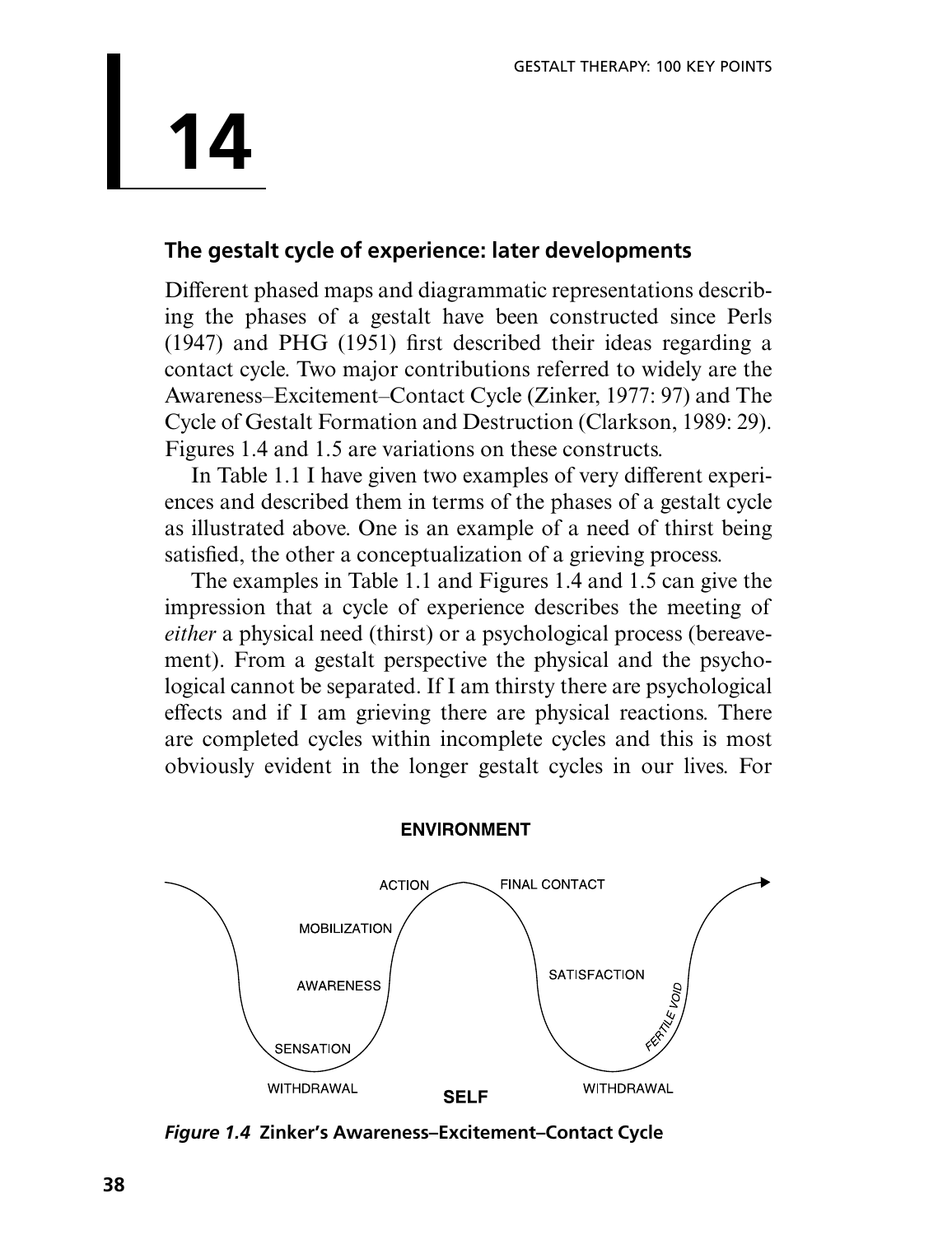

*Figure 1.5* **Clarkson's Cycle of Gestalt Formation and Destruction**

instance, during a grieving process there will be certain resolutions reached within the process. Following my father's death my mother completed a gestalt cycle in her struggle to discard my father's clothes within an overarching gestalt cycle of a bereavement process that after fifty-two years of marriage will have many such grieving tasks (gestalt cycles).

A criticism levelled at the gestalt cycle is that use of such a map perpetuates and encourages an individualistic view of the person, and does not adequately address the impact of the environmental situation of which the person is a part. It begins with the emergence of an urge or drive in the individual and implies that first there is a subject and then an environment followed by an interaction between the two. In doing so it implies that the individual is superior to the situation (Wollants, 2008).

When using any maps or constructs in gestalt therapy we need to hold them lightly. They can be useful ways of conceptualizing experience, but they are only maps and the map is not the territory. All the influences pressing in upon the situation cannot be conveyed through any of the examples of cycles of experience discussed over these last two points.

In closing this point I would like to invite the reader to consider how their cultural background may affect their journey through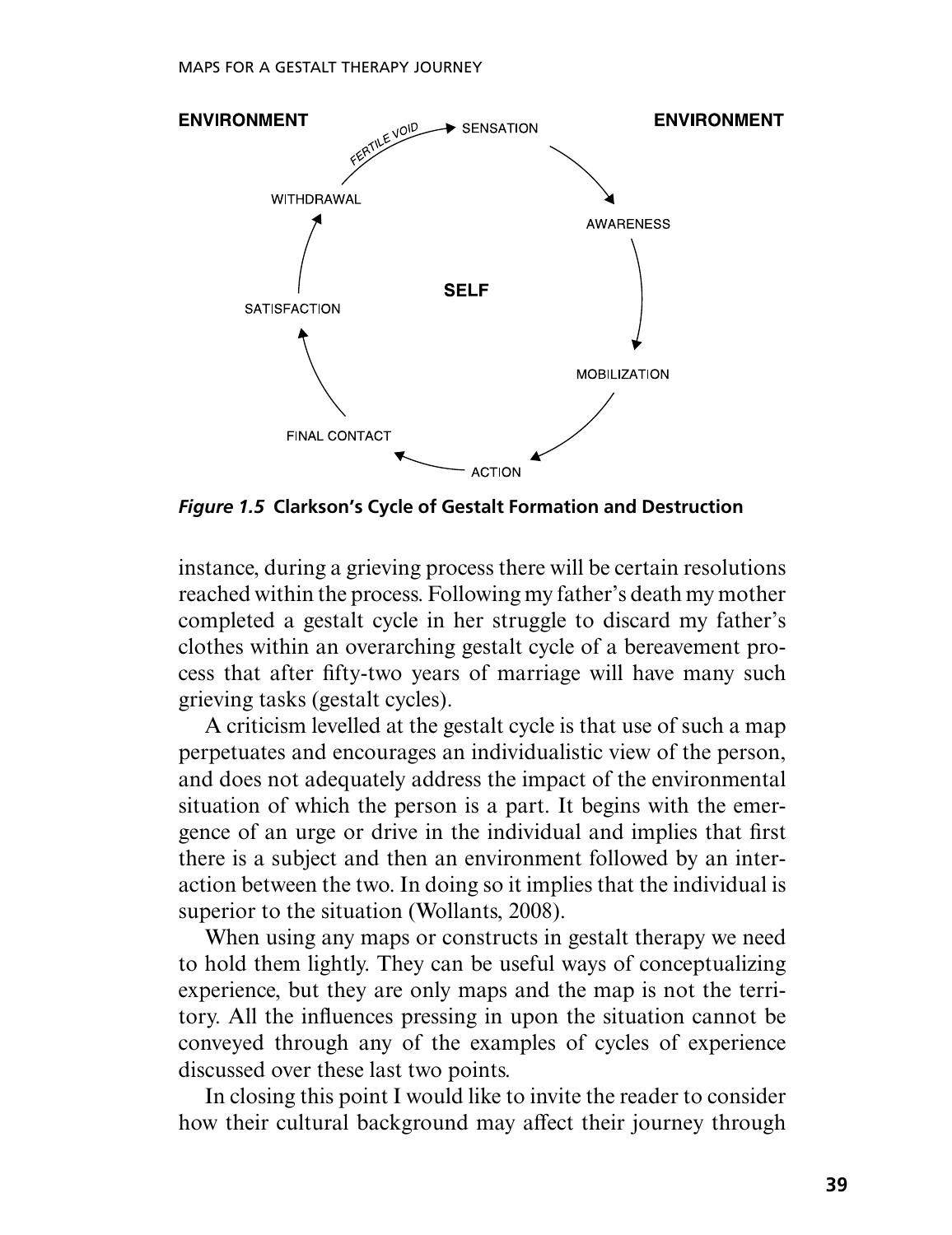|                      | Thirst                                                                                                               | Bereavement                                                                                                     |
|----------------------|----------------------------------------------------------------------------------------------------------------------|-----------------------------------------------------------------------------------------------------------------|
| Sensation            | Dryness of mouth/<br>throat emerges.                                                                                 | Numbness and shock<br>response.                                                                                 |
| Awareness            | Sensation is<br>interpreted and need<br>for water moves into<br>awareness.                                           | Reality of the enormity of<br>the loss begins to surface<br>with associated emotional<br>responses.             |
| Mobilization         | Person moves to satisfy<br>the emerging need,<br>e.g. begins to mobilize<br>self to get up to move<br>towards a tap. | Begins to contact<br>emotions in reaction to<br>the loss - for example<br>sadness/tears.                        |
| Action               | Moves towards the tap,<br>turns on tap, fills glass,<br>lifts glass to mouth.                                        | Moves towards expressing<br>the emotion, e.g. eyes<br>begin to prick, breathing<br>deepens, lips quiver.        |
| <b>Final contact</b> | Drinks the water from<br>the glass.                                                                                  | Emotion is expressed fully.<br>Cries, feels the hurt of<br>the loss.                                            |
| Satisfaction         | Thirst is quenched.                                                                                                  | Organism feels the force<br>of the emotion expressed<br>with associated response,<br>e.g. relief, hopelessness. |
| Withdrawal           | Moves away from the<br>activity, the need<br>having been met.                                                        | Organism withdraws from<br>the emotion.                                                                         |
| Void                 | Leaves space for<br>further need to<br>emerge.                                                                       | Space is left for the next<br>need to emerge in the<br>grieving process.                                        |

*Table 1.1* **Point 14: Gestalt Cycle, later developments**

the gestalt cycle. Having lived my life in Britain as a white male from a 'working class' Catholic upbringing with a strong work ethic, I experience cultural pressure to move on to the next task. Consequently, I can easily rush the satisfaction and withdrawal phases and struggle to leave space for the void. In my experience this is a common pattern with people from my culture.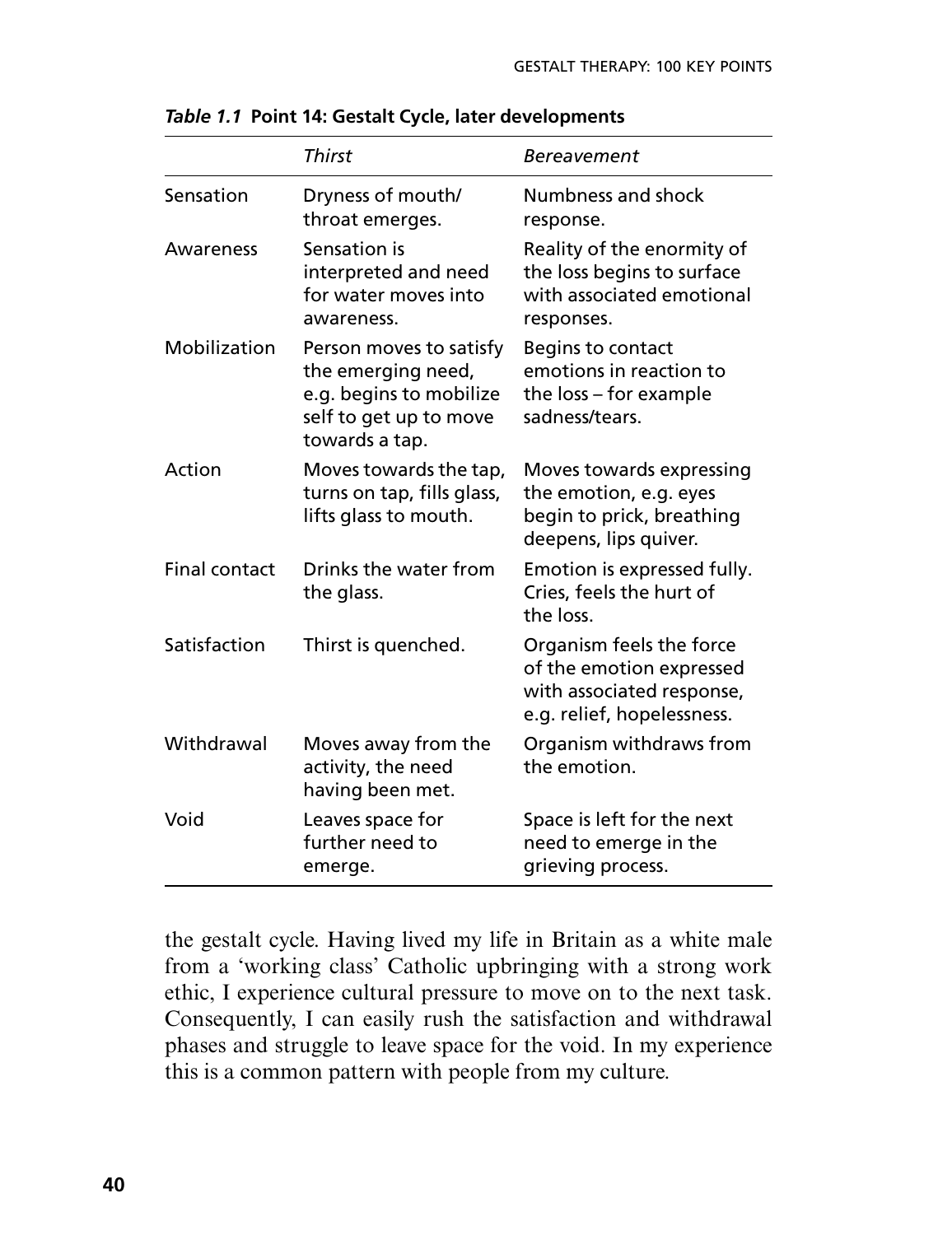#### **Resistances, interruptions, moderations to contact**

Different ways of diminishing or adjusting contact with our environment have been identified by Perls (1947) and PHG (1951) and expanded upon by, amongst others, Polster and Polster (1973), Zinker (1977) and Clarkson (1989). Originally described as resistances by Perls and PHG, these processes, which occur at the contact boundary, have subsequently journeyed through many different collective terms including: resistances, moderations, modifications, interruptions and disturbances. This can lead to confusion for those new to gestalt. In essence, they are creative adjustments that originally formed in relation to our situation at the time as the best possible way of managing that situation at that time. They are neither unilaterally positive nor negative but always need to be viewed in the context of the individual's current situation. We also need to be mindful that none of these processes function in isolation, all interrelate. One way of adjusting contact with our environment will affect all other ways of adjusting contact and our environment will adjust to us. For example, if I have a hostile way of addressing others I will influence the ways others address me.

Most gestalt therapists will describe seven inter-relating processes that we employ to calibrate our level of contact with our environment. This process of calibration in relation to the way we perceive our environment often occurs out of awareness, but can be performed consciously. I use the word 'calibration' here to illustrate that there are different gradations of moderating contact with our environment. Contact is not a black and white process, it has many shades of grey.

I will devote Points 16 to 19 to the resistances to contact that the founders of gestalt discussed at length and that I see as the core creative adjustment styles we employ in moderating contact with our environment. By way of an introduction to these four processes – known as introjection, projection, retroflection and confluence – I offer the following quote: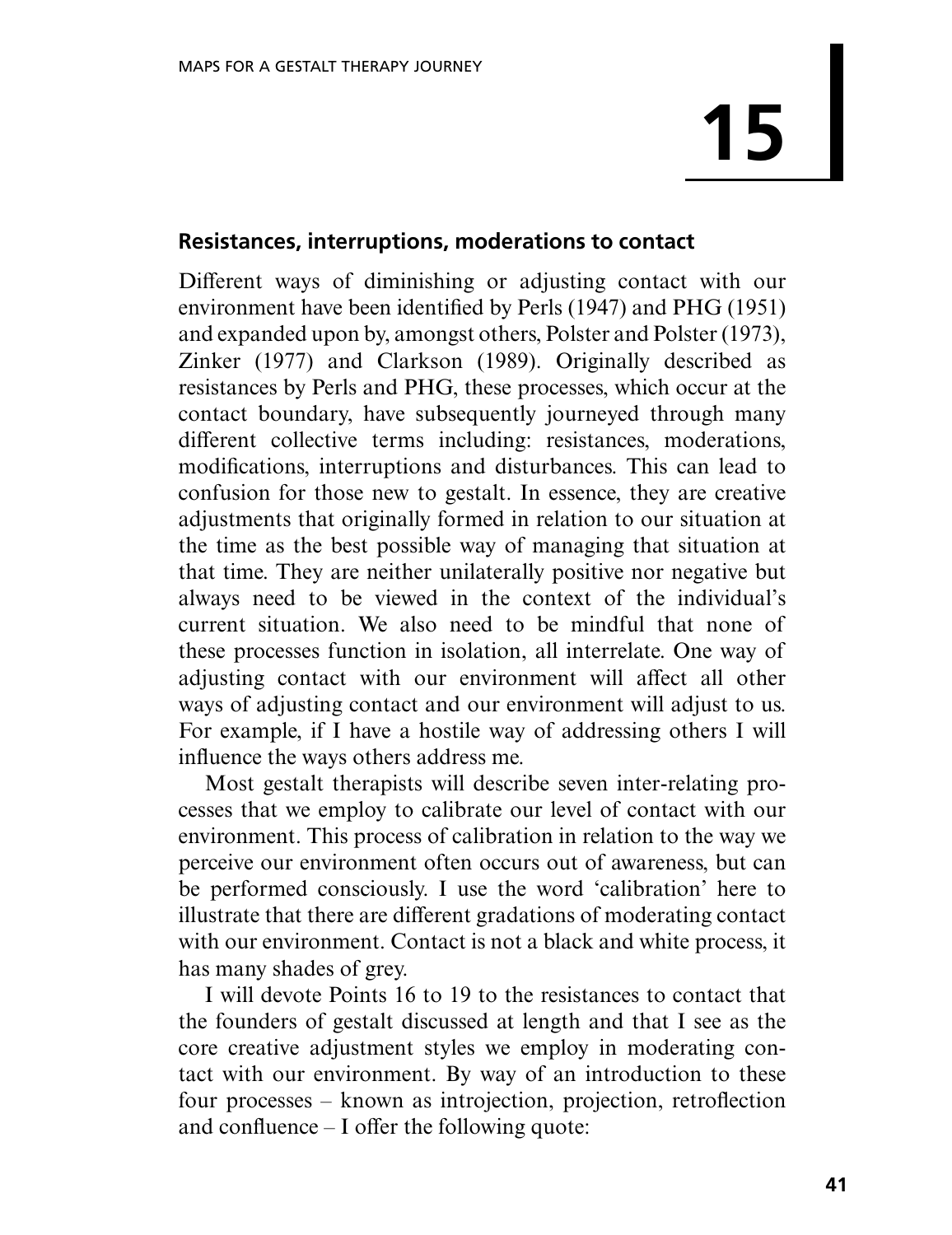You might experience something is inside which belongs on the outside. This means introjection. Or, you experience something which is outside and it belongs to your organism. This is projection. Or again, you might experience no boundaries between your organism and your environment. That's confluence. Or you might experience a fixed boundary with no fluid change. This means retroflection.

(From and Muller, 1977: 83)

Having paid attention to the above I do not wish to diminish the importance of the following three creative adjustments discussed below. All have the capacity to be fine abilities as well as harmful rigid ways of being.

#### *Desensitization* **(Anaesthetizing the sensing self)**

The person numbs himself as in the acute phase of a grief reaction. In an emergency situation such as a car crash we may not be touched by the horror of the situation. Such deadening of our emotional selves assists us in moving into action, in the given examples to maybe arrange the funeral or call the emergency services and administer first aid – we act on 'auto-pilot'. Alternatively, this process could manifest in the psychological detachment from physical pain; for example, a hiker gets blisters but desensitizes to his pain until he reaches his destination. A more disturbing example might be seen in someone who employs a similar creative adjustment to survive abuse.

A degree of desensitization will be present in any addictive behaviour whether this is compulsive eating, sexual addiction or substance abuse. In our fast moving lives we can often desensitize to some degree as the pressures we encounter lead to us allowing insufficient time to linger over experiences and fully sense.

#### *Experiential exercise*

*Take longer over your next meal. Pay attention to the smells, the textures, let the food and drink linger a little longer on your palate. Allow yourself to linger over the food, paying attention to your sensations.*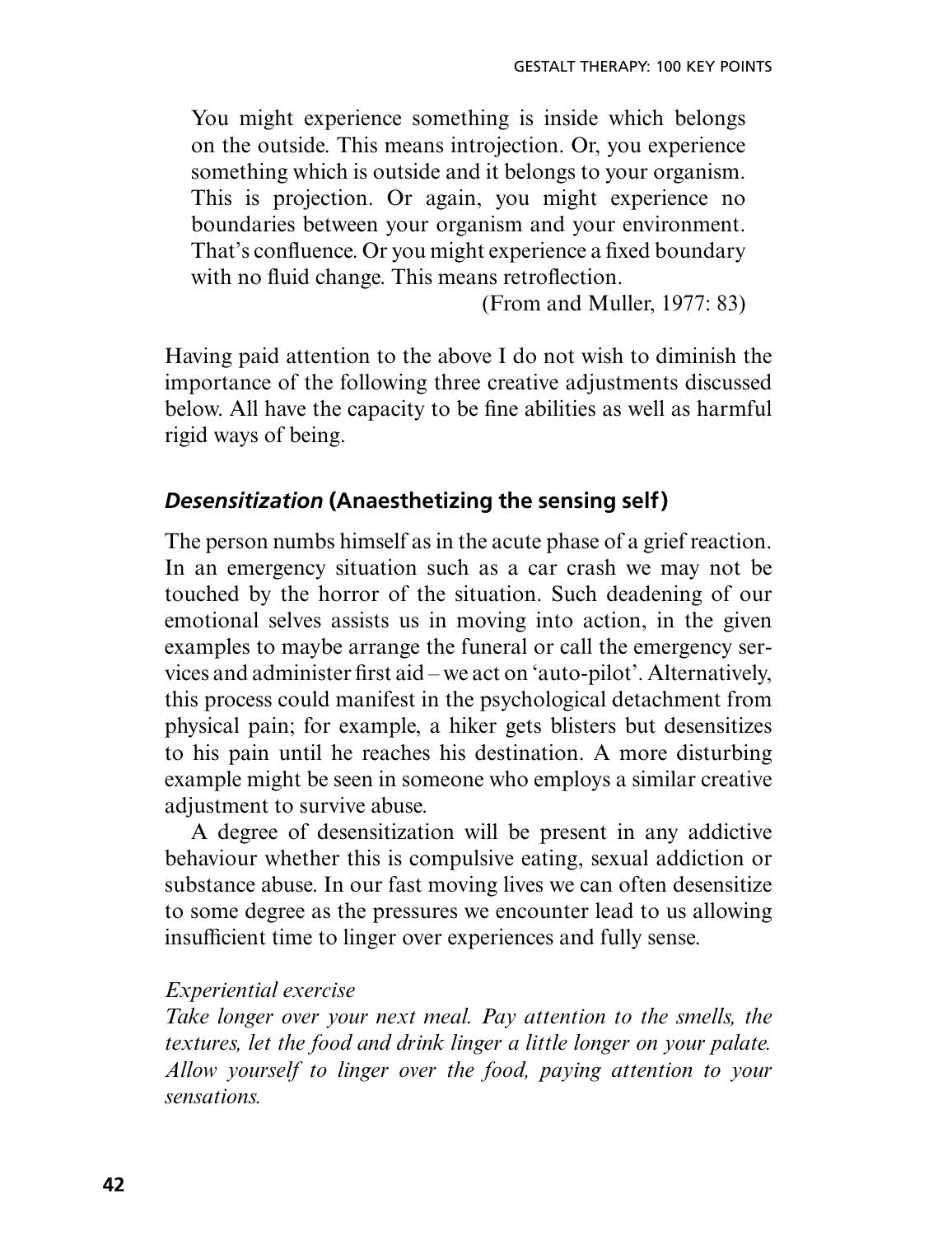#### *Deflection* **(knocking away direct contact)**

As the word suggests this process describes sidestepping or turning away from direct contact. Use of 'the royal we' is a classic example in which the use of a generalization lessens the impact of the statement. Changing the subject is another example and this manoeuvre can be subtle: a partner asks, 'Do you love me?' to which she receives the reply, 'That depends what you mean by love'. Deflection will often present in language; the use of 'we' rather than 'I' statements, the use of generalizations, stereotyped language, discussing the past when the present is of greater relevance, by diminishing the impact of what one has just said by dismissing it or laughing it off, by diluting emotional responses, e.g. 'I was irritated' when really I am furious. Deflective language will be accompanied by a bodily reaction to avoid full contact with the other – shallow breathing, lack of eye contact, distractive movements, shrugging off. Many of us behave this way when receiving compliments. Expressions of love, care or criticism may be bounced back, for example, when appreciating the achievements a client has made the therapist receives the reply, 'I couldn't have done it without you'. Energy is invested in turning away from direct contact, and we can all be very creative and subtle in the way this is achieved. As a therapist you may be alerted to a possible process of deflection if you hear the words but not the music.

#### *Egotism* **(standing outside myself and observing myself )**

The term *ego* is Latin for 'I' and in egotism I step outside myself and I watch myself. I am not fully in relation with the other, but am observing myself being in relation. This can be a useful process when there is a need to assess one's ability, for example when learning a new skill such as working as a therapist or driving. Most of us can probably relate to congratulating or constructively criticizing ourselves, this can be relationally constructive or destructive depending upon the situation. The process of egotism blocks spontaneity through control, as one *appears to be* in relation rather than *is* in relation. I can watch myself meditating but as long as I am watching myself I am not in the experience.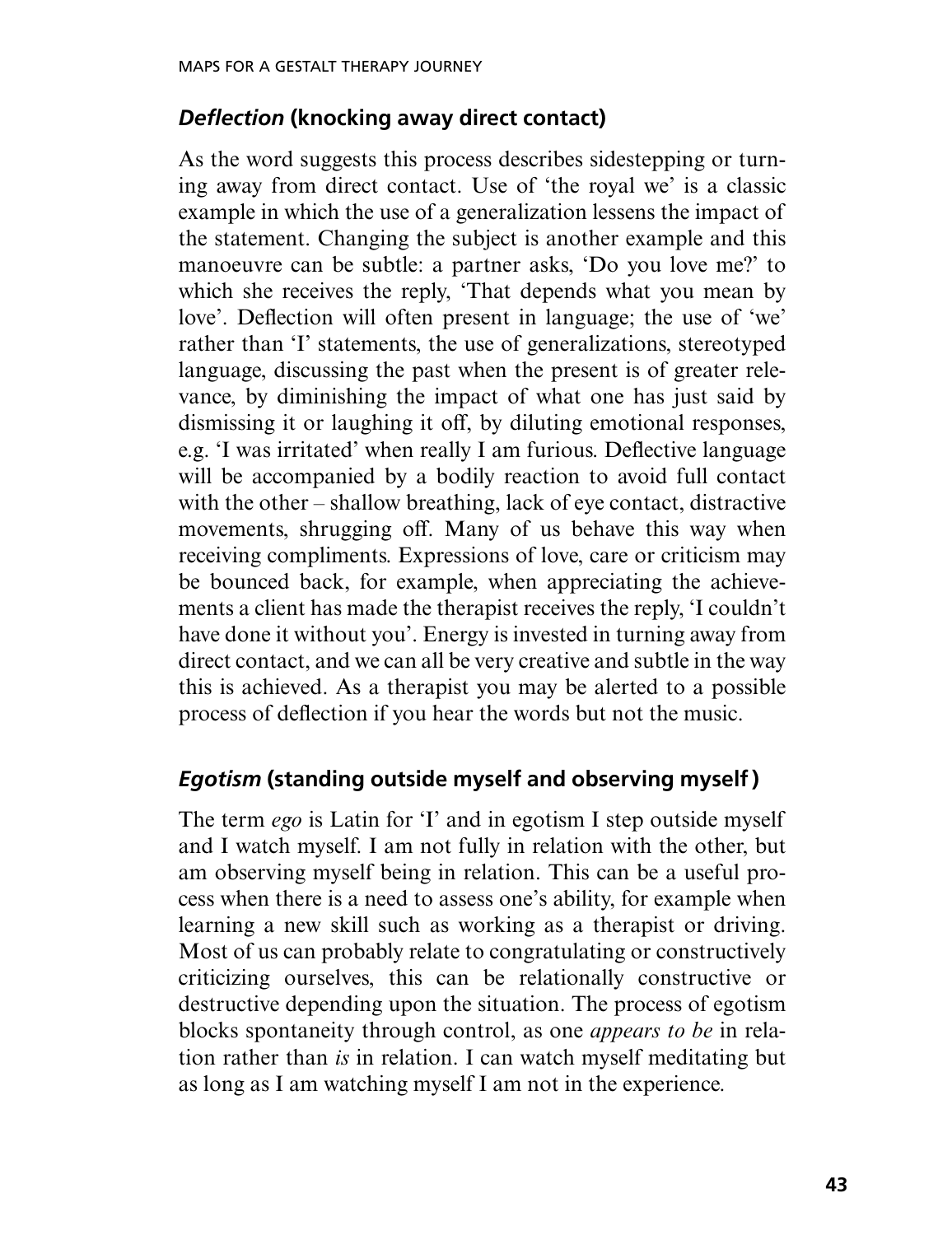#### **Introjection**

The hardest battle is to be nobody but yourself in a world which is doing its best, night and day, to make you everybody else.

(e. e. cummings, 1994)

The process of introjection can be described in simple terms as swallowing whole messages from the environment and emerged from Perls' interest in the development of dental aggression. When the infant cuts teeth choice increases as chewing over what enters the body becomes possible. However, the environment needs to be supportive of this increased ability to differentiate, if force-fed by carers this selection process can be inhibited and the infant may learn to take in whatever is offered without discrimination. Such a process is not limited to physical nourishment, the degree to which we 'chew over' information or messages we receive will reflect in how we are in the world.

In introjection the person takes on board without question an attitude, trait or way of being from the environment resulting in the building of an internalized rulebook of shoulds, oughts and similar absolutes. Such messages are all around us: in our upbringing, our schooling, our religion and our culture. They are in the air we breathe and the ground upon which we walk. They may have been born from actual statements, e.g. 'Big boys don't cry', 'Don't be angry', made by people we can identify or through a process akin to osmosis. The person responding to introjected material, usually out of awareness, will feel a strong pressure to conform to these internalized rules and is likely to feel uncomfortable if they go against them. In our work let us not forget that this process will have originally been a developmental manoeuvre to ensure safety or acceptance and was the best way of creatively adjusting to the environment at the time. As such the client's creative genius stands before us, an energy that may be directed restrictively but an energy that displays the creative potential of the individual.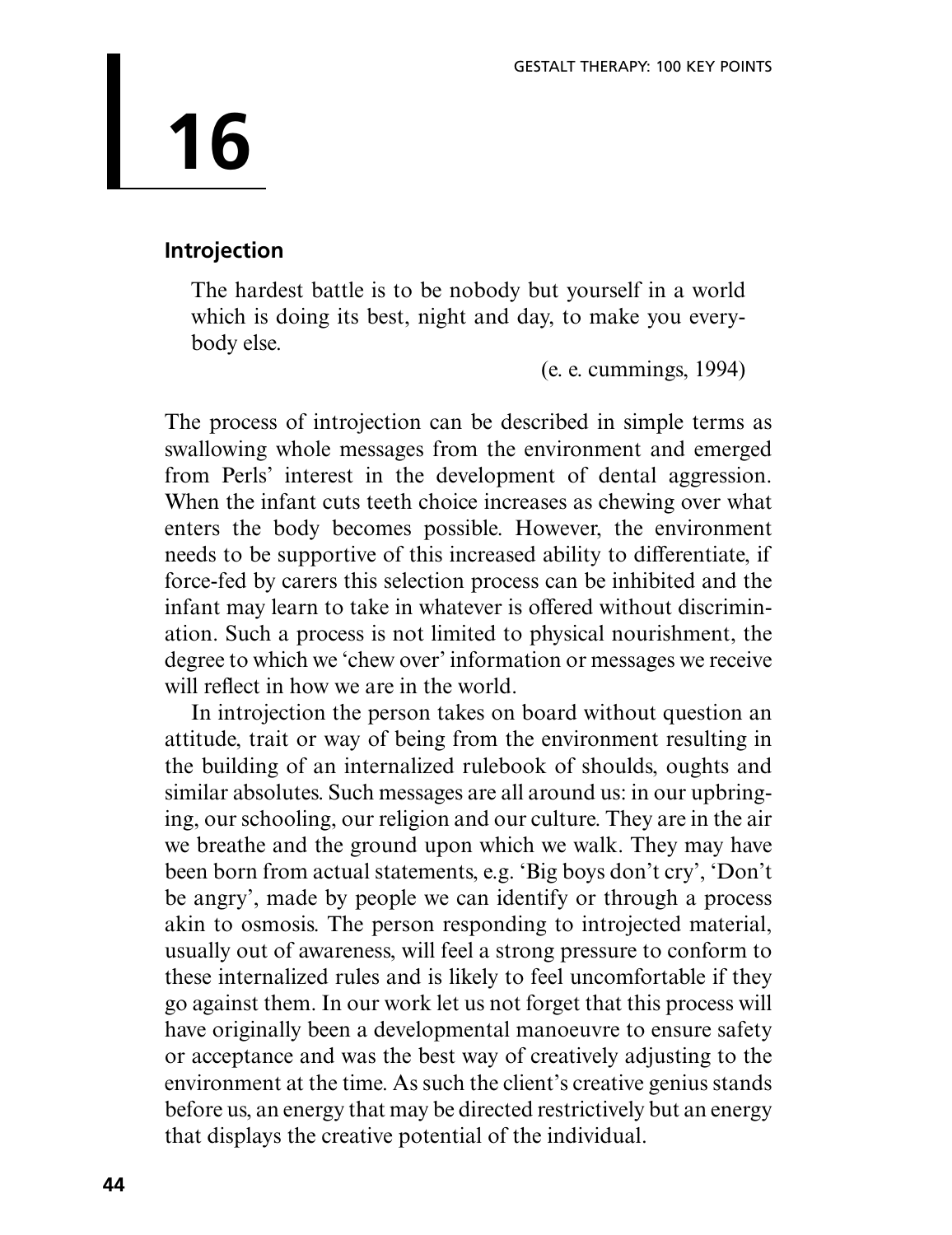#### MAPS FOR A GESTALT THERAPY JOURNEY

It is neither negative nor positive to introject per se. Introjection is part of a learning process, we may need to reconsider what we have learnt, but first we need to take on board that learning, and that may mean initially swallowing whole before assimilating later. When first learning to look both ways before crossing a road it doesn't really matter whether one introjects that message or not! Introjects allow us to internalize significant societal rules and to function within different societal systems.

#### *Experiential exercise*

*Think back to your childhood. What messages or instructions were part of your daily life? What messages did you receive about your body, honesty, morality, sex? Now reflect on how many of these early instructions you still follow. Have you freely chosen all of them as an adult or are there some you just live by without question?*

The process of introjection often occurs out of awareness in response to stereotyping. The advertising industry can be seen as a 'good' example of this – men should be strong, women should be passive, men should drink beer, women should wear make-up, men and women should be a perfect shape. I can also assure you that you really do need the latest gadget!

Many problems are rooted in a belief a person has about how they need to be in the world that has never been questioned. The person then continues to live their life by this prescribed way of being that has now become self-prescribed and can be re-prescribed for the next generation. An introject can support a whole system of moderations or, conversely, a whole system of moderations can be constructed to protect an introjected belief. People who habitually introject lack a sense of self and consequently are often on the lookout as to how they 'should' be and what they 'ought' to be doing. Below I have given an example of how a system of introjected beliefs can support each other.

#### *Case example*

Susan habitually attempted to look after me in sessions and would repeatedly check out if I was alright when she had contacted an emotion. She adapted to how she imagined I might want her to be.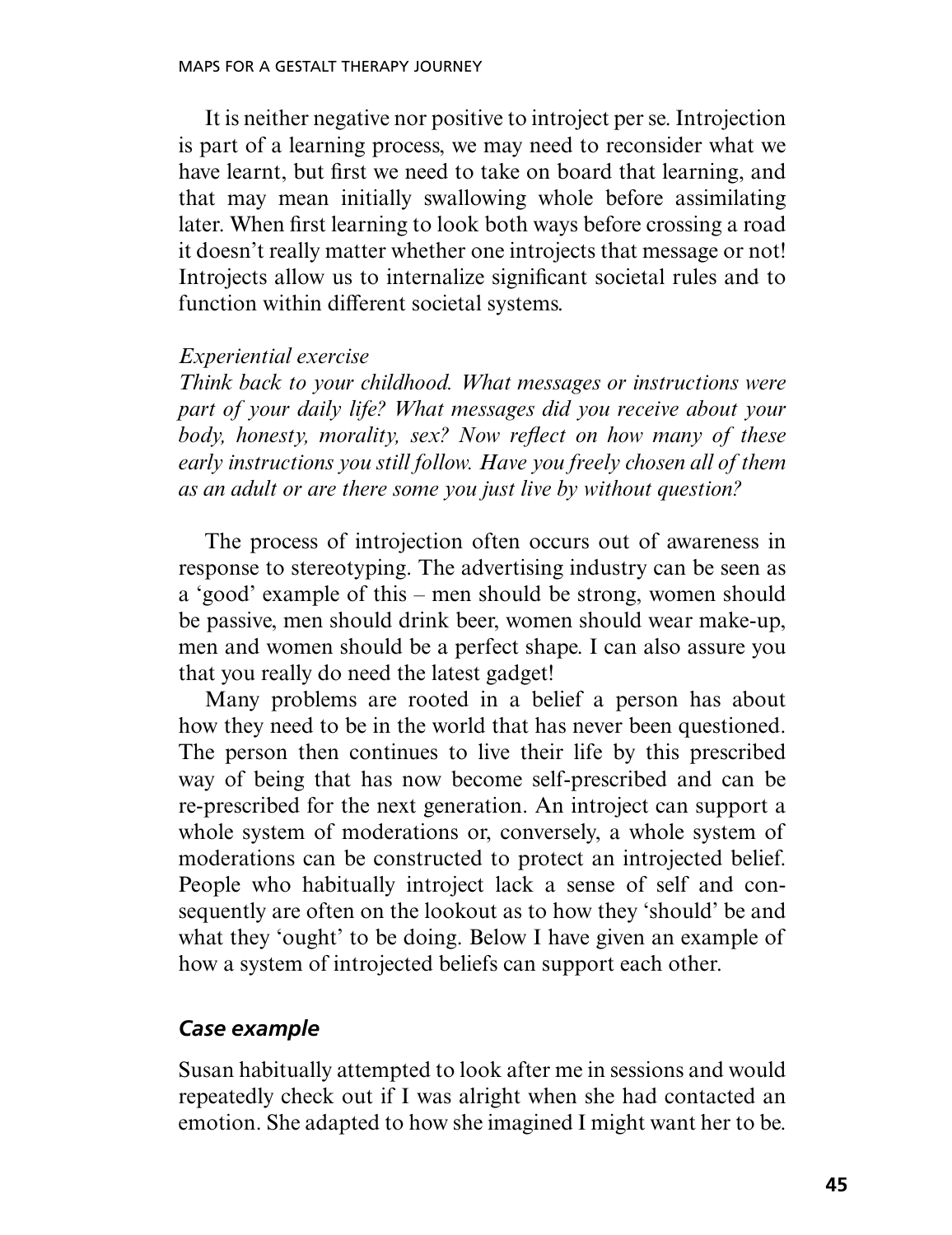We uncovered that her behaviour had formed in response to an archaic introject; 'Don't be who you are, be who I need you to be'. This belief was supported by another powerful introject carried from early childhood that led her to believing that she was unloveable. She had been an unwanted pregnancy and unwanted as a child, her mother had told her that she had wanted a termination. Susan therefore believed that she needed to adapt in order to gain a degree of love and acceptance. In order to live in accordance with these beliefs, Susan made the creative adjustment of splitting off parts of herself resulting in her disowning these parts. Consequently, she had never been loved for all she truly was. Through challenging her secondary introjects such as 'don't be angry' and 'don't cause trouble' she discovered that questioning was allowed and that change was possible.

If we return to the early influences on gestalt, one discovery that ties in well with introjection is that made by Freud that we humans fail to take in information or events that challenge our core beliefs<sup>4</sup>. We are capable of a creative selective capacity regarding what information we assimilate and what we distort, forget or reject in relation to these core beliefs. Challenge these beliefs prematurely, before a solid relational ground has been built, and they are likely to be defended forcefully.

<sup>4</sup> I believe that the term 'ground introject' as defined by McConville (1997) is more compatible with gestalt theory than 'core belief'.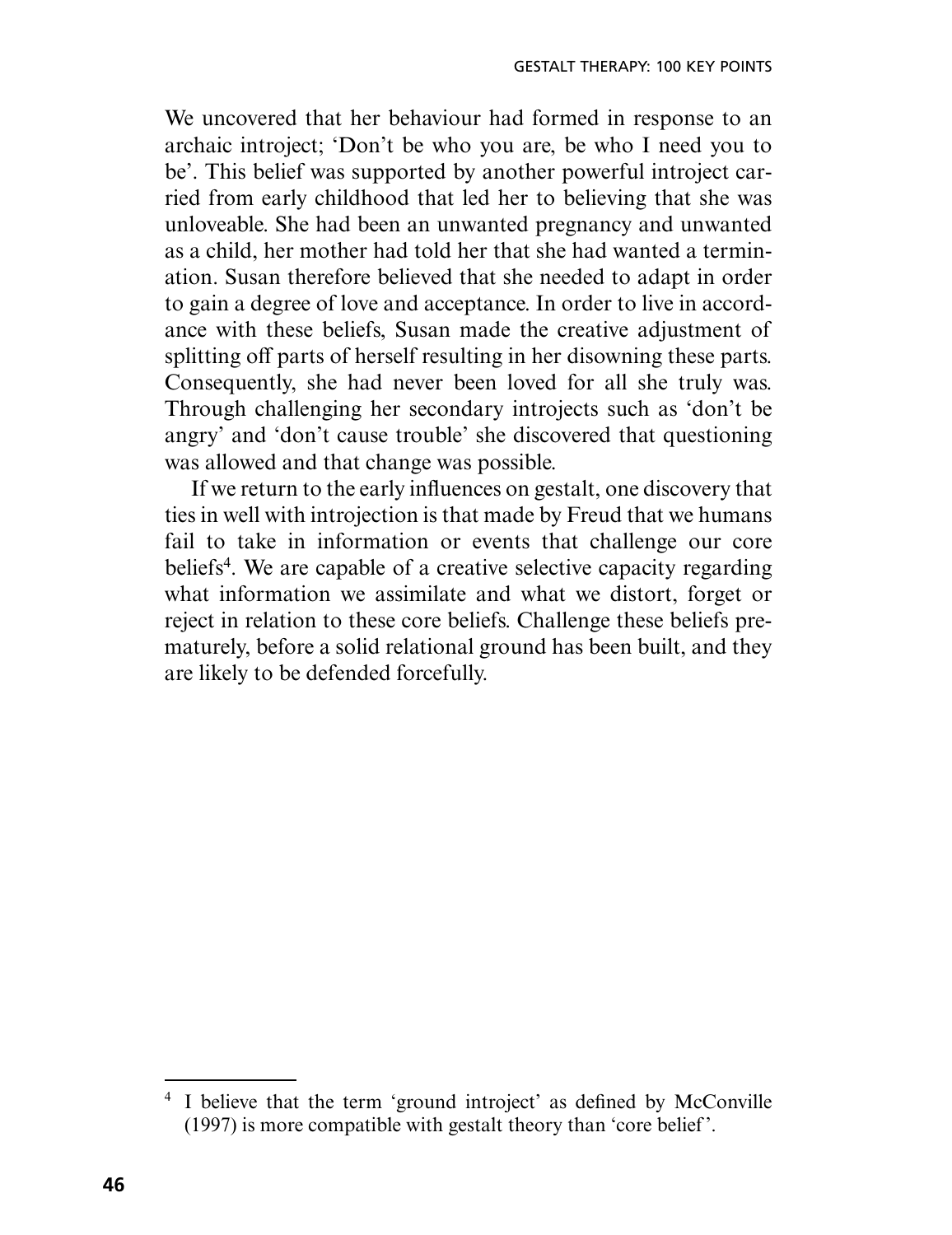#### **Retroflection**

 $\therefore$  whipping yourself with your own tail  $\therefore$  you achieve – achieve just as well what you could have achieved without effort.'

(F. Kafka, 2005)

In retroflection the contact boundary increases in rigidity through an armouring process. Just as with a suit of armour the individual protects herself from the environment and in protecting herself holds her body back from contact with her environment. Whilst this armouring keeps the environment at bay it means that impulses are turned inwards towards the individual experiencing the reaction rather than being expressed. Contact with the present environment is resisted.

One form of retroflection is *turning an impulse back in upon myself*. The individual splits himself into the aspect who does and the aspect who is done unto. In doing so the individual substitutes himself for his environment. This splitting is usually present in the language used and is visible bodily in ways that diminish contact with the environment such as shallow breathing, muscular armouring, restricted movement, paleness. I have faced many clients who have given an account of being treated abusively by another and when asked whether they experience any anger, I have met with the response, 'I am angry . . . with myself'. Here the retroflective split is evident in the doer, 'I am angry . . .' acting upon the done unto 'myself'. Although, at one extreme, retroflection can lead to self harm (F. Perls described suicide as retroflective homicide), equally it can lead to self-motivation in positive ways – I push myself to go down to the gym or engage in positive self-talk to encourage myself.

There is a second kind of retroflection that is *doing to myself what I need from the environment*, sometimes called *proflection*. An example of this process can be seen in the process of rocking oneself to sleep or self-soothing; masturbation could be viewed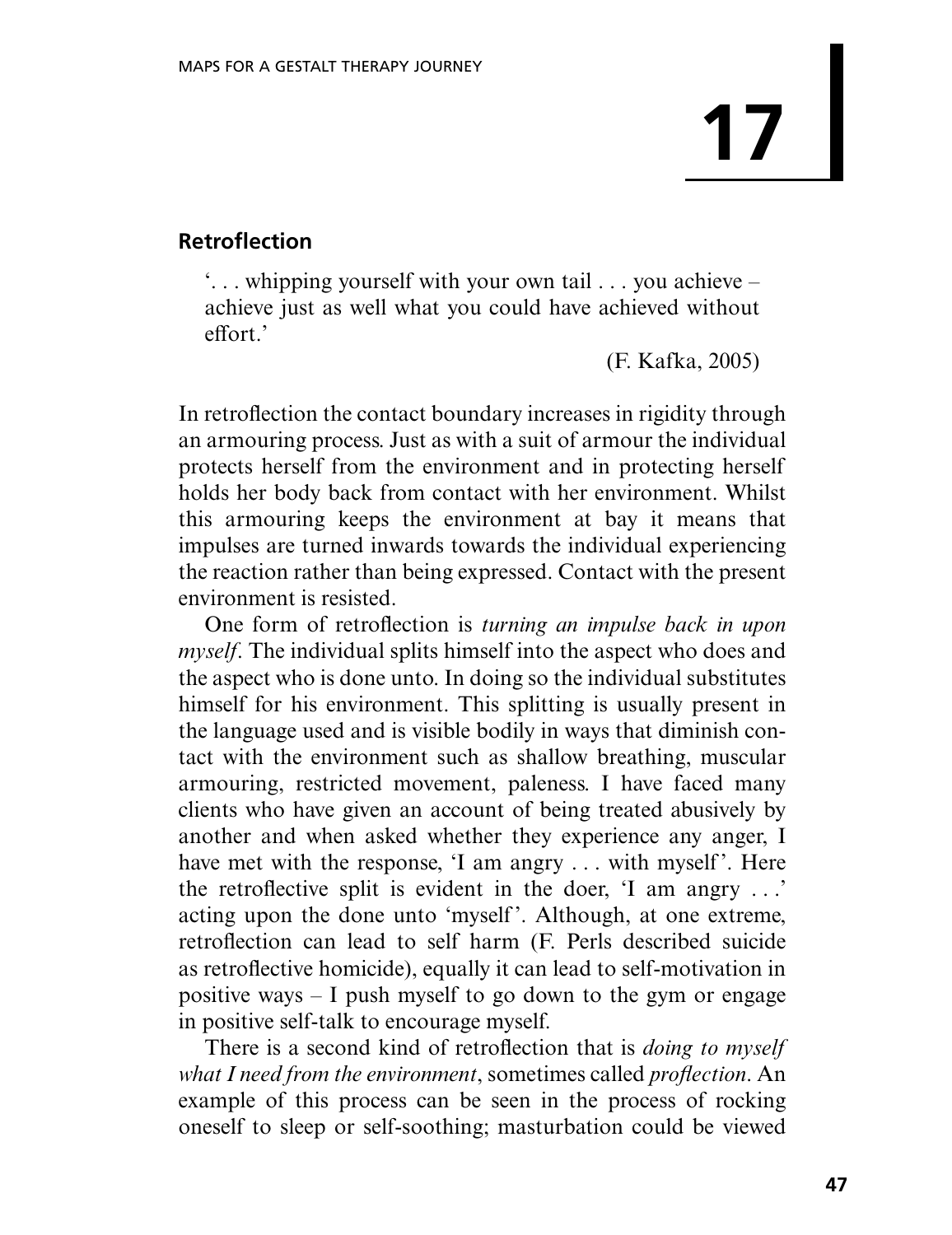through this lens. This process of providing for oneself what is absent or inaccessible in the environment can be a healthy substitution for what is missing, and if brought to awareness can provide the client with information regarding what they may need. However, if it becomes an habitual way of being that fails to be updated, in extreme examples such a *fixed gestalt* can form part of the foundations of characterological problems, particularly in relation to intimacy.

I agree with PHG (1951) that it is in the big, overt movements that we make in our environment that we run the greatest risk of putting ourselves down and punishing ourselves through the process of retroflection. Such a process of self-punishment can lead to humiliation, guilt and/or shame. If emotional or intellectual expression is repeatedly met with negative responses we learn to stop expressing ourselves fully. In the here and now of the therapy room bodily and intellectual expression is inhibited as the echoes of introjected messages support the retroflective behaviour. Muscles are mobilized but are held still with a balance of tension between the muscles that move towards and those providing a counter-force to the action – retroflection requires energy. If the tension held is enduring this can result in chronic soreness and joint problems as muscle groups push and pull against each other. This may present in subtle ways such as a tension held in the person's jaw. The therapist needs to be attentive to when these tensions surface in sessions. People that have developed a habitual pattern of retroflecting tend to restrict their use of space and lack freedom in their movement.

Below is an example of a dialogue between a female client and myself to illustrate one way in which the process of retroflection can be supported by introjection. The client's husband has recently left her for another woman, leading to her seeking therapy.

Client – *(Talking about her relationship)* He told me that he never loved me *(chest begins to redden, hands begin to clench)* . . . and that I'd never been a good mother *(fingernails now dig into her own hands)*.

Therapist – What are you aware of right now? *(I move the focus to the present to increase contact and counter possible deflection)* Client – *(Volume of her voices increases)* I feel angry with myself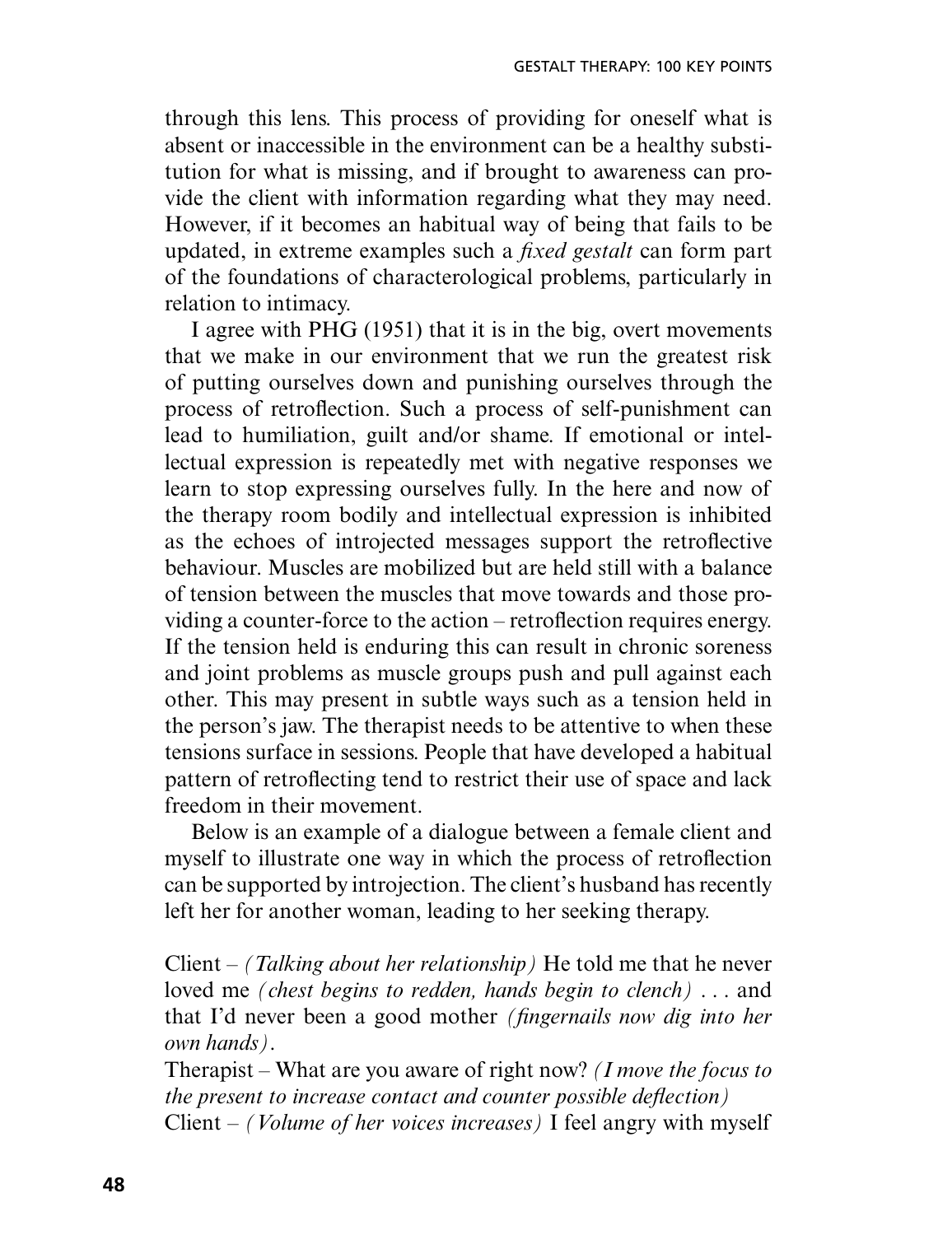for not having been a better mother *(Client's retroflective split becomes evident)*.

Therapist – That sounds familiar. Who would you be angry with if you weren't angry with yourself? *(I seek to facilitate some expression of the retroflected emotion)*.

Client – Somehow my mother comes to mind . . . but I can't be angry with my mother, she did the best she could. *(An introject that supports the client's retroflective process is verbalized)*.

In the above example we can see how the introjected belief leads to the retroflective behaviour of the client turning her anger in upon herself. In such examples of self-blame the retroflective behaviour is often supported by introjected beliefs. However, a failure to retroflect would result in a total lack of any field constraints leading to antisocial behaviour, anarchy, hedonism and narcissistic madness. Without the ability to hold back our impulses our society would disintegrate.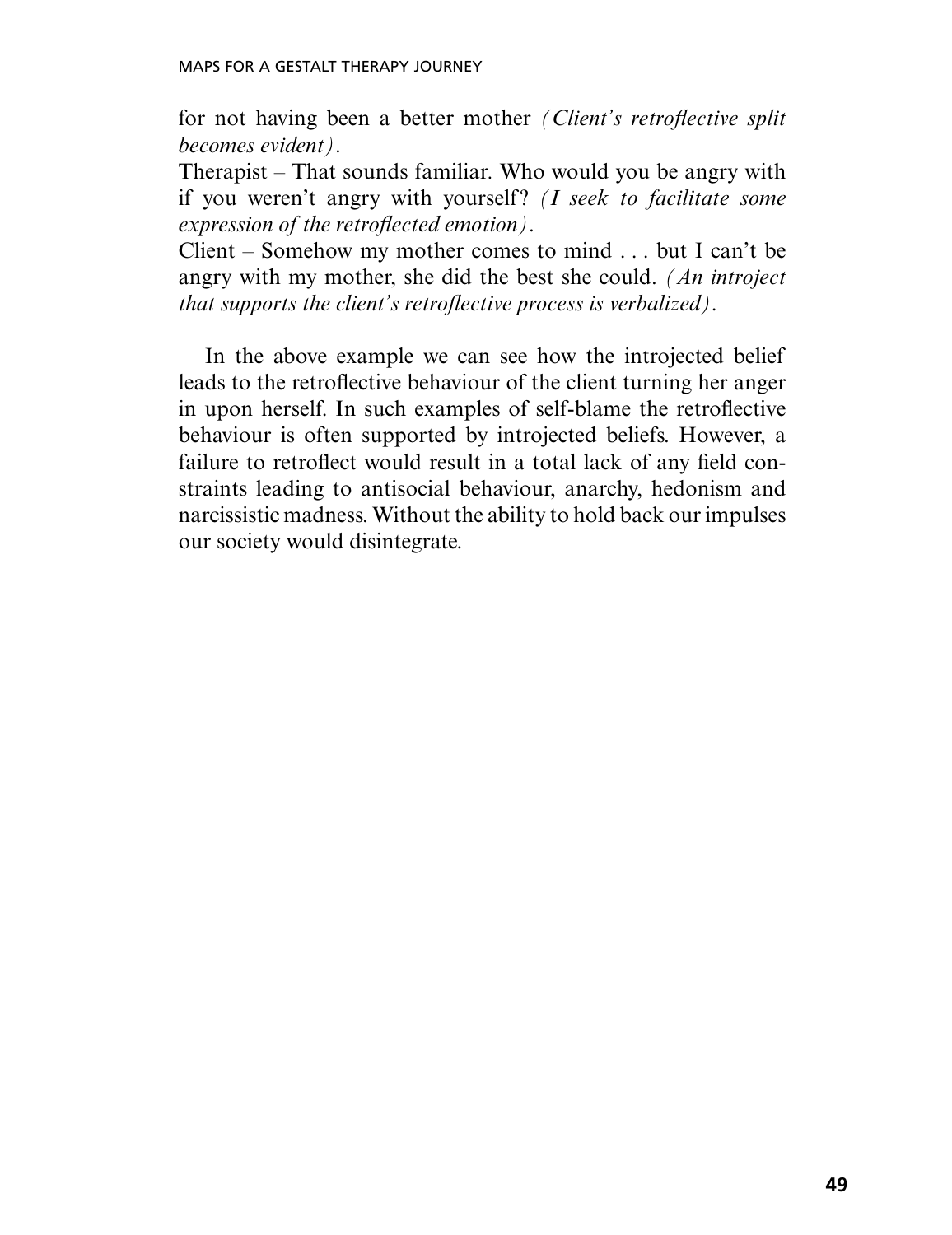#### **Projection**

We don't see things as they are; we see things as we are. (Anais Nin, 1990)

Picture yourself at the cinema. The image you are watching on the screen before you did not originate on that screen, it was thrown onto it from the film in the projector behind you. In essence, this describes the psychological process of projection whereby an attitude, trait or quality is assigned to another (individual, group or object) and in the process is disowned by the projector(s). In the previous point, I described a particular manifestation of a process where the client splits himself. In projection, splitting also occurs but this time the aspect is thrown out onto 'the screen' of the environment. Simply stated, projection is seeing in others what is present in myself.

#### *Experiential exercise*

*It would be more effective to complete this exercise with someone else, but the exercise can be completed alone.*

*Take a piece of paper and write at the top the name of a character, fictional or real, whose qualities you really admire. Now list those qualities you admire. Turning to your partner (or maybe a mirror), maintaining as much eye contact as you can and attending to your breathing, I now invite you to share your list of qualities out loud but in sharing them own them for yourself with direct 'I am . . .' statements. Note any temptations to rush as you try the qualities on for size. Your partner may be able to offer feedback regarding whether they see any of these qualities in you.*

Projection tends to occur when an aspect of the person does not fit with their self-concept. Examples could be seen in a client seeing their therapist as brilliant and disowning their own brilliance. Alternatively, one may attribute disowned shadow qualities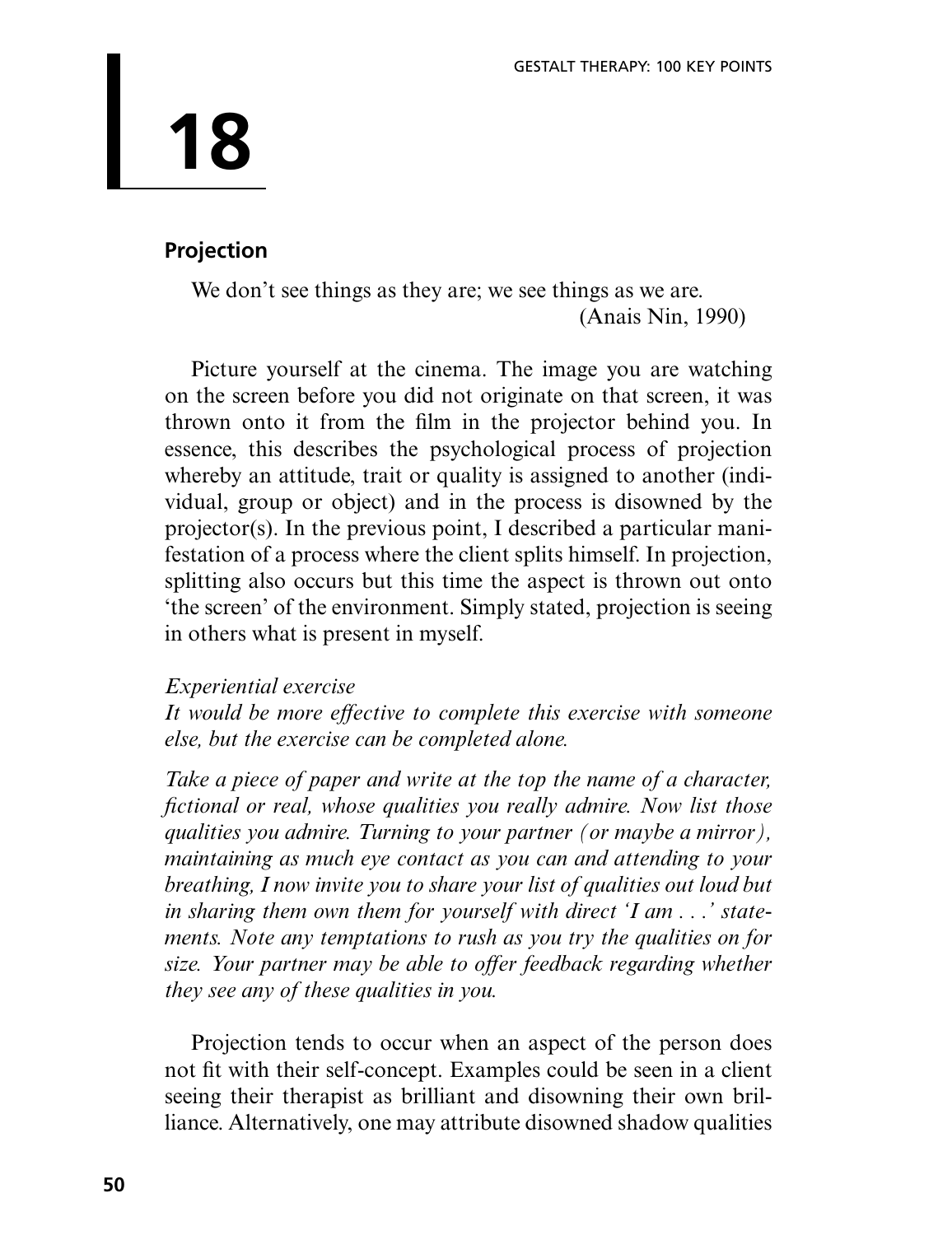such as a capacity for hate, terror or evil onto a group, a style of disowning that leads to all forms of prejudice and racism.

Sometimes there is confusion when discussing the concept of projection. One reason this confusion arises is because 'projection' is also used to describe:

- The ability to imagine what is not there  $-$  to anticipate a possible future, to be creative. An artist projects his vision onto the canvas; a poet projects hers in prose.
- The process where a historical figure is projected onto the therapist, for example a mother or father being projected onto the therapist. This form of projection is usually referred to as transference.

In the give and take of a therapy session a client could project their need or desire onto the therapist and then respond to their projection. For example, a client has a need for love and care but through a process of introjection does not see herself as deserving. She projects her need onto the therapist and takes care of her.

Before we go any further I would like to return to our cinema and the image projected onto the screen. Although the image may exist on the film in the projector behind you (though not in the form that you see it), it requires a whole set of *field conditions* to be seen on the screen. The screen itself is needed and that needs to be smooth and white to reflect the light. The cinema needs to be dark; the clarity of the image will also depend upon your level of interest and identification with the subject. I could go on. What I am saying is that the client does not simply throw something onto the therapist, but that there are a multitude of factors at play in the situation in any one moment. Just as with any other *creative adjustment* we need to view projection as a *co-created* phenomenon and recognize that this moderation does not occur in isolation from other moderations but that all moderations are functionally related.

Projection is marked by distancing. This can occur in relation to our own bodies and is evident in the language used where the body is considered an object of experience and not part of the subject (Kepner, 1987). For example, when someone is asked to describe their body experience they respond with, 'The shoulder is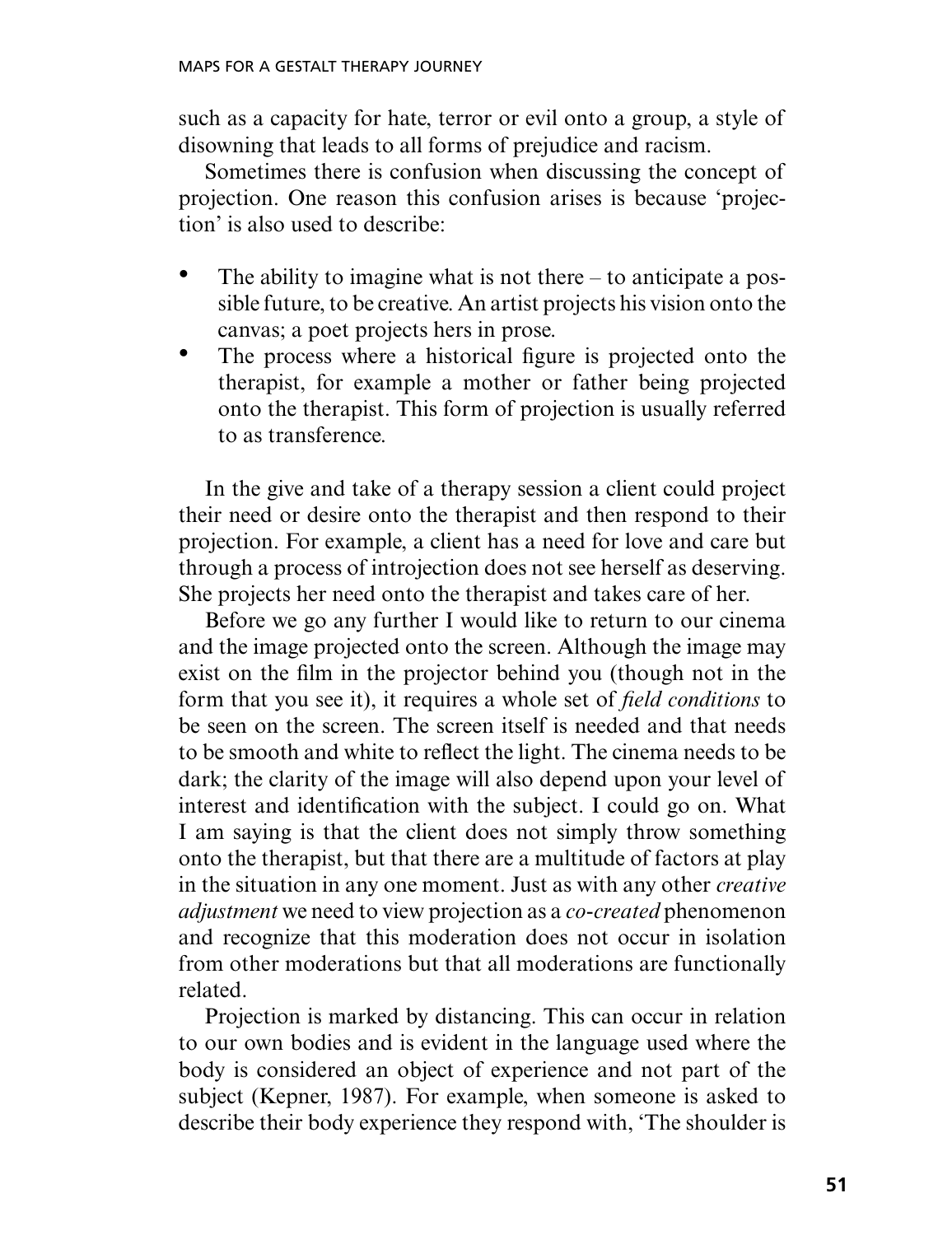tense' or 'the muscle aches'. Here the split and projection is clear. However, the response may be a more subtle projection that suggests ownership, e.g. 'My shoulder is tense', 'My muscle aches'. The use of 'my' seems to imply an identification between body experience and self, but this is not necessarily so. It implies possession in the sense of property (my handbag, my car) and the distinction between the owner and the object owned remains. This can go unnoticed because it is such a cultural norm – and many therapists do it too! We may ask, 'Whose shoulder is tense and who is tensing it?' or simply, 'Who is tense?' Therapeutic work with projection of body experiences is a matter of moving from 'It is tense' to 'I am tensing' or from 'My muscle aches' to 'I am aching'. Beyond this the full figure will require not only connection between self and body process but also with environment, e.g. 'I am tensing . . . because I feel wary of you' or 'I am aching . . . because I feel isolated'.

PHG touch on projection in the form of prejudice. Perls recounts a story when a new candidate was being selected at a club at a committee meeting. At this club whenever a particular name came up and someone wanted to give them the thumbs down, the committee member had to state his reasons. The list of the members disliking the candidate and not wanting him to join the club amounted to a listing of the member's own worst faults!

If you were brought up in Britain you will have internalized some racist attitudes (Joyce and Sills, 2001). It's not possible to grow up in a culture such as ours with its colonial history and aspirations as a world power without having internalized some sense of white British superiority. If you are white a sense of white-rightness maybe deeply imbedded. If black, you may have internalized a sense of oppression or powerlessness or that other is more entitled. If you are black and a non-British resident this sense is likely to be increased.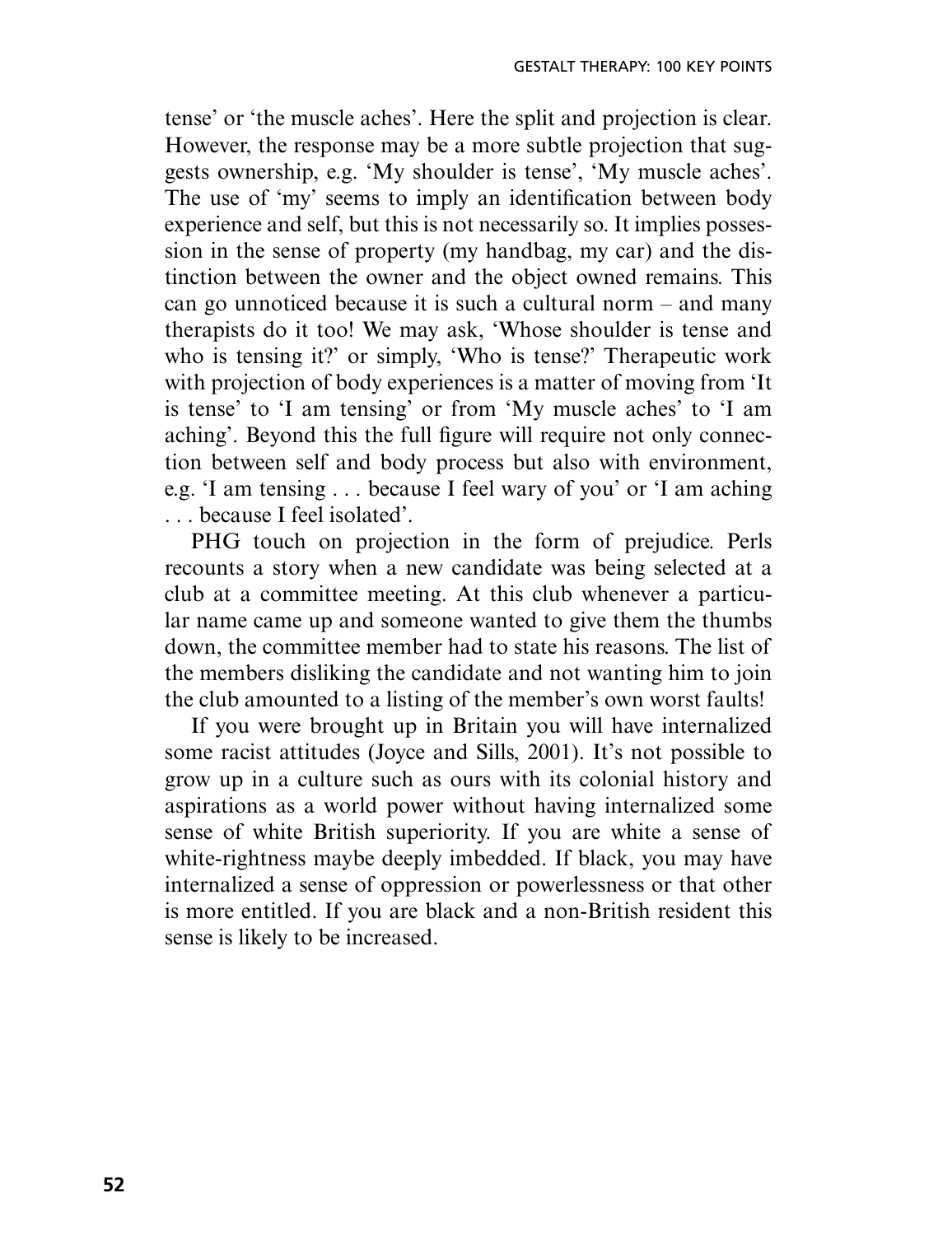#### **Confluence**

In geography confluence describes the point where two rivers merge into one. In gestalt it carries a similar meaning – a merging or dissolving of the contact boundary that leads to a lack of differentiation from the other. Such a lack of differentiation can be a beautiful and life-enriching experience such as when confluent moments are enjoyed merging when making love, the sense of losing oneself in a group or crowd singing as one, merging with your environment when completing a creative piece of work or feeling at one with whatever you believe in spiritually. Indeed, as therapists we need an ability to move in and out of confluent moments to understand, empathize and practise inclusion with our clients. A wonderful example of an experience of confluence is when we fall in love, we 'fall' from ourselves into the other. Whilst on the subject of wonderful examples of 'positive' confluence, let me offer another that I am less qualified to testify on than many women, that of the confluence present in the bonding process with a newborn child.

In the West the vast majority of us live in something approaching a confluent-phobic culture. Confluence will be seen in a radically different way within a communal culture. Standing on our individualistic ground, we separate rather than join. Consequently, and broadly speaking, I believe that confluence has received something of a bad press in the gestalt literature. Despite the fact that the notional line that it is neither positive nor negative is stated, what follows rarely backs this up. However, this is not to deny that a confluent way of being can be an unhealthy way of being.

The confluent person leans on the other as difference is denied; if the other person leaves that relationship they collapse. Should both partners enter a 'contract of confluence' their attitudes, beliefs and feelings do not differ, between them they may behave as if they were one person (Clarkson, 1989: 55). They may begin to dress in similar ways and even look similar. Confluence is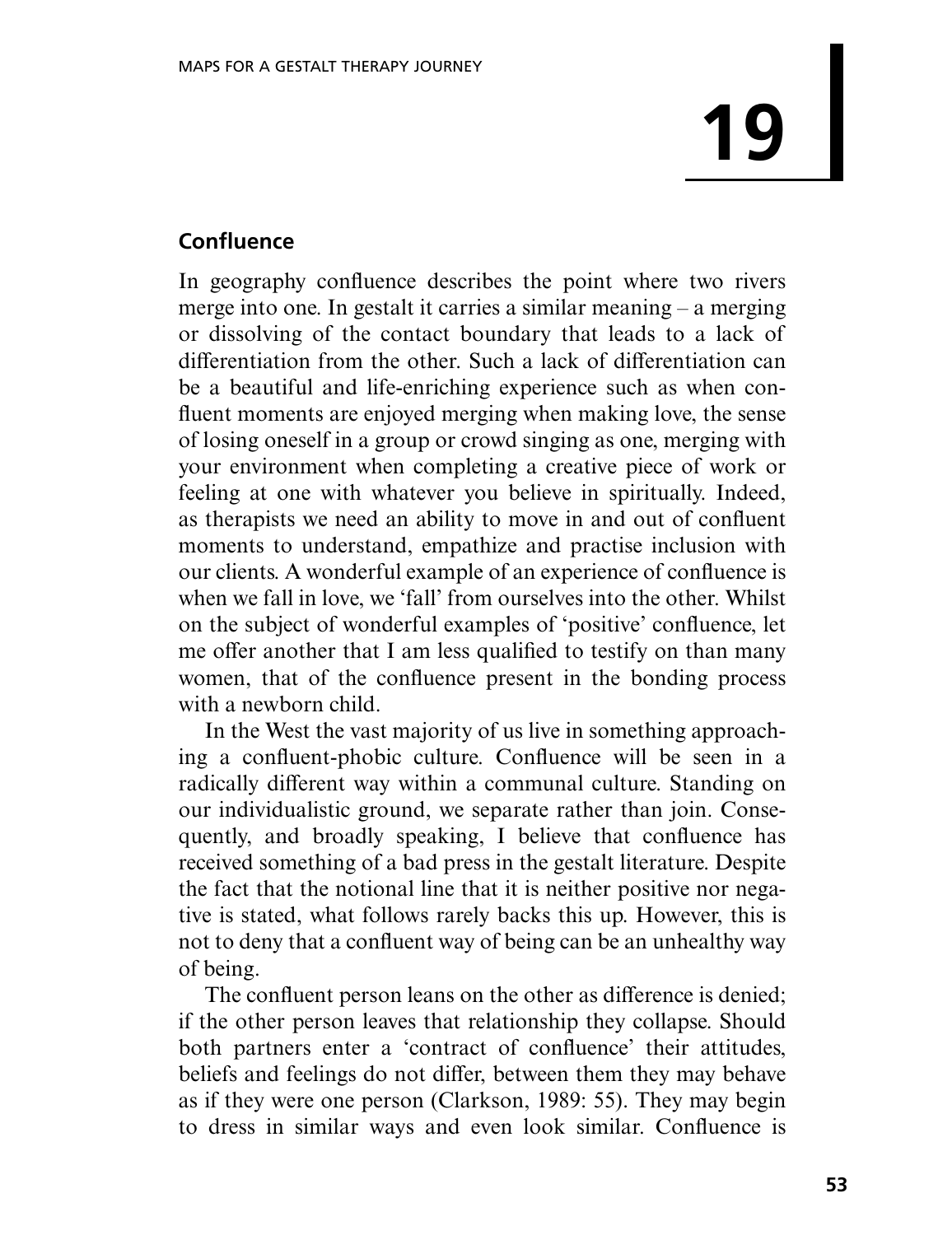marked by the proverbial 'we', with any conflict that threatens to disrupt the confluent system being avoided. Such systems are by no means restricted to couples but can occur in any relationship between individuals or groups or organizations including therapist and client. Where such confluence is present, even a relatively mild challenge is likely to threaten the existence of those involved. With a complete lack of friction there is a lack of vibrant contact in this low-energy way of being. The confluent person in 'going with the flow' may not end up where they truly would like to be, but they will expend very little energy in getting there.

A person who seeks a dysfunctional closeness in a relationship demonstrates an unwillingness to discover his or her own resources; a person who invests in confluence's polar opposite, isolation, demonstrates an unwillingness to engage in healthy dependence; a person who has the ability to flow with fluidity along a continuum between these polarities in relation to the changing situations they encounter demonstrates an ability to live healthily. This view stands in contrast to the notion put forward by Fritz Perls when he defined health as the ability to move from environmental support to self-support.

In therapy confluence can be difficult to break. The therapist needs to be aware of their reactions to this presentation. With the low-energy field created, one can become confluent with the confluence! Observing and stating differences, monitoring energy levels, saying what you see, allowing yourself to work spontaneously are all possible ways of increasing the level of contact that will act as an antidote to confluence. I also find it of great benefit to gain the story of how this way of being developed and in doing so gather a picture of what other processes support this style of moderating contact. After all, most clients that walk through our door may want change, but ultimately want to be understood.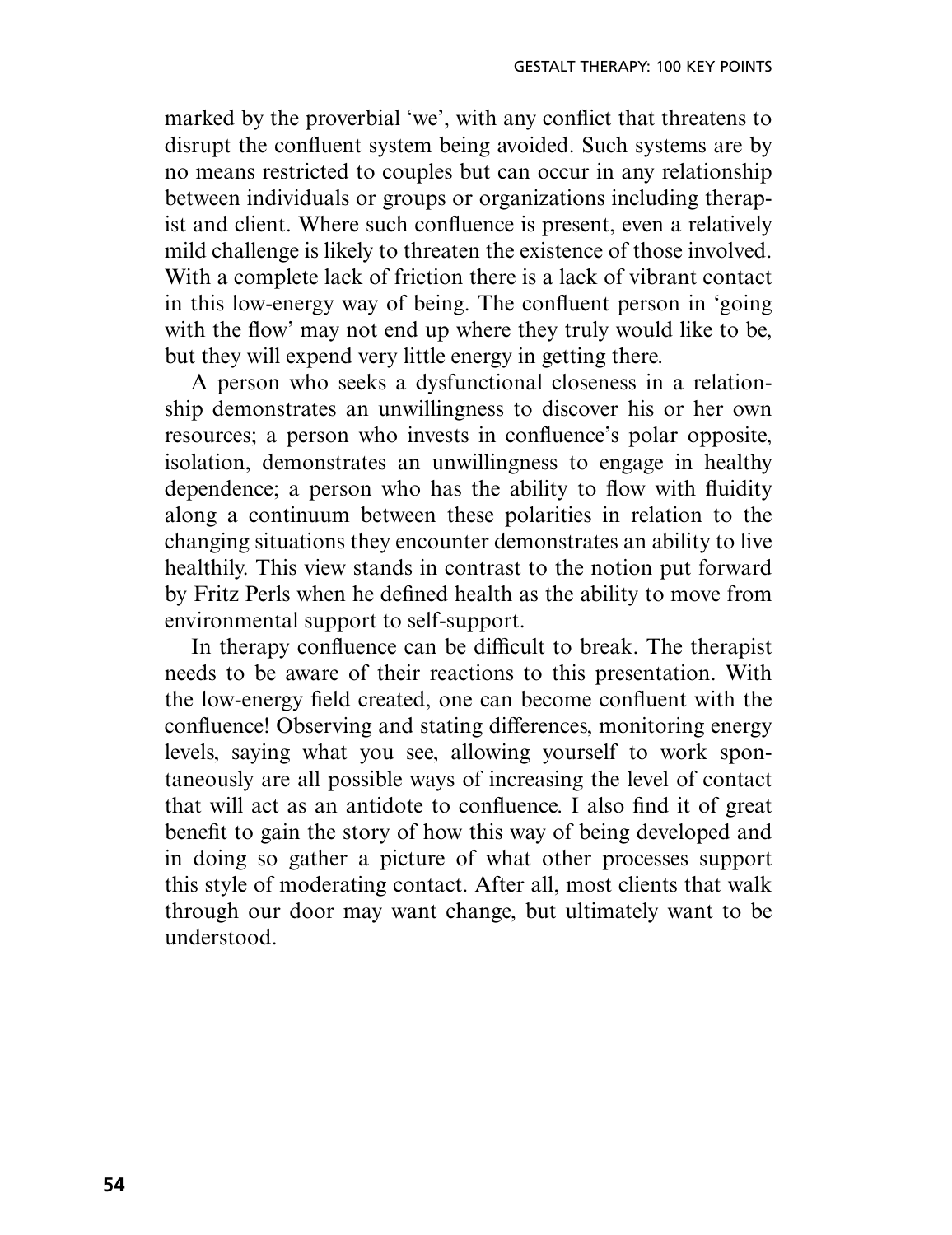#### **Dimensions of contact**

Although the moderations to contact can be a useful map when considering how we creatively adjust to our situation, they do offer only one pole of a continuum. When considering these processes in this unilateral manner there is a tendency to view them in a predominantly negative light, as something to overcome, rather than seeing them as a skill that has been developed and can still be of considerable use today depending on our situation. Some of these processes rest less easily upon the ground of an individualistic culture than others. This is the case with confluence and introjection both of which, broadly speaking, are about a loosening of our boundaries rather than a rigidifying or distancing which may be more acceptable in a culture that values individualism rather than communality. Consequently, I agree with Erving Polster:

Yet, though Gestalt therapy theory broadly interpreted, is neutral on the health and unhealth of introjection and confluence, they have been almost invariably spoken of in pejorative terms.

(E. Polster, 1993: 42)

The argument for overcoming so-called interruptions could be extended to the creative adjustments that we may consider to be culture-systonic as well as the above culture-dystonic processes if we view these processes as obstacles to overcome in a relentless march towards awareness rather than as serving a valuable function. The danger of such an attitude is that we behave as disconnected islands separate from our situation and each other. In contemporary gestalt we believe that self-awareness develops between our contact boundaries not behind them.

The following model based on the work of MacKewn (1997) better illustrates the need to develop a range of responses. The whole situation at the time will dictate where on the following continuums is healthy or unhealthy, safe or unsafe. The terms on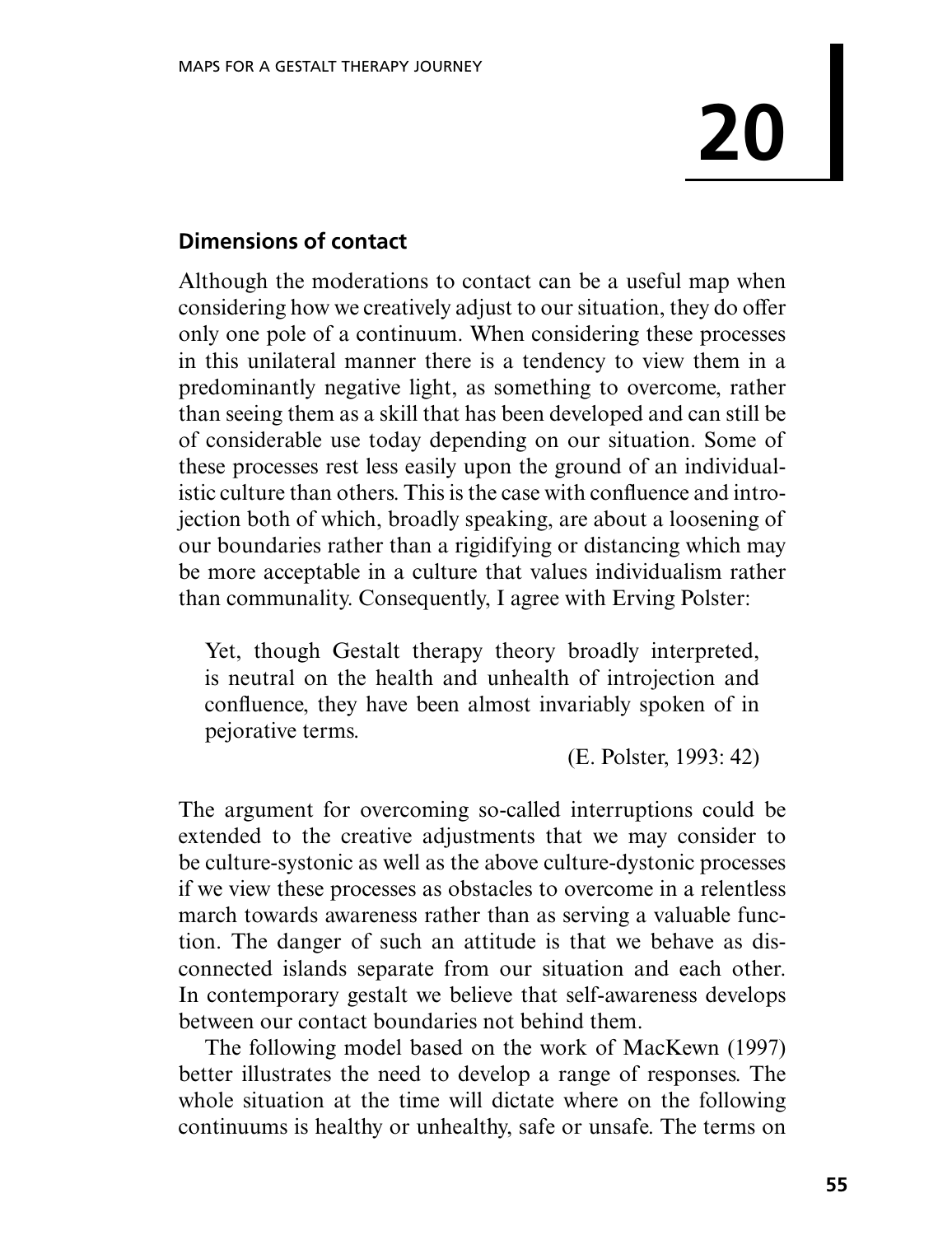the left and right of each continuum represent the polarities of that particular dimension of being; the term in the centre represents a marker for the middle ground.

| Desensitization ___________ Sensitivity ___________ Allergic Reaction | /Hyper-sensitivity |
|-----------------------------------------------------------------------|--------------------|
| Deflection  Staying with  Being Mesmerized                            |                    |
| Introjection Questioning, assimilating Refusal to                     | Accommodate        |
| Retroflection Expression  Unbridled Expression                        | /Explosion         |
| Projection _______________Owning _____________Own Everything          | /Literalness       |
| Confluence _____________ Differentiation ______________ Isolation     |                    |
|                                                                       | field constraints  |

When inviting individuals to experiment with different ways of being the gestalt therapist needs to be mindful that even the most apparently 'pathological' forms of creative adjustment were, and probably still are, supports. Consequently, when these beliefs about ourselves are challenged, the ground of our experience can shake with the individual experiencing a psychological earthquake if the challenge is over-pitched. One of the tasks for the gestalt therapist is to create a *safe emergency* where the client can experiment with different ways of being with sufficient holding. To do so, the ground of the therapeutic reationship needs to have been developed. Such experimentation will involve the client extending the above continuums but there will be times when it will also involve the therapist challenging their own 'comfort zones'. Both client and therapist need to lean into their growing edges. Within such a model healthy functioning is defined as an abiltiy to flexibly move along the above continuums in a way that is congruent for the person in relation to their situation. The greater our capacity to extend our ability to move along these continuums with awareness, the healthier our relationship with our world becomes.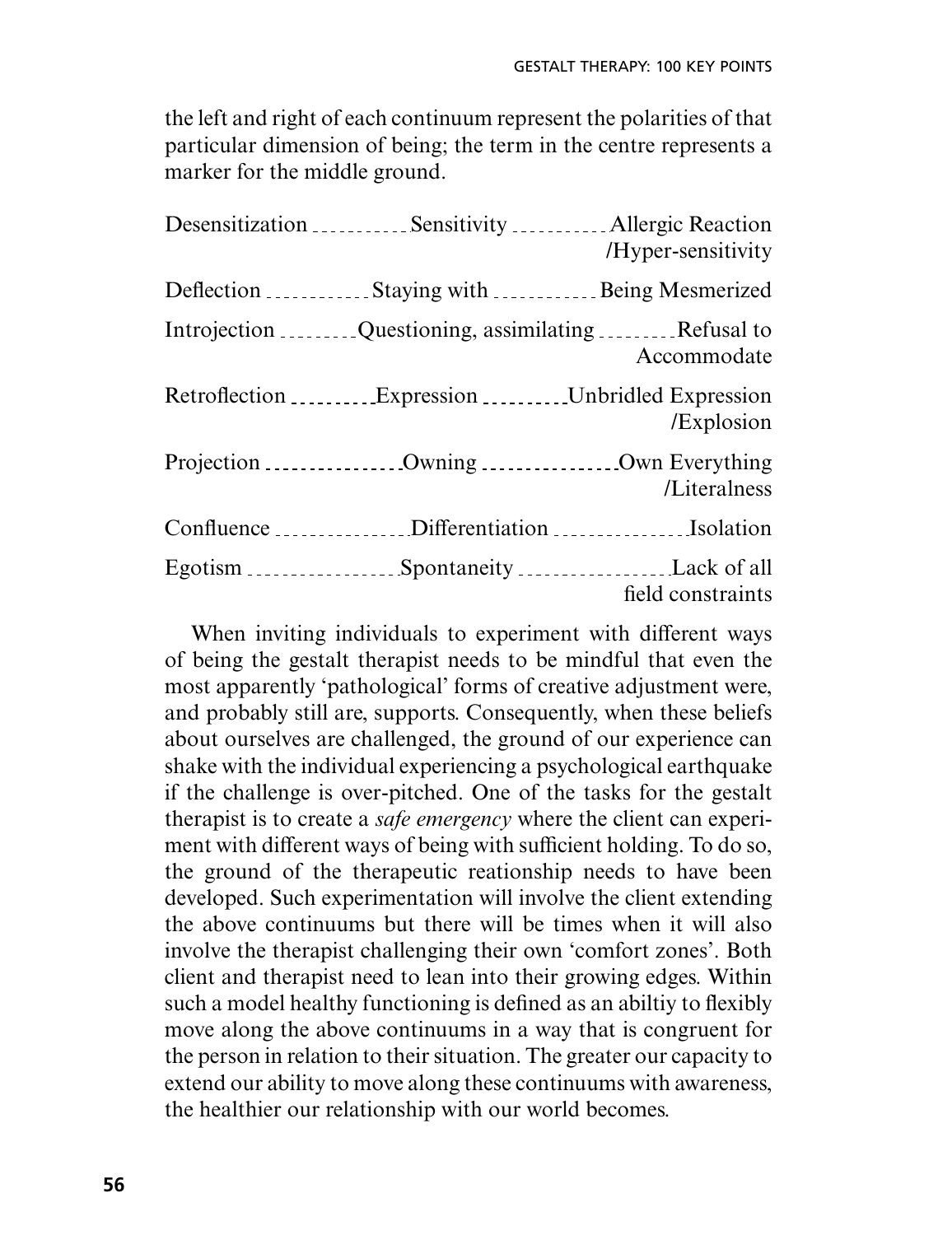#### **Unfinished business: the Zeigarnik effect**

In gestalt we believe that human beings have a natural tendency and a need to make meaningful wholes from their experience. Even if the whole is not present, we seek completion (Wertheimer, 1959; Koffka, 1935). The two unfinished diagrams in Figures 1.6 and 1.7 illustrate our need for completion. The series of dots in Figure 1.6 will be perceived as a complete circle, the unfinished '3' in Figure 1.7 will be completed. It is a human need to complete to make sense of our world.

The gestalt concept of *unfinished business* is concerned with our need to complete the uncompleted. Misattributing ideas concerning unfinished business to himself rather than the original work by Bluma Zeigarnik, Fritz Perls said that our life is basically nothing but an infinite number of unfinished situations, or incomplete







*Figure 1.7*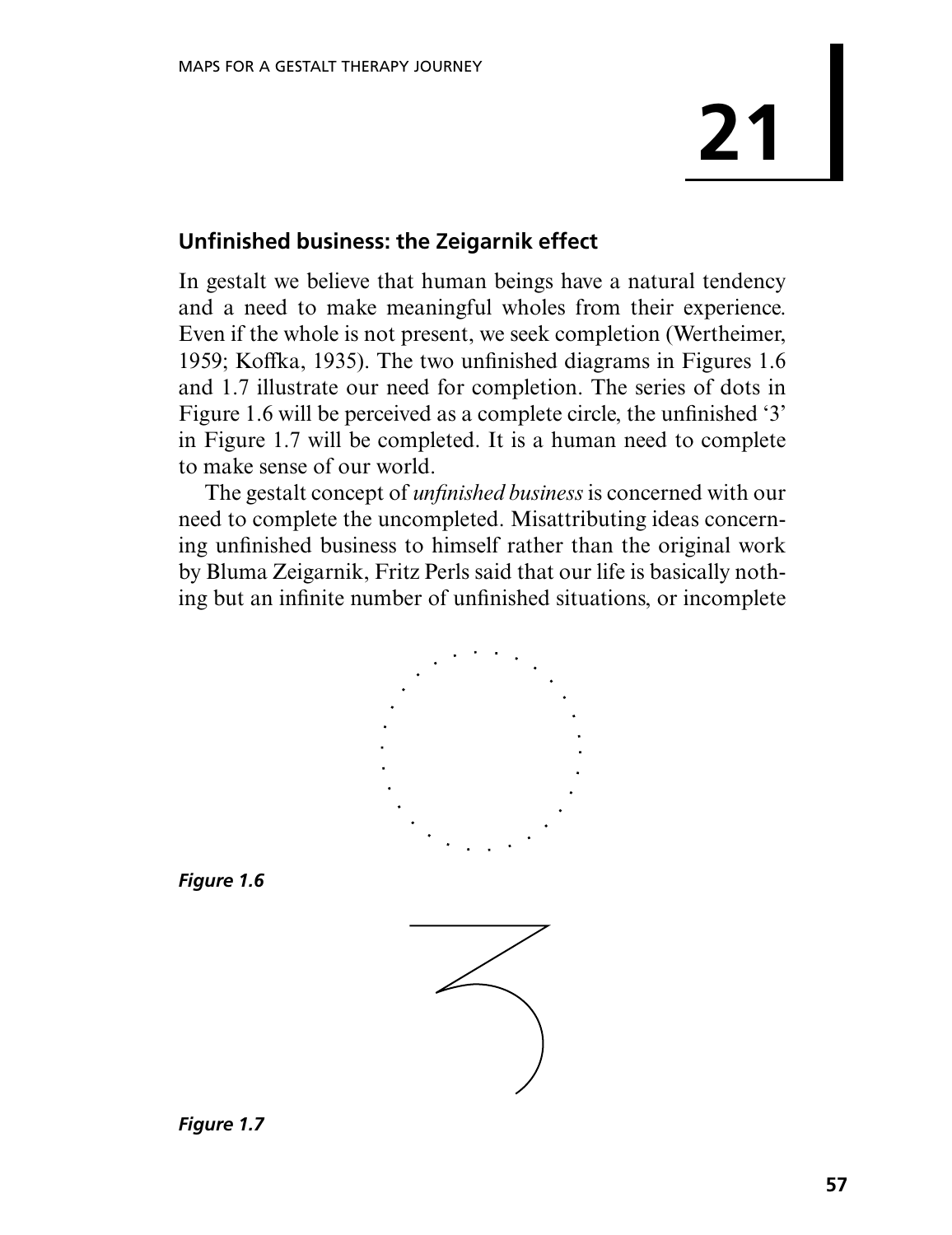gestalts (F. Perls, 1969). As soon as one task or situation is completed another arises. These incomplete gestalts will range from the relatively trivial such as mounting housework, to major life events such as an on-going grieving process. It may not be possible or may be inappropriate to complete some unfinished business in the actual situation. However, if we fail to find some form of resolution we can become cluttered with these unresolved situations that then seek expression through psychological distress and physical illness. Patterns where completion is avoided result in the forming of fixed gestalts where awareness is blocked, satisfaction dampened, withdrawal avoided, impulses turned inwards and the possibility of allowing oneself psychological space is denied. Such processes can then become habitual particularly when supported culturally.

Unfinished business is also known as *the Zeigarnik effect*, named after Bluma Zeigarnik, a Russian gestalt psychologist who studied the effects of incomplete tasks on individuals. Through her research she discovered that unfinished business resulted in tension that in turn tends to motivate us towards completion. Her research showed that incomplete tasks take up more psychological space than completed tasks. She discovered that waiters with incomplete orders would readily recall those orders whereas as soon as the orders were completed they were forgotten. However, it was in her personal life that she gained a profound and fully embodied sense of the effects of unfinished business. In the following account I am grateful to the work of Elena Mazur (1996).

Zeigarnik suffered several traumas and unfinished situations in her life, including one major trauma that triggered what might be described as a neurosis. In 1931, Zeigarnik's husband was arrested, leaving her alone with her two children. She never saw him again – he was missing presumed dead. Zeigarnik found it increasingly difficult to live in the family home, a dacha just outside Moscow, being surrounded by memories of her husband and his arrest. So, in order to avoid her increasing distress, she moved to live in Moscow itself. Rather than improving her distress and anxiety this continued to grow. She avoided visiting places that she associated with her husband and this anxiety-based avoidance continued to increase to a point where she developed a form of agoraphobia. Her world continued to shrink until she decided to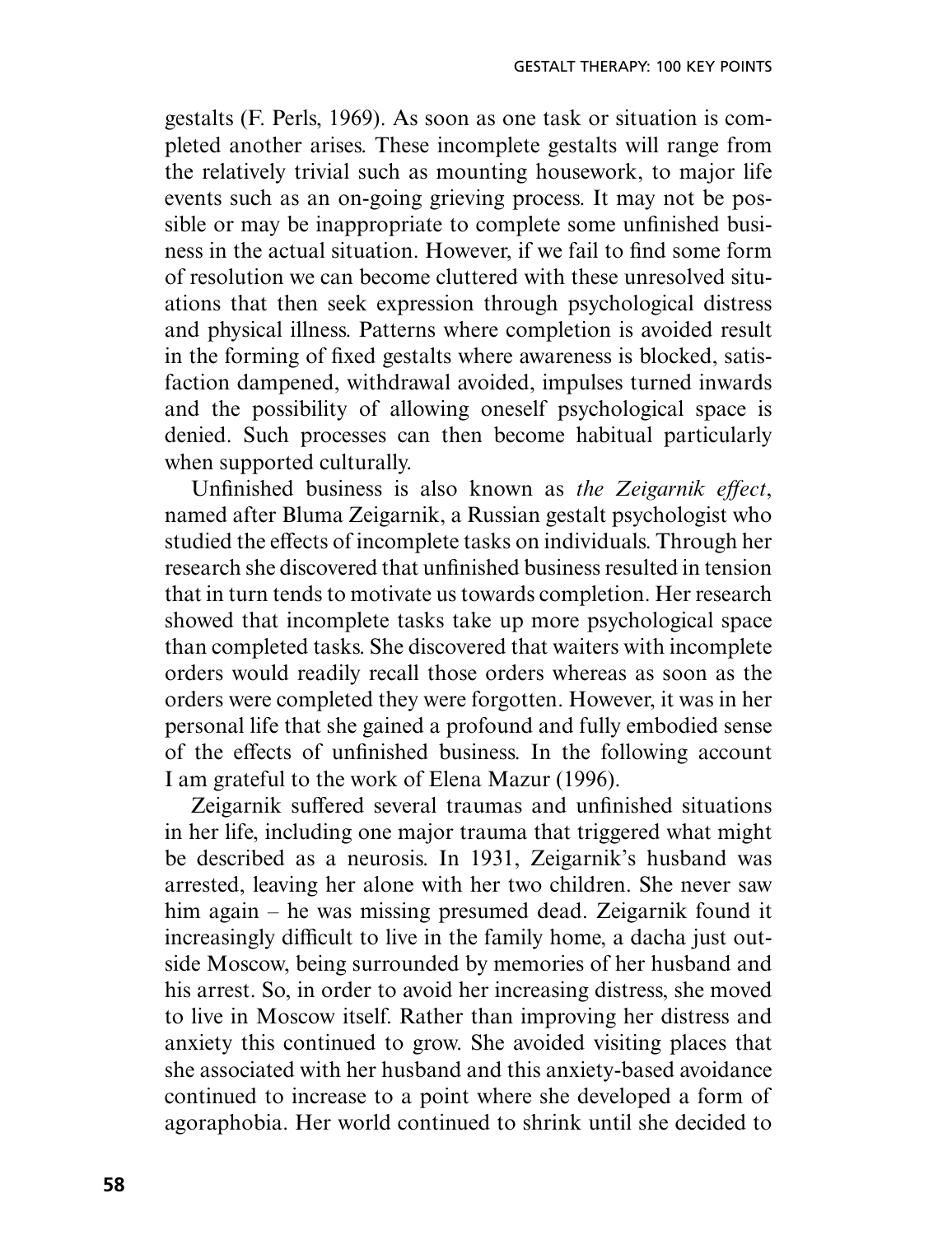return to the dacha where she had lived with her husband and from where he had been abducted. Having returned she began to visit places around Moscow that held emotive memories of their relationship. The more she exposed herself to these situations the more her symptoms subsided. She had courageously and creatively discovered a way of achieving closure and finishing the unfinished. It is a key task for the gestalt therapist to facilitate clients to do likewise.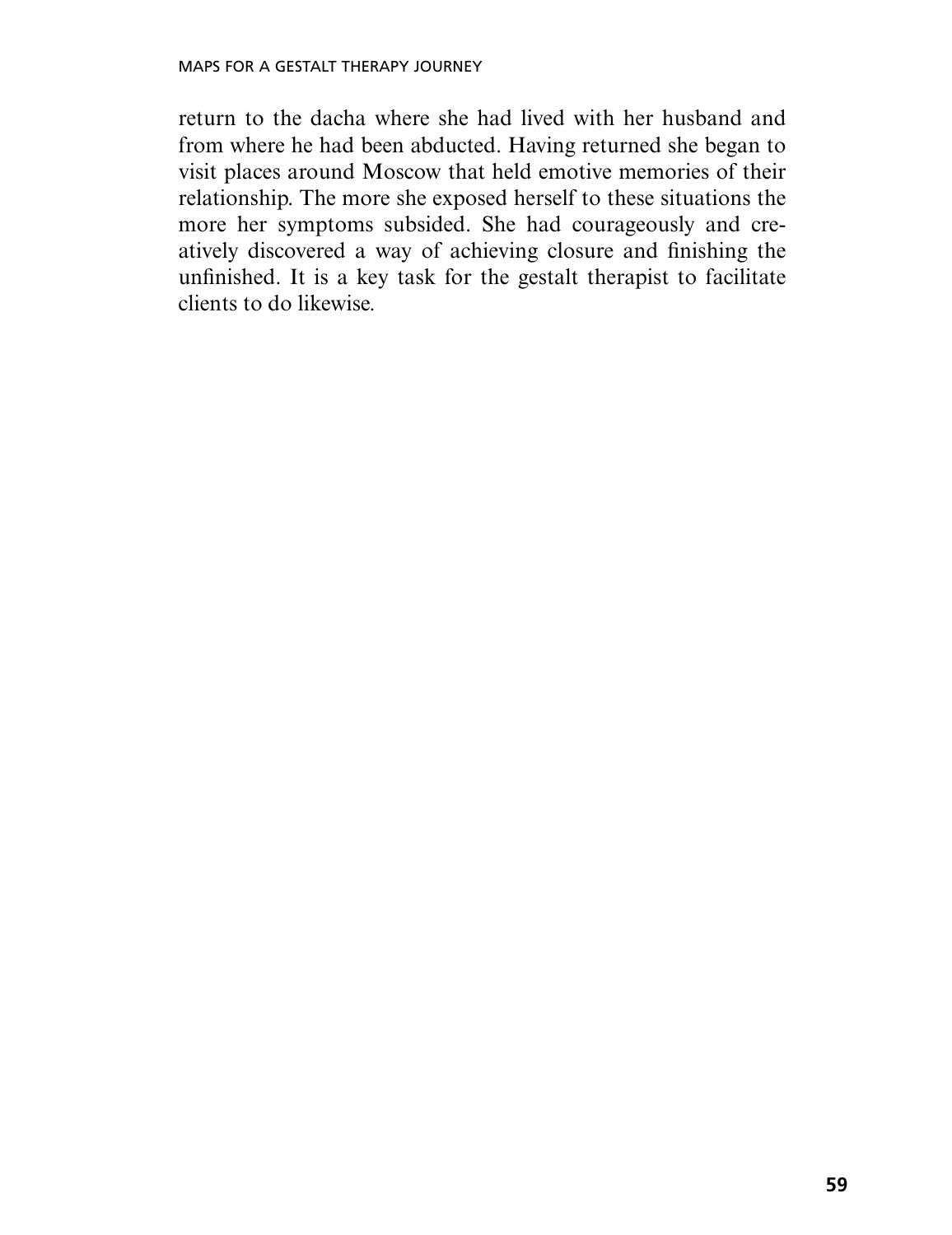#### **Caring and creative indifference**

'Indifference' is not perhaps a word that immediately springs to mind when thinking about therapy and the process of helping others overcome problems in their lives. It is certainly not a word we associate with caring. However, in gestalt therapy we make the creative manoeuvre of remaining impartial; unlike other approaches we do not become goal oriented. As already stated, the only outcome we invest in is increasing awareness. The gestalt therapist believes in the client's ability to *self-regulate* in response to their perception of their environment, we work with that perception in the here and trusts now with the belief that meaningful insight comes from that which emerges in the client rather than that which is given by the therapist. In essence, the therapist trusts the client's process and trusts in the process that emerges between therapist and client. They trust that the client is oriented towards health. It is in their investment in the client's process and their indifference to any formulaic outcome that the gestalt therapist shows their caring.

Creative indifference<sup>5</sup> is an essential attitude in practising the gestalt approach. It does not mean taking a couldn't-care-less attitude but being open to each unfolding moment of contact in the therapy session without the need to rescue, pre-plan or hide behind a bunch of techniques or 'coping strategies'. Holding such a therapeutic stance means that the therapist surrenders to the between of the relationship and in doing so equalizes the relationship between client and therapist. The therapist's caring is shown

<sup>&</sup>lt;sup>5</sup> The term creative indifference can conjure up the wrong impression but if we trace back its roots we see that some of its meaning may have been lost in translation. The original work from which Perls (1947) and PHG (1951) developed the concept, *Schöpferische Indifferenz* by Salamo Friedlaender (1918), was never translated but is better rendered into English as 'creative undifferentiation' rather than 'indifference', with its negative connotations (Wheeler, 1991: 47).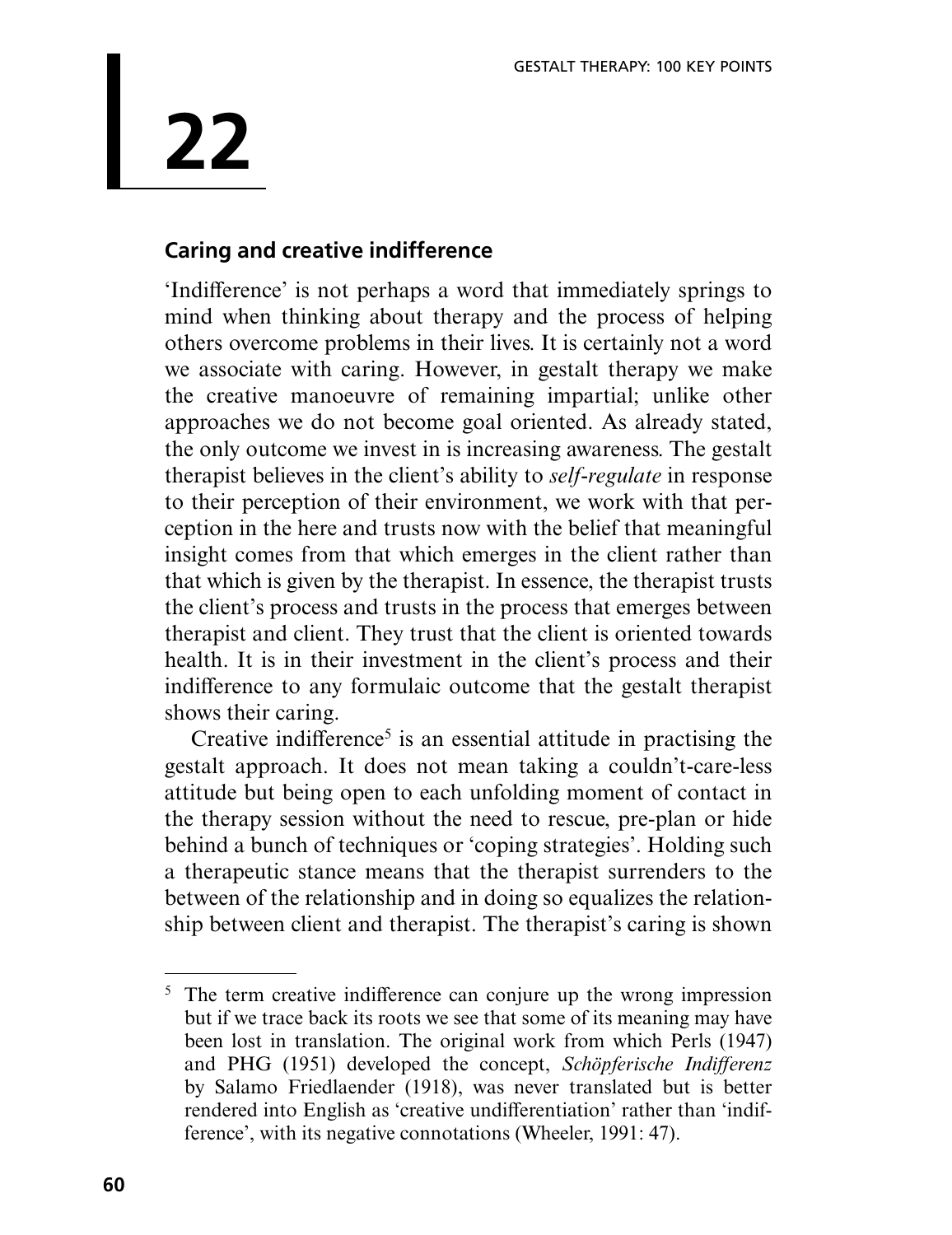through their belief in the client to find the best way of creatively adjusting to their situation. This does not simply mean sitting back and hoping for the best. Being creatively indifferent means bracketing what you imagine might be a way for the client to progress to leave you free to move in any direction in your exploration of the client's world in the service of the person before you, rather than being attached to one particular outcome that may be gained from a restricted view of the client's whole situation. If we focus on one or two aspects of the client's situation they are unlikely to feel fully understood. Usually it is only when the whole person in relation to their whole situation feels understood that the fixed gestalts that originally formed to manage the situation at that time can be challenged, thus freeing the client to experiment with something different in the present.

The therapist holds an undifferentiated attitude leaving space for figures to surface in the between of their relationship with the client, rather than preconfiguring the therapy with plans and strategies geared towards a generalized picture of the anticipated presenting issue. For example, although a gestalt therapist might work with experimenting with decreasing the effects of a person's anxiety (they may also work with increasing tension), this focus would emerge in the session and the therapist would not invest in an outcome of, say, anxiety management. The gestalt therapist's prime interest would be in what the meaning of the person's anxiety was, viewing it as information rather than seeking to control it.

The therapeutic stance of creative indifference emerged from the Perls' interest in Zen Buddhism and the influences of Eastern philosophies (see Point 96) and involves both the therapist and the client facing the existential uncertainty of the unknown. It is fundamentally a position of non-attachment. The difficulty in taking such a position should not be underestimated in a world full of pressures to be a certain way. These pressures are just as profound for the therapist as they are for the client, particularly when we consider that most of us stand upon the ground of a results-driven, cure-seeking, fix-it-as-soon-as-possible culture.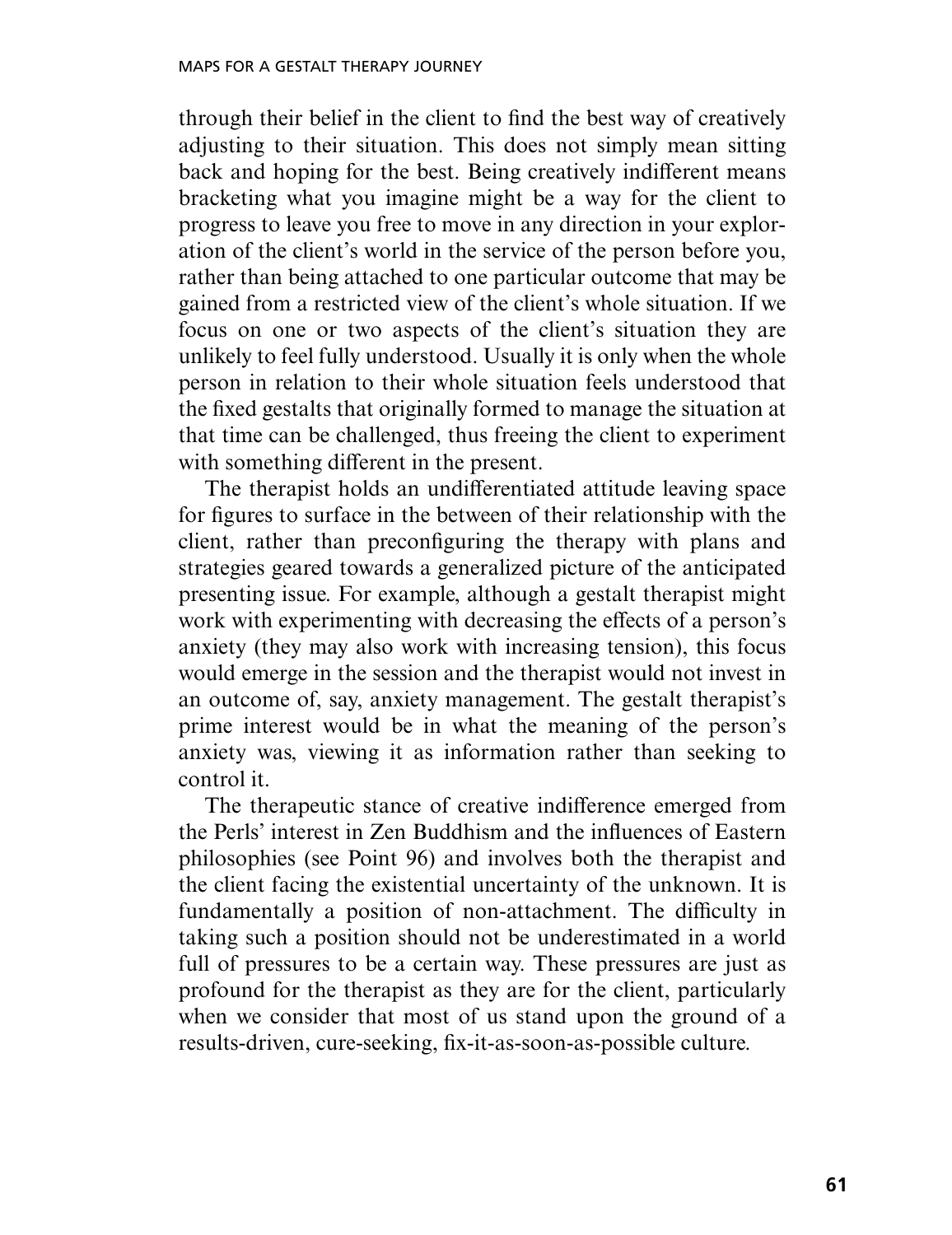#### **The Paradoxical Theory of Change**

The Paradoxical Theory of Change states that, 'change occurs when one becomes what he is, not when he tries to become what he is not' (Beisser, 1970: 77) and goes on to state that 'one must first fully experience what one is before recognizing all the alternatives of what may be' (ibid). Gestalt therapists do not believe that fundamental change can occur until there is a complete acceptance of the individual's whole personhood, including embracing aspects that the client may wish to amputate from their being. This simple yet profound theory has become a guiding principle for gestalt therapists.

The profundity of this theory is multiplied when considered in the light of its founder Arnold Beisser's life story from which it developed in true 'gestalt style' – experientially. I am grateful to Lynne Jacobs (personal communication) for clarifying aspects of his life story.

Beisser was an intelligent, athletic, attractive man, a US-ranked tennis player, who despite his many attributes was apparently ill at ease with himself. At the age of thirty-two he was struck by polio resulting in paralysis from the neck downwards. Having been an active, virile young man the only things he was then able to do for himself were to eat and breathe, and he could only do the latter with the aid of an iron lung which he needed for the first three years following his paralysis. Following an initial depression Beisser grew to accept his new life and developed The Paradoxical Theory of Change, which in essence had emerged from his personal journey. He was a sociable man, popular with others following his paralysis, his field of relationships reflecting his own self-acceptance. Even with his profound disability he was willing to support friends in any way he could. Towards the end of his life he said that even if it were possible to be given the choice of returning to being the athletic young man he was prior to his paralysis he would not take that option – he had truly become what he was and accepted what was. Apparently, prior to his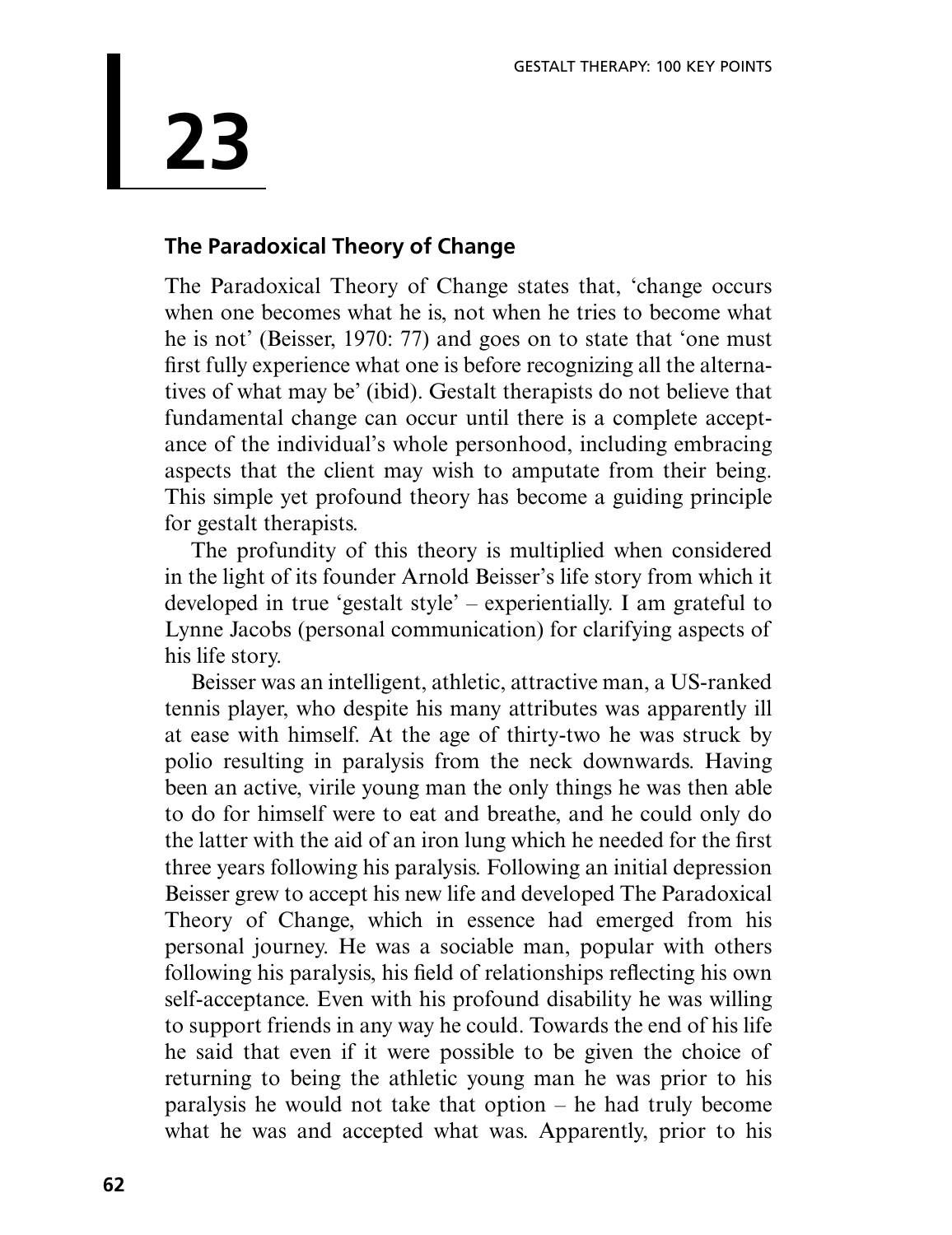paralysis Beisser did not consider himself to be a particularly likeable man. His self-perception probably wasn't shared by those around him judging from the number of people that maintained close contact with him.

If we concentrate on restoring what we decide to be health, we run the risk of depriving the client of the opportunity to live out the life change that is happening and to adapt to that life change creatively. If we attempt to rescue, we can rob the other of the journey to discovering the best creative adjustment to their situation. It is in taking that journey that the client has the opportunity to experience a far more profound learning than we could ever give, as in gestalt theory we firmly believe that there is wisdom in the organism (PHG, 1951). Having said that, most clients who come for therapy want to change something about themselves and their situation in accordance with some preconfigured picture that often involves ridding themselves of some behaviour, thought, disturbing emotion or attitude. If we collude with this impossible task, a counter-force can be co-created with the client who subsequently invests his/her energies in maintaining the status quo through outlining why that change is not possible. We need to notice what is obvious before us. The client wants change, they want something different, but they are sitting before us in their situation fighting to remain the same. If we invest in only one aspect of the client – their desire to rid themselves of the perceived unpleasant quality – whilst this may provide a short-term panacea we miss the aspect of the client that invests in being as they are. Consequently, we miss the complete personhood of the client – what dilemmas they are struggling with, what the change will cost them, the loss involved in the change and the value of that quality. Rather than exploring how to change or what coping methods may be useful, the gestalt therapist and the client co-explore what is.

During the years I spent working in psychiatry, I worked with many clients who experienced auditory hallucinations. Some were distressed by what they described as 'the voices' or 'their voices' but many were not.<sup>6</sup> Irrespective of the level of distress all were

<sup>6</sup> I would like to be clear that for some of these individuals their auditory hallucinations were so terrifying, threatening or deprecating that for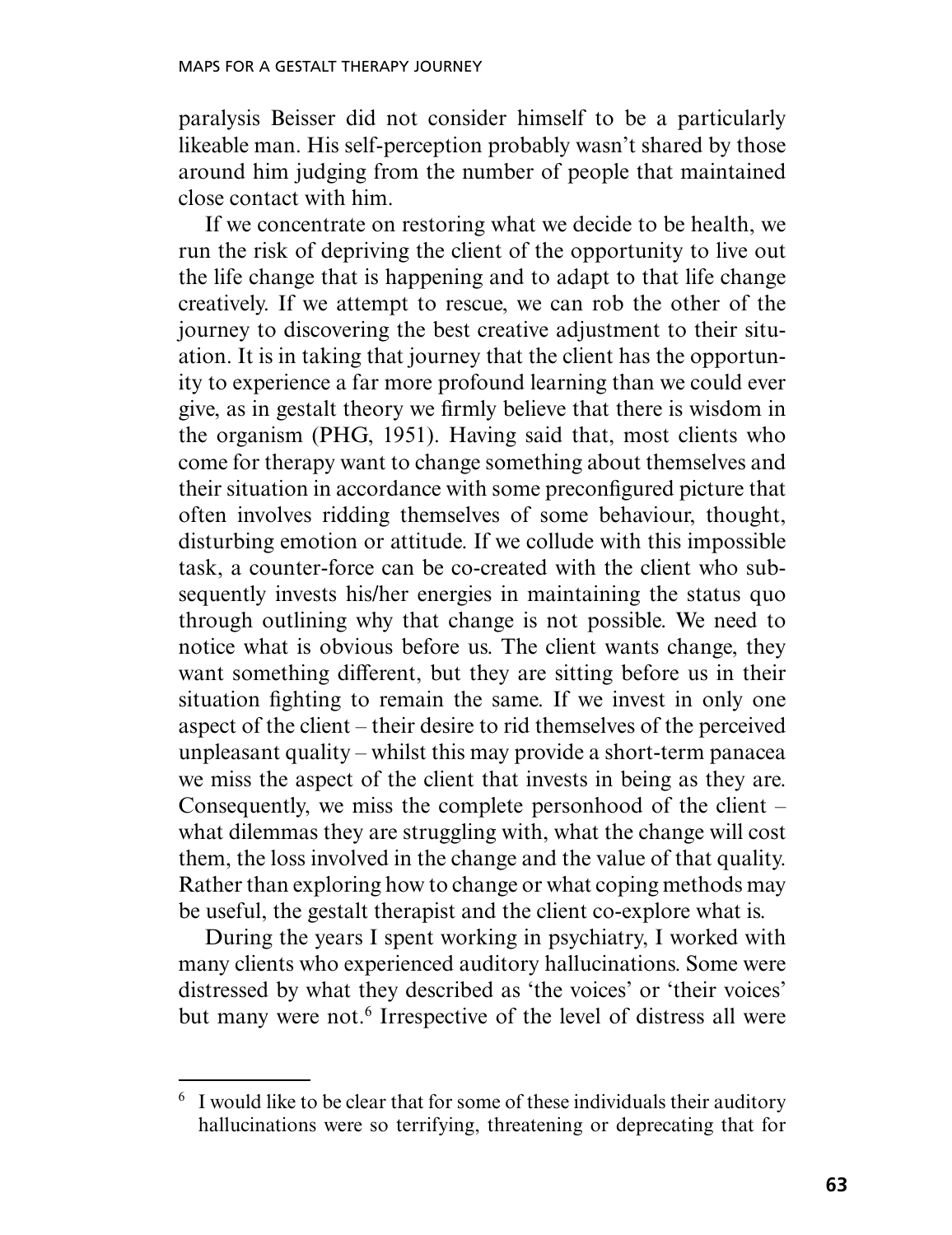prescribed powerful anti-psychotic medication. The cost to the client of dulling down their auditory hallucinations was often a host of unpleasant and debilitating side effects. Not surprisingly many of these people tired of suffering dry mouths, constant tremor, drug-induced Parkinsonism, to name a few of these complaints, and discontinued taking the medication. Some sought different supports to discover ways of living with their 'symptoms' rather than fighting against them. Self-help groups formed and a National 'Hearing Voices' network grew. In essence these 'sufferers' accepted this part of themselves rather than treating it as separate from themselves and proceeded to creatively adjust to their situation.

According to Lichtenberg (2008) we cannot coercively change the other in some productive way. Such coercive change can only occur destructively through such examples as oppression, exploitation and domination. One must become who one truly is before constructive, true change is possible.

them medication to control these symptoms was welcome. I found that this was usually in the population that referred to 'the voices' rather than the more immediate 'my voices'.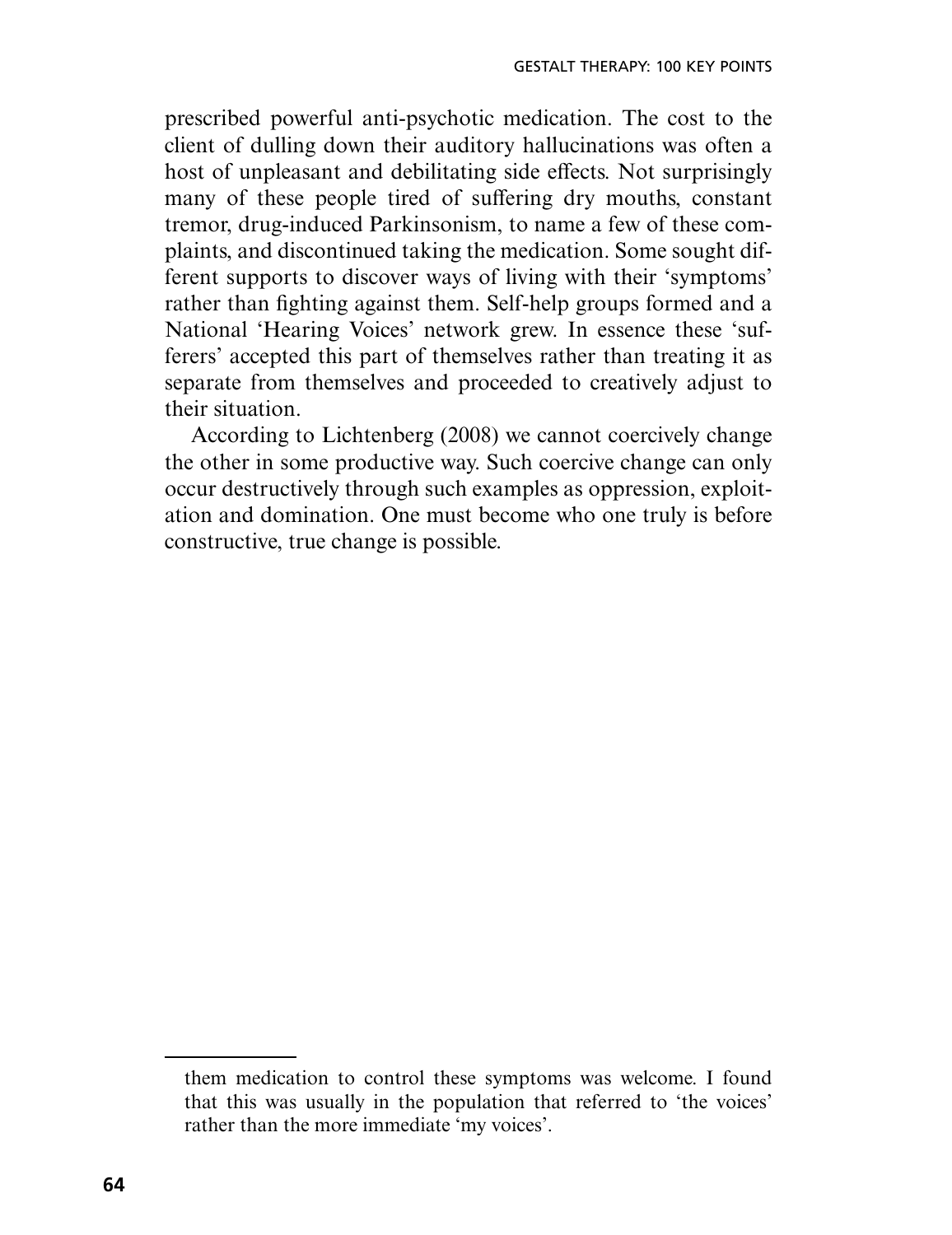#### **Autonomous and aesthetic criterion**

Fluidity is synonymous with descriptions of aesthetic criterion, and central to the gestalt approach is the promotion of fluid creative expression. The creative ground of the approach is reflected in its founders' backgrounds. Fritz Perls loved theatre and had worked in plays; he was influenced by Moreno, the founder of psychodrama. Laura Perls was a musician and writer before she became a psychologist and psychotherapist (Kitzler, Perls and Stern, 1982); she played the piano for years and had an active interest in modern dance. Both Fritz and Laura Perls were influenced by German expressionism and modern literature. They went on to collaborate with Paul Goodman with his radical views on social criticism that saw art as an antidote to what he saw as the evils of society. Through this creative synthesis of ideas, interests and ideals the founders of gestalt assumed that in human experience aesthetic qualities were inherent, evident in the human need to perceive their experience in meaningful, structured and organized wholes – to form and complete gestalts.

The term *good form* refers to a well-formed gestalt. In healthy functioning we creatively adjust smoothly to our ever-changing world. A process of transformation takes place as recently outdated or archaically outdated ways of being are changed through contact with the novel in the here and now. A bright new figure is formed from the ground of our experience. Such a transformation is a unique aesthetic expression of our individual way of contacting and making sense of our world through the process of fluid figure formation. In the creation of a new wellformed figure we are performing an autonomous aesthetic act as a sculptor crafts a different form from an aged piece of stone. Both are aesthetic reflections of self-in-process expression. The completion of a gestalt with good form and vibrant shape is a thing of beauty formed in relation with the environment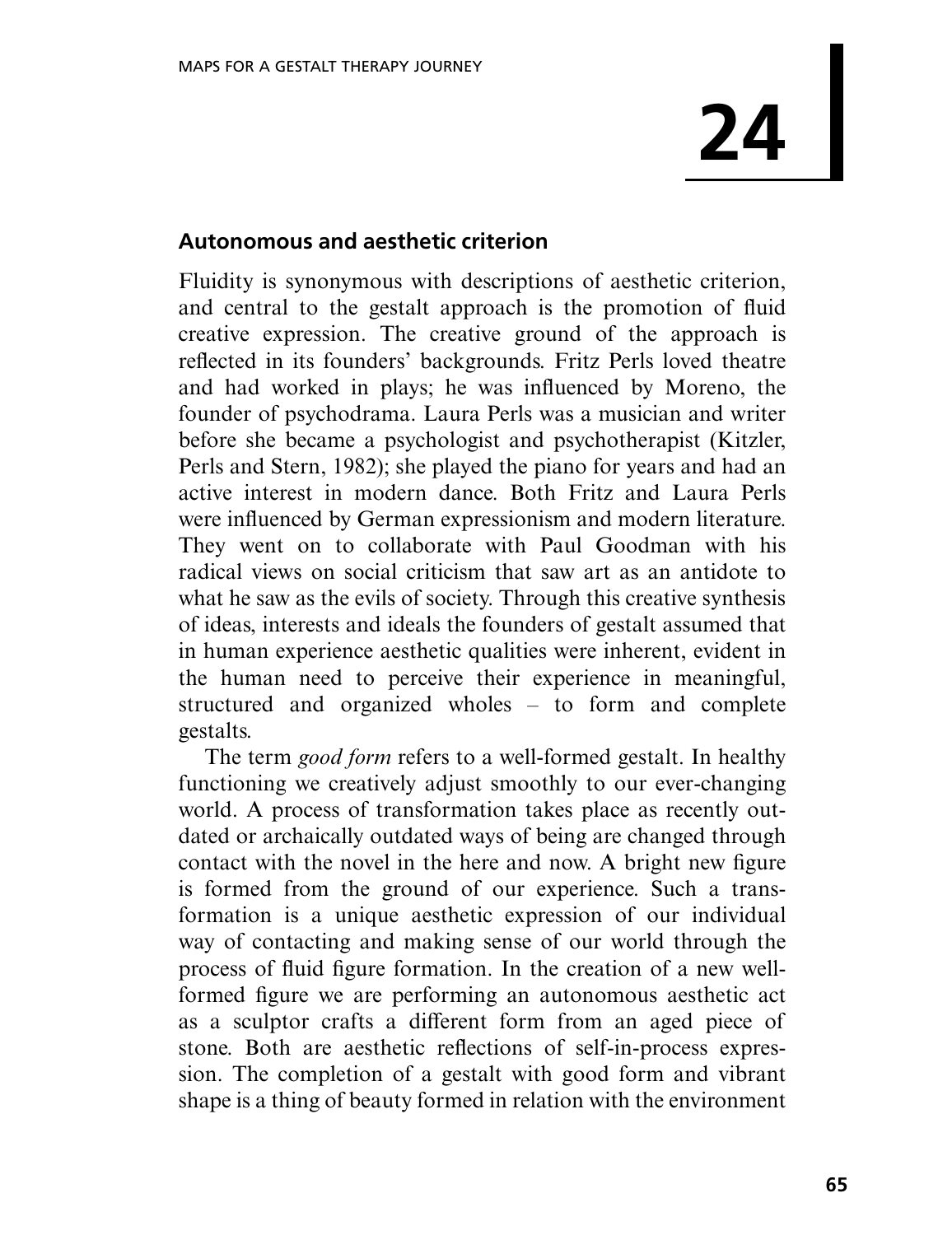– a figure that emerges from a ground that holds a field of relations.

The aesthetic values of gestalt are articulated well by Bloom (2003) who describes them as one of gestalt's unique attributes and that 'the intrinsic sensed qualities of the forming figure contains the vitality of the organism/environment and is the radical core of Gestalt therapy's understanding of life' (2005: 54). In a lively debate with Bloom, Crocker (2004) makes the point that the skill with which some crimes are planned and committed, often with elegance, can hold the qualities of a bright, strong, vivid and fluid gestalt. I believe that such acts can give such *an impression* but struggle to see how a full gestalt cycle is completed fluidly and aesthetically without interruptions/moderations in full and vibrant contact with the environment in such circumstances. In such acts there is implicitly a disregard for the wider field, the individual concerned is likely to be responding primarily from individual needs detached from a wider sense of responsibility. In my book this is not *good form*. I do not consider aesthetic criterion to be sufficient in itself to live what most of us would consider to be an authentic, honourable life. Gazing through a Heideggerian lens (see Point 55), gestalts that are formed inauthentically have a different quality to gestalts that are formed through living authentically. Both will be creative but only one will truly be aesthetic in relation to the whole situation. It is 'clear that therapeutic processes that are informed by aesthetic criteria are important aspects of Gestalt therapeutic work. But these are not the *only* criteria with which to evaluate human functioning' (Crocker, 2005: 58, original italics).

As we have seen it is through the personality function (see Point 7) that I define who I am. It is through this self-conscious function that I develop a sense of stability through forming and maintaining on-going relationships and how myself and others can explain who I am if explanation were needed. Through the personality function acting in relation with the ego function, autonomy is achieved. Autonomy and identity develop over the course of our lives and the development of these abilities will be restricted or facilitated depending on the range of permeability and rigidity at our contact boundary in relation to our situation – how fluidly we relate. In this respect the fullness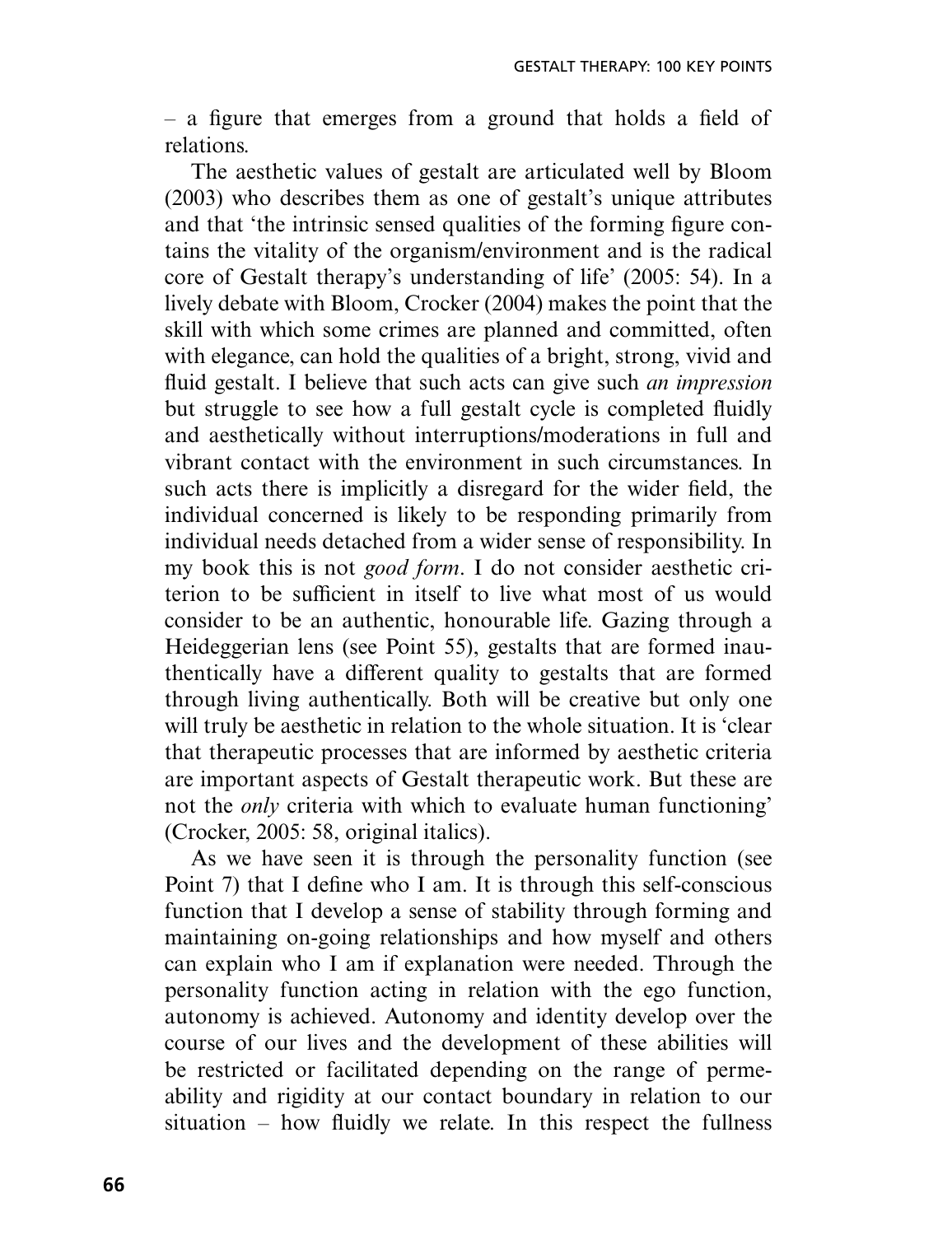and richness of our development will be dependent upon the aesthetic criterion of the gestalts we form. We cannot learn how to be creative – we just are creative. Whether we use our creativity to nourish, diminish or destroy our being-in-the-world is ultimately our choice.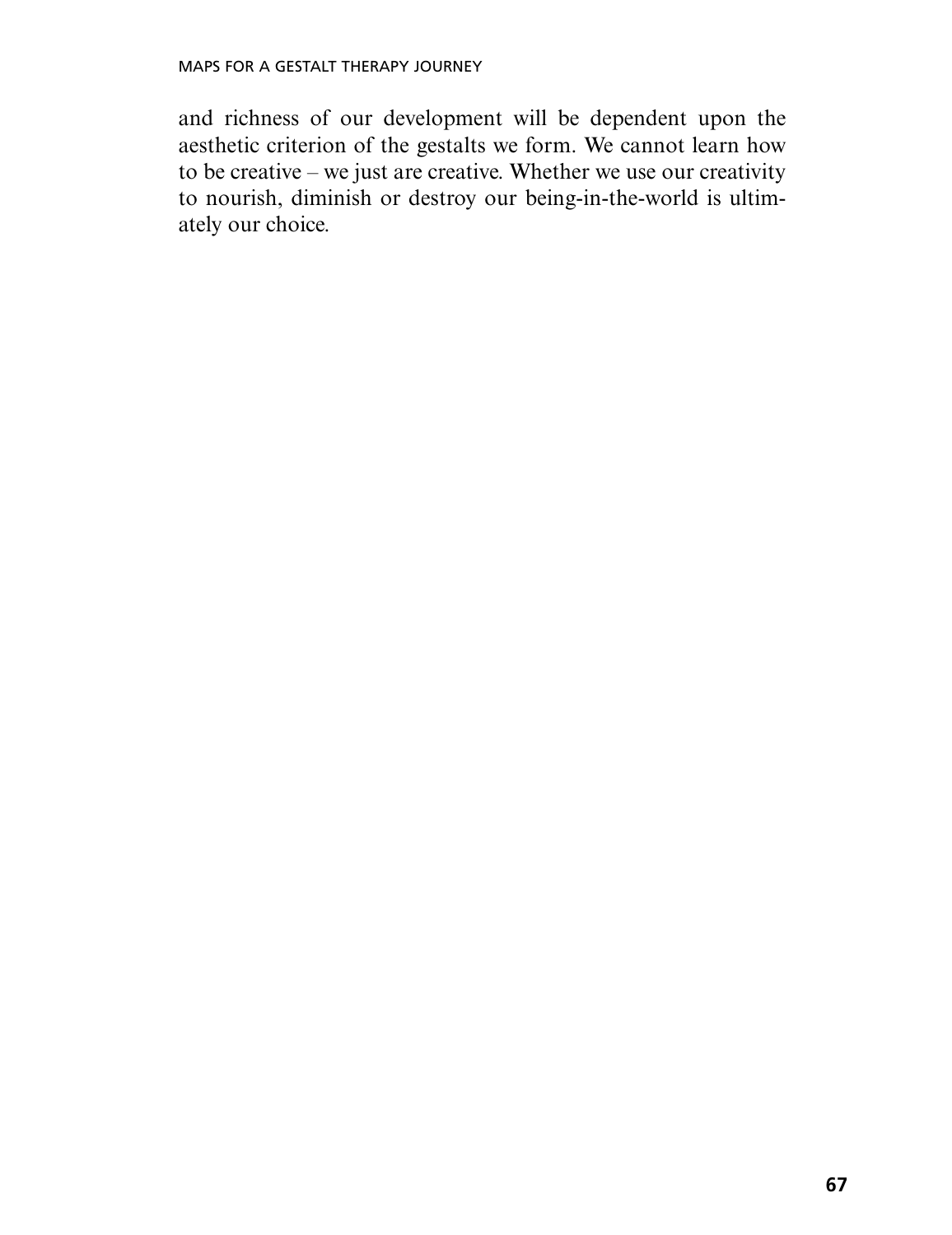#### **Support as 'that which enables'**

When a client first arrives for therapy he/she is invariably responding to a lack of support in their field. It may be that it is not readily available or that it is not perceived as available but either way the felt sense is one of a lack of stability in their ground.

I see our tasks as therapists as being similar to the boy in ballet, we need to support from underneath, be alert to and attuned with the prima donna's movements, to show off her creativity and ability. If the boy does this consistently, the prima donna's confidence in the boy's ability to hold her will grow and she may gradually risk more daring and spectacular moves. Likewise, if we pay careful attention to the ground, the client will take care of forming figures themselves. Over time they will begin to trust that if they fall we will at least try to catch them and so the reconstruction of their ground will begin. Just as the prima donna perhaps didn't believe she could perform a grand jeté so the client may learn that anger is allowed or that they are loveable.

Laura Perls (1978) believed that in our work as gestalt therapists we need to provide as much support as necessary and as little as possible. This view does fly in the face of the misconception of gestalt as a unilaterally provocative therapy. This is not to deny the value of the ability to hold a provocative, evocative stance, as many clients will at times experience this as supportive. Another way of thinking about this is in terms of therapy as glue or solvent. For many years I worked as a gestalt therapist in the mental health services in the UK with clients who were particularly fragile or fragmented, many suffering or having suffered psychotic episodes. Often the last thing they needed was a stance that further dissolved an already fragile ego. I needed to adopt an adhesive approach that gradually built the client's sense of self. To put it crudely I saw my task as helping the client identify and stick the fragmented parts together. Conversely, if a client arrives with habituated ways of being that no longer match his current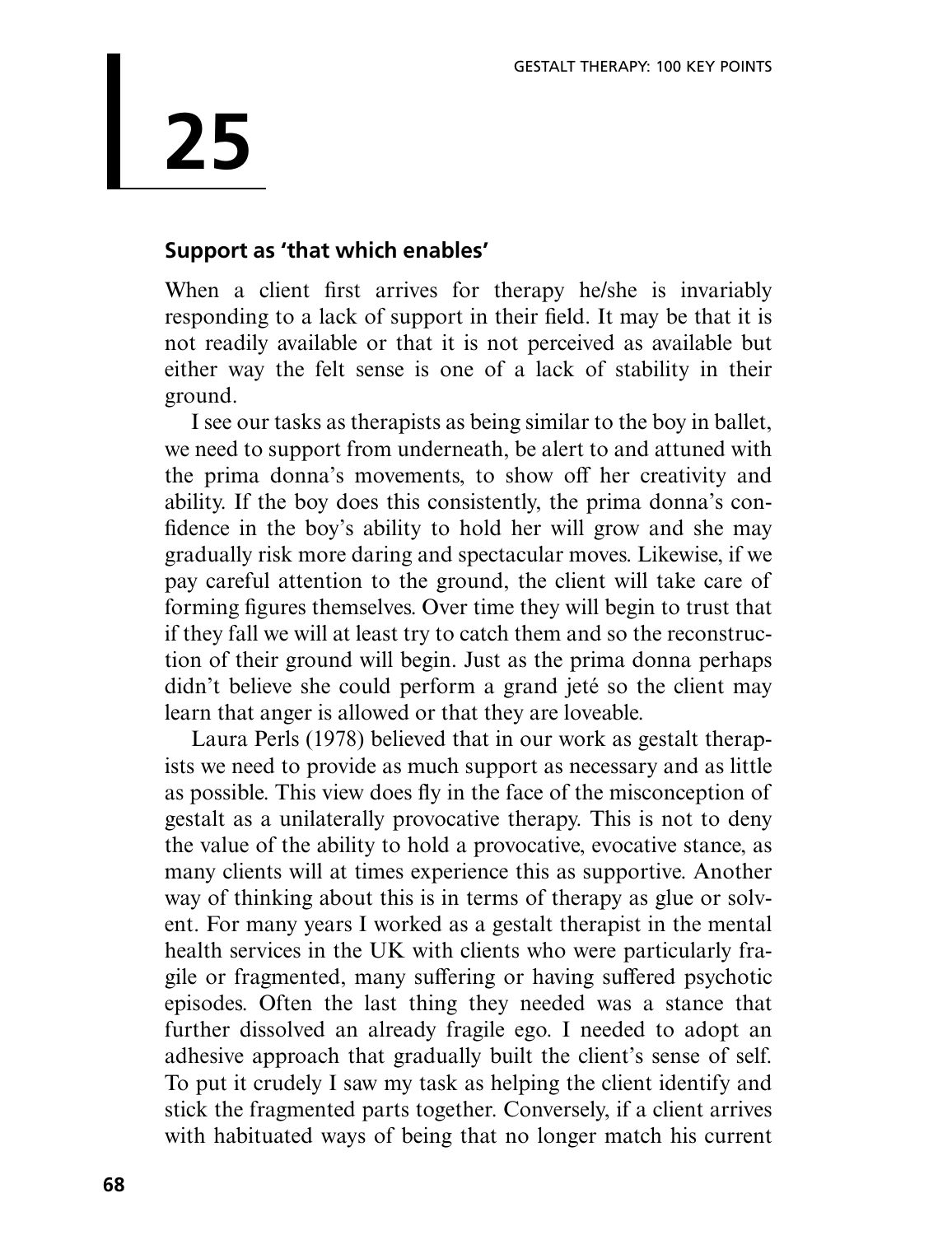situation, a more solvent approach may be indicated. We may imagine that a solvent approach could be the more challenging. Whilst this is often the case, we need to be mindful that challenge and support come in many guises.

What is critical in facilitating the client's metamorphosis is that the therapist learns to fully accept that there is wisdom in the organism, that the person before us has the ability to find the best creative adjustment in response to their situation. To best assist the client in their journey we need to develop a range of authentic therapeutic stances, not as roles that we enter into, but as fully integrated ways of being. It is not only the client who needs to be constantly re-evaluating their creative adjustments. Good contact is only possible to the extent that sufficient support is available.

The gardeners amongst you will appreciate the need to prepare a fertile ground with the right conditions for 'figural' shrubs or vegetables to thrive. Even if we do our job of preparing the ground well, we will also need to take into account a multitude of other factors to support growth. Growth is facilitated through carefully attending to the ground of the relationship with openness to appreciating the conditions that press in upon the client's situation and the therapeutic relationship.

#### *Experiential exercise*

*Pay careful attention to how you are holding your body at this moment. If you are sitting how are you using the furniture? Are you collapsing into the chair or sitting on the edge? Are there parts of your body that feel supported and others that you feel you need to hold? Just scan over your body for areas of tension for a few moments, maybe begin with your feet and work your way up noticing where there are differences in tension. Consider your breathing, something we usually take for granted. Do you 'breathe in' the environment or do you breathe shallowly? As you pay attention to these areas ask yourself where would I place myself on a selfsupport/environmental support continuum at this moment? Also ask yourself what your use of support may say about your environment and your relationship with your environment, e.g. the chair may not be supporting so I need to support myself, or the wider environment may not be experienced as particularly holding.*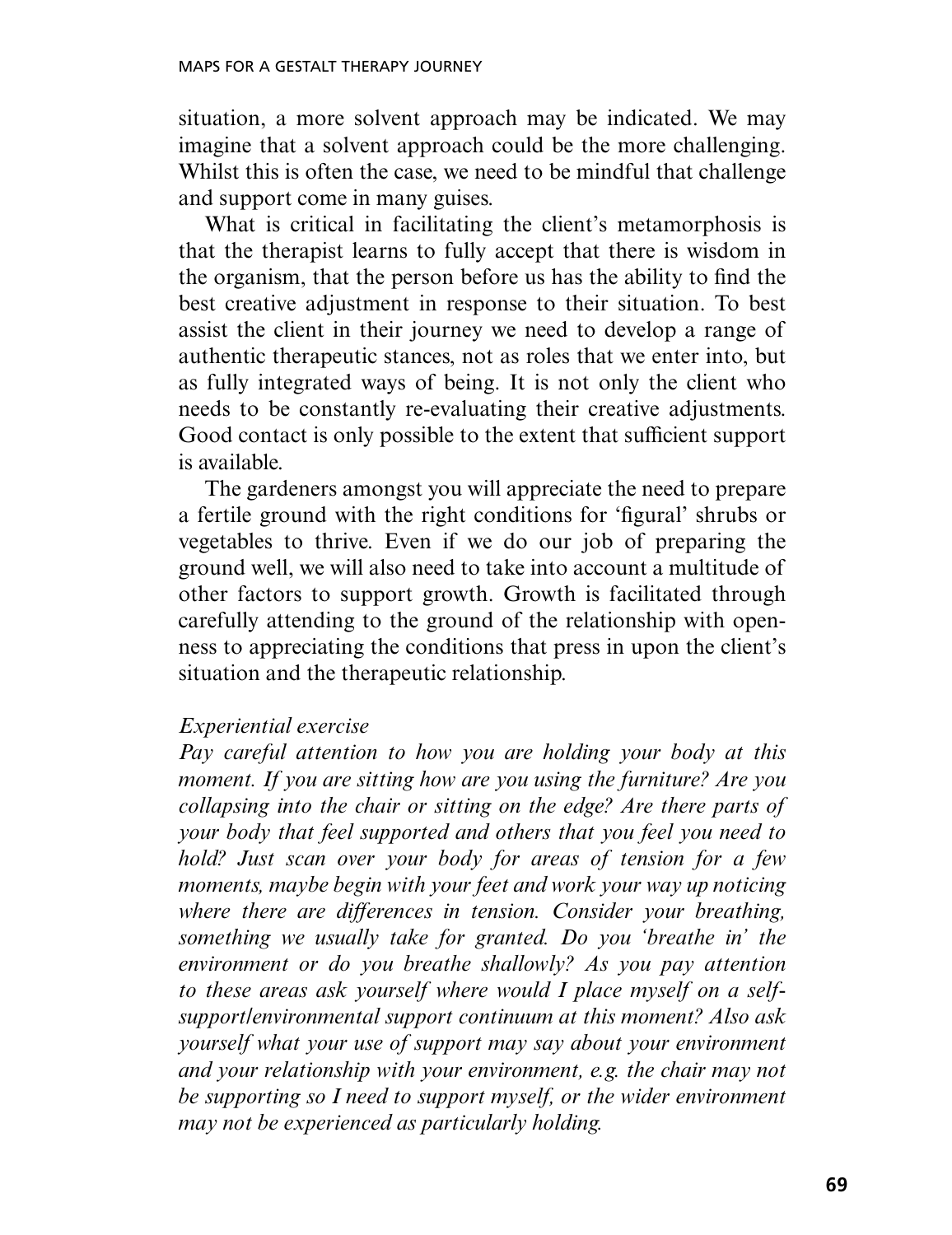The client meets us with a wealth of information on the surface. A primarily self-supporting person may not fully utilize the support available in the environment. A more confluent person may collapse into their environment. The therapist's task is to discover with the client what the next step might be to extend their selfsupport/environmental-support continuum, in which direction is development needed and what is the size of that next step.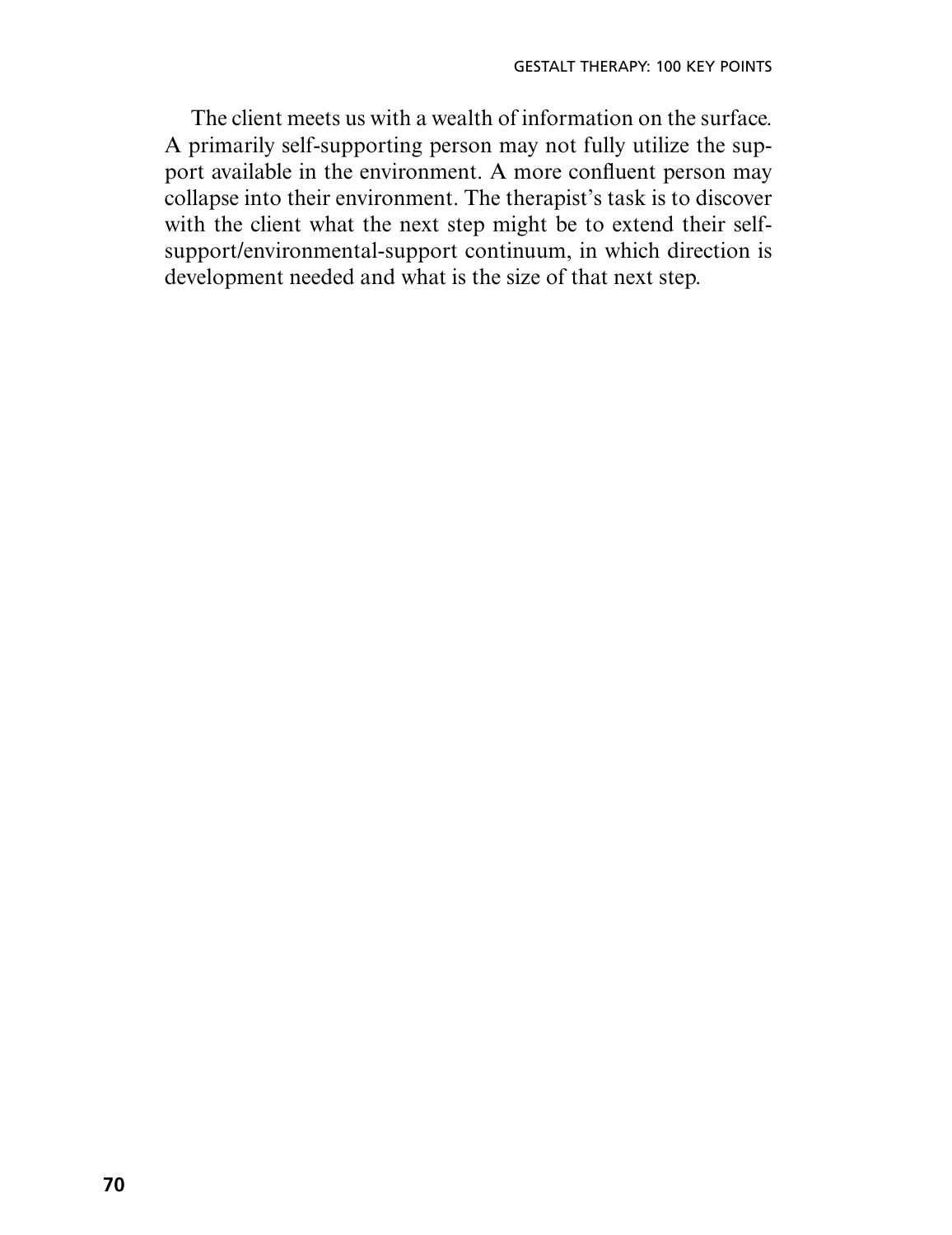#### **Contact and resistance**

Good contact is the ability to be fully present with all aspects of ourselves – our sensing, emotional, intellectual, behavioural, sexual and spiritual being. It is not something that can be brought about through an act of will. To be in good contact one requires an open attitude and an awareness of one's ability for resistance. How we make contact is through seeing and looking, touching and feeling, tasting, smelling, sound, gesture, language, movement – the ways in which we reach out to our world.

Gestalt therapy's emphasis on contact can lead to misunderstandings, with a devaluing of resistance. Contact and resistance are part of the same continuum and both can be supports depending upon the situation. We are always in contact but we moderate the level of our contact through our ability to creatively adjust. Resistances can be seen as ways of self supporting and always need to be viewed in the context of the person's situation. I do not want to be in full contact in an environment that is toxic. Likewise a surgeon will need to diminish her level of contact with her patient – open-heart surgery is best performed whilst minimizing emotional engagement! Resistance to contact has its place. The gestalt psychologist Kurt Koffka gave a fine example of the value of resistance (Miller, 2003). He told the story of an outstanding German weightlifting team who were far superior to any other team at the time and were fully expected to make a clean sweep of the medals at the world championships. Leading up to these championships they were lifting far more than any of their rivals. The championships were held in a new sports centre in Switzerland and the team failed miserably. When a gestalt psychologist explored the situation it transpired that prior to the championships the weightlifting team had always been able to focus on an opposing wall and power against this 'fix'. In the new arena the light was such that a glare made the opposing wall appear to disappear. They had nothing to lift against, nothing to use as a resistance. This is also an example of how the field we are standing in profoundly affects the individual.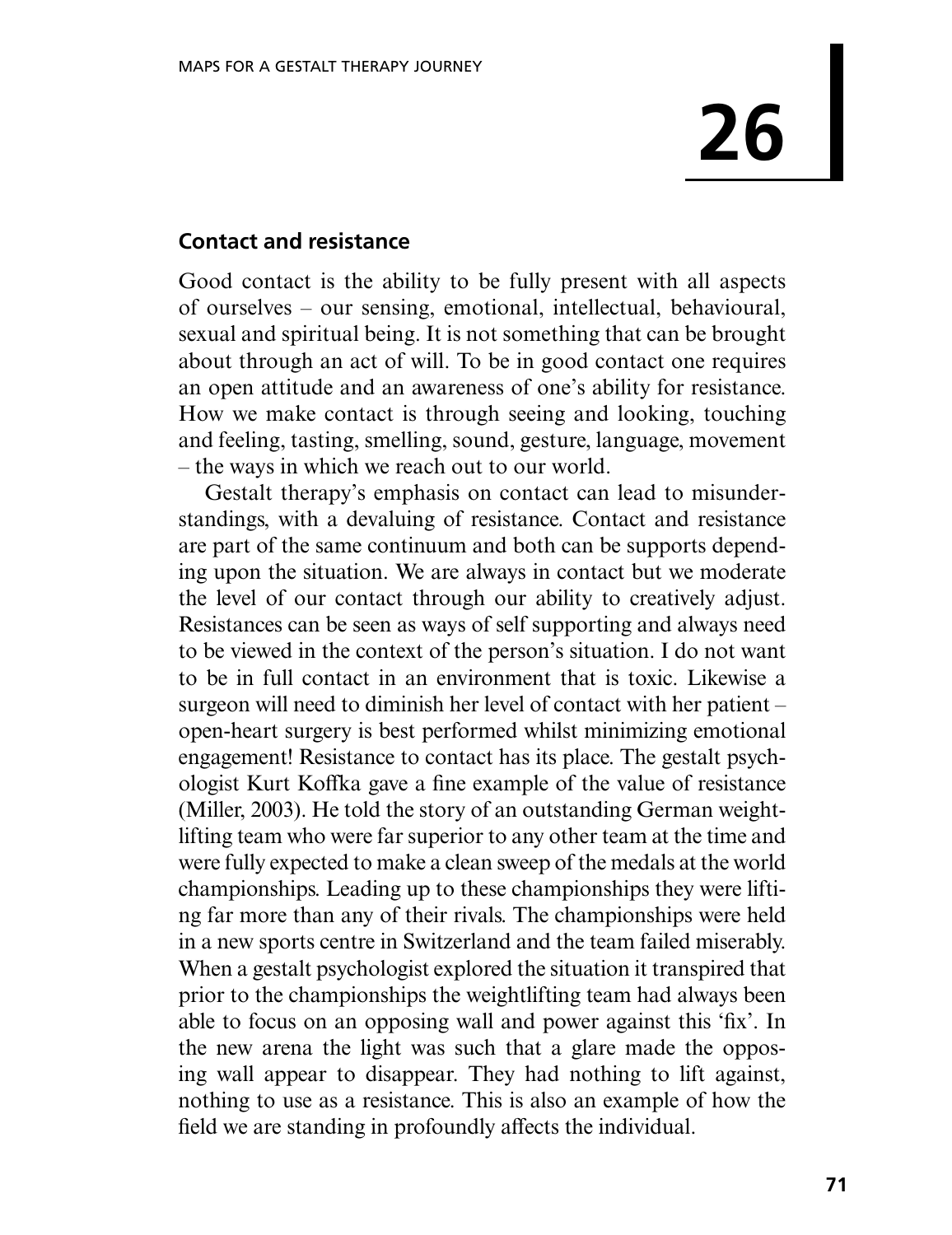Resistance is a manifestation of energy and can be passive or active. It is often a way of protecting oneself from an actual or perceived threat or lack of support and as such needs to be respected by the therapist. There is always a story behind every resistance. Part of the process of heightening awareness is the telling and understanding of the client's story. In my experience accepting the client's resistance often has the effect of dissolving it. Some clients need to recycle the same resistance to contact whilst the therapist simply meets them with consistency. Others need to build resistance, an example being people who are too readily open in an environment where a degree of caution maybe indicated. Work with the contact–resistance continuum often involves many small steps.

One cannot destroy resistances; and in any case they are not evil, but are valuable energies of our personality harmful only when wrongly applied.

(Perls, 1947: 153)

By 'wrongly applied' Perls was referring to when a creative adjustment that was useful in the past becomes outdated in relation to the client's current situation. It is the actual current situation that determines whether a resistance is healthy or unhealthy rather than the style of resistance viewed in isolation. Forever the poet seeking the snappy catchphrase, Perls described our 'resistances as assistances' (ibid: 155).

Our resistances are created in relationship and can only be revised in relationship. We each shape one another's levels of contact and resistance. 'The reaches and limitations of our experiential worlds are continually being shaped in interaction with the experiential worlds of others' (Jacobs, 2007: 15). In this process of *co-creation* we literally create each other's worlds. In gestalt therapy we affirm and work with the contact–resistance continuum with the hypothesis that it is the resistance that holds the key to the future. If external support is not available from the environment and the individual believes he does not have sufficient self support then *impasse* results. This is when the person divides their energy between impulse and resistance.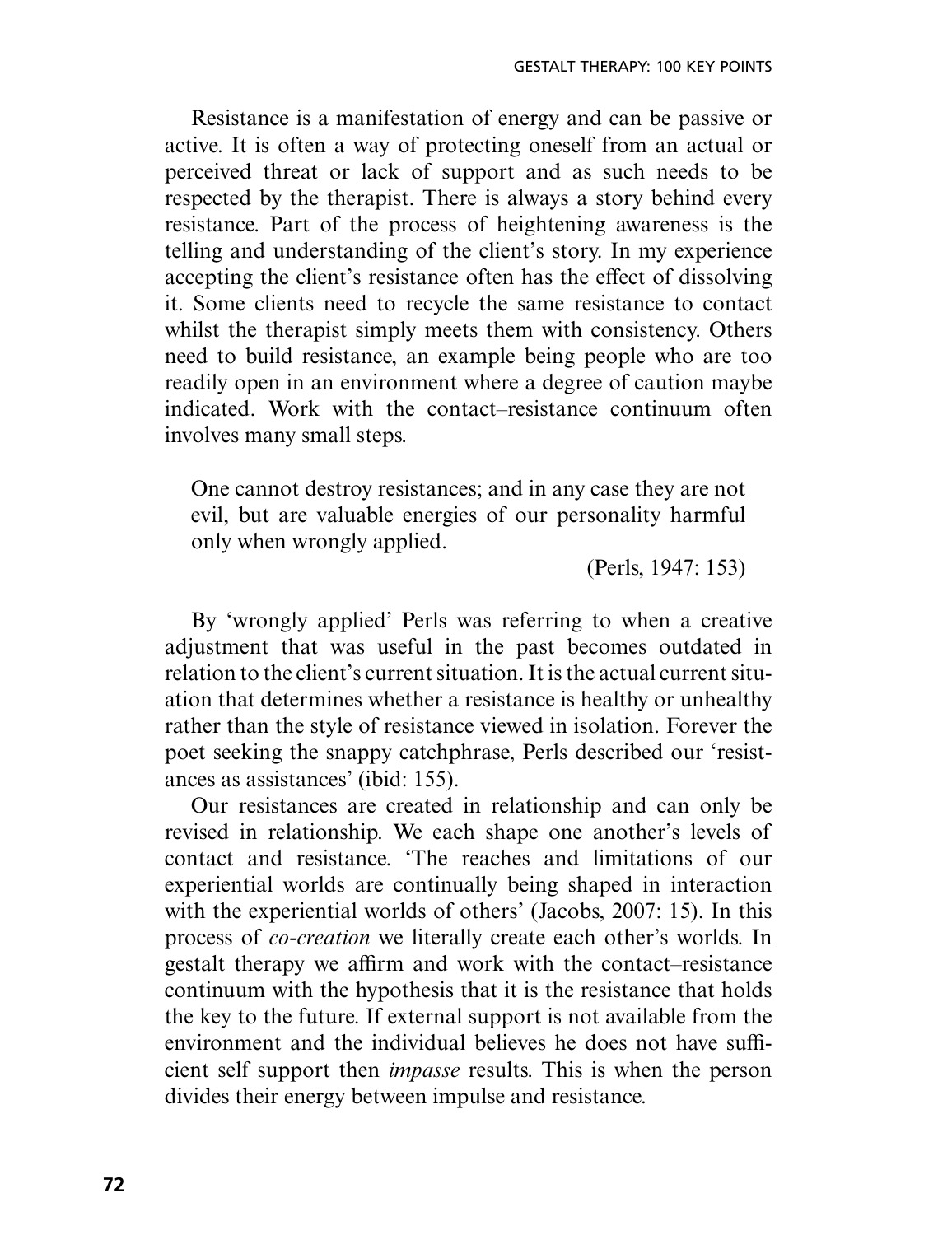#### **The five abilities**

A less well-known gestalt map but one that I feel offers an optimistic outlook are the *five abilities* – a set of creative adjustments to one's environment put forward by Parlett (2000) who identified them as: *Responding, Inter-relating, Self-Recognizing, Embodying*, and *Experimenting*. In healthy functioning – whether this be individual, small system, large organization or societal – these interrelated abilities need to be accessible to that individual/system. Whether they are fully utilized will be decided in the between of the relationship and will depend upon the situation, but they need to be available as potentials. When they are not, contact dulls, life becomes grey, relationships become detached – it is as if the fire that burns from the soul is denied the oxygen that feeds it. Through such self-restriction and due to our eternal interconnectedness we deprive others as well as ourselves.

Space dictates that I offer short summaries of these five abilities. I believe the best way of doing so is by offering brief descriptions given to me by Parlett (2007):

- *Responding*. The ability to self-organize in response to situations we encounter – including initiating and adapting, taking a lead and following a direction set by others, 'doing nothing' or stopping doing something; and to take responsibility for our actions and choices.
- *Inter-relating*. The ability to relate together in groups and as members of communities and also one-to-one with another person including dealing creatively with differences and conflict; and in general to relate to 'what is *other*' and different from ourselves.
- *Self-Recognizing*. The ability to be cognizant and aware of what we are doing as we are doing it, and more generally of how we are living and being in the world, making sense of our life and purpose and being attuned to our own development and limits.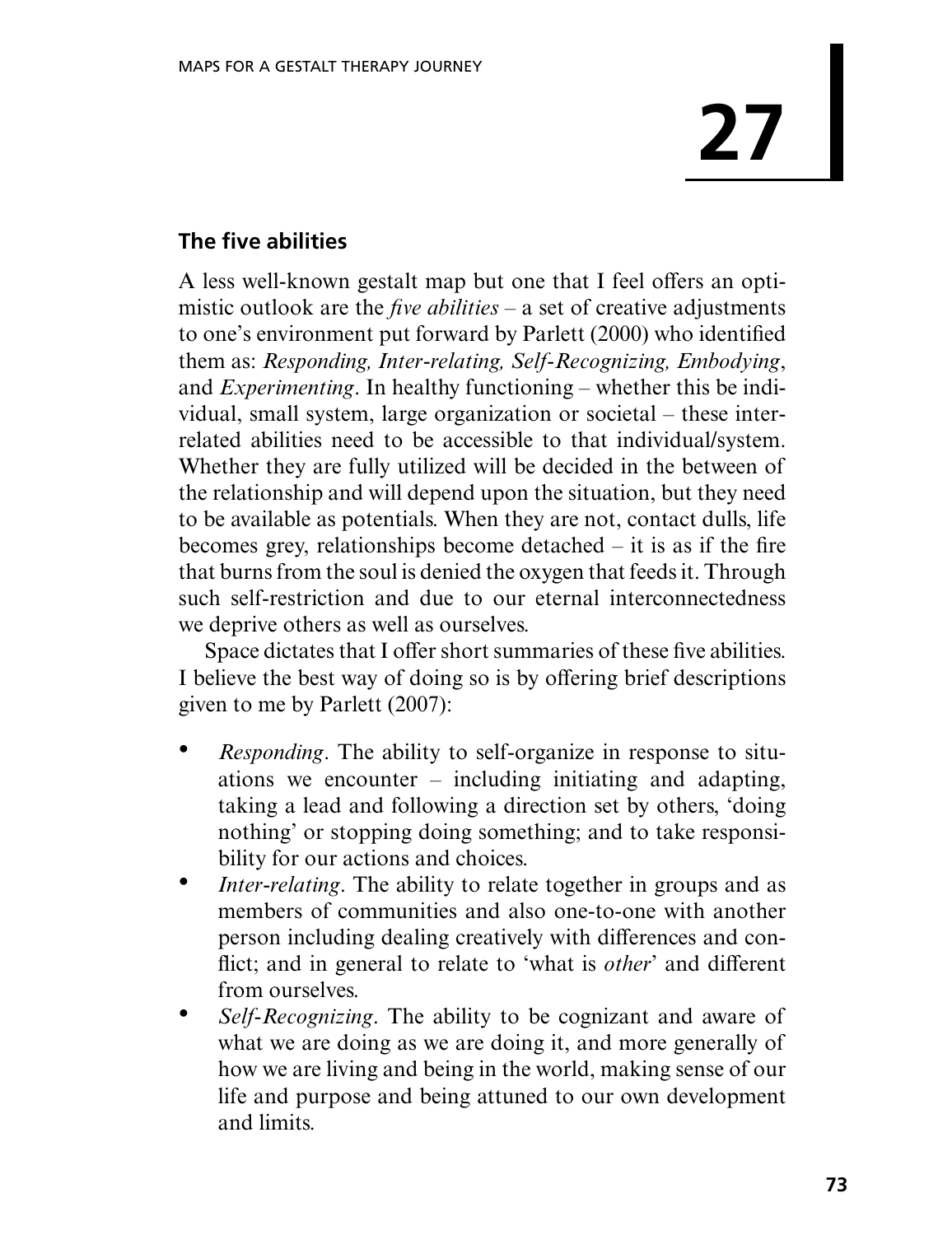- *Embodying*. The ability to experience ourselves as visceral, physical beings, who can be 'touched' at a fully human and feeling level, and can express who we are with all of our being, emotionally, physically and energetically.
- *Experimenting*. The ability to live in the present, exploring the possibilities and opportunities that are present, and to be prepared to alter or change self-limiting ways of thinking and acting as part of updating ourselves.

Given the ordinary language used in describing the five abilities, they are user friendly to the newcomer. They can also be readily understood by professionals in other fields of psychotherapy, inviting dialogue across modalities and a possibility of a crossfertilization of ideas.

Just as a single moderation to contact or one dimension of contact cannot operate in isolation from other moderations/ dimensions so it is that one of the five abilities cannot operate in isolation from the other abilities. It is like a football team, all play their part, but if one is not playing their part then that one will affect the whole team. Just as with a football team the five abilities can work together in an innumerable number of different ways.

If we consider the five abilities separately it is as though we are looking at our arms, legs, head and torso as existing separately, indeed as discussed in this section we are more than creative enough to live with such an illusion/delusion as we relate to our situation. On this theme regarding the five abilities I will leave the last word to Parlett.

They already co-exist, are joined up, each an integral part of the whole of a person's way of existing in the world; they represent five starting points, five windows to illuminate the whole (ibid).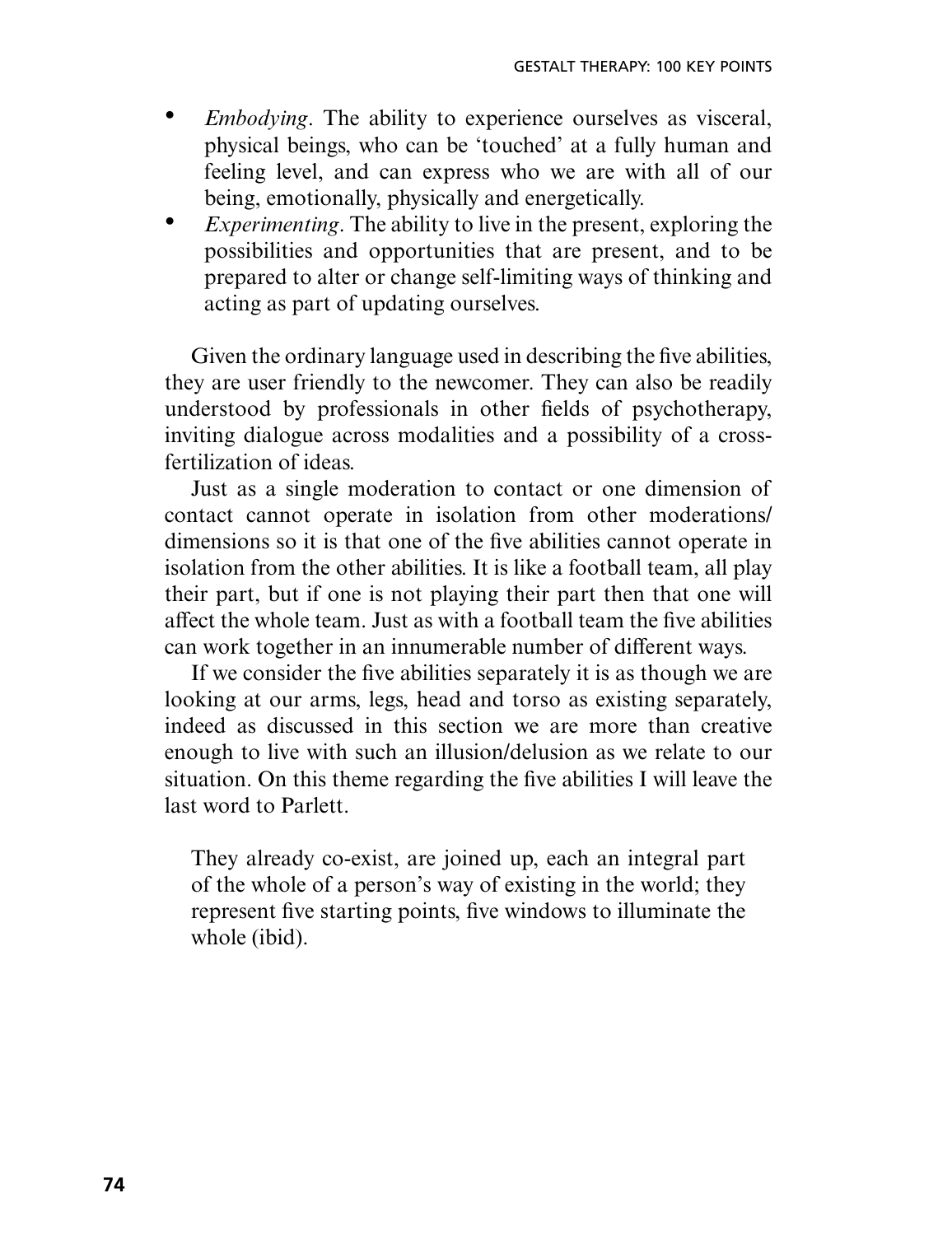

### BEGINNING THE THERAPY JOURNEY: PREPARATIONS AND SETTING OFF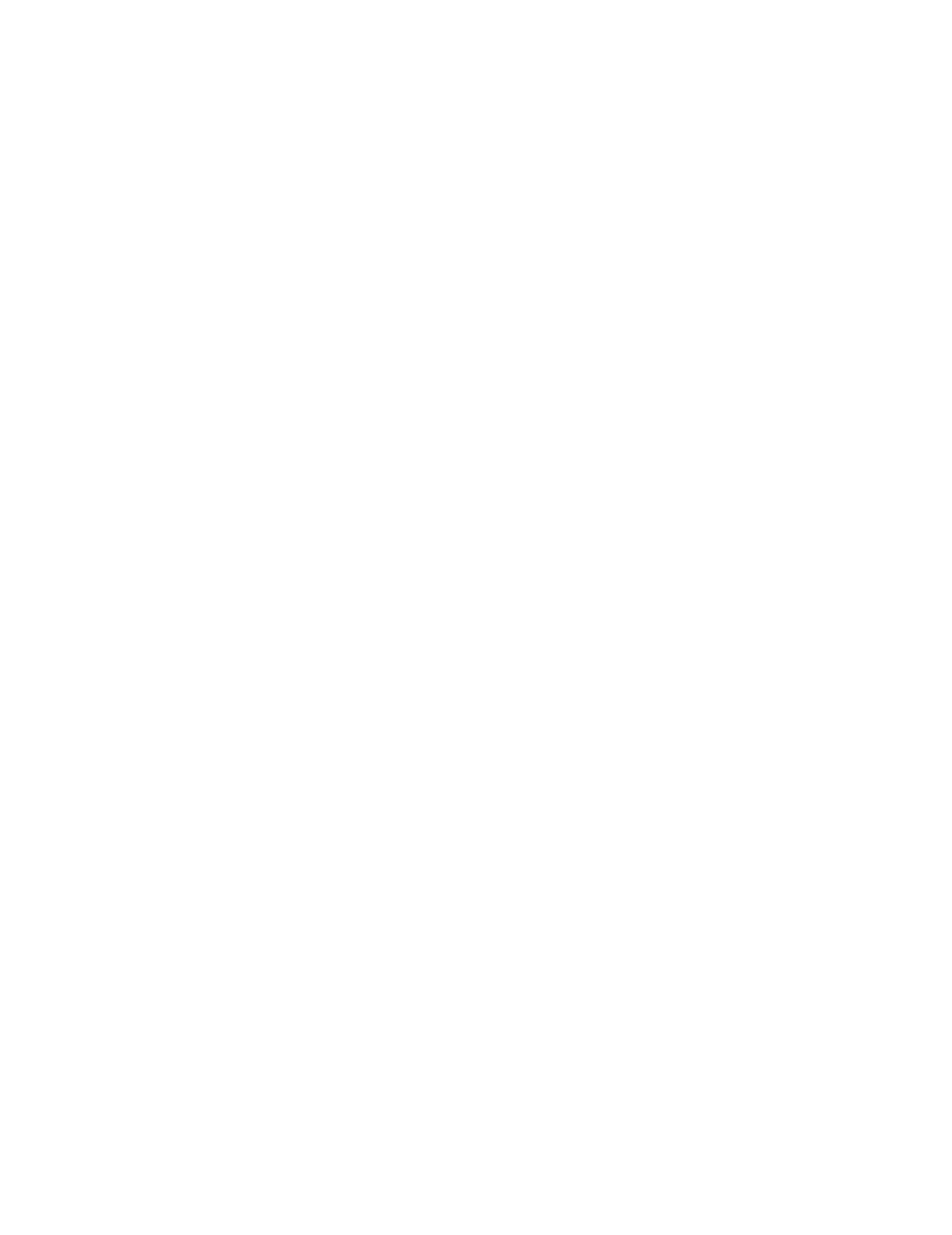#### **The therapy setting and context**

For gestalt therapy to take place all we need is two people. However, the setting and context will profoundly affect the nature of the meeting of those two people. The environments we create interact with the therapeutic relationship – relationships do not take place in a void. For therapy we need a private, protected space but also need to recognize that any clinical space will have a 'voice' and some will be more 'clinical' than others.

*Sophie is suffering from anxiety and panic attacks and visited her GP who prescribed medication to help her. It had little effect so the GP changed the medication and gave her a computer program that explained the physiology of anxiety and gave techniques for managing it. She gained some benefit from these techniques but her anxiety and panic attacks continued. The GP referred her to the practice's counsellor who was a gestalt therapist. At the first meeting her therapist asked her what had prompted Sophie to seek counselling. Sophie replied, 'My doctor thought it would help me with my anxiety'.*

The setting and the context of the above meeting has preconfigured the ground of the meeting and shaped the nature of the relationship and the client's expectations. The history of Sophie's relation to the immediate environment is one of being treated primarily passively with any active involvement in her treatment being prescribed. The client's relationship to the environment stands upon the ground of an I–It relationship; her anxiety is treated as a separate system. She has now been thrown into a different therapeutic relationship with a different relational stance, but the environment still holds these associations.

In contrast let's say that Sophie sought therapy privately or through a counselling agency and sees a gestalt therapist in his or her own room. The therapy setting is likely to be less 'clinical' but other considerations are brought into play. There will be a greater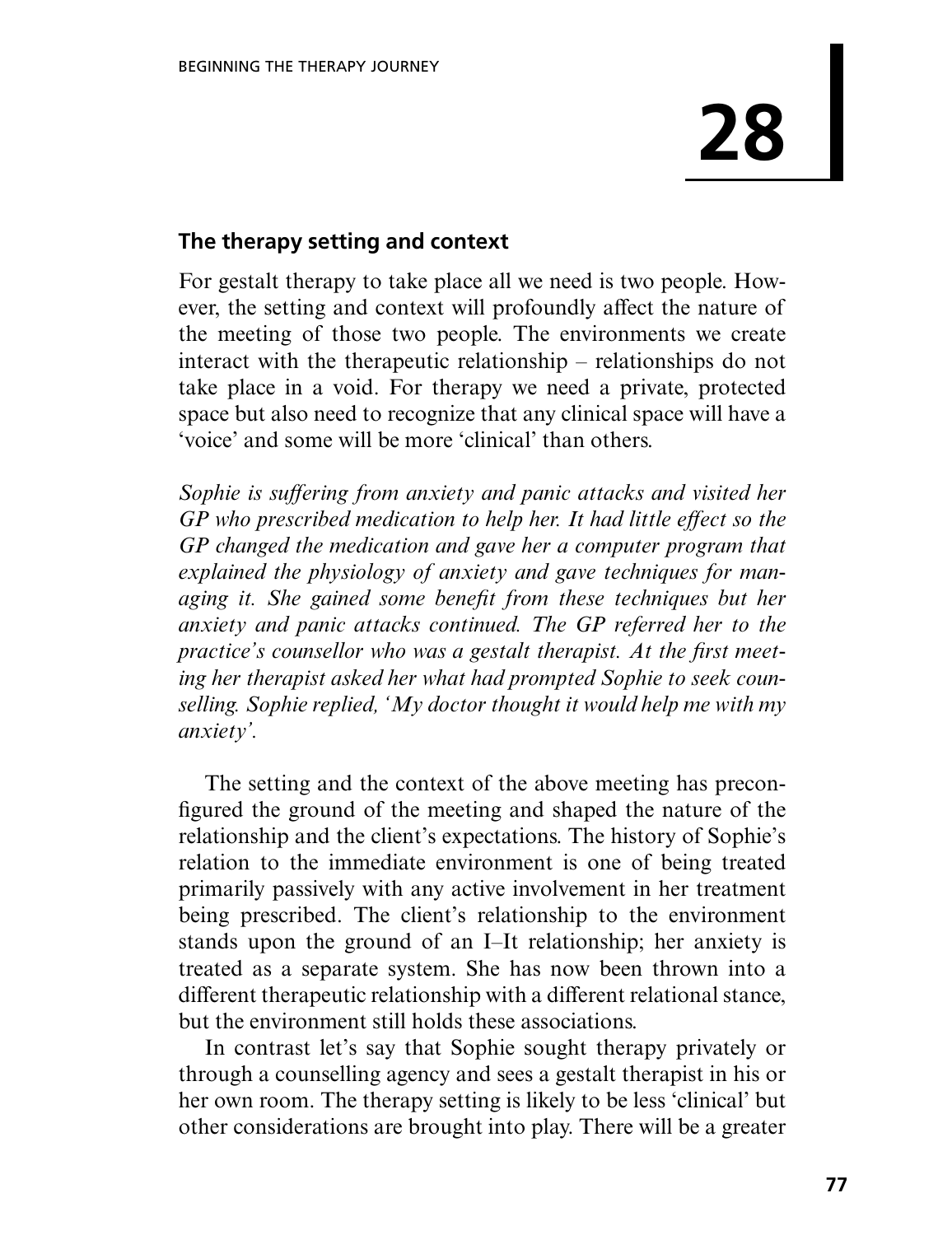degree of self-disclosure, as the therapist will have chosen the décor and furnishings of the room, the pictures and ornaments, if they choose to have them. These will all say something about the therapist. Part of the setting also involves the way in which the therapist decides to dress, which will also make a statement.

Take a few moments to consider what you would and would not want in your therapy room and what you feel would be inappropriate. What personal touches would you like? What about the seating arrangements? Would you have a 'therapist's chair'?

Any contact prior to the meeting such as telephone, e-mail or letter will give a certain flavour. We cannot be blank screens, not that it would be desirable anyway, but we need to consider what might already be present on the screen we present and the possible messages we can give.

The therapy setting needs to hold the therapeutic relationship, it needs to be sufficiently supportive for the client and the therapist. We need to acknowledge the ways in which the setting might limit therapeutic possibilities. For example, if I am working in a busy medical centre some cathartic work may be inappropriate or the size of the therapy room might preclude some forms of bodywork.

Clients come to therapy for different reasons. Most self-refer or are referred because they want to be, but some because the referrer wants them to be. The latter might include some form of mandatory therapy due to a certain presenting problem such as 'anger management', a management referral due to a work performance issue or a trainee psychotherapist/counsellor who has to complete a number of therapy hours as part of their training. Alternatively the client may arrive with unrealistic expectations that their anxiety/depression may be taken away or their relationship problem magically healed.

The context of the referral, the setting and the client's expectations all configure the relationship prior to when the client first walks through the therapist's door. It will be reconfigured again and again during the course of therapy.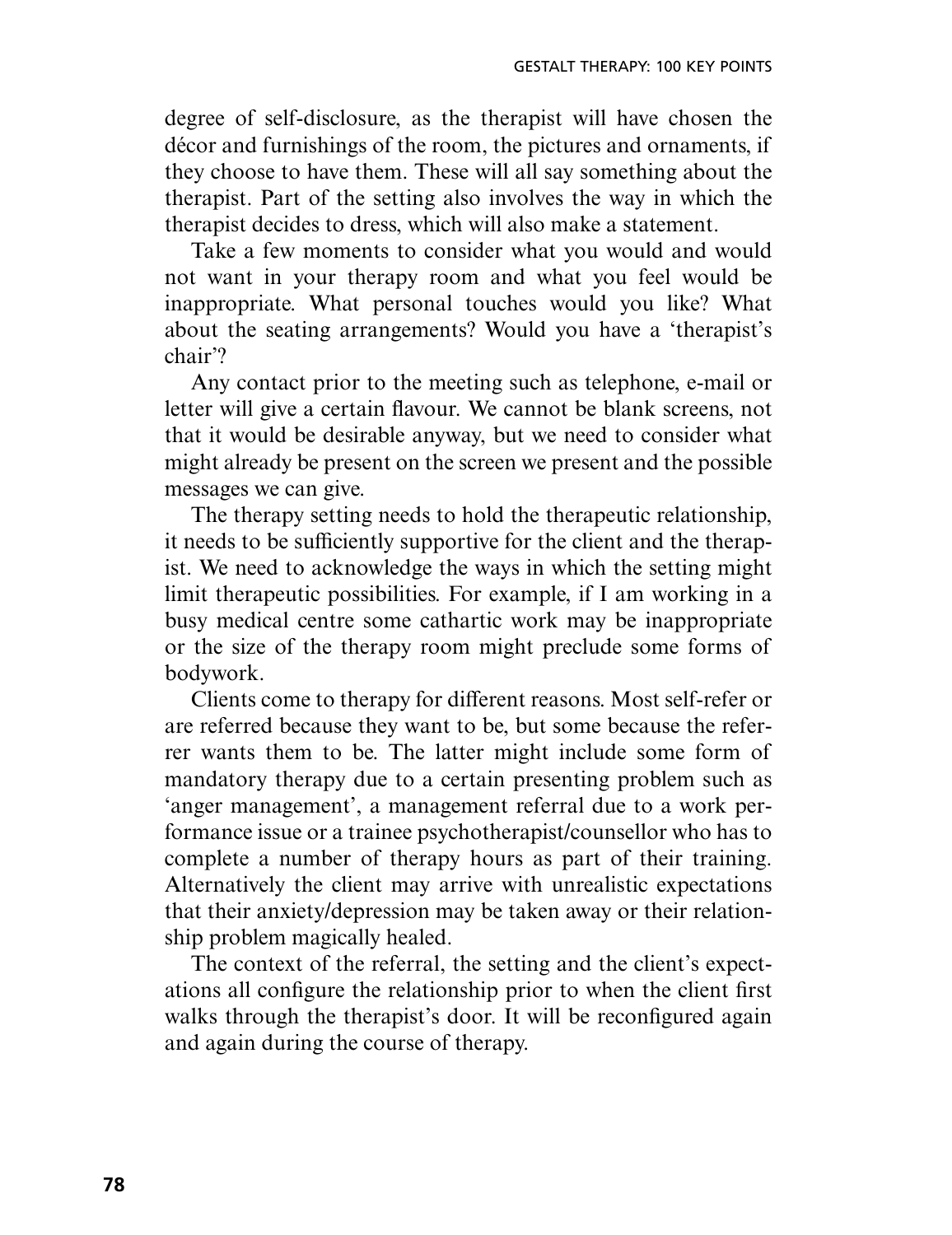#### **Expectations explored, contracts established**

As illustrated in the last point, one of the *field conditions* that will shape the client's expectations will be the setting in which they are seen. They will also be influenced by the way in which the therapist presents themselves; warm and welcoming, 'professional', distant, austere and indeed whether the therapist believes change is possible/likely. There will be many other field conditions that will shape the client's expectations in the present, a sample of which could be: their preconceptions about what therapy is, the client's sense of entitlement, what their friends/relatives think about the client attending therapy, their experience of change, their willingness to stay with uncomfortable feelings. In fact anything in the client's history could influence their expectations.

When I first meet a client I often use a focusing technique employed in brief therapy – 'the miracle question'. By asking the client what a miracle might be in relation to their problem I gain a flavour of their levels of expectations and entitlement. I am giving the client permission to be unrealistic – my internal response to many of the modest replies I often hear is, 'So, that's a miracle!' In paying attention to my reactions to any expectations aired I find it useful to reflect on the following questions in my notes:

- How do I experience the client's expectations? e.g. Are they realistic/unrealistic, modest, overly precise, ambitious, absent.
- Are they framed in positive or negative terms?
- Do the client's expectations reflect a dissatisfaction with themselves, another, a particular aspect of their field or a more general situation?

We do need to be clear about responsibility in exploring expectations. As gestalt therapists we do not give out solutions or seek to ameliorate unpleasant feelings. Unlike the prescriber of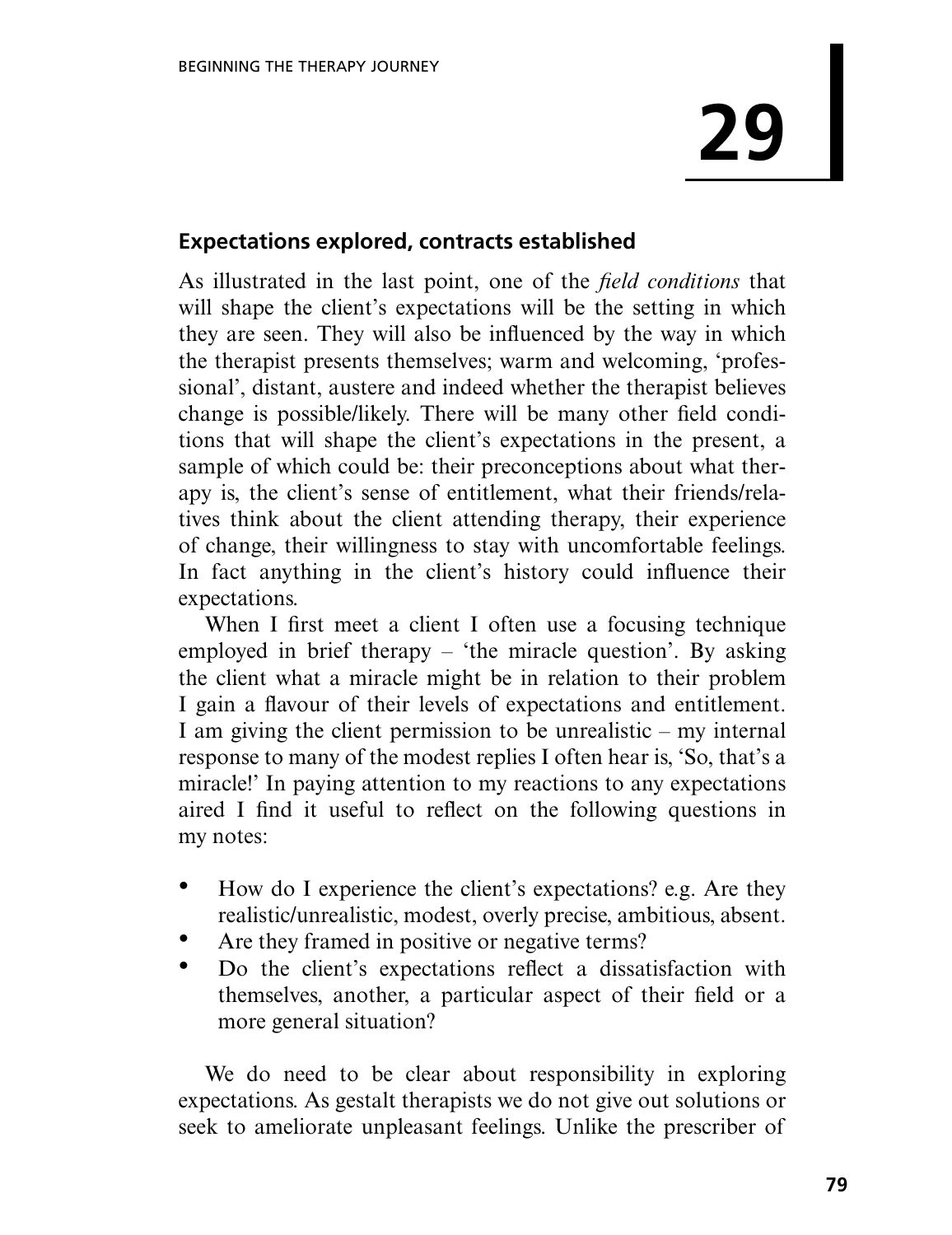medication, we seek the meaning of the behaviour rather than alleviating it. Although this very process leads to insight, it may conflict with a client's hopes and expectations that somehow we'll correct the 'faulty part' of them and return them to some sense of a past equilibrium that no longer exists by virtue of them having lived through a change in their situation.

It is not only the client who arrives in the therapy room with expectations. As therapists we also carry hopes and expectations of our clients, some may be helpful some not.

*Ask yourself what expectations you have of a client attending therapy with you. Then consider in what situations these expectations might be helpful and unhelpful.*

Our expectations of the client will be evident in the contracts we form with them.

It is worth mentioning that some expectations may have emerged from generalized misconceptions about gestalt such as: that it is all about two-chair work, all about getting into feelings, is unilaterally challenging—maturity being a relentless march towards self-support, is concerned only with anger work and catharsis. Although any reasonably trained gestalt therapist would agree that these notions are hopelessly inaccurate, such ideas do jangle around the field and can shape expectations.

#### *Contracts*

I find the word 'contracts' such an officious term to use when working with people's distress. However, an agreement between therapist and client is needed as part of the holding environment. All the intricacies of contracts cannot be fully addressed here but that said I see contracts as covering three broad areas.

#### *1. The 'Business' contract*

This covers the 'nuts and bolts' of the agreement to meet and serves to clarify the business end of therapy. Included in this contract are areas such as: length of sessions, fees (if applicable), number of sessions or review intervals, notice required for cancellation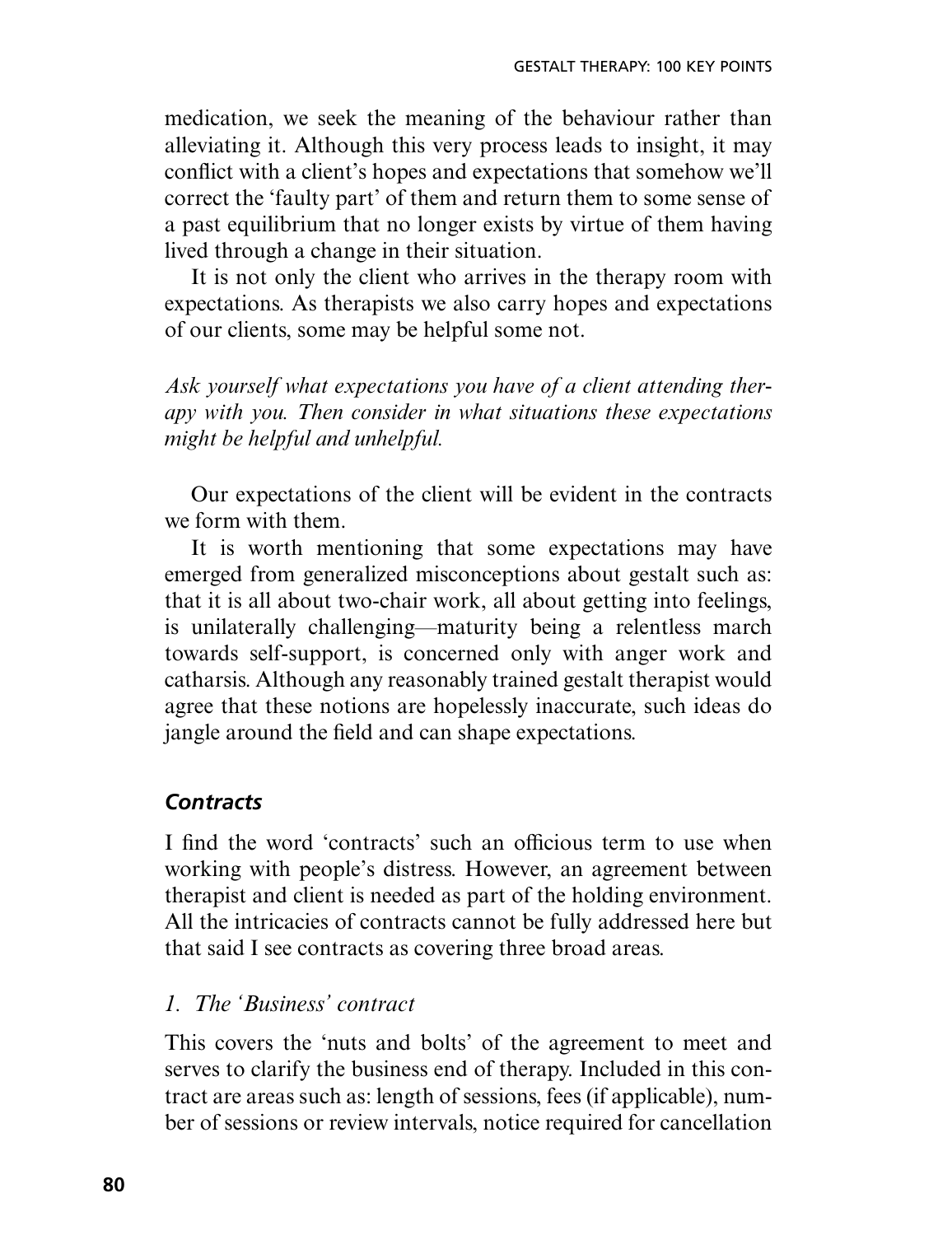and terminating therapy, the code of ethics the therapist abides by (UKCP, BACP<sup>7</sup>, etc.).

In this contract we will also outline the limits of confidentiality, which are as follows:

- (a) Confidentiality would need to be broken if the client becomes a danger to themselves or others. This would be in accordance with such legal requirements as The Mental Health Act, The Child Protection Act, Terrorism Act, and Data Protection Act. However, and I would like to stress this point (as I often do with clients), there is a world of difference between someone having thoughts of harming themselves or others and acting upon those thoughts.
- (b) It is an ethical requirement in the UK that therapists are in regular clinical supervision which means that the therapist will discuss with their clinical supervisor the content of sessions (see Point 94). This is something of a 'quality assurance policy'. It also guards against therapists working through their own issues via the client, and so also acts as an 'insurance policy'.
- (c) If I was required to give information by a Court of Law.

#### *2. The Therapy contract*

The very nature of gestalt therapy is of unfolding awareness in relation to the client's field of relationships. A hard and fast therapy contract that sticks doggedly to one agreed area does not fit with the gestalt approach or the twists and turns of human relating. Whilst we need sufficient flexibility to allow for the exploration of experiences that may appear tangential to a presenting issue, we also need to strike a balance in being sufficiently focused. The situation in which we meet with a client will influence the nature of the therapy contract. For example, if we have a limited number of sessions then deciding upon the direction of the therapy is likely to be more figural than if the therapy is open ended where more time can be spent with emerging needs. However, as a

<sup>7</sup> United Kingdom Council for Psychotherapy, British Association for Counselling and Psychotherapy.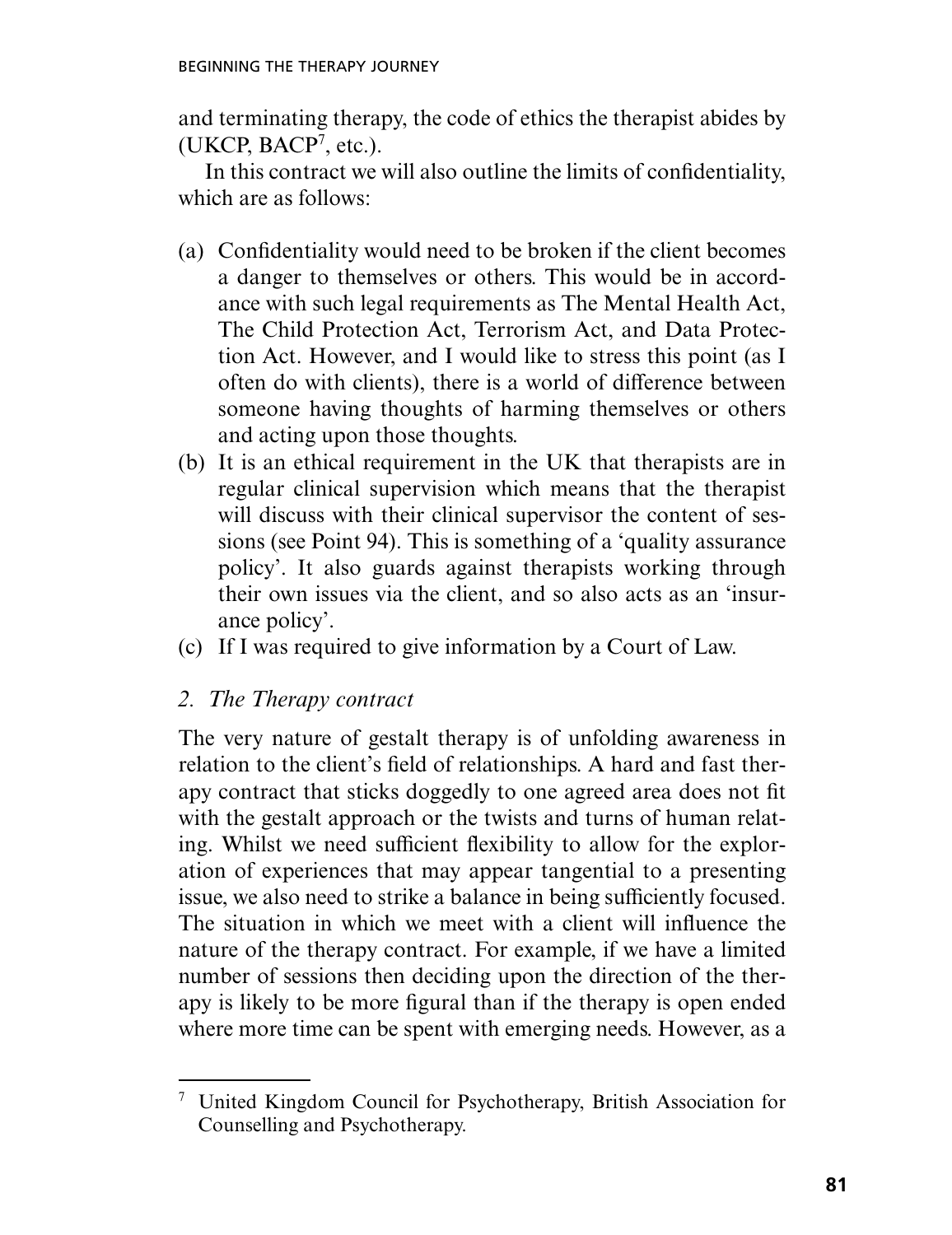process therapy, any therapy contract needs to allow for sufficient flexibility to allow for the exploration of seemingly unrelated events that are likely to reveal a pattern of relating.

#### *3. Therapeutic boundaries*

I will address therapeutic boundaries in the section discussing Ethics and Values. Suffice to say here that, as for any of the aforementioned areas, contracts need to be made with an attitude of care, holding the possibility of flexibility in response to a therapeutic need. If not we run the risk of an outdated contract leading the therapy rather than re-evaluating the changing situation between the client and their world together with the developing client–therapist relationship.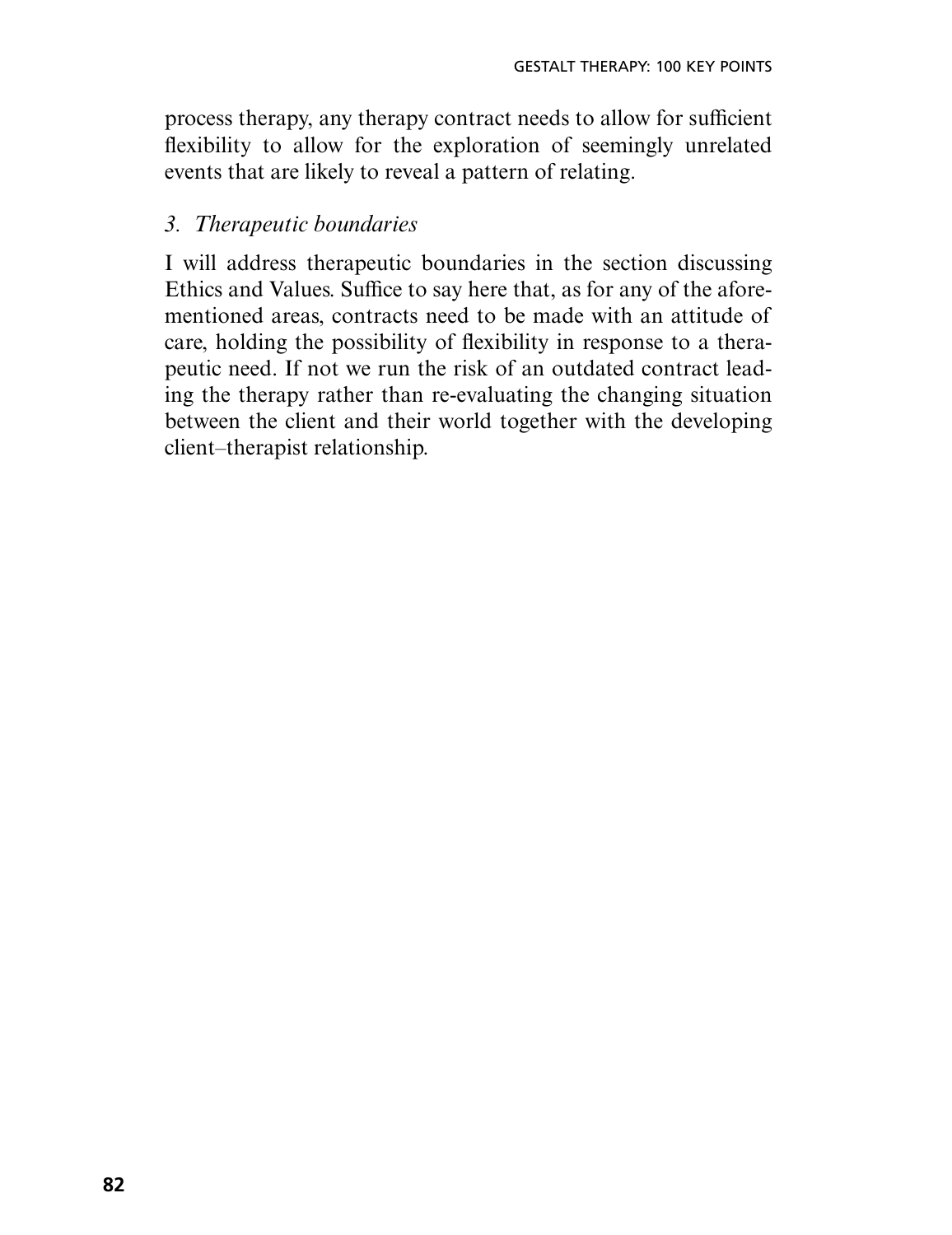#### **Listening to the client's story**

The world may be made of atoms but it is held together by stories. We create a narrative about ourselves that gives us a sense of who we are in the world, what is and is not possible for us. These stories are not created merely through a cognitive process but are embodied senses of who we are. Our personal narrative will reveal itself through the way we hold ourselves, walk, move, and through all our *contact functions* – the way in which we make contact in the world. If my personal narrative is one of a lack of entitlement I may be tentative in my actions, anxious when meeting people I perceive as superior, restricted in my ambitions. There will be many ways of being that will fit within the frame of the story I tell myself and to reach outside of these restrictions will mean creating a new self-narrative. A person's narrative and the way in which they organize themselves in the world begins to unfold from the first moment of meeting. A client's protective grandiosity, a sense of shame at coming to therapy or a retroflective body armour are likely to be seen or sensed before they are given a voice.

It is not only the telling of a person's story that is a whole body experience. Anyone whose heart has felt heavy or whose eyes have prickled when hearing another's experience will know that in listening to another's story it is more than just the ear drum that resonates. Listening is an embodied experience. If there is a lack of resonance or the client does not impact you, treat this as information. It might be information primarily about you, the therapist, responding to your own material or you may be experiencing a transference reaction in response to the client's way of being (see Point 36).

One of the prime needs for any human being is to be understood and telling our story is a way of facilitating that yearned-for understanding. I often begin a first session with a client with a simple request, 'Tell me your story'. In telling their story the client reveals a gestalt of their experience perhaps incomplete, often unfinished frequently outdated.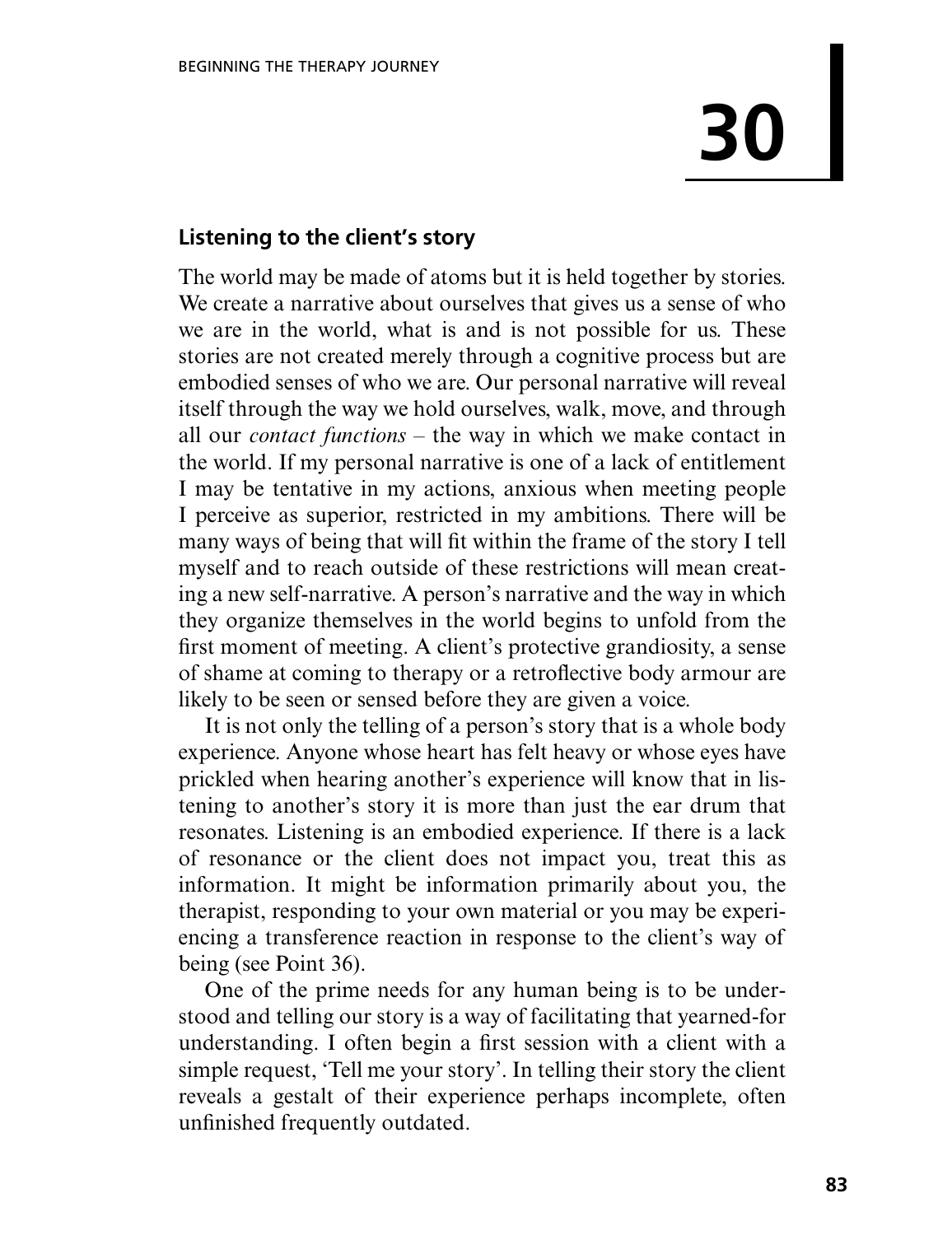Our ability to express ourselves verbally through language broadens the ways in which we can *be with* another. It allows us to construct a narrative and affords the opportunity of making our experience more shareable. Two people (or more) can create mutual experiences of meaning. However, our ability to use language is double-edged. Whilst language provides a vehicle for sharing experience it also makes part of our known experience less shareable. 'It drives a wedge between two simultaneous forms of interpersonal experience: as it is lived and as it is verbally expressed' (Stern, 1998: 163). Our experiences and felt senses can only be partially expressed through language, which in our culture is invariably elevated to a higher level of accurate expression than other modes of expression. It is in fact a less accurate form, as language moves our relating away from the personal immediate level of communication onto a more impersonal abstract level. Words are an approximate description of one's experience and may hold a different meaning for the other yet to be taken as truth.

The wonderfully entitled book *Every Person's Life is Worth a Novel* by Erving Polster (1987) for me sums up the uniqueness and intricateness of each person's story. When listening to that story we need to begin by exploring how the client experiences herself in relation to her situation. We need to give the client sufficient space so that she can engage in organizing herself and we need to listen with our whole being.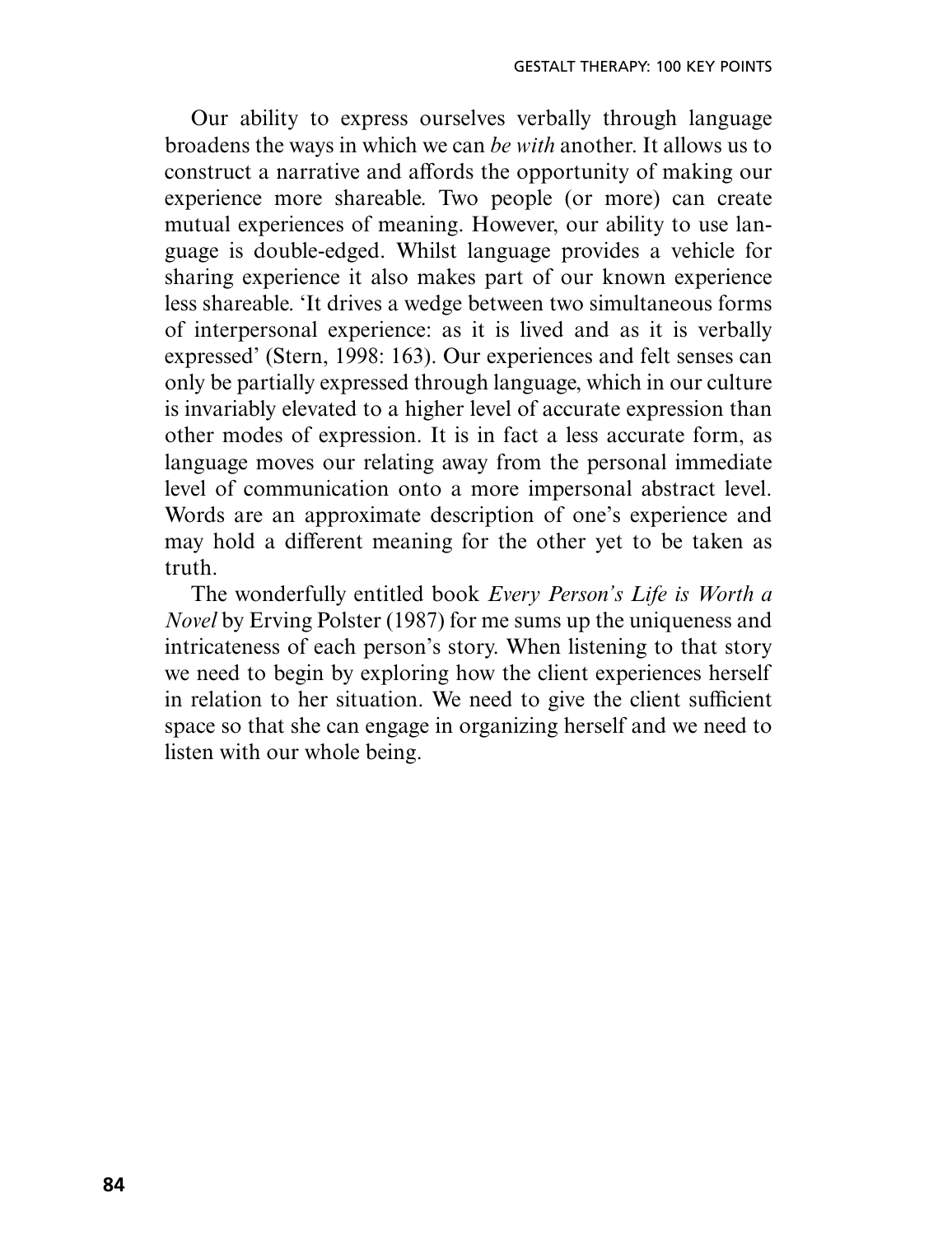#### **Process diagnosis**

Diagnosis and therapy are the same process.

(PHG, 1951: 230)

The term 'diagnosis' holds controversy for many gestalt therapists with its objectifying relational stance. However, our human need to make meaning of our world means that it is inevitable that we will diagnose. Also, as Delisle states,

. . . maintaining that diagnosis is depersonalizing, perhaps we have forgotten that it is as depersonalizing, antitherapeutic and repressive to deny the existence of real differences between individuals.

(Delisle, 1999: 10)

What we need to hold in our awareness is that human beings and the whole field are fluid and ever changing. From a gestalt perspective we need to diagnose the person within their situation taking into account all the relevant conditions that impact the way in which the person perceives their field. We also need to have sufficient awareness of our own process and biases. The therapist's personality traits and interpersonal relational patterns need to be taken into consideration with regards to how their way of being may impact the client. In making a process diagnosis of the person in relation to their situation, it follows that any diagnosis will be a temporary assessment at one moment in time. A series of these moments over time will give an impression of a pattern of relating, but let us not forget that patterns change and that reality and meaning are co-created. Process diagnosis should offer a possible direction to a 'treatment' that is flexible to changes in the situation – if I wear my reading glasses to walk down the street they are more of a hindrance than help.

Diagnosis is the application of theoretical constructs to create a shorthand picture of how one makes and breaks contact with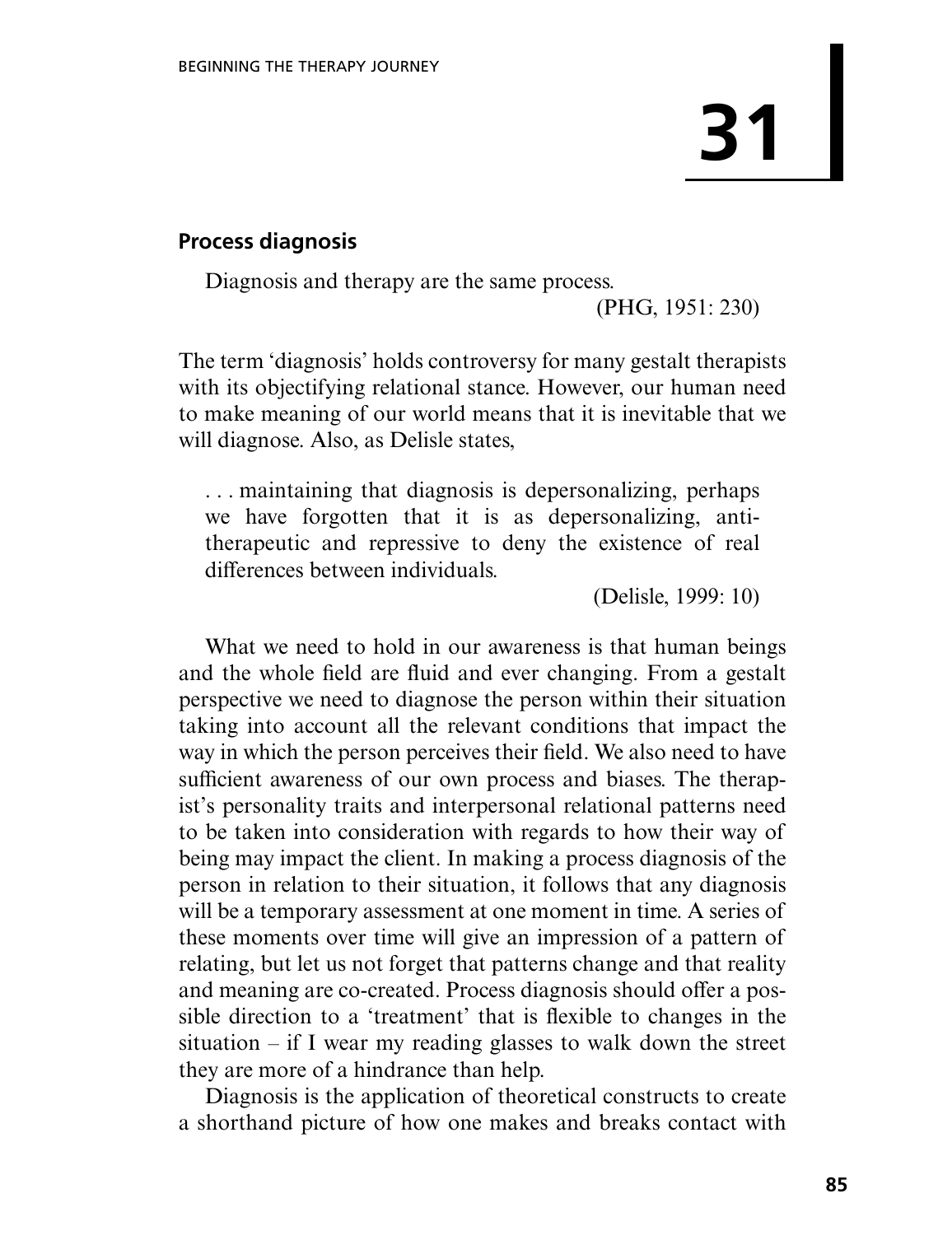their world. In diagnosing through, for example, applying one or more of the maps in the preceding section, even if we make our diagnosis as relational as possible, the very nature of the process of applying a theoretical construct that offers a shorthand hypothesis means that parts of the story get missed. The map is not the territory; diagnostic maps simplify as much as they mimic the world and cannot account for everything that comes into existence between client and therapist.

'To diagnose means to observe and assess the person–world situation' (Wollants, 2008: 76). This assessment involves looking at the figural aspects that are impacting upon that person's world from that person's perspective whilst holding that any number of different figures may surface from the ground of their experience rendering the original diagnosis redundant. Within our individualistic culture what are often considered personal conflicts are really interpersonal-situational conflicts of which the person is but a part. Behaviour has a function and we can only begin to understand its function if we consider it within the context of the person's whole situation. If we do so the function may be understood rather than labelled.

Many therapists, including gestalt therapists, use psychiatric terms freely, particularly those relating to personality 'disorders' or traits. Whilst these maps can be useful and help therapists to treatment-plan and dialogue with other related professions, casual use of such fixed terms runs the risk of pathologizing one pole of the relationship. Terms such as narcissist, borderline or depressive fix the client in time and space. To remain true to our belief that our selves are fluid and ever changing in relation to the situations we meet and perceive we need to make any descriptors relational by describing them as verbs rather than nouns.

In considering how a process of diagnosis rests with gestalt's phenomenological field perspective, I come to the following conclusions that:

- 1. Any process of diagnosis needs to have an emphasis on description and be *phenomenological*.
- 2. Any diagnosis needs to recognize the impact of the wider situation.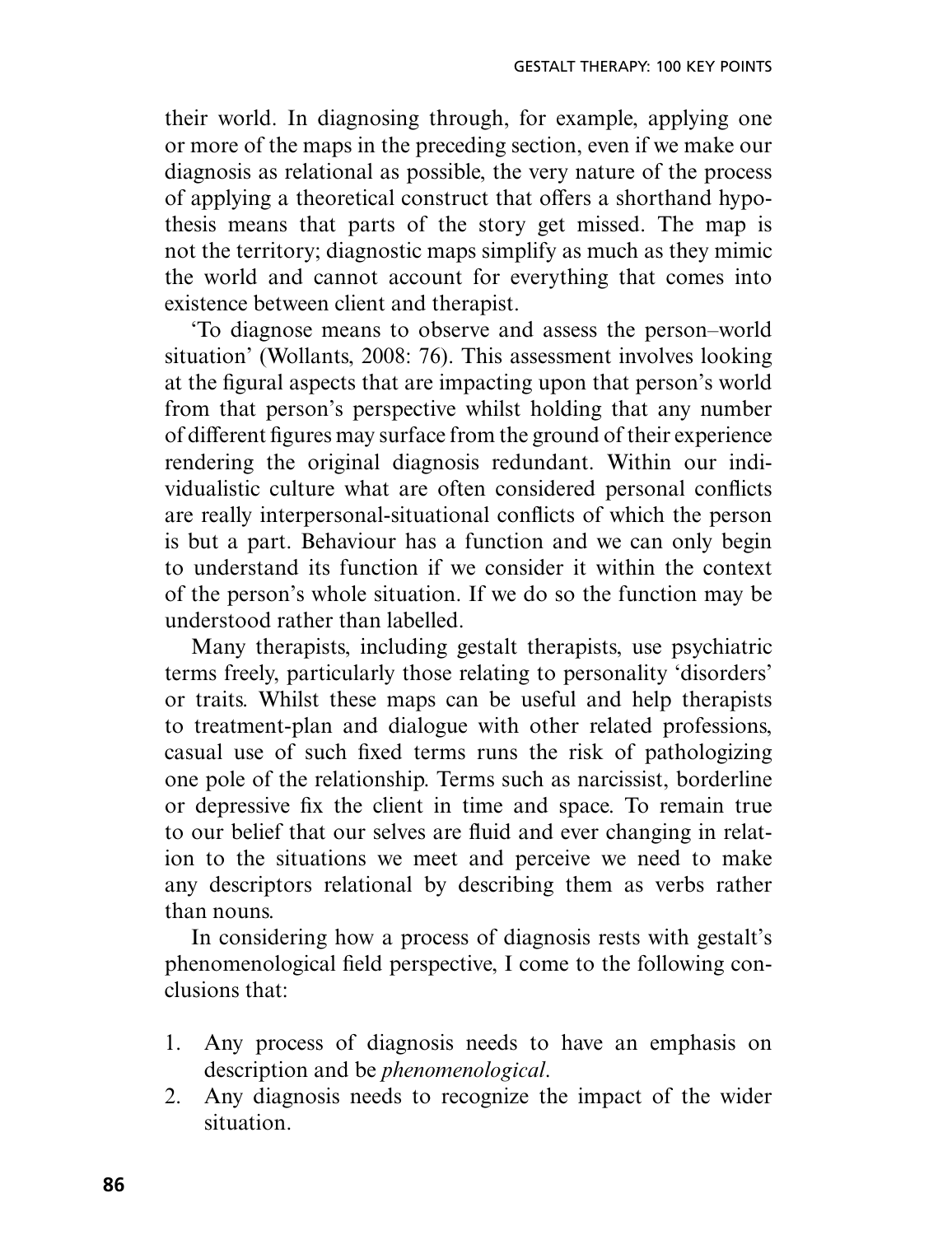#### BEGINNING THE THERAPY JOURNEY

- 3. Process language (such as the use of verbs rather than nouns) should be used to illustrate the flexible nature of the diagnosis.
- 4. Any process of diagnosis I engage in will be heavily influenced by how I make sense of the situation.
- 5. During the I–It process of diagnosis I need to hold an I–Thou relational attitude (see Point 72).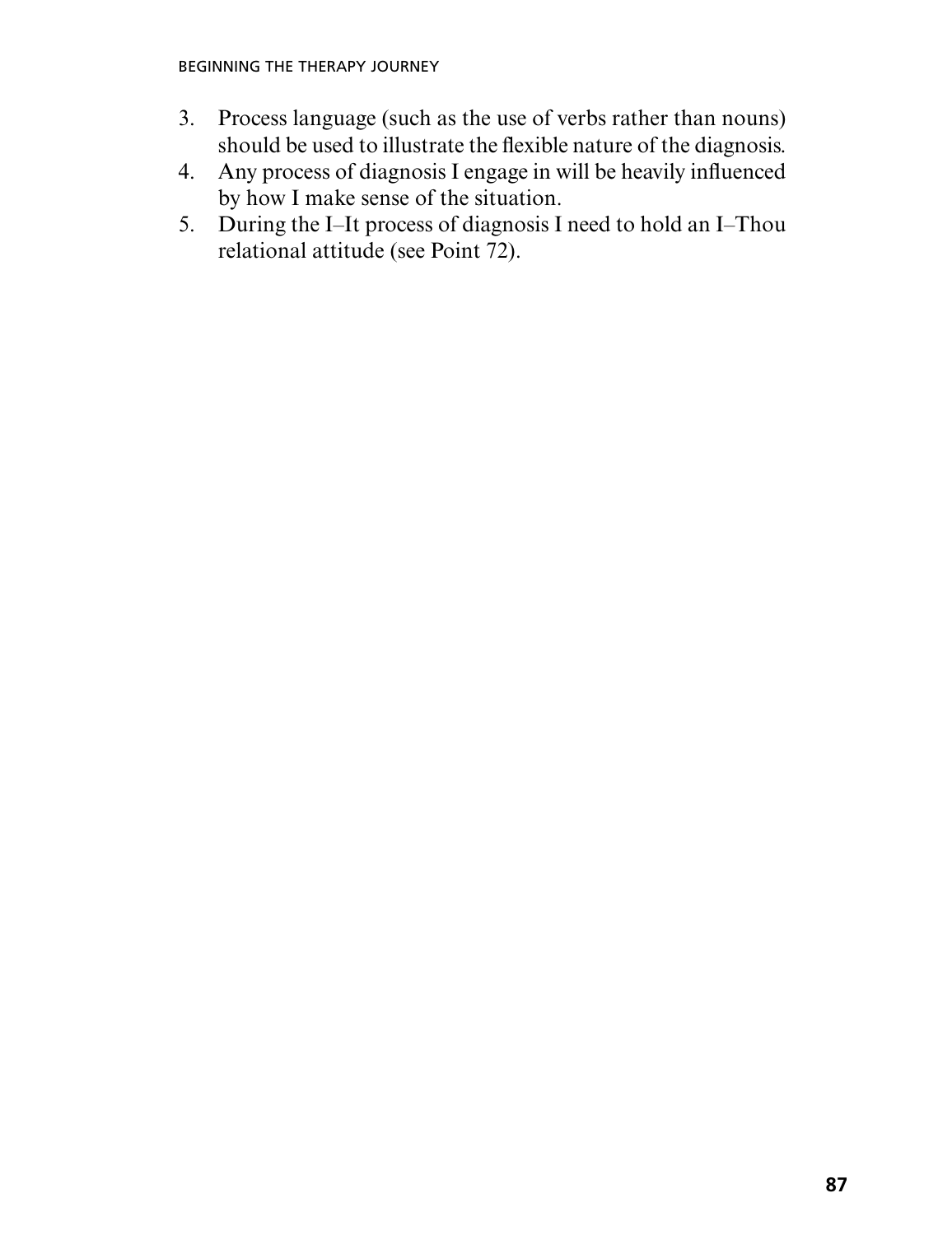#### **Assessment**

Assessment and diagnosis go hand in hand. So what do we assess? In essence, how the client makes and breaks contact. We assess the client's way of being in the present in relation to their presenting issue. We might think of assessment as something that happens at the initial meeting, but just as with the process of diagnosis assessment needs to be an on-going process. However, initial assessment does differ from on-going assessment, there is certain ground that needs to be covered during the first few meetings and a greater degree of structure is needed particularly if there are field constraints such as a limited number of sessions available. The following is a suggestion of a broad outline to a structure:

- 1. Identify the presenting issue What has brought the client to therapy and why now?
- 2. In response to the client's way of being and reporting of their presenting issue begin to formulate some *possible* ideas around how this issue *may* have developed and/or be maintained. Do hold your hypotheses loosely.
- 3. Explore the client's expectations for therapy and work towards identifying possible goals.
- 4. With the client begin to construct a possible way forward to achieving their goals. This may include giving an outline of the nature of gestalt therapy, explaining that it is a process-focused therapy rather than an outcome-oriented therapy.
- 5. A crucial part of the assessment is to consider whether you are the right person to assist this person and whether gestalt might be a suitable approach. Is the nature of the therapy likely to be within our level of competency?
- 6. We need to assess any risk issues to self and/or others (see Point 89).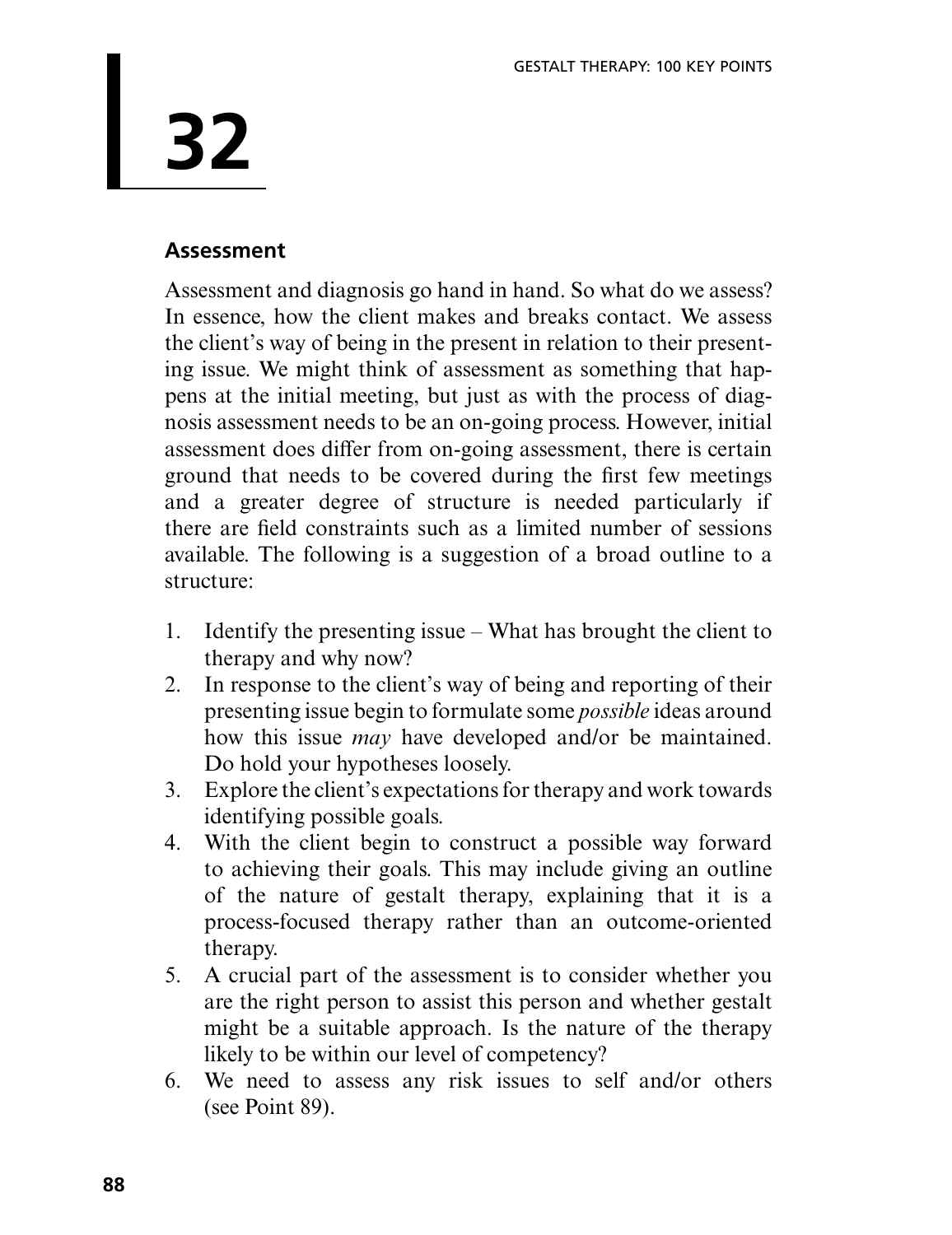Just as in the process of diagnosis, assessment will be most effective if it is descriptive, dynamic and fluid and underpinned by the belief that any reality is co-created. Although gestalt is renowned for focusing on the *here and now*, it is important to gain a context and history. By inquiring about the client's *there and then* experience, both recent and archaic, we gain some indication of fixed gestalts and transferential possibilities (see Point 36). Also, if the therapist pays close attention to their own reactions to the client (emotional response, emerging thoughts, 'negative' reactions, etc.) this can be a source of valuable information as long as the therapist is vigilant in separating out their own proactive material. We also need to hold an awareness of any power imbalances in relation to difference, in addition to the existing client/ therapist imbalance.

We consider how the client's pattern of making and breaking contact in the session reflects their presenting story. For instance, a client has given an account of an abusive background:

*Susan has come to therapy complaining of dissatisfaction in her relationships. She describes an abusive upbringing in which it was unsafe for her to express strong emotions. She sits rigidly in the chair as she tells her evocative story with little emotion; on the occasions when she seems to become more animated she swallows, as if swallowing down an emerging feeling. Her breathing is shallow; her complexion pale as she tells how she had to hold in her feelings as a child and that she still does today. Her therapist is getting a picture of a retroflective process supported by introjected beliefs around non-expression of emotion. He wonders how he and the therapy situation might be contributing to this.*

Delisle (1999) offers a template for initial and on-going assessment covering, amongst others, the following areas of inquiry: how the client makes contact, moves, uses support in the session and how they use daily support outside. Delisle's work will be discussed further in Point 34.

It is useful to ask what a client wants from therapy even though many clients struggle with this simple question. Any struggle in itself will give information, however we may choose to assist the client through experimenting with projecting into the future.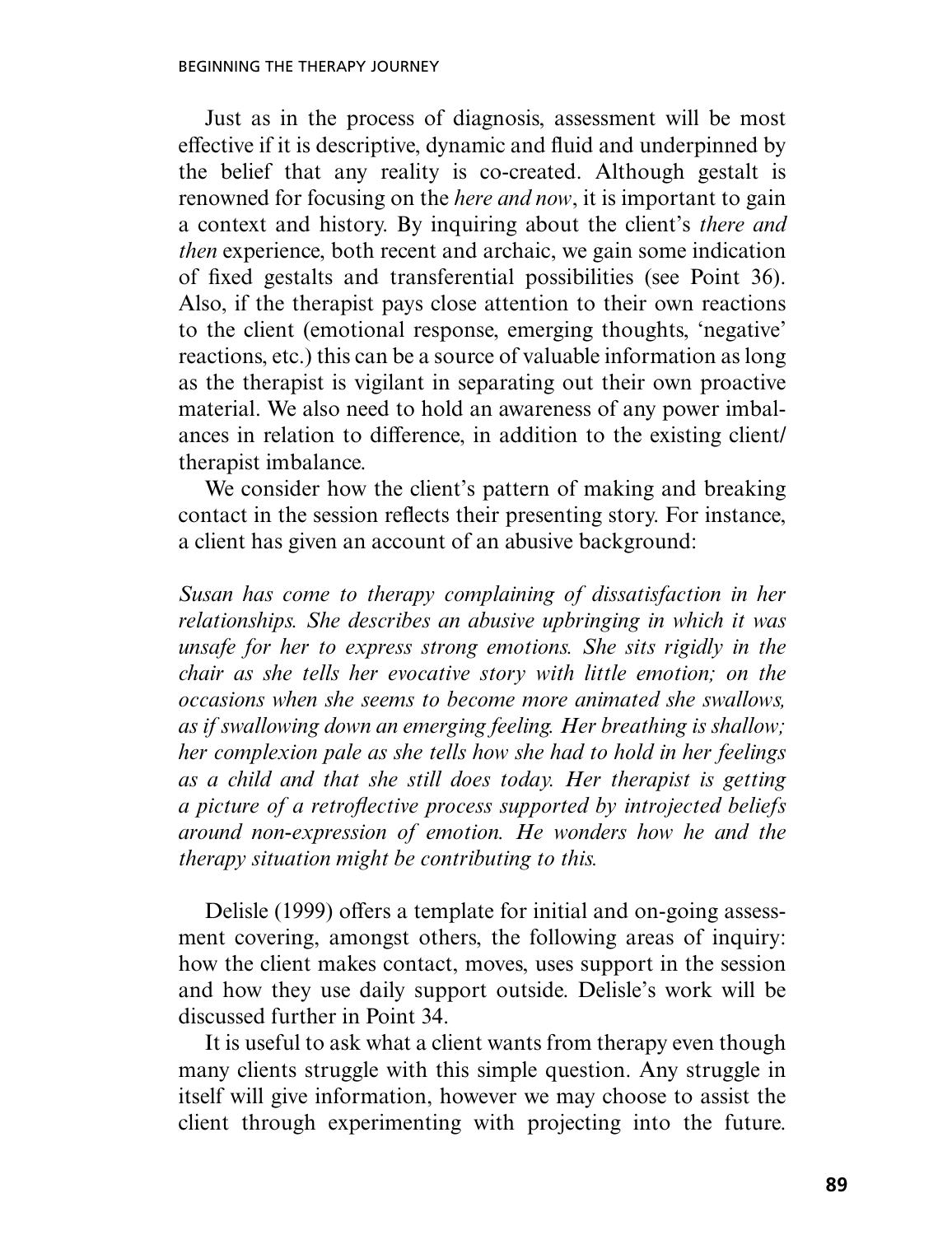Looking through a support lens we may map the client's existing supports and ask what sort of support would be needed to achieve any desired change whilst noting how the client reaches out or struggles to reach out in the here and now of the therapy session both verbally and bodily.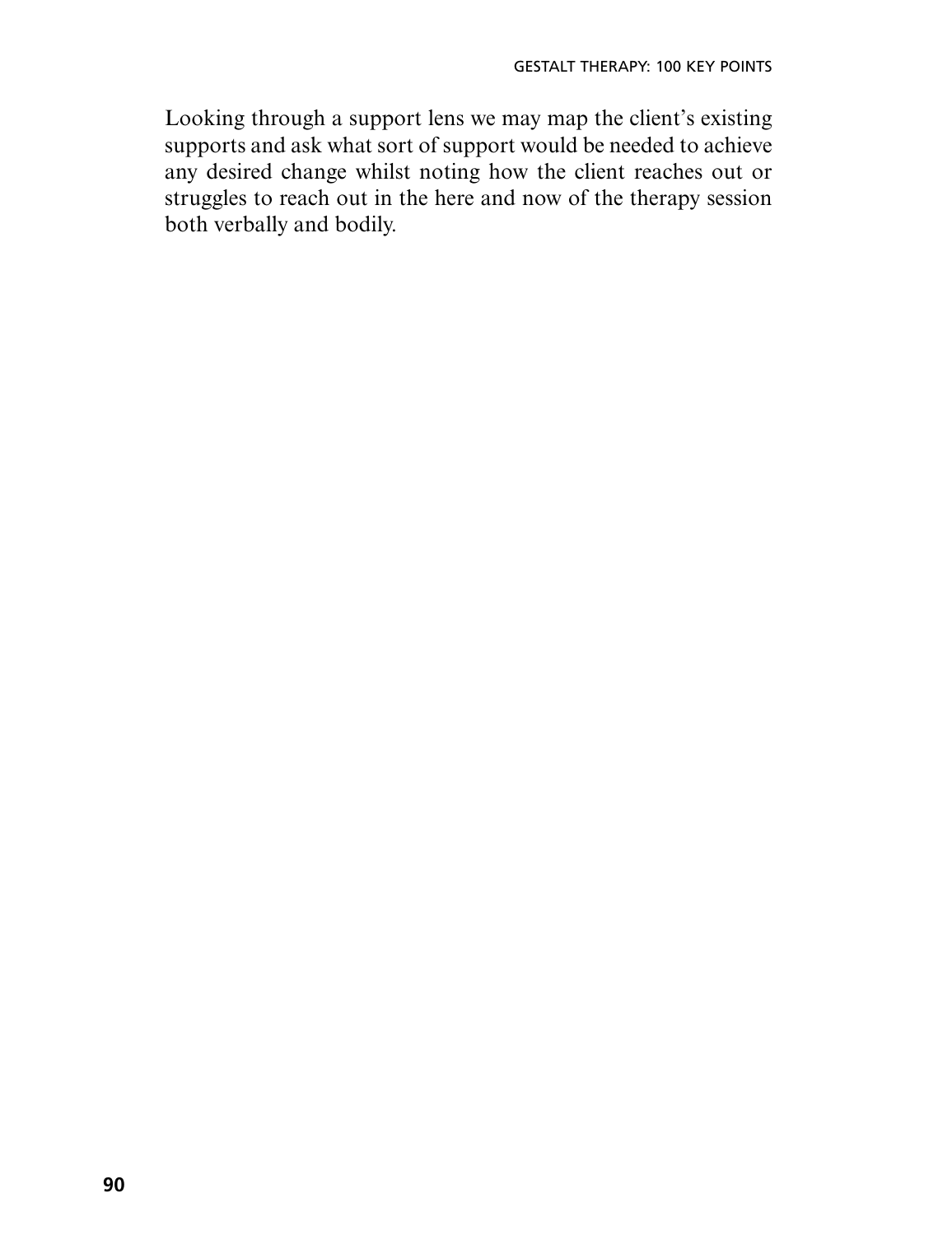#### **The client's situation**

The client's situation is their unique experience of their field including how they are impacted by and how they impact their environment. Fritz Perls (1947; PHG, 1951) emphasized that humans endow meaning to aspects of their environment and that meaning will be unique to that individual at that point in time. Through dialogue, careful phenomenological inquiry and appreciation of the way the client reaches out to his world – and how his world touches him – with skill, emotional engagement and patience we can gain an impression of their situation, but we can never actually experience their situation.

Let me be clear that the client's situation is not something *out there*, even before a client walks through our door we become a part of their situation as they begin to think about therapy and move towards setting it up. We do not see the person in some detached, atomized way separate from their world. In field theory, which we could re-brand as *situation theory*, we believe that any part of a system affects the whole system. We cannot work with the client and the client's situation separately. The whole determines the parts and it is only the interplay between organism and environment that constitutes the psychological situation, not the organism and the environment taken separately (PHG, 1951).

Gestalt therapy deals with 'wholes' and the properties of the whole are emergent. Through this emergent process something comes into being as a result of the constituent parts that make up the whole coming together that none of those constituent parts carry in isolation. Simplistically, we might think of this in terms of the old saying 'the straw that broke the camel's back'. It is not actually that one final straw that broke the camel's back and nor could any of the other 'straws' have broken it alone. There will also be a host of other field conditions that contribute towards incapacitating our poor camel, e.g. diet, its treatment by its owner, hereditary factors, its gait and proprioception. Hopefully it is not a giant leap to see how the client's whole situation might impact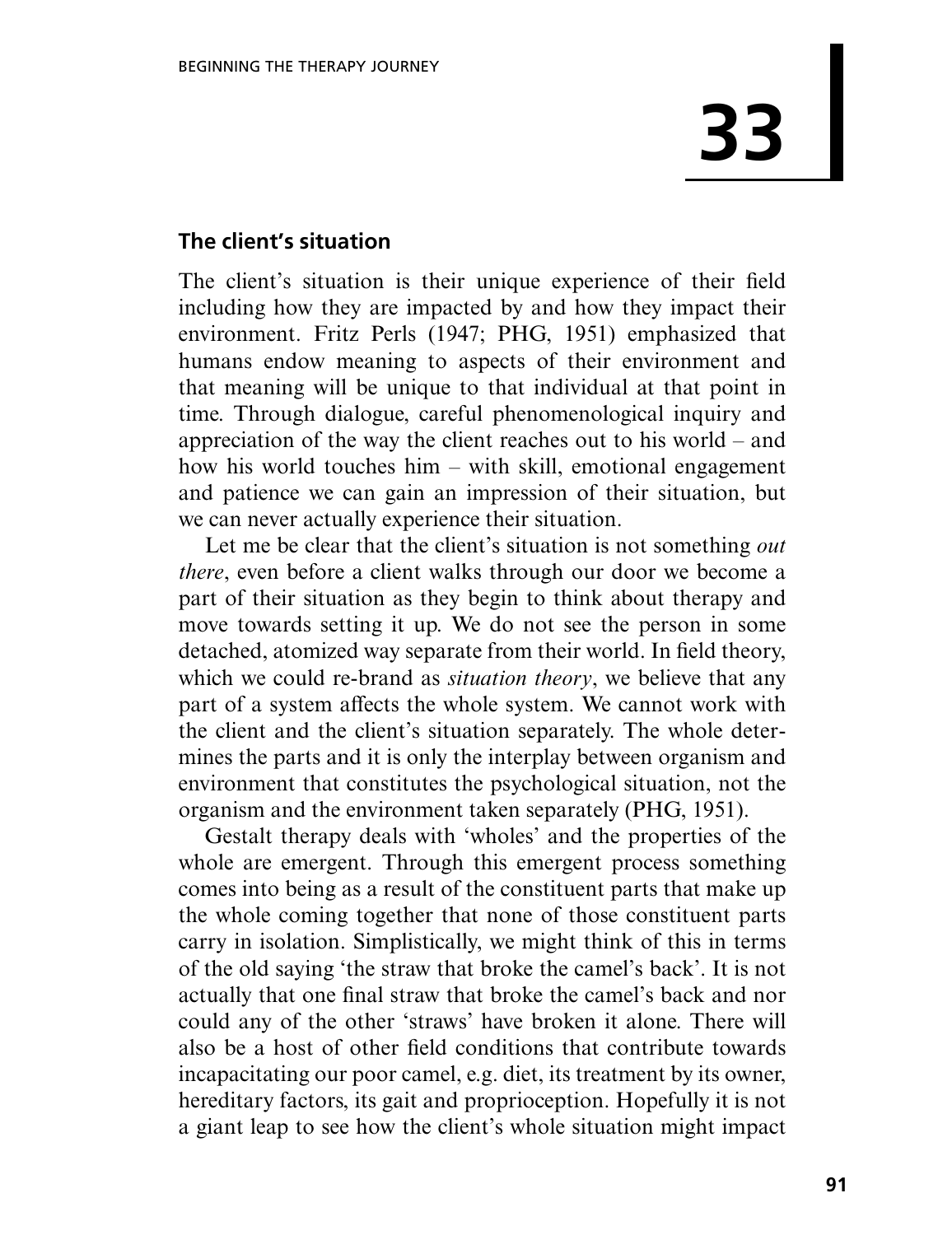the visible and disturbing presenting fragment (their depression, anxiety, relationship problem) seen on the surface. What is there in the client's ground that supports the figural problem and what new supports might now be needed in their current situation? In the language of gestalt we refer to the restoration of a sense of equilibrium as *good form*, where figures have clarity, having emerged from, and being supported by, a solid ground.

Although the client's situation is present *here and now* this is not an isolated unit of experience. The moments in a gestalt therapy session do not stand in isolation from each other and nor does a session take place within a void. We cannot detach the client from their experience of what they are living through beyond the therapy room. Yontef (1988) discussed four space/time zones all of which are key to the client's situation:

- The *here and now* see Point 5.
- The *there and now* This is specifically concerned with how the client's environmental field, their *lifespace* impacts upon the present situation and how the client's relationships are constellated in the present situation.
- The *here and then* The therapeutic context of the meeting. It is concerned with the ground of your relationship with the client and the patterns that shape your relationship over time. Possible *here and then* influences include the location of the therapy (doctor's surgery, private practice, etc.), how the therapist has advertised herself.
- The *there and then* Includes the client's developmental history, their life story. As therapists an awareness of the client's history can assist us in understanding how current relationships are constellated.

In the give and take of a gestalt therapy session the above time/ space zones weave in and out of each other and, as they do, so add colour and shape to the client's situation. In practising gestalt therapy one of the most important points we need to hold in relation to the client facing us is that they are part of a larger whole, part of a multitudinous field of relations. This relational matrix supports their situation, but let us not be daunted for the next step lies on the surface waiting to unfold in relationship.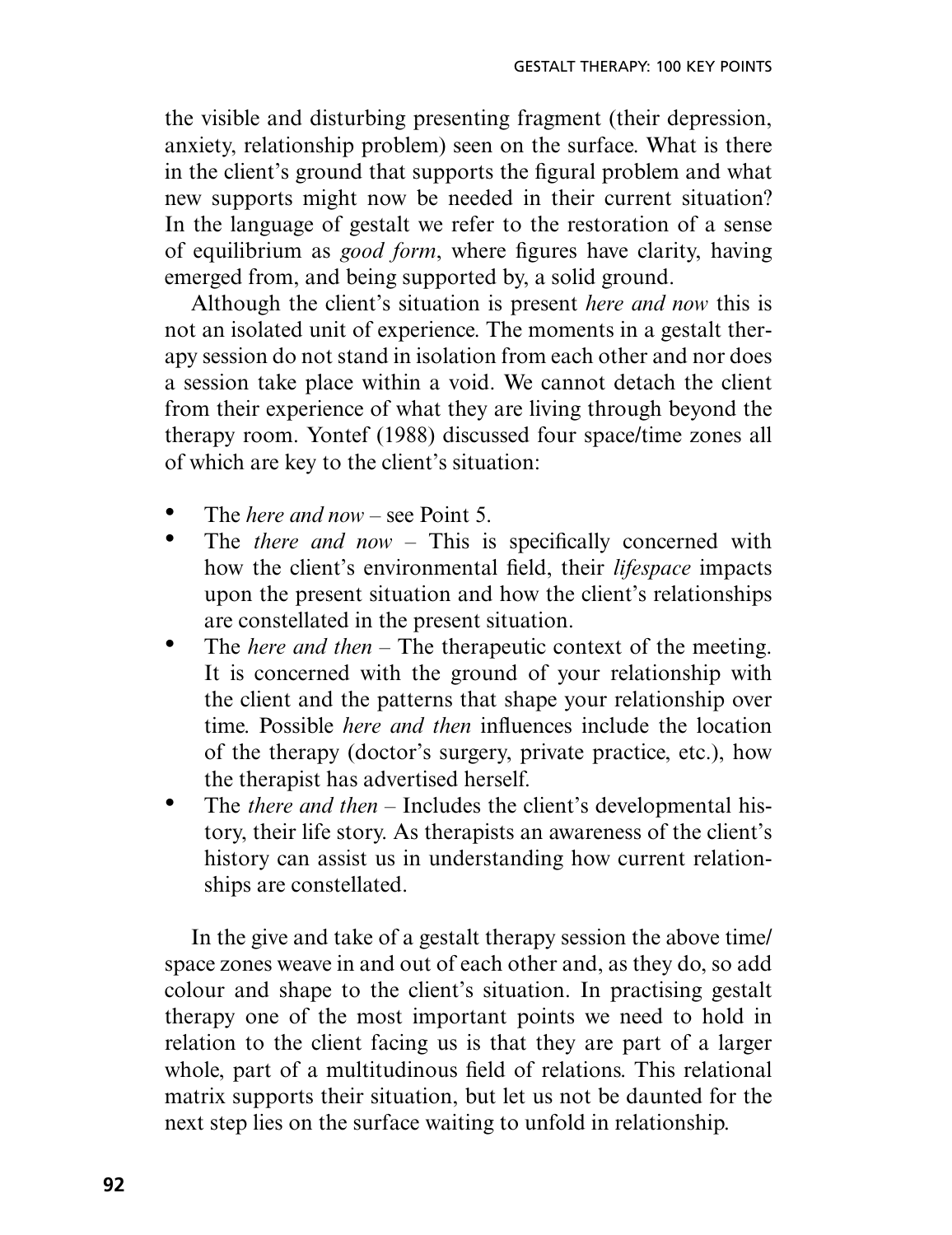#### **The client's contact functions**

We achieve contact with our environment through what we term in gestalt as *contact functions*. In essence, they describe the five senses together with how we move and hold ourselves in relation to our world. Without effective contact choiceful awareness is not possible. We can never be out of contact completely. There are degrees of contact and avoidance of contact and these can only be assessed in the context of the situation. Client and therapist may moderate their contact more in an initial session, as there is likely to be increased anxiety in meeting the unfamiliar.

Polster and Polster (1973) listed the contact functions as, looking, listening, touching, talking, moving, smelling and tasting. Delisle (1999) developed a set of questions designed to provide a subjective assessment of the client's observable contact functions. Questions that may prove fruitful in initial and on-going assessment covering the client's observable contact functions are as follows:

• *Looking/Seeing Contact Function*

When does the client look at you and when does the client look away from you?

How do you feel about the way in which the client looks at you? How would you describe this person's eyes and the way in which they look?

What emotions do I feel that these eyes would most easily express?

• *Voice/Speech Contact Function* How would I describe this person's voice? What do I feel in response to this voice and what emotions do I imagine this voice best expresses? How does this person use their voice?

• *Listening/Hearing Contact Function* Does this person seem to hear me easily? Does this person hear something other than what I say?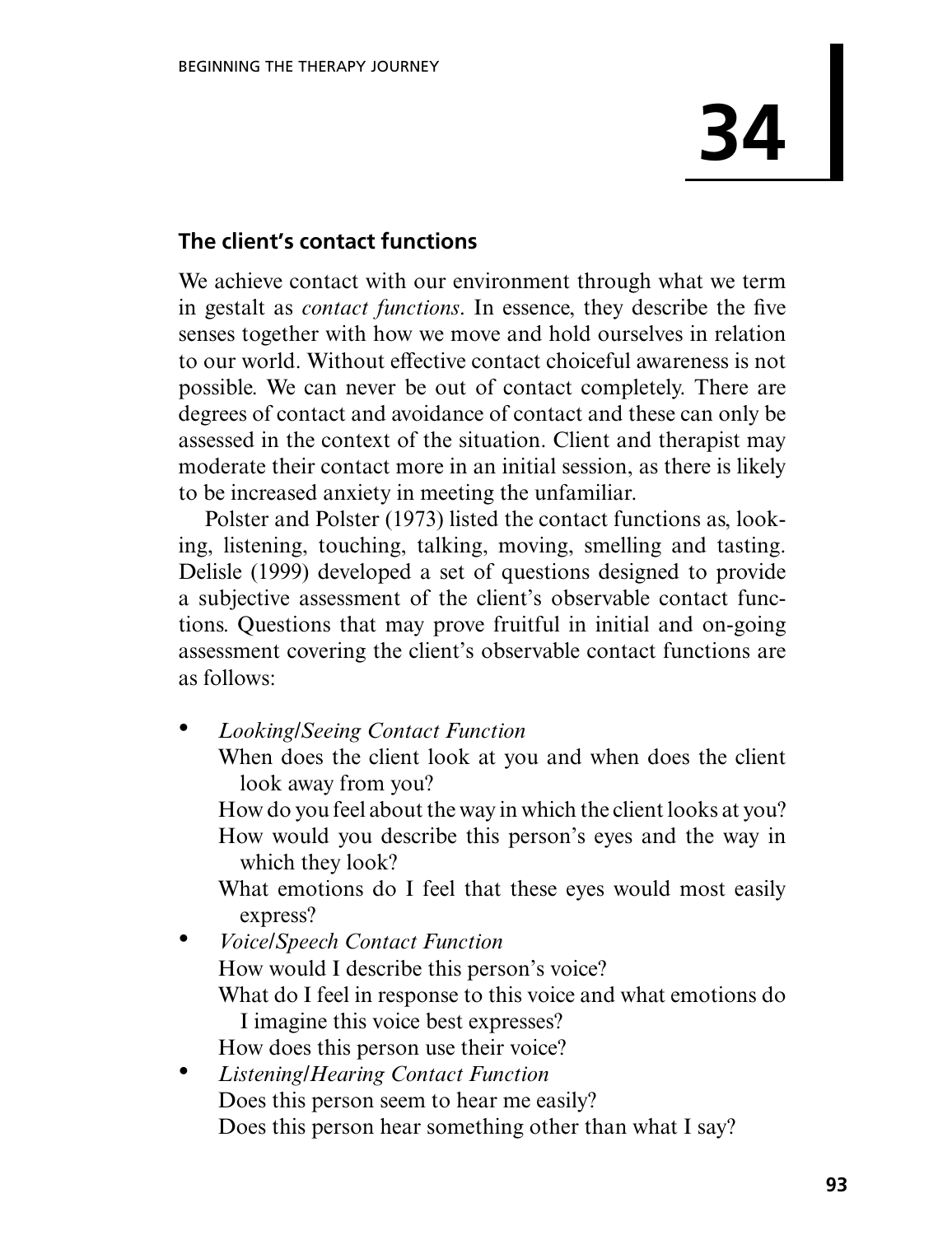Do I feel that it is easy to be heard and understood by this person?

• *Touch/Movement Contact Function* What do I imagine I would feel if this person touched me? What do I imagine we would each feel if I were to touch them? Would I like to touch them? How does this person use their body in relation to space? How does this person use the furniture in terms of support?

How does the client move?

• *Appearance*

How would I describe the way in which the client dresses? What is my impression of their level of self-care?

How would I describe their features and what features stand out for me? (Rigid jaw, dancing hands, frozen expression, etc.).

During the course of therapy, if appropriate, we may wish to construct experiments with a view to exploring the client's 'invisible' contact functions of taste and smell, although the latter may become more 'visible' as the therapy progresses. One client complained when I burnt grapefruit oil in my therapy room, another appreciated the smell of the flowers.

Although the above questions may suggest a scripted way of assessing the client's contact functions, impressions will surface in relation to your client that have not been covered in this brief resume – I would welcome you breaking from any perceived script! What we need to be attentive to however, is that our questions have a *phenomenological* basis (see Part 3.2), that is that they facilitate description with primarily a 'how' and 'what' orientation rather than a 'why' orientation. The process of gathering information regarding your clients contact functions is part of the process of forming a fluid diagnosis upon which to base treatment planning and therapeutic strategies.

Let us not forget though that gestalt therapy is a two-way dialogue and that your client is likely to be assessing the effectiveness of your contact functions too. In one form or another the client is likely to be asking themselves similar questions as the therapist and if they are not asking themselves such questions that is information in itself.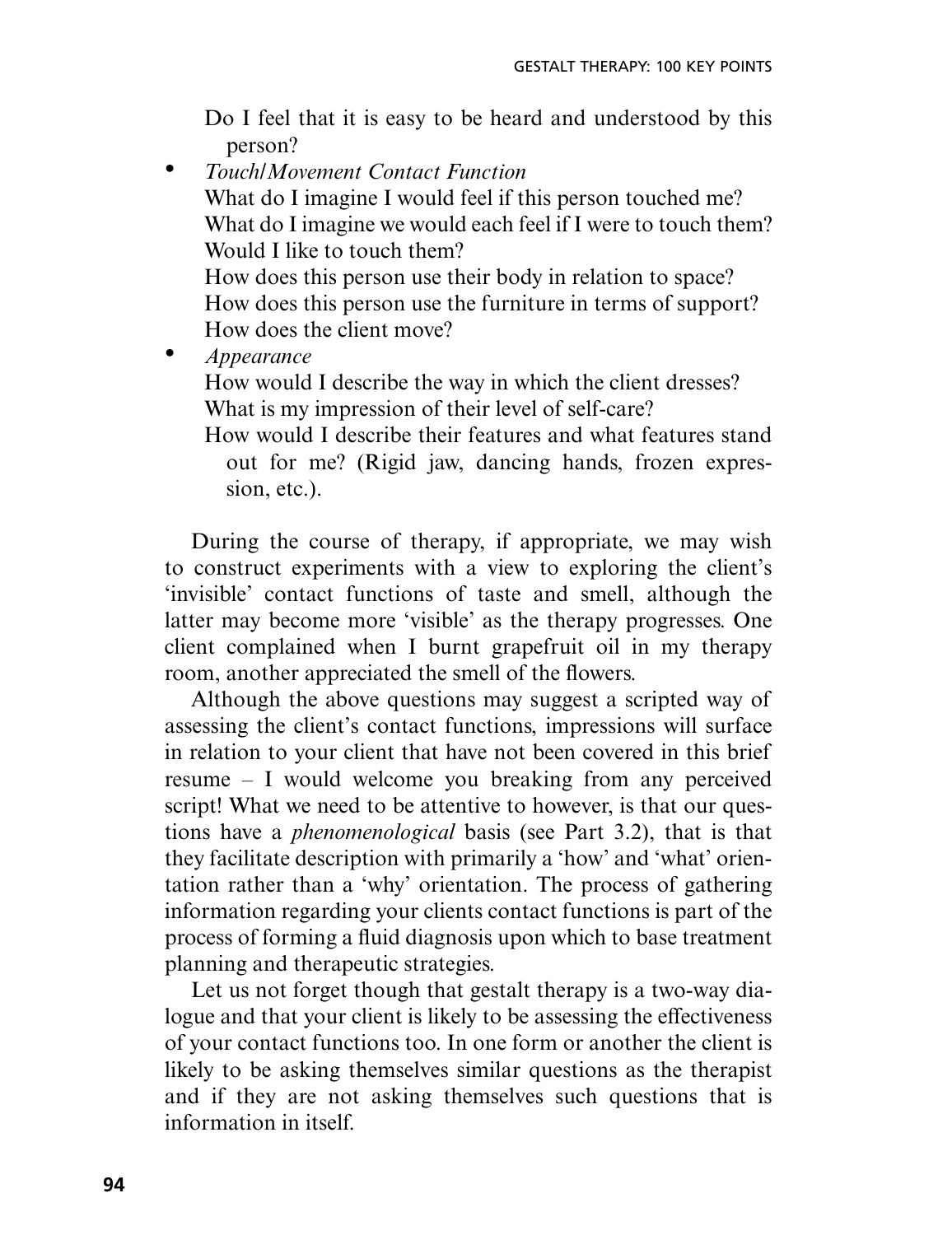#### BEGINNING THE THERAPY JOURNEY

Before you move on from this point you may wish to experiment by running through the questions listed above with a partner. As you do so remain open to other questions surfacing about the way in which each of you make and break contact.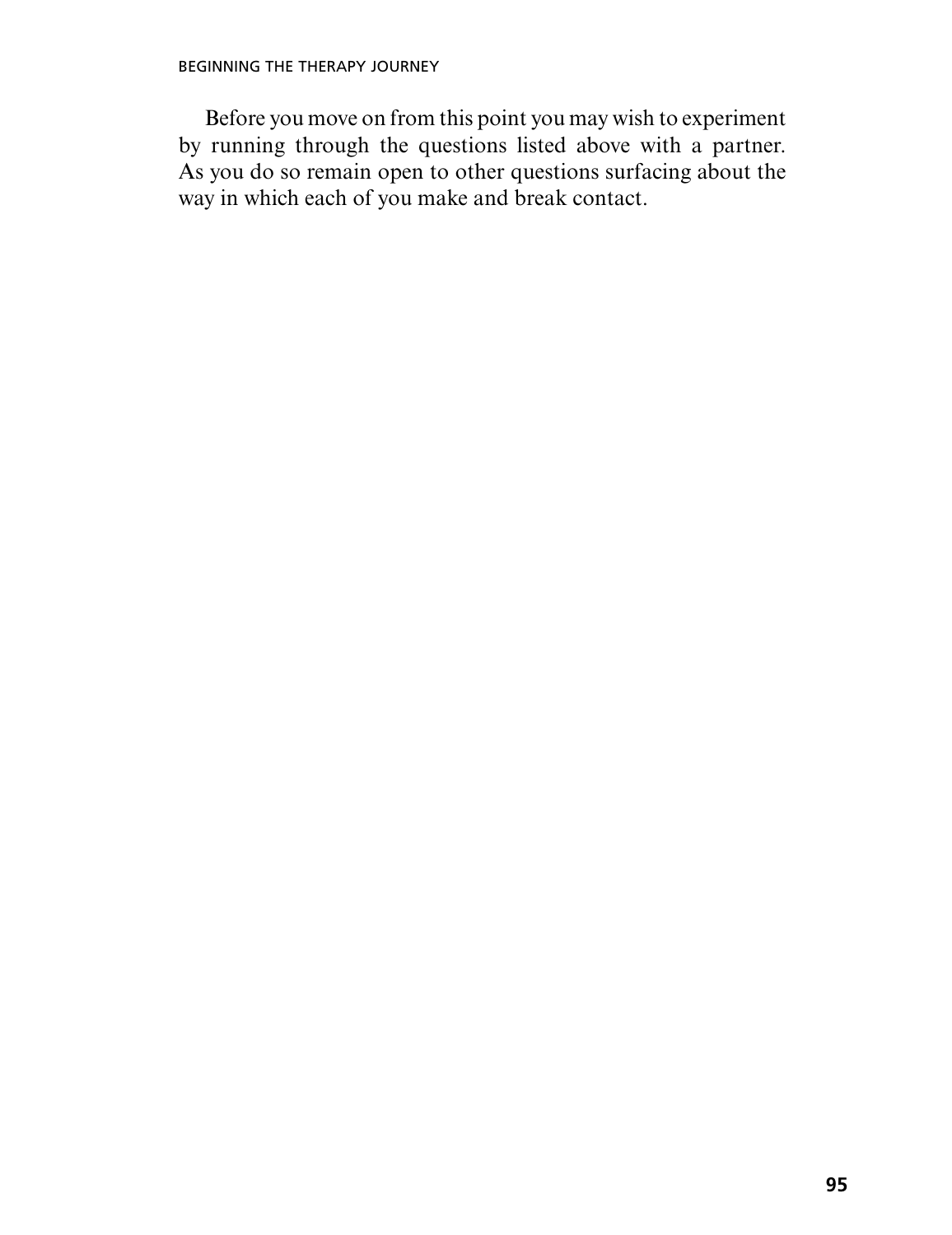### **The client's awareness (three zones of awareness)**

Fritz Perls (1969) identified three zones of awareness:

- 1. Inner Zone Concerned with internal phenomena such as feelings, emotions, dream world and bodily sensations.
- 2. Outer Zone Where we make contact with our outer world through our contact functions. This is concerned with our perception of our world and the behaviours and actions we move into.
- 3. Middle Zone This includes our cognitive processes, our memories, imaginings, fantasies and daydreams.

The middle mode at best integrates/moderates between inner and outer zones of awareness but it can also function in a controlling and limiting way and serve to avoid updating creative adjustments, keeping fixed gestalts in place.

You may recall the I see . . . I feel . . . I imagine . . . exercise I introduced earlier (Point 5), each of these areas relates to one of the three zones of awareness. By being attentive to each of these areas we can heighten our awareness and increase our ability to attune to our current environment and the way in which we creatively adjust to our environment. Consequently, we can improve our relationship with our perceived world. In healthy functioning there is usually rapid shuttling between all three zones of awareness with the middle zone functioning to facilitate awareness of *what is*.

As stated previously awareness is a prerequisite for full and vibrant contact with the environment. In order for the gestalt therapist to be able to work optimally she needs to be aware of how she functions in each of the three awareness zones. In moving fluidly between these zones there is an 'aggressive destructiveness and re-constructiveness' (PHG, 1951: 67) as one moves from one awareness to another. The birth of a new awareness brings about the death of the previous awareness – such is the nature of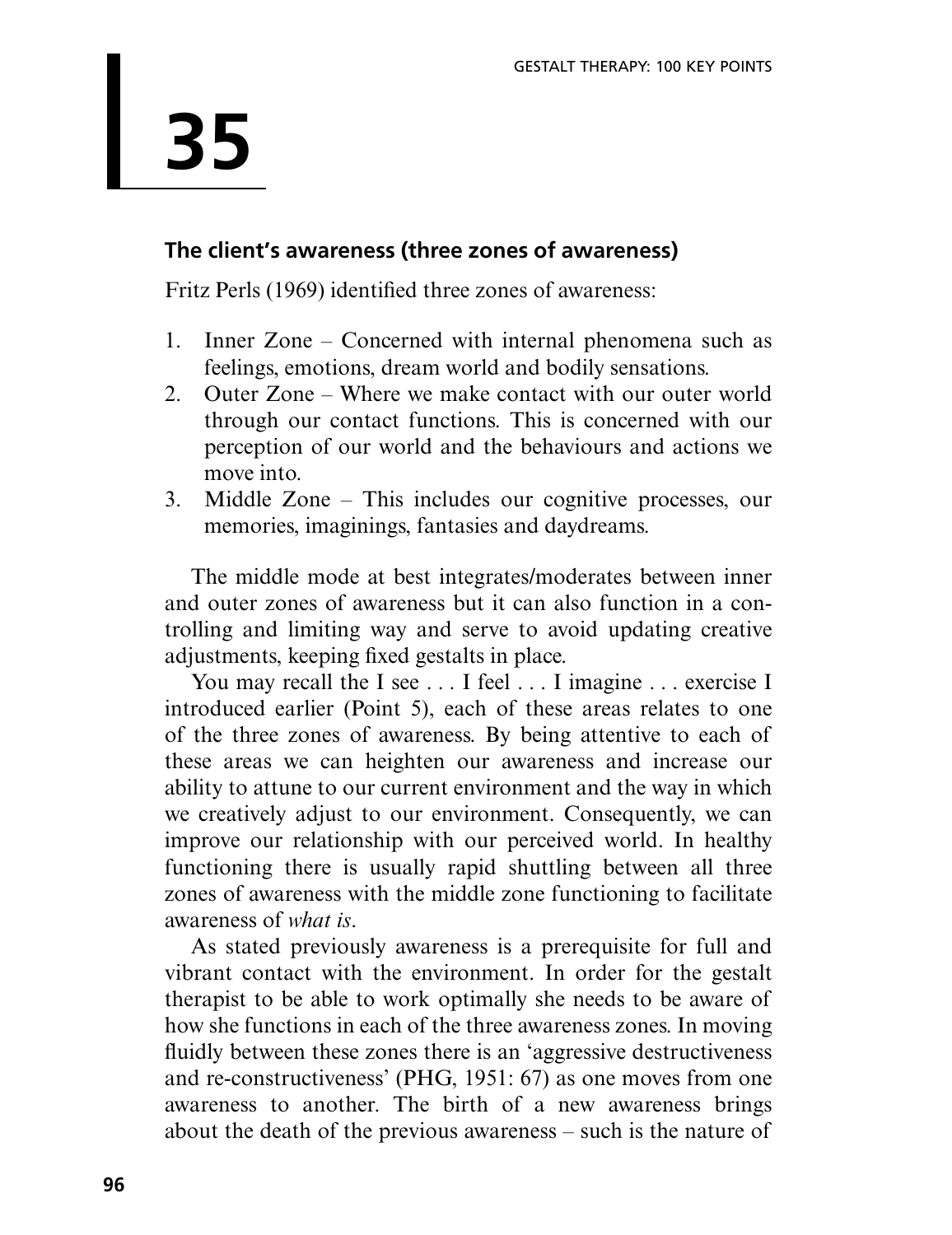healthy gestalt formation that emerging figures are destined for destruction. It is through this on-going process of formation and destruction that we maintain contact with *what is*, rather than remain with what was, by freeing our foreground for the next relevant gestalt to emerge from our background.

The client's awareness can be diminished, numbed, automatic, blocked, moderated or interrupted (as can the therapist's). But we are not on a crusade for ever-increasing awareness without consideration for the client's situation. There are many circumstances where a dulling of awareness will serve the client well, but if such a process is incongruent with the client's current situation it could at best be limiting and at worst be life-threatening.

*Tanya suffered an abusive childhood and survived her abuse creatively by desensitizing and retroflecting to protect herself through armouring and minimizing contact with her toxic environment. Her ability to make such creative adjustments is still useful today. She works for the emergency services and when faced with horrifying scenarios she has the ability to move into 'coping mode' when she just does what is needed in the crisis. However, there are times in her home life when she distances herself from her caring husband, particularly around intimacy. Alarmingly there have been occasions when she has seemingly desensitized herself from the dangers in her current environment when walking home alone late at night.*

Contact is marked by excitement when that contact is sufficiently supported by the environment. When the person *feels* unsupported it leads to anxiety/fear that needs to be managed by moderating contact. The key is heightening the client's awareness of the supports that are now available; otherwise outdated, field-incongruent moderations to contact may persist.

We should not confuse meaningful awareness with an internally focused introspection that some may mistakenly consider self-awareness, but is in fact more akin to egotism. Meaningful awareness is awareness of self in relation at the contact boundary. If open to the novelty implicit in that meeting new gestalts are born, integrating past disparate awareness. 'Reality is nothing but the sum of all awareness as you experience it here and now' (F. Perls, 1969).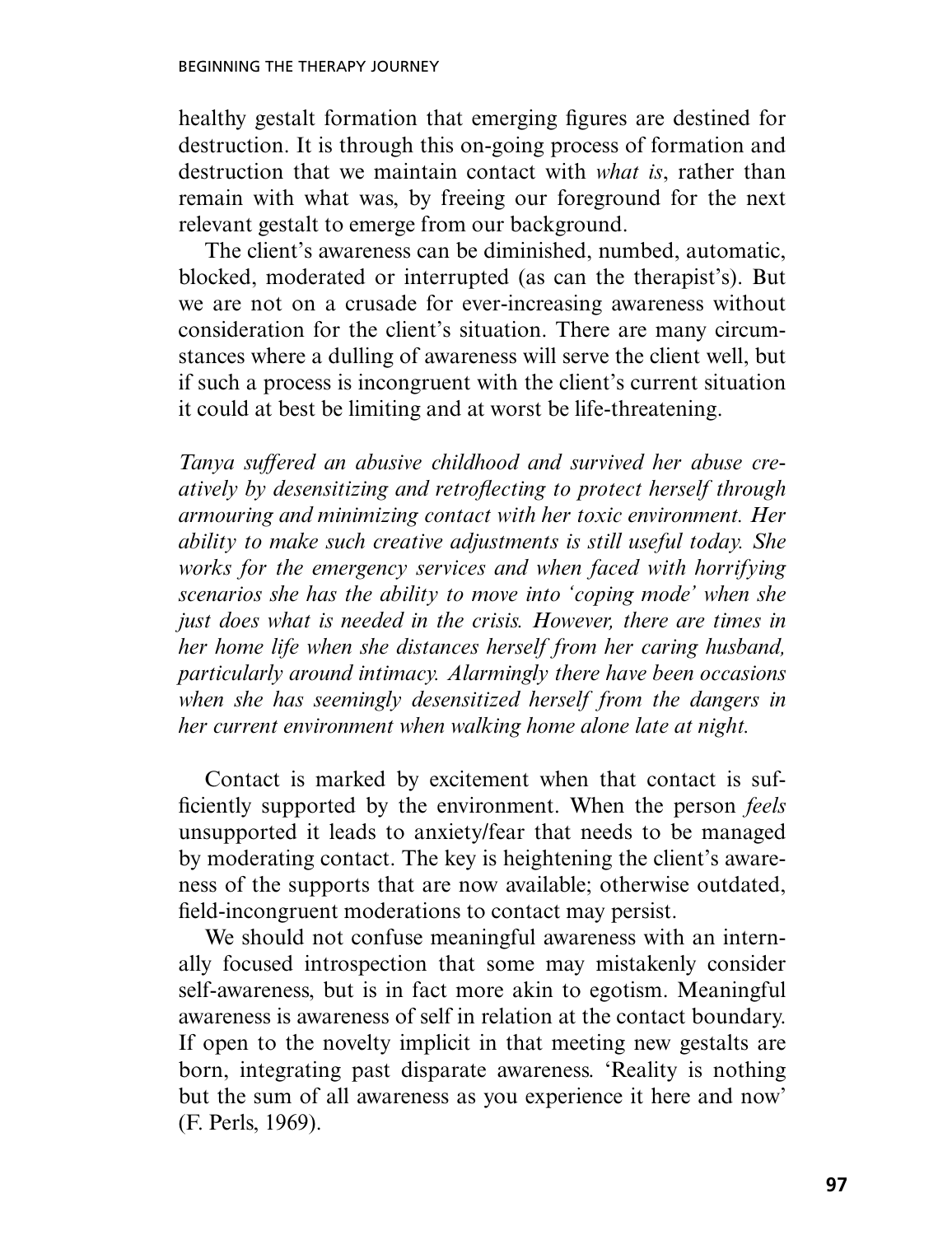### **Transference, counter-transference and co-transference possibilities**

Traditionally transference describes a process where the client projects a quality, trait or whole person from their past onto the therapist, 'reality' is then seen as being distorted by the client. If the therapist then identifies with this projected material and responds from this identification, this is described as their counter-transference. In traditional psychoanalysis the analyst's counter-transference was viewed negatively, or even something to be ashamed of (Sapriel, 1998).

The process of projection is key in transference and the line drawn between what is projection and what is transference is somewhat arbitrary. Generally, transference is spoken of when a whole person or blanket sets of qualities are projected onto the other, whereas projection may be referred to when a single trait is attributed to the other. The process itself is the same, 'You are putting your own attitude into the other person and then saying that this person *makes* you feel thus' (PHG, 1951: 101, original italics). PHG go on to say that it may be true that it is the other's unaware or aware intention to produce this reaction in you. This suggests that there is a passive receiver of the transference and an active projector and does not illustrate the *co-created* nature of the phenomena.

One of the potential problems with a transference/countertransference map is that the therapist's counter-transference can simply be put down to the client's transference, absolving the therapist of responsibility. It is not then a giant leap to believing that we hold some privileged position regarding defining reality. We might consider what such a relational stance could repeat from the client's past! Transference and counter-transference are multi-directional, neither just travels from the client to the therapist or vice versa, nor does therapy take place within a bubble. The therapist is just as capable of projecting material from their past onto the client. Furthermore, from gestalt's field perspective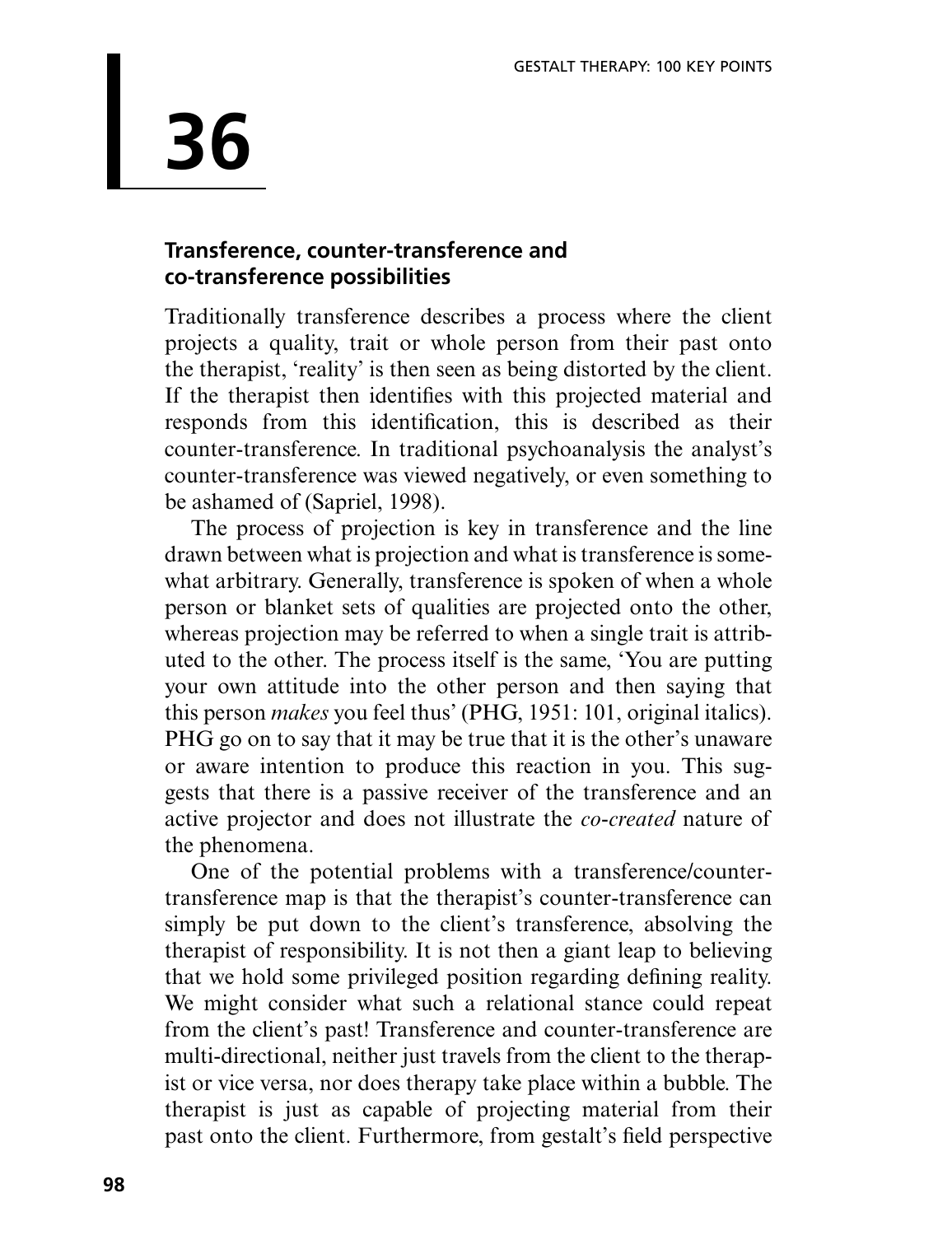it would be a gross mistake to view these occurrences as isolated events. Transference is not completely formed and thrown out by one party to 'land' on the other – it is created in relationship. This is why it is more accurate to use the term *co-transference* in gestalt as this, 'reflects the reality that meaning is co-created by both subjectivities, equally . . . with neither person holding a more objectively "true" version of reality in the room' (Sapriel, 1998: 42). If we fail to consider how we contribute to the way in which the client perceives us, we deprive the therapy situation of one of its most powerful and potentially healing elements.

If as Merleau-Ponty (1962) asserts, the lived present holds a past and a future within it, then characters and experiences from our past and anticipations or projections into our future will enter our present experience. Let me give an example from my practice:

My new client sat facing me hoping that I was a miracle worker, the father she never had who could take away her hurt. In my anxiety to please I attempted to meet these impossible unspoken expectations. My anxiety clouded my awareness of the process between us as I continued to try to 'rescue' this woman over the passing weeks. We got stuck and in the emerging *co-transference* my client felt hurt and disappointed, just as she had in relation to her absent father. In supervision I realized my part in this and subsequently apologized to her for having missed her and let her down. It was a tearful session, no one had ever apologized to her before – they had always blamed her.

Accepting that transference is a co-created phenomenon, it may present in any of the following forms:

- 1. An alienated aspect of the individual is projected onto the other (usually referred to as projection).
- 2. Desired hopes or yearnings are projected an idealized mother/father/sexual partner, etc.
- 3. As aspects of the person's past. An affective aspect of the relationship is projected onto the current relationship, resulting in the client expecting you to treat them as they were treated historically.
- 4. A response to introjected beliefs, assumptions or attitudes, e.g. 'All men are bastards', 'If I'm not sexual I am worthless'.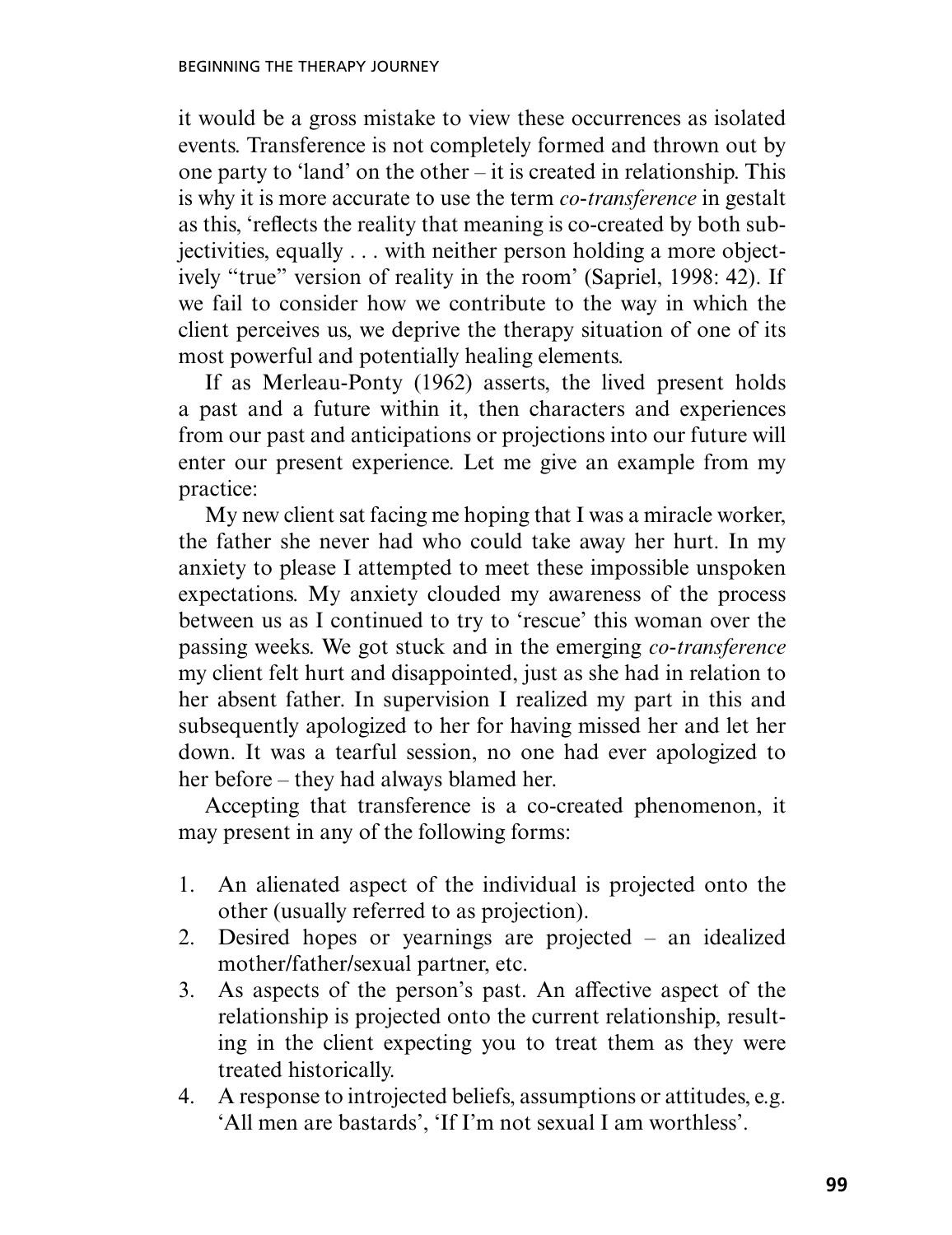Transference is an organizing activity in which the client assimilates the therapy situation into the thematic structures of their lifespace. The transference can be seen as a snapshot of the client's psychological relationship with the world and therefore when it arises offers the opportunity for a transformative experience. The there and then presenting in the here and now provides an opportunity of at least partial reparation of past hurts.

#### *Experiential exercise:*

*Take a few moments to consider what sort of transferential reactions you might attract as a therapist. Whilst every meeting is unique there is likely to be a pattern to the way in which you relate that will lend itself to being seen in particular ways. Here are some questions that may help you – How do others generally perceive you? What roles do you have? How would you describe your sexuality? What sort of transference might best fit your age? I would also suggest that you gain feedback from others – after all, transference is a relational process!*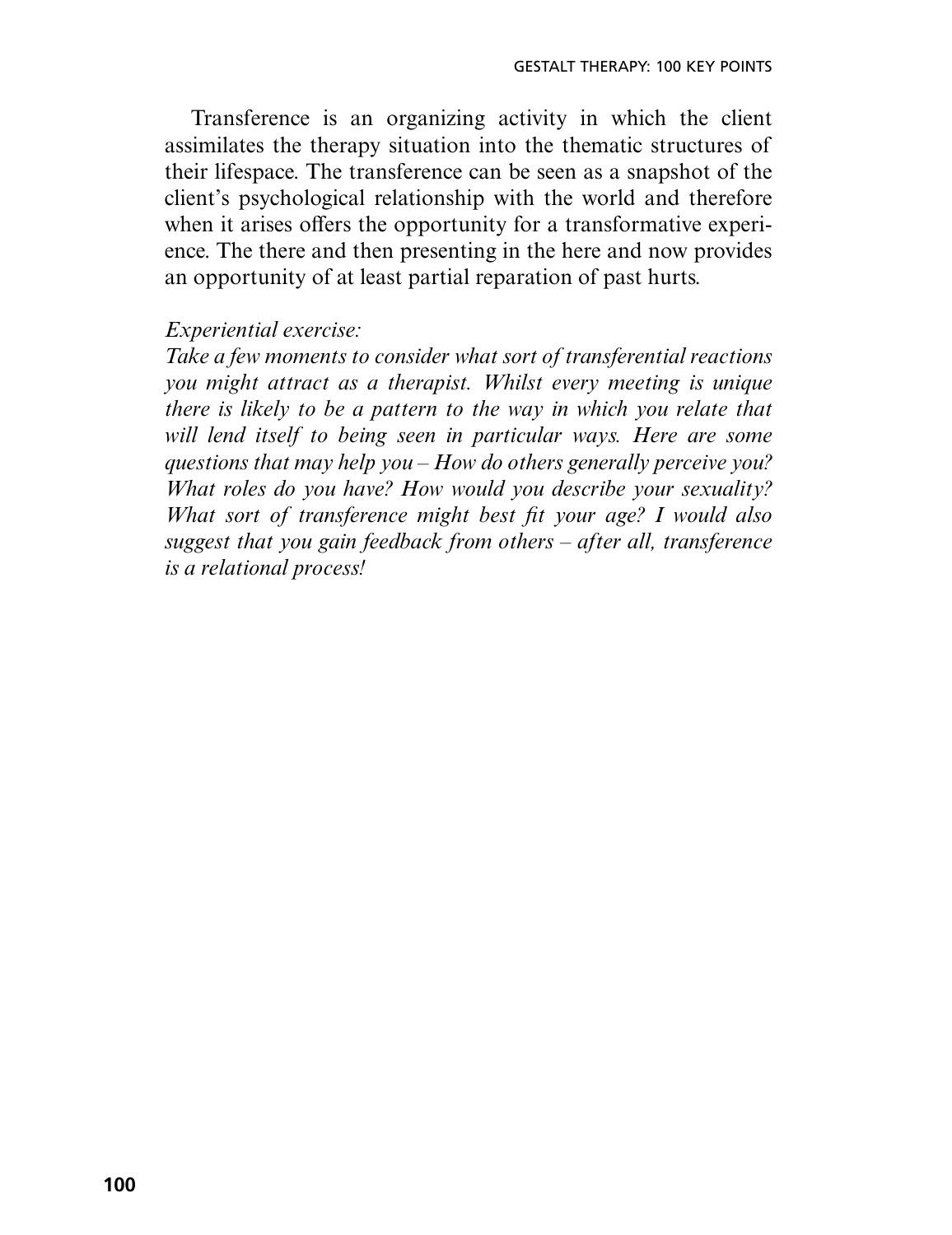### **How the client 'bodies forth'**

We carry the history of our relationships in our bodies. As layer upon layer of creative adjustments are updated or remain outdated, the patterns we form in our relating to our world unfold. As long as we are a living body, we will body forth in the world in the way we hold ourselves, the way we move, the way we walk, and the way we make physical contact with others and the world. In doing so our histories of our contacts with the world show themselves. Our bodies forever carry information that cannot be verbalized and the way in which we body forth is a record of our on-going dialogue with the world. It is the way in which I reach out to the world, a movement in relation to my situation that defines my relationship with that situation. As person and environment are parts of a single system, 'Each participates in the creation of the other' (Beaumont, 1993). Person and environment define one another in relationship and as they define one another the degree of bodying forth and the style of that bodying forth will form.

Creative adjustment is not just a case of bodying forth; the creative adjustment can be a 'bodying back'. A disabled person can only achieve ordered behaviour through shrinkage of their environment in proportion to their disability (Goldstein, 1939). Someone with a physical disability will reorganize the proximity of her physical environment just as a person with a psychological problem reduces the size of his phenomenal world. 'What looks like a mental disturbance is in fact *an attempt to reorganize an impaired person-world relationship*' (Wollants, 2008: 66, original italics).

To illustrate possible styles of bodying forth, let us consider *possible* presentations in relation to some of the moderations to contact discussed in Part 1.

In Table 2.1 there are just a few over-simplified possibilities designed to give a flavour of a person's style of bodying forth, which will always be influenced by their situation. In the therapy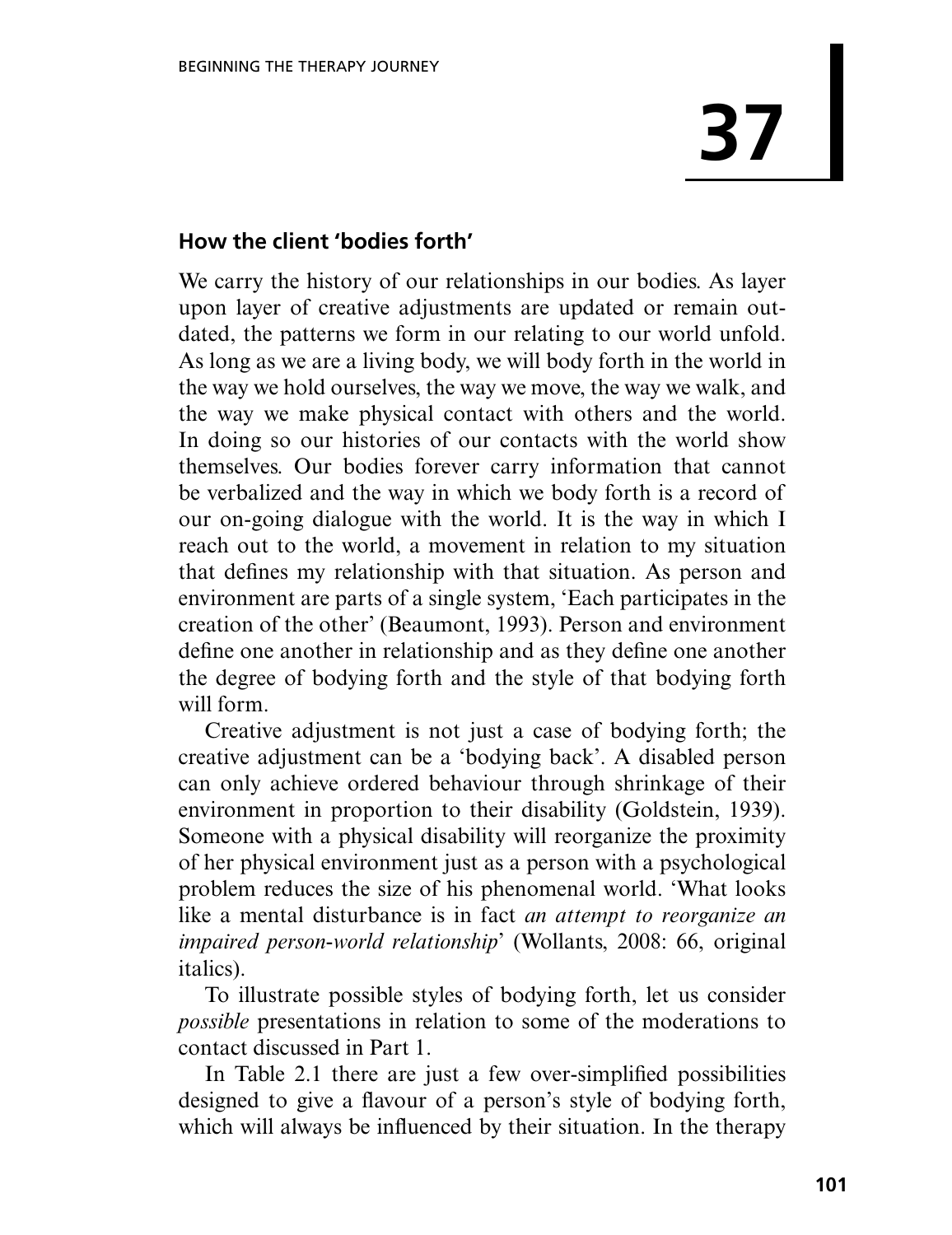| A person who<br>moderates contact<br>through $\dots$ | May body forth by $\dots$                                                                                                                                                                                           |
|------------------------------------------------------|---------------------------------------------------------------------------------------------------------------------------------------------------------------------------------------------------------------------|
| Introjection                                         | Gulping down the environment. Swallowing<br>as they receive information. Have little<br>awareness of their body. Have eyes that just<br>want to take in.                                                            |
| Retroflection                                        | Armouring their body. Present with a<br>hardened exterior. Breathe shallowly. Walk<br>and hold their body with muscular tightness.<br>Have a 'hardened' way of looking.                                             |
| Projection                                           | Throw their arms out as they speak. Stick their<br>chest out. Throw their legs out as they walk,<br>put feet down firmly. Breathe out strongly<br>but in quietly. Appear to look through you<br>rather than at you. |
| Confluence                                           | Eyes bulging as if person wants to merge.<br>Bodily appear 'soft'. Collapse into their<br>environment, e.g. 'flop' into a chair. Walk<br>with minimal resistance.                                                   |
| Deflection                                           | Fidget and be easily distracted. Breathe in<br>short quick breaths. Move around quickly.<br>Only engage fleetingly in eye contact.                                                                                  |

*Table 2.1* **Point 37: How the Client 'Bodies Forth'**

situation, the therapist's style of bodying forth, as a figural element of the field, will impact the client's bodily movements. For example, if the therapist is confident and dramatic in their movements it begs the question where is the space for the client's confident and dramatic movements?

Kepner (1987) discussed the body processes of *overbounding* and *underbounding*. In response to an introjected belief the individual may creatively adjust by either:

*Underbounding –* burying their own needs and presenting as compliant so that they do not clash with the introject present in the environment. In this case the person is likely to be overly permeable in contact with others.

*Overbounding –* closing or hardening their contact boundary to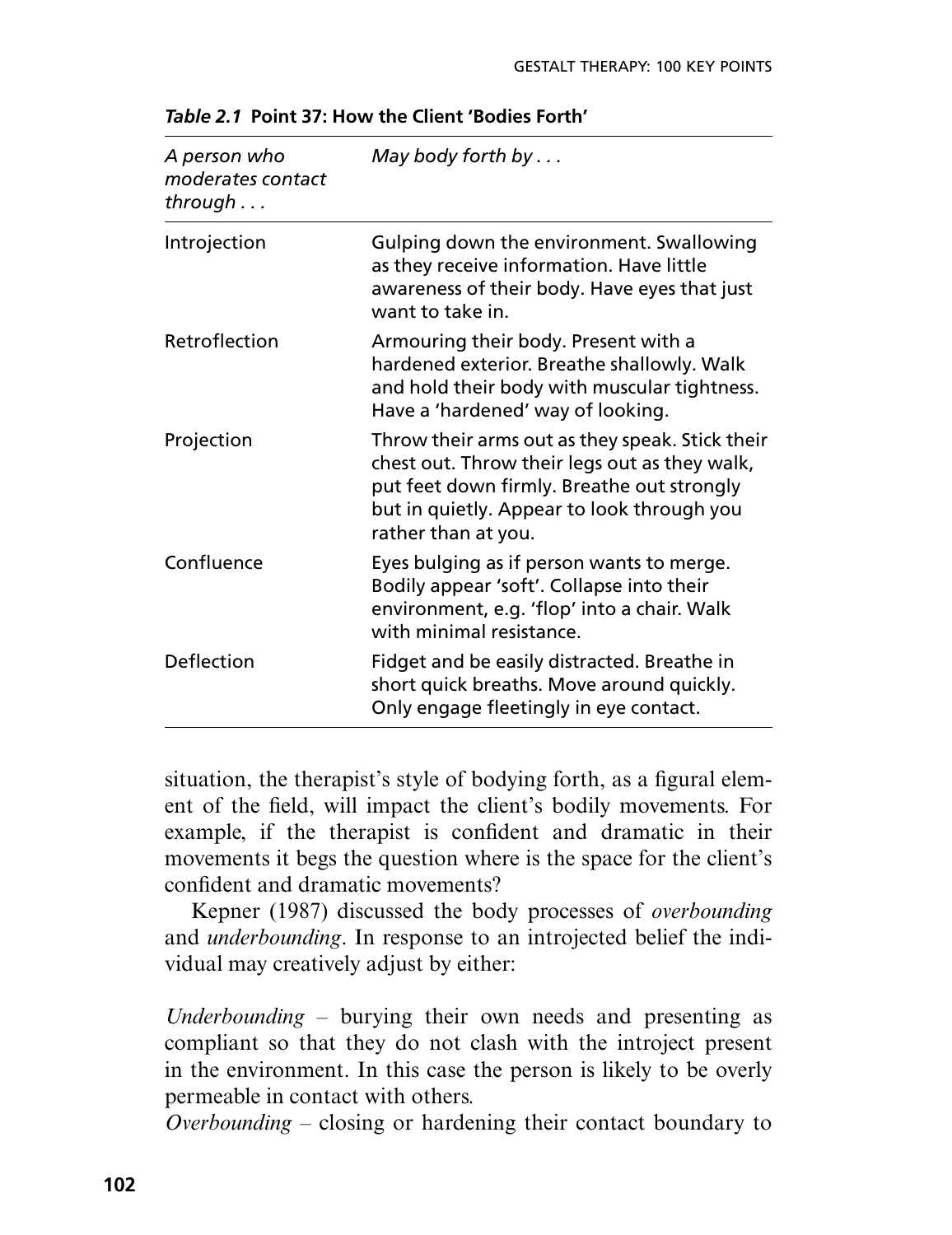anything that is novel or protecting themselves by attacking. The process is designed to protect through distancing from contact with the environment.

The creation of an embodied field is essential to the work of body-oriented therapy; supporting the client's development of their own embodiment; making connections between their body process and their self-experience; and using body-oriented methodology for effecting psychotherapeutic change all requires such a field. Such an approach challenges current social trends in which virtual contact can replace actual contact and medication can be used to quell or lift unpleasant emotions without consideration for their meaning.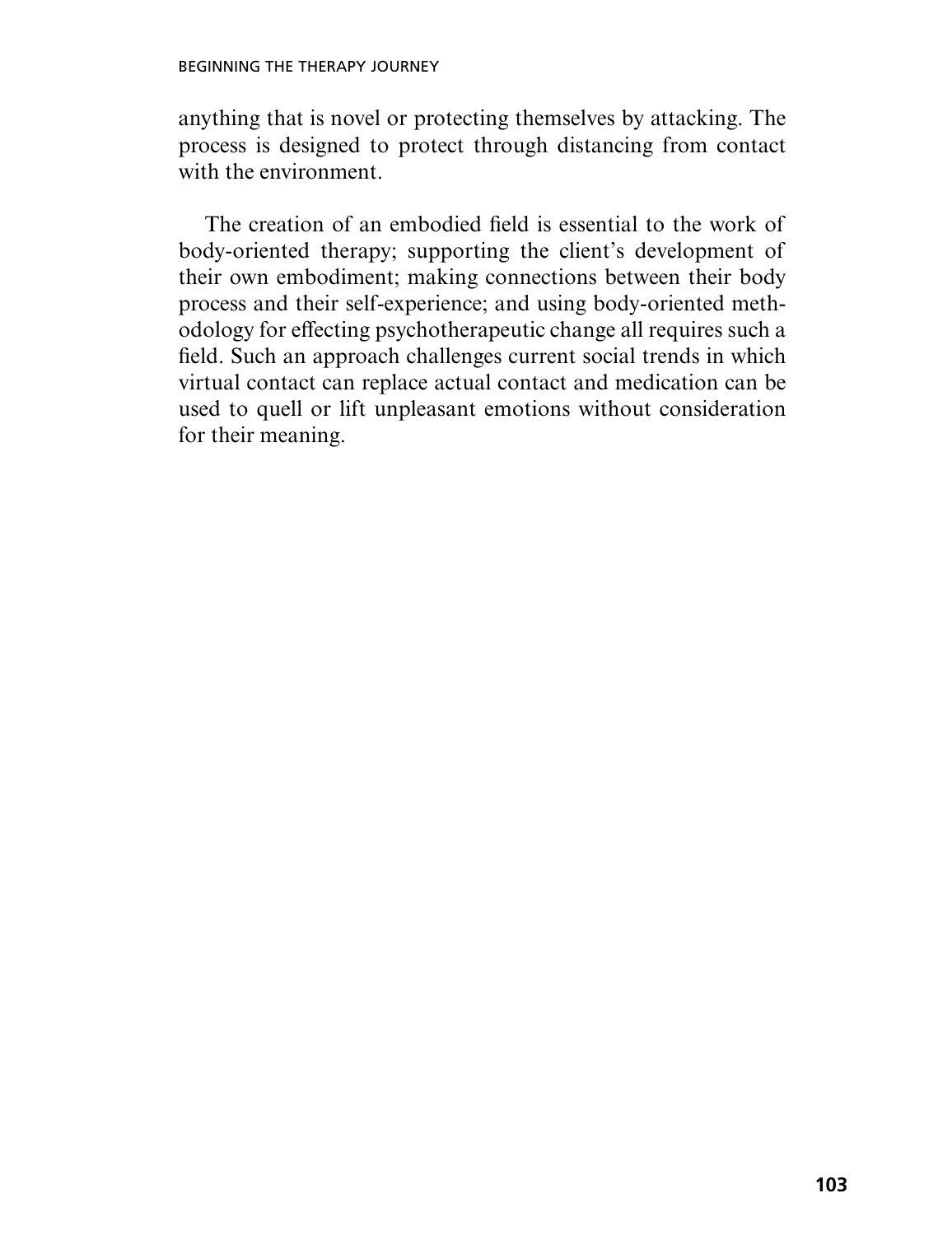### **Treatment planning: planning the journey**

Formulating a treatment plan follows on from the process of assessment and diagnosis. As with diagnosis, treatment planning does not sit easily with many gestalt therapists probably because of prescriptive connotations. However, just as diagnosis is process diagnosis, treatment planning in gestalt considers the process of the therapy rather than prescribing a formulaic action. A gestalt therapist does not impose a treatment plan upon a client; rather the journey ahead needs to be mapped out in dialogue with the client. As with any map we need to appreciate that future twists and turns on the client's therapeutic journey will require a re-evaluation of the proposed route in response to changing goals and/or field conditions. A particular therapeutic stance may be indicated earlier in therapy that may later need adapting to facilitate on-going growth. For example, some clients may not welcome much presence from the therapist initially, but as the therapeutic relationship becomes established this could become a growing edge for the client and their relationships outside the therapy room.

The present does not exclude remembering or planning. We need to plan our therapy sessions. The therapist and the client would not arrive in the room together without mapping out a future plan! We also need to consider the wider field when delivering therapy. Therapy in many areas such as within the British National Health Service or through that delivered via insurance companies is time limited. This is a field condition. It would be irresponsible to proceed without acknowledging the limitations imposed by the structure in which the therapy takes place.

Acknowledging and addressing risk issues, together with an awareness of strategies of intervention for working with different presentations of risk, is an area of particular importance (see Point 89). A treatment plan formed in collaboration with a client to address their unique experience of the area of risk can provide a holding that greatly minimizes that risk. I talk openly with clients who have ideas of self-harm and/or suicide about those ideas.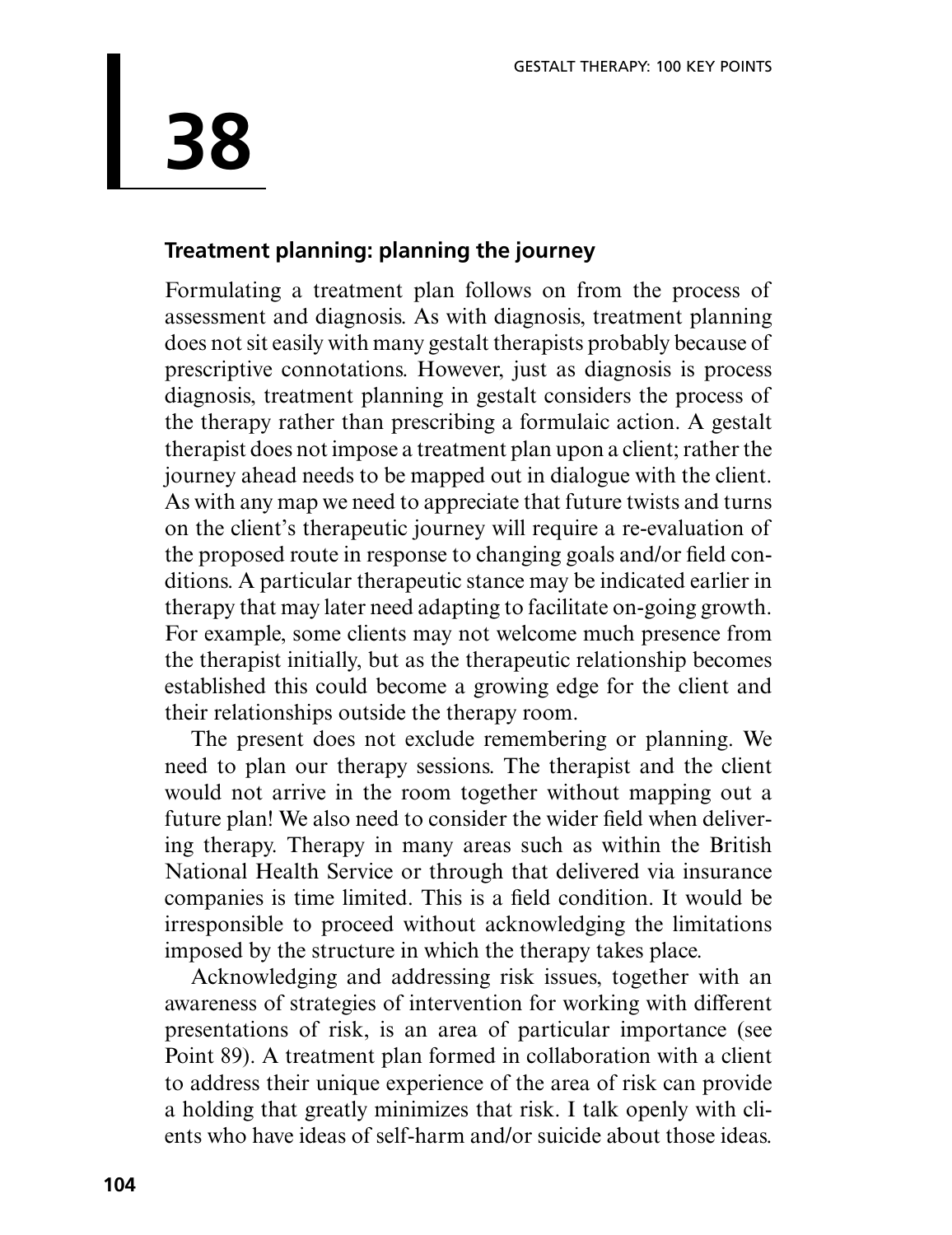Most experience relief in my phenomenological exploration of this desire, which then frees us to look at the 'part' of them that does not wish to self-harm or kill themselves. It also sows the seeds for possible future experimentation around this dichotomy.

In making treatment planning a collaborative venture it is imperative that the therapist considers, as far as possible, his or her own cultural influences and prejudices that colour the way in which they use diagnosis upon which treatment plans are based and the therapeutic process is conceptualized. Client and therapist could be standing upon different cultural ground. Whilst difference is often stimulating, fundamental misunderstandings about the cultural ground of another can be hurtful and shaming.

Treatment plans are formed in relation to theoretical maps and notions. It is, I believe, an ethical duty for a gestalt therapist to keep abreast of recent research in the field to update their knowledge regarding different theoretical viewpoints as they develop and review their therapeutic philosophy.

So far I have discussed treatment planning at a macro level, which we can think of as an over-arching approach for addressing potential issues and a flexible general direction for the therapy. However, a form of treatment planning takes place at a microlevel within a single session or in a brief succession of moments in a session. An example: a gestalt therapist notices her client biting his lip, breathing shallowly and hitting his own arm as he talks about his abusive father (assessment). The therapist forms a hypothesis that the client may be retroflecting anger (diagnosis). She wonders if he might benefit from experimenting with some catharsis and suggests an expressive experiment (treatment planning). An agreement to spend a session on a particular area, such as working with a dream, could also be described in such terms.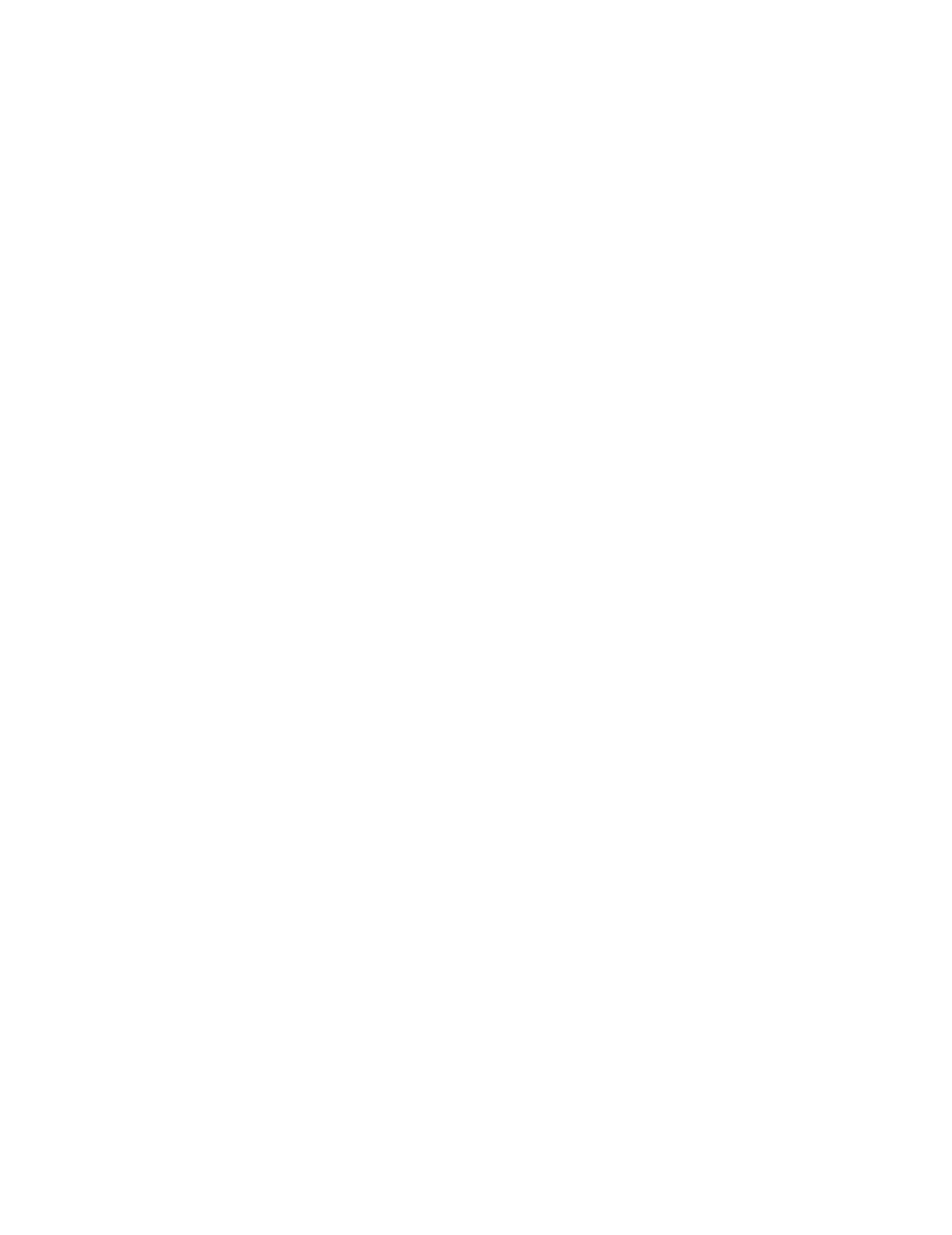

### THE THERAPY JOURNEY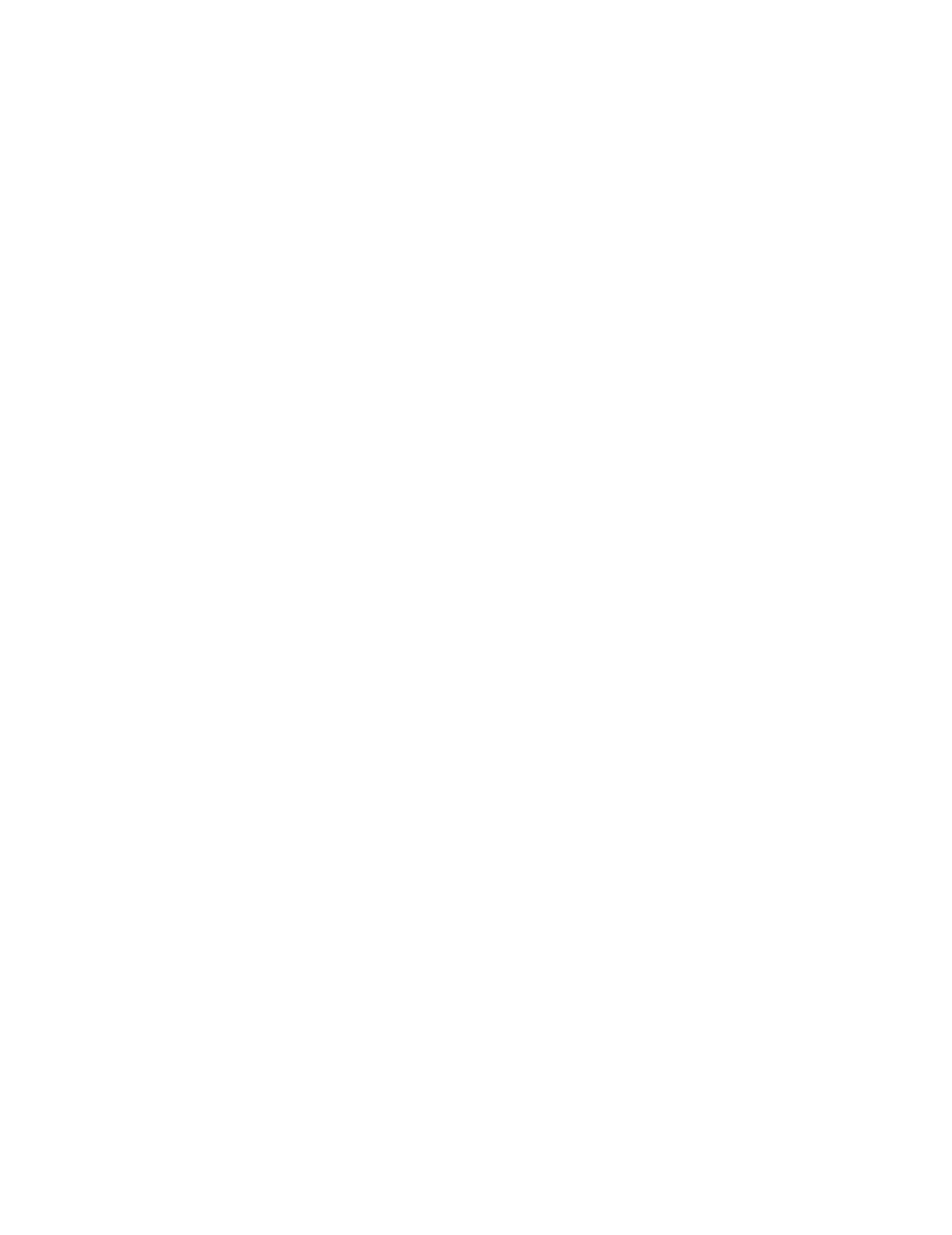

### Exploring the client's 'lifespace' , field or situation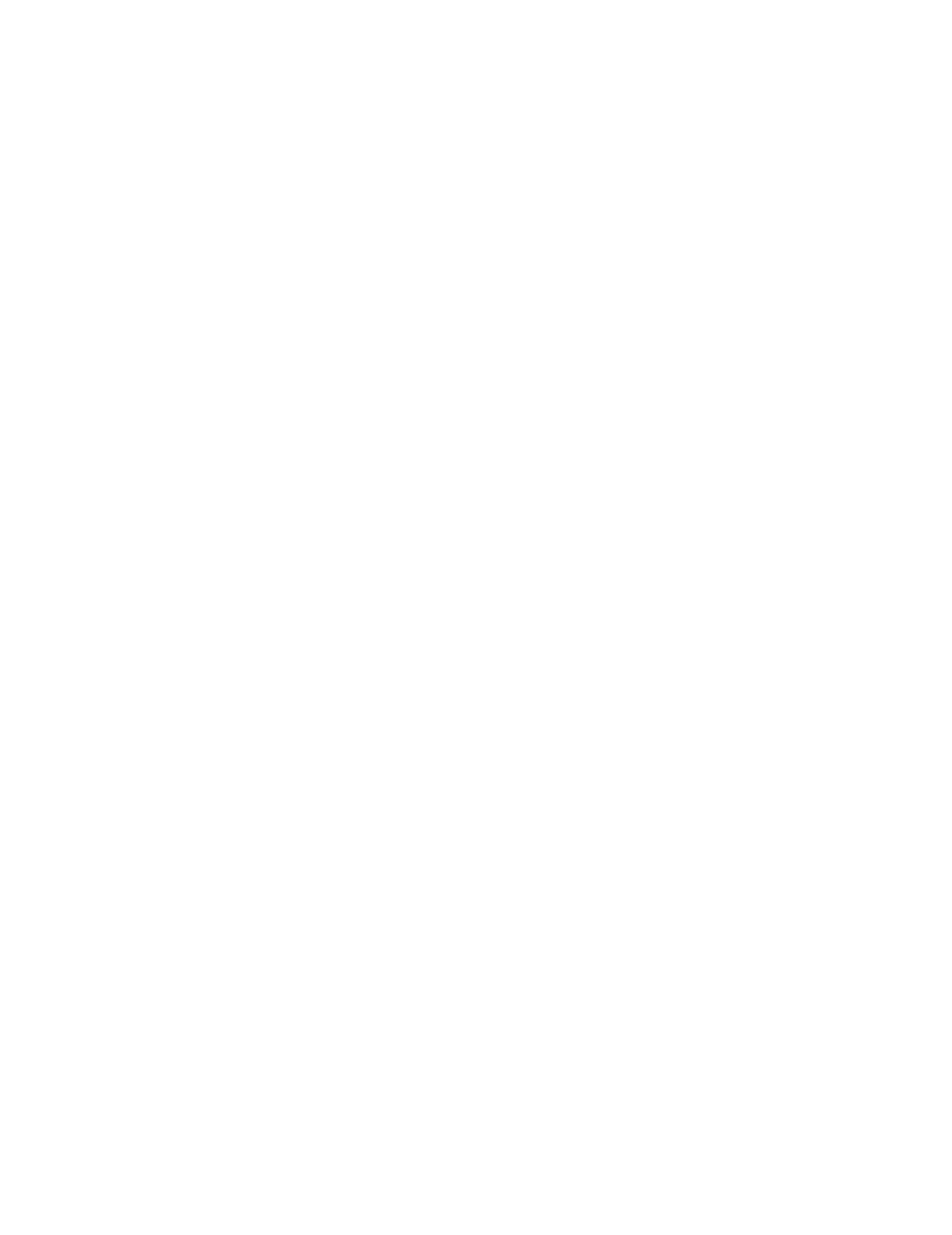### **The lifespace and the field**

Gestalt therapy integrated Kurt Lewin's theory of the organism– environmental field, also known as the lifespace, into its approach. His theory, central to contemporary gestalt therapy, contends that behaviour is a function of the person and the environment together, which he showed in the equation  $B = f(P, E)^8$ . Lewin saw behaviour as 'being embedded in a *context* which intrinsically includes the person, with all their characteristics and perceptions, *and* the environment with all its forces and influences' (Kepner, 2003: 8, original italics).

Lewin (1952) stated that the person and the environment have to be considered as one constellation of independent factors. He called the totality of these factors the lifespace of the individual. As gestalt therapy is committed to this worldview it follows that the field with which the therapist must deal with is the lifespace of the client. The person and the psychological environment constitute that lifespace, as it exists for that person at that time in the here and now – neither can be viewed in isolation.

At this point it might be timely to note that in gestalt therapy the terms 'field', 'situation' and 'lifespace' have been used interchangeably, indeed Lewin did so himself. This has contributed to some confusion exacerbated by the term 'field' having multiple meanings and being used indiscriminately (Staemmler, 2006). There is no field per se that is perceived by one and all. In our habitually deflective language, when we talk about *the* field or *the* situation, we talk of a realm that exists outside of our lifespace, beyond our perception. For clarity we should identify who perceives the phenomena in *the* field, hence, an accurate description would be *my phenomenal* field or *my* situation. Without an engaged subjectivity as a co-constitutive pole there is no field,

<sup>&</sup>lt;sup>8</sup> In this equation B = behaviour, f = function, P = Person, E = Environment.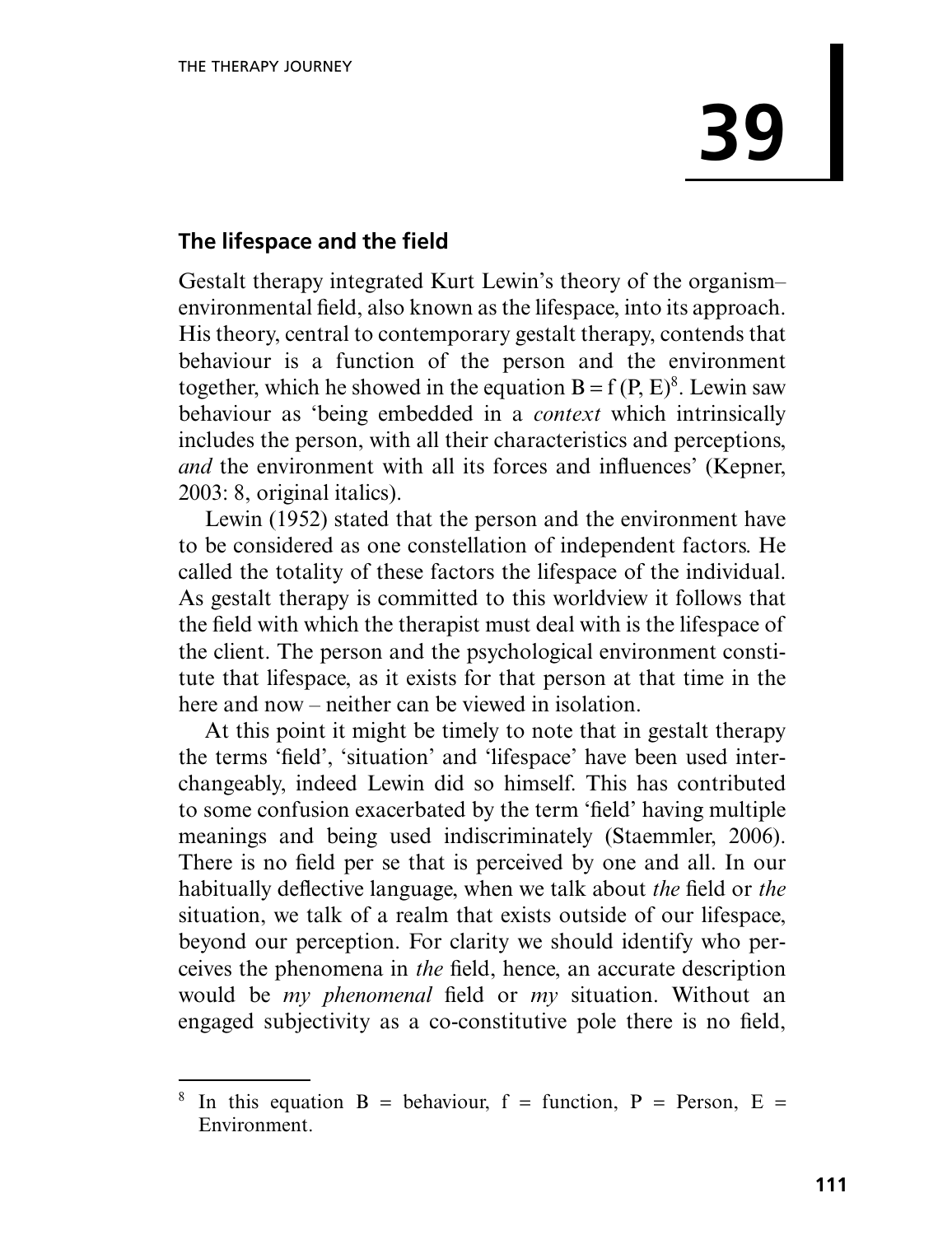fields cannot be spoken of properly as existing in themselves (McConville, 2001a).

Marrow (1969: 39) represents the lifespace diagrammatically, in the example below  $E =$  environment,  $P =$  person:



#### *Figure 3.1*

In Figure 3.1 the person's phenomenal world is represented within the oval and it is in the relationship between the person and the environment, within their lifespace, that the individual defines their reality. The 'non-psychological', what we may think of philosophically as a 'real' external world is unknowable. We live in an inter-subjective world. If we accept Lewin's theory it follows that to understand our clients we need to be open to their subjective perception of their environment within their lifespace – of which we become a part and influence. In Figure 3.1 the contact boundary (see Point 12) is represented by the parentheses containing (P).

Whilst acknowledging the double-edged potential for use and abuse in using the many maps available to us in gestalt therapy, Parlett (1991: 69–81) built upon and integrated the work of Lewin in recasting field theory into five principles. He identified these interrelated aspects of a field theoretical approach as:

- 1. The Principle of Organization Everything is interconnected, the meaning of any singular aspect can only be derived from looking at the total situation.
- 2. The Principle of Contemporaneity It is the constellation of influences in the present field that 'explains' the current behaviour. We are concerned with the field conditions at this present time not the events of the past or future.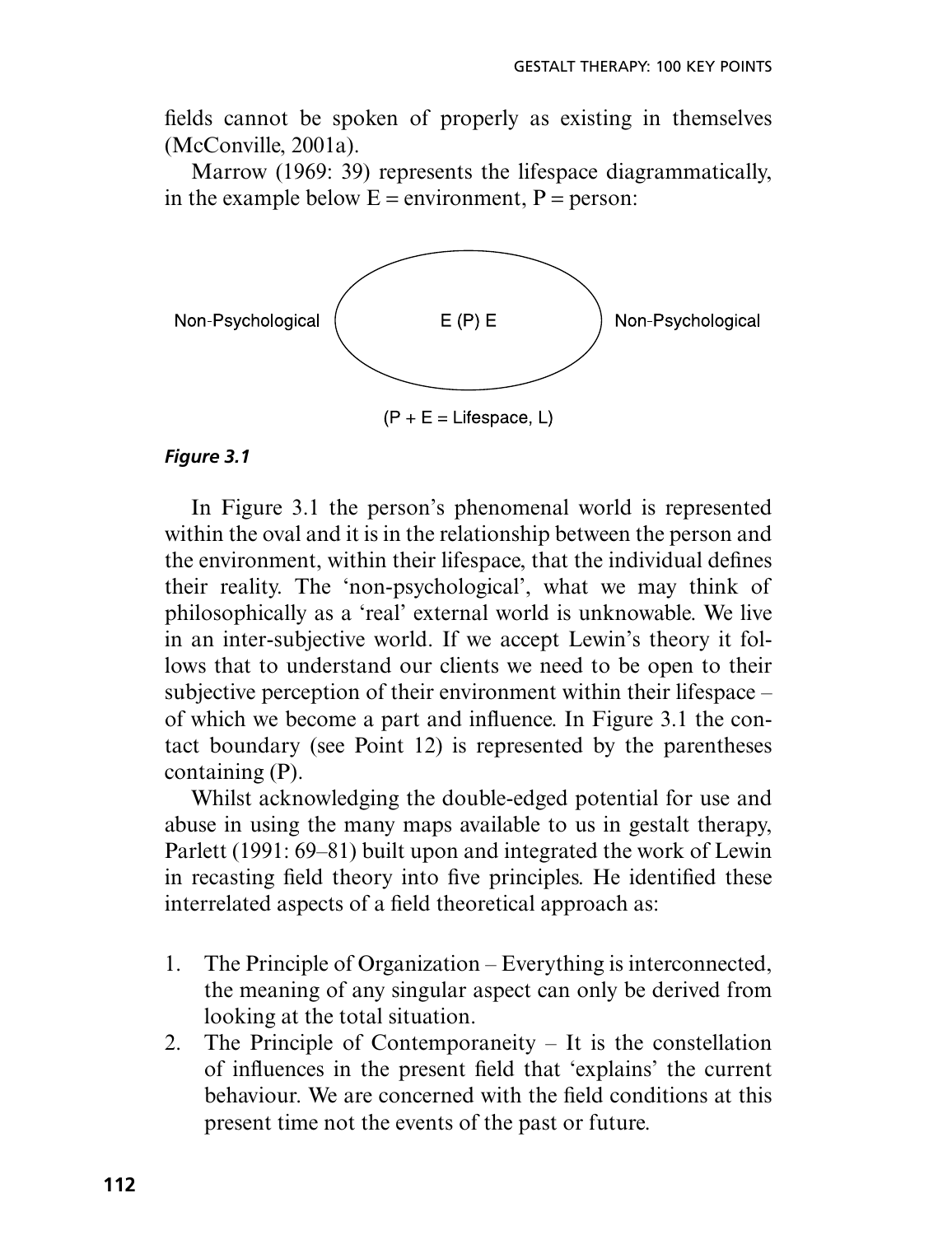- 3. The Principle of Singularity Every person–situation field (lifespace) is unique. The individual will construct meaning and any generalizations are suspect.
- 4. The Principle of Changing Process The field is in a constant state of flux, nothing is fixed. Consequently, we need to be wary of a tendency to categorize.
- 5. The Principle of Possible Relevance Every part of the field impacts on the field and therefore no part of the field can be excluded in advance as irrelevant. All parts are potentially as meaningful as each other.

None of the above five principles can be applied in isolation as all are interdependent.

To believe in and follow the principles of field theory, to view the whole situation and to embrace the lifespace is not easy. To do so requires a whole paradigm shift away from an atomized and individualistic worldview towards a much wider contextual worldview. However, such a shift is needed in order to practise gestalt therapy.

To understand the dynamics of a process, we have to comprehend the entirety of the situation involved, along with all its elements and characteristics.

(Lewin, 1935: 31)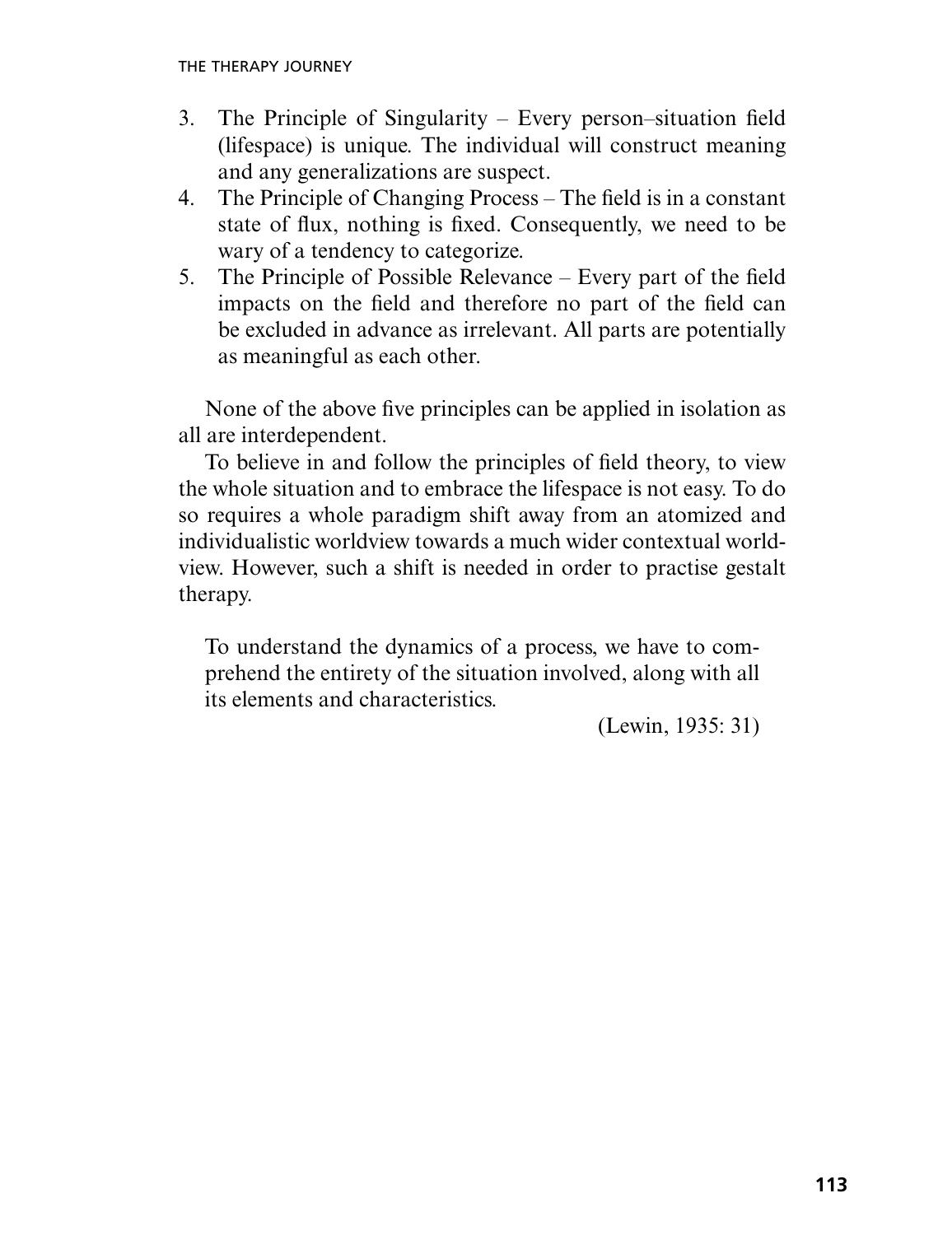### **Viewing the lifespace through a developmental lens**

A criticism often levelled at gestalt therapy is that the approach does not have a thorough enough developmental theory<sup>9</sup>. I believe that gestalt's rebellion against psychoanalysis's exploration of the archaic led to a de-emphasizing of the developmental theory already contained within our therapeutic philosophy<sup>10</sup>. Developmental theory is implicitly contained within field theory and the lifespace.

I have discussed the developmental significance Perls attached to the infant cutting teeth (Point 16). He later considered healthy development as being the transition from environmental support to self-support (F. Perls, 1973). This is inconsistent with gestalt's situational view of self. Laura Perls' (1992) stance differed markedly in seeing development as only being possible when there was adequate support available. Development through a gestalt lens of support is not a relentless march towards the individual's standing on their own two feet; this is but one pole of a support continuum. It may be a pole that in general terms we tend to move towards as we become increasingly more capable of independence in relation to our expanding experienced world. However, a process of individuating takes place within an interactional field of relations. From a field perspective development is an on-going process that is created between the individual and their environment not in the individual in isolation – developmental potential is not achieved within our own skin.

The field or situation with which the gestalt therapist deals

<sup>9</sup> There have been some fine importations into gestalt, in particular the work of Daniel Stern (1998) whose developmental theories integrate well with a gestalt view of self as process.

<sup>&</sup>lt;sup>10</sup> I would like to direct the interested reader towards the work of contemporary gestalt therapists Frank (2001), Philippson (2009) and Wollants (2008).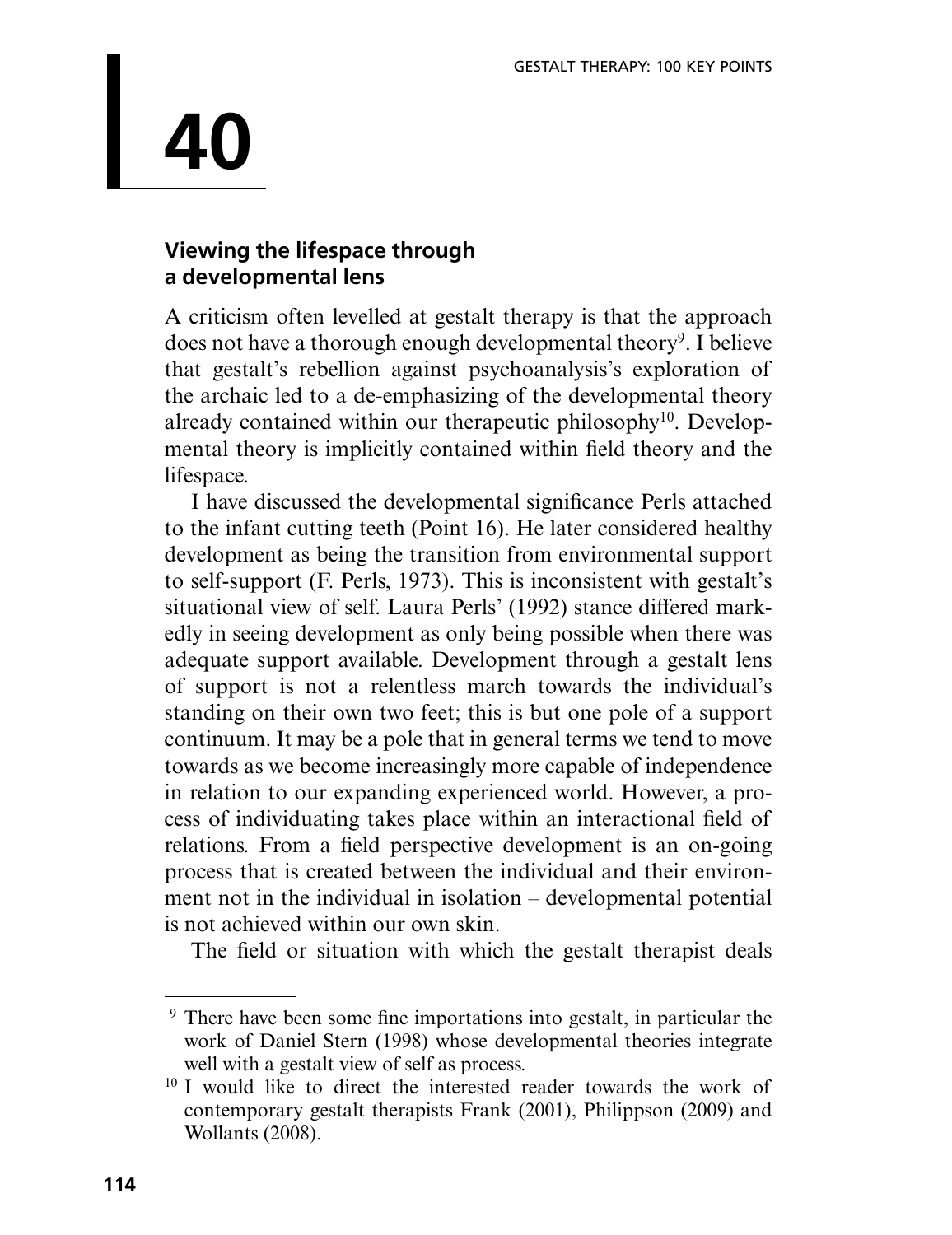is the lifespace of the client as perceived by that client at that moment in time. Creative adjustment through reorganizing one's response in relation to changes in the person's lifespace is central to a gestalt view of development. The person creatively adjusts in relation to their situation and their situation adjusts in relation to the individual. From a gestalt perspective development is not a series of steps leading to 'maturity'. The lifespace of a child given sufficient psychological and physical nourishment will continue to grow. Starved of physical and psychological nourishment that development will be restricted, although the child may *develop* creative adjustments in forming an imaginative 'internal' world. Similarly, the lifespace of an elderly person shrinks in many ways, but within this shrinkage there is often an on-going growth in terms of the way in which they creatively adjust to their smaller physical world.

From a field perspective my world cannot exist without me and I cannot exist without my world. Lewin discussed *existence, interdependence and contemporaneity* as attributes of an individual's lifespace.<sup>11</sup>

*Existence –* The lifespace consists of all elements that have existence for the individual: cultural, physical, biological, social, religious, familial. All impact the individual's relating and development within their world. It will also include those influences that are not present in the person's immediate field but can have a profound impact upon it. For example, the recent collapse of the banks that led to recession.

*Interdependence –* All elements of the field affect all other elements of the field. For a person to develop healthily is dependent upon favourable field conditions – a reasonable upbringing, encouragement from peers, a culture that allows expression of creativity. 'A person emerges from situations' (Wollants, 2008: 41).

*Contemporaneity –* Any behaviour depends on how the individual views the psychological situation at that moment. In gestalt we believe that present experiences and the way in which we

<sup>&</sup>lt;sup>11</sup> I am grateful to my colleague and gestalt therapist from Australia, Sally Brookes, for sharing her thinking regarding these attributes of the lifespace.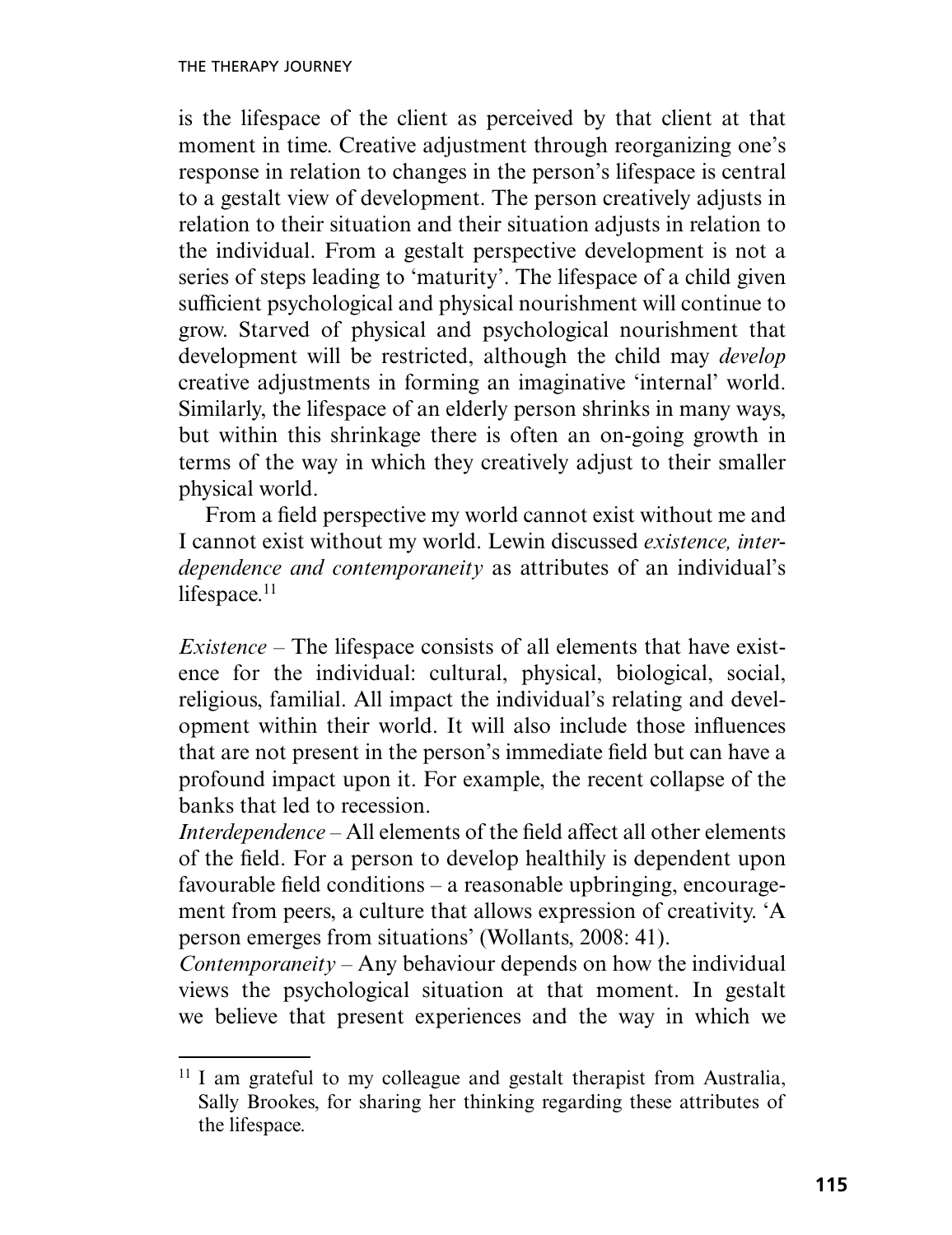constellate our current field emerges from our background. Our history shapes our current lifespace and can only be explored in the present through noting how an individual configures their world in the here and now. An example might be a woman who has experienced abuse from men during her upbringing then configuring her relationships with men in adulthood by keeping them at a relational distance. However, in gestalt we do not believe that we can take one aspect of the field and say that *x* leads to *y*. In the given example there will be multiple factors influencing the situation that could lead to a very different constellation of the woman's field.

You may be wondering why I have included *contemporaneity* in a section discussing the lifespace through a developmental lens. Quite simply, through the very action of you reading this page you are continuing to develop contemporaneously – in the here and now. Development has a past but it also has a present and a future.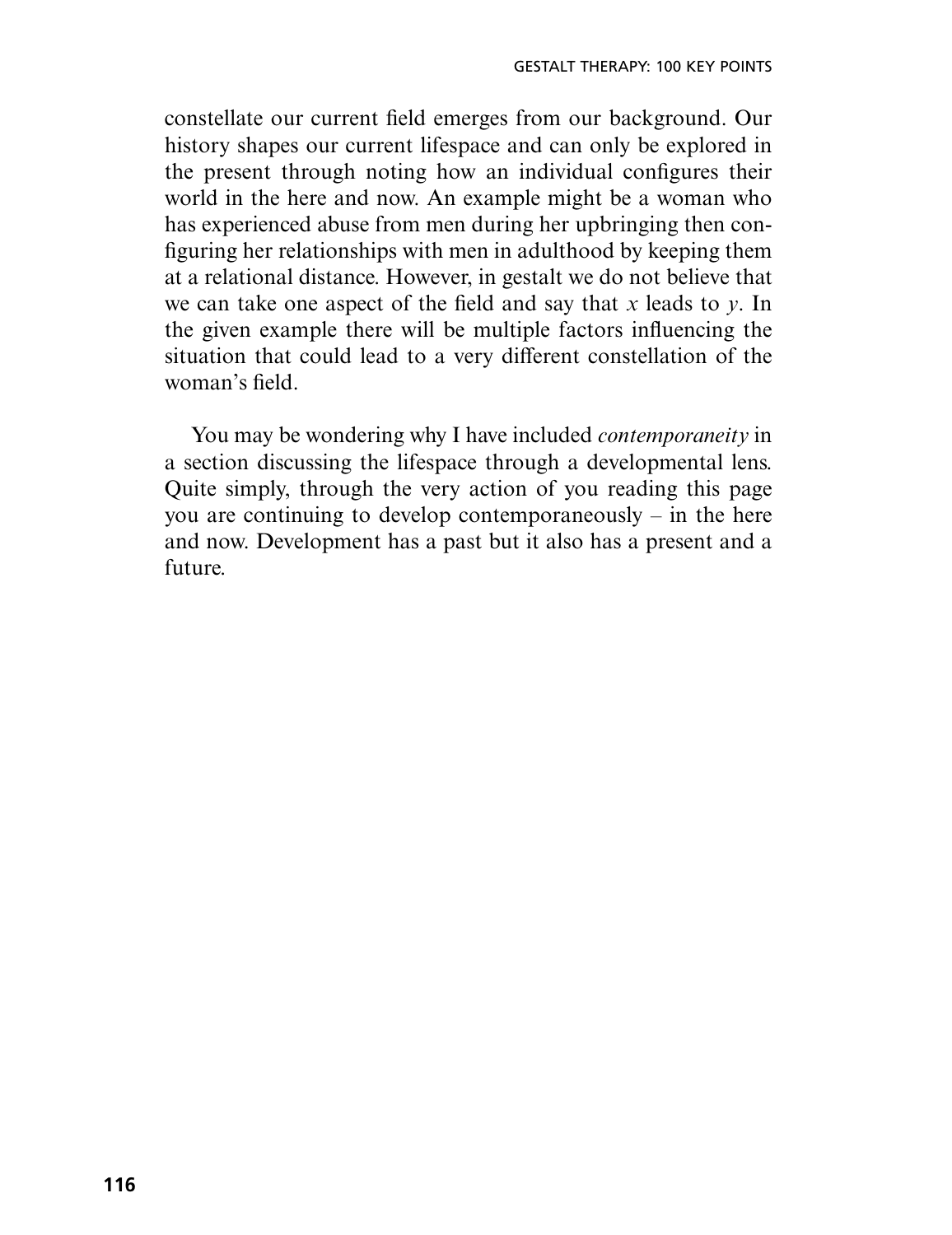#### **The therapy space as present situation**

To see a world in a grain of sand, And heaven in a wild flower, Hold infinity in the palm of your hand, And eternity in an hour. (William Blake, Auguries of Innocence, 1977)

Clients arrive for therapy not with problems *in* themselves but problems *with* their situation. They present these problems in their relating to the world in the present situation – the therapy space. As they do so the nature of these problems unfolds in the style and manner the client makes and breaks contact in the here and now of the therapy session. The way in which the client relates in the therapy situation will have shades of varying depth and colour to the way in which they constellate their world of relations outside the therapy situation. Although every meeting in every situation and every therapy session is unique, there are patterns of relating in all of us that will play out across situations. We may call this character, style or personality  $-$  it is an essential part of who we are. However, this can lead to rigidity and loss of a healthy fluidity in relating. The style that developed in the past plays out in the present.

I see many areas worthy of consideration as I sit facing a fellow human being experiencing discord in their situation. How can I make sense of the way the client makes and breaks contact? How does this relate to their perceived malfunctioning field of relationships? How does this person affect me and can I make any sense of my reaction in relation to what is presented? The possibilities may be endless, but the answers and choices of direction lie on the surface if we only pay attention to what the client is telling us in all the ways in which they communicate. Our reactions to their way of being with us and theirs to us give us all the raw data we need, and will be evident from the first moment we meet in the way in which we body forth to one another.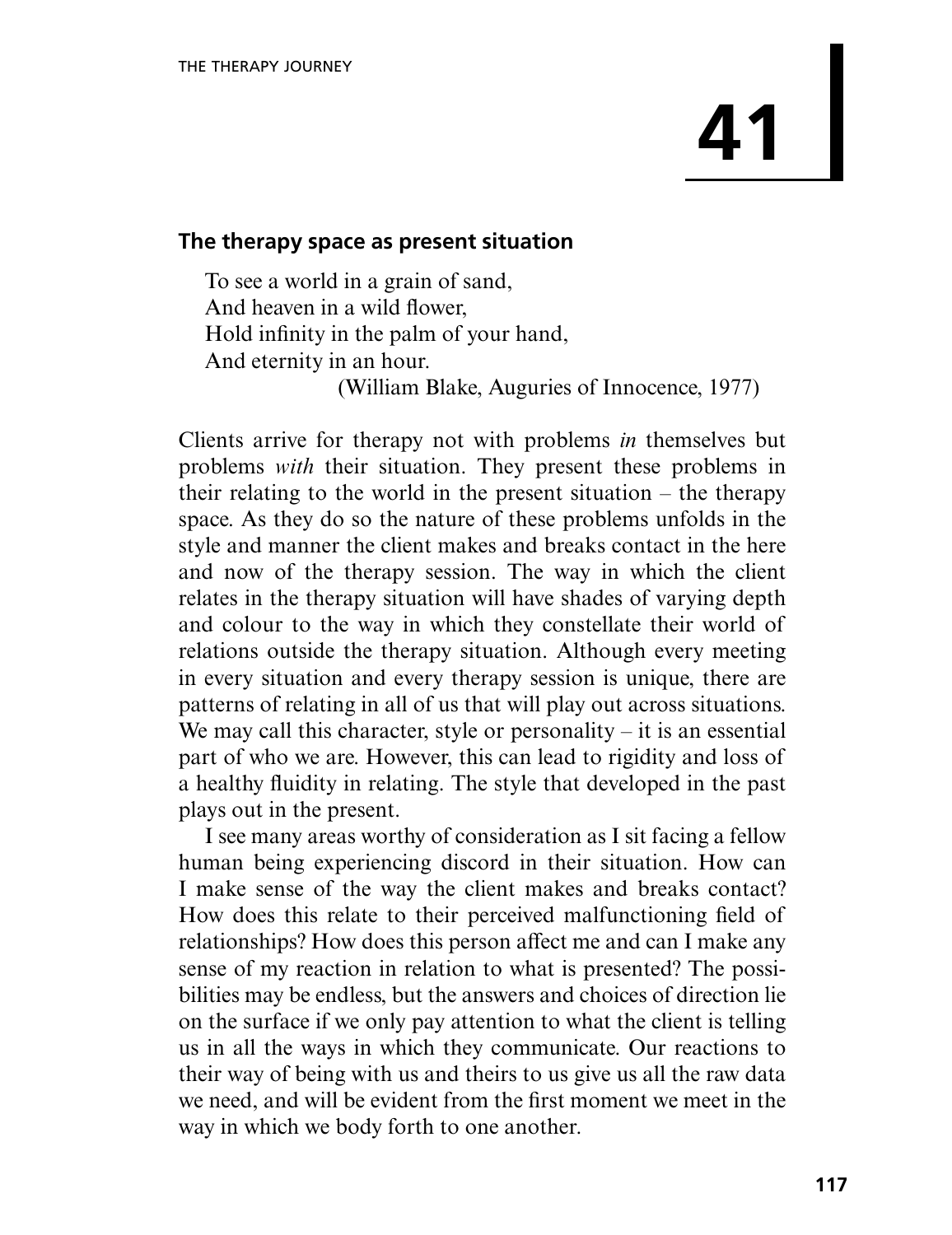I have been struggling in trying to convey this aspect of field theory. The mists of my confusion are now lifting as I make sense of my struggle to explain my thinking regarding the therapy space as the present situation. I believe that my struggle reflects a confusion that arises in others when trying to gain an understanding of field theory. The field of any one person holds an infinite number of possibilities. Yet we can only deal with the most figural possibilities in the present situation – and here I am attempting to cover all possible eventualities! Just as I get stuck here, stuckness, or impasse, is a common feature of therapy (and life). Whilst the therapist may be able to facilitate movement through interventions, there is no guarantee that these will provide insight or awareness and there is often a need to remain with impasse.

For the purposes of therapy only the present structure of the person-world interaction is available.

(PHG 1951: 61)

The present situation contains more than the client and the therapist and more than their collective histories. Many settings that we encounter seem to meet us with a will of their own and challenge us to act in certain ways – fields dialogue with us. Such a dynamic is true for the therapy space as much as any other space. For a client new to therapy, the field may be speaking in a foreign language. The field in which the therapy takes place will have its own 'voice' and what it 'says' will depend upon, amongst other factors, the history of the person it is speaking to, the relational stance of the therapist and the location of the therapy.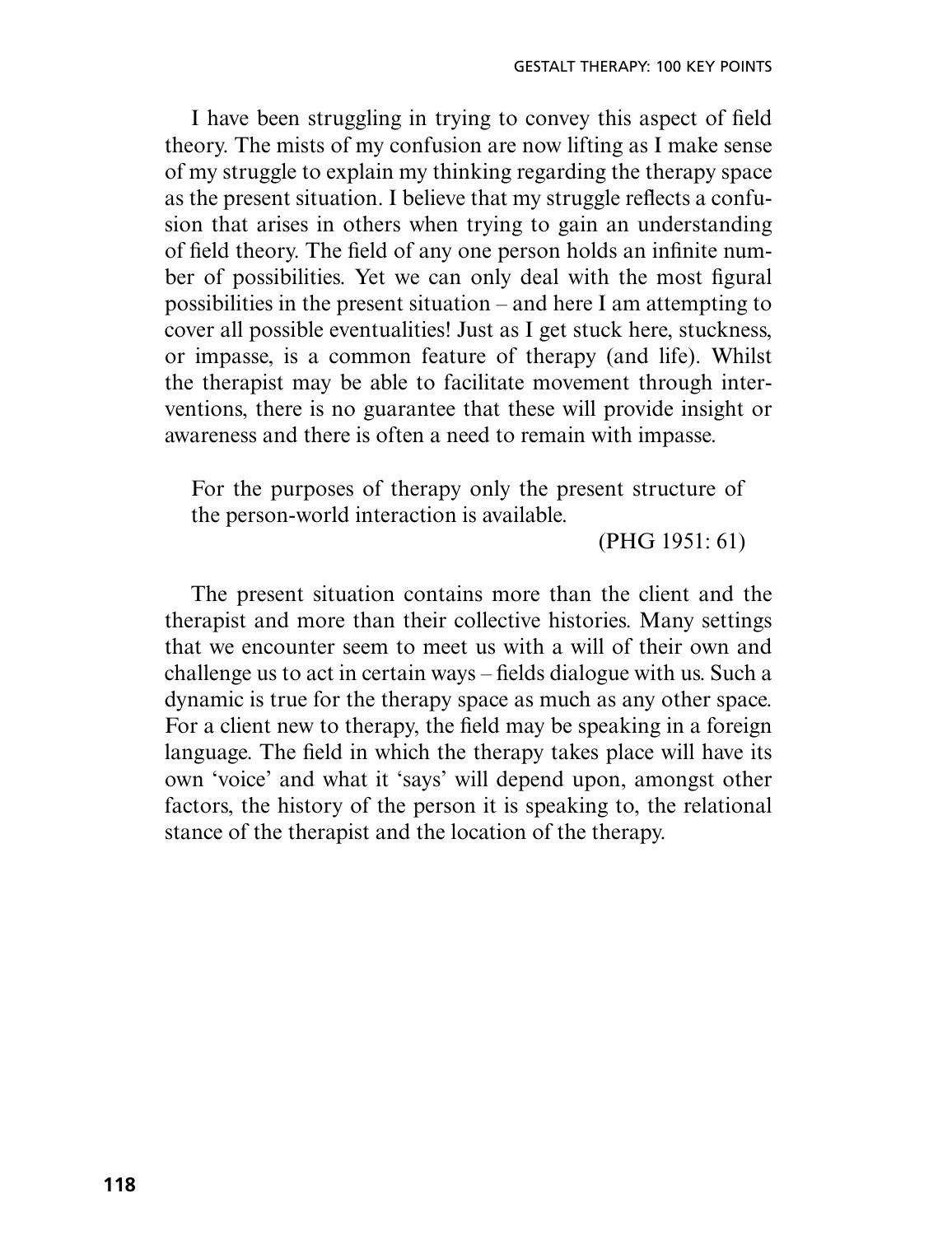### **The need organizes the field**

A hiker has been on a challenging walk acutely aware of his empty water bottle, a constant reminder of his thirst. He happens upon a rushing freshwater river and with relief gulps down some of the fast-flowing water. On the opposite bank a fisherman is casting his fly and watching the river intently for the possible bite of a salmon. An ecologist is measuring the depth and flow of the river to assess whether the water level has dropped and the feasibility of harnessing its energy, whilst a canoeist rushes by on those same currents. Two young children splash playfully in the shallows of the riverbank, watched by their mother grateful for a few minutes respite from their energetic demands. The same river perceived in radically different ways according to the person's needs.

Lewin (1938) considered that we create a map of our landscape based upon our need at that moment in time. He gave an example, similar to the one above, of a soldier in wartime and a farmer in peacetime viewing the same field of corn based on their needs. People are always actively organizing their fields. They do so in relation to their current needs which will be influenced by past experience. For example, our hiker may have had an experience of poisoning from drinking from a river and choose to remain thirsty, or the mother may not allow herself to enjoy the experience of space from her children through an introjected belief that this would be neglectful and make her a bad mother.

Self-awareness is often spoken of as an internal event disconnected from others. In gestalt self-awareness is a field event – strictly speaking it is self-as-process-awareness. Any of the individuals in my given example, if self-aware, would be aware of the figural aspects of their *phenomenal field* impacting upon their functioning in the here and now. Their behaviour will be influenced by their past and their anticipated future, but it will be the present dynamics of the current field (of which past and future are a part) in which the figural need surfaces that will influence the behaviour and organize the field.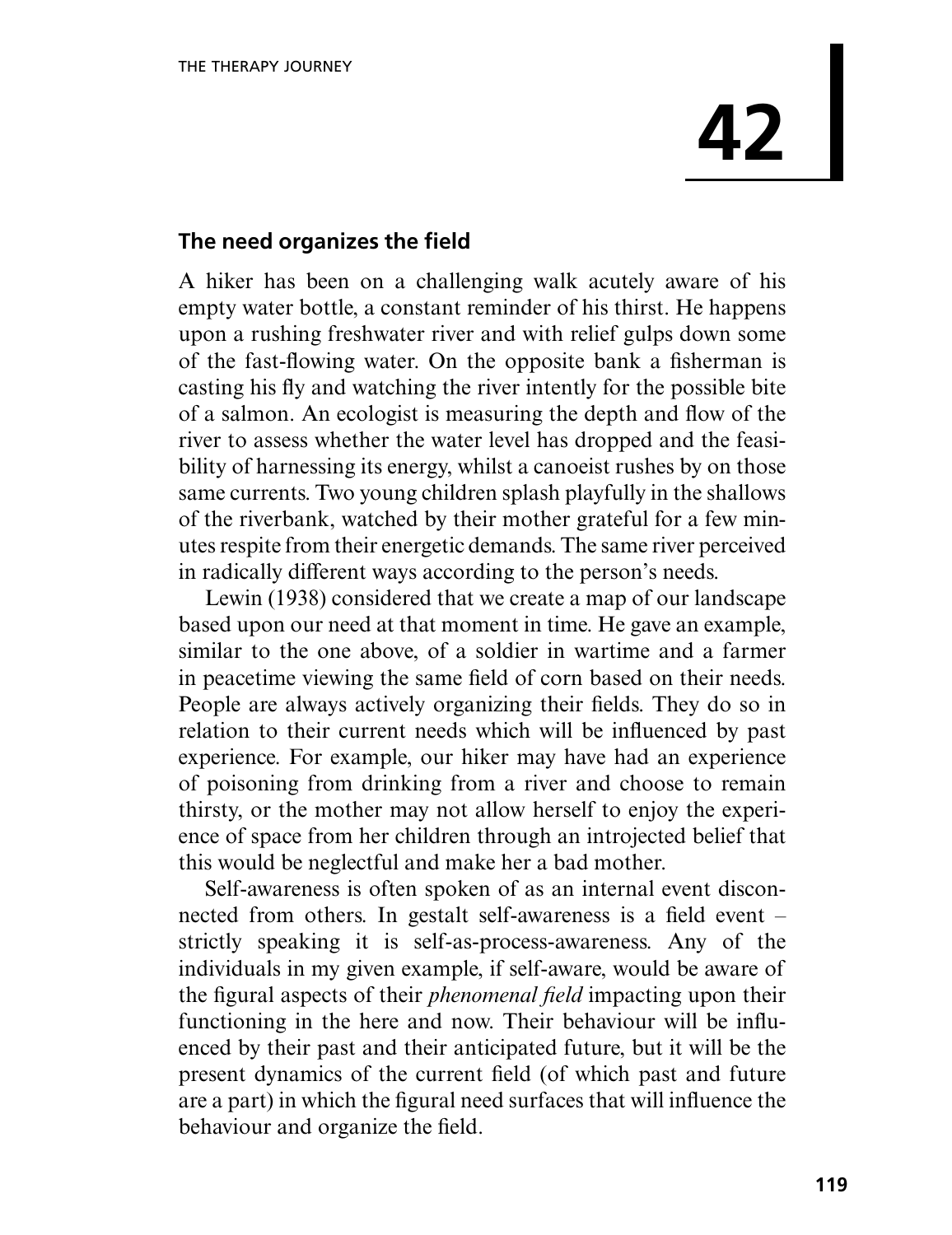When we meet with clients we need to gain an understanding of how they organize their field and what is causing them to constellate their field in this way.

#### *Case example*

A client has been a victim of a road traffic accident in which a white transit van ran into the side of him. His children were in the car at the time and he could do nothing to avoid the collision. Since the accident he has become oversensitized to possible dangers on the roads due to an overwhelming need to ensure his family and he himself remain safe. In response to his need for safety he is constantly anxious and alert to any possible dangers. He is hyper-vigilant when he sees any white transit van, which triggers particularly strong memories of his accident. He begins to recall past events where his safety was threatened, resulting in a greater need for certainty and security, exacerbated by his projecting into the future about what dangers could befall his children. He attempts to minimize uncertainty by avoiding driving at busy times or on busy roads before withdrawing from driving completely. He continues to organize his field around his need for safety, security and certainty through avoidance.

As we say in gestalt, one thing leads to another. A need organizes the field, the field talks back and a new need forms and so the process continues. The only certainty we have is that there will be constant change. Although the need organizes the field and we need an understanding of the person's need, it would be a mistake to attempt to study that need in isolation. Many links have been made between findings in quantum physics that show that we cannot study one specific thing in isolation (Philippson, 2009), as there is no specific isolated thing in existence. There are only interrelated fields of energy and these principles support gestalt's field perspective.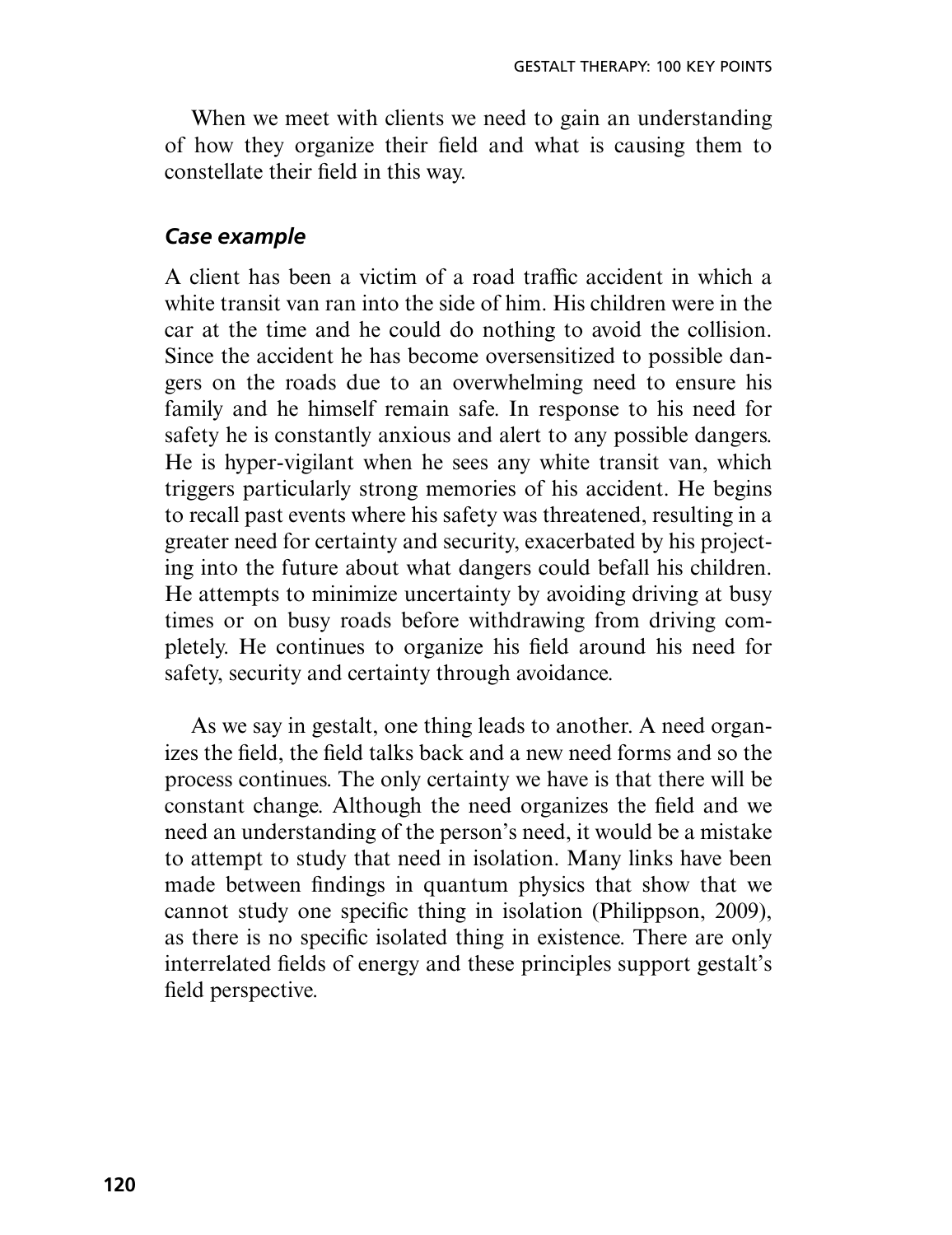### **Investigating supports**

Lewin's field (or situation) is only ever a field of a certain person at a certain time in a certain place. It follows from a field perspective that what is supportive for the person in one situation does not necessarily transport to being supportive in another situation. At a micro level a teacher returning from work may or may not feel supported at the sight of her three-year-old son depending upon the constellation of her field at that moment. If preoccupied with the lesson for the following day's assessment, she may feel very differently to a situation where she has just had a successful day and school holidays have commenced. At a macro level certain cultures will be more supportive of an embodied way of being whilst others will support a more cognitive way of being. In defining support Lee and Wheeler (1996) asked what kinds of connection/disconnection lead to rich figure formation with the possibilities for increased interconnection within the situation.

#### *Experiential exercise*

*Draw a map of your supports including all types of relationships: interpersonal, hobbies, interests, activities, challenges, withdrawal and any other supports that may apply for you. Now consider in what circumstances each of these potential supports moves into being less supportive or a pressure, for example, the need to keep up with friends may become a burden at times. Then consider what best supports you physically: nourishing healthy food, firm ground to stand upon, furniture that is supportive, exercise, sufficient sleep, warmth, a healthy and inspiring environment. Can you build upon your supports?*

As therapists we need to be sufficiently supported ourselves in order to be able to truly support our clients (see Point 95). We need a healthy work–life balance, if we support ourselves well we will be better equipped to support our clients. If we are consistently under-supported in our lives and work then our clients pick up on this on-going field event.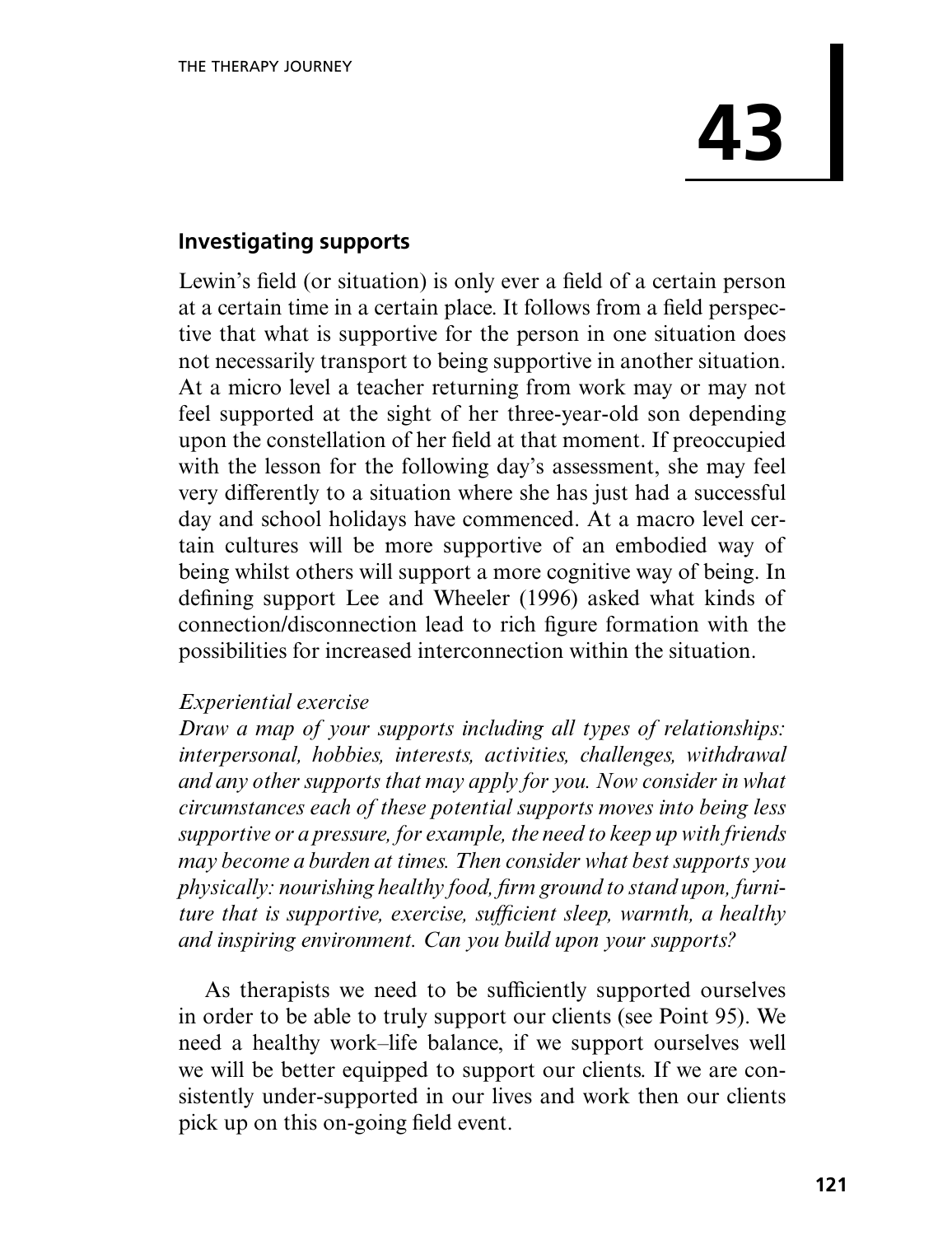Support and connection are vital components in any healing process. Persistent disconnection due to a lack of support for contact can lead to various forms of physical and psychological dis-ease. As we shall see in the following point, reactions such as guilt and shame are maintained through a disconnection with the current field and a connection with an archaic isolating field in which there was a lack of support.

In the past gestalt has been guilty of failing to build sufficient relational ground to support challenge or catharsis.12 Such *figure therapy* looked impressive and dramatic, but without sufficient ground-support meaningful change does not take place. Likewise, inadequately trained self-appointed 'gestalt therapists' have abused experiments such as the empty chair, inaccurately billing an experiment that lays on the surface of the 'therapy', as oil on water, as gestalt therapy. Therapists need to be supported in their work with a coherent theoretical philosophy to be able to support their clients ethically with care and wisdom.

Now more than at any other time in history we live in a field where we can achieve a level of gratification almost instantly. Speed seems to be of the essence from fast food to faster broadband. We can use caffeine to keep us going, alcohol to relax us. Within such a cultural field it is not surprising that clients often arrive looking for quick remedies to presenting problems that are supported by a complex matrix of creative adjustments formed over time. Although the presenting issue may be managed, and in the short term this may be supportive, for lasting change the issues that are supporting the presenting issue need to be addressed. Addressing such sedimented ways of being cannot be done by simply thinking it through. We need to create an *embodied field*. If a client rushes into our therapy room in a disembodied state, the gestalt therapist might pay attention to the impact the client's way of being is having upon her bodily reactions and invite the client to do likewise.

 $12$  There is a twenty-minute video session of gestalt therapy by Fritz Perls with a client called 'Gloria' that was filmed and is still held up as an example of gestalt therapy. It is this twenty-minute film that has caused the most misconceptions and misunderstanding about the approach.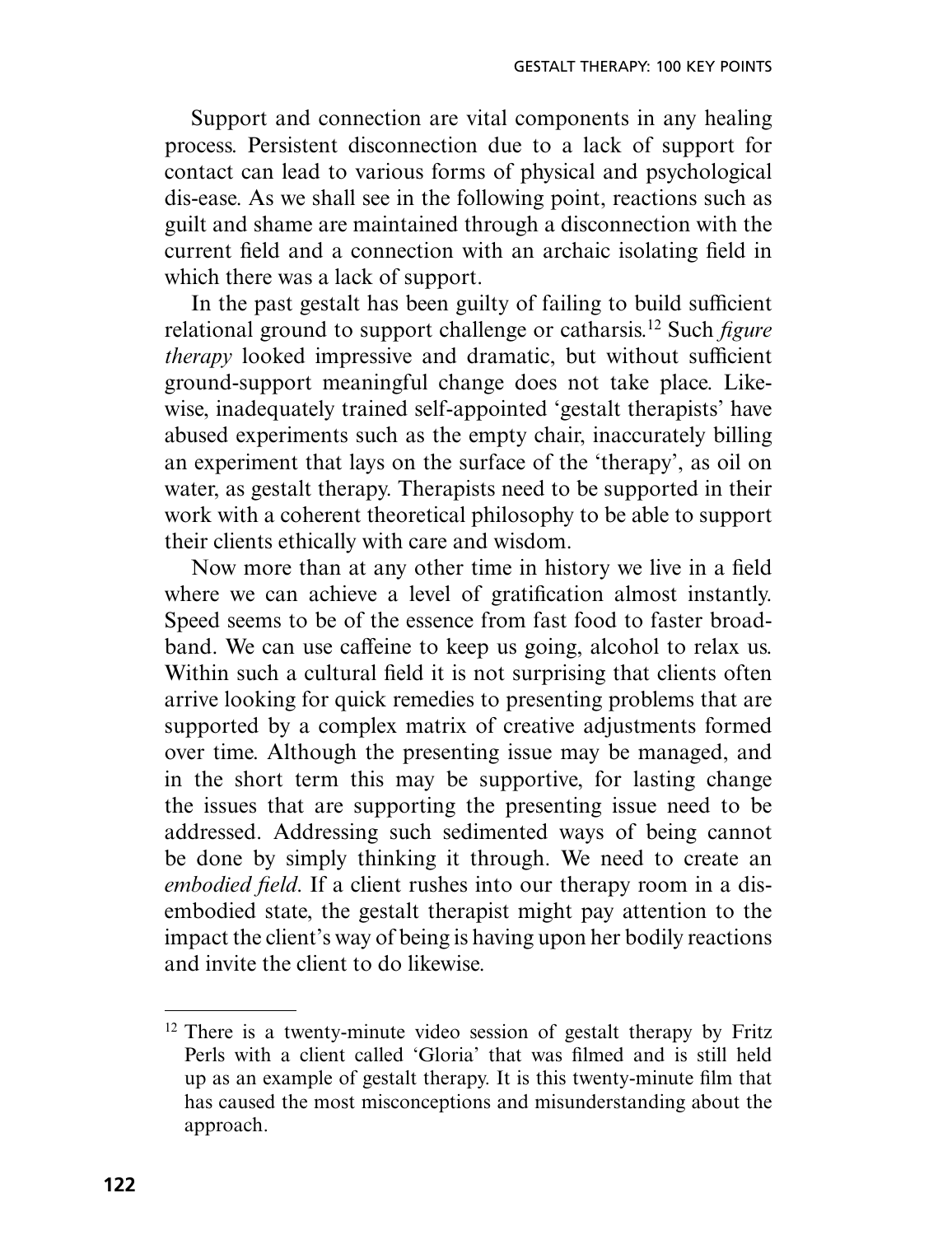Support is a broad area and to break it down it may be useful to consider three areas: What supports the client? What supports the therapist? What supports are needed in the current situation?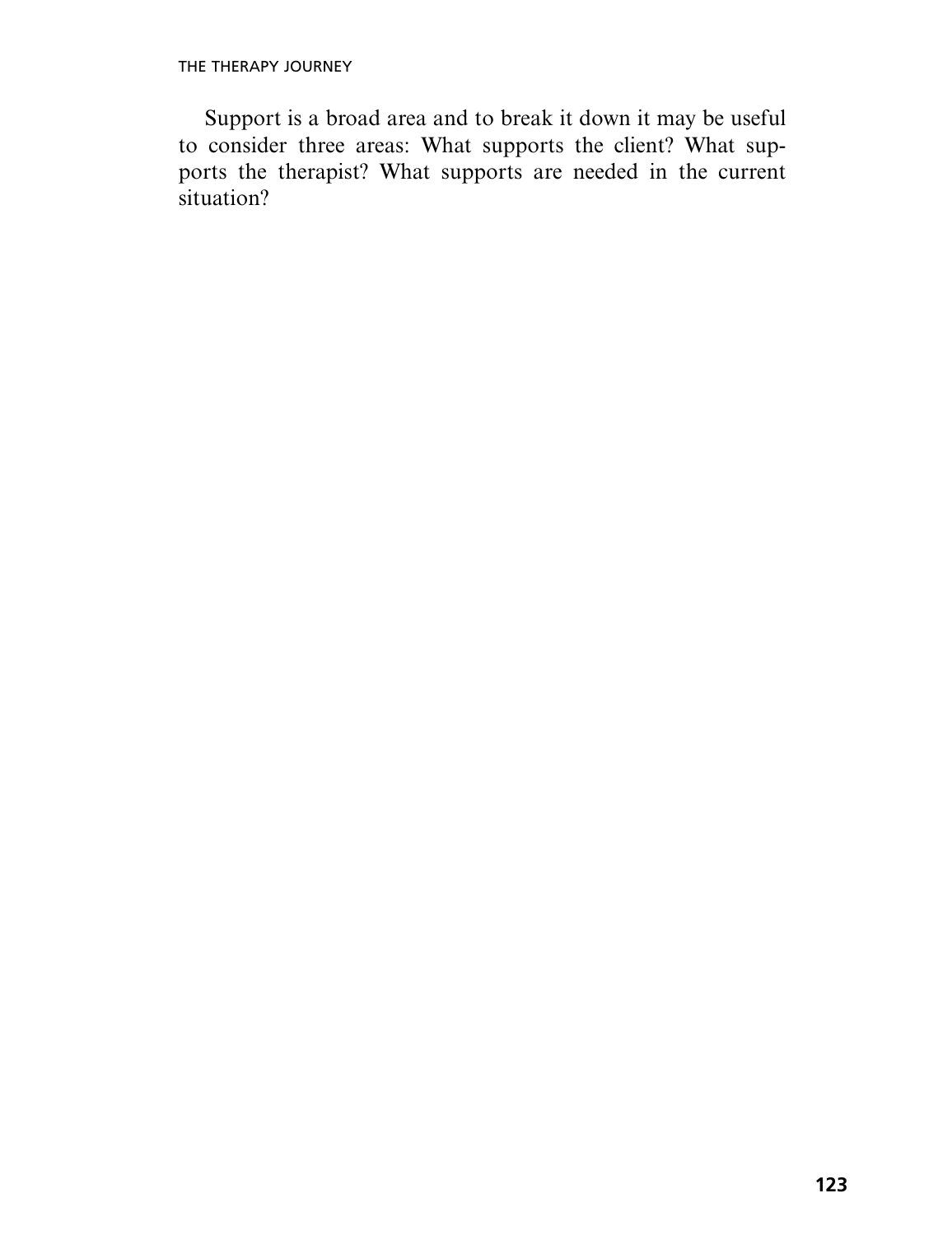### **Shame and guilt as functions of the field**

Broadly speaking guilt is felt in response to an action that is felt to be wrong, shame is felt in response to a way of being that is felt to be wrong – each is marked by hiding. Simplistically we could say that guilt is when I make a mistake, shame is when I am a mistake. Both shame and guilt form in relationship but can be maintained, and deepened in isolation. They are characterized by a rupture between the individual and their field. Consequently, the person only lets in information that reinforces their self-perception of wrongness. Whilst disconnection prevents any reworking of the fixed gestalts that support unhealthy guilt and shame, the connection with its possibilities for support that have the potential to act as an antidote can hold so much fear as to virtually guarantee avoidance. One of the prime tasks for the therapist is to track the client and attune to possible guilt and shame triggers and ruptures in the therapeutic relationship.

The process of introjection plays a key role in forming and maintaining guilt and shame. Perls maintains that introjects form because of over-control by the environment. He spoke primarily of explicit messages in relation to authoritarian child rearing (Wheeler, 1991). These are not the only introjected beliefs that can guide us. At a deeper level are the unexamined attitudes and beliefs that McConville (2001) refers to as 'ground introjects'. The core of this deeper material is composed of learned beliefs that a behaviour, felt need or part of the person's way of being is unacceptable in the field. If this deep belief concerns behaviour it will probably support guilt, for example, if masturbation is considered bad, wrong or even evil in the person's field. If this deeper level of introjection relates to the person's felt need or way of being they are likely to experience shame. However, in this simplified hypothesis I am not saying that it is a case of either/or; we can experience guilt and shame.

A ground introject that a part of the person is unacceptable in their field is not simply swallowed whole, but is taken in from their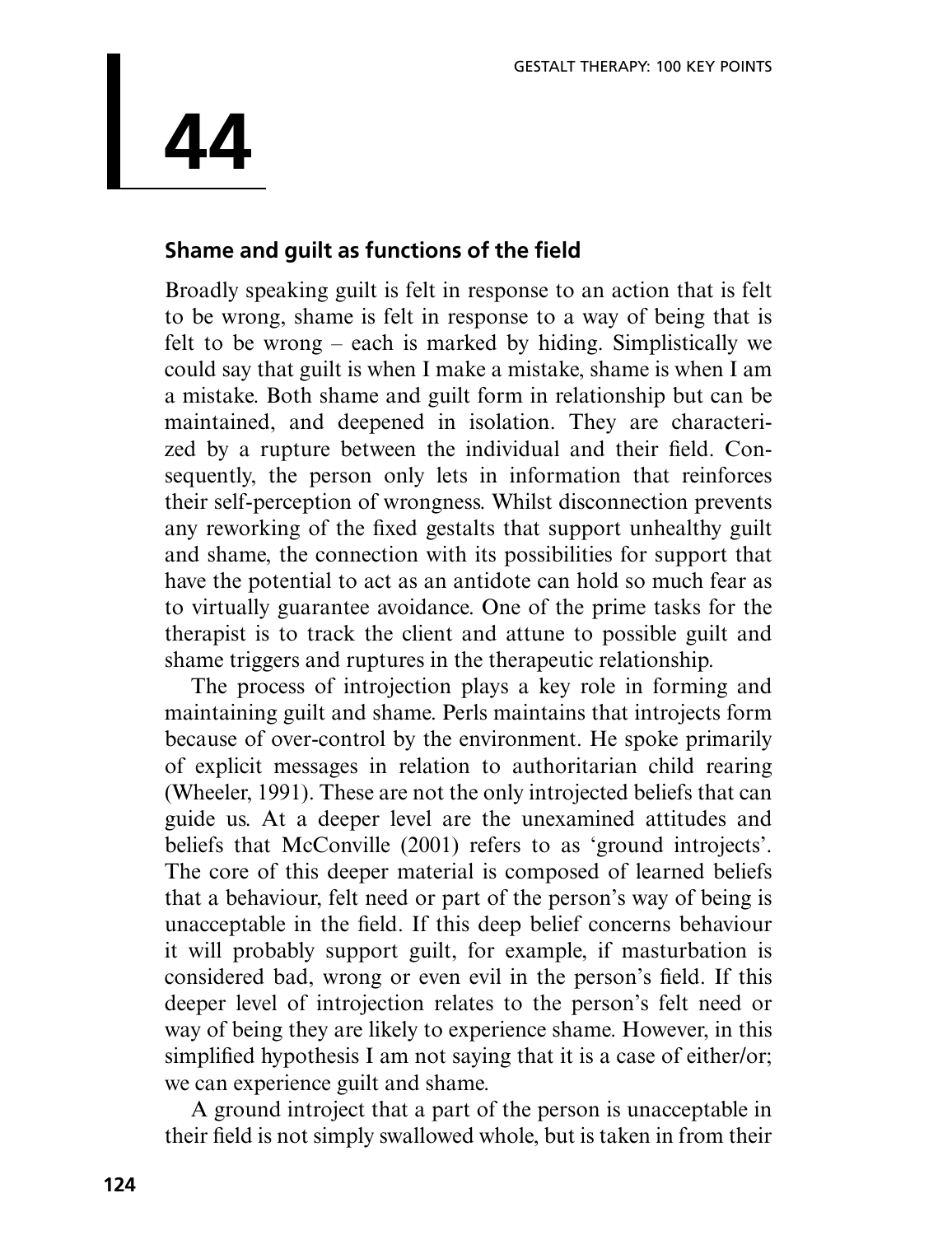environment through a process more akin to osmosis. In a grossly shaming or guilt-ridden upbringing, the person breathes in their wrongness in every moment of their infancy.

'People live and grow in the context of relationship' (PHG, 1951). Regarding shame, people also shrivel and shrink in the context of pathological relationship. Behaviours that are unacceptable in the individual's formative field can result in guilt and shame-binds in relation to 'forbidden' behaviours or needs. For example, a parent pulls away from a child when the child cries for nurturance and continues to do so repeatedly. To make the environment safe the infant makes a necessary creative adjustment by making a part of itself wrong. To do otherwise would risk abandonment, a consequence being the formation of a distress– shame bind. The child's belief that their distress is dangerous to relationship may be carried for life. Although I illustrate a distress–shame bind, this is but one example of a shame bind – choose your need and that can develop into a shame bind. It is often *needs* in particular that lead to shame and shame binds. This suggests to me that such shame binds are more prevalent in an individualistic culture where dependence is less acceptable. In a field that does not support the need, the person loses a voice for it. Whenever the shame-linked need arises, the person experiences shame to enable them to live in some sort of harmony within their lifespace.

Shame, and to a lesser extent guilt, are major regulators of the boundary between self and other. In the act of contact between self and other, the self-boundary is continually redefined (Lee, 1995). In order to grow healthily one must receive enough support from the field. Guilt and shame indicate a rupture between the individual's needs and the environmental receptivity to meet those needs. There is a breakdown in the process of organizing the field into 'self' and 'other'. Resolution can be accomplished through confusion over the self–other boundary, the unacceptable need being disowned and made 'not me'.

These affects are not unilaterally unhealthy, without them we would engage in any behaviour to satisfy any need where control is needed. Sociopathic behaviour results from a lack of such affects. Guilt and shame both involve the process of retroflection. For example, shame in its simplest form of shyness or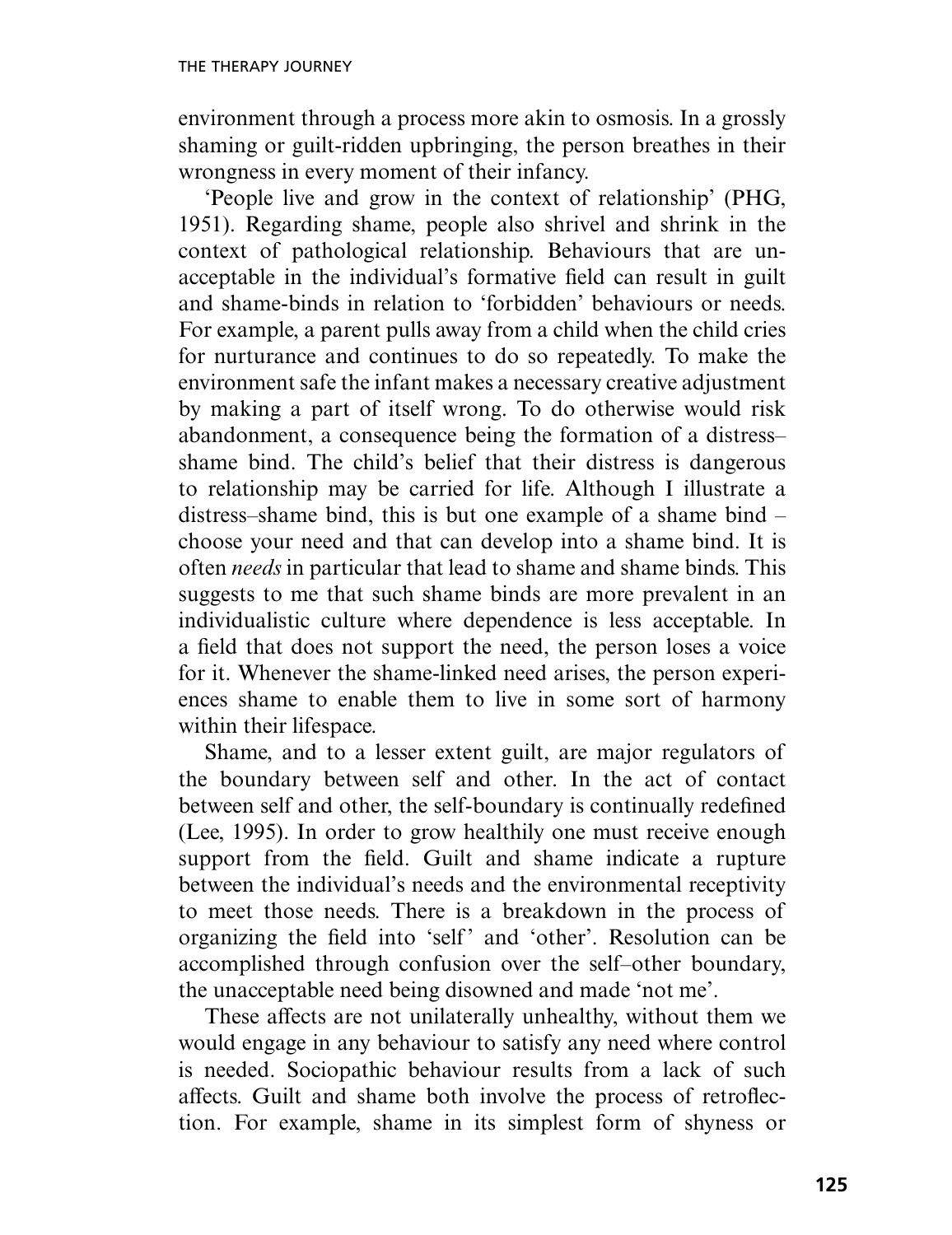embarrassment can be seen as a natural process of retroflection that guards our privacy. Shame is continually useful in our daily lives. It enables the person to pull back when there is no immediate support. It tells us when our interest is not being received so that we may reframe our interest (Lee, 1995).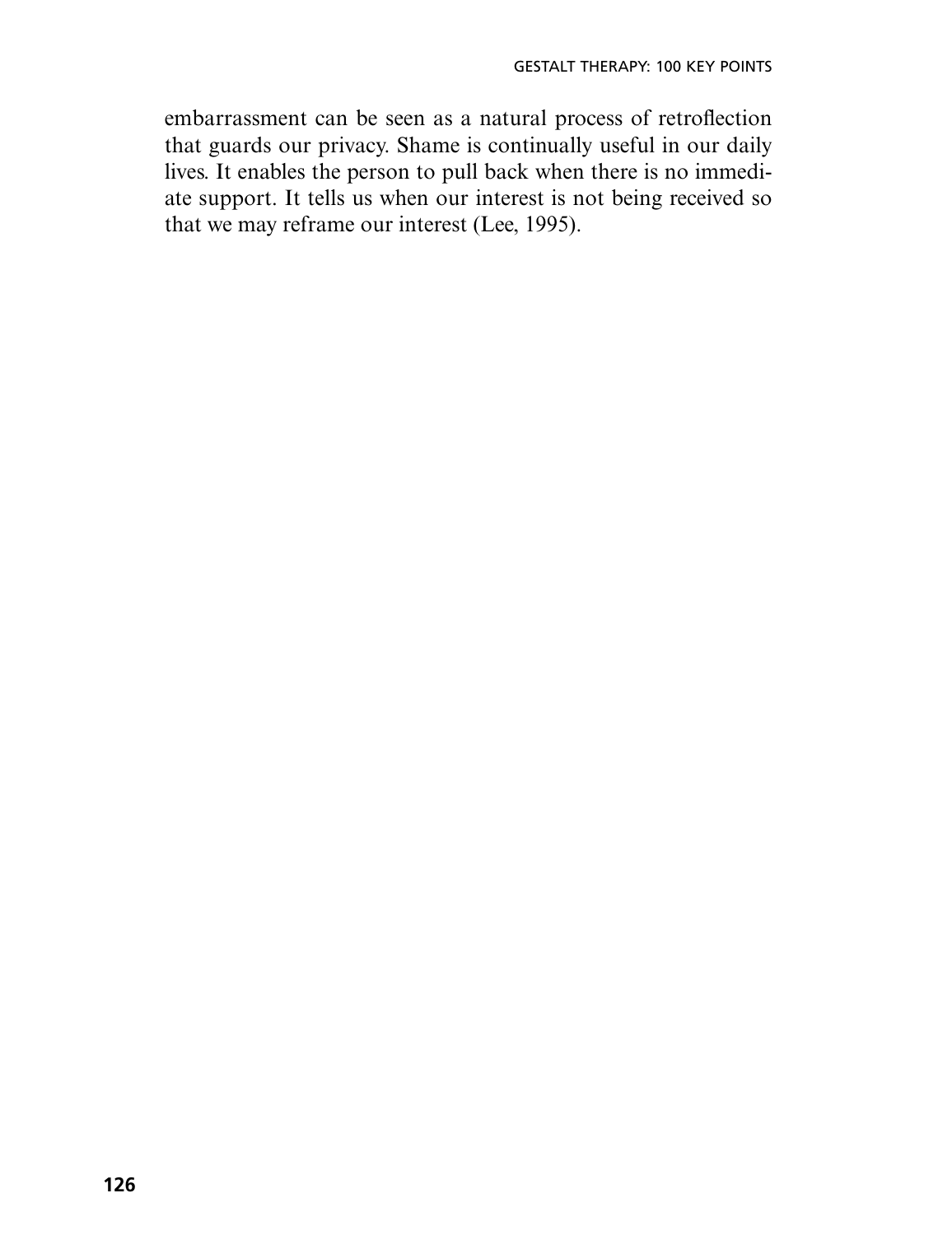### **A setting for challenge and experiment**

*Lydia, a successful businesswoman, arrived for her initial therapy session with me with a forceful air. She strode into the room and perched herself firmly on the edge of the sofa, her erect posture accentuated by her pinstriped suit. She told me that she'd been in therapy before and had a working knowledge of different modalities. 'So tell me, what led you to consider therapy with a gestalt therapist?' I inquired. Her response was rapid, 'I want to be challenged!' To her surprise I invited her to lean back into the sofa, to feel her arm being supported, movements that she struggled to make. As she sat there stiffly resisting the support from the furniture I made a further inquiry, 'And what might be a challenge for you?' She smiled over a trembling bottom lip as her eyes began to water.*

Part of the art of therapy is to push at the client's growing edge sufficiently to facilitate change whilst being respectful of their struggle and the ground from which their difficulties arise. As I have illustrated above, challenging a client does not necessarily mean vigorous confrontation or the client 'getting into' some strong emotion. Any experiment needs to emerge in the relationship in an environment that is sufficiently holding. By building a supportive ground through respectful dialogue in which we appreciate the client's situation and their perception of it, we create the conditions in which we can push at the client's growing edge. This groundwork is key to the creation of the *safe emergency* where sufficient support is built to hold the client as they move into unfamiliar territory.

A gestalt field perspective informs us that the landscapes we co-create in relation to our environment form our sense of self. It is through the lens of these experiences that we view any new experience. In healthy functioning we will use this new experience to question and reassess our original map. Carefully graded experimentation and challenge in therapy, the creation of the *safe emergency*, can facilitate such questioning and lead to fundamental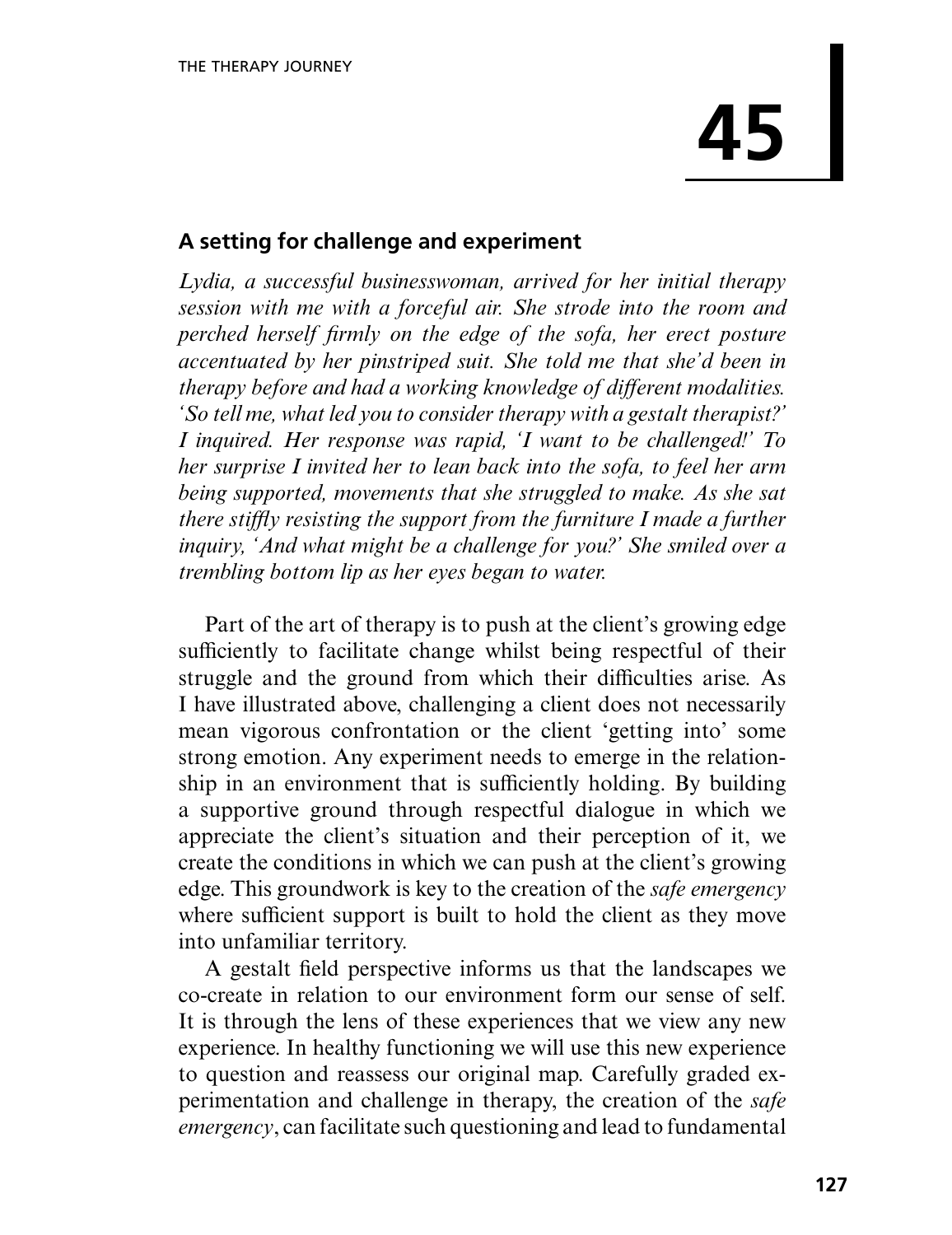change through revising outdated modes of self-perception. Through experimentation we can vividly bring alive past experience to re-assess the usefulness of behaviours in the current field. In essence we re-evaluate our *narrative self*, the story we tell ourselves about who we are in the world made up from the creative adjustments made to this point in our life.

Fixed gestalts may have been the only supports available for the client in an otherwise barren landscape. Such beliefs will have been valued allies and one cannot necessarily just talk a client out of such embodied beliefs even if they are well past their sellby date. By carefully constructing experiments *with* the client, the fixed gestalt that formed experientially can be dismantled experientially, thereby freeing space for the formation of a new experience and constructed reality. The challenge for the client and the therapist is to create a situation that will facilitate experimentation that challenges fixed and outdated ways of being and leads to such metamorphosis.

Whilst movement away from the familiar can be exciting, it can often be uncomfortable, feel threatening or it can even feel as though one's world will collapse. Consequently, movement away from what Polster and Polster (1973) termed the *familiarity boundary* can result in the contact boundary becoming hardened and impermeable, as the person becomes resistant to change, limiting themselves to life-restricting familiar situations. 'I-amwhat-I-am gets hardened into I-am-what-I-have-always-been-and always-will-be' (ibid: 119). For such people changes in their environment can feel catastrophic due to their prior behaviour of minimizing the unfamiliar. For change to take place there needs to be a moment where the client lets go of the familiar and enters the *void*. There are a series of moments when the skydiver leaps from the aeroplane and hurtles towards the ground not knowing whether his parachute will open. Staying with the void holds similar uncertainty.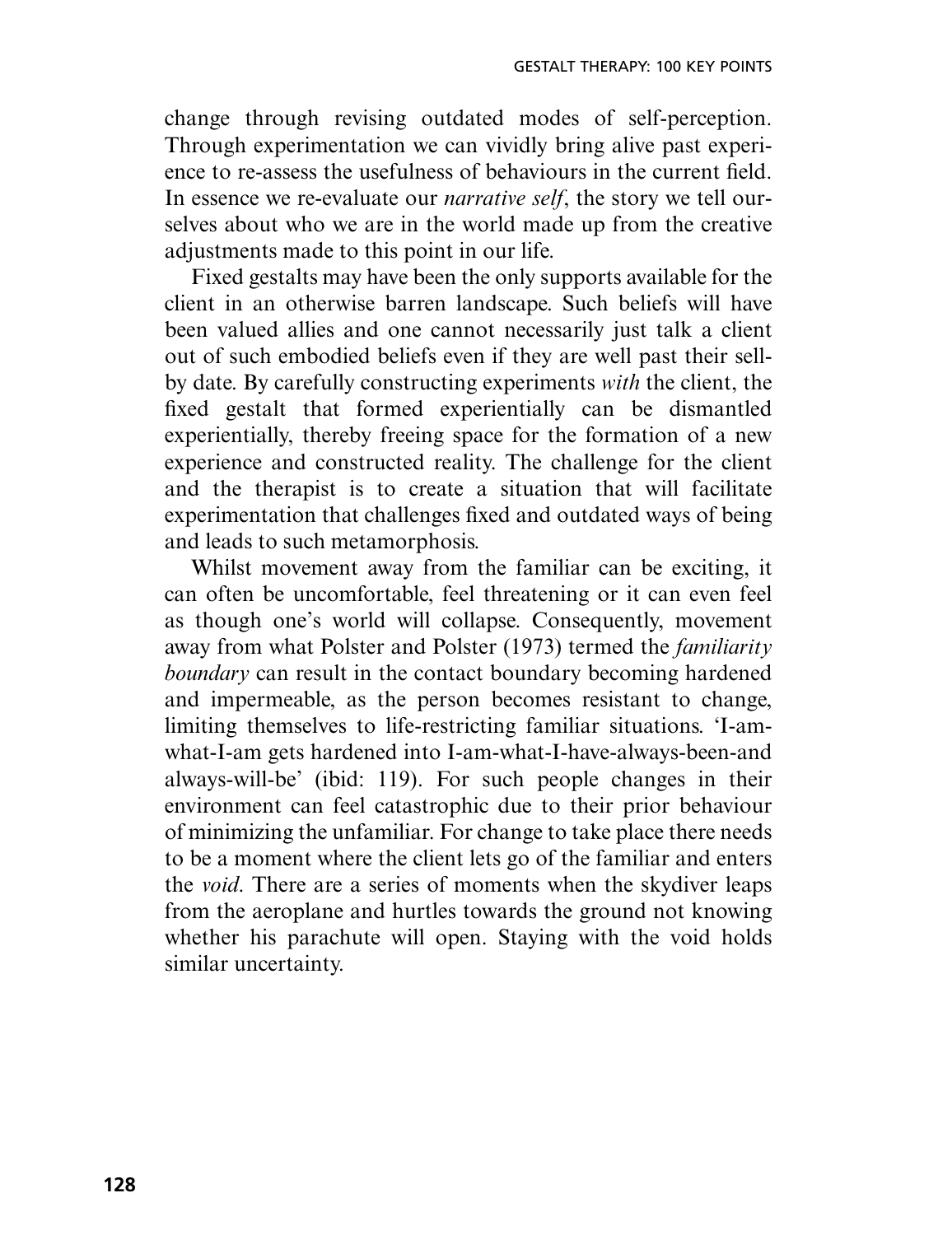### **The cultural field**

#### *Experiential exercise*

*Imagine that you are sitting in your therapy room which you have decorated and furnished to your choice. Take a few moments to consider the contents of the room. Now picture yourself sitting with a client. What stands out for you as you picture this client? What are they wearing?*

I would now like to take the liberty of making a few assumptions. I imagine that at least 95% of the people reading this book are white. I imagine that the vast majority of you thought of a white client. I also imagine that the way in which you visualized your therapy room reflected your cultural background. Culture is, of course, more than skin colour and soft furnishings but what I am hoping the above exercise illustrates is that we naturally gravitate towards what is culturally familiar without even realizing it. What is culturally unfamiliar is far less accessible.

Jacobs (2000) discusses 'white skin privilege', and gestalt therapy and psychotherapy in general in the western world is whiteskin privileged.13 According to Jacobs one of the white-skin privileges we possess is a total lack of consciousness of it and the privilege that accompanies it. The cost of bringing white privilege into awareness shifts the privileged position of power we enjoy as whites from something that just is to something that is fluid and hence could change.

Experience is formed within a particular cultural context. I form in process with my culture and I also shape my culture. Our

<sup>&</sup>lt;sup>13</sup> Men from African and Caribbean backgrounds have been disproportionately represented in mental health services in the UK. They are more likely to come to the attention of services via the criminal justice system, more likely to delay engaging with the services due to negative perceptions and more likely to receive mandatory treatment (Keating, 2007).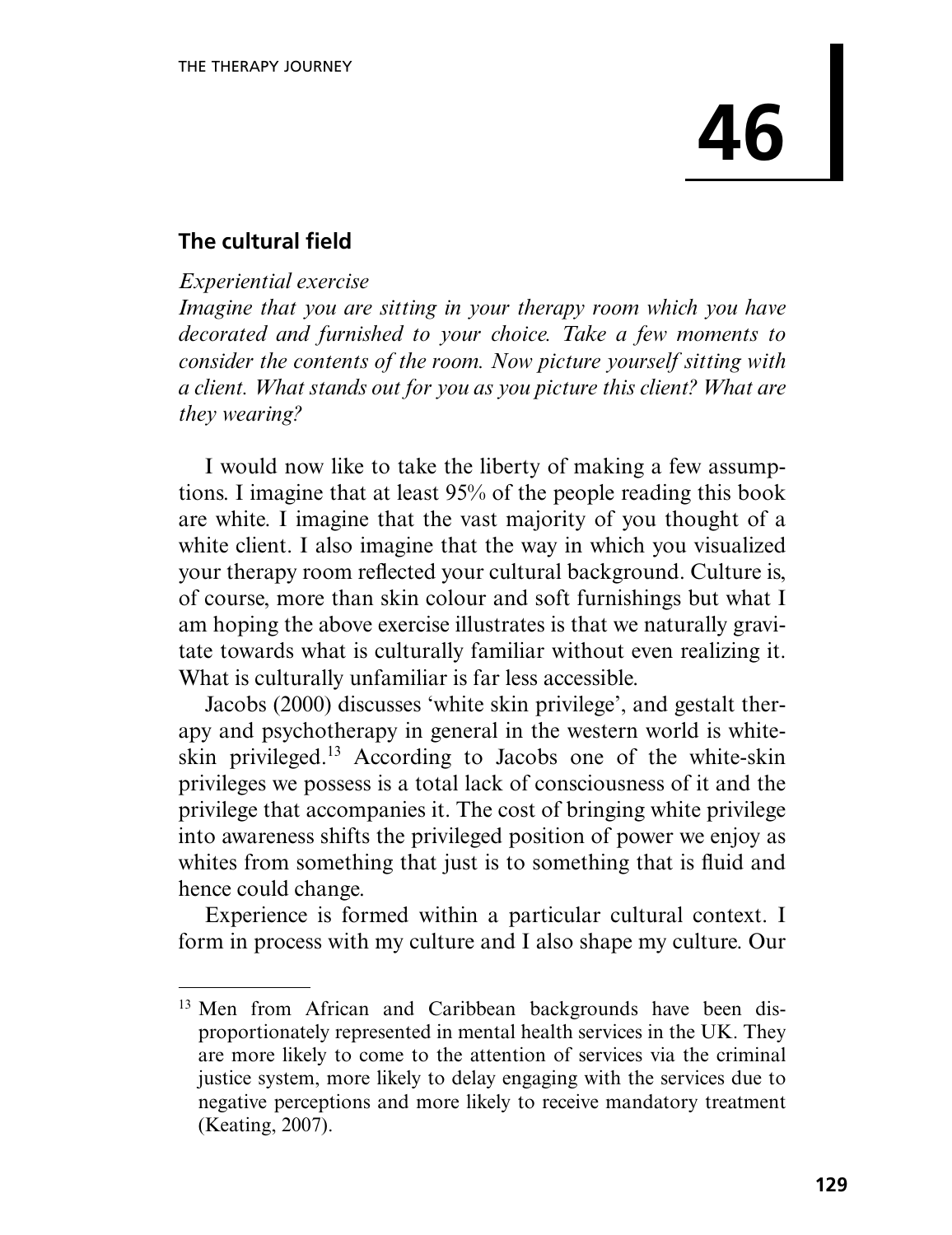culture will shape and frame the limits of what can be communicated and expressed; it forms the ground we stand upon and the lenses through which we view our world. Consequently, meaning making is culturally contextual and, as meaning-making maps, so are psychotherapy theories.

A gestalt philosophy with its focus on phenomenology, its appreciation of the lifespace, the client's situation and the individual as part of a greater whole possesses a relational stance for appreciating cultural difference. However, like any other psychotherapy, gestalt stands upon a cultural worldview that excludes other cultural worldviews. Our ground is built upon gestalt's popularity in the West in the 1960s when seemingly everything revolved around the individual and individual responsibility at the expense of community and family (Mackewn, 1997). A consequence was that those ways of being that matched the culture at the time were seen in a more positive light than those that clashed with Anglo-American values. One such example from gestalt theory can be seen in how, historically, confluence and introjection, moderations that are about taking in from or merging with the environment, were viewed in more negative terms than those moderations that separated the person from their environment. A further example could be seen in the valuing of self-support above environmental support. A lot has changed but it seems inevitable that blind spots will exist.

My culture is embodied and as such will shape not only my thinking but also impact the way I hold my body and the way in which I use my contact functions in relation to my environment. I manipulate my environment and my environment manipulates me, cultural norms and values shape the way I hold myself. For instance, if it is not culturally acceptable to make direct eye contact, I not only look down with my eyes but this movement affects my whole body. I will then continue to hold muscle groups in this way as both comfortable and familiar. Such cultural norms will occur out of awareness.

Culture shapes our very perception of things. The Maoris have 3,000 names for different colours; this is not because they perceive more colours than other races but because they are unable to identify them when they belong to objects that are structurally different. Language is culturally embodied. Two people from the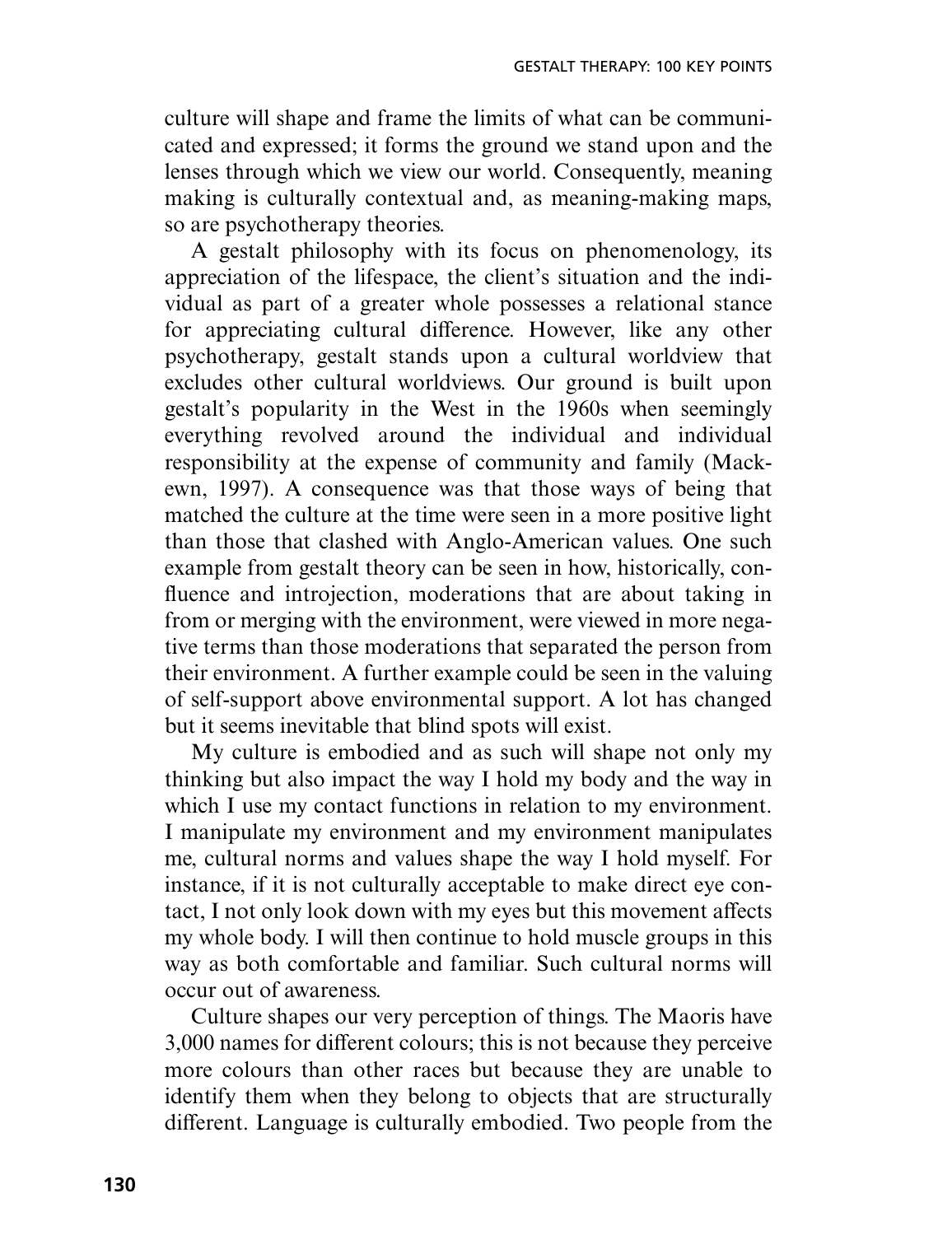same culture share a more intimate understanding of their language and its meaning than the most fluent of foreigners. We shape the words we form and the words we form shape us. The way in which we hold our jaw will be shaped as much by our language as the way in which a Muslim woman holds her posture in public places.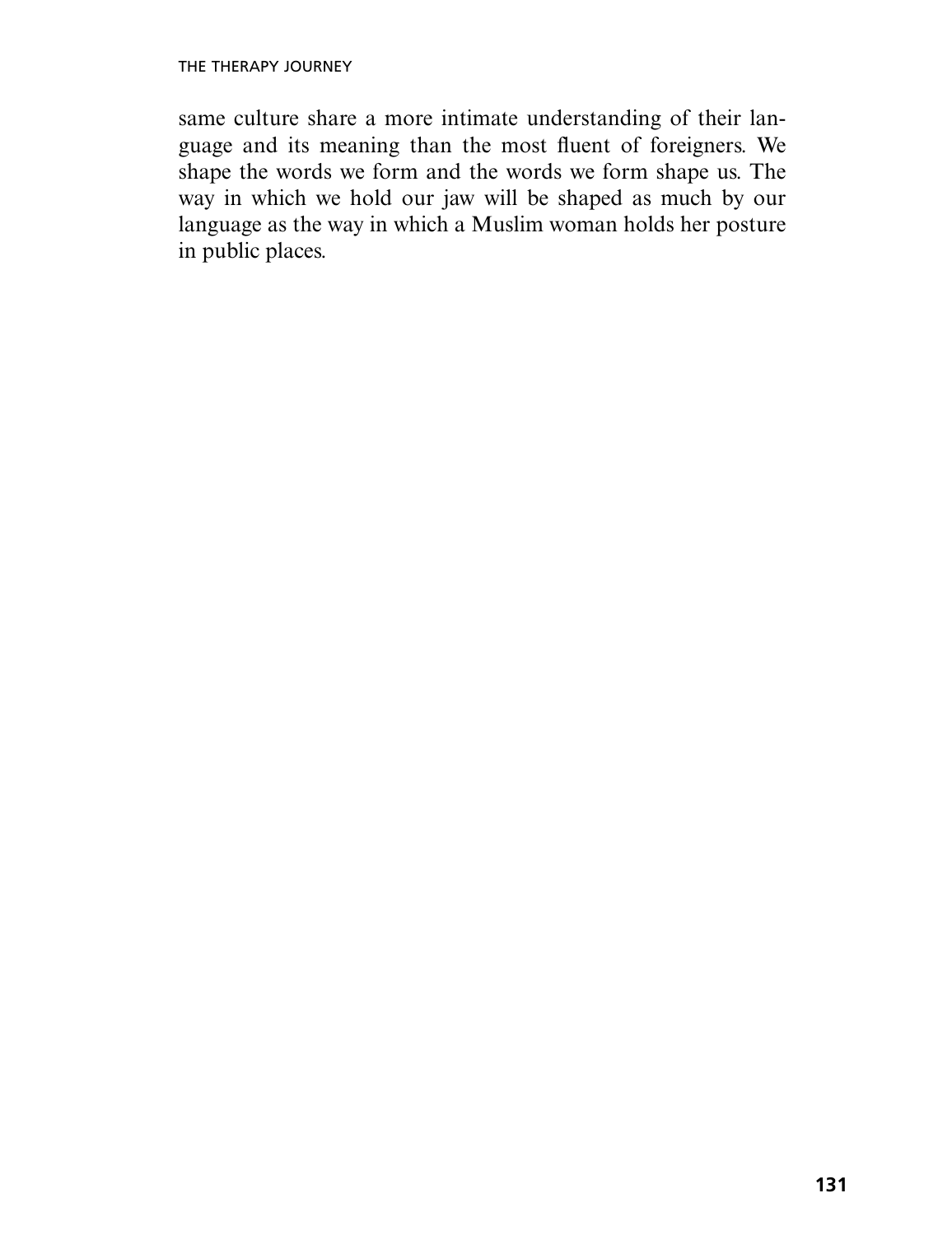#### **Creative experimentation**

An experiment needs to emerge from the dialogue as a phenomenological exploration of the client's field of relations. Whilst recognizing that the whole of a person's field will impact upon them, we deal with the figural aspects of the person's situation. These figural elements include the therapist's reactions whether disclosed or not. Any experiment needs to be created in relation to these figural elements but the therapist needs to remain open to changes in focus and direction. In suggesting an experiment and moving into it we take a step without knowing what the next step will be; if we format the experiment it ceases to become a creative experiment and moves into some form of prescribed behaviour modification.

The gestalt experiment is designed to venture beyond the client's familiarity boundary, to break from habitual ways of being by creating a safe emergency where the client can explore different ways of being. It is designed to heighten the client's awareness of their current existence and how their present experience might be shaped by their past experience. As such it is the cornerstone of experiential learning. The limits of creative experimentation are decided in the therapeutic relationship between client and therapist and are shaped by existing field conditions including moral and ethical boundaries.

The gestalt experiment is underpinned by the belief that we learn at a deeper level and in a more embodied way experientially. Such learning might include taking what appear to be wrong turnings or blind alleys but this is all part of the process of active engagement in experimentation. An experiment is just what it says; the therapist encourages the client to play with different ways of being with the aim of heightening the client's awareness. Gestalt experiments are not solution focused but can lead to solutions. Within the holding environment of the therapy session the client can be facilitated to explore a wide range of relational dilemmas that can be brought to life through experimentation.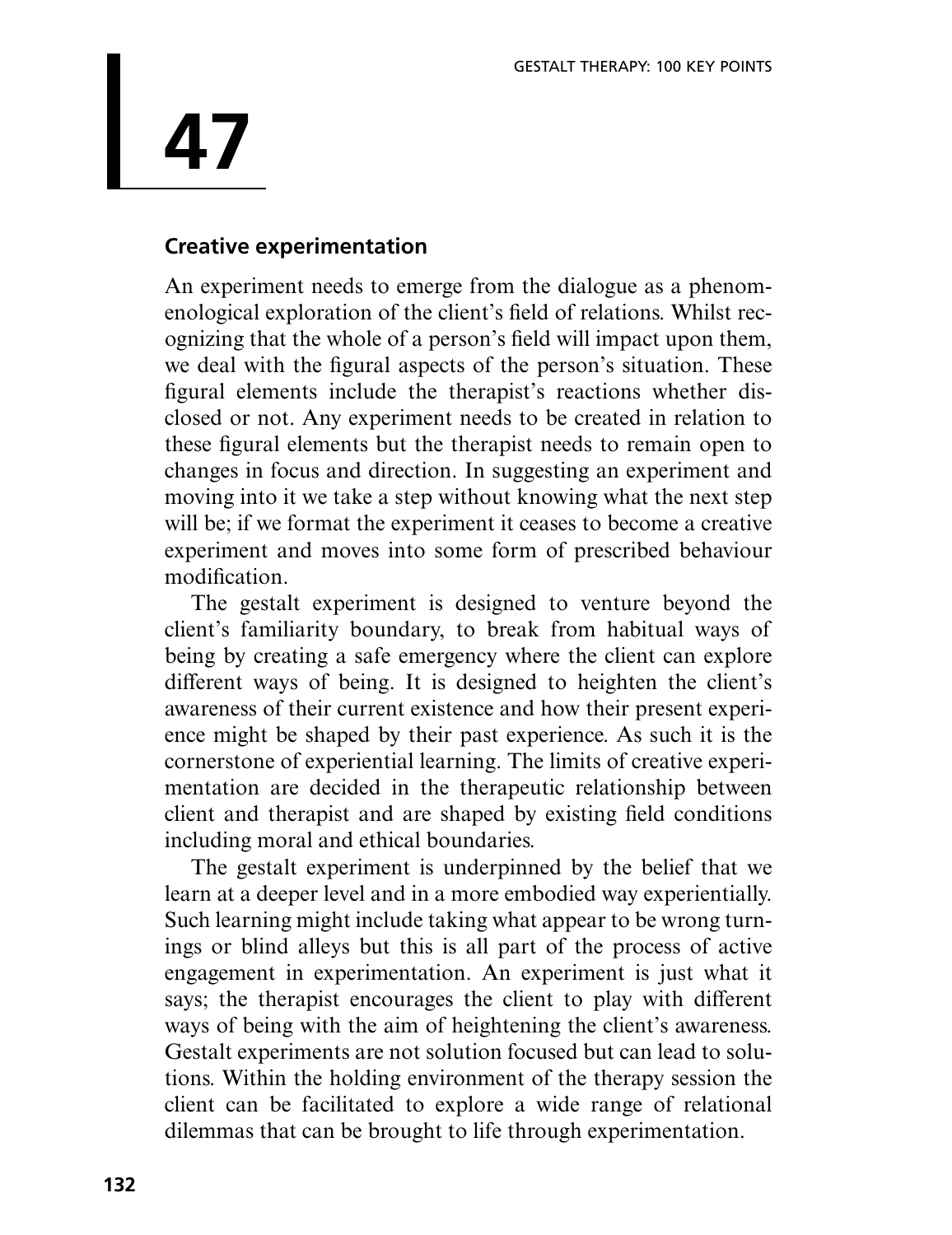Sometimes the therapist will use their expertise and creativity in constructing an experiment and at other times the experiment may be constructed between client and therapist. Consensus should be reached between therapist and client and the experiment should be graded appropriately, meaning that the experiment needs to be enough of a stretch for the client without being too much of a leap. If you were learning to play the piano you would begin with practising scales and simple melodies before playing Chopin.

A well-known (and often abused) gestalt experiment is 'the empty chair'. Pioneered by Fritz Perls at a time when the psychotherapy world was engaged in 'talking about', the technique brings issues from the there and then 'out there' into the here and now of the therapy room. Commonly a character from the client's life (past or present) is imagined to be sitting in the empty chair and the client is invited to dialogue with this character using immediate present-centred language. The therapist is likely to be looking for ways in which the client disowns their power and moderates their behaviour. The empty chair technique can be used in many different ways: to explore a quality the client disowns, to represent an organization, for the client to dialogue with a split they have identified within themselves, to represent a life choice, to re-own projections, to name a few possibilities. What is critical when moving to suggest such an experiment is that the relational groundwork between client and therapist has been built sufficiently.

Although experiments can be elaborate, dramatic, cathartic and involve all sorts of 'props' from paints to sand-trays, punchbags to pillows, the success of an experiment is not measured by the volume of the expression. Successful experimentation leads to increased awareness of the client's habituated ways of being, creating the opportunity for a wider degree of choice. Some of the most effective experiments are the simplest such as encouraging a client to stay with an uncomfortable feeling, developing a small movement made by the client or encouraging them to try out a different posture.

In gestalt we do not seek the cause of events in the nature of isolated behaviour but in the relationship between behaviour and its surroundings (Lewin, 1936). We will not find 'the answer' in a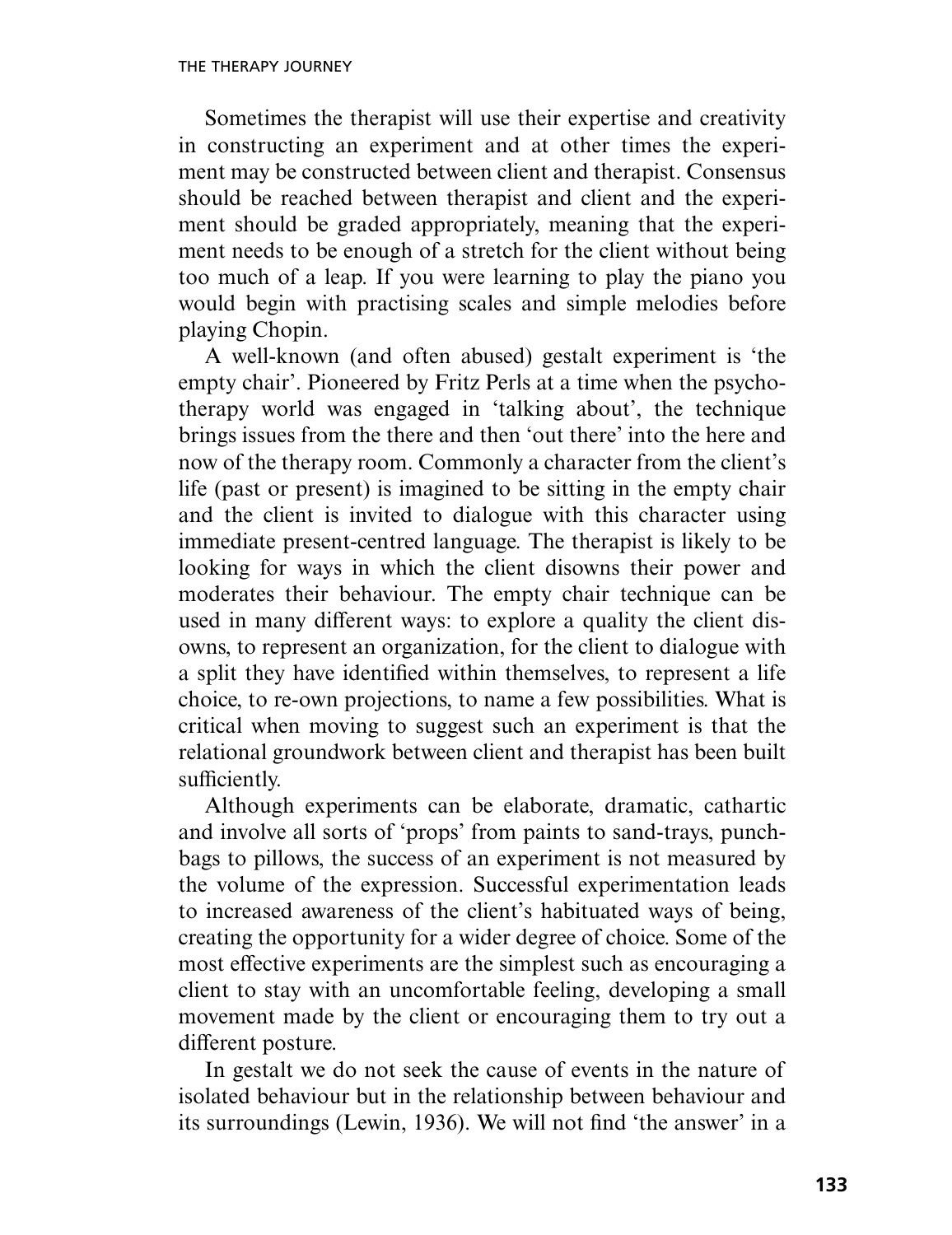single isolated creative experiment. An experiment is a useful figural exercise in gestalt therapy that will fall into the ground of the therapeutic relationship. For instance, an experiment that facilitates an expression of anger at an authority figure can lead to a reconfiguration of the client's field in relation to his expressing strong emotion. Such a change occurs in the ground as new embedded awareness sediments down, replacing past creative adjustments.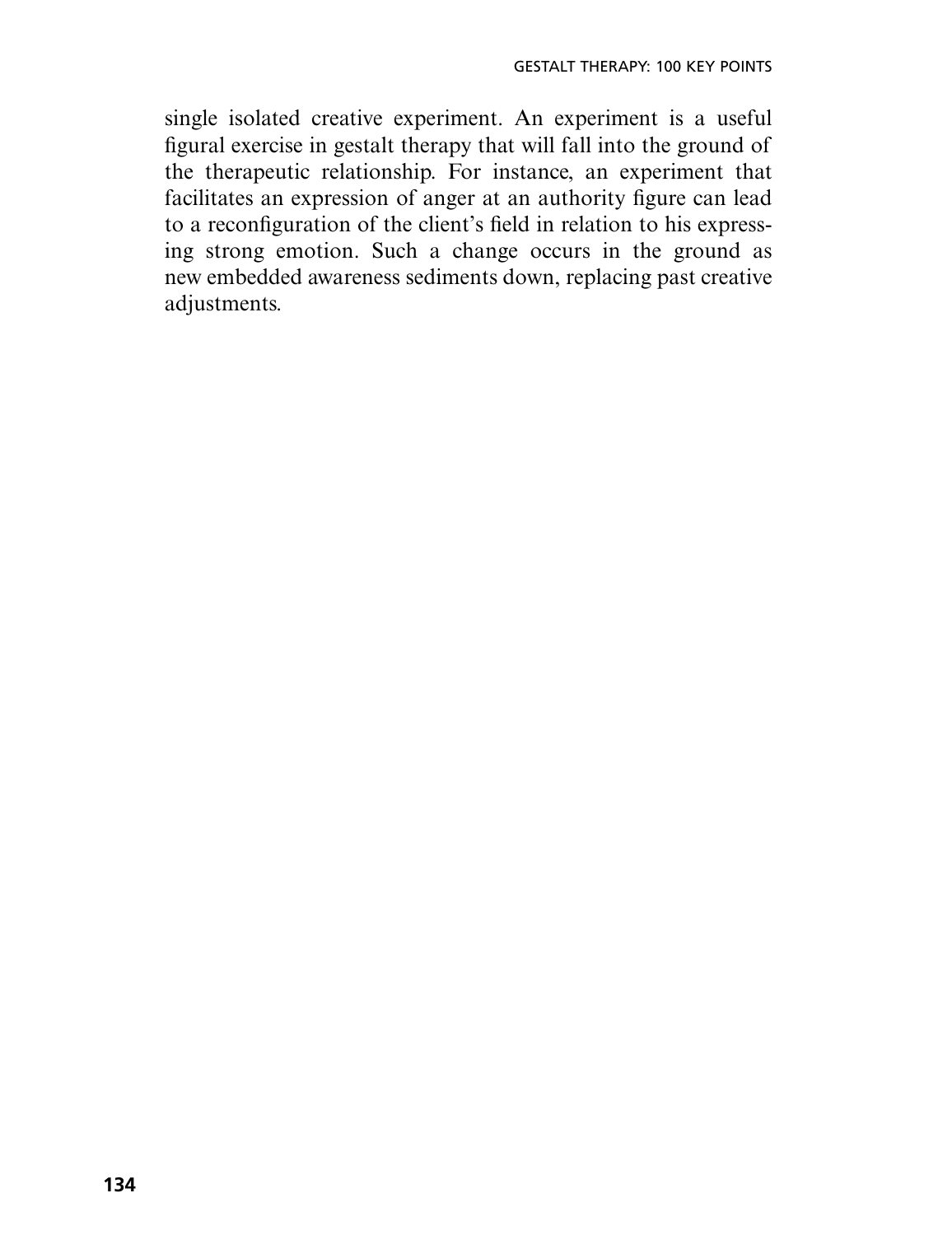#### **Use of metaphor and fantasy**

The use of metaphor expands our capacity to convey our felt sense verbally. Fantasy allows us to make sense of our experience by adding a narrative to that experience.

#### *Experiential exercise*

*Think of an emotional experience you have had and describe that experience in literal terms. Then describe either the same experience or another with the freedom to use metaphor and fantasy. If you are doing this with a partner, ask for feedback regarding the impact it had on them and also consider the level of your engagement with your material. What helped you both connect with the material?*

Rather than being solely internal creations metaphors and fantasies are created in relation with our world, even if they relate to isolation. As such they can provide valuable insights into the other's phenomenal field, but only if we resist the temptation to interpret and remain open to receiving the other's description. As we develop language our growing dependence upon verbal expression restricts our ability to convey our actual intersubjective experience (Stern, 1998). Use of metaphor can add colour, form and texture to our verbal communication and in doing so build an intersubjective bridge between I and other, retrieving at least some of what has been lost before the spoken word dominated the expression of our experience.

The starting point for an experiment can often be in reaction to a client's use of metaphor or fantasy. For example:

Therapist: *(experiences the client as distant with low energy)* What is standing out for you right now?

Sandra: My head feels like it's full of cotton wool, I wish I could just take it off.

Therapist: I've got a suggestion. Speak as if you are the cotton wool in Sandra's head.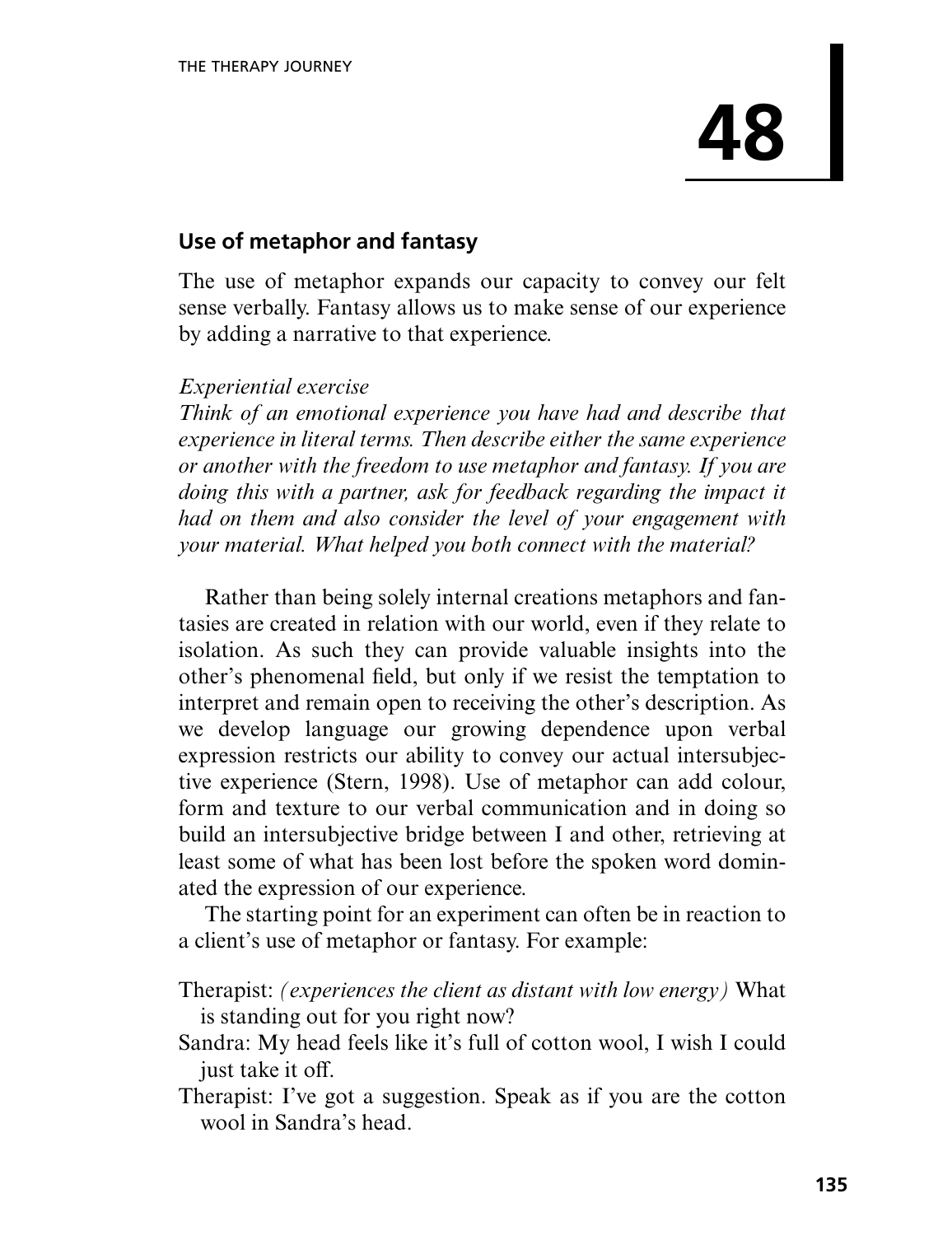Sandra: I'm filling Sandra's head. Stuffing myself into every corner and leaving no space for her . . . just like her Mum, Dad, husband, children, job – all those damned responsibilities that all fall on me! *(Energy increases.)*

It is often useful for the therapist to use metaphor too, for example in response to the above making a brief process comment such as, 'When you began you sounded like a tired old steam train, you now sound like an energized express train'.

Fantasy involves projection and is an expansive activity as it reaches beyond the client's actual situation. The client's ability to fantasize may manifest in the form of catastrophic fantasies. This is not necessarily something to shy away from; a clinical choice can be to follow through the fantasy to a conclusion. For example, a client says she is fearful of asking her partner to help her more around the house. The therapist asks what might happen if she did and her fantasy is that he may end up deserting her. The process of inquiry continues along 'and what might happen then' lines, revealing the clients underlying fantasized fears. The movement can then be made to exploring the likelihood of these fears being realized, the meaning of them and how this fear is supported in her field. From a process point of view the client's ability to catastrophize displays their creative ability to project into the future. Simply noticing this as ability, rather than investing in moving away from the negative focus can facilitate a movement into other forms of engaging with fantasy.

Areas involving fantasy that can serve to bring figural elements of the client's wider field into the therapy room include contact with: a resisted event, a resisted feeling, a resisted personal trait, facing a 'real' or imagined situation (as above), an inaccessible person or organization, resolving unfinished business, exploring unfamiliar aspects of oneself, exploring/imagining the unknown $14$ 

One of my colleagues who works with clients experiencing sexual dysfunction has a favourite saying – that the most powerful

<sup>&</sup>lt;sup>14</sup> For the interested reader Polster and Polster (1973) discuss some of these areas in more depth.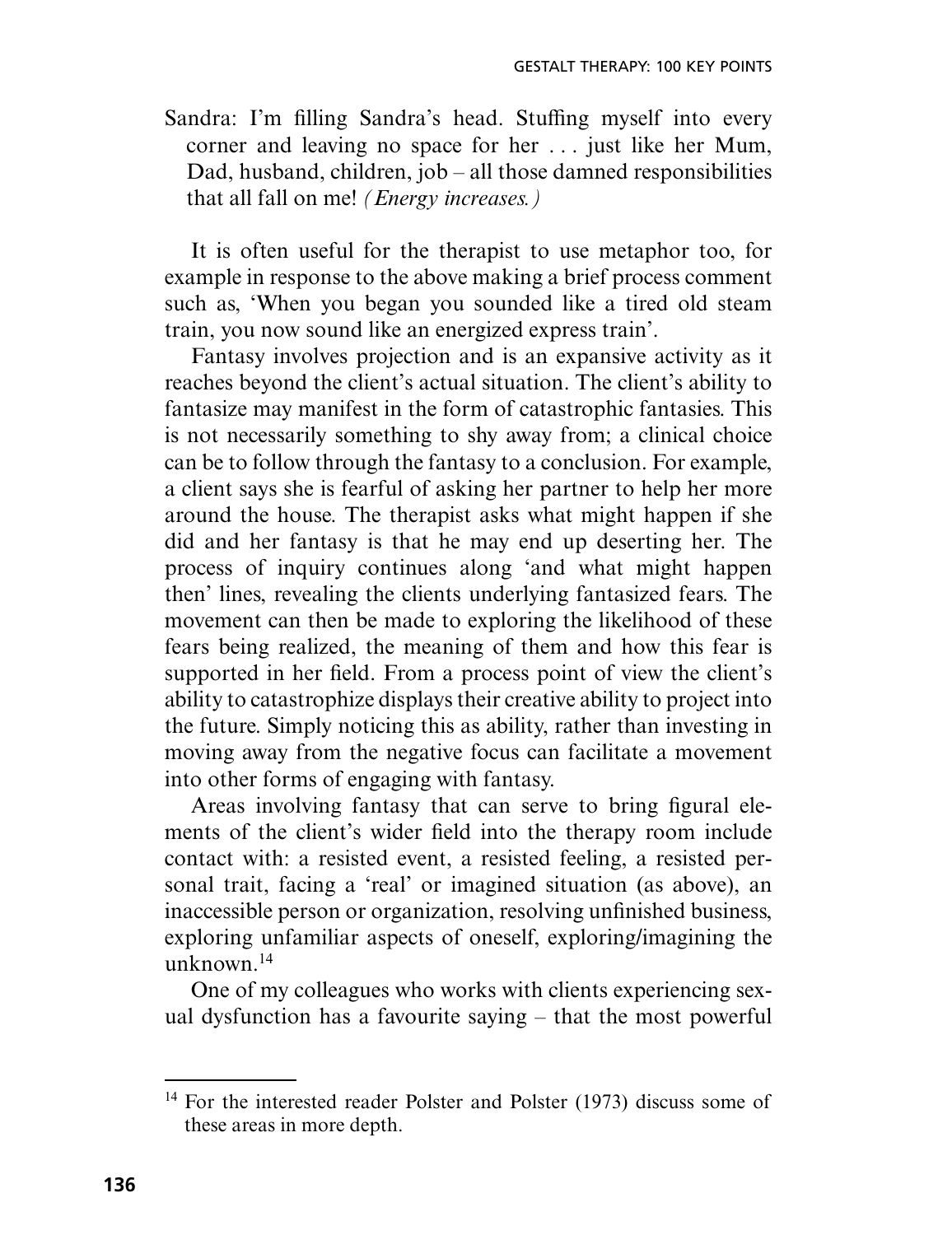sexual organ is the brain. What she means by this is our capacity to use our imagination and to fantasize. Our capacity to fantasize has immense power across all areas of our functioning and can be invested in nourishing or destroying us. We are creative beings; the choice that faces us is how we invest our creativity.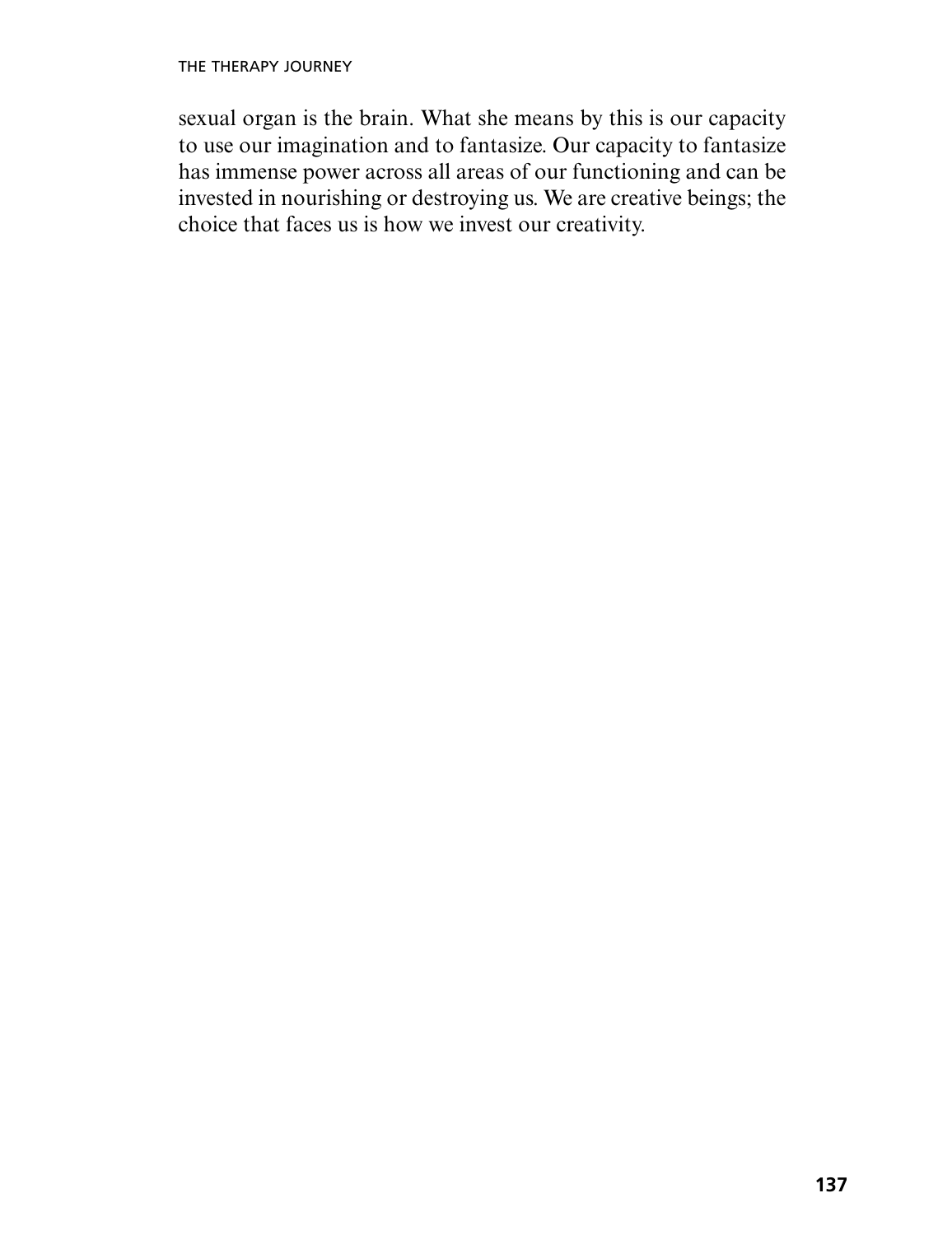#### **Homework and practising**

Experimentation in gestalt therapy does not have to be limited to the therapy session. One of the aims of gestalt therapy is to expand the client's awareness continuum so that they are able to find alternative supports and fully utilize existing supports. In one sense we could say that we work to try to put ourselves out of business! The point of therapy is not for the client to have wonderful contact with the therapist exclusively in the therapy room. New relational skills and abilities that emerge from increased awareness in therapy need practice beyond the therapy space and with such practice there are pitfalls. For example, clients who have just discovered an ability to assert themselves may over-stretch into aggressive or over-assertive relating or receive a hostile response. If new ways of being are practised outside therapy the client can then re-evaluate their efforts and reactions with their therapist in the holding environment of the therapy room.

Some gestalt therapists have been surprised when in collaboration with clients I have set homework between sessions under some misguided impression that this is for the behaviourists. Experimenting with new behaviours is a key part of gestalt therapy in heightening the client's awareness. Some reasons for incorporating homework with clients are as follows:

- 1. They are in the situation and have probably come for therapy because of some dissatisfaction/problem with their situation.
- 2. If we deny use of homework and practice we are separating out a part of the person's situation and restricting opportunity.
- 3. Therapy might be time-limited. Utilizing time between sessions is an efficient use of time.
- 4. It can be an extension of an experiment completed in the session – an increase in the grading of the experiment.
- 5. It connects the client's life outside the therapy room with their life inside the therapy room.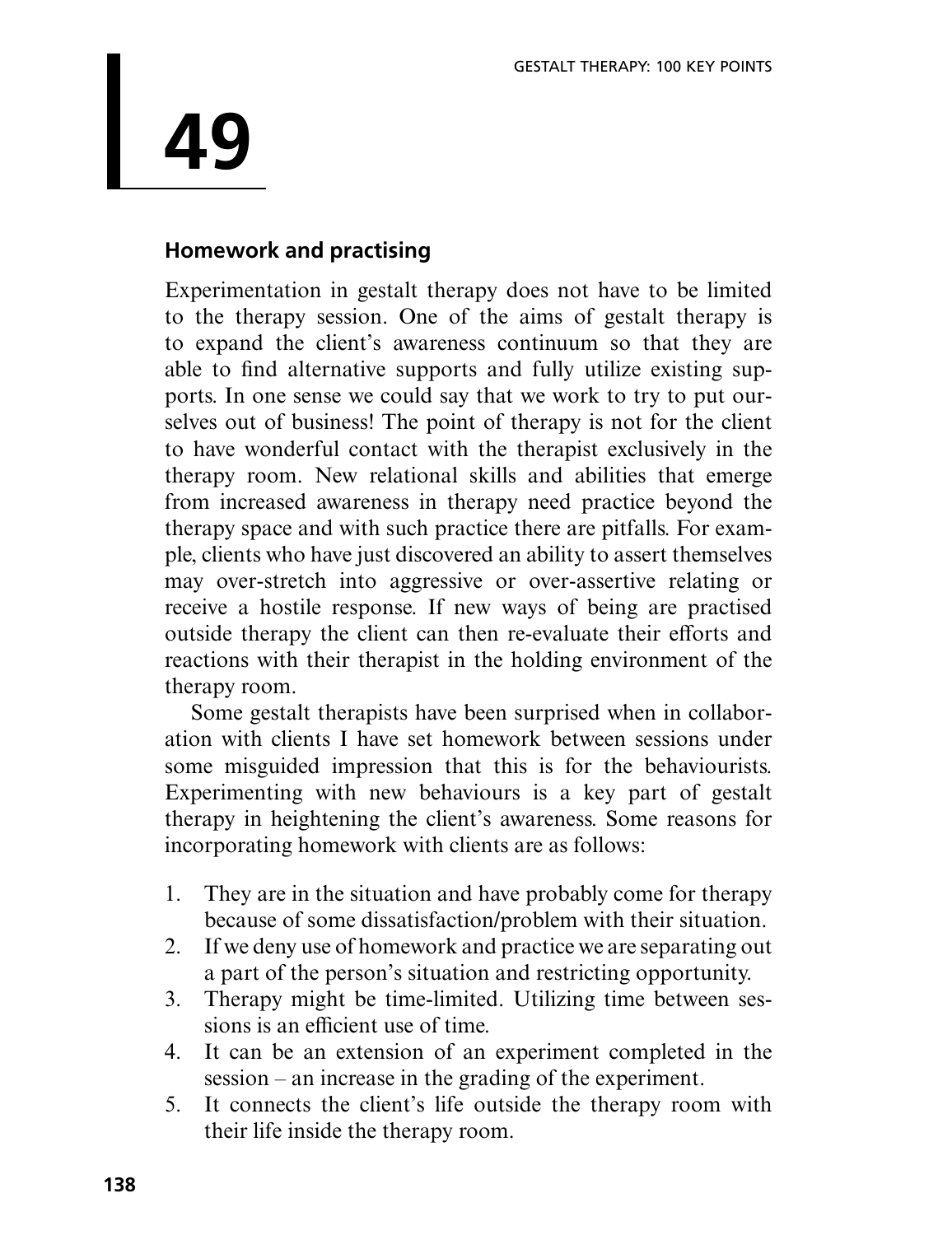6. The client has the therapist's support available should things 'go wrong' in some way.

Possible dangers if new ways of being are not 'tested out' in the client's wider situation:

- A fixed gestalt is formed, e.g. 'I am assertive' without consideration for a wide range of possible field conditions.
- The client withdraws in response to a perceived negative reaction from an element or elements of the field, e.g. partner critically says, 'You've changed since you saw that therapist'.
- An artificial split between a therapy world and 'out there' is created and covertly encouraged out of awareness by the therapist.

Just as we do not suggest an experiment in the session to attain a certain result so the same principle applies with homework. An experiment is just that and although it will always lead somewhere we know not where. The homework, as with any experiment, needs to dovetail into the particular area of the client's situation that is impacting them at the time.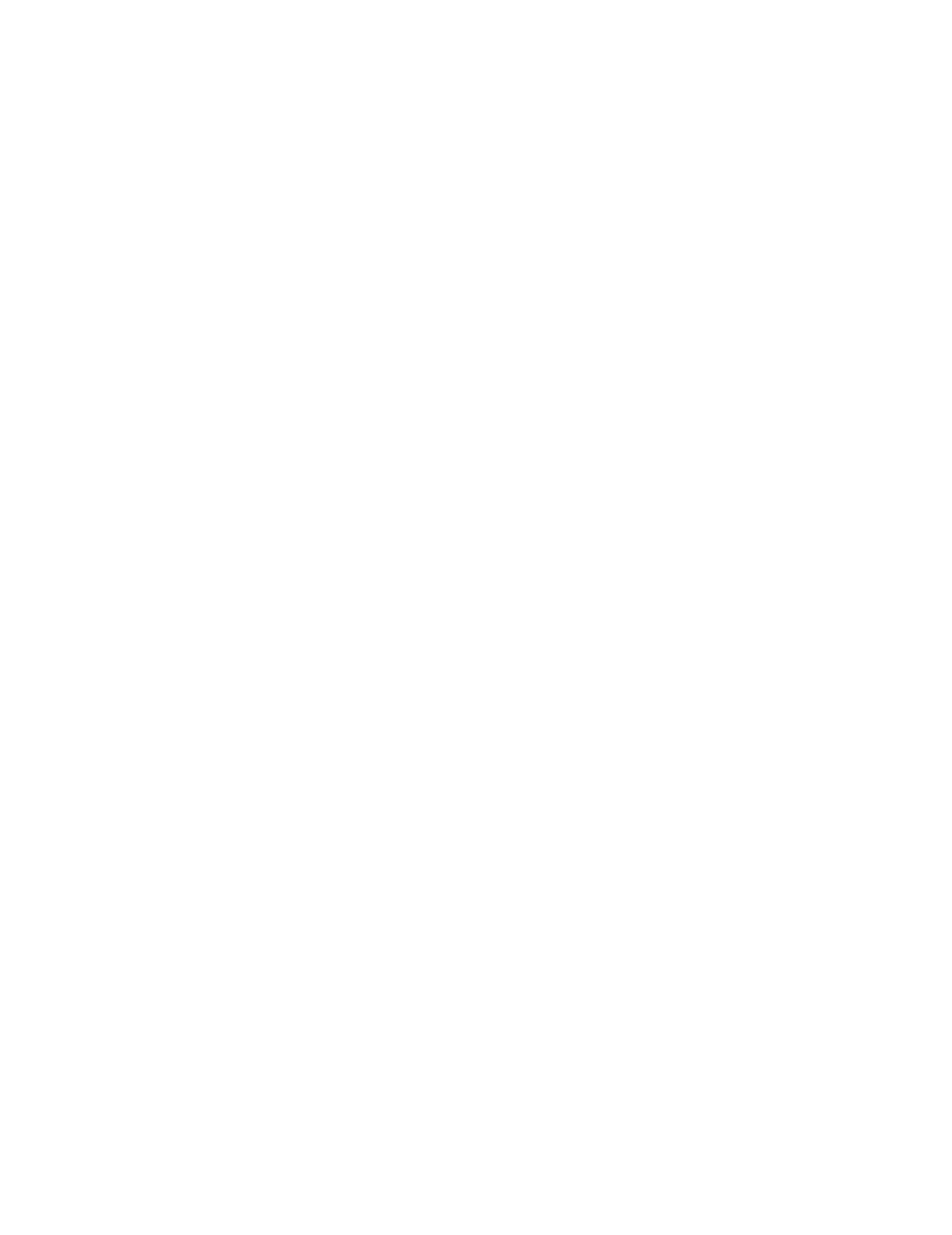

### Focus on experience: phenomenology in gestalt therapy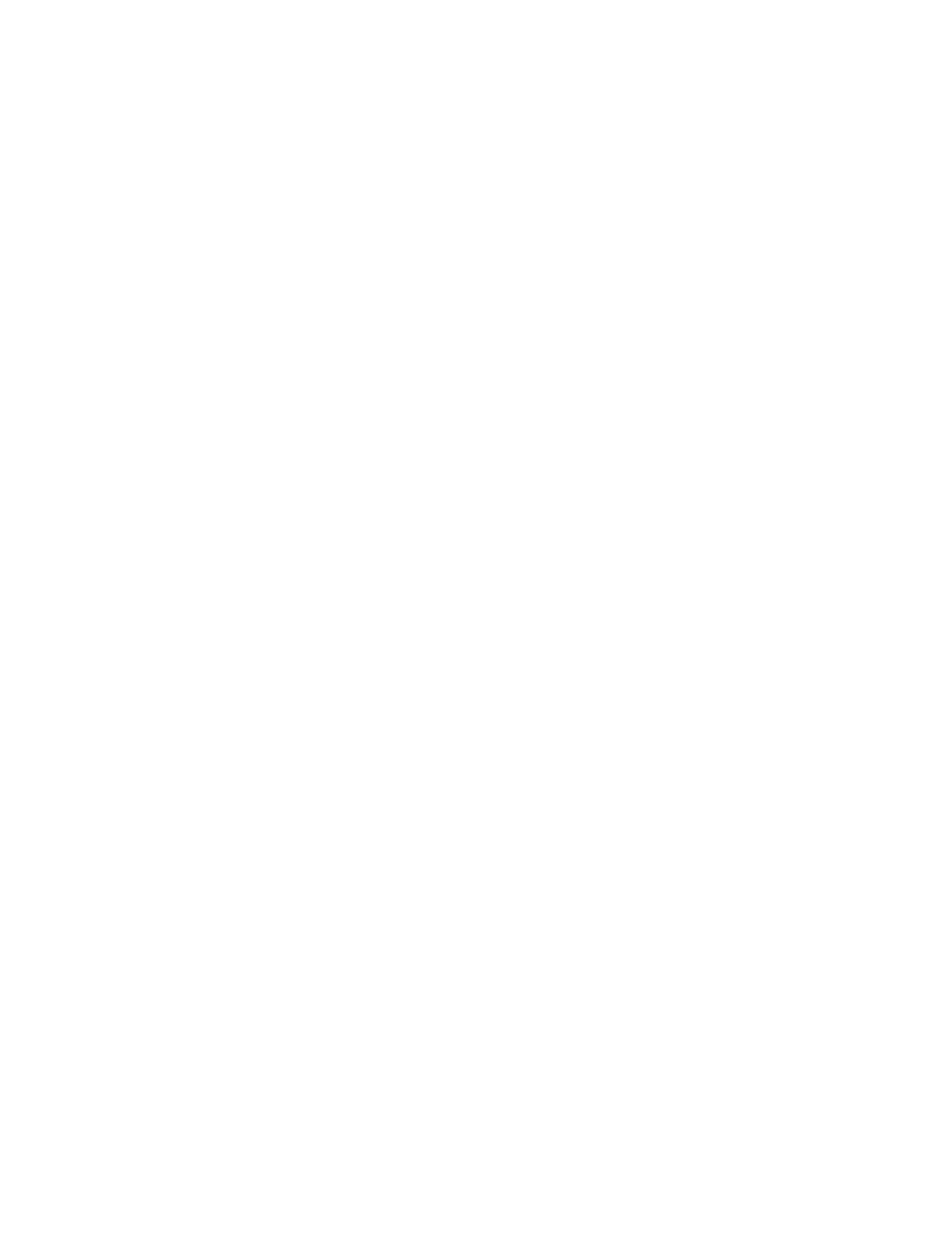#### **Sensations and feelings**

Do not look for anything behind phenomena; they themselves are the lesson.

(Goethe, 1998)

Sensations are the raw data from which awareness emerges. To allow awareness to emerge we need to allow space for the full figure of the sensation to form. In a fast paced world in which virtual reality can be a substitute for feeling the wind against our faces, there are considerable forces in our fields to deny us such space. Technical advances can desensitize us from human contact with others and ourselves. In gestalt we fly in the face of much of our cultural way of being by inviting clients to stay with sensations and feelings. Sense experience is our communication with the world. A sensation or feeling does not exist in isolation but within a field of relations including other sensations and feelings. The relevance of the sensation or feeling for the individual experiencing it will depend upon where it surfaces in relation to the their situation.

The phenomenologist Merleau-Ponty (1962) saw perception as intrinsically linked to sensate experience and invited us to consider each of our senses as constituting a small world within a larger one. If we see ourselves as functioning in several small 'sense-worlds', paradoxically we will create the opportunity for connectedness and integration.

We have a felt sense of the world long before we are able to describe our experience. Stern (1998) theorizes on pre-verbal development and what is lost when the child enters what he refers to as the verbal domain of relatedness. The development of language with its limited feeling and sensing vocabulary has the effect of pre-structuring feelings and sensations in that we feel or sense what we can describe rather than attempt to describe what we feel and sense. We are restricted in putting our somatic experiences into words – the language just doesn't exist. In describing sensations and feelings we may need to step away from literal explanation,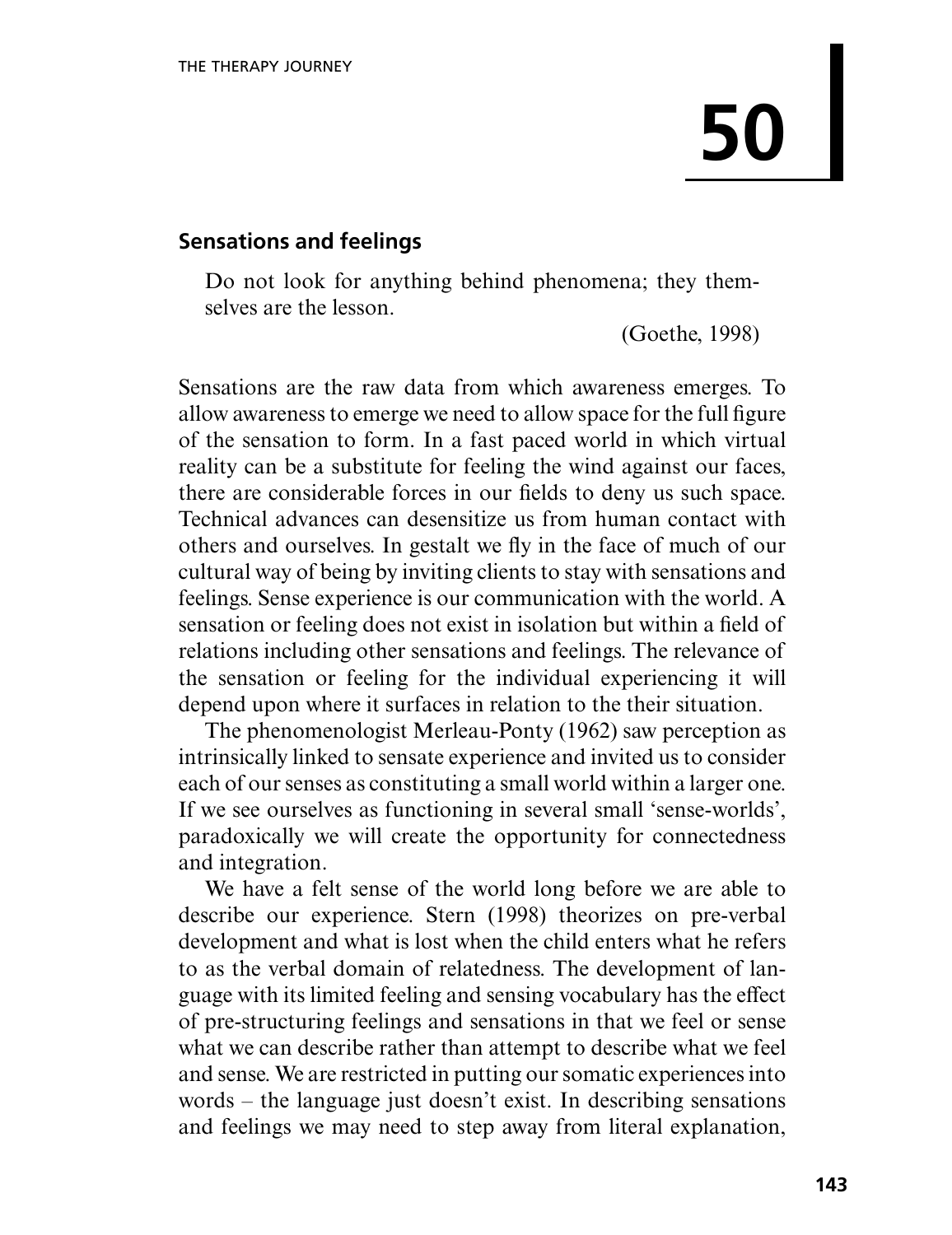feeling words, and towards metaphor and images. The vast majority of therapies, including gestalt, have strong verbal and cognitive biases that lead to a valuing of what can be explained. Culturally it is difficult for us just to stay with a sensation or a feeling, particularly one that does not immediately lend itself to a neat category within our inadequate verbal vocabulary. So often we move on to find a cognitive understanding prematurely for what, if we only allowed ourselves the space, may sediment down into an embodied experience.

There is a danger that theories can lead us away from our immediate experience; notions such as, 'behind every anger is a hurt' (Hycner, 1993) and 'behind every depression is a rage' (Wheeler, 1991) might generally be useful clinical wisdom, but only if we hold it lightly. In gestalt we need to hold an attitude of uncertainty –  $a$  does not always lead to  $b$  even though it often does. Working phenomenologically we need to be wary of moving into an interpretive model of psychotherapy that preconfigures the field through predicting the client's unexpressed experience or believing that another experience lies beneath what we see on the surface. We need to accept what is.

Sensations can be the entry point with a client in gestalt therapy – to adapt Freud's quote,<sup>15</sup> they could be seen as the royal road to awareness. Gestalt therapists seek to heighten awareness of sensations trusting the client's process to use full and vibrant contact with their senses to inform them regarding their needs. Assisting a client in increasing their awareness of the meaning of their sensations could involve experimentation, such as inviting them to give a voice to a sensation and to speak from that sensation.

We live in a culture that de-emphasizes the unitary nature of human beings. In feeling our sensations and being curious about others' sensations, we help ensure that we practise gestalt as an embodied therapy rather than separating ourselves off into component parts.

<sup>&</sup>lt;sup>15</sup> In 'The Interpretation of Dreams' Sigmund Freud (1997) referred to dreams as 'The royal road to the unconscious'.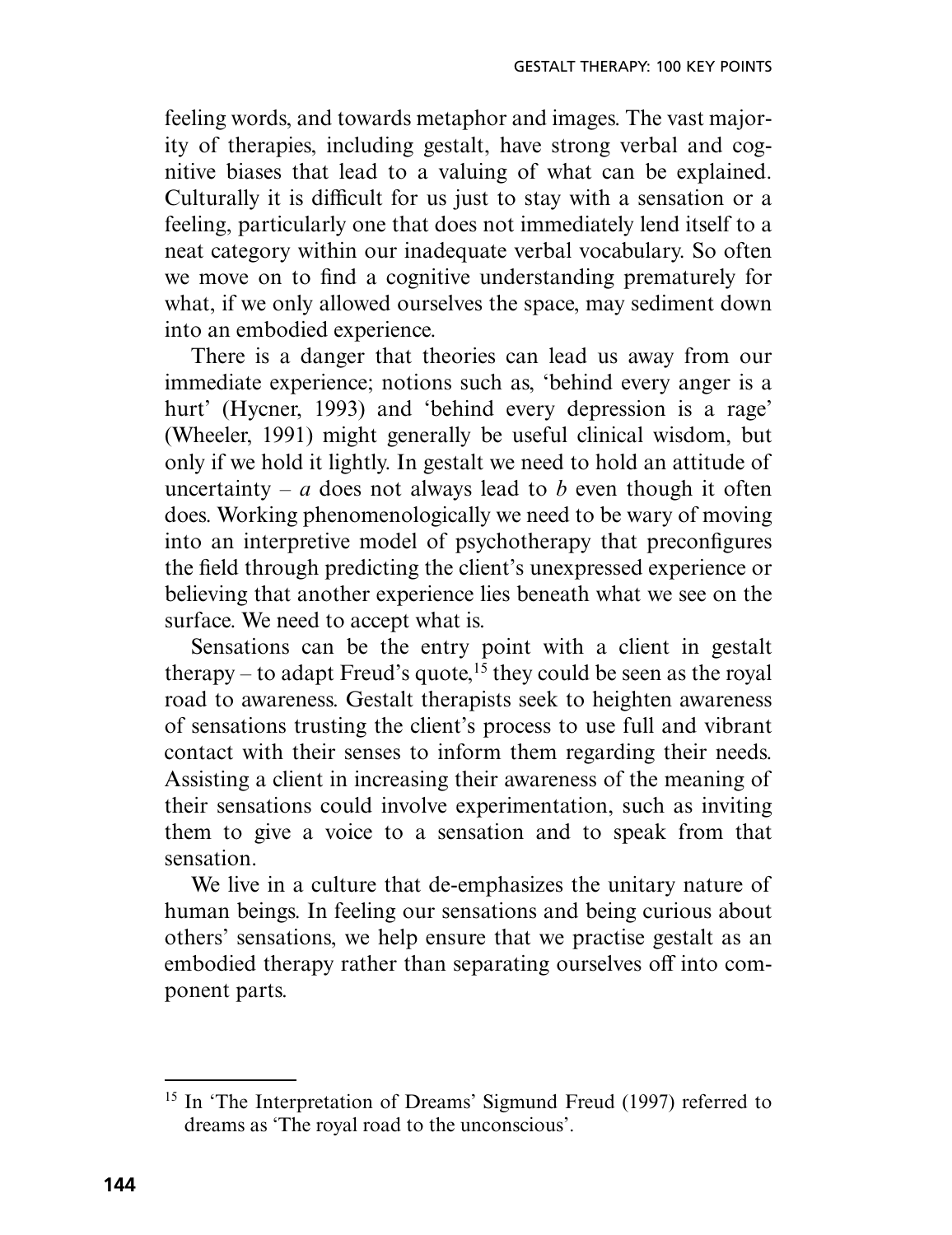#### **Co-creation, temporality and horizontalism**

From a phenomenological and field perspective, my very existence depends upon my being in contact with the world and my world being in contact with me. I touch the world and the world touches me in a dialogue that changes both my world and me.

We are all situated in the world and, in being situated, things, events and people press in upon us. The way in which I perceive my world will differ from the way any other being perceives the world; hence, we refer to my perception of my world as my *phenomenal world* or my *phenomenal field*. It is a given that we are in contact with the world, but the level of that contact will depend upon a plethora of field conditions that will directly affect our individual perception of our respective worlds. Kennedy (1998: 89) discusses three basic movements that mark being situated. These three 'movements' are: co-creation, temporality and horizontalism.

#### *Co-creation*

Our lives are a prolonged dialogue with those around us and with our phenomenal world. We need the existence of others to define ourselves. In the language of phenomenology the 'I' requires the existence of the other to enable the 'I' to have a phenomenal reality, in other words reality is co-created. 'I' needs 'other' to exist. We do not live in a void.

. . . man is in the world and only in the world does he know himself.

(Merleau-Ponty, 1962: xi)

#### *Temporality*

My experience is not something that I live through and discard, although we may often hear clients express wishes to do so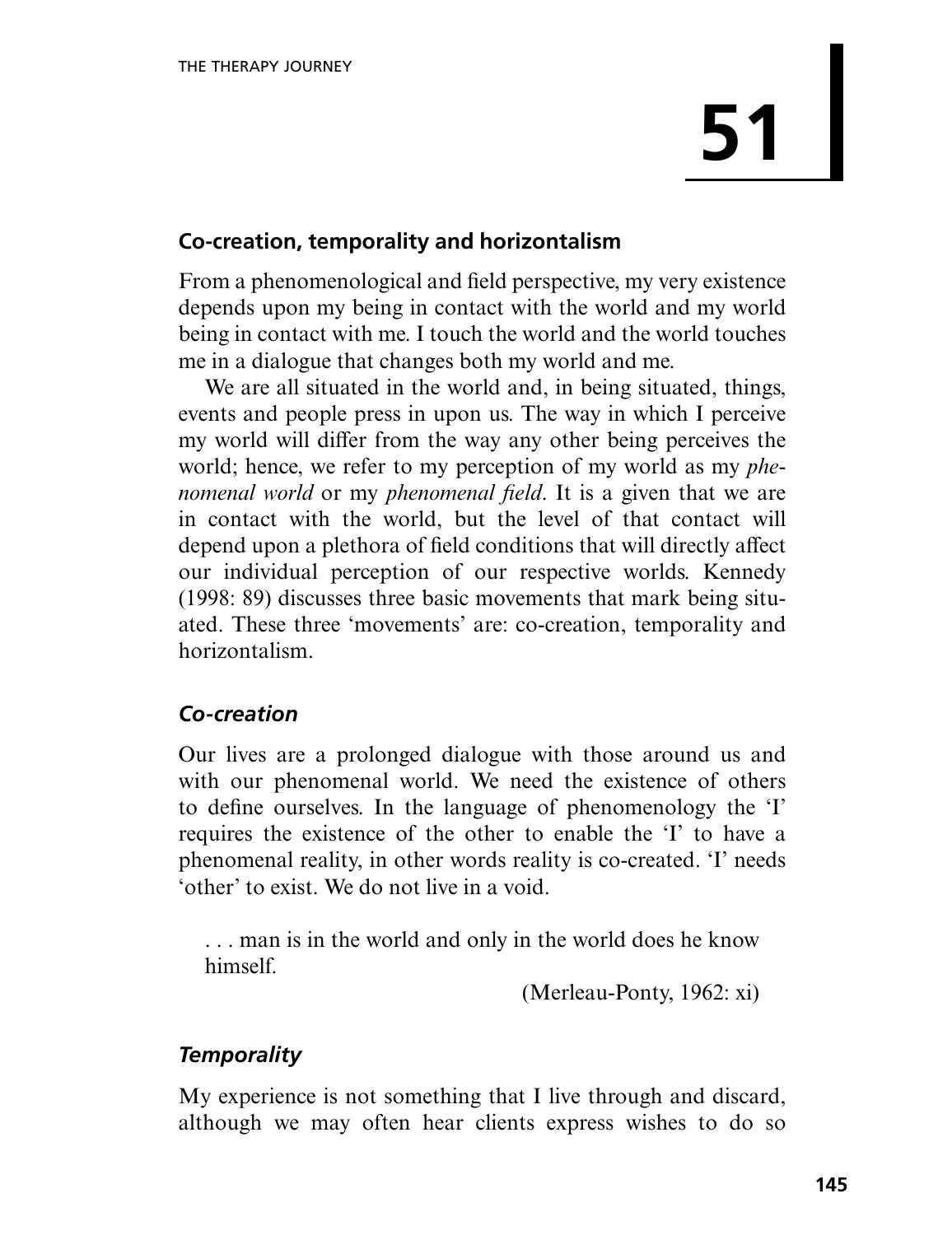through a desire to 'move on' from painful or difficult situations. I am my experience, I carry my experience in my body, and my past experience directly affects my current experience. In every moment in my life I bring the totality of my past.

Gestalt therapy's emphasis upon present experience can be misunderstood. The here and now does not stand in isolation, there is a story behind every current experience and that story, extending back to the beginning of life, shapes and moulds every current experience from the unremarkable to the bizarre. Our histories shape our expectations in the present and our dreams for the future.

The lived present holds a past and a future within its thickness.

(Merleau-Ponty, 1962: 275)

#### *Horizontalism*

In gestalt we aim to maintain a horizontal relationship with our clients rather than promote vertical relating. We acknowledge that there are real differences in the client–therapist relationship but we do not constellate the relationship as teacher–pupil or doctor–patient. We enter the relationship in the service of the between of that relationship. The therapy relationship is not equal; the client is the focus of our attention and they seek help from us for which we may get paid – there is a power imbalance. However, we have a shared humanity and in our humanity we are equals, we are all beings-in-the-world. If we use techniques to move our client towards our goal for the client, we are not practising gestalt and we are promoting vertical relating. If we act in this way we reduce the responsibility and support of the client (L. Perls, 1978), thereby diminishing the client and elevating ourselves. In a vertical relationship the therapist's reaction may remain hidden, alternatively they may self-disclose indiscriminately or with prejudice. In the horizontal relationship the therapist is willing to show herself and to be fully present with the client in the service of the dialogue.

The principles of co-creation, temporality and horizontalism need to be fully embraced in order to practise gestalt therapy.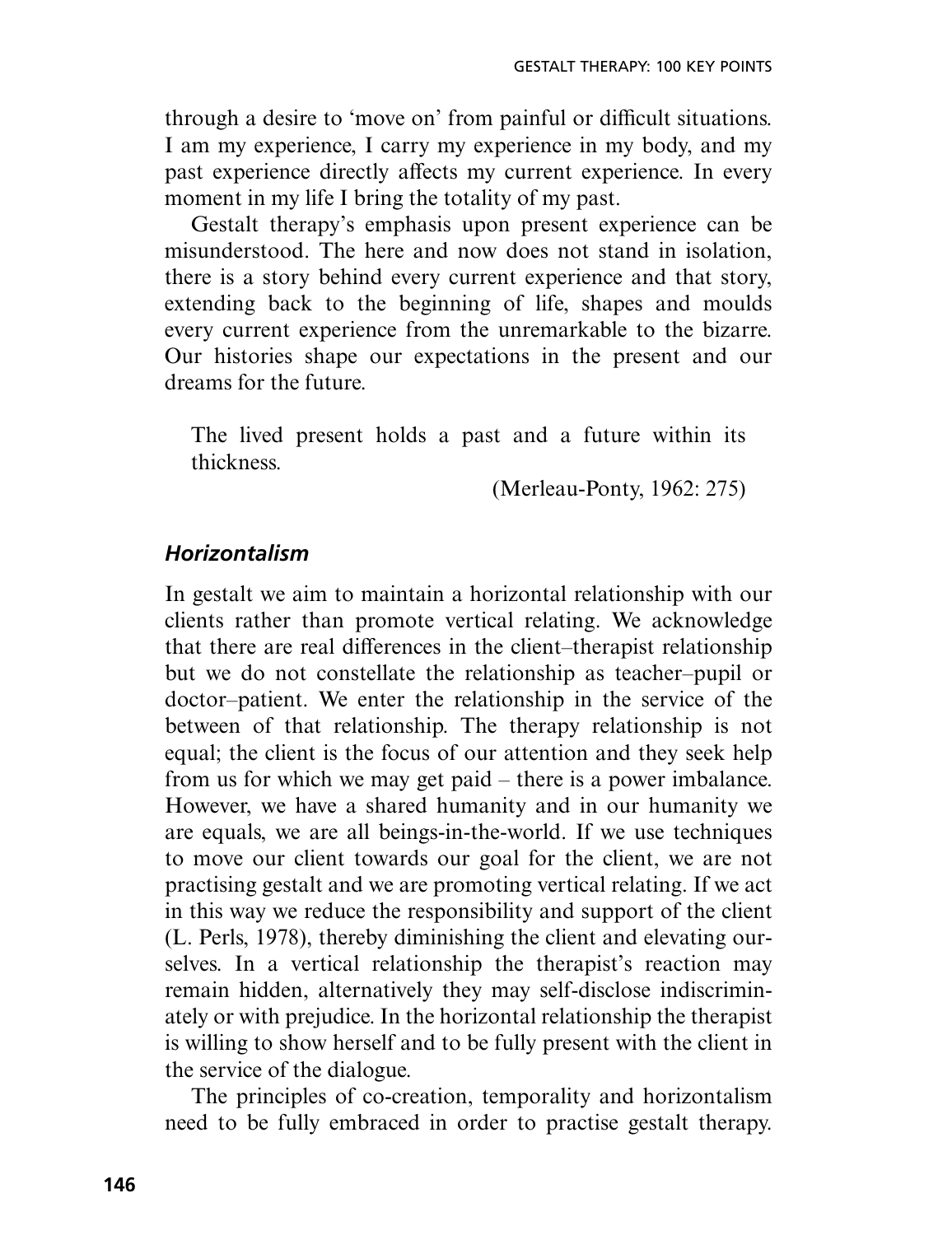THE THERAPY JOURNEY

These three principles form the foundations upon which the three pillars that are the bedrock of gestalt therapy stand. To reiterate, those three pillars are: existential phenomenology, field theory and dialogue.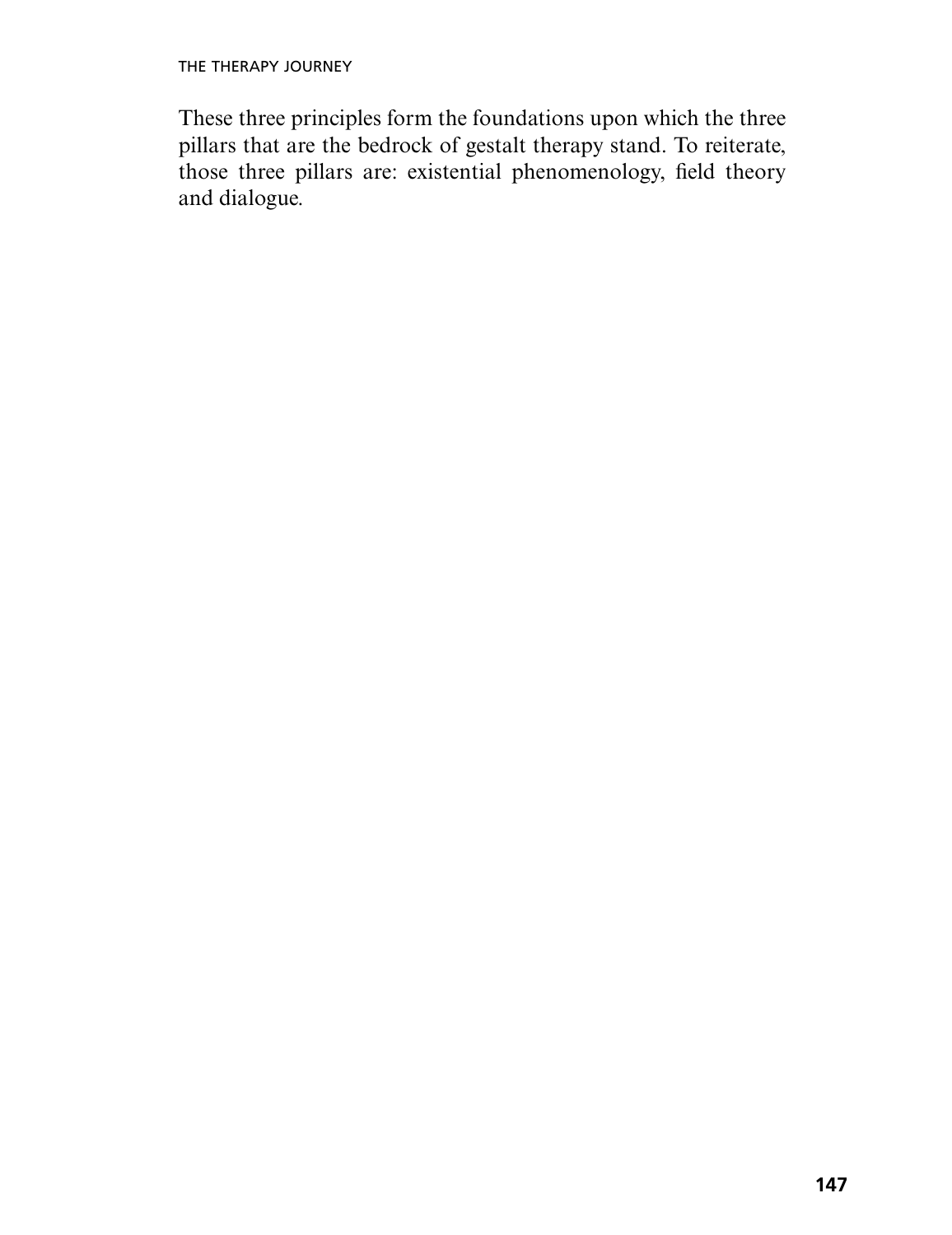#### **Intentionality: reaching out and making sense of my world**

We are all beings-in-the-world in the sense that we all share an intentionally derived conscious experience of the world and ourselves, through which we make the distinctions such as those relating to notions of 'I' and 'not I'.

(Spinelli, 1989: 26)

In phenomenology an act of intentionality is the process of reaching out to my world and the stimuli in my world in order to translate it into meaningful experience. Although we are all interconnected we each have our individual ways of perceiving and making sense of our world coloured and shaped by our past. In that sense we inhabit the same world *and* different worlds.

Intentionality was originally described as a mental phenomenon. According to the phenomenologist Edmund Husserl (1931) an act of intentionality has two foci, *what* is experienced and *how* it is experienced – the mode of experiencing. The former is made up of the content of my experience and the latter how my history and points of reference influence my process of experiencing. For example, I look out of the window and in the street I focus on a parked dark blue car. Meaning is added to my experience of this unremarkable vehicle as I recall my wife's previous car of a similar colour that was very difficult to keep clean. I'm in touch with my dislike for dark blue cars as the owner of the one I am looking at carefully polishes his. The owner and myself are both reaching out to an object in the world but we are each making different sense of this object. In phenomenology the concept of intentionality implies that in any action there is a definite point of reference, a sharp figure. In my example this could be the dark blue car, and then shift to the apparent difference in attitudes between the owner and myself.

Merleau-Ponty did not see intentionality as solely a mental process but considered sensations and feelings to be 'the intentional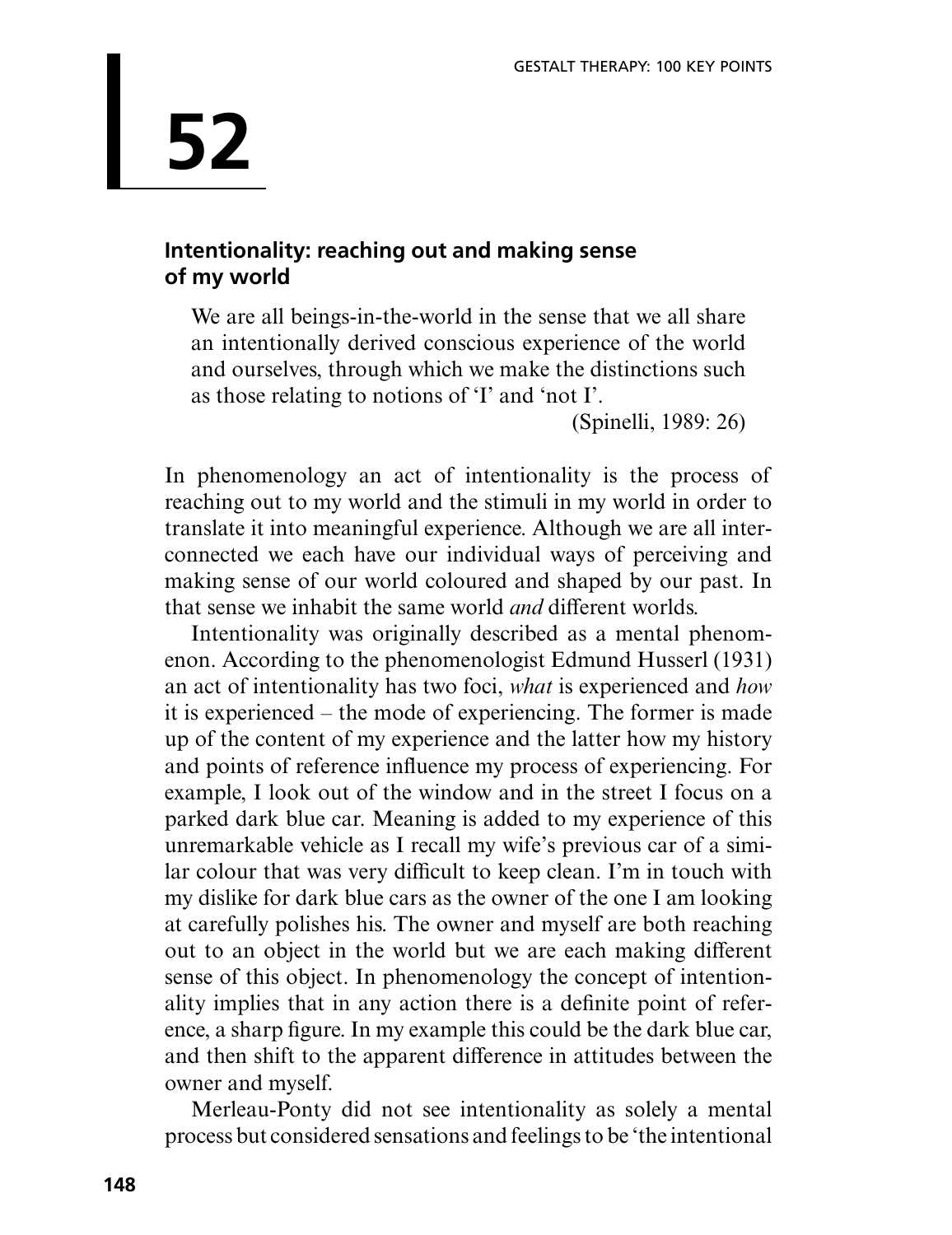tissue which the effort to know will take apart' (1962: 53). He viewed an act of intentionality as emergent, the person reaches out to their world and a hazy figure begins to form. This is indicative of a movement from id functioning. Perception is an active act and contained within my reaching out to make sense of my world is interpretation without which my world would simply be a confusing mass of ground phenomena, even then I would be interpreting this as confusion. We decide what is figural as we perceive and construct our experiential world as we reach out to it and our world gives itself to us – the glass of water invites drinking, the sunset invites gazing and the tearful client invites comforting or irritation.

By intentionality Husserl meant that all our thinking, feeling and acting are always about things in the world. All conscious awareness is intentional awareness; all consciousness is consciousness-of-something.

Given the nature of an act of intentionality with its two foci of the "what" of experience and the "how" of experience it is no coincidence that in gestalt when seeking description of the client's immediate experience we do not concern ourselves with a "why" orientation, but concentrate on a "what" and "how" perspective.

(Levitsky and Perls, 1970).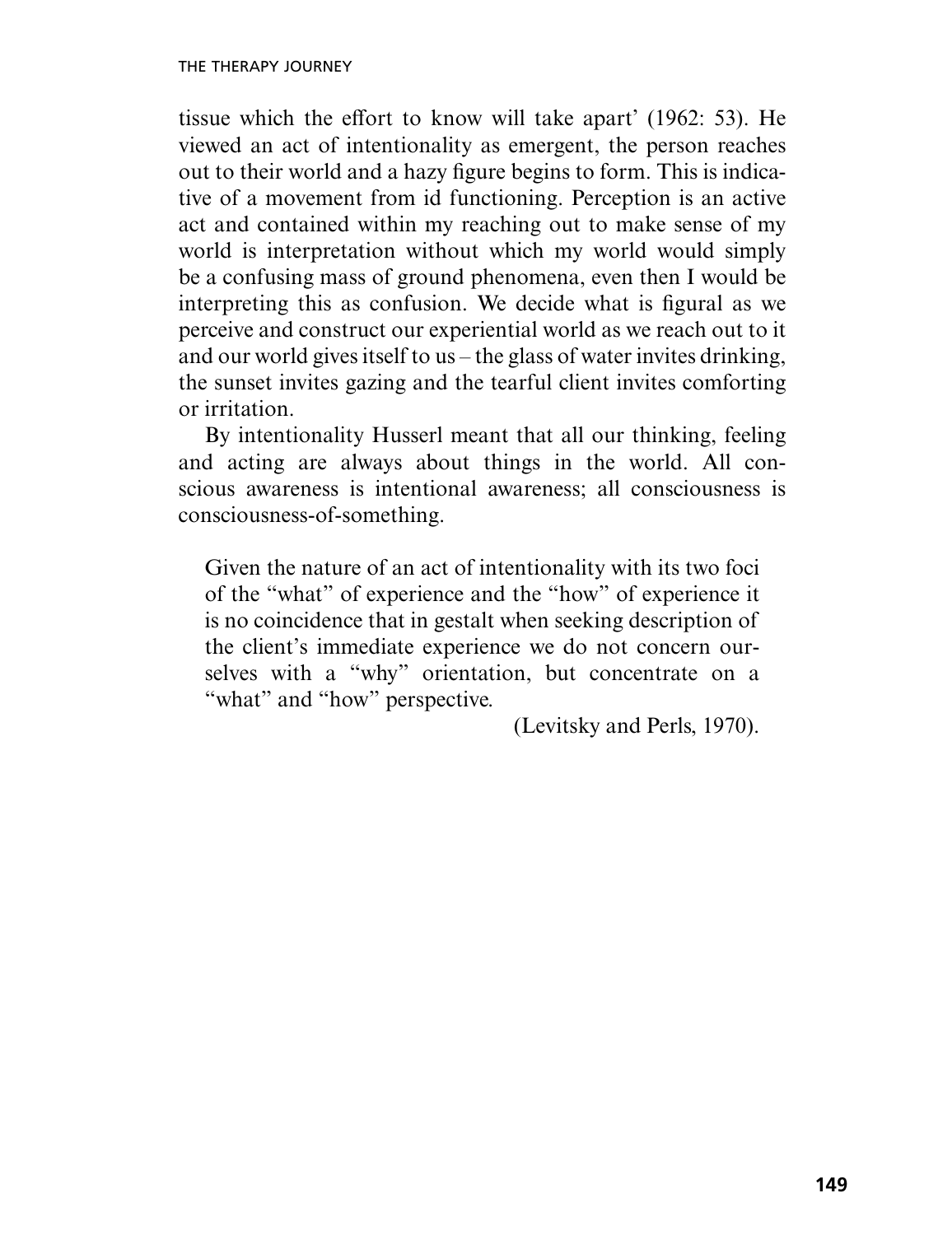#### **Transcendental phenomenology and Husserl**

My wife and I were decorating and had just finished painting a wall. We stood back to admire our work. 'That's got a lovely subtle blue tinge', she said. 'It's not a blue tinge, it's green', I replied. We invited a neighbour round to see what she thought, 'I like the purple hue', she said. No one was wrong.

In terms of perception and experience there are as many worlds as there are people on the planet. Phenomenology and field theory take the philosophical position that if there is not a perceiver then there is not a world.

The phenomenologist Edmund Husserl (1859–1938) began as a mathematician before moving to study philosophy. He developed an interest in how humans make meaning and studied here and now experience, how things surfaced in awareness and the patterns we create from the plethora of information and perceptions that are available to us in any one moment. In doing so Husserl focused on conscious processes, but he did so from a biological stance rather than from the relational stance adopted by existential phenomenology (see Point 55).

Transcendental phenomenology is so called because Husserl believed that through engaging in a three-step process of *phenomenological reduction*, discussed in the following point, we are able to transcend assumed knowledge. Husserl saw the process of phenomenological reduction as central to his philosophy. Once our knowledge had been transcended he considered that we were then in a position to gain an objective view of the world through our senses, as opposed to making interpretations of sensory data, enabling us to gather knowledge through what he described as *original experience*. Husserl believed that knowledge begins with wonder, the sort of wonder we see in a child's eyes as they experience something for the first time. Curiosity arises from that experience of wonder around the events and this leads to the seeking of an explanation uncontaminated by previous experience.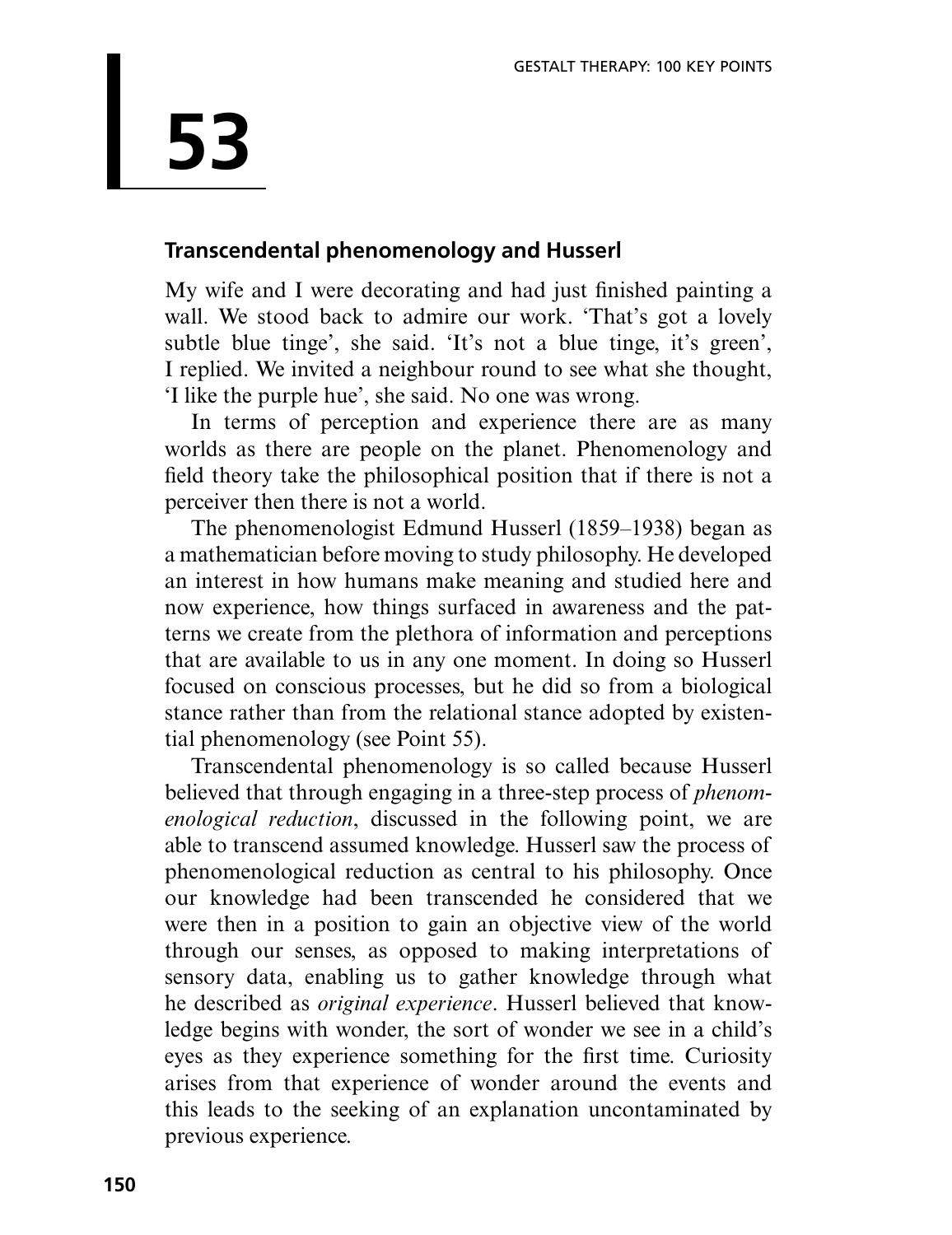Husserl thought that all knowledge should be based on experience. He described transcendental phenomenology as a rigorous science because it investigates the way that knowledge comes into being and clarifies the assumptions upon which all human understanding is grounded. To make meaning Husserl believed that experience needed to be consulted repeatedly.

Whilst phenomenology integrates well with field theory in that both see perception and interpretation of the world as completely unique to each individual, Husserl's transcendental phenomenology moves away from a field theoretical viewpoint in his belief that we can stand aside from our world through separating the observer from the observed. This aspect of Husserl's theory is incompatible with gestalt. If a client goes to see a therapist, the therapist has become an inseparable part of his situation and vice versa. The focus of Husserl's transcendental phenomenology was seeing and understanding the person from an impossibly neutral position from which he could witness *the essence* of the person. He argued that we could suspend our background and our perception of our phenomenal world (van de Riet, 2001). Most gestalt therapists believe that we can limit the influence of the ground of our experience so that we can receive our clients without this material colouring our meeting excessively, but I do not believe that it is possible to suspend our sedimented perceptions of the world completely. Recent neurological research would support this. However, we need to view Husserl's work in the context of the time it was carried out. Even if we accept that his views on phenomenology are incompatible with gestalt, 'Husserl's phenomenology is . . . the founding basis for Gestalt therapy's radicalization of field theory' (McConville, 2001: 200).

Part of Husserl's legacy to gestalt psychotherapy is that whatever is relevant and appropriate to this particular piece of work, its origin is here and now. It exists in the experiential field that is forming around me in the moment as we engage (ibid). Aspects of transcendental phenomenology may not fit neatly with a gestalt philosophy but Husserl's work on bracketing, description and horizontalization provided gestalt with the gift of learning to appreciate the client's reality as far as is possible. To discover more I invite you to turn the page.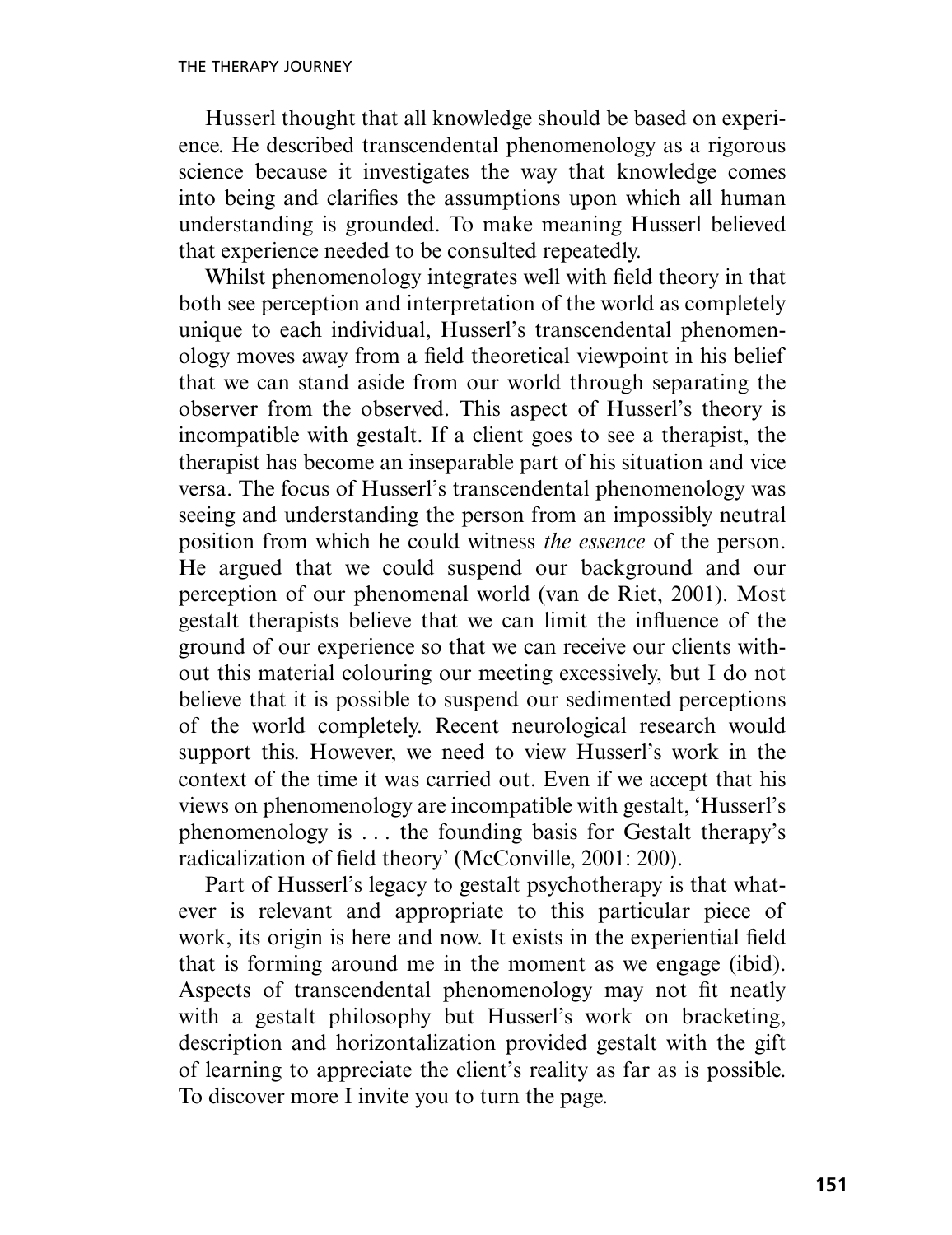#### **The discipline of phenomenological reduction**

To be open to our client's experience of their world we need to begin by suspending, as far as possible, our own preconceptions of the world. We all interpret our world and to reduce the impact of our interpretations Husserl devised a three-step method. He believed that if we completed the three steps described below, which make up the process of *phenomenological reduction*, also known as *the phenomenological method*, we could then be touched by *the virgin experience*.

#### *Bracketing*

All assumptions and expectations concerning how things are or how they should be are set aside through a process of *bracketing*. By this process we put our experience of the world in a pair of brackets so that we can be touched by the client's experience afresh. If this is achieved the therapist's reactions to the experience of meeting the person will not be coloured by their past experience of the world. The therapist will then be as free as possible to meet with the client's experience, and their reactions and impressions will be in response to the client's experience rather than the therapist's perception of the world. We can never be entirely free from our own preconfiguring material, but the process of *bracketing* will alert us to material that may colour the way in which we perceive the client's material and therefore ensure that this material does not contaminate our receiving their experience. Successful bracketing leads to a therapeutic stance of openness to the way in which our client perceives their world.

#### *Description*

Having bracketed expectations, don't seek explanations – seek description. The therapist's responses should also be descriptive and focused on what we perceive. If someone is crossing their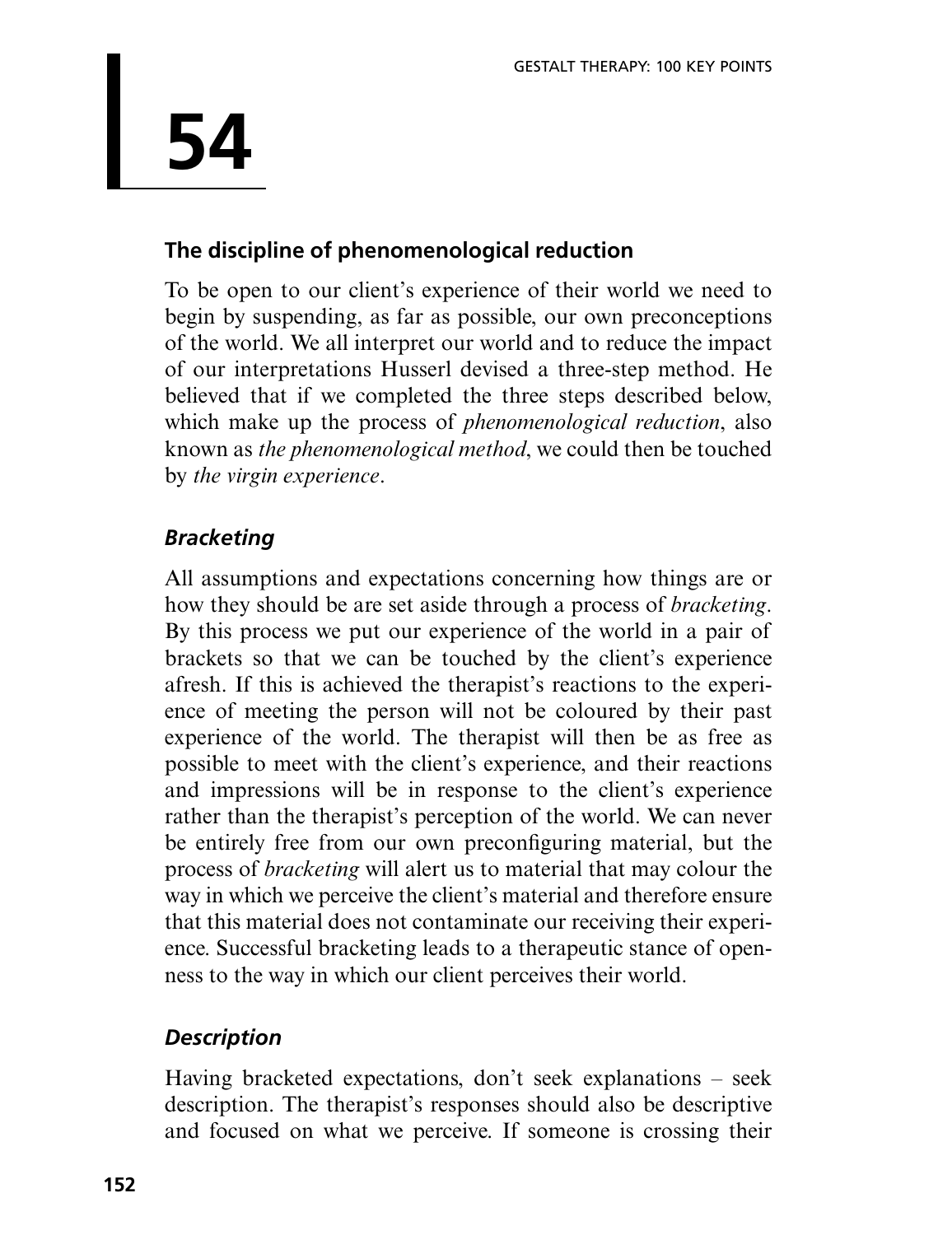arms tightly that is what is noticed and described rather than explaining the behaviour as 'defensive' or 'closed'. An example of a phenomenological gestalt 'here and now' experiment that adheres to the rule of description is described in Point 5. Such presentcentred, descriptive relating is alien to most in our Western culture and can prove challenging. Also note that people 'describe' their experience through their bodies and the way in which they move, through the inflections in their voice not only through words.

#### *Horizontalization or equalization*

Having bracketed assumptions and stayed with immediate description, we then take the stance that anything we see or hear is initially of equal significance. This means that an account of a traumatic event will initially be considered no more or less significant than an uncomfortable shuffling or a distant gaze. The therapist also needs to bear in mind the possible equal importance of what is absent from the dialogue, for instance, if someone seeks therapy following a bereavement but does not discuss aspects of their relationship with the deceased.

The therapist remains open to the client's unfolding story without presuming the next part of the picture even if they imagine that they know the next part of the picture.

#### *Experiential exercise*

*Stand with your face close to a wall and gradually move backwards. As you move backwards note whether you are expecting or anticipating something coming into your field of vision or whether you are trying to interpret something on the periphery of your field of vision. Attempt to just let things enter your experience from a place of not knowing before letting your attention be drawn in a particular direction.*

Most gestalt therapists would agree that we can never be entirely free from assumptions and would align themselves with the idea of being as naïve as possible so that we can then receive as full a sense of the client's phenomenal experience rather than believing that we can transcend all assumptions we have about the world. As Merleau-Ponty so eloquently put it, to 'slacken the threads which attach us to the world' (1962: xiii).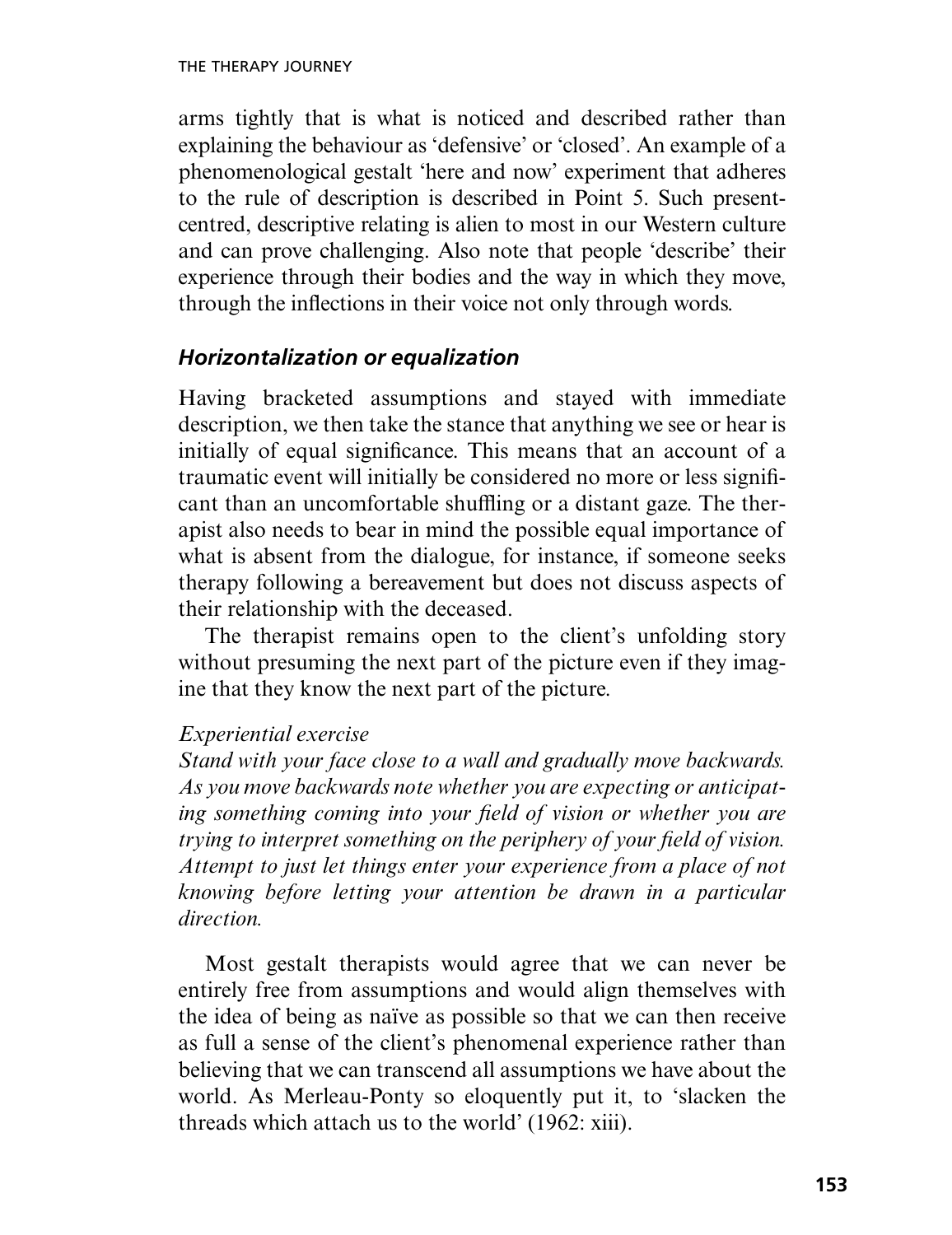#### **Existential phenomenology: 'I am'**

The second major branch of phenomenology is existential phenomenology, more commonly known as existentialism. Developed from Husserl's work by his assistant, Martin Heidegger (1889– 1976), existential phenomenology holds greater clinical relevance in gestalt therapy. Whereas Husserl focused on *the essence* of being human Heidegger focused on existence, believing that existence precedes essence. From an existential viewpoint Descartes' assertion, 'I think therefore I am' just had the words in the wrong order – I am therefore I think. A concise description of existential phenomenology is given by Merleau-Ponty who describes it as, 'a study of the *advent* of being to consciousness, instead of presuming its possibility as given in advance.' (1962: 61).

Heidegger saw human existence as being tied inseparably to the world. Consequently he did not believe that our existence could be bracketed. Anyone reading Heidegger will come across the German term *Dasein*, and he asserted that 'a human being is a *Dasein*' (Spinelli, 1989: 108), meaning 'being-in-the-world' – this is hyphenated to show the connectedness of our being and the world. The fit with gestalt is again evident in Heidegger's views on seeing our awareness and existence as intersubjective. He saw us as being *thrown* into an uncertain existence that led to death and considered that in order to manage the overwhelming angst and dread aroused by this existential given, we chose to defend against this truth through living *inauthentically*. The effect of living this way is a deadening of our vitality and individuality through rulebound limitations. Conversely, if we live authentically we acknowledge our sense of agency and responsibility in our lives.

Gestalt therapy seeks to heighten awareness so that the client can choose whether to live authentically or inauthentically. With existentialism key to the stance of the gestalt therapist, we seek to increase freedom of choice. By this I do not mean that we can always choose the events that happen to us, but we do choose our reaction to the event and the meaning we give to it. A colloquial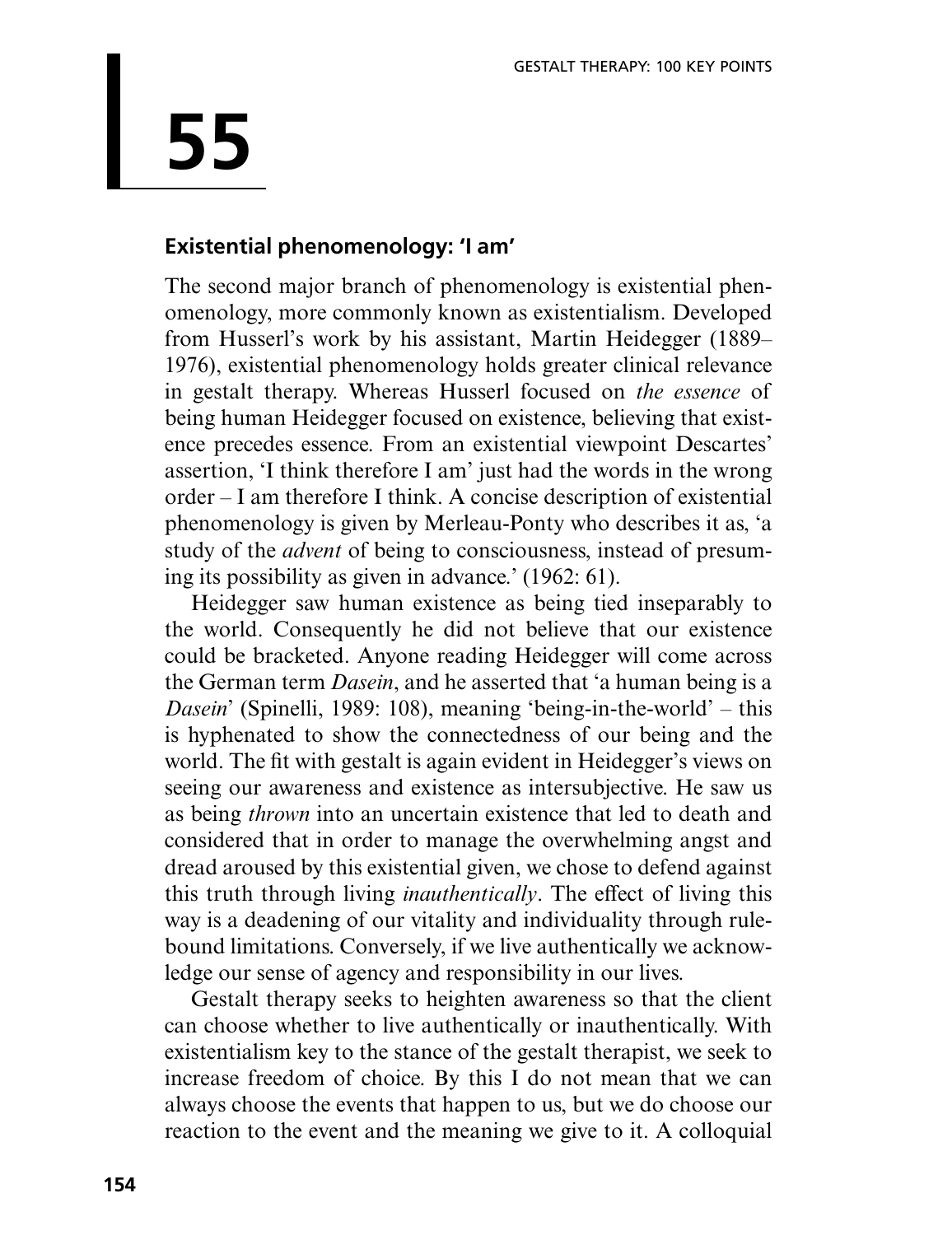example of such choice is whether we see the glass as half full or half empty in a given situation.

Owning our freedom of choice means living authentically and this does bring its problems in that we cannot presuppose any outcome or belief, including that life has meaning. The meaning we make is constructed by us. Whether we search for meaning in the Bible, the Koran, philosophy or the Sunday supplement, existentialism holds that ultimately our existence is meaningless. In order to live authentically, to be, we must accept the uncertainty of existence.

Existential phenomenology is the phenomenology of being-inthe-world and as such defines existence as relational. It is precisely the client's process of relating with the world that is of interest to gestalt therapists. Existential phenomenology is an instrument of inquiry into my dialogue with the world and my world's dialogue with me. From an existential perspective we are ultimately alone with the meanings that we give to our experience and to things. No one can experience what we experience in our separate lifespaces. Although I need others to exist, in this sense I exist in isolation. Awareness of meaninglessness, Heidegger argues, leads to nothingness as we recognize our temporary existence with the only certainty being death. Along with such uncertainty comes *angst*, if we accept our freedom of choice, responsibility, the meaninglessness of our existence and our ultimate isolation. To live authentically means facing these existential issues, the alternative is to live inauthentically.

I am painting a bleak picture of our existence. Quite frankly, from this brief account of existential phenomenology and our being-in-the-world, I think that I might sooner live my life inauthentically! However, paradoxically in our separateness there is togetherness. We are all in the same boat and although we may all have a different experience of that boat, through dialogue we can experience something of the other's perception and their being-in-the-world. Our respective realities and perceptions are co-created within our intersubjective dance with the world and no one's view of reality is any more real than anyone else's. It follows therefore that in gestalt therapy the therapist's reality is no more or less valid than the client's.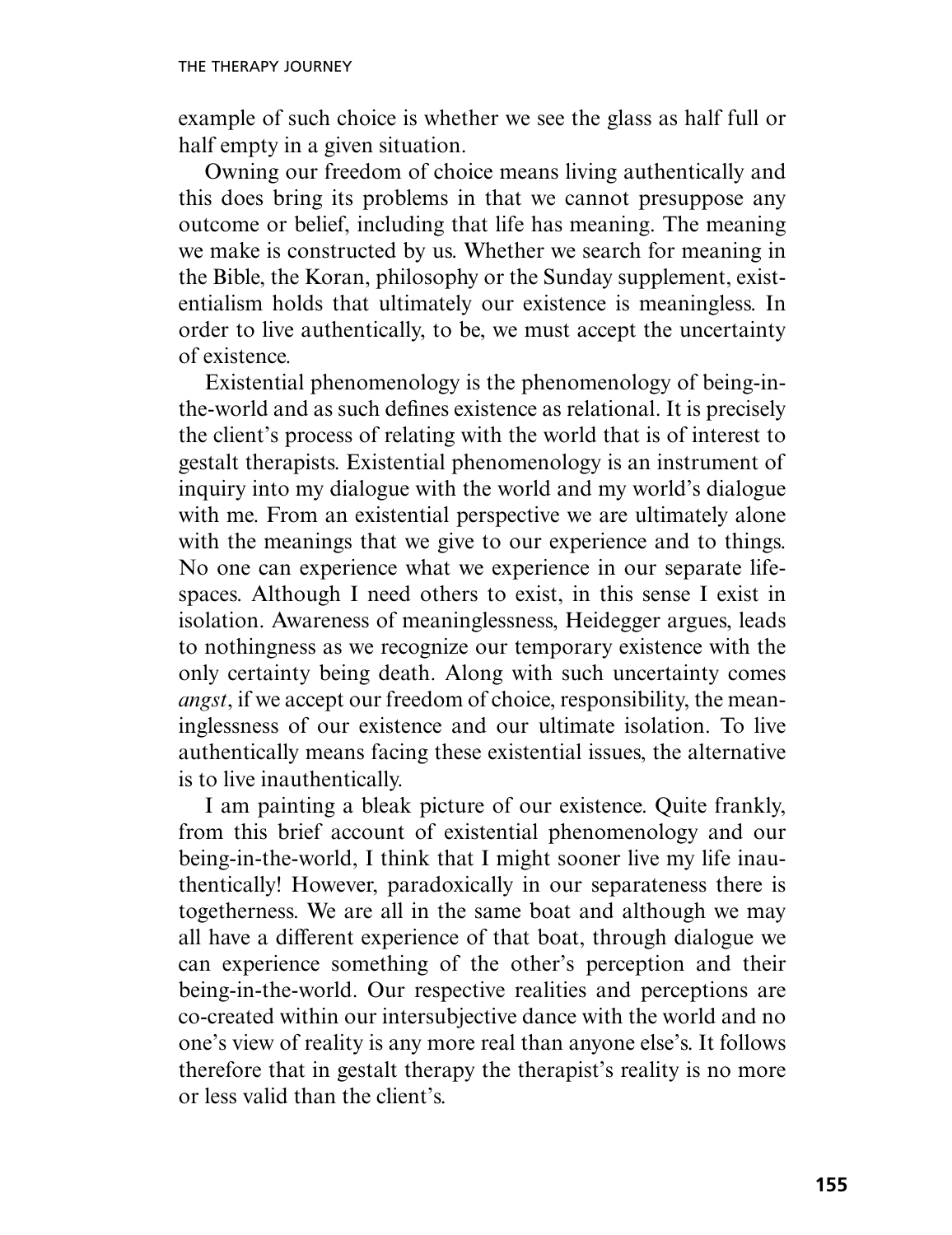#### **Intersubjectivity: I am always embedded in my experience**

As we have seen in the last point, you have your subjective experience of the world and I have my subjective experience of the world. The world may be made up of a multitude of subjective selves each making sense of their own experience and this may suggest that individuals walk the earth as separate atomized individuals disconnected from one another. However, anyone who has ever felt tearful in response to another's grief, angry at another's injustice or whose heart has raced with another's excitement will have an embodied sense that this is not so. We discover who we are in relationship by dialoguing with our respective fields of experience.

When we talk about phenomenology in gestalt therapy there is a danger that we place our focus solely on the client, observing and working with their awareness continuum without due consideration to what is happening *between* client and therapist. Whilst we work in the service of the client, our subjective reactions in the meeting provide us with information. Of course, we do need to ensure that we are not responding to our own proactive material and this is why we need regular supervision coupled with our own personal therapy. In gestalt therapy 'clinical phenomenology is a two-person practice' (Yontef, 2002: 19), through dialogue we explore the phenomenology of the relationship. I have my experience of the meeting and you have yours, I explore with you what meaning we create and how it is created.

It is the intersubjective relational patterns that emerge between client and therapist, with attention to the minutiae of these patterns in the here and now, together with how these patterns repeat in the client's wider field of relationships that are of interest to the gestalt therapist. By its very nature gestalt's views on self as process constitute human beings as intersubjective beings. That we live and breathe in an intersubjective field of relations becomes more obvious to us the more often we meet with difference. If I meet with someone from a radically different culture, my different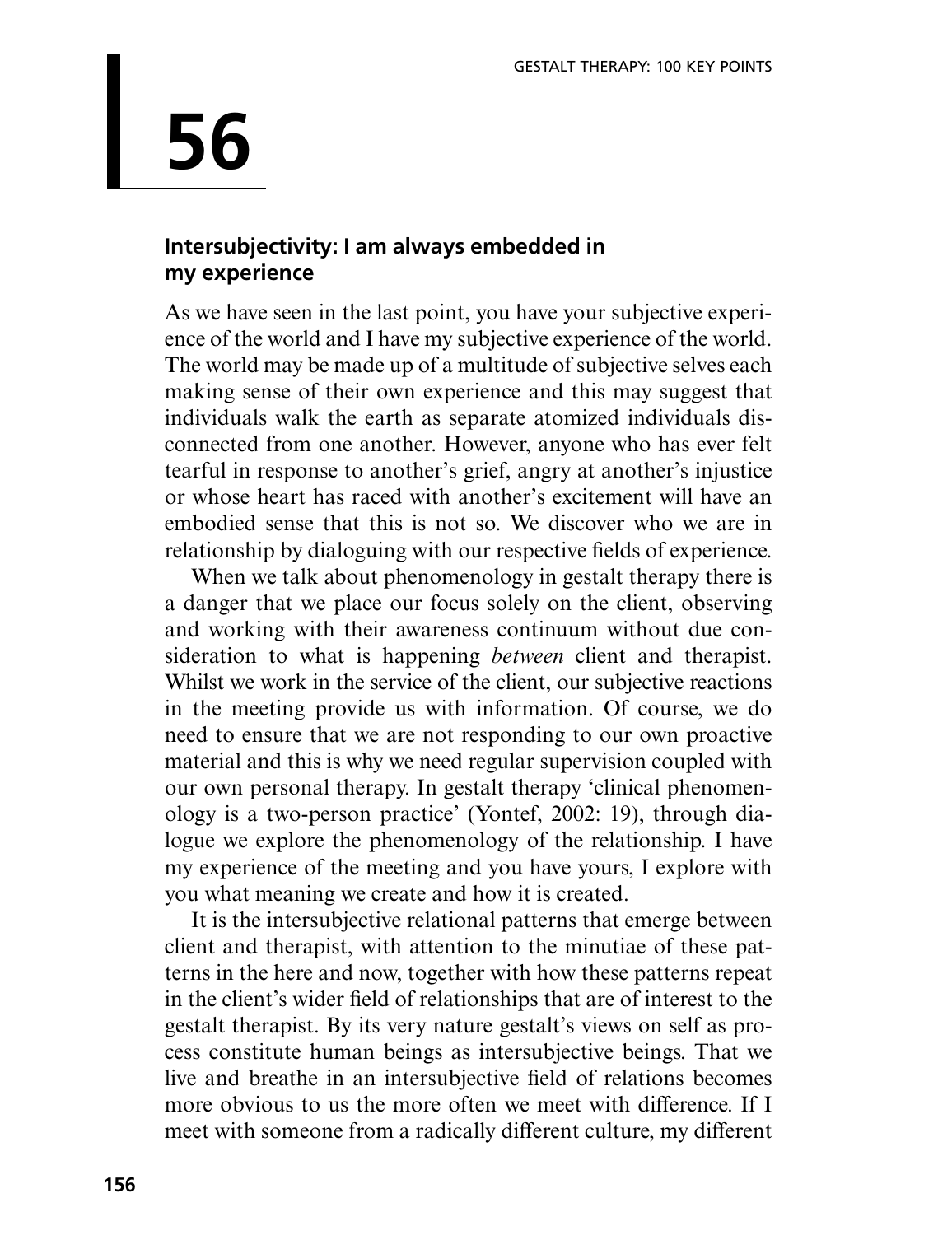world-view is brought more sharply into focus, as is the way we then make sense of our respective worlds in the meeting.

The human organism/environment is, of course, not only physical but social. So in any humane study . . . we must speak of a field in which at least social-cultural, animal and physical factors interact.

(PHG, 1951: 228)

PHG go on to say that when we encounter novelty, such as when I meet you and you meet me, the novelty needs to be assimilated. This process of assimilation leads to '*creative adjustment of the organism and the environment*' (PHG, 1951: 230, original italics). When we meet we are both changed in that meeting; the change might be a hardening or softening of the contact boundary. From a gestalt perspective on-going change between subjectivities is inevitable because of our view that reality, meaning and experience are *co-created* in the *between* of the relationship.

As I write I am aware of a feeling of gratitude and humility surfacing in relation to many of the clients I have worked with over the years. Some stand out more than others but all these intersubjective meetings changed me in some way just as my meeting those clients changed them. I also change as I remember the experience of those meetings and I imagine that the people I am remembering do too as they look back. These experiences emerge from the interactions I have enjoyed within the intersubjective field of my work as a therapist. 'Experiencing emerges out of *interactions* within the intersubjective field, and behavior and experience can be understood only in the context of that field' (Jacobs 1992: 27, original italics). Hence, my experience and that of my client's can only be understood within the context of each of these relationships or within the context of my remembering these relationships now.

The notion of self as relational and interdependent with others is supported in physics. Quantum theory shows we can never end up with separate things; you always deal with interconnections. As well as the gestalt saying that one thing leads to another, it is also true that one thing affects another.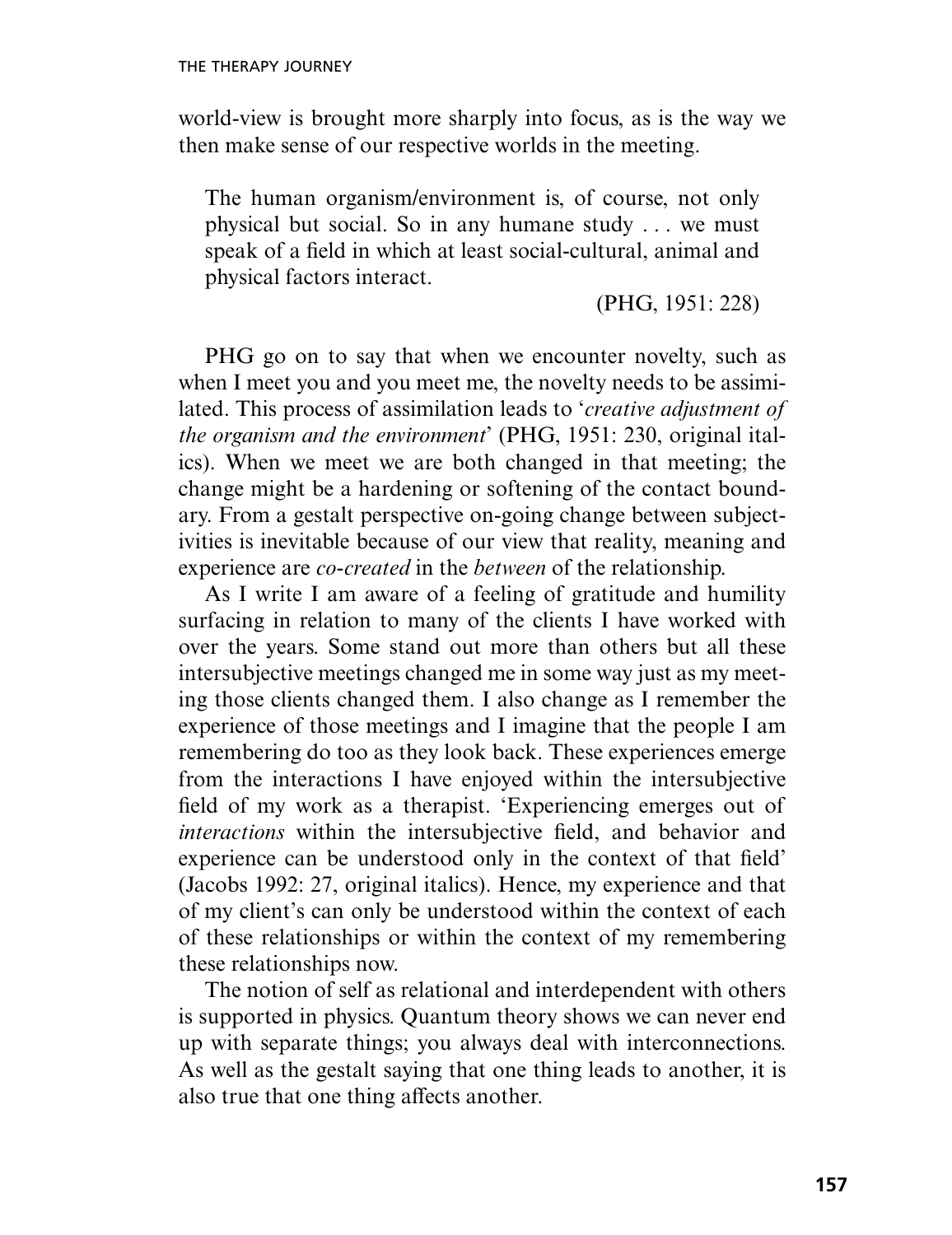#### **Attending to the bodily 'felt sense'**

Gestalt therapy is a body-oriented therapy; with its philosophy of holism and phenomenology it cannot be anything else, for when we refer to the term 'body' or 'bodywork' we refer to a unitary being as part of a unified field. In gestalt and phenomenology we use the terms *the living* or *lived body*. This may sound strange at first but the reason these terms are used is to emphasize that we work with a body of experience, a body that carries with it a history and is inseparable from the matrix of relationships it is embedded in. The gestalt therapist tries to make contact with the *actual living* of the client in the here and now, to increase awareness of, and experiment with, the person's rhythms and patterns of living (PHG, 1951). These patterns of contact and withdrawal manifest in the client's bodily movements, both subtle and obvious, and in their manifestation reflect the client's bodily felt sense – a felt sense that may not necessarily be in conscious awareness. As gestalt therapists we do not need to seek to uncover what is underneath a bodily felt sense, a movement or a gesture but work with it. A gesture that appears to hit out or reach out speaks to me but I do not look for anything underneath it but work with the presenting phenomena, allowing space for any awareness of meaning to emerge in the client. In the moment, 'Things are entirely what they appear to be and behind them . . . there is nothing' (Sartre, 1948).

It is often useful for the client to move in order to increase their awareness of their environment and their body in relation to their environment. Indeed, physical movement often brings about psychological movement, illustrating the unitary nature of our being. A person's perception of their body and of objects in contact with the body is vague when there is no movement (Goldstein, 1939).

We gain a bodily felt sense through lived experience rather than 'talking about' an experience. When I 'talk about' an experience I am one step removed from that experience – I am thinking about it, rather than living it – as such the way in which this 'talked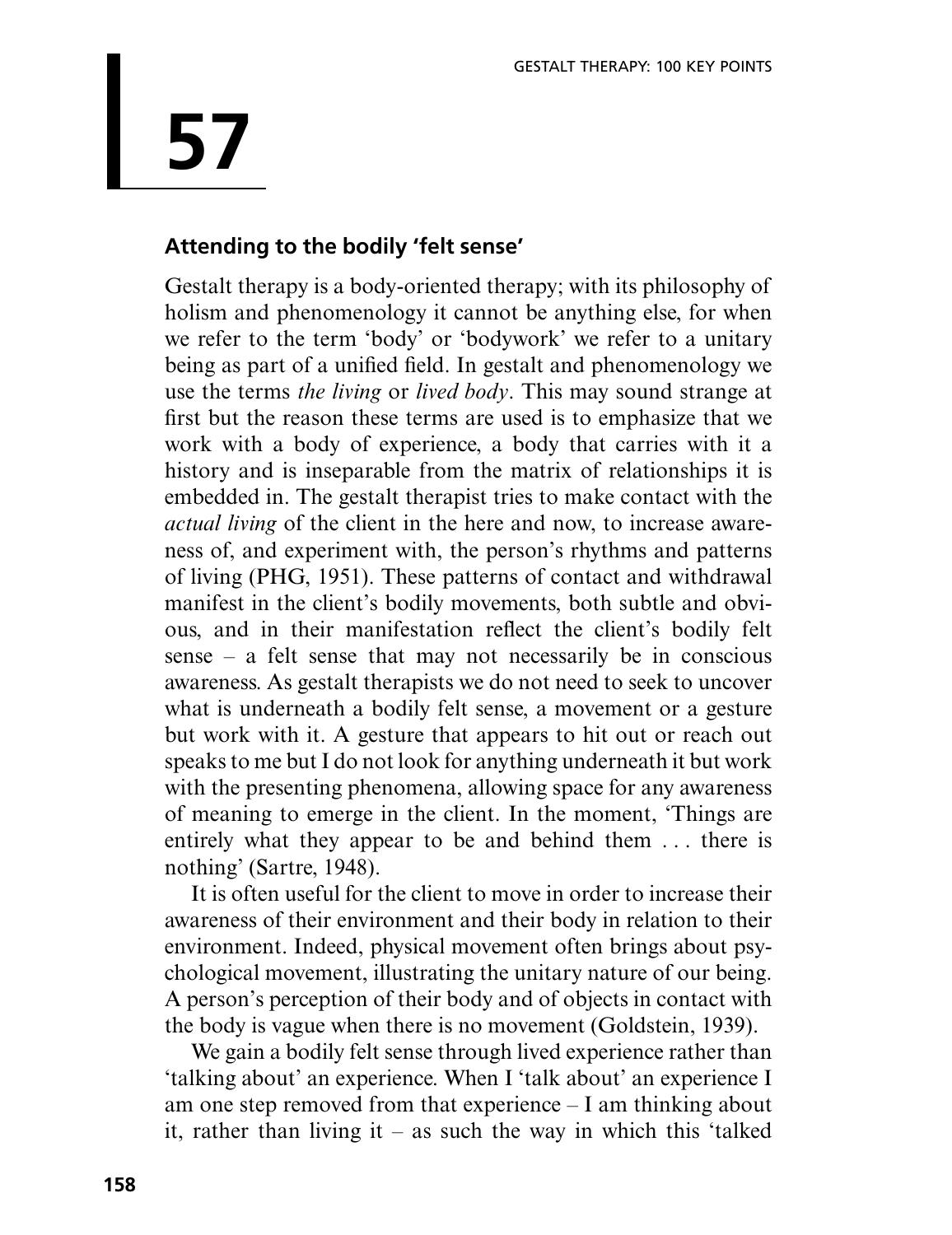about' experience touches or affects me is diluted. It is the difference between talking about being held by your partner and allowing yourself to truly be held by your partner. Hence, in gestalt therapy we seek to increase the client's bodily felt sense by encouraging immediate relating, heightening awareness of contact functions and modelling an embodied way of being, for when we habitually place our experience at a disembodied distance we diminish ourselves. Of course, this is not a unilaterally negative movement; as ever, behaviour is field contextual. If I am encountering a traumatic situation, an ability to move away from my bodily felt sense will probably be what my situation calls for and this is a valuable ability. However, this is also what our Western culture usually calls for. Consequently, I believe that for most of us our growing edge in relation to a disembodiment– embodiment awareness continuum is in a movement towards the embodiment end of that continuum through heightening our awareness of our bodily felt sense.

#### *Experiential exercise*

*Walk around the room slowly paying attention to the way in which you distribute your weight. What areas of your body hold tension and what areas are you less aware of? Slowly move through muscle groups from your feet and calves up to your forehead. You could even make statements from these different areas of you body in relation to your felt sense – in the first person of course! Just notice what information your lived body holds.*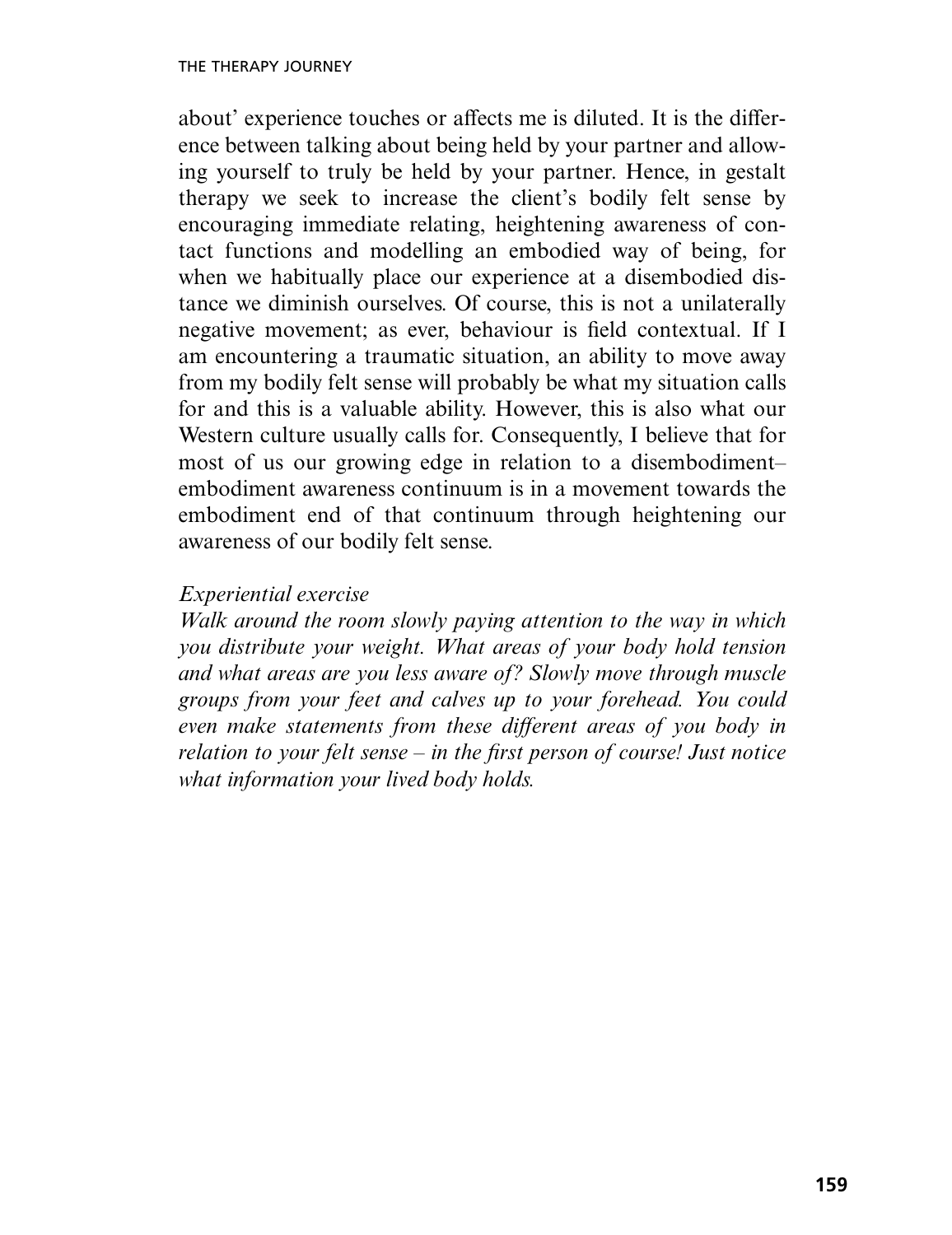#### **Projective identification**

There is a variety of definitions given in gestalt and beyond for the concept of projective identification. Let me offer a brief but by no means comprehensive cross-section of the diverse views of this process.

The term projective identification was first used by Melanie Klein (1946), a pioneer from the object relations school of psychoanalysis, where it has frequently been described as a 'primitive defence mechanism' – meaning that the process originated early in child development.

Some of the descriptions of the process offered by a selection of gestalt writers are as follows:

- Philippson says that, 'the therapist will find herself experiencing emotions which are being suppressed by the client' (2001: 80) and further describes projective identification as, 'the therapist picking up feelings that originate in the client' (ibid: 116).
- Joyce and Sills (2001) discuss the concept as 'carrying' a disowned feeling for the client and direct the reader towards the object relationalist Ogden (1982) who in turn describes the process as, 'a concept that addresses the way in which feeling states corresponding to the unconscious fantasies of one person (the projector) are engendered in and processed by another person (the recipient), that is, the way in which one person makes use of another person to experience and contain an aspect of himself.'
- MacKewn (1997: 95) describes the process, 'whereby a client unawarely conveys his/her feelings by "giving" the therapist an experience of how he/she feels, rather than by articulating'. She goes on to clarify that the therapist does not actually feel the client's feelings but that similar feelings are evoked.
- Staemmler (1993) shared his thoughts in his comprehensive paper by discussing projective identification in terms of an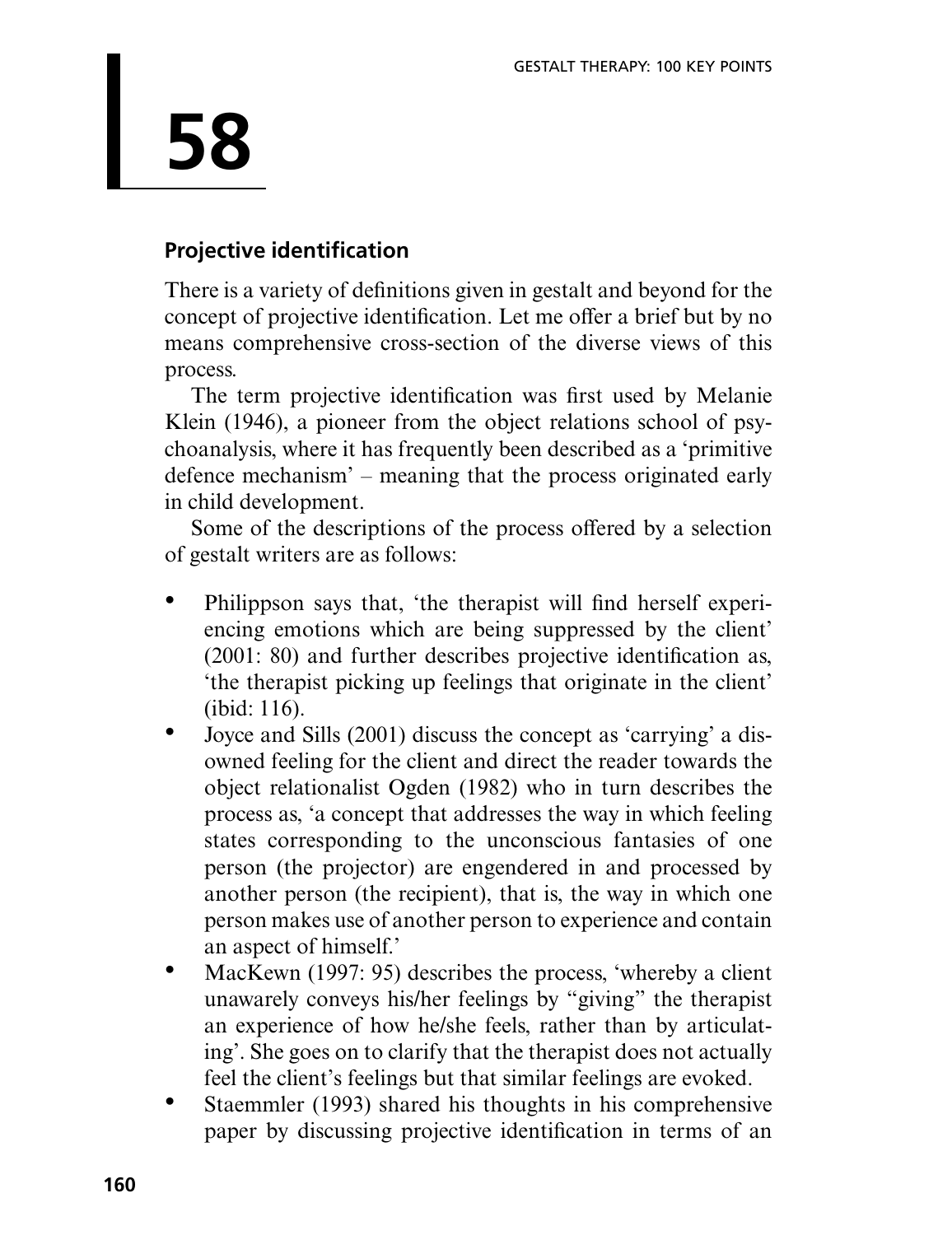'interaction pattern' and saw the 'communicative function' of the process as the basis of its therapeutic potential.

• Yontef (1993) describes the process of projective identification as the person alienating or disowning an aspect of themselves, attributing it to the other person and then instead of moving away from that person identifying with them. A bright person who does not own her intelligence may project that quality onto the other.

In my years as a gestalt trainer and supervisor, I have no doubt that of all the concepts and processes people have struggled to comprehend in grappling with psychotherapy and gestalt theory it is the concept of projective identification that has caused the most confusion. Perusing the small sample of definitions above perhaps we can see why. Whilst I am sure that Ogden's thinking is fine for the modality for which it was intended, to my mind this particular piece of psychoanalytic thinking does not transport into gestalt. It fails to acknowledge the co-created nature of experience, is not phenomenological or field theoretical. Other definitions do to a greater or lesser extent acknowledge these areas. However, I believe that the processes discussed could be just as adequately described in terms of counter-transference or co-transference. The use of these terms better illuminates a relational dynamic whereas describing projective identification can lead to the belief that the client simply puts a feeling into the therapist (it is invariably spoken of this way round). There is no doubt that gestalt theory has been enriched by the importation of psychoanalytic concepts, but we do need to carefully consider how these concepts rest with the fundamental principles of gestalt.

Perhaps the recent discoveries of mirror neurons (Schore, 2003) which show something of how we understand one another's mental states, throw a different light on such processes as projective identification in that the co-created nature of such a phenomenon is becoming increasingly evident.

I recall a workshop I attended run by a renowned gestalt therapist and trainer at a recent conference. A participant, himself a well-known and respected trainer, questioned the workshop leader about a particular process and described it as projective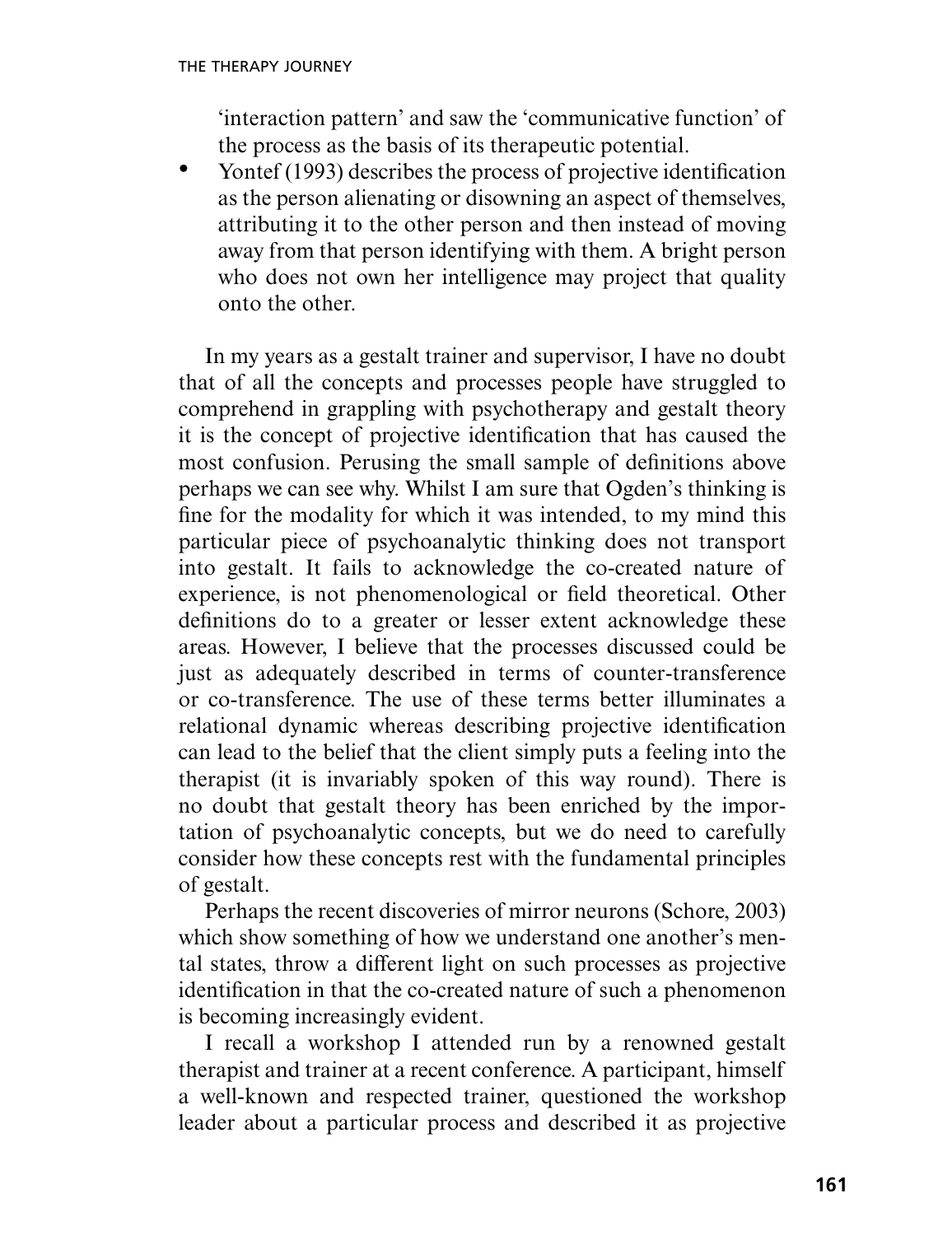identification. The leader's response was swift, 'I suggest you find another way of conceptualizing that,' she replied. Knowing the participant I don't think that he had any intention of conceptualizing his views on projective identification any differently. In microcosm in that interaction I witnessed the diversity of views within gestalt that enriches the approach, leads to lively debate but which also confuses its students.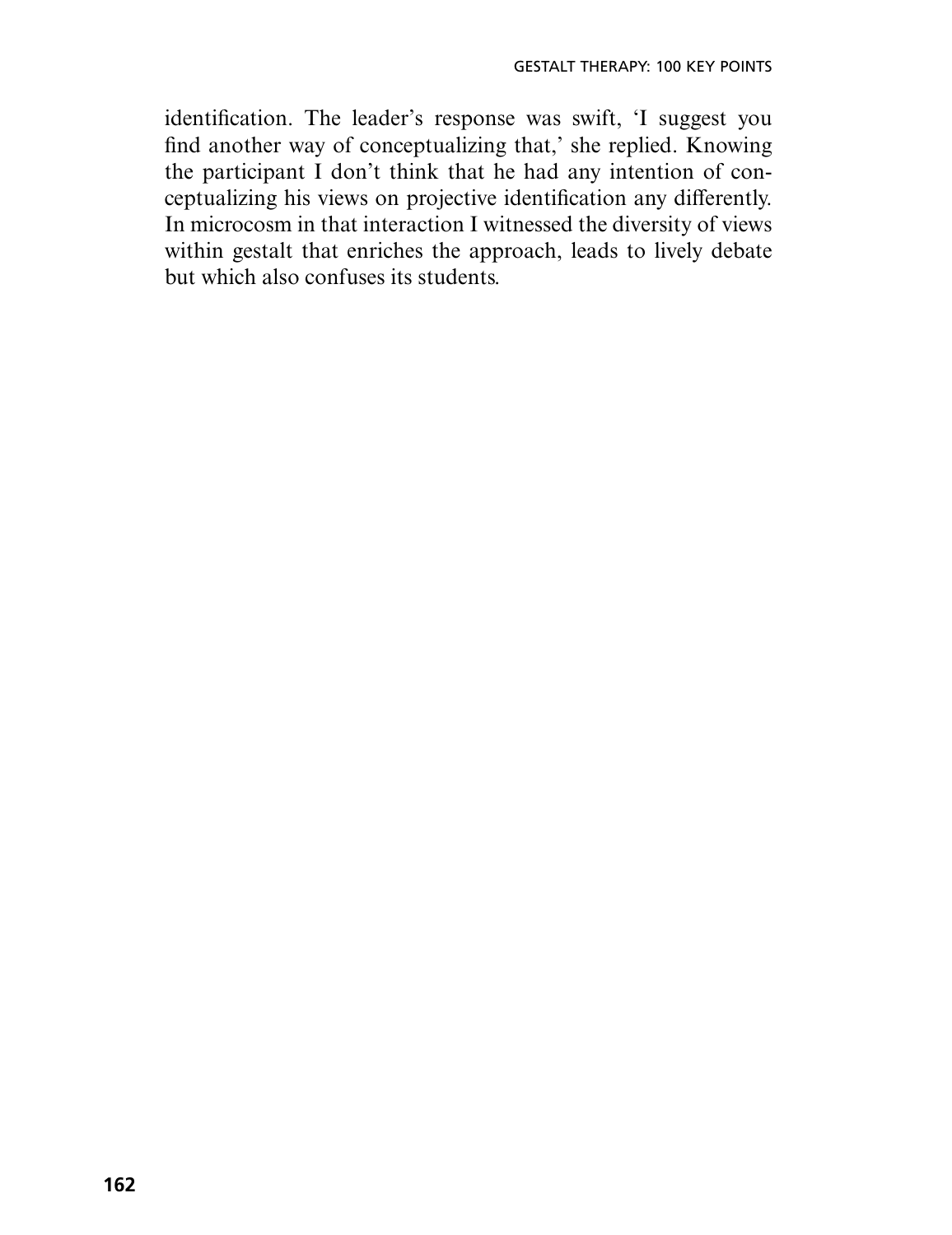#### **Energy, interests, needs, vitality**

My wife and I took our four-year-old granddaughter to the zoo; she rushed around excitedly and was particularly wide-eyed and captivated by the meerkats, having never seen one before. Whilst delighted by our granddaughter's enthusiasm, my wife and I walked around at a more leisurely pace and although we found them interesting, we had both seen meerkats before.

We see energy, interest and vitality on the surface of the other. The brightness of a person's eyes, the quality of their voice, the nature of their movements, the way they hold their body all reflect the quality of contact with their environment. Our energy, interest and vitality are stimulated and increased when we encounter the novel. When energized we can move more freely to contact our environment to meet our needs. If sufficiently supported in our life situation we are able to invest in constructively aggressing upon our environment (see Point 76). Contact with the novel will generate excitement and energy. We become motivated to satisfy our needs and to follow our interests. Change becomes possible through the aggressive action of deconstructing fixed gestalts, completing unfinished business – to follow a contact sequence through (see Points 13 and 14). If supportive field conditions are absent, or perceived as being absent, fluidity is lost. The energy that creates excitement in the well-supported person creates anxiety or depression in the under-supported person. In the well-supported person it leads to expansion of their perceived lifespace, in the under-supported person contraction.

When a person feels unsupported in journeying beyond their familiarity boundary, through fear and anxiety they restrict themselves in relation to their environment. In the absence of sufficient support, even minor challenges can seem daunting and may be avoided. Self-belief can be lost as the choice is made to live life in shades of grey leading to stagnation and a deadening of any vibrancy. Energy might appear to be absent but can be directed inwards or invested in moderations to contact that work to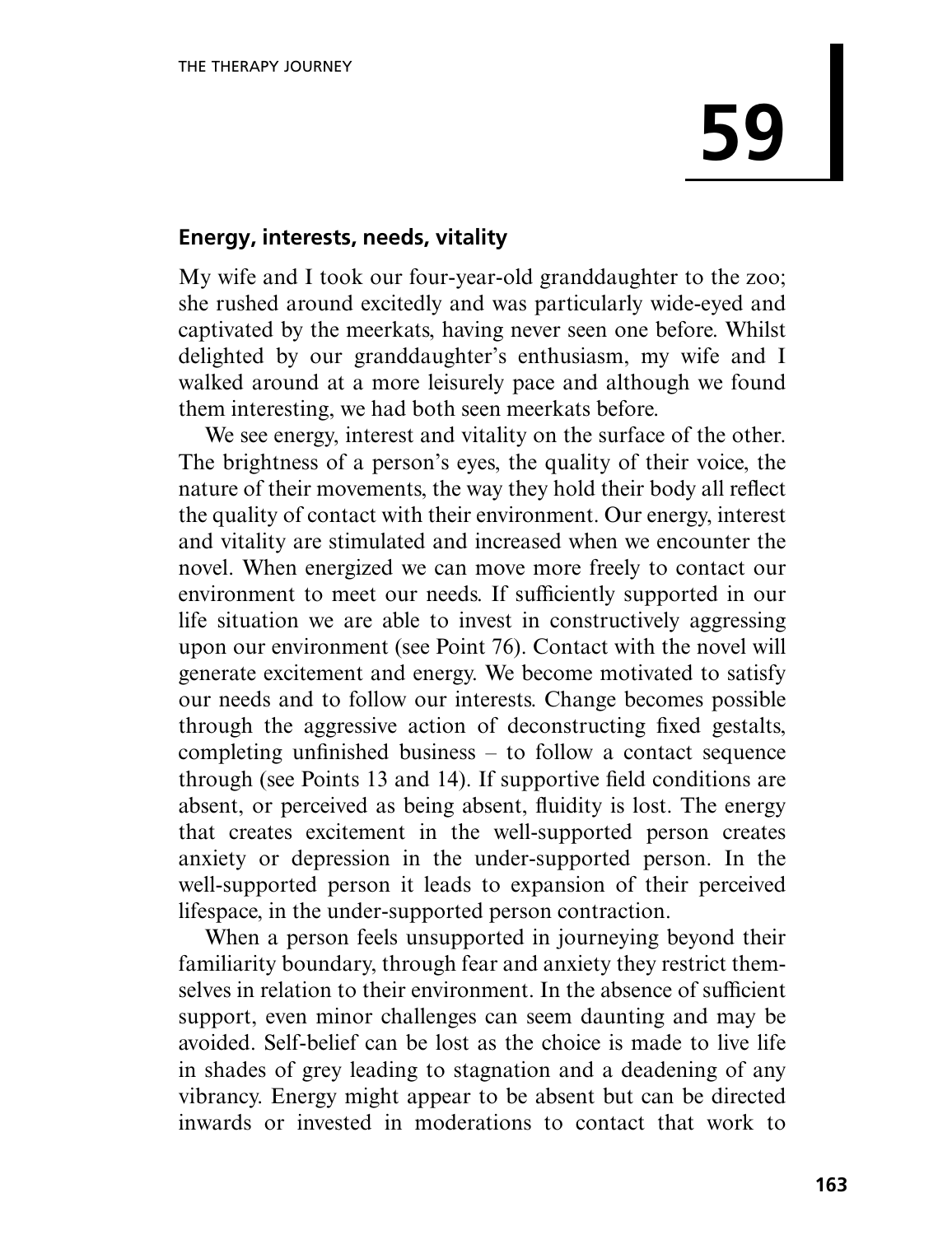substitute the known for the unknown even though the known is incongruent with the present situation.

When working with clients the gestalt therapist needs to pay attention to the client's energy flow. We might begin by noticing where energy appears to be present or blocked in the client's body; noticing what level of energy and vitality is co-created in the session between therapist and client. Noting when energy drops and when it increases and noting energy patterns in response to fulfilling needs (and what sort of needs) can give indications of areas for attention. Structured awareness experiments exploring bodily energy fields can also be useful in making a process diagnosis upon which to base interventions.

As therapists we need to pay attention to our own flow of energy. Treat a loss of interest as information in considering its meaning and view any variations in interest or vitality as a function of the field to explore either with the client or in supervision. One way in which we can stifle the life out of therapy is by becoming dogmatic about our theories. Let us learn our theories well but have the wisdom to let go of them when they block inventiveness and vitality.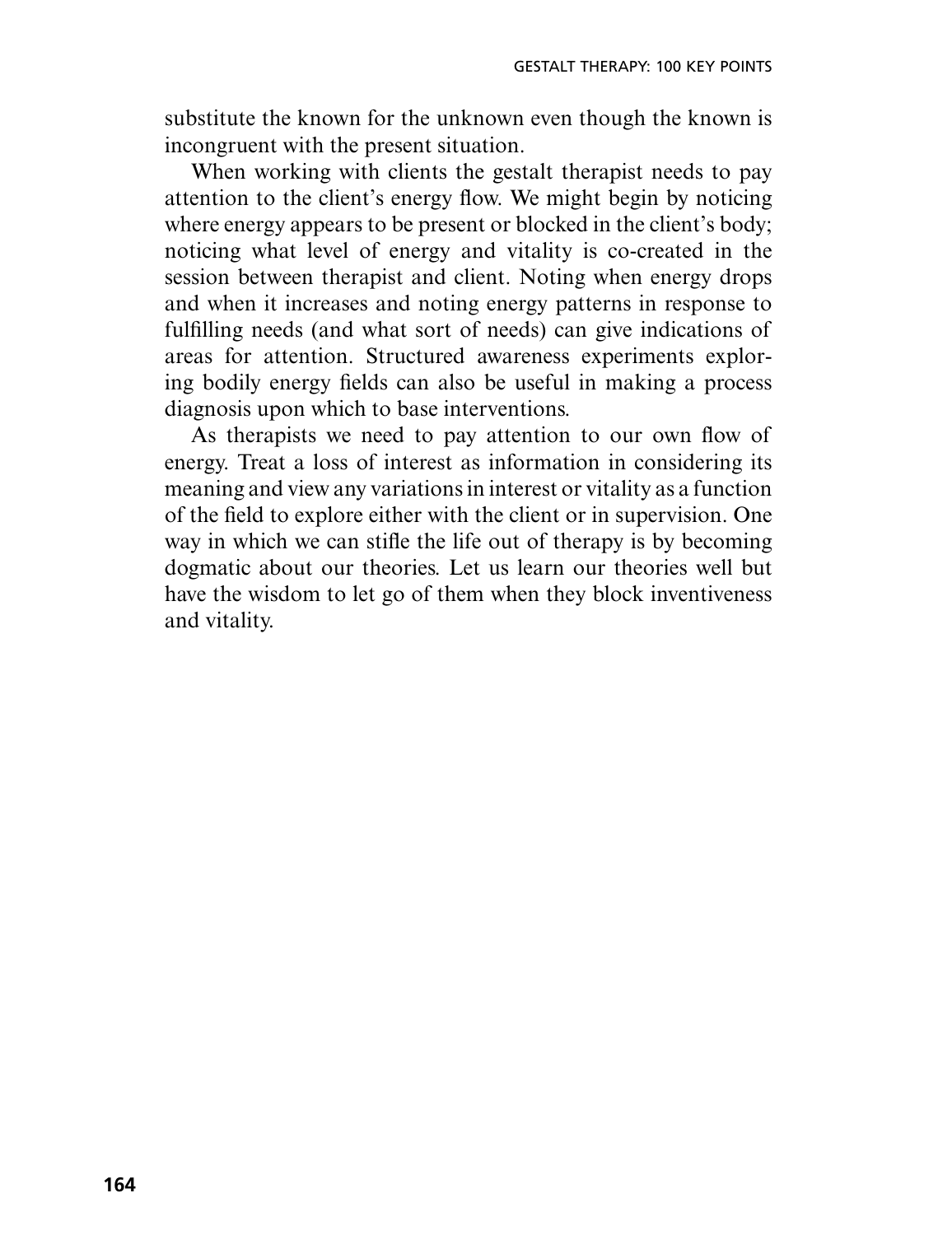#### **Awareness and diminished awareness**

The moment one gives close attention to anything, even a blade of grass, it becomes a mysterious, awesome, indescribably magnificent world in itself.

(H. Miller, 1957)

Just as we are always in contact so we are always aware, and just as the quality of our contact will slide along a continuum, so will the degree and quality of our awareness. We have seen some of the ways in which we diminish our awareness through moderating contact with our environment (see Part 1) and how contact with the novel can stimulate us.

To illustrate a healthy flow of awareness and diminished awareness let me return to the story of my granddaughter at the zoo discussed in the last point. When she was absorbed in her experience watching the meerkats they were the figural element in her awareness; my wife and I were a dimmer awareness in her background. When she eventually tired of watching the meerkats she turned towards us to move on and we became the sharp figure of her awareness with the meerkats now in her ground. Later she returned home and shared the experience with her mother, whilst doing so she was aware of the memory of what she saw and also aware of her contact with her mother. Hence, she had full awareness of both her memory of the past event and of being in full contact with her mother in the present. In figure and ground terms she would have rapidly and seamlessly shuttled between these two types of awareness as she shared her experience of the meerkats.

When our awareness is increased new gestalts form and in this process an integration of what was previously experienced as separate elements of the field takes place. An increased awareness can result in a complete reorganization of the person's perceptual field, their old tried and trusted ways of viewing their situation are thrown into question. The process can be similar to that of a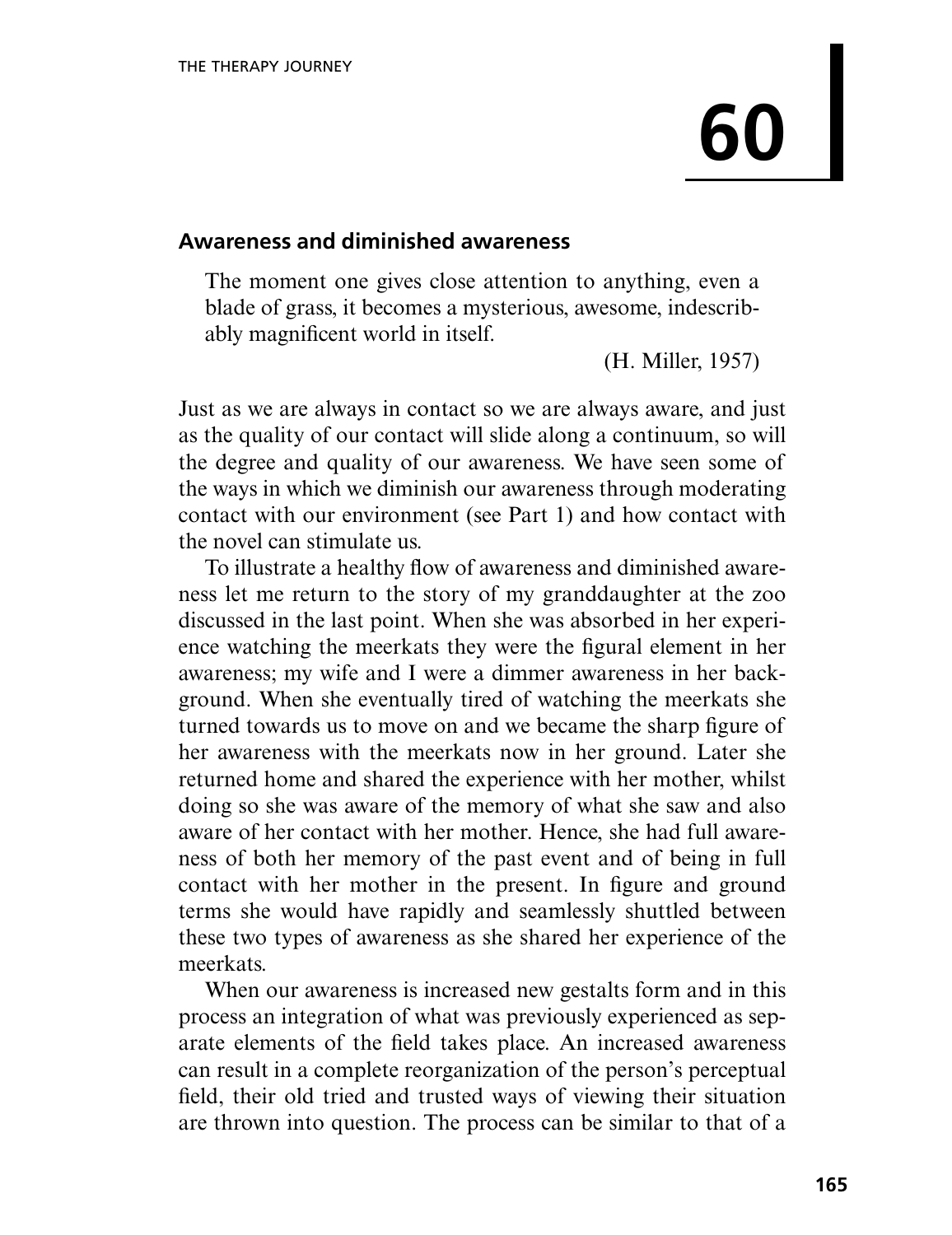scientific discovery that blows asunder previously held beliefs, and the resistance to such an emerging awareness can be just as fierce. Excitement can turn into its close bedfellow anxiety if the client is insufficiently supported during such shifts. Increasing the client's awareness can bring about spontaneous change and if the field is unsupportive of this change clients may choose to diminish their awareness.

Such a movement needs to be considered in the context of the client's situation with respect for their ability to self-regulate. I recall a useful diminishing of my emotional awareness in the days that followed my father's death. I was able to engage in the 'business end of things', helping to arrange the funeral, arranging time away from work and cover for clients. However, it would have been a problem had I maintained my level of diminished awareness beyond this acute period of grief.

I would like to invite you to engage in two exercises, the first focusing on the value of diminishing awareness through moderations to contact, the second designed to increase awareness.

#### *Experiential exercise 1*

*Complete the following sentences with examples from your experience (you may wish to refer back to Points 15 to 19):*

*A field-congruent way of me diminishing my awareness through desensitization is...*

*Then repeat through all other moderations to contact – deflection, introjection, retroflection, projection, confluence and egotism*.

#### *Experiential exercise 2*

*Take a piece of fruit and find a quiet place. I'd like you to spend ten minutes exploring this piece of fruit without eating it. Use your senses to fully explore it. Notice when your awareness drifts away or is interrupted (for example, with thoughts of 'oh, this is silly!' or what you will do next), pay attention to any fluctuations in your awareness.*

The second exercise conflicts with our cultural norms and so may seem quite 'foreign'. In therapy sessions we could work to heighten a client's awareness through using an adapted version of this exercise in relation to awareness 'blind spots', for example in relation to how the client holds his/her body.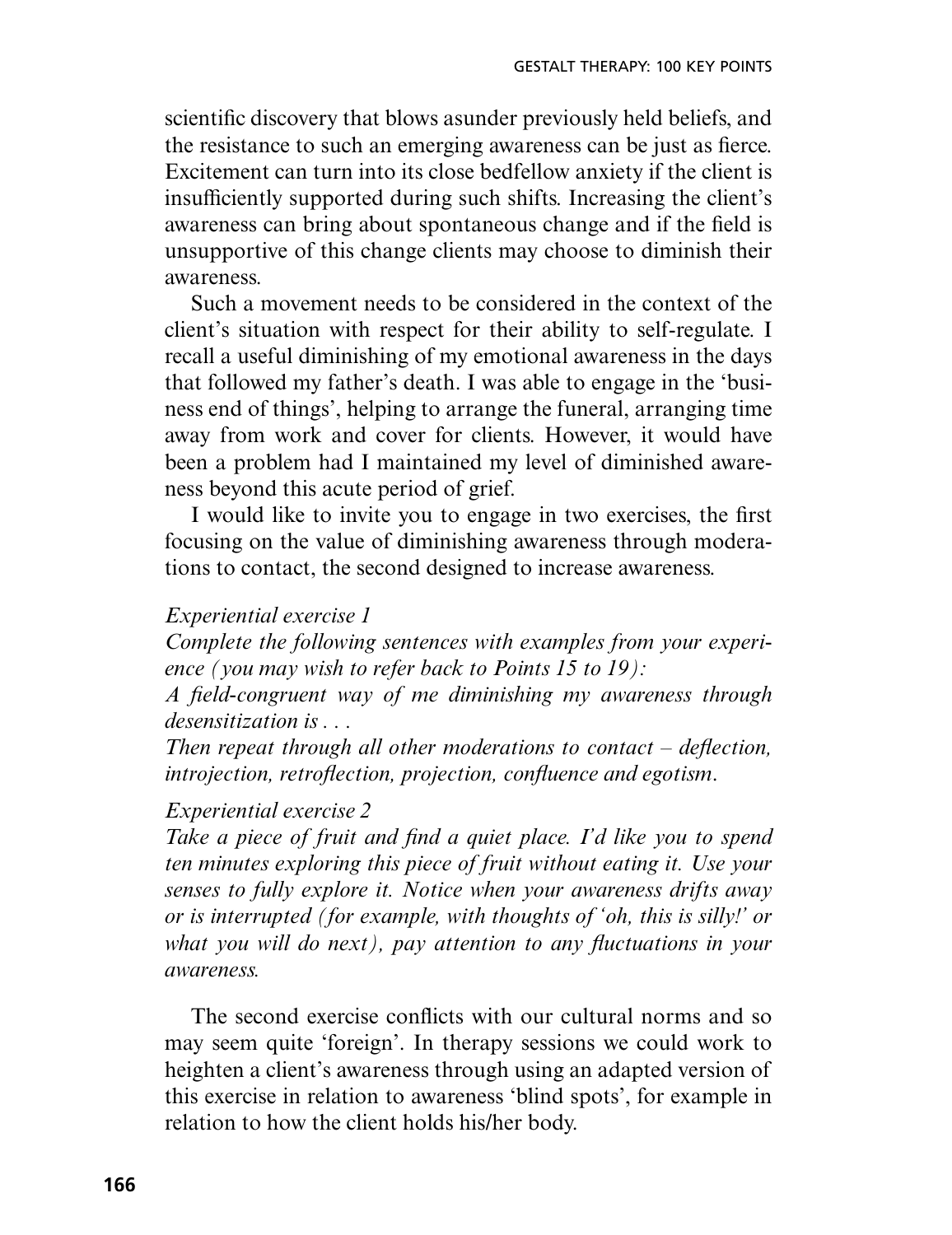### **Patterns of contacting**

As we have seen, it is the therapist's responsibility to bracket as far as possible any material that will preconfigure the ground of their meeting with the client. What the therapist will be touched by if they can achieve this stance will be the way the client has settled in their way of being in relation to their world, what Merleau-Ponty (1962) referred to as their *sedimented* beliefs or outlook. We all carry such beliefs and they form the basis of how we make sense of our situation.

Regarding sedimentation let me draw an analogy with wine making. In the making of wine the sediment needs to be given sufficient time to settle, once it has settled the wine will clear. Let us consider this process in terms of figure and ground. The gradually clearing figure (the wine) forms and becomes increasingly clear from the ground (the sediment, the demijohn and everything outside the demijohn). As long as the sediment is undisturbed the wine will continue to clear. However, if the wine is disturbed the sediment will have to settle again and each particle of the sediment will settle differently to how it was before. To continue with my analogy, the ground will have changed and a different clarity (figure) will need to form against a different ground. The new figure and ground will need to sediment down over time.

In essence gestalt therapy is a phenomenological investigation into how the client is selfing in relation to their situation. The way in which the client organizes his world, what patterns he creates and what creative adjustments are at play. As such we could refer to gestalt therapy as 'gestalting therapy' (L. Perls, 1992: 21).

The patterns the client and therapist create in relating in therapy can be seen as clues as to how the client configures their relationships outside the therapy room. We could view patterns of contacting across a range of gestalt theoretical maps such as those discussed in Part 1. What is crucial in our relational therapy is that we recognize that there are two contacting styles in the room. How I reach out to make contact with the client will affect how they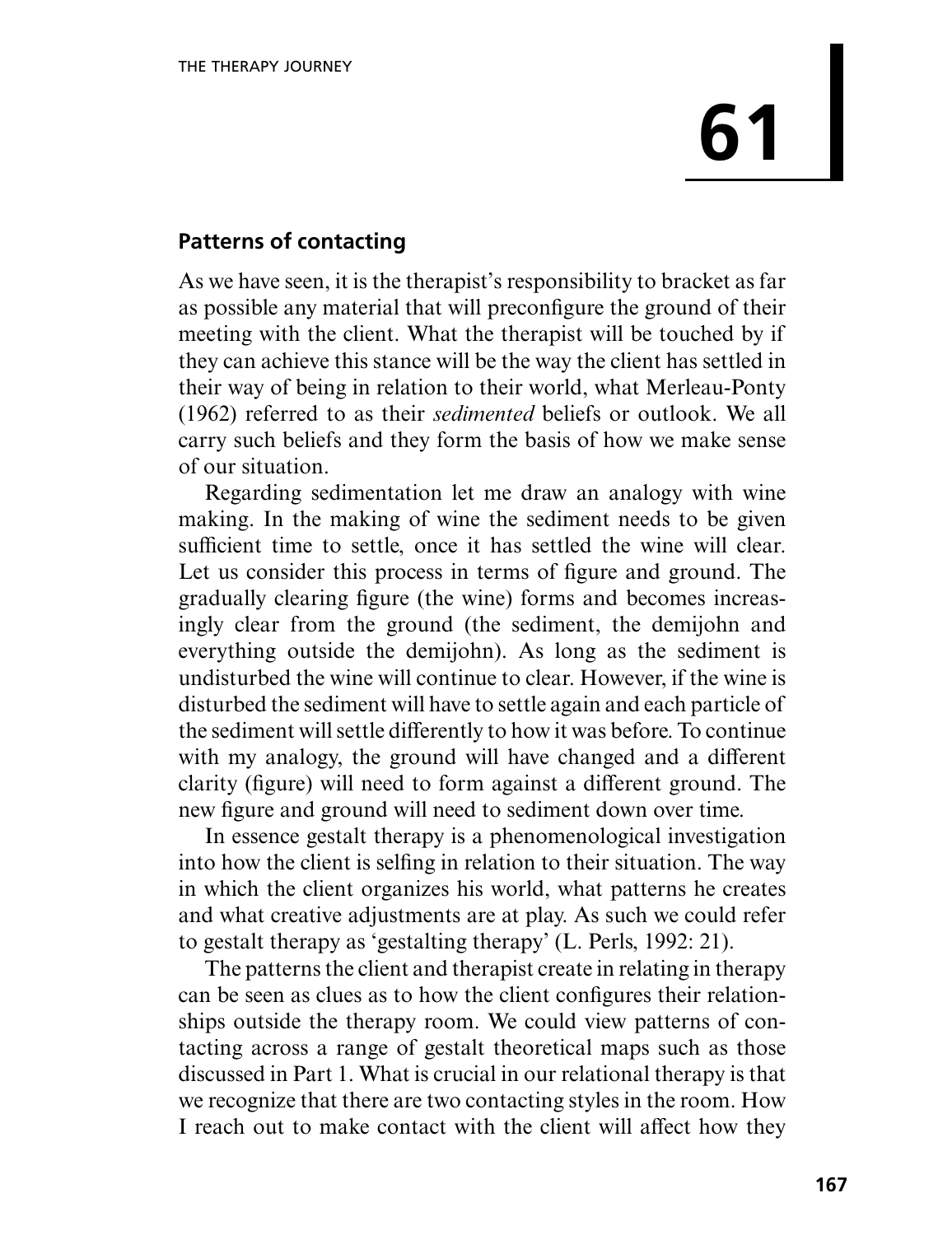reach out to make contact with me and everything outside the room will impact this contacting process. My way of being will invite certain patterns of responses. If we talk of the client 'being in' a parent transference or erotic transference, we tell only part of the story.

There are patterns of relating and perception that we all have in common. In gestalt psychology the fundamental principle of gestalt perception is the law of Pragnanz, which states that we tend to order our experience in a manner that is regular, orderly, symmetric and simple.



*Figure 3.2*



*Figure 3.3*



*Figure 3.4*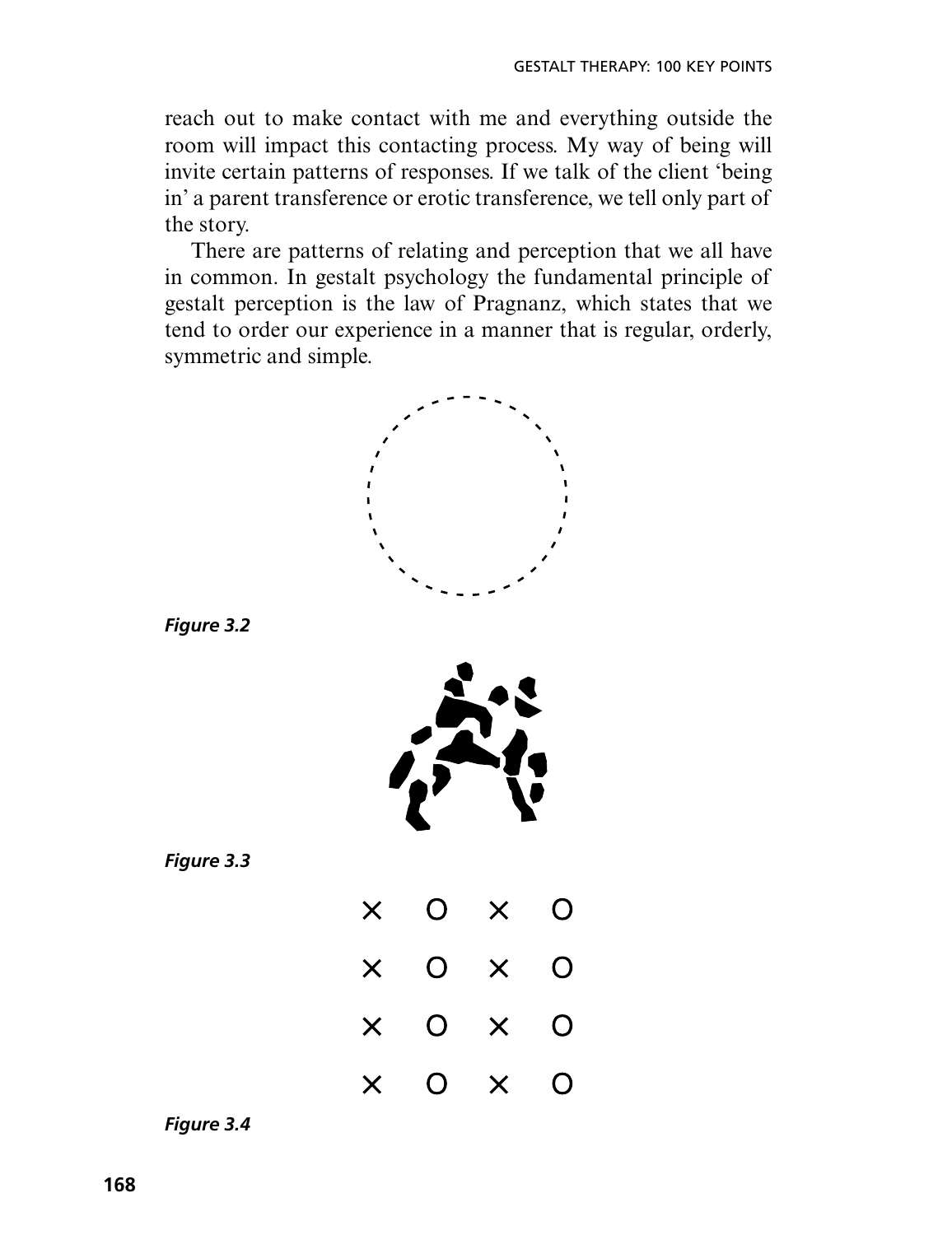

#### *Figure 3.5*

- The Law of Closure We make sense of images by closing any gaps that may be missing in order to complete a regular figure. In Figures 3.2 and 3.3 the gaps are filled to complete the images of a circle and a horse with rider.
- The Law of Continuity We perceive things as continuing even though this may not literally be what is evident – another element in perceiving Figures 3.2 and 3.3.
- The Law of Similarity Similar elements or patterns are grouped together. The similarity might be form, colour or shape in a diagrammatic example. In Figure 3.4 we tend to group the images together in columns rather than in rows.
- The Law of Proximity Elements will be grouped in relation to proximity; consequently in Figure 3.5 we tend to see four rows rather than four columns.
- The Law of Symmetry We perceive symmetrical images as belonging together regardless of their distance.

These 'laws' will be at play in how we pattern, order and form the gestalting of our experience.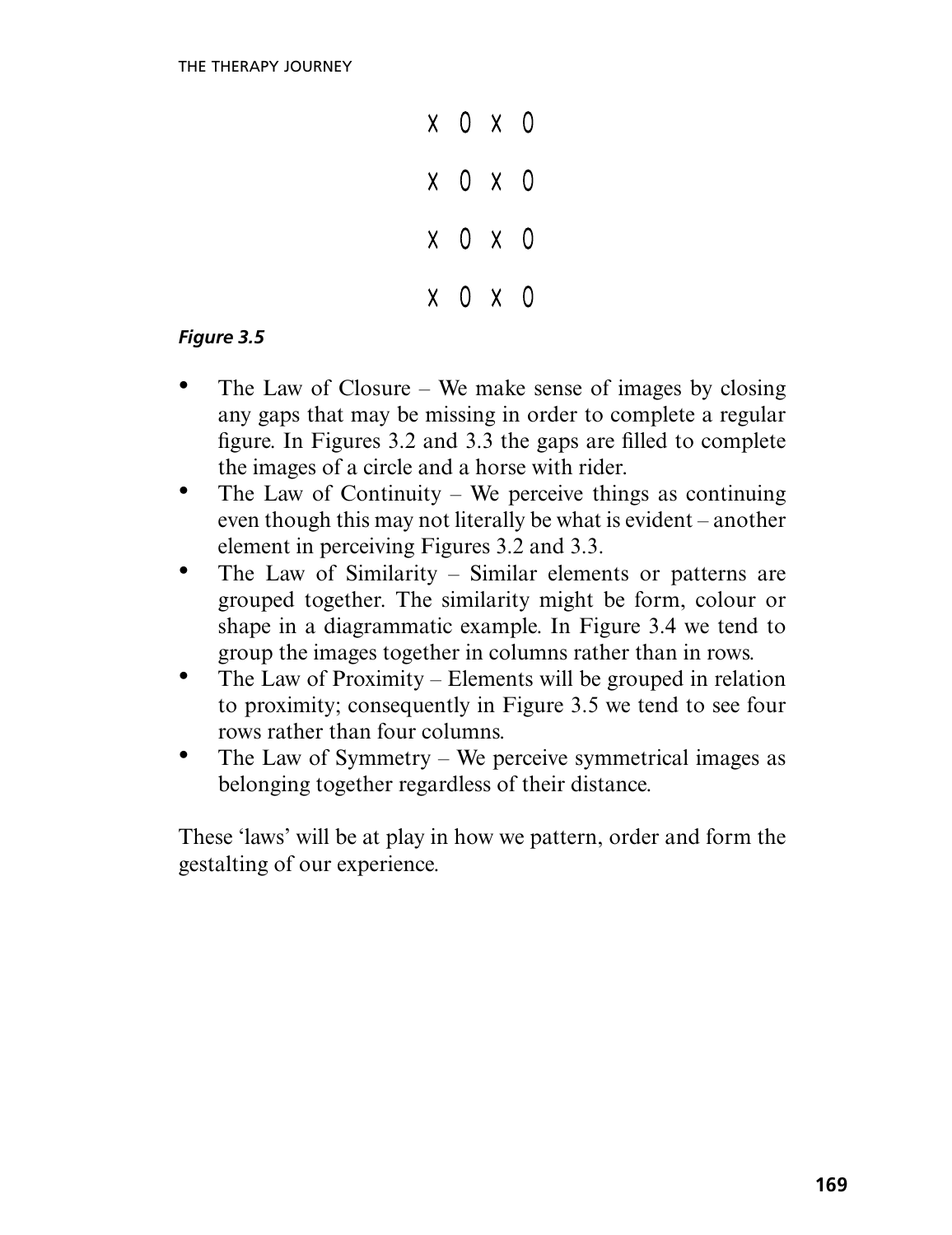#### **Working with dreams**

Fritz Perls described dreams as 'the royal road to integration' (Perls, 1969: 66). He viewed them as existential messages, something of a commentary on the person's way of being in the world. He saw dreams primarily as projections in that everything contained in the dream was a representation of an aspect of the dreamer. Consequently, his style of working with dreams followed the methodology of working with projection. This method involves the client talking in the first person from different aspects of the dream, possibly dialoguing with other aspects of the dream. A delightful example of Perls working with a dream as projection is shared by Polster and Polster. A client dreams he is leaving a therapy session and goes for a walk in the park.

. . he goes across the bridle path, into the park. So I ask him, 'Now play the bridle path.' He answered indignantly, 'What? And let everybody shit and crap on me?' You see, he really got the identification.

(Polster and Polster, 1973: 266)

In gestalt therapy the meaning of the dream needs to surface from the client. Our task is to facilitate this process with the client to heighten their awareness of the unique meaning of the dream images for them at this point in time, not to interpret the dream. We need to bracket any assumptions that surface.

Working with dreams as projection is only one way of working with a dream. Isadore From worked with dreams viewing them through a lens of retroflection, seeing the retroflection as being a turning away from an expression to a significant other. However, we could view a dream through a lens of any combination of the moderations to contact. The dream can also be seen as a field event and may be compared to the person's waking life if there is a stark contrast between the two.

The common ground for whatever way we work with a dream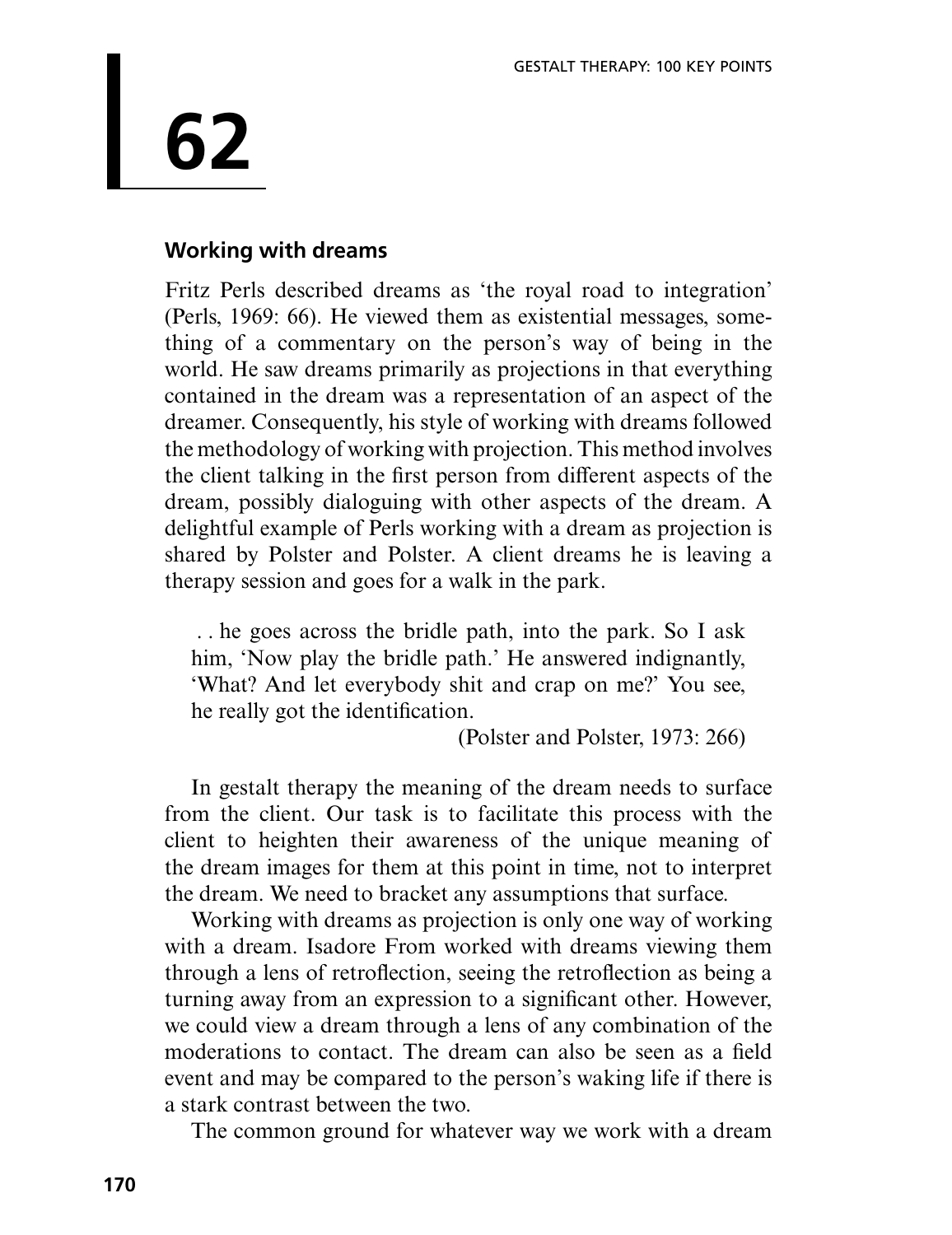#### THE THERAPY JOURNEY

is that it is viewed as an integration of disparate parts of the self. From a viewpoint of self as process these disparate parts will exist in the person's relationship with their situation rather than in the person in isolation.

The starting point for whatever way we work with a dream is usually to increase the immediacy of relating the dream by inviting the client to tell the dream in the first person using here and now language. Some broad guidelines for working with a client on a dream are:

- Check out the immediate post-dream feeling.
- Give the client the choice of where to start.
- Stay with the process of the dream and the telling of the dream rather than the content. Note the mood and 'flavour' of the dream and the reactions it evokes in you.
- Begin where there is most energy, but note where there are fluctuations in energy. High energy does not always equate to the most important/relevant.
- Powerful material can be evoked, so it is important that adequate time is left at the end of the session to ground the client and debrief.

Some options for facilitating the exploration of dreams in therapy are:

- 1. Setting up a dream dialogue where the whole dream is spoken to, for example, as an empty chair experiment.
- 2. Working with elements of the dream as projected parts of the dreamer, as discussed above.
- 3. Re-enacting the dream. This would usually be done in a group with attention paid to the qualities group members have that attract the various elements of the dream. A re-enactment of a dream can be done in 1:1 therapy using creative media such as shells or sand tray to represent the elements.
- 4. Unfinished dreams can be continued in therapy beyond the point of 'and then I woke up'. The client would be invited to continue in the first person.
- 5. Attention can focus on the client's bodily sensation and reactions as they tell or remember the dream. Alternatively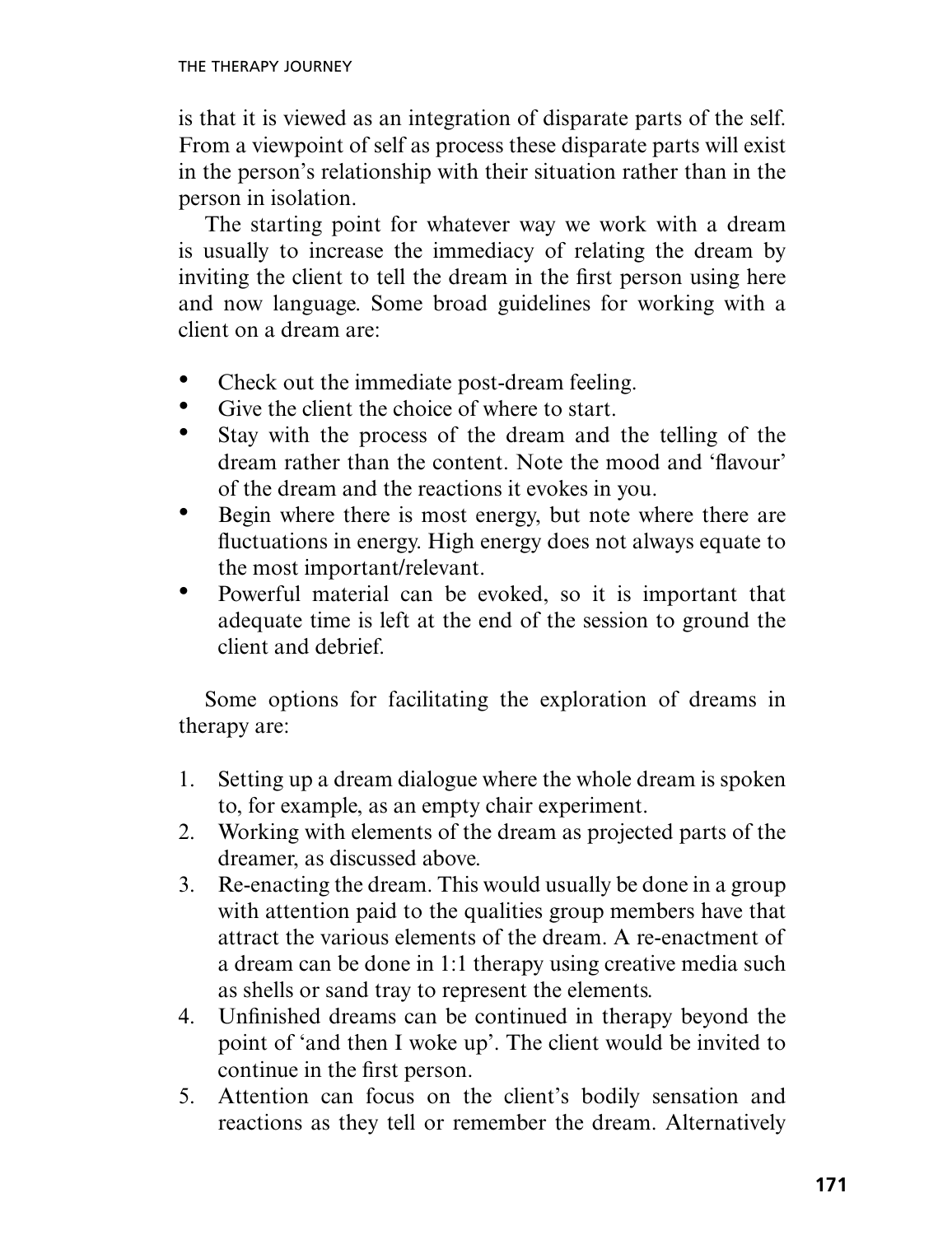the dream can be expressed bodily through movement or taking up different postures.

- 6. Creative media can be used as a non-verbal expression of the dream – clay, paints, sand tray, etc.
- 7. If a client doesn't remember their dreams they can be invited into an experiment where they dialogue with the absent dream.

Some ways of working with dreams are more individualistic than others. It is useful to hold the question of what is the meaning of this dream in relation to the client's wider situation.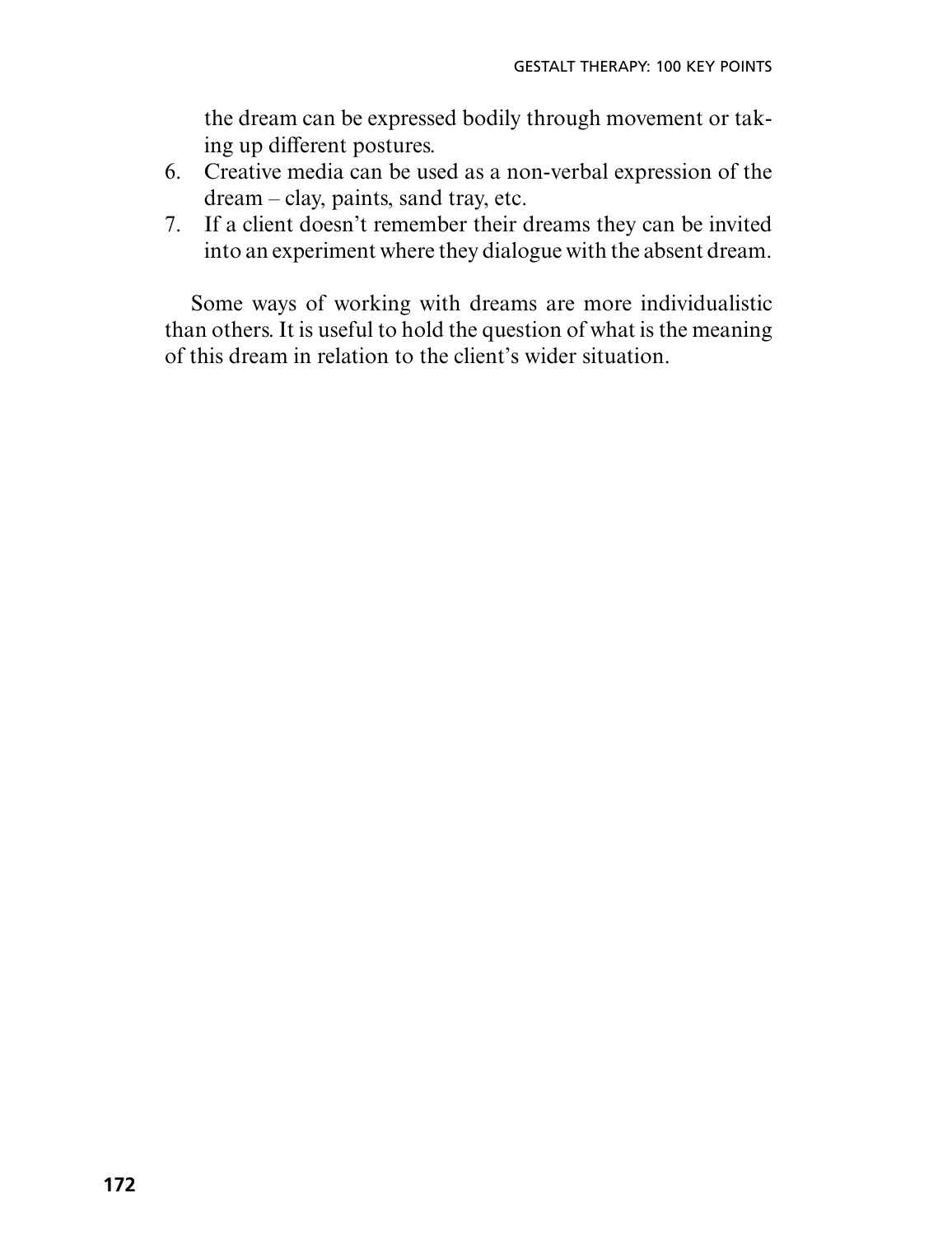

### Dialogue: emerging through relationship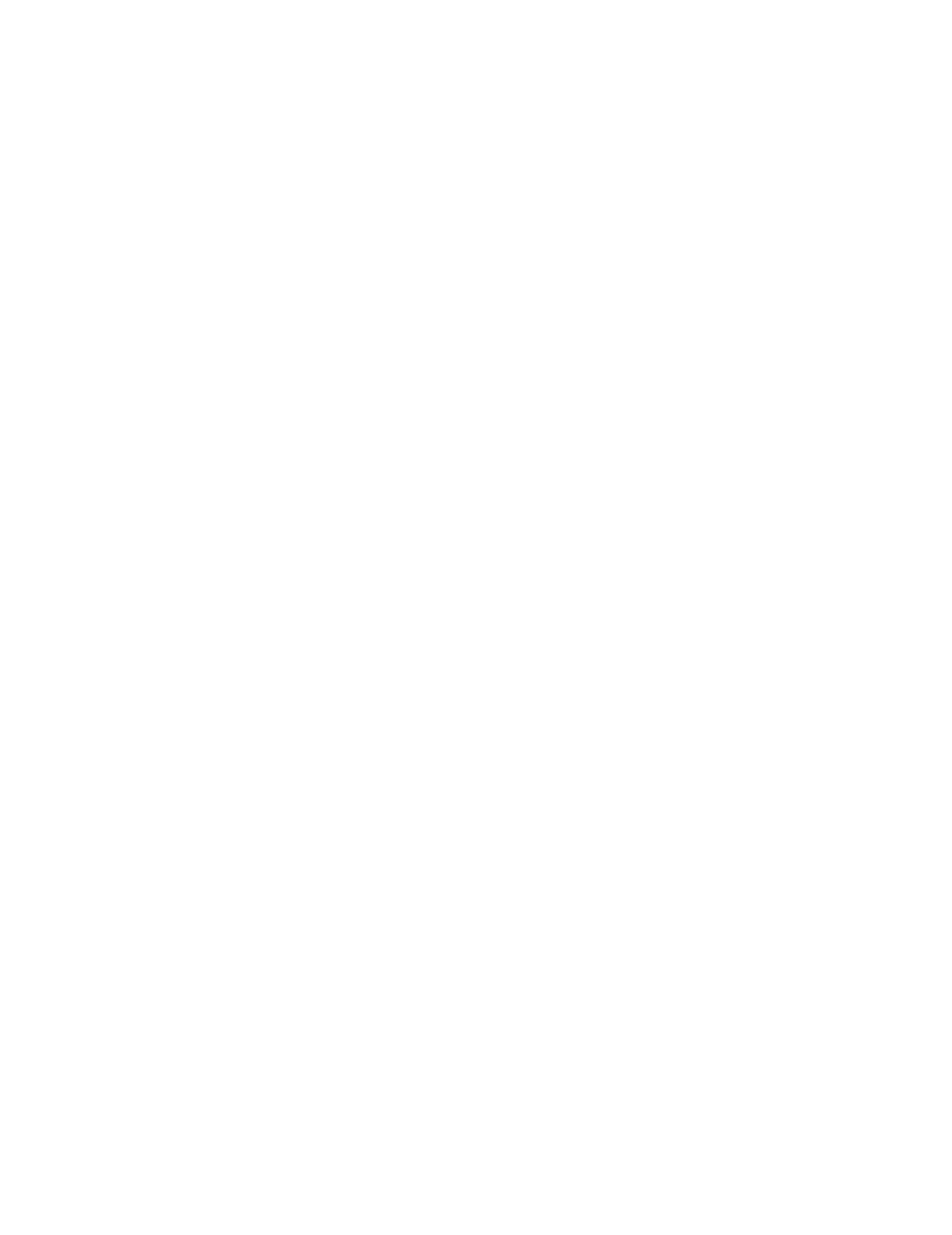### **Martin Buber: I–Thou and I–It relating**

In the beginning is relation.

(Buber, 1958:18)

Martin Buber (1878–1965) was an existentialist, philosopher and a prolific writer. His work on the philosophical articulation of the dialogic principle has been integrated into, and expanded, in gestalt therapy and in particular his poetic thesis on human existence *I and Thou* (1958). One of the founders of gestalt therapy, Laura Perls, reported that a personal meeting with Buber profoundly influenced her. Gestalt is indebted to Buber's work for its values of presence, confirmation, authenticity, dialogue and inclusion.

I–Thou and I–It represent the two polar relational stances as the two primary attitudes that humans hold towards one another. It is between these poles that the natural flow of connection and separation takes place; both are essential in the give and take of human relating. This flow is essentially what we refer to in gestalt when we talk of dialogue. Buber says that all living is meeting, and these relational stances represent the attitude of that meeting. The hyphen between these two terms holds specific significance for it represents our eternal connectedness to the other and our world. According to Buber there is no 'I' that stands alone.

The necessity and inevitability of I–It relating has not always been fully recognized in the gestalt literature. I–It relating is an essential pole in the process of dialogue, being required for 'such functions as judgement, will, orientation and reflection' (Farber, 1966, quoted in Hycner and Jacobs, 1985: 52) and involves selfconsciousness and the awareness of separation (Friedman, 1976, ibid). In I–It relating we are objectifying, goal oriented, concerned with doing rather than being. The task becomes figural whilst the other recedes into the ground. Such objectifying is a necessary part of relating. 'The ontological character of existence requires both distance and relation.' (Buber, 1965a: 61–62).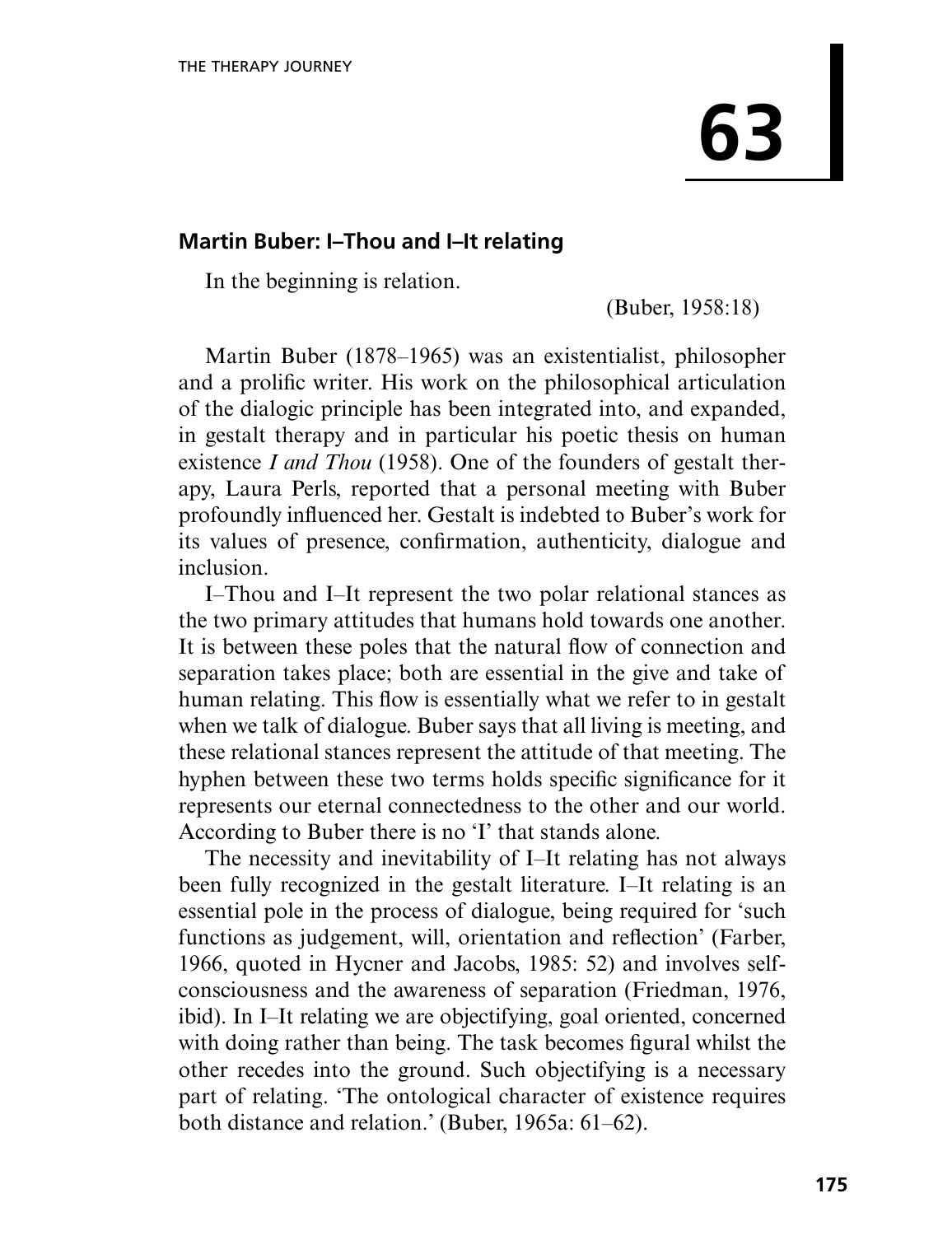Whilst I–It relating may be a necessary part of our existence, it is only a part. We need separation *and* connection. However, we are living in times where an illusion of contact can masquerade in a multitude of forms of virtual contact. Isolation, detachment and alienation can become 'comfortable' options whilst intimacy and closeness can become increasingly unfamiliar alternatives. As we create more and more sophisticated ways of keeping our distance we '. . . split not only *between* persons, not only in our relationship *with* nature, but also *within* our own psyches.' (Hycner, 1993: 5, original italics).

Without It a human being cannot live. But whoever lives with only that is not human.

(Buber, 1958: 85)

There has probably never been a greater need to redress the relational imbalance through building the ground to facilitate I–Thou dialogue than there is today. So let me clarify what the I–Thou relationship is.

Whilst the I–It stance is concerned with doing and achieving in the relationship, the I–Thou is a state of *being* in relationship. The I–Thou relation trusts the between and is therefore willing to surrender to that between and in that surrender the other's humanness is affirmed. An I–Thou meeting can only take place when both parties are willing to surrender to the between, it cannot be forced or coaxed. As Buber states, it comes through grace. Many clients that walk through our doors have been starved of such relating, they are not in a position to surrender to the between of a relationship to gain the nourishment they yearn. It is through the therapist's willingness to hold an I–Thou attitude during I–It relating, to reach out and be available to the client without the expectation of being met that creates the ground for profound relational healing.

One of the ironies in this paradoxical profession is that if we aim for I–Thou relating or I–Thou moments, we immediately objectify the I–Thou, resulting in I–It relating. It is also the destiny of every I–Thou encounter to recede into our past, become a memory, perhaps to be treasured, perhaps vaguely remembered or to have its passing grieved over, but related to as a thing nevertheless, an event – an It.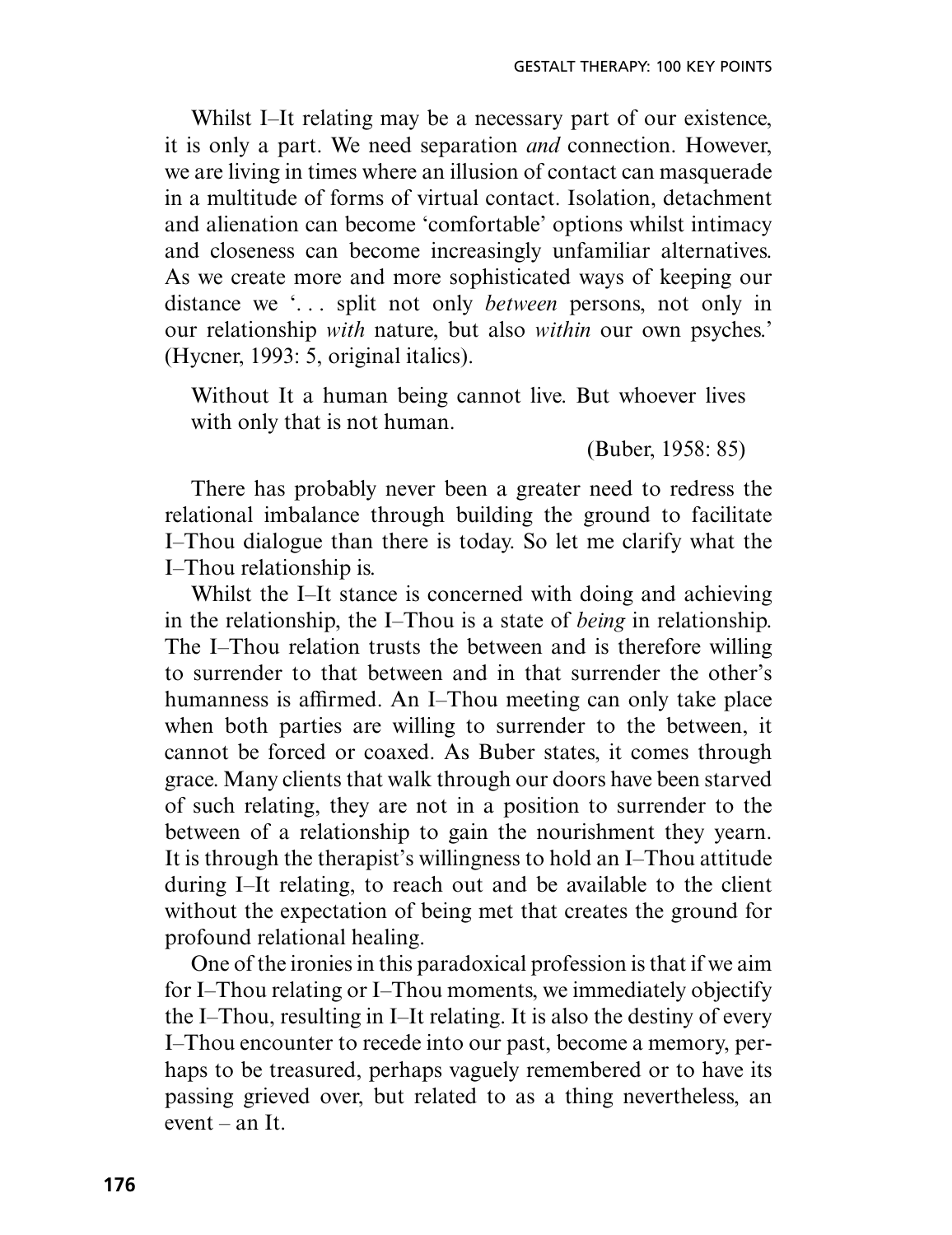### **The between**

*Somewhere in the in-between, Atoms bouncing, yet unseen, Not created by you or me, But fused together from the 'we', In grace they meet, with grace they move, Our energies, Our hearts, Our truths, Tentatively these atoms slide, for there is a pull to hide, Yet magically – I know not how, Your 'I' glides to meet my 'Thou'.*

Clients first coming to therapy often seek explanation for their experience. The gestalt therapist does not explain – any attempts to do so would merely be the therapist's interpretation. Neither is explanation uncovered or discovered as this assumes that there is a pre-existing reason for the client's experience. Explanation, if needed, emerges and is created *between* client and therapist.

In a dialogic relationship with another we readily recognize that there are two realities but there is also a third reality that emerges in the between of that relationship. That reality is greater than the sum of its parts. It emerges in the meeting and has the power to change both the therapist and the client, providing both have sufficiently permeable contact boundaries. In gestalt we are interested in what happens intersubjectively, we therefore pay close attention to what emerges, and how this emerges, between therapist and client rather than focusing solely on the client. This is because we believe that in engaging in dialogue meaning is not found in one person or the other, 'nor in both together, but only in the dialogue itself, in the "between" which they live together' (Buber, 1965a: 25). When we meet there we both change as the material that creates our personal worlds reconfigures in relation to the other.

What happens between client and therapist will depend, amongst other factors, upon the therapeutic philosophy of the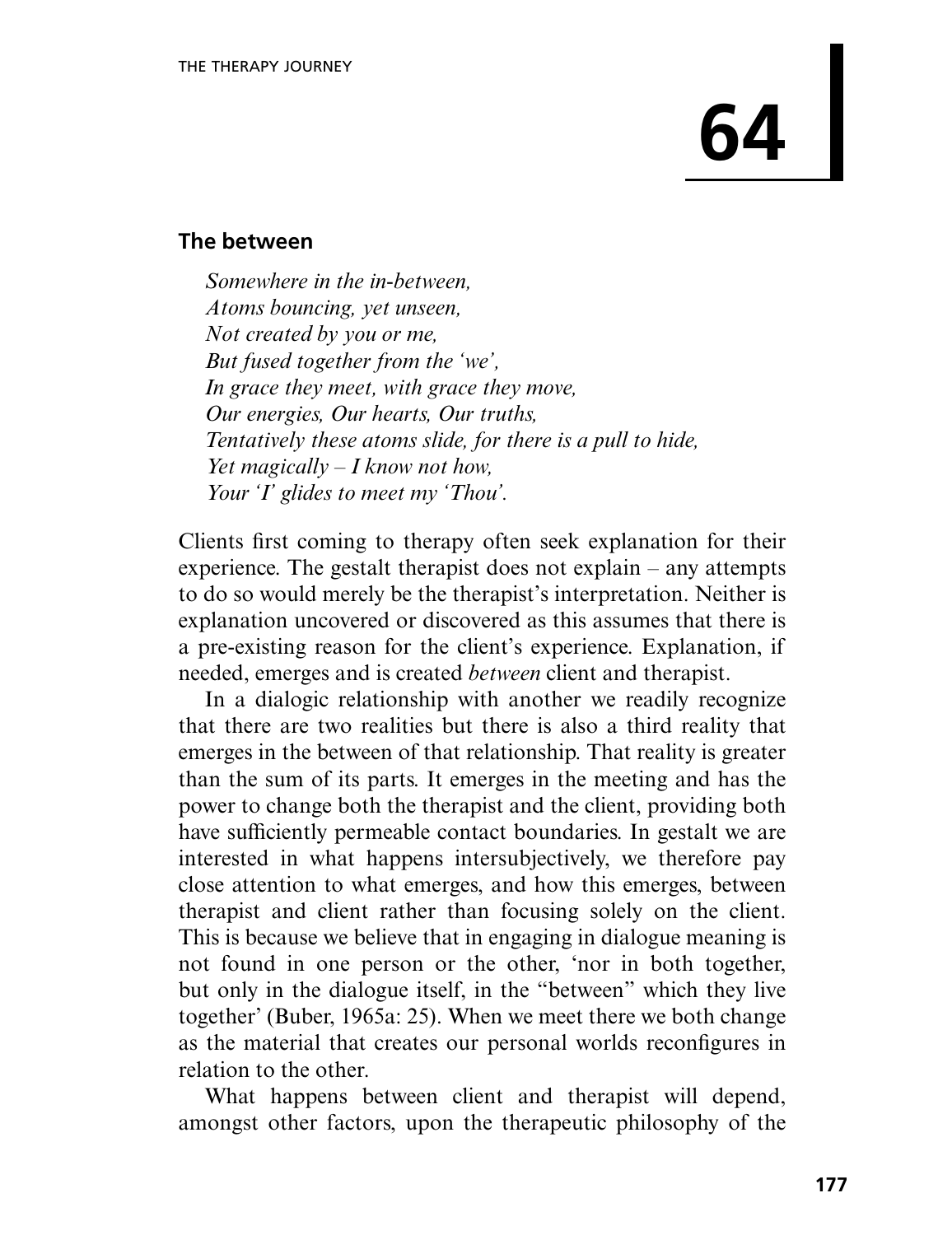gestalt therapist. Some prefer a more active, experimental and directly challenging approach with a greater focus on ego functioning (see Point 7). Whilst those from the relational gestalt schools focus more on id functioning, fore-contact, gradual mobilization and receptivity towards the client's subjective experience. 'There is an emphasis on support rather than challenge with a greater tolerance of confluence amongst relational schools' (Denham-Vaughan, 2005: 11).

If we take an intersubjective view of the world of relationships, experience and behaviour can only be understood in the context of the client's situation. It follows that any diagnostic picture can only be formed in relation to the client's situation. This reality is formed in the between of his situation.

There is a moment in reaching out to contact the other when we let go of our independent existence with no guarantee that we will be met. This moment of letting go can hold some of the terrors of the impasse for both therapist and client. We may be tempted to adopt a 'professional' way of being, fall back on techniques or distance ourselves through questioning the client. Whilst questioning and technique has its place in the work of the therapist, if the call from the client is for relationship we need to be willing to let go of them, 'The deciding reality is the therapist not the methods . . . I am for methods, but just in order to use them not believe in them' (Buber 1967: 164).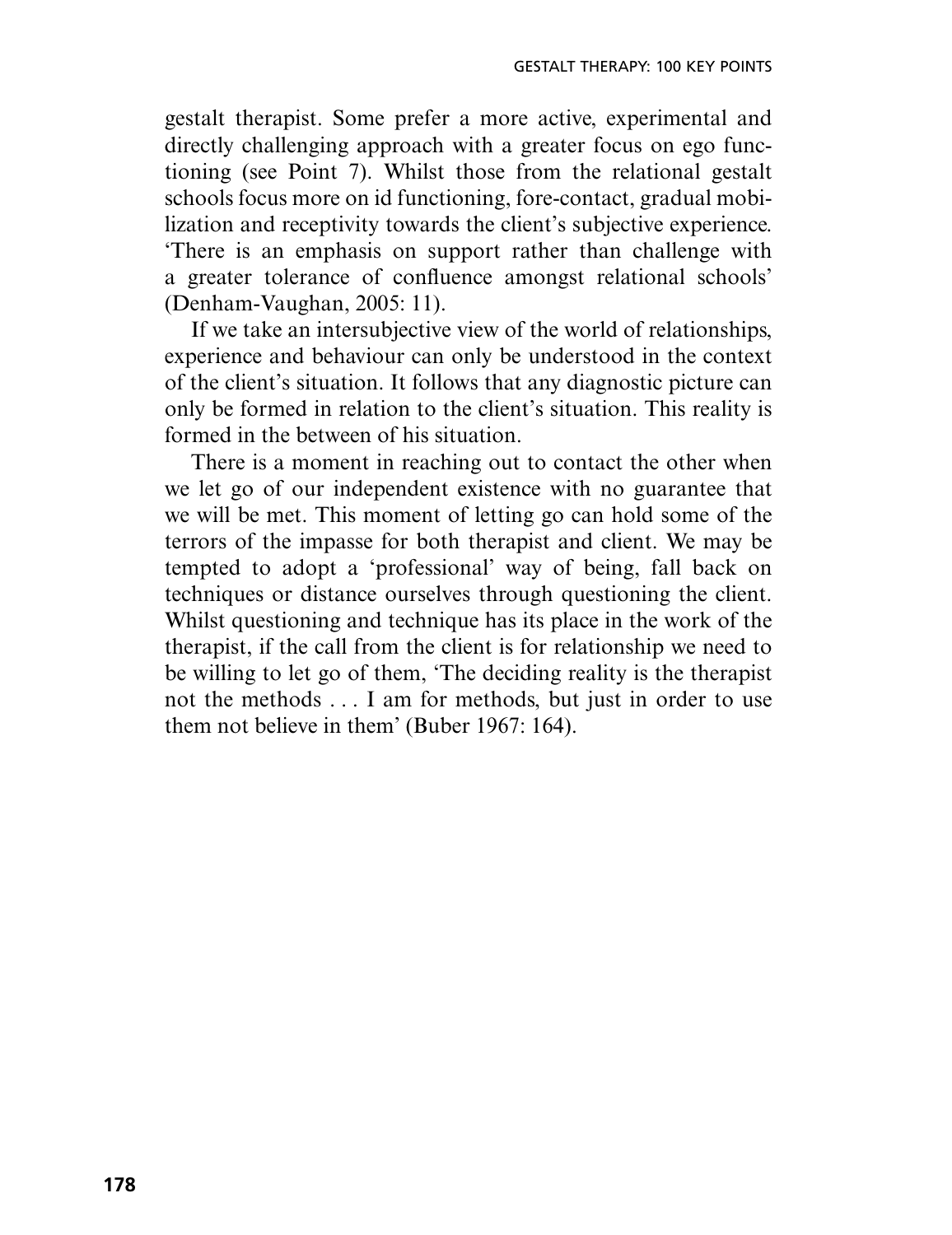### **Inclusion – a cautionary note regarding empathy**

Inclusion is when the therapist honours the phenomenological experience of the client without letting go of his own phenomenological experience. We need to respectfully enter the world of the client to experience, as far as possible, their perception within their lifespace without judging, analysing or interpreting whilst retaining a sense of our own separate, autonomous existence. The gestalt therapist does not impose their beliefs on the client's experience of their situation; the starting point is always to listen to the client's story whilst noting how they and the client are impacted. In inclusion we are seeking the meaning for the client whilst noting the information present in our reactions. To do so we need to shuttle between the experienced world of the client and the experienced world of the therapist. In empathy the latter is subsumed whereas in inclusion we experience the other *and* distance from the other. However, empathy can be seen as a starting point for the practice of inclusion as Jacobs considers that 'without empathic underpinnings, no true dialogue can take place' (1995: 153).

The literal meaning of empathy is to feel into the other, and can be colloquially described as putting yourself in another's shoes. Although the term is often used more loosely, it means journeying over to the other and leaving your side. Inclusion on the other hand is 'a bold swinging – demanding the most intensive stirring of one's own being – into the life of the other' (Buber, 1965a: 81).

Perls wrote 'If a therapist withholds himself in empathy, he deprives the field of its main instrument'. He goes on to say that a gestalt therapist 'must have a relational awareness of the whole situation' (1973: 105); central to the 'whole situation' is the therapist's perceptions and reactions. Buber saw empathy as an important *feeling* but that by its very nature this feeling ignored one existential pole of the dialogue. He saw inclusion as an existential movement towards attempting to experience both sides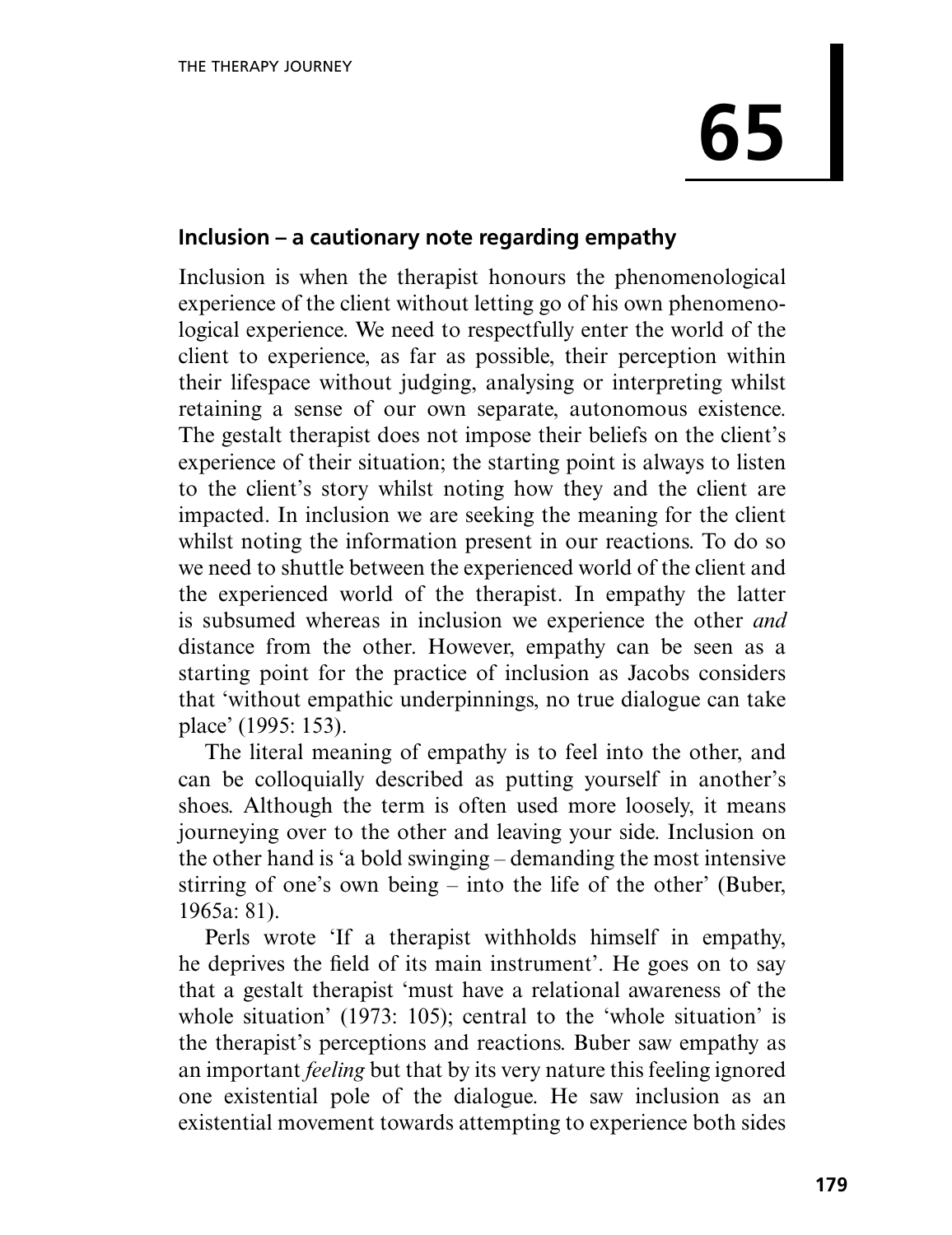of the dialogue. Inclusion involves the embodiment of the other's experience whilst not losing a sense of one's own embodied experience. I use the term 'embodied' here to emphasize that inclusion is more than a cognitive or psychological process – when we are inclusive of the other we soften our contact boundary and allow the other to stir our whole being.

'The therapist must feel the other side, the patient's side of the relationship, as a bodily touch to know how the patient feels it' (Buber, 1967: 173). This statement could describe empathy with the emphasis placed on the client and we can find many similar statements in gestalt as empathy describes *part of* the process of inclusion. I do not agree with Buber's belief that we can '*know* how the patient feels' as I do not believe that we can ever fully know another's experience – we can only gain an *as if* quality of their experience and existence. Even if I'm mistaken I believe that to hold an element of doubt about my capacity to know another is a healthy relational stance that safeguards the client and the therapeutic relationship from non-inclusive narcissistically oriented relating.

If the therapy relationship were mutually fully inclusive, Buber would say that it was not therapy. This would tally with the oversimplistic notion that when a client begins to consistently genuinely inquire about the therapist then therapy is over. Although some clients are probably well capable of practising inclusion with the therapist, they would not be serving their best interests to do so (Jacobs, 1995). Hence, Buber describes the therapeutic relationship as a one-sided inclusion in which the therapist strives to practise the art and the client receives.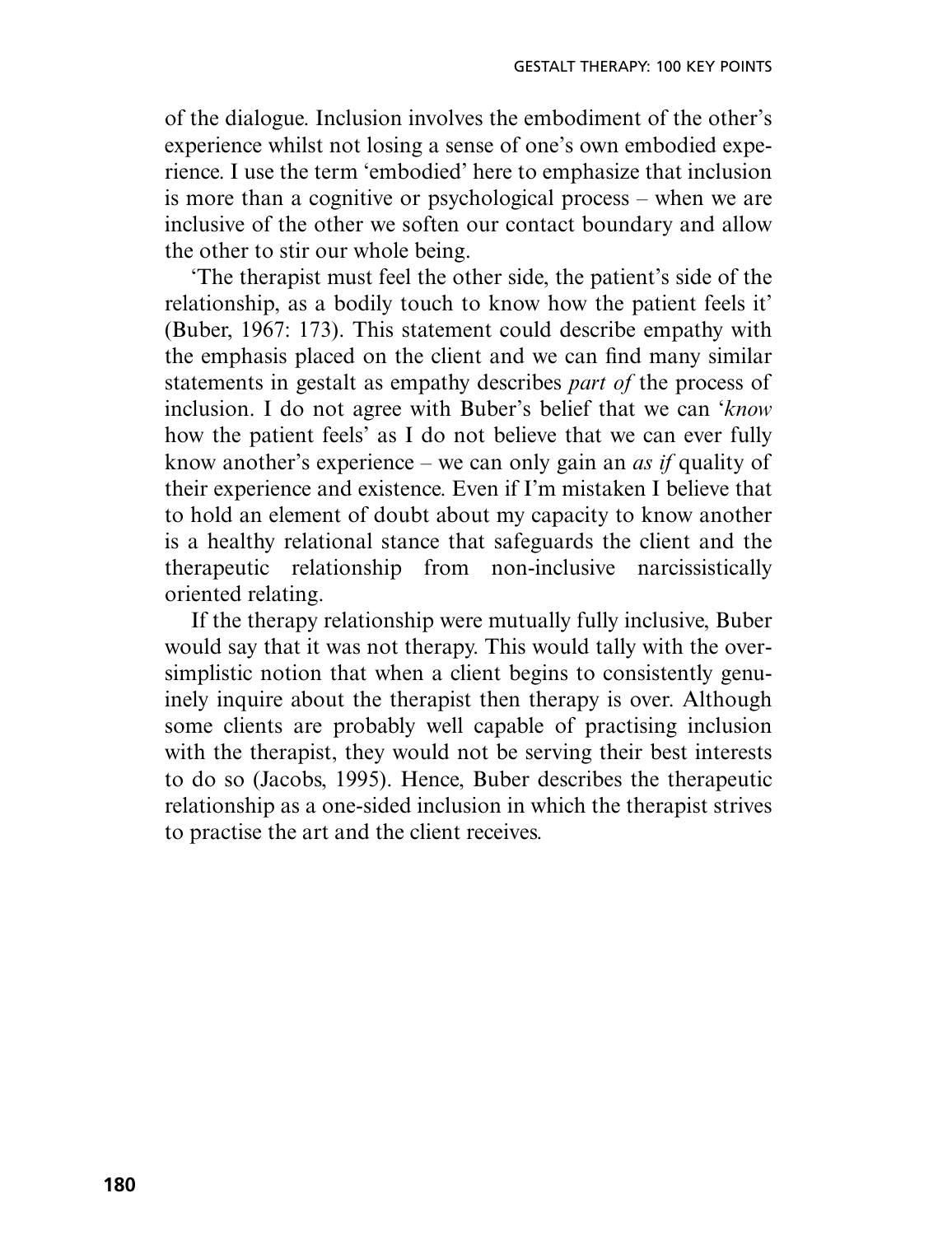#### **Presence**

I sat with a colleague today and with this particular point in mind asked, 'Pat, if you were a psychotherapy student what would you want to know about presence?' After a thoughtful pause she replied, 'I'd want to know what it was.' Fair point, I thought, but as our conversation unfolded, a clear and concise theoretical definition of this aspect of dialogue was not easily forthcoming. Then, with some synchronicity, I happened upon a paper by Chidiac and Denham-Vaughan (2007) who shared something of our struggle in stating that although they could name presence and describe it, giving a clear theoretical exposition of what can seem an 'ethereal notion' was a different matter. A further thought then occurred to me as a result of these two 'meetings': that I am dependent upon others' presence in order to make sense of my world. Their presence – actual, imagined or remembered – helps me make sense of my experience.

Of course, we will always be present in one sense but as with all aspects of our being we can show our presence authentically or inauthentically (Heidegger, 1962). If I am with another and feel one reaction but present another, I am relating inauthentically. The therapist shows caring through honesty rather than constant softness. A real meeting of persons may mean giving feedback that the other does not want to hear, and sometimes this feedback may be misheard as rejection. The therapist expresses themselves judiciously and with graded discrimination. The therapist expresses feelings, observations, preferences, personal experience and thoughts and thereby models phenomenological reporting. However, we will meet with a variety of different clients with differing relational needs during the course of our work and this will call for us to calibrate our presence upwards or downwards. It is part of the gestalt therapist's task to assess in each passing moment to what degree to show their presence and when to subsume it and to continually reassess this. If we calibrate our presence too far upwards, some of the possible consequences are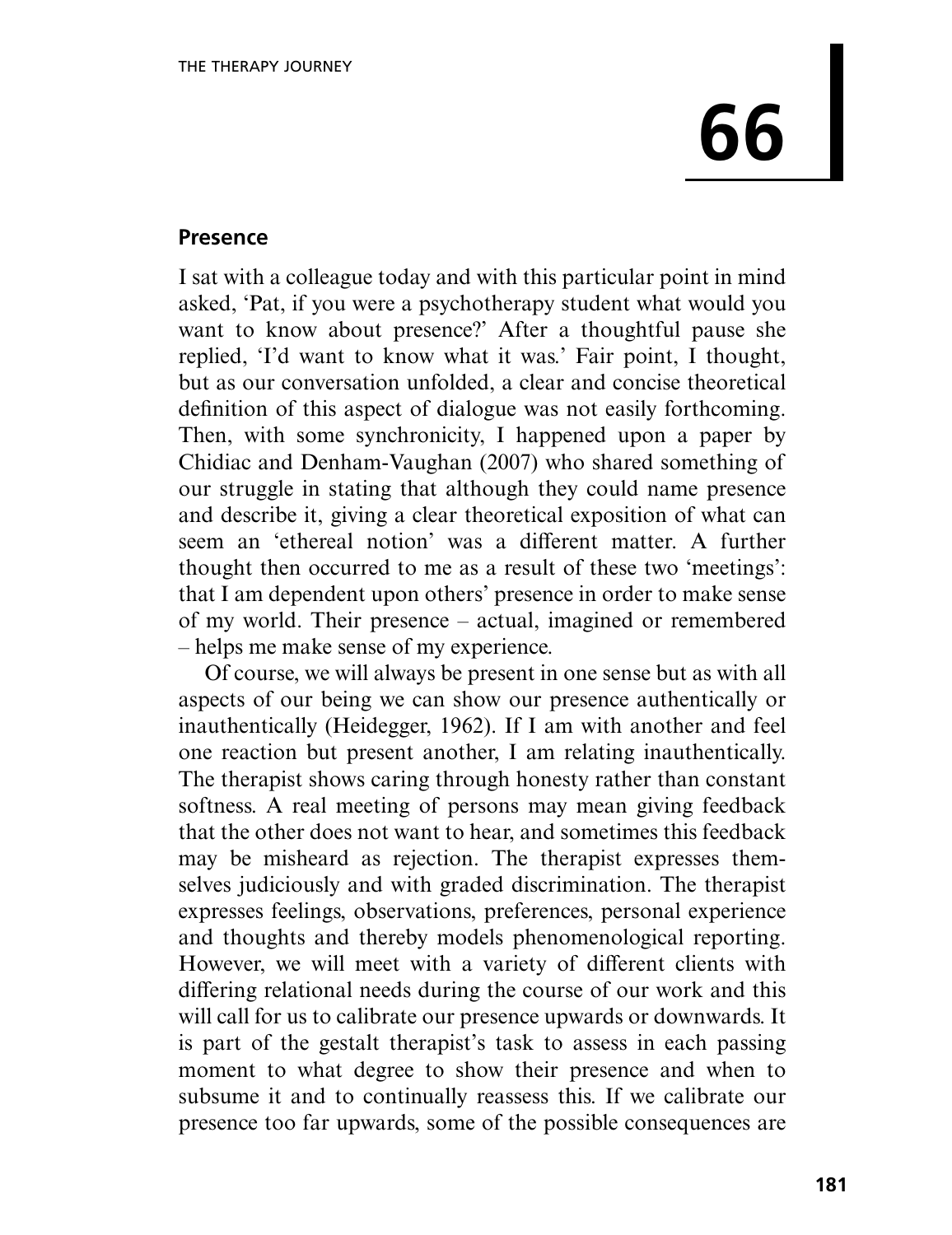that the client is overwhelmed, does not feel that there is sufficient space for them or feels themselves diminished. Tiptoe around, showing your presence too carefully and the client may feel unseen, unheard or that the therapist lacks interest. Each miscalibration can trigger a shame response in the client.

Being present is more than simply being with; it is being with and available with all that you are in a fully embodied way: cognitively, emotionally, spiritually. When I am practising presence I am not being present for myself and neither am I being present solely for the client, I am practising presence for that third reality – the 'between' in the service of the client. As I write it feels wrong to say that I *practise* presence, for in the give and take of the therapeutic relationship when I give myself over to the relationship it can feel effortless. This sense of effortlessness is probably due to the unfolding nature of presence. If I aim for presence I move into pretence and make a movement away from the client and being authentic. I am moving towards some picture of being in this relationship rather than simply being in this relationship.

There are clinical decisions to be made regarding use of presence and we need to be guided by the client before us. A higher calibration of presence may involve self-disclosure of various forms, whilst calibrating our presence downwards may mean retroflecting or minimizing an emotional reponse to a client, perhaps because of the developmental stage of the relationship. Presence involves being and doing and as such has been summed up as 'energetic availability and fluid responsiveness' (Chidiac and Denham-Vaughan, 2007) and likened to the middle mode of functioning where 'the spontaneous is both active and passive, both willing and done to' (PHG, 1951: 154).

Buber suggested that the relational therapist needs to develop a *detached presence*. In suggesting this paradoxical position he was referring to the need for the therapist to be able to reflect upon what is happening at that moment in the relationship whilst being fully present in the relationship. I see this process as a very rapid shuttling between presence and a form of egotism where the therapist 'helicopters' above the relationship to reflect on what is happening in that moment.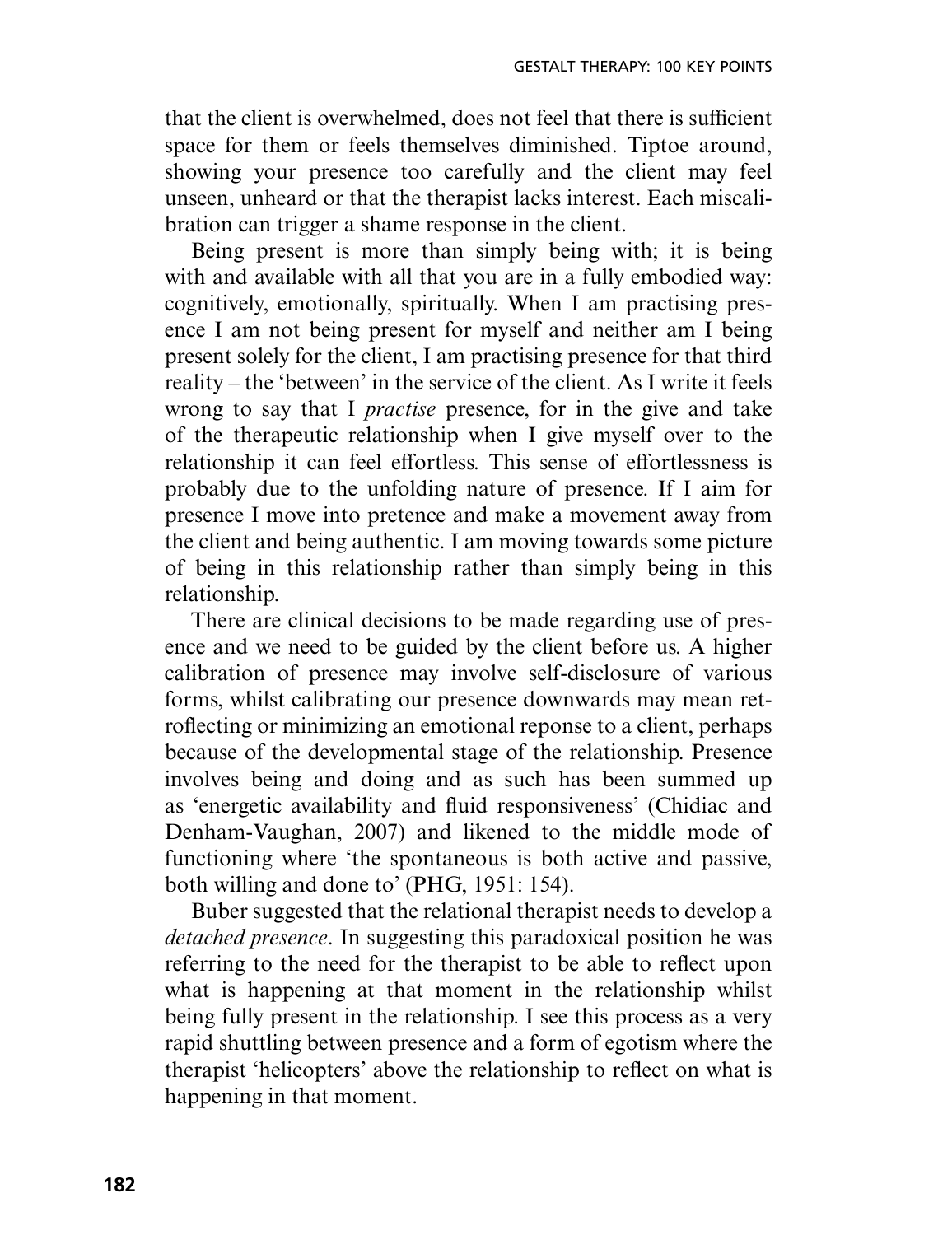### **Confirmation**

Confirmation is the acknowledgement of one's whole being. The need for confirmation in many people is so great that if they fail to gain confirmation for whom they are, they will seek confirmation for who they imagine the other will want them to be and adapt accordingly. In the therapy room clients with a developmental lack of confirmation may be on the lookout for how to be a 'good client'. The therapist needs to consider how they may inadvertently support this. We need to affirm the separate existence of the other with all that means: uniqueness, separateness, difference, acceptance, and connectedness.

To confirm the other we need to, as far as possible, enter the phenomenological world of the client bracketing our judgements. Confirmation occurs within the I-Thou moment. However, it is not just restricted to this peak moment in therapy but is held within the fibre of the dialogic attitude. If I meet the other with respect and appreciation of their otherness, with an attitude of equality, then I believe that the client can feel confirmed in their humanness. Often the process of confirming the other is written about in absolute terms. I am not one for absolutes. Perhaps we need to consider degrees of confirmation, thinking in terms of a continuum.

Often in life we get confirmed as a person conditionally: as a good athlete, a good son/daughter, a good parent, a good therapist and so on. This conditional confirmation is for how well the role is fulfilled from the perception of the one confirming, not for the person. The process can parallel in therapy with the 'good client' being the client who is 'confirmed' for what they are rather than who they are. So how do we confirm clients who push every boundary? Confirmation is about confirming the client's existence rather than their behaviour. Consequently, the therapist can be confirming the client for who they are whilst not necessarily approving, and maybe challenging, what they are doing.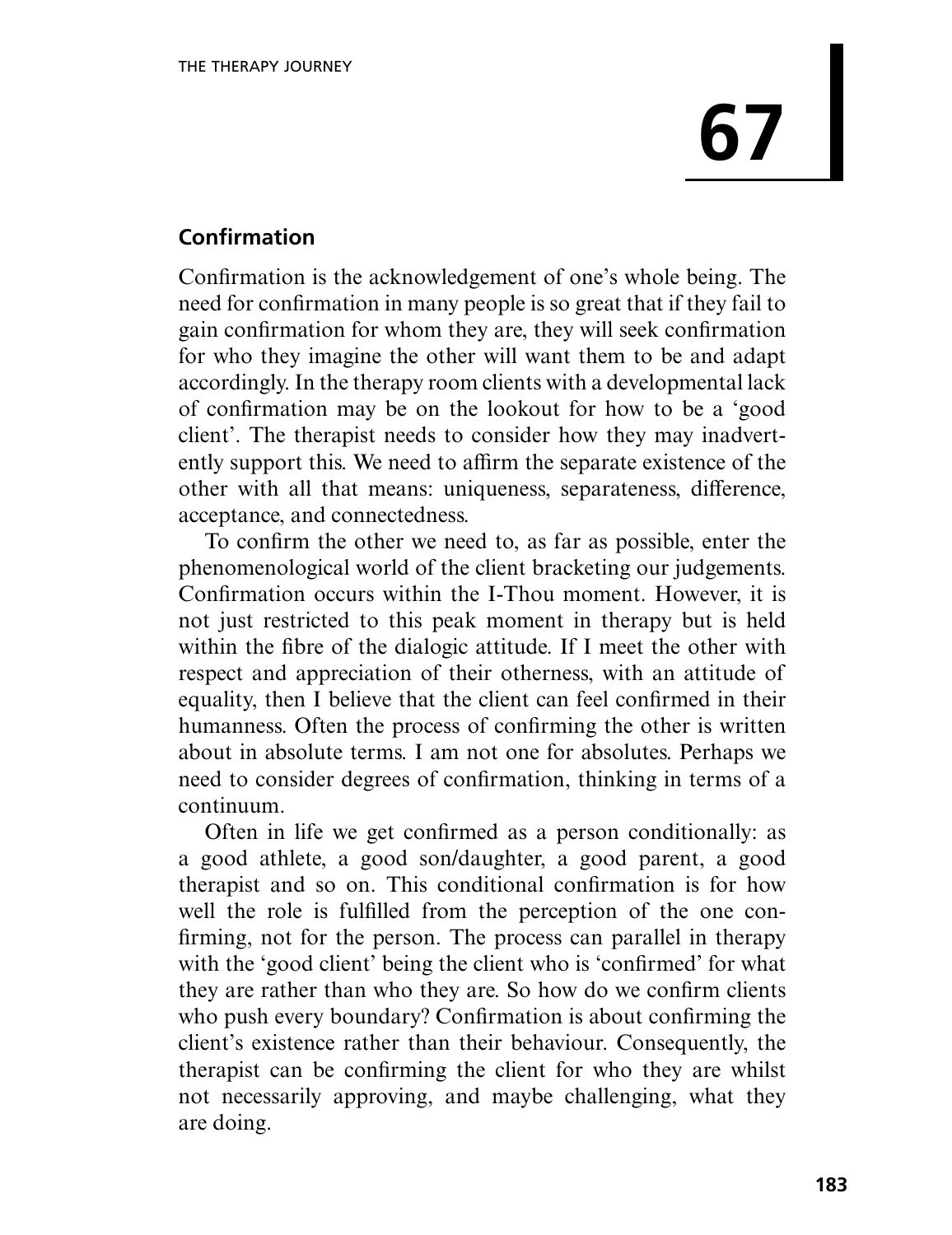There are two acts in confirming another. First it takes an act of will to turn towards the other – with the willingness to confirm present in the therapist's ground. Second, the act of confirmation is achieved through grace – it cannot be forced. As a result the healing of past relational ruptures can take place through such meeting. If we are to be congruent with the gestalt theory of self as process, confirmation is an on-going process rather than being something we do and move on from to some other relational task. It is a relational attitude that needs to pervade the whole therapy situation. There needs to be an over-arching confirming attitude to support the client at those inevitable times when the client feels missed, shamed, guilty or just plain wrong.

A lack of confirmation in early developmental years has been closely linked with 'mental illness' or 'psychopathology' and has been defined by Hycner (1993) as being a result of an early aborted dialogue. Trub (1952) paints a tragic picture of a chronic retroflection supported by core introjects through such deprivation when he shared his belief that in the deepest reaching out to others the person has not been heard, resulting in the only option available to the child, that her voice has been turned tragically inwards. Perhaps it is beyond us as therapists to facilitate a full reparation of such passive atrocities, but we can confirm the client for all that they are in the present, including their creativity in surviving such enduring trauma.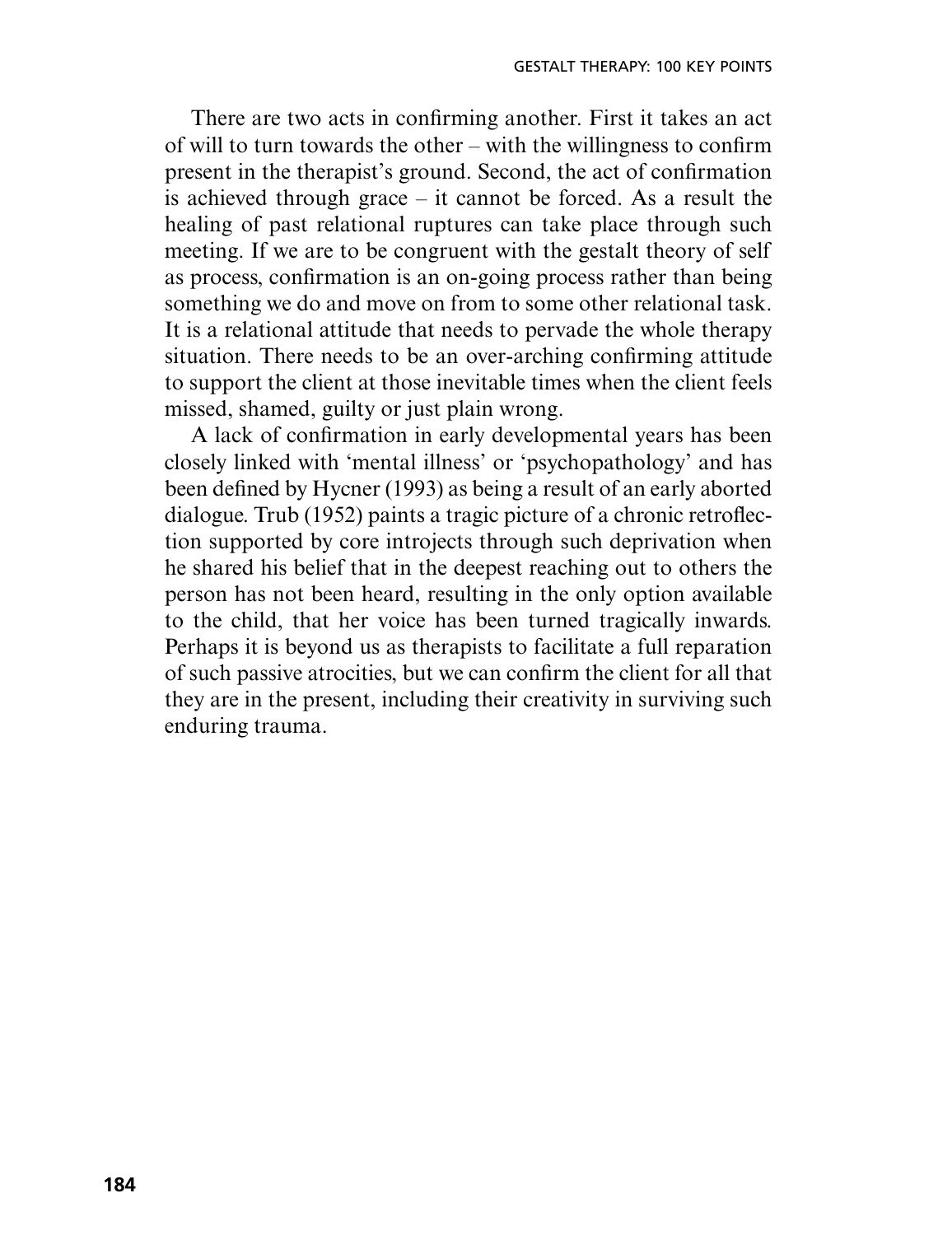### **Commitment to dialogue**

The first question that arises for me when committing to anything is what am I committing to? The term 'dialogue' commonly means to use language. Although we invariably relate with language, in gestalt therapy our view of dialogue is wider, there is non-verbal dialogue that takes place in every meeting. Dialogue as discussed by Buber and practised in gestalt therapy is marked by a turning of the therapist's being towards the client's being with honesty and openness in the service of the relationship. We acknowledge our common humanity and horizontalize the relationship through the dialogical. Because dialogue reaches out to the other beyond words, it is difficult to express fully in words: 'Dialogue has an aesthetic quality that I am unable to define or describe adequately; it stirs my soul and involves me totally' (Korb, 1999). It may follow that we know that we are not committed to dialogue when we are not stirred in such a way.

In committing to dialogue we enter a shared situation and one that reaches beyond the dyad. We need to appreciate the impact of the client's wider field upon them. I have already voiced some of the possible pitfalls of the individualistic ground upon which we walk and how this conflicts with a gestalt philosophy. To reiterate briefly we can treat the client as a completely separate entity, which could potentially lead to a separation of their problem from their wider situation. There is a danger that we can parallel this process by isolating the therapeutic dyad (or group) in creating some sort of illusory therapy bubble, separate from the client's situation. We are dialoguing with a client who is dialoguing with a whole situation; we cannot meaningfully dialogue with a client detached from his situation. When we dialogue with a person, we dialogue with a whole field of relations.

A commitment to dialogue is a commitment to the between of the relationship. It is this 'between' that guides the therapist as patterns of relating form and difference is acknowledged. It is not until we encounter difference that we know that we exist and we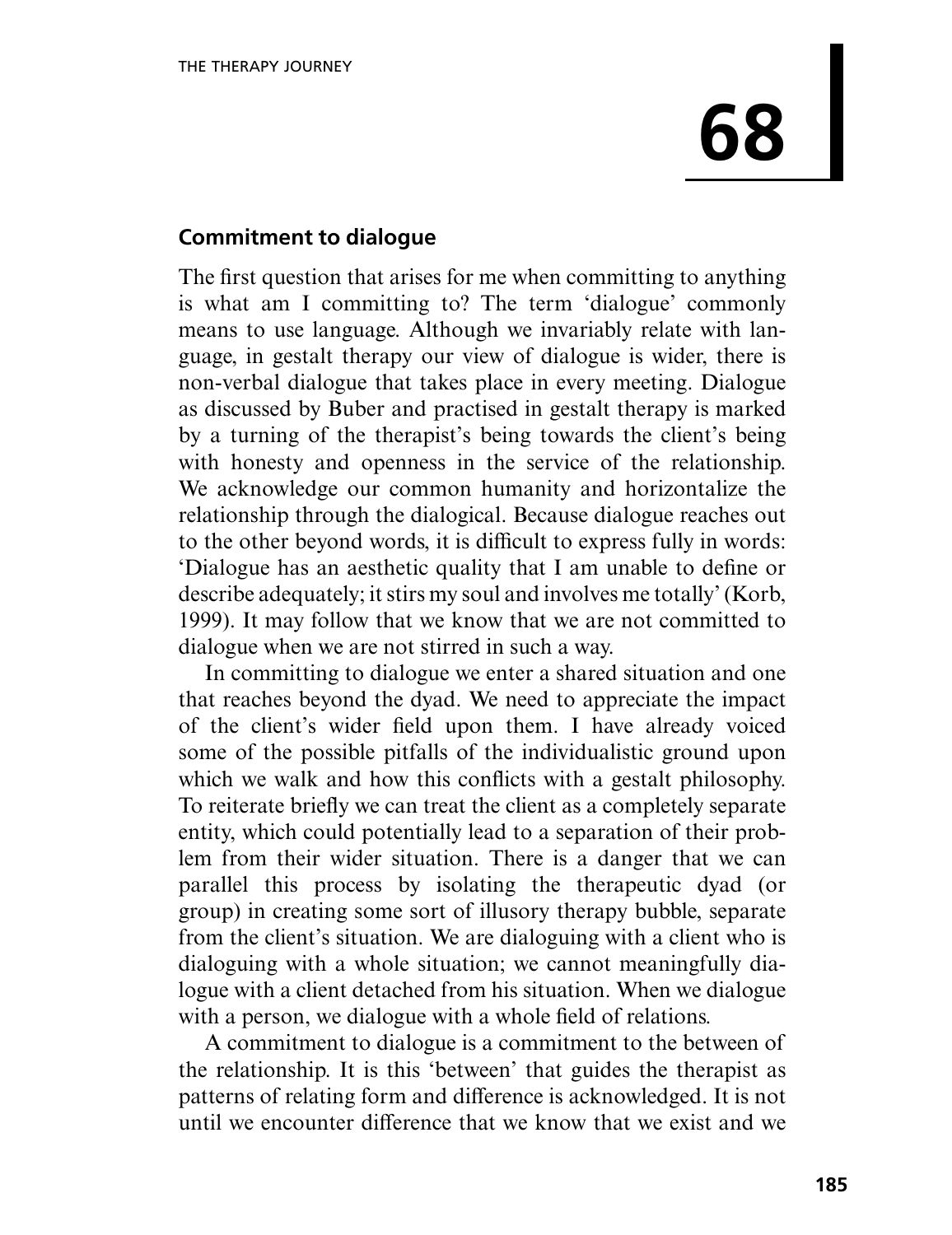expand our experiential worlds the more we are in contact with difference. The more resistant we are to any difference the more rigid and fixed our contact boundaries become – witness the fixed and rigid views in prejudice and racism. Consequently, the process of dialogue is more valued in gestalt than any particular outcome and is more valued than either the client or the therapist individually. We use the dialogue to serve the client and remain creatively indifferent to any outcomes.

Many clients are not available for dialogue at the beginning of therapy when building a supportive environment is the preparatory focus. For example, when the client is deflecting or is entirely content focused, it is the therapist's responsibility to hold a *dialogic attitude*. At these times the therapist needs to be present with the client and imagine their reality (whilst being open to these imaginings being inaccurate). Such a dialogic attitude and commitment to dialogue is an on-going process that is built and maintained in the ground of the relationship.

My situation, my field, my lifespace is my dialogue with my world. I am committed to such dialogue for any lack of commitment will mean that I do not believe what I perceive, a fragmented state we could conceivably describe as a psychosis. Similarly there is certain madness in failing to commit to fully appreciating (not necessarily agreeing with) a client's way of viewing their world in a therapeutic relationship. What is the alternative to committing to dialogue? To relate to the other as an 'it', to objectify, to rescue, to infantilize, to treat the other as something other than a fellow autonomous yet connected human being.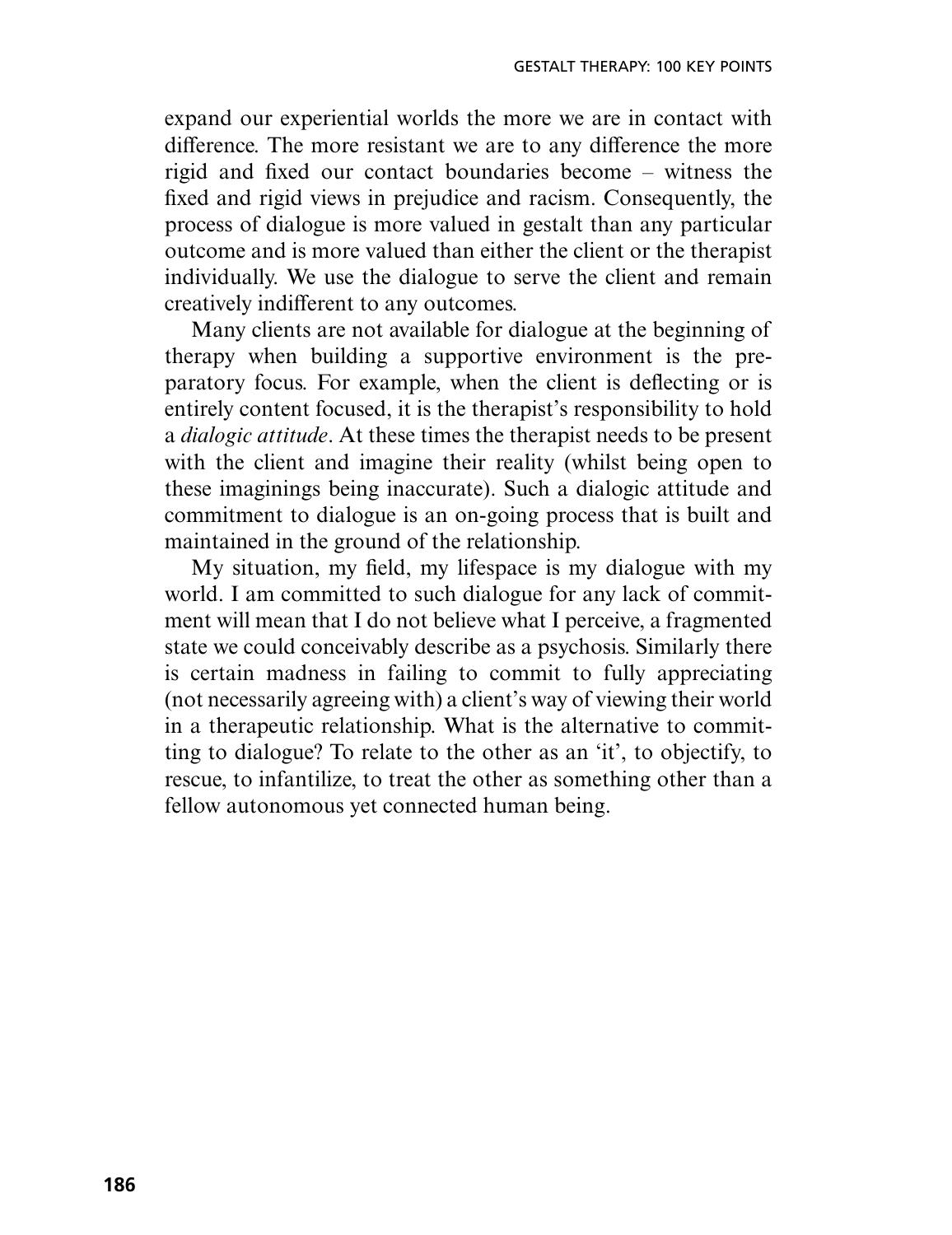### **Non-exploitation**

To say that the dialogic relationship should not be exploitative appears to be such an obvious statement that it shouldn't really need to be said. However, it clearly does need to be stated as exploitation of all kinds happens in and out of awareness by both well-intentioned therapists and knowingly manipulative exploiters (Yontef, 1981). Any movement the therapist makes away from the dialogue being in the service of the client towards being in the service of the therapist can be a form of exploitation. That is not to say that the therapist cannot receive confirmation and experience inclusion in their dialogue with the client but this should be as a by-product of the dialogic relationship.

The therapeutic relationship is unequal in terms of power. The therapist is in a more powerful position and needs to recognize their potential for abusing this power. If we consider common dynamics that emerge during the course of therapy such as the client idealizing the therapist, it becomes all too evident how such a situation could be manipulated to the advantage of the therapist whether in or out of awareness. To help the therapist understand the potential of their exploitative powers, they have a duty to explore such possibilities in their supervision and own personal therapy. They also need to consider whether they are sufficiently supported in their own life, to counter the possibility of any proactive compensatory behaviour in the therapist-client relationship. Sometimes, and with caution, physical contact is indicated in therapy (see Point 93), but this is open to abuse. If offering physical contact to a client, be certain whom you are offering it for – the client or yourself.

Acknowledging one's potential to exploit can reduce the risk of exploitation being enacted. With this in mind I would like to invite the reader to complete the following exercise as a possible exploration of their shadow qualities: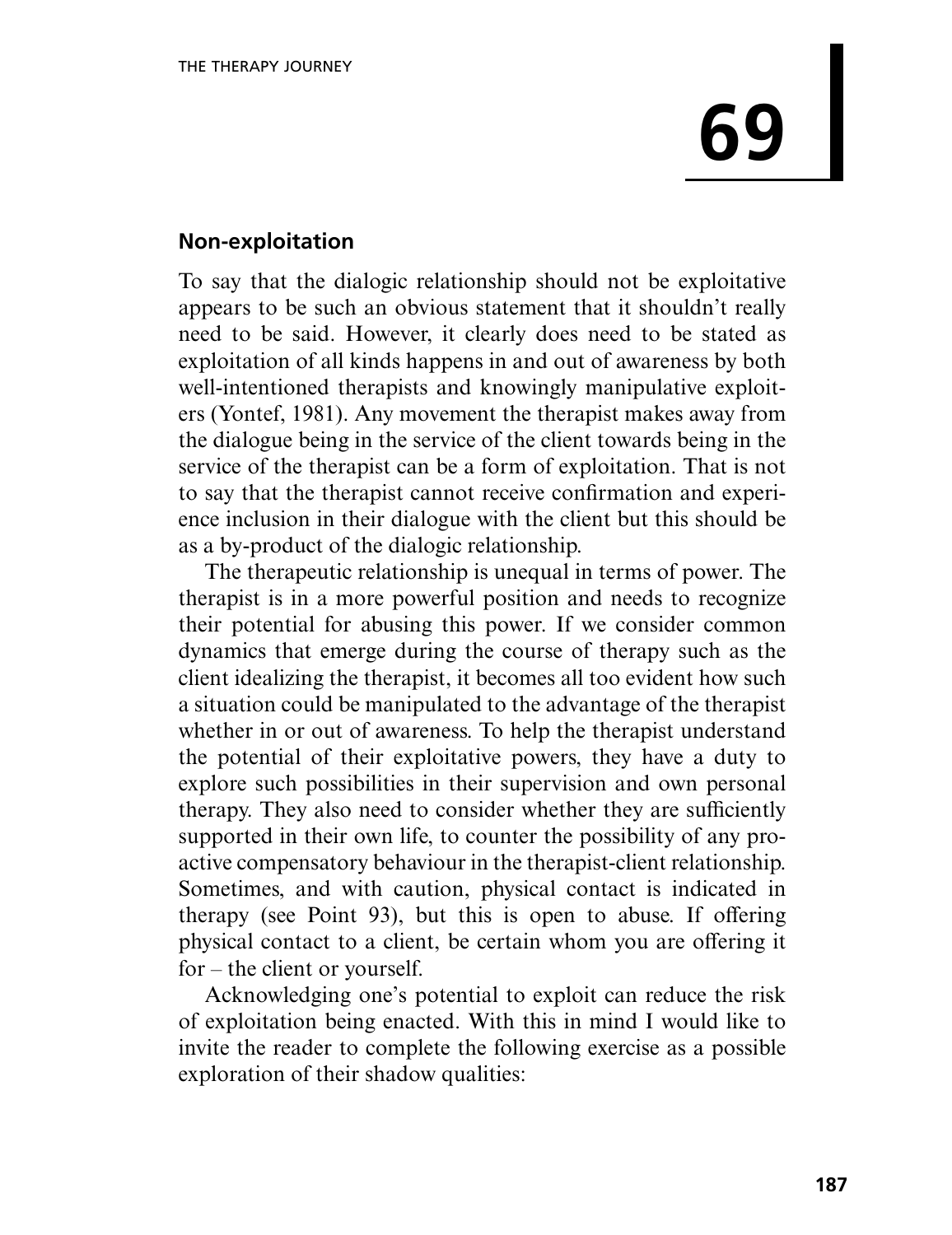#### *Experiential exercise*

*Follow the directions for the exercise covered in Point 18 but this time identify an 'anti-hero' with qualities you dislike, despise or hate. As in the earlier exercise I am not suggesting that these qualities or abilities are present in you but once you have written down the qualities consider how they might fit for you in terms of a capacity rather than enacting the quality. Now, to remain true to a field perspective, consider how these qualities can be useful in your field of experience – and in your client work.*

A dialogic approach is marked by intimacy with the potential for the client to feel fully attuned to and understood. Hence, a dialogic relationship provides the maximum opportunity for the healing of past relational ruptures. It also presents the possibility of the sort of exploitation that can shatter trust.

We need to consider the cultural ground upon which the therapeutic relationship stands and how this influences the meeting in terms of potential exploitation. Are we to assume, for example, that if I face someone from a race whose ancestors were servants or slaves to my race that will not affect our meeting in the present? To do so could create a comfortable blind spot in the relationship's historical field. If we are to be true to our belief in an openness to dialogue we need to honour such relational patterns. If exploitation is present in the field, I believe that it needs to be acknowledged.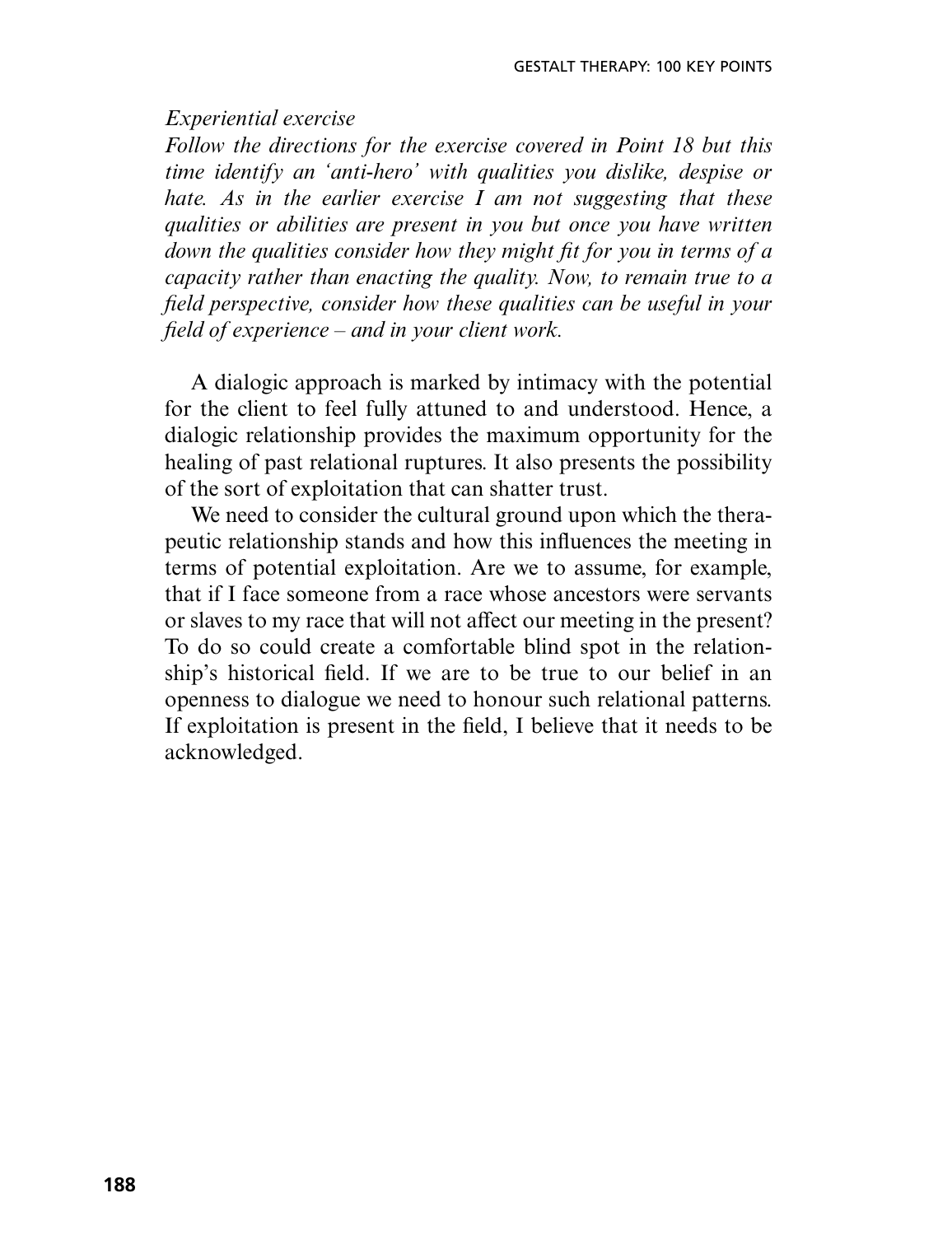### **Living the relationship**

When we wake up each morning we face a fresh new day in which pretty much anything can happen. The fact that usually the day takes a famaliar path can blind us to the small nuances in our day. We can deaden ourselves to these differences with fixed patterns in which only inconveniences stand out. Our contact boundaries harden and are less open to the novel<sup>16</sup>. We can numb ourselves to the aliveness of the relationships around us.

Living the relationship is not 'talking about'; it takes place in the here and now, being characterized by present-focused relating, and the therapist needs to take the lead and model such relating. To live the relationship we need to soften our contact boundary to allow us to be touched by the client. This softening is a necessary movement in order to build the ground for the possible emergence of I–Thou relating, but it can feel risky. In surrendering to the between, we can feel that there is the danger that our boundaries will permanently and completely dissolve. Such a surrender will take us through a symbolic death that is needed to allow the space for a symbolic rebirth (Jacobs, 1995). We give up our self image to contact our emergent self in this relationship here and now, an emergent self that will materialize differently in every relationship we encounter and can only be known in the meeting.

Our theoretical constructs need to remain background in the immediacy of the lived relationship with our clients. Concepts and constructs need to fall away as we open ourselves to experiencing the other. When I am living the relationship with my client and their situation, I am creating the ground for what Buber (1958) called the 'noetic' world, a world of validity, presence and being.

<sup>16</sup> As I was writing this section a confused chaffinch was tapping on the windowpane in our lounge. This chaffinch had encountered the novel in its world – this stuff we know as glass. It just couldn't work out why it could not move forwards.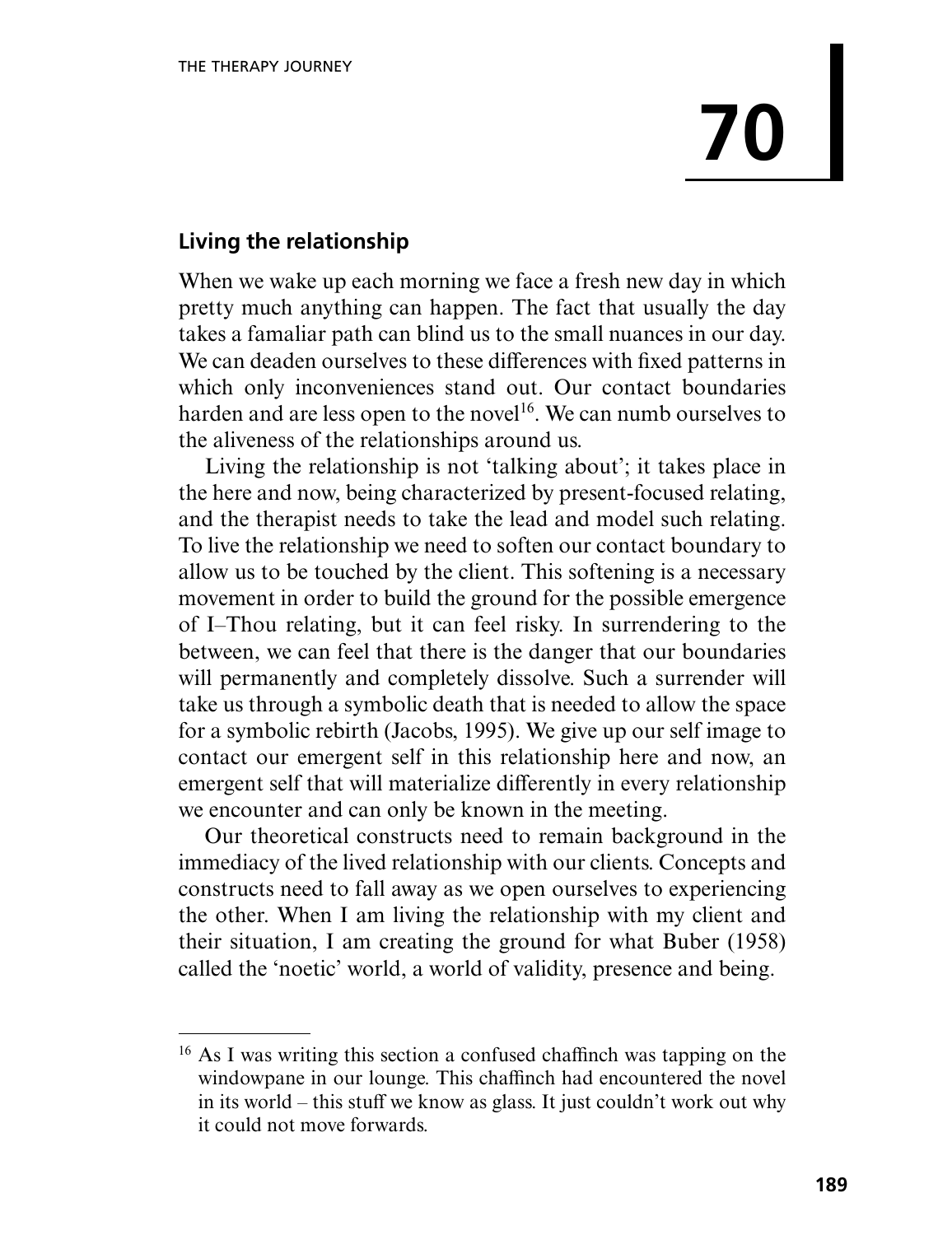Denham-Vaughan (2005) discusses the dialectic of 'will' and 'grace' present in any living relationship. This relates to the therapist needing to 'do whilst being' and 'be whilst doing'. She describes 'will' as directed action or taking the initiative, and 'grace' as receptivity and surrender. As therapists we need to be wilfully active in our being, to reach out to the client whilst balancing this act of will with allowing sufficient space for the client to reach across the relational divide where we are available to receive them grace-fully.

In a living relationship the therapist and client are not seen as separate entities but together they form a dialogic act of creation; what arises in the relationship is explored within that relationship rather than some external cause being sought. Let me give an example. In a session a client shares that she has often felt missed in the past. Now the therapist could explore where this has happened, by whom, what the feeling of being missed is like for them, all of which may have their place at certain points in the journey. However, if the therapist and client are to live the relationship as a present adventure, the therapist needs to focus on what happens in the between of *this* relationship. Interventions may then take the form of, 'How do I miss you?' or a response that offers the possibility of greater immediacy such as a self-disclosure of how the therapist is impacted, or a hunch about how they may have missed the client. Initially many clients respond with a deflection to such interventions. However, by persisting we are able to explore relational patterns that emerge in the living relationship that have the potential to bring about fundamental changes in the client's world of relationships.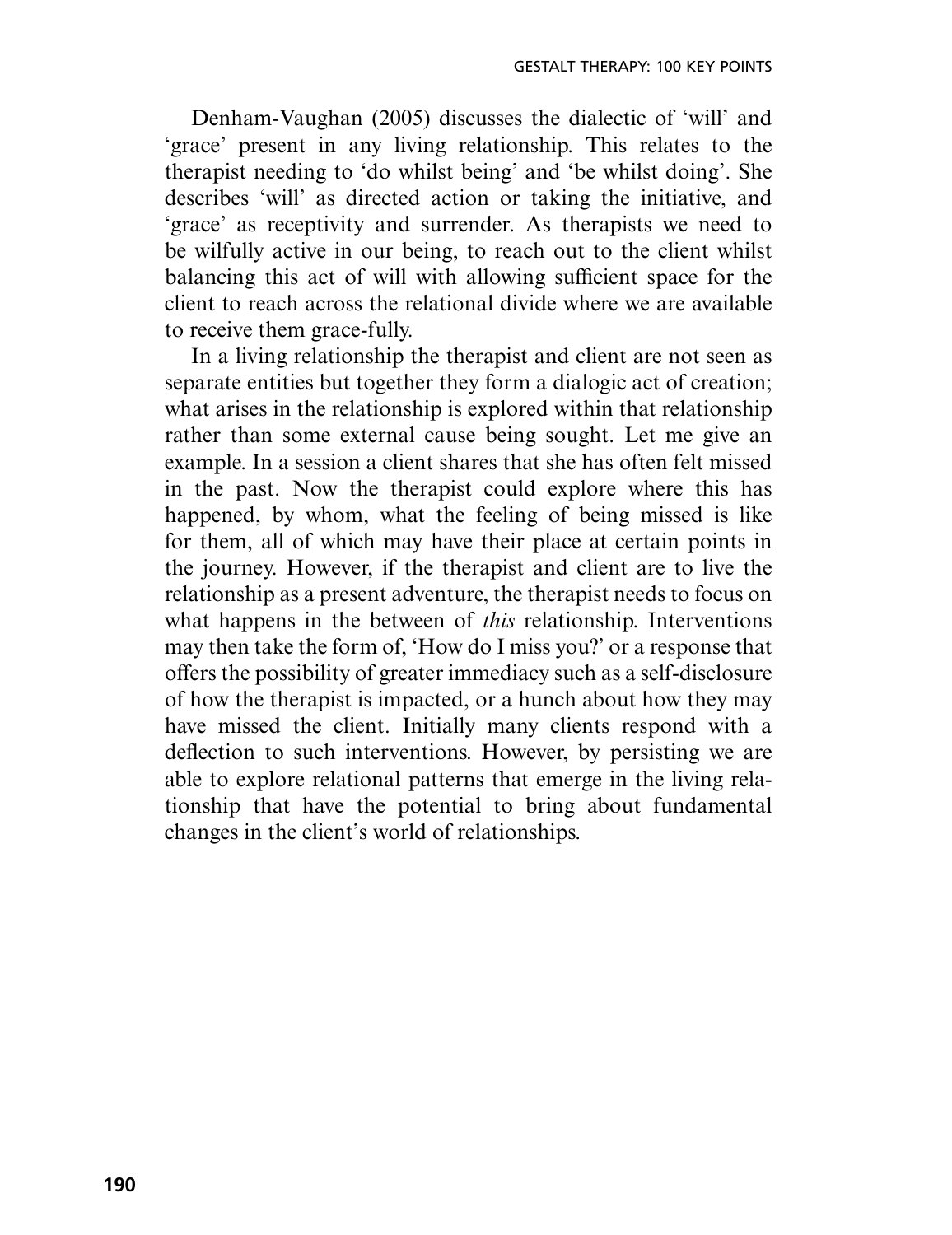### **Attunement**

I recall working with a young man who was abusing alcohol to a staggering degree. In our first session he gave an account of never having been accepted by his parents, no matter what he *did*. Having sought and failed to gain some form of 'behavioural confirmation' from his parents he then sought it from his peers, 'I realized I was good at drinking, so I drank and kept drinking'. I felt profoundly sad and simply replied, 'but you still didn't really get seen, did you?' He looked surprised initially before crumpling into tears. This is one example of affect attunement where the therapist tunes into the client's emotional landscape. Affect attunement needs to be repeated across feeling states over time with particular attention to those areas that were developmentally neglected.

Attunement to the client's being-in-the-world facilitates engagement, a prerequisite for any self-development. It is central in the process of practising inclusion and is an embodied experience. In the above example I did not feel my sadness in one part of my body or just think it, rather it had the sensation of a wave of grief. You will have your style of attuning and this will shift from one person and one situation to another. We need to hold in our awareness the possibility of 'attuning' to an element of our own field of experience through a proactive counter-transference that may move us away from the client's field of relations and towards our own. However, such a misattunement – once unpicked in the therapist's supervision – should not be hastily dismissed. If viewed through a lens of co-transference (see Point 36) it could provide valuable information when we consider the point at which the therapeutic rupture occurred and offer possible insight into what past relational ruptures *may* have been like for the client. We need to track the times when we are unsuccessful in our attempts to attune with clients as well as when we appear to succeed and consider these in a wider context than the therapy dyad or group. Such occurrences need to be viewed as field events. Useful selfsupervision questions could be: What pattern could be replaying?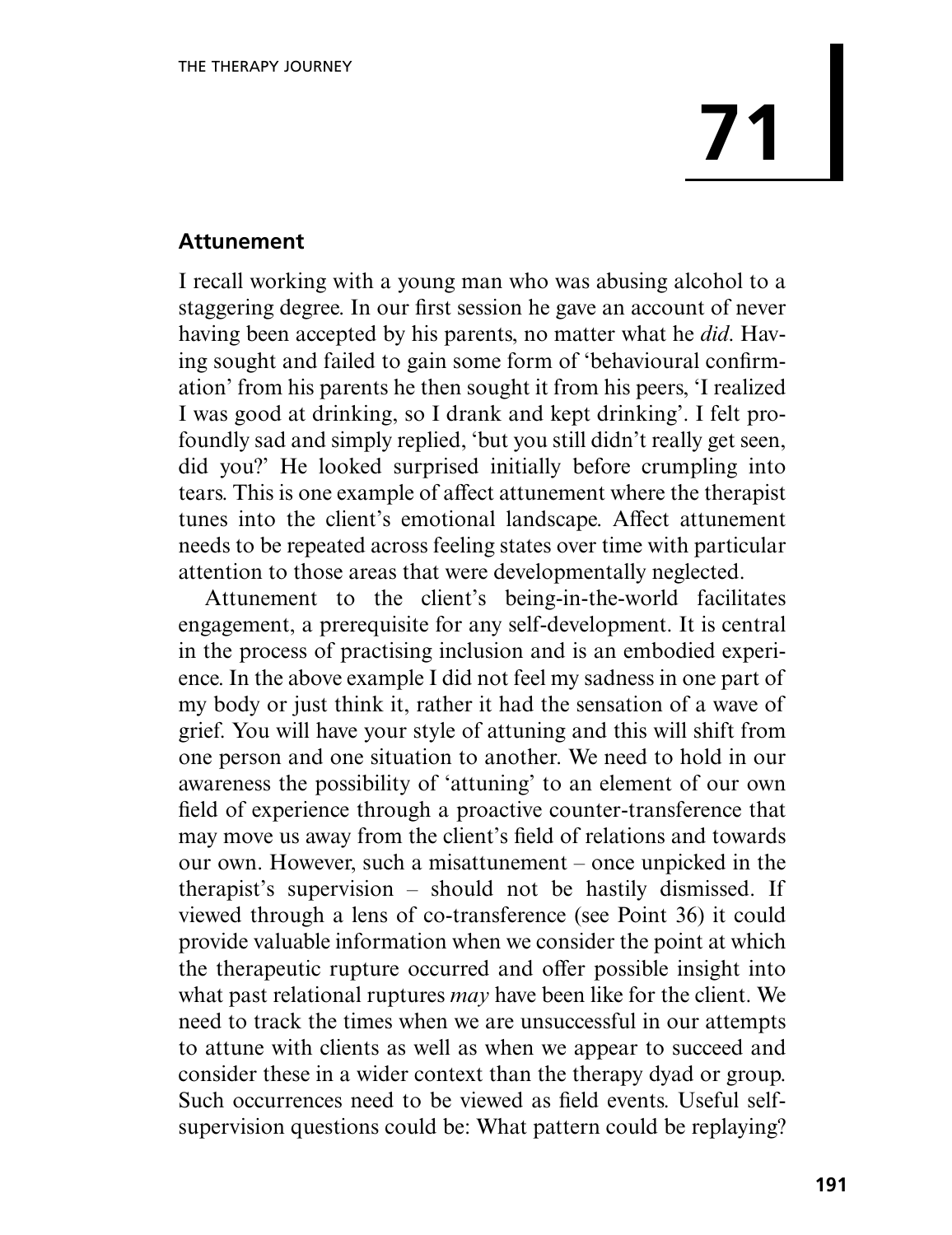Has the client been missed in a similar way before? What feeling states do I find easier to attune to with this client and is this a familiar pattern for me as a therapist?

There are some experimental techniques that can help the therapist in attuning to what a client *might* be experiencing. One such experiment is to assume a similar posture to the client, to 'try on' their way of sitting and/or moving. As with any experiment we need to prepare the ground (see Point 47) and be attentive to the possible exposing nature and shaming potential of the experiment. The therapist can mirror the way the client holds their body, the way in which they move and breathe noting and feeding back any areas of tension or particular sensations that arise. We need to be aware of our own habitual ways of holding our bodies and to be careful not to be telling the client what they feel, but to tentatively share what awareness arises and see if this has any resonance for the client. For example, having taken on an impression of the client's posture the therapist may share that they feel tension or awkwardness in one particular area or have a sense of making themselves small or hunched. Alternatively the therapist could walk as the client walks into the room and again describe their impressions. As always such experiments need to emerge from the dialogue and are initially a move away from immediacy into I–It relating, but can be a facilitative part of forming the ground for greater immediacy.

We need to hold in our awareness that there are different cultural meanings to behaviours. Classic examples of cultural misattunement are built upon the ground of faulty assumptions around the meaning of personal space, eye contact and bodily movements, the meaning of which can differ radically from culture to culture. To counter such assumptions we need to gain a felt sense of the client's experience through being attentive to our sensations and bodily reactions in relation to the client but also take responsibility for educating ourselves about cultural difference outside the therapy room.

Affect attunement is the recognition of the other's needs, and moving to respond to those needs. It is a step towards dialogue but not the destination. In on-going therapy we need to constantly re-attune to clients in order to be able to move towards and maintain a dialogic relationship.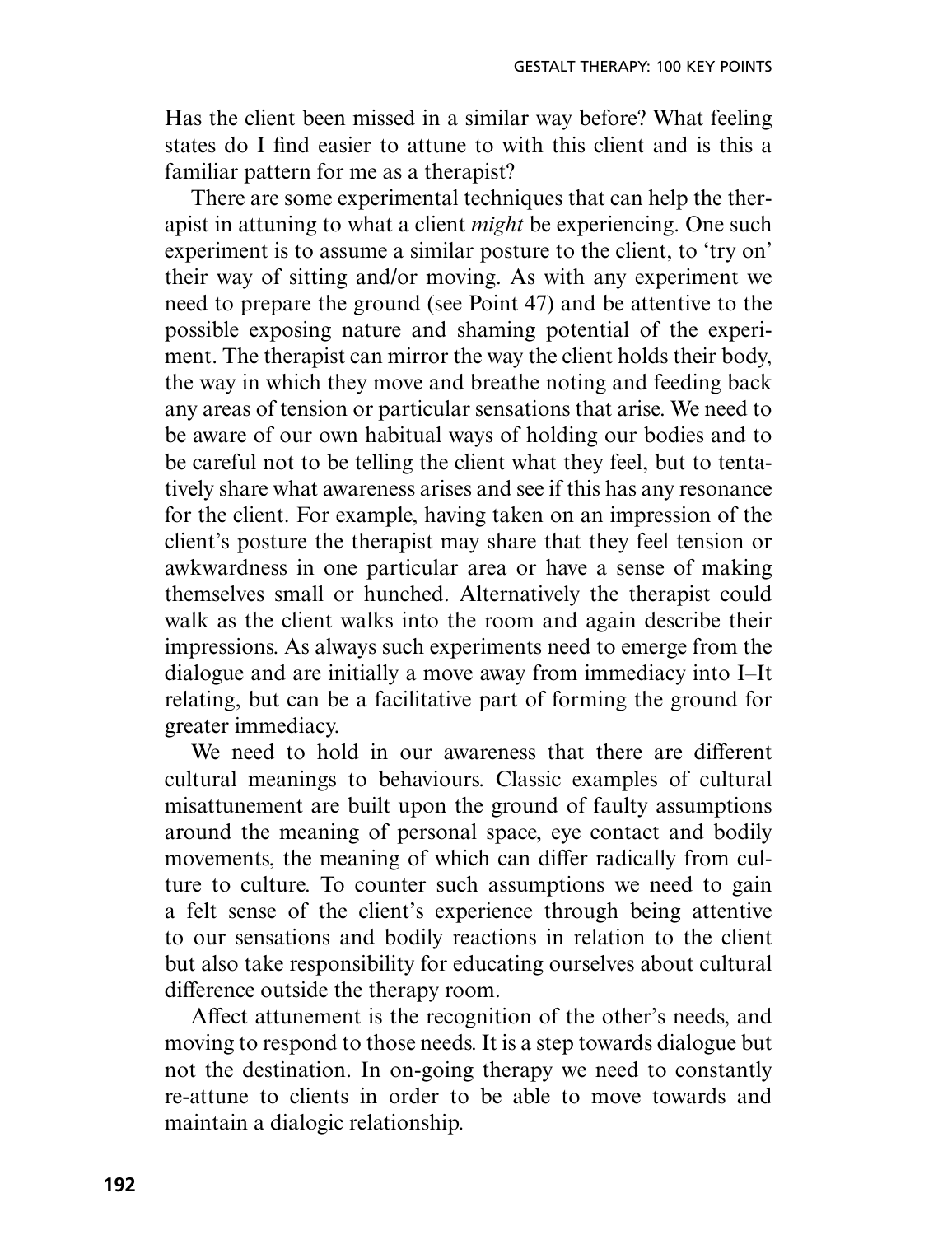#### **The I–Thou attitude, the I–Thou moment**

I–Thou moments are often seen as peak moments in therapy, but nurturing the possibility of these moments arising often involves a much lengthier process of the therapist maintaining a dialogic or I–Thou *attitude*. Such a relational attitude is at the heart of gestalt therapy and is characterized by a desire to genuinely meet with the other with openness, respect, acceptance and presence in a fluidly inclusive way. The I–Thou attitude makes the I–Thou moment possible. A dialogic or I–Thou attitude, the terms are used interchangeably, will include a rhythmic interchange between I–It and I–Thou relating. At times we need to step outside the therapeutic relationship to review progress and gain an overview of the relational dynamics – this requires I–It relating.

Jacobs distinguishes between the I–Thou *moment* and the I–Thou *process*. The I–Thou moment she defines as, 'a special moment of illuminated meeting wherein the participants confirm each other as the unique being each is' (1995: 54), we are absorbed with the other and the other is absorbed with us. Buber's *I and Thou* focuses almost exclusively on this intense moment of mutual contact.17 The I–Thou process is a relational attitude that has been referred to as the dialogical (Hycner, 1985; Yontef, 1993). It is the fertile ground from which I–Thou moments *may* emerge if, and only if, this is what the client calls for. This last point is important: as described earlier, the I–Thou moment holds some of the terrors of the impasse and fear of what it might feel like standing on the edge of a relational precipice needs to be respected.

I believe that holding an I–Thou attitude with clients holds a greater importance than the I–Thou moment itself as without such an attitude the I–Thou moment can never emerge.

<sup>&</sup>lt;sup>17</sup> In Buber's later work he diversified in his thinking and paid more attention to the I–Thou process or dialogic process. For the interested reader see Buber 1965a, 1965b, 1973.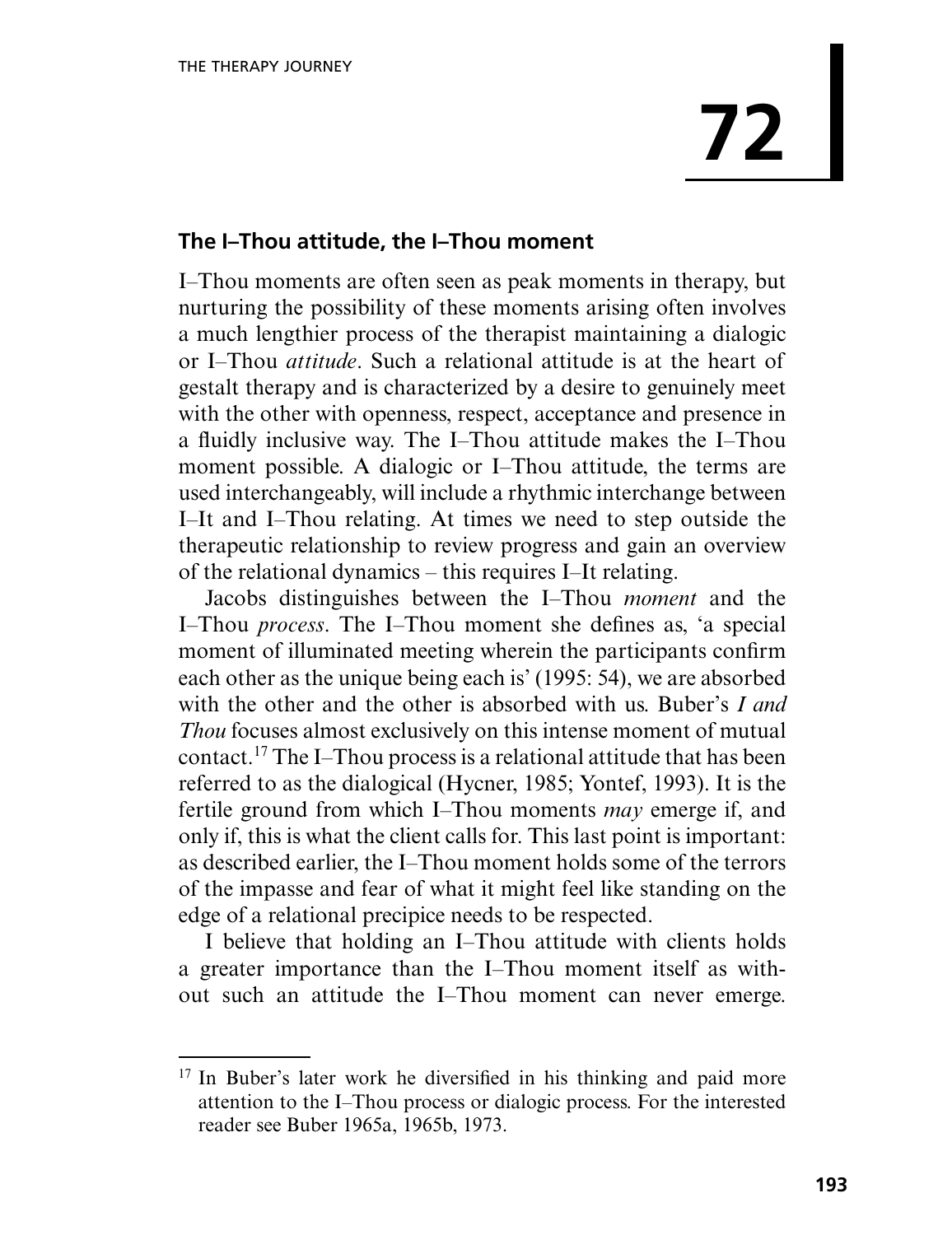Irrespective of whether I–Thou moments emerge or not, holding an I–Thou attitude is healing in itself. Confirmation can be achieved in such a relationship that endures over time. In holding such an attitude of equality we attend to the ground of the therapeutic relationship with an honesty and openness, without judging the client's way of being, and do so with an on-going consistency. Our honesty and openness needs to be in the service of the dialogue, rather than being, an indiscriminate sharing of whatever reactions arise for the therapist. Sadly indiscriminate self-disclosure from narcissistically-oriented therapists showing a lack of attention to the developmental phase of the therapeutic relationship has been present in the history of gestalt. Thankfully a greater emphasis upon dialogue with an appreciation of the other's phenomenology and their field has greatly reduced such practice.

A danger with focusing on the concept of I–Thou relating is that the background of the 'I' and the background of the 'Thou' can become diminished. Within the dialogic relationship we need to hold in our awareness that there are a whole field of relations 'out there' in the client's and the therapist's respective situations that impact the way contact is made 'in here'. Any dialogic relationship that takes place does so as part of both parties' lifespace, it is not an encapsulated event. We are in a situation where two lifespaces meet, with the emphasis on the client's lifespace. If we fail to attend to the client's lifespace, we see them as less than they are and consequently render true I–Thou relating impossible.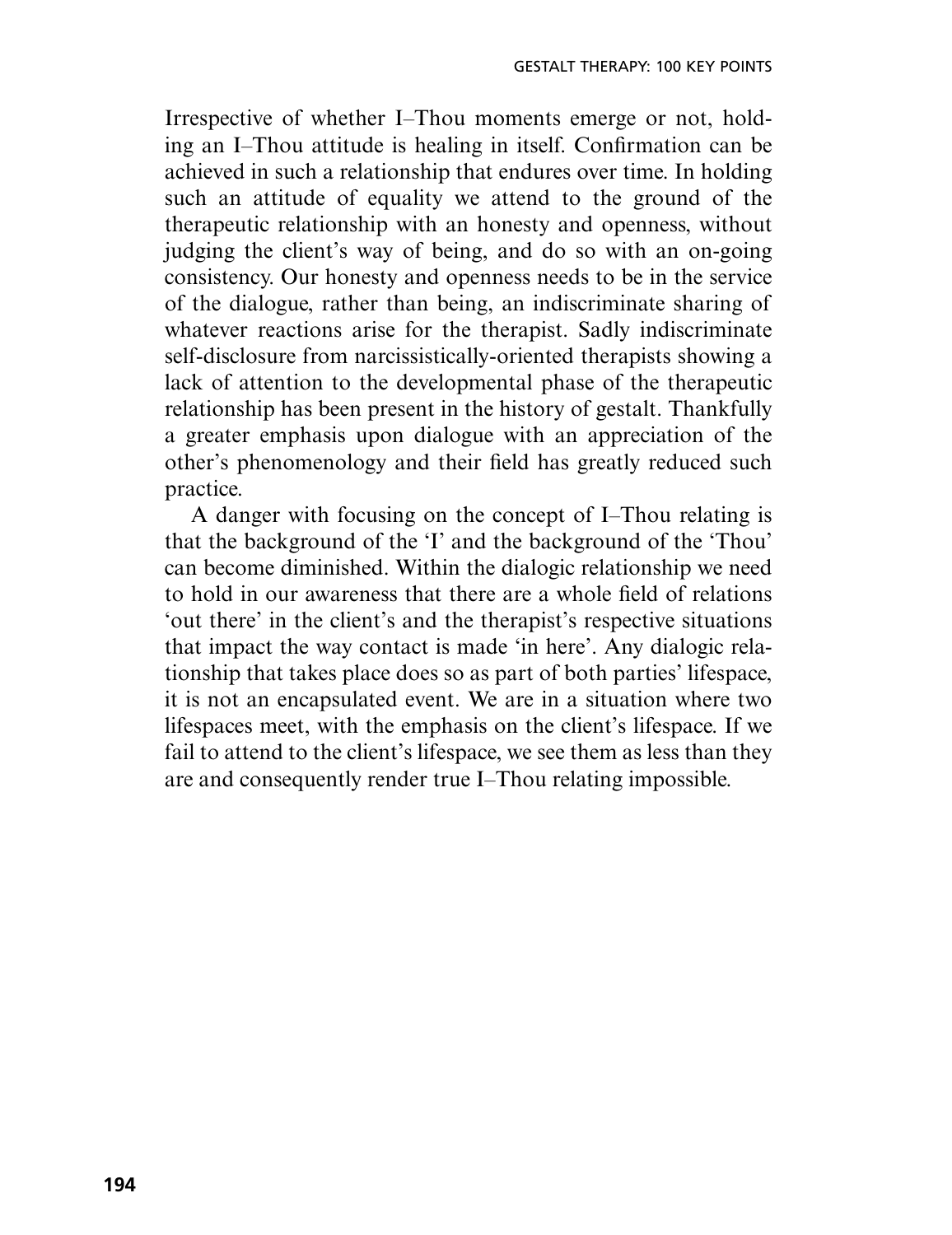### **Self-disclosure**

Self-disclosure covers an enormous area in therapy – well beyond the scope of this single point. Whether we self-disclose as therapists is not a choice, the choice is how much we self-disclose. The way we hold ourselves, the intonations in our speech, the clothes we wear and the colour of our therapy rooms are a few examples of how we will reveal something of ourselves. It is not possible to create a blank screen, nor would it be desirable in gestalt therapy.

Having evolved from psychoanalysis gestalt rebelled against the neutrality and abstinence practised in that approach. Therapist self-disclosure and the therapist's presence as a therapeutic tool entered the therapy space. This therapeutic stance opens up new possibilities for dialogue and inclusion but it is doubleedged as it also opens up a greater scope for the therapist to abuse their power.

When do we self-disclose as therapists? A broad and farreaching question with a simple answer – it all depends! In essence, we self-disclose when it is in the service of the dialogue and do not usually self-disclose when it will move the prime relational focus away from the client. 'Dialogically minded therapists discriminate and modulate their own self-disclosure in terms of what they believe will further (or truncate) the contact' (Resnick, 1995: 4). We move away from being dialogic when we develop fixed ways of being out of relation with the person before us. We need to keep our contact boundaries permeable enough to meet the demands of the situation and our therapeutic boundaries tight enough to guard against our capacity to exploit. To expand upon the answer to when to self-disclose, it all depends on the field conditions, some of which are: the developmental phase of the relationship, the client and therapist's style of relating, whether contra-indications to self-disclosure are present such as the client having suffered an acute trauma. Self-disclosure can be used positively as: validation of the client, a dialogic experiment, a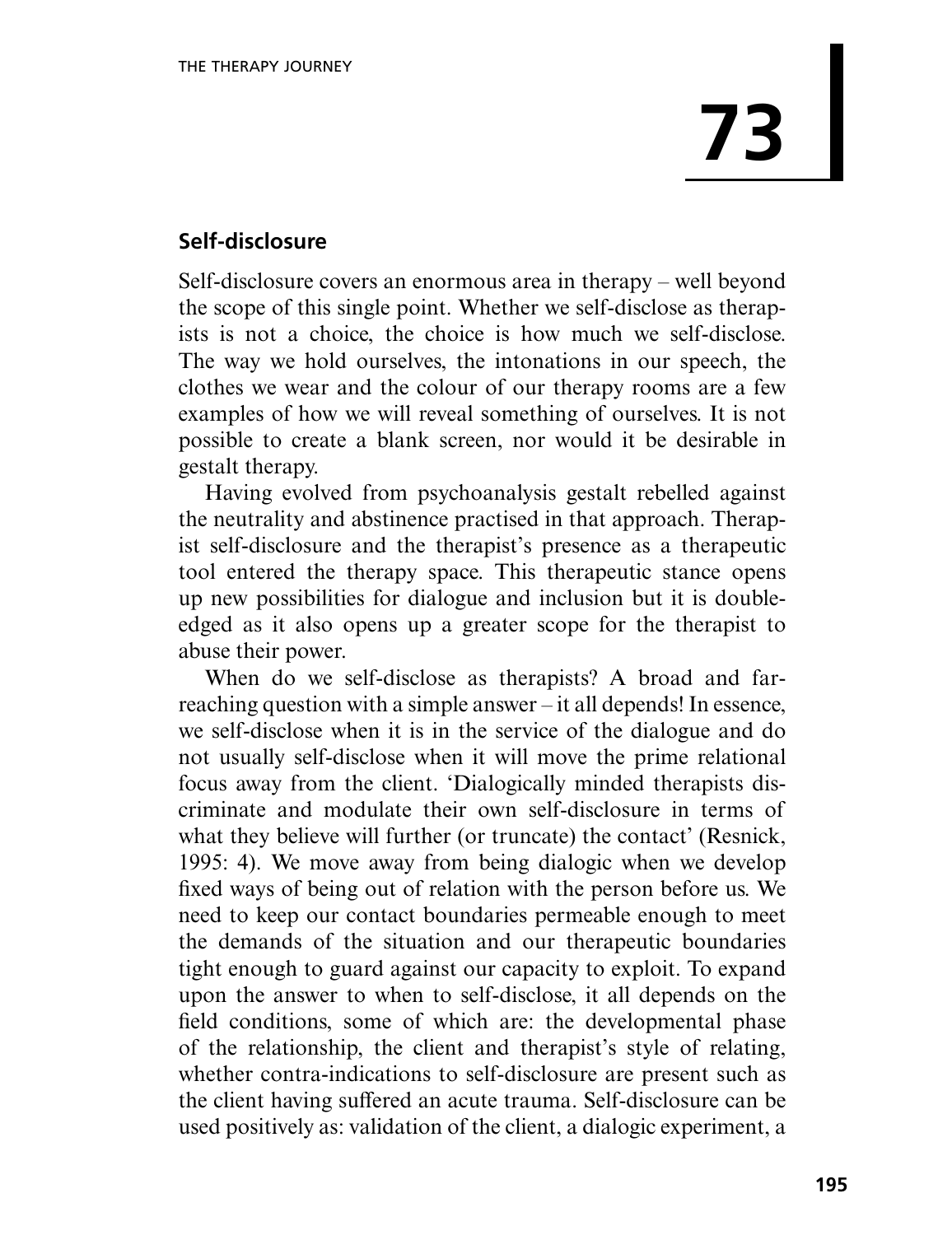challenge, a flattening of the hierarchy, a means to communicate understanding of the client's experience.

There are many different types of self-disclosure, many nonverbal. I can tell my wife that I love her and I can show my wife that I love her  $-$  I can also show my wife that I love her in my telling. The way in which we self-disclose needs to model a healthy style of relating that is direct yet respectful. We have probably all encountered the sort of pseudo self-disclosure that has more in common with blame, such as 'You make me feel angry'. Using 'I' language not only counters deflection, it can make the 'Thou' more visible. Conversely, ill-timed self-disclosure can distract from the client's developing figure.

Different types of self-disclosure can be related to the different time zones outlined by Yontef (see Point 33). We may model spontaneity by sharing a here and now reaction – a feeling, thought, sensation. Or we might share an imagining of, for example, what it might have been like for the client in their situation or of some potential we see. We might reflect on our own past experience, not through self-indulgence but to perhaps normalize the client's experience. A client I saw had a mother who was diagnosed with schizophrenia. She was profoundly concerned that she was developing the disorder because she was talking to herself; she was genuinely amazed when I disclosed that I often talked to myself out loud. Such self-disclosure can offer the client support for their on-going self-regulation.

Laura Perls gave the following broad guideline in relation to self-disclosure, 'I share verbally only that much of my awareness that will enable him to take the next step on his own – that will expand his support for taking a risk in the context of his present malfunction' (L. Perls, 1992: 119). Although I agree with Perls' philosophy, there are wider issues to consider as she is only addressing one pole of the relationship. Sometimes self-disclosure may be indicated if something that may have occurred outside the therapy room is so pressing for the therapist that it interferes with their ability to be present with the client, or that the client picks up on the reaction to this outside interference but has a pattern of self-blame. Again we cannot have a catch all approach; sometimes the therapist may need to retroflect at these times, due to the developmental stage of the relationship or the characterological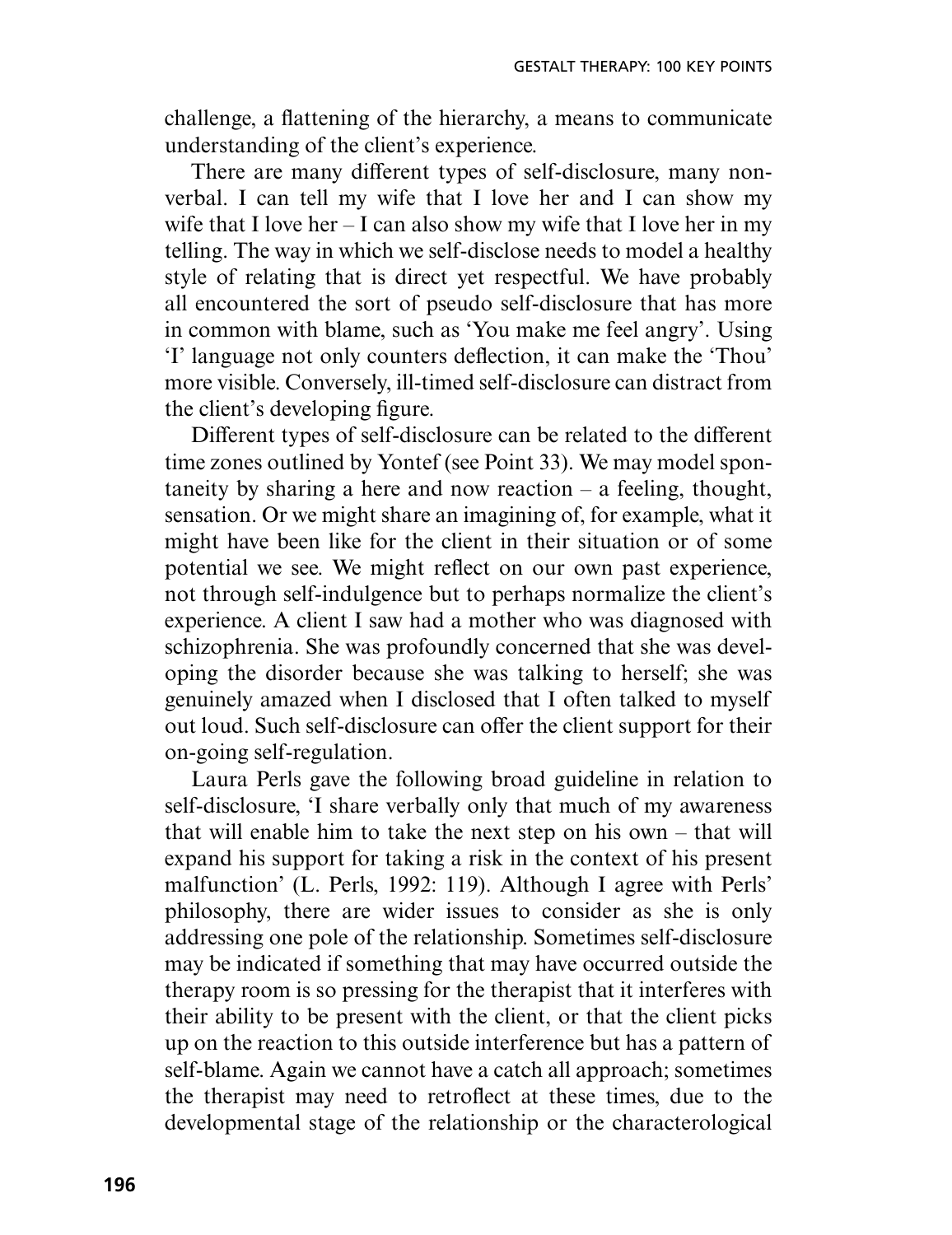style of the client's relating. We do need to be aware that reactions that are not shared are still present in the relational field and will shape the relationship.

I suggest that you consider what your growing edge may be in relation to self-disclosure. Is it to develop an ability to withhold or to be more open and how does it vary in different relationships?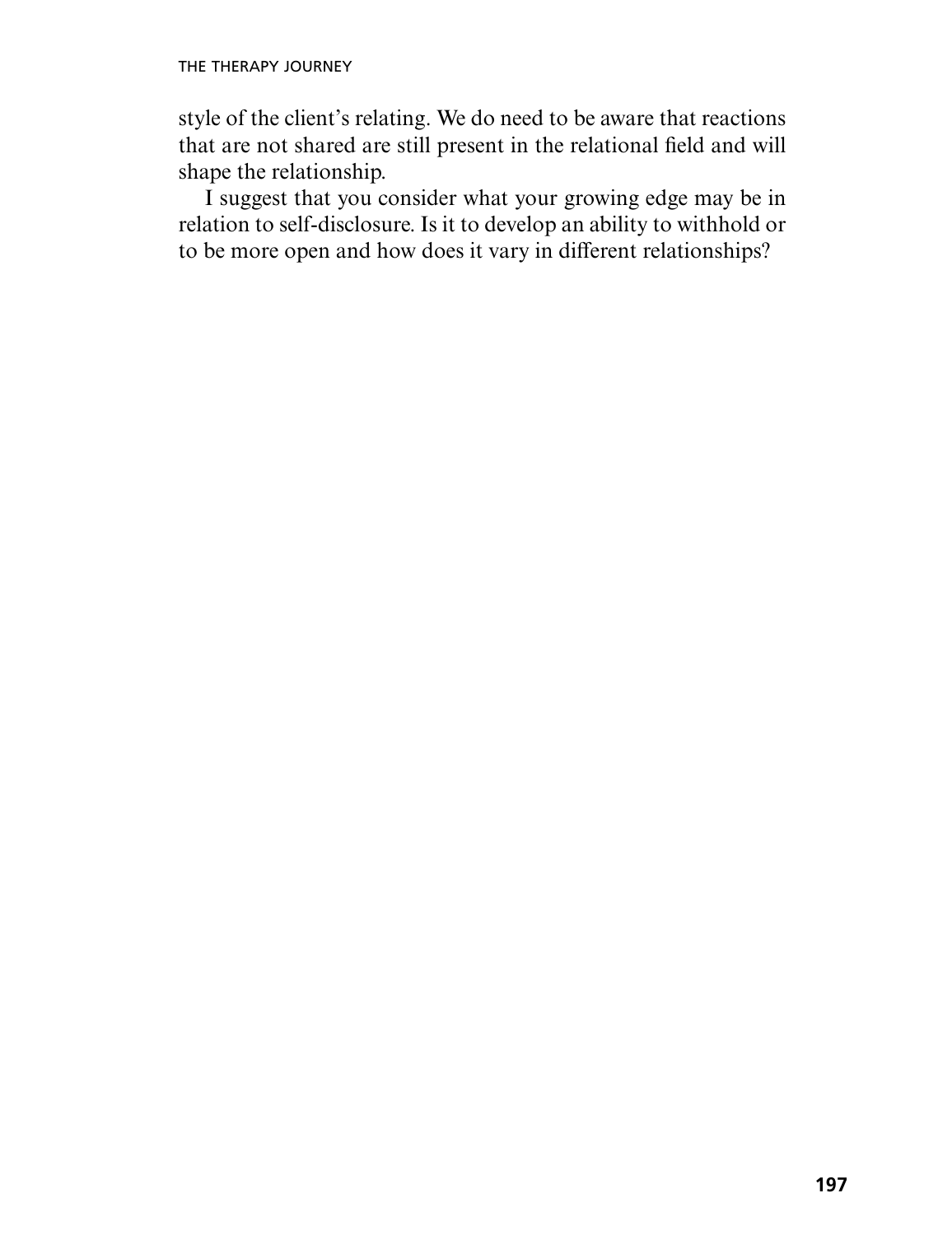### **Language**

Although we are all individuals with different phenomenal worlds, we are all more alike than not, with part of our alikeness being our dependence upon language to communicate experience. The way we use language is a manifestation of ourselves, a revelation of our intimate being and our connectedness to the world and our fellow humans. Everything the gestalt therapist does is a relational event and is therefore done in accordance with dialogic principles. In the execution of these principles we use language; perhaps this is what Heidegger (1962) was referring to when he described language as the 'house of being'.

Fritz Perls invited a greater awareness of the use of language with clients, introducing the concept of holism in his search for an improvement to the psychoanalytic approach. He recognized that we attempt 'to do the impossible: to integrate personalities with the help of non-integrative language' (Perls, 1948: 567). Splits and separations play out in our use of language and are perhaps necessary for clarification but there is a danger that this can lead to the creation of false dichotomies. For instance, in naming our approach 'psycho' therapy it suggests that we are not part of a unified field, but 'that disturbance is located inside the psychic, mental apparatus of a person' (Wollants, 2008: 27).

Use of metaphor can create a dialogic bridge between us through which a level of understanding can be gained that transcends the words used (see Point 48). Spanuolo-Lobb (2002) observes that our use of language can illuminate the client's contacting style. She gives the example of a client using metaphor, saying that 'the air is heavy' indicating that the client is speaking from the experience of his body. In the language of the gestalt theory of self, this indicates id functioning. Whilst we might relate to 'the air is heavy' due to sharing a similar experience, if we meet with another who has a way of expressing themselves through language that falls outside the realms of our experience this may be a different proposition. If a client says that spiders are crawling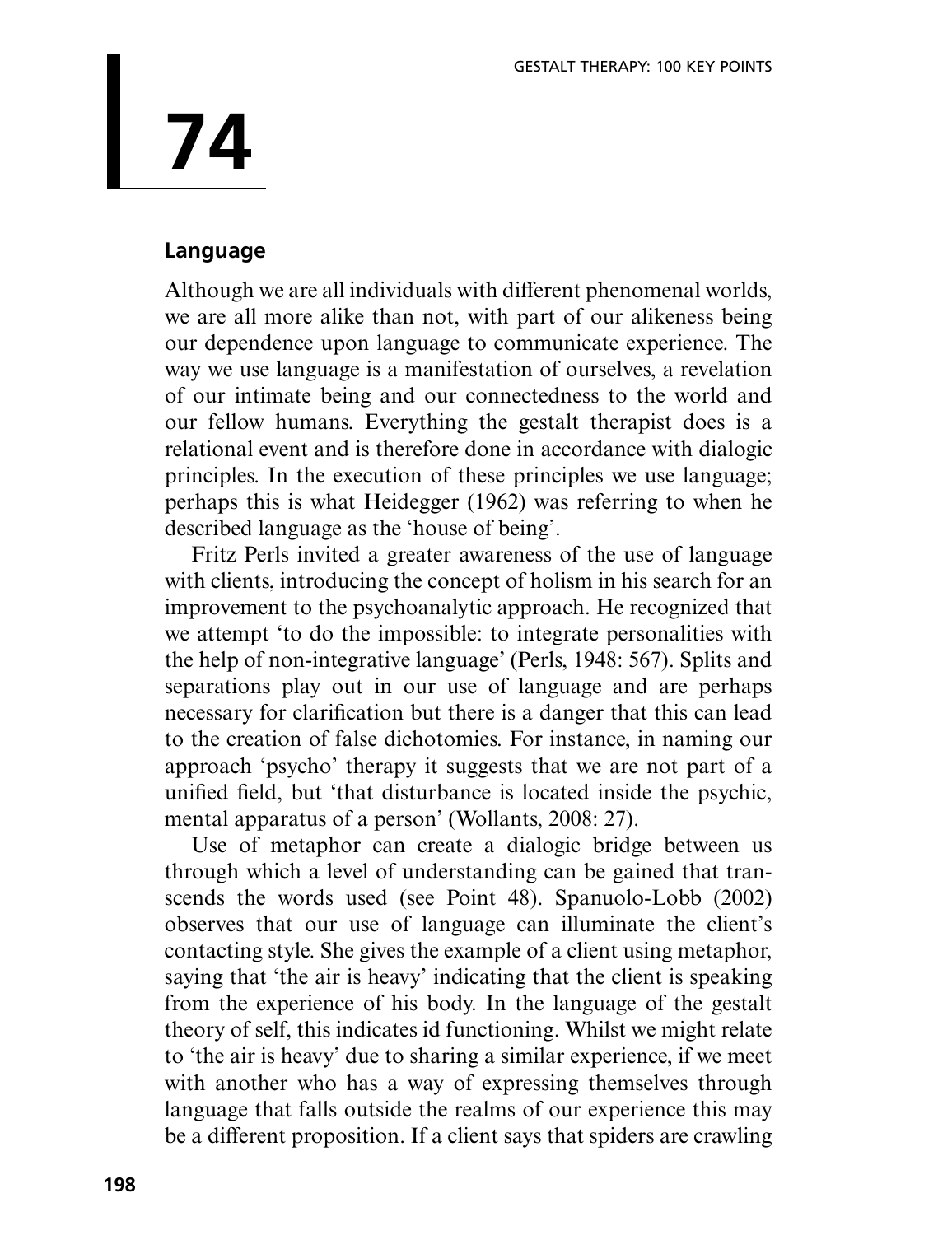across their skin this can also be conceptualized as verbalizing an id function, yet further exploration of this vividly described sensation can be closed if in our attempts to make sense of this awareness we categorize it as a delusion without attuning to the client. We need to creatively adapt to the client's use of language, and the further their use of language is away from our experience of the world the greater the creative adaption required. I agree with Spanuolo-Lobb (2002) that a client who expresses herself in the way described above is relating in a completely different way from someone who says, 'I'll never be able to get what I want from life.' The former is relating from their id function whereas the latter is relating from their personality function (see Point 7). Language that speaks from the id function needs to be met with an embodied language whereas language of the style of the second example (personality function) calls for the language, 'which springs from role experience, from unrealized ideals and a desire to be appreciated for the good that she has achieved' (ibid: 8).

As an attempt to accurately and completely describe our experience language must virtually always fall short. Can I ever *really* describe what my experience of my lifespace is like? I speculate that on the occasions our language assists us to move as close as possible to knowing the other, then those are the moments of I–Thou relating.

When I have a felt sense for the meaning behind your words, and you see that I have that felt sense, then for perhaps just a few fleeting moments we truly know one another.

As previously mentioned Stern (1998) discussed the loss of expression involved as language develops in infancy. As we collect our vocabulary through the years, words can replace experience rather than describe it. I believe that the more subjective forms of language move us back to a more experience-near form of description, but let us also be mindful that the meaning of language is not fixed but is a function of the interaction between the speaker and the spoken to and that function will change.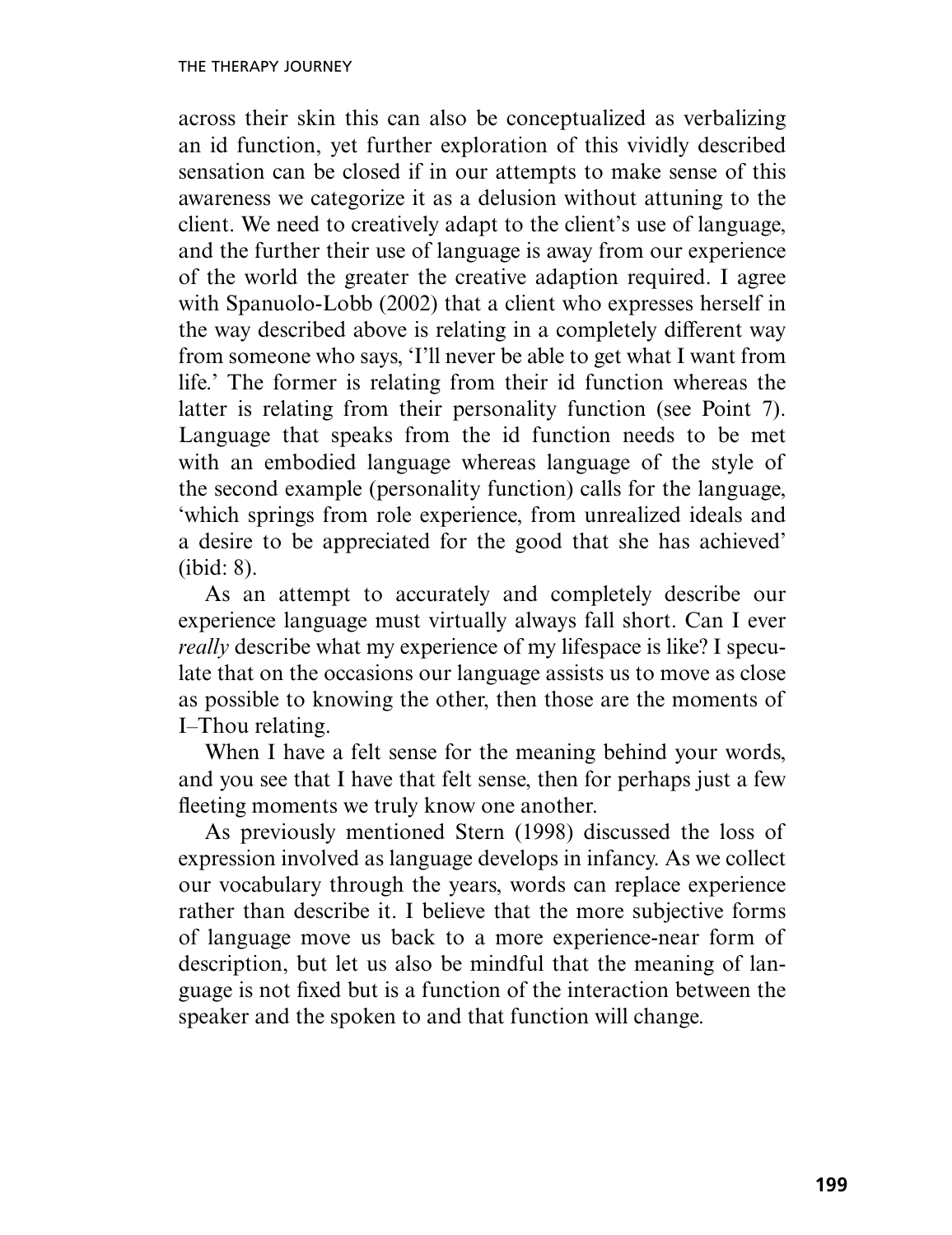#### **Rupture and repair**

There is an ancient Persian curse that reads, 'May your every desire be immediately fulfilled.' We could apply this to the therapeutic relationship because all relationships need traumas and ruptures as well as positive experiences for them to flourish and grow.

Many trainee therapists can paralyse themselves for fear of 'saying the wrong thing' when working with clients. I am touched by the care implicit in such fear, but what can be missed is that 'saying the wrong thing' is not the end of the story. Within a dialogic relationship we are not going to attune perfectly with our clients all the time, there will be relational ruptures. The meaning of contact is 'approach toward an assimilable novelty' (PHG, 1951). When we are approaching the novel in meeting the other, it is inevitable that there will be some uncertainty, excitement and/or anxiety. We might have our theories and maps to guide us but in every new inter-human meeting we are journeying into unknown territory and are likely to take a few 'wrong' turns. Being vigilant in attending to our habitual ways of moderating contact will reduce the occasions that those moderations play out with our clients but our task as therapists is not the impossible one of eliminating all slight misattunements. It is to notice that they occur and to let the client know that we notice. It is in the repairing of the misattunement and subsequent re-attunement that healing takes place.

I can attempt to explain a rupture and repair cycle but cannot hope to illustrate the process as well as any healthy mother–infant relationship. Observe such a relationship and you will notice a series of slight misattunements followed by re-attunement or to put it another way a series of relational ruptures and repairs. In the repair process an inter-personal bridge is rebuilt as healthy contact is restored and any shame or related affects experienced at the time of the rupture are experienced as a tolerable emotional state that can be regulated rather than a damning indictment on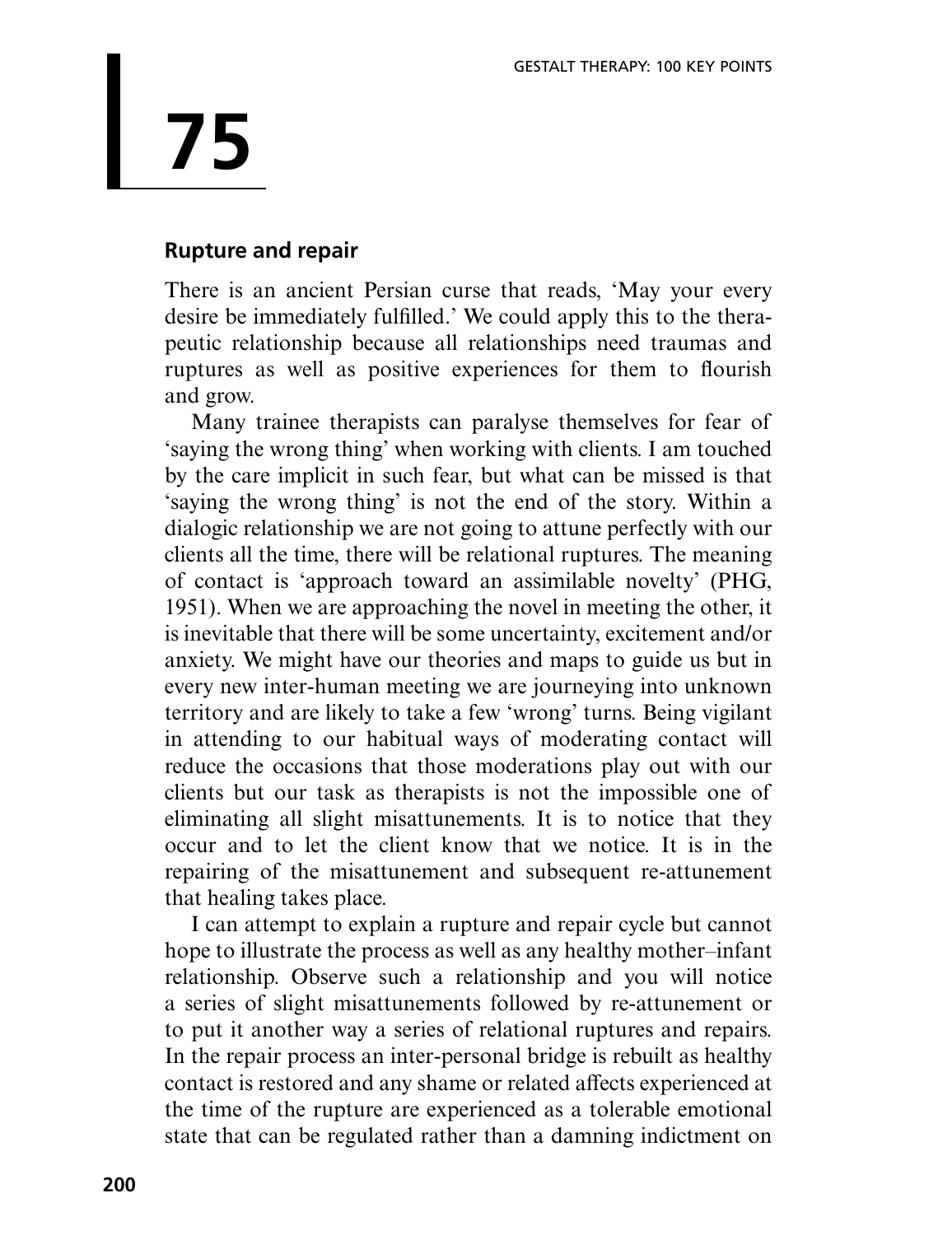the child's way of being. The child also learns in an embodied way that ruptured interactions are repairable. Conversely, when the rupture repeatedly goes by unacknowledged or the child is chastized for it, the situational rupture is internalized. Perhaps years later that child, now an adult, might walk through the door of our therapy room as a result of experiencing this rupture in their field that has led to a disconnection from their field. Our task is to transform such out-of-awareness disconnection into the experience of connection with their current field. Part of how we might achieve this is through the owning, acknowledging and maybe apologizing for the relational ruptures that occur in the between in the here and now of the therapeutic relationship. If the therapist is vigilant and committed to this process of repair, over time together with the client they build the ground for the potential healing of toxic shame and the torn fibres of past relational being.

If we widen our view of relational ruptures from a dyadic relationship, we may gain an appreciation of the cultural impact an individualistic society can have upon the internalization of such affects as shame. Wheeler (2000) discusses such a cultural way of being in depth and how this can lead to a 'rupture in the field of belonging' arguing that repair and reconnection can be achieved through the gestalt way of holism, belonging and care.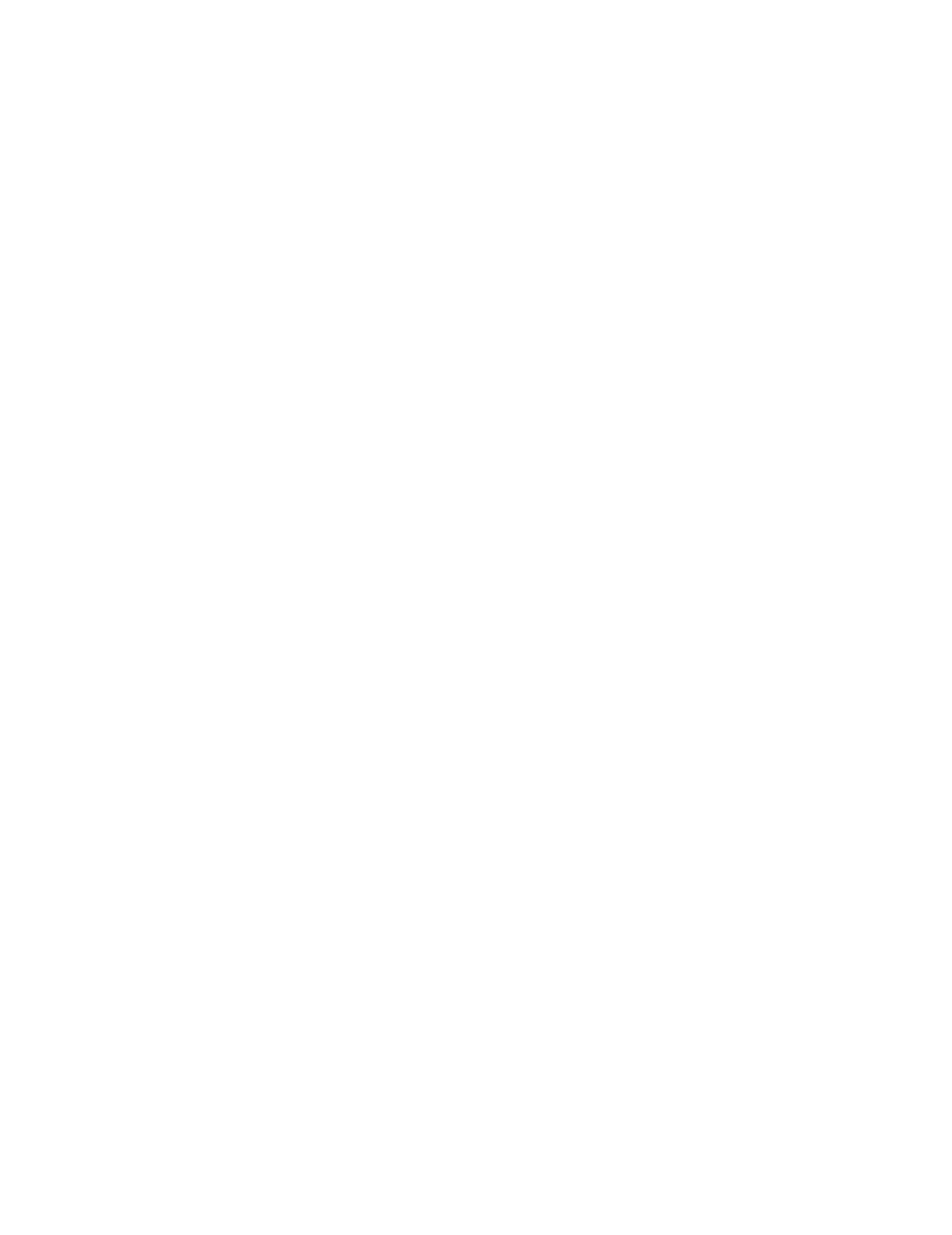

## BECOMING: TRANSITIONS ALONG THE JOURNEY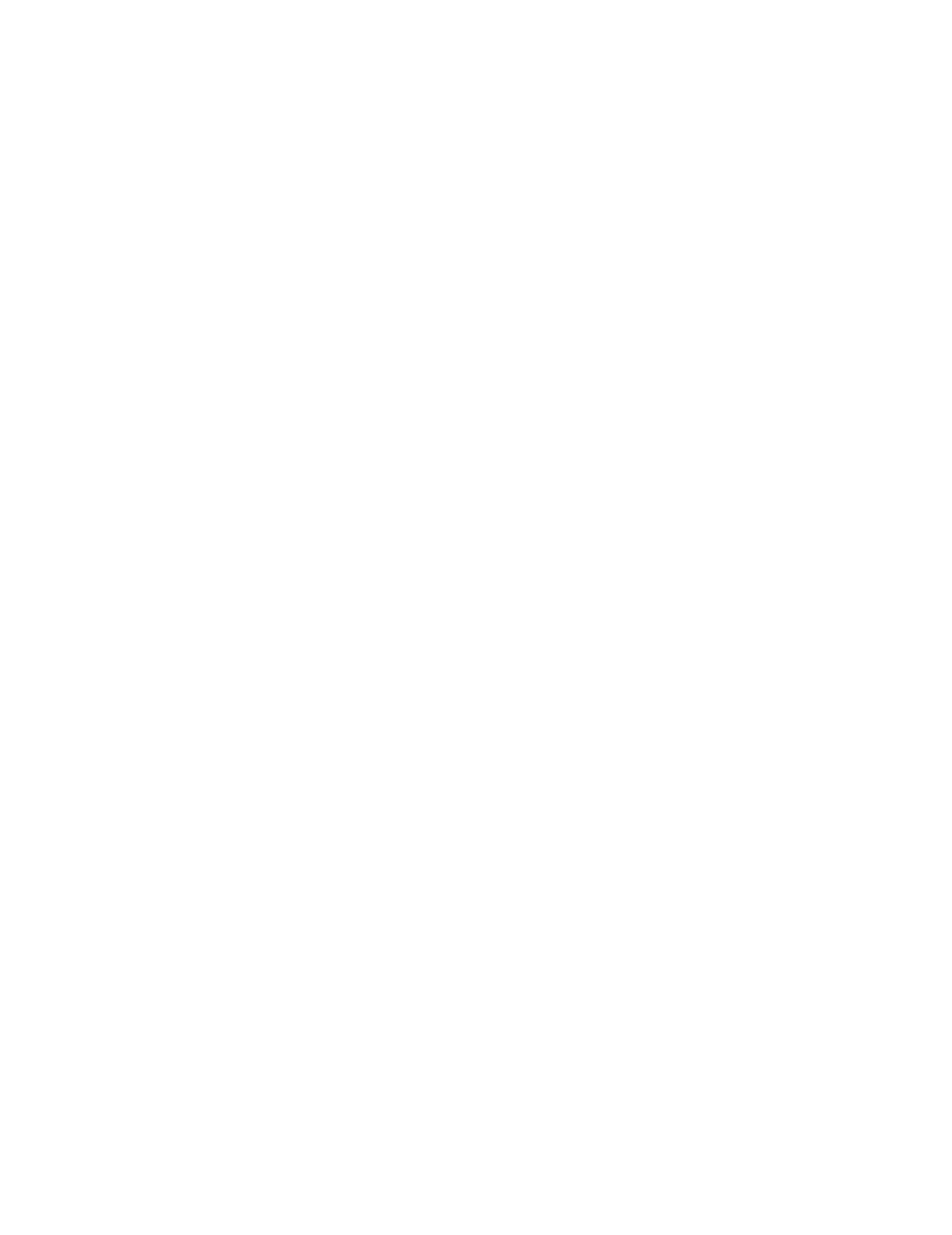### **Aggressing on the environment**

Just consider the word 'aggression' for a few moments. What images does this word evoke? Rampaging hooligans, hostile enemies, war, attack? The first words that come up for both meanings and synonyms on my computer are 'violence' followed by 'attack' and 'hostility'. Now prefix it with 'healthy', healthy aggression – is this a contradiction in terms? Chew it over for a few moments.

PHG acknowledge the word 'aggression' has usually used to describe an unprovoked attack but its broader meaning, the way it is used in gestalt includes 'everything that an organism does to initiate contact with its environment' (1951: 70). Aggression is necessary in the contacting process to destructure in order to assimilate; liberating healthy aggression frees the individual to live creatively and spontaneously. Through healthy aggression we mobilize and organize our energy to act on our field to satisfy our emerging need. We need aggression to maintain a healthy flow in relation to our situation, to take in from our environment when needed and to armour ourselves when field conditions indicate a need for self-protection. To avoid what is toxic, unhealthy or unwelcome in the environment often takes an act of aggression. The child that does not want to eat clamps her jaw shut or spits the food out, the adult 'spits out' the unreasonable request from the other. When a healthily aggressive response is unsupported by the environment, our ability to creatively adjust may on the one hand lead to our contact boundary becoming less permeable or alternatively the creative adjustment can lead to an adaption to avoid conflict through confluence.

Fritz Perls drew parallels with our ability to dentally aggress and the way in which we take in information, arguing that a similar destructuring process needs to take place in the assimilation of psychological 'food' as in the assimilation of actual food. The following exercise is adapted from PHG and is designed to counter introjection: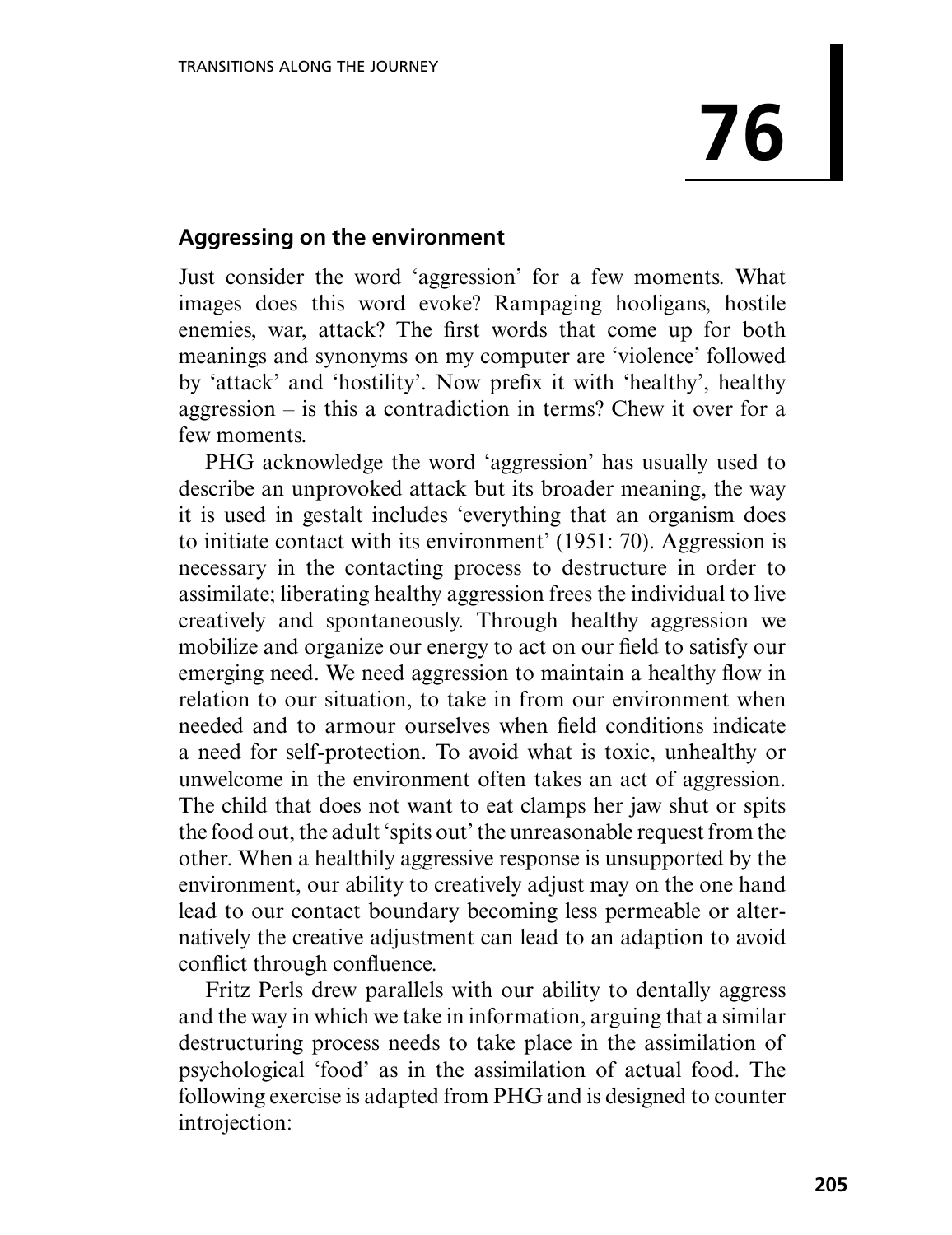### *Experiential exercise*

*Take a single paragraph from a difficult theory book, analyse it, dissect it, really chew it over. Consider each phrase, each word and critically take it apart. Decide what the meanings of these words are for you. What sense do you make of the parts you struggle to understand? Do you retroflect (aggress on yourself ) at those points by telling yourself that you are not intelligent? It may be that the author is not understandable.*

The gestalt therapist Isadore From described aggression positively as a beneficial, creative and self-expressive power and argued that the aggression that led to hostility, power hungry behaviour and all kinds of acts of war did not originate in the freely spontaneous aggression discussed in gestalt theory. He saw this stemming from a bottled up aggression or a fear of impotence that leads to a craving for power and control (Miller, 1994).

Aggressing on my world is a unique aesthetic formulation of a whole that involves contact, awareness, attention, and the process of figure formation from the ground of my experience. A gestalt arises out of emergent needs and is mobilized by my ability to engage my aggressive energy. Conceptualizing this process using the gestalt cycle, my aggression moves me into action on to final contact and onwards to complete the cycle with satisfaction. I aggress on my environment just as my environment aggresses on me. Unfortunately some of the unhealthy ways we aggress on our environment (and consequently ourselves), as we are now beginning to acknowledge, do hold more of a war-like quality than is the case with healthy aggression.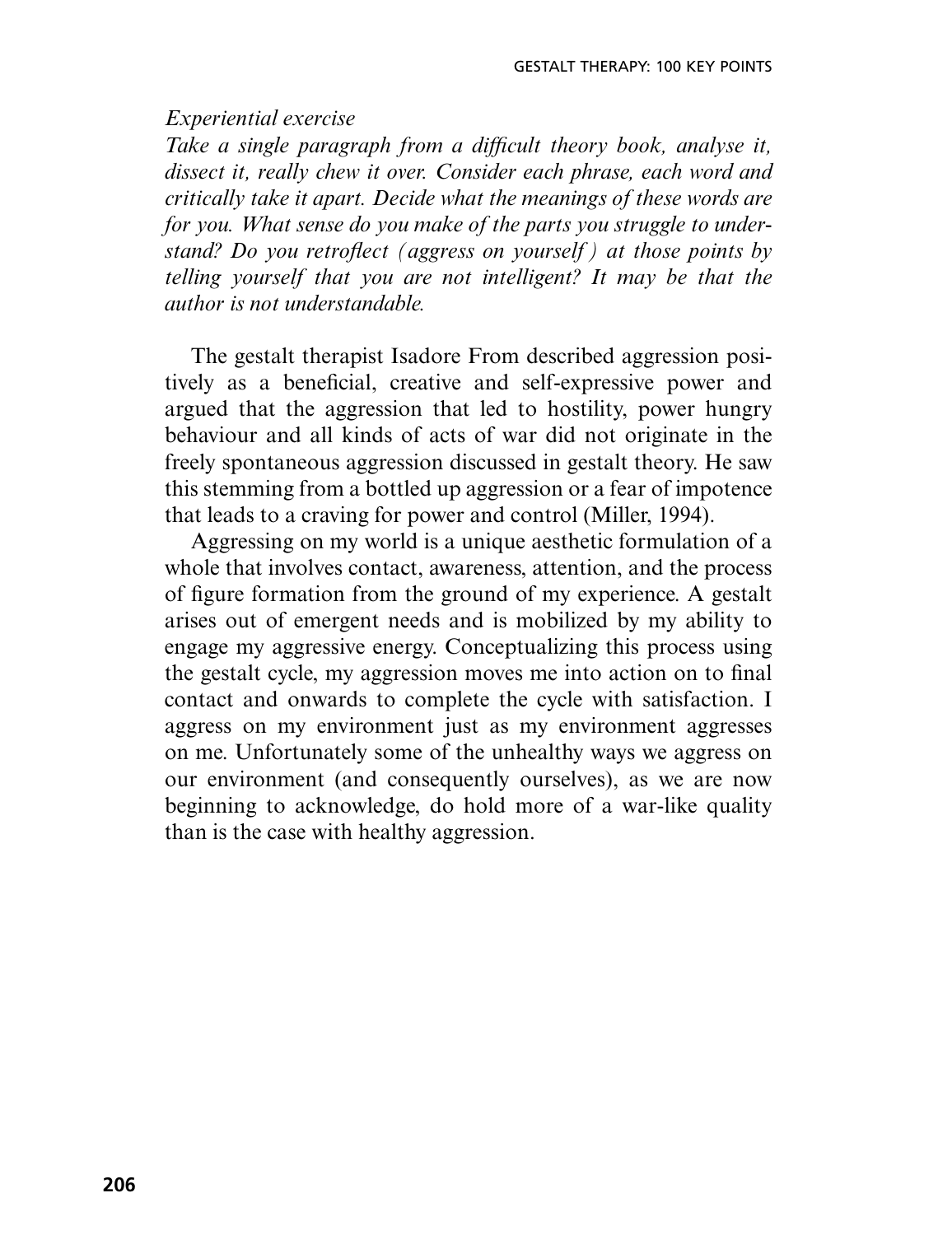### **Developmental theory**

From a gestalt field perspective development is seen as situational, it is not just the person that will develop, but also the person in relation to their environment *and* their environment in relation to the person. Such a reciprocal process takes place between individual and environment rather than within the individual. A common criticism of gestalt is that it does not possess an adequate developmental theory. I believe this criticism stems from a search for a developmental theory based on our dominant cultural world-view of individualism. As already outlined gestalt does not see the individual as separate from the environment. Within gestalt lies a rich developmental theory grounded in field theory that embraces the need for the individual to constantly creatively adjust to their environment from birth to the grave.

Clients usually come to therapy when there has been a breakdown in their familiar ways of creatively adjusting in response to changed field conditions. The old strategies just aren't working due to a developmental arrest in the person-world interaction that has lost fluidity and is now out of step. The therapeutic task is to free this frozen development. To create a field where transformation is possible, we need to gain an understanding of the original field conditions to appreciate how this past field creates the client's current *phenomenal field*. For example, the client may have been brought up in a dangerous household and now perceives the world as dangerous. This client may then creatively adjust to their current situation as they did in their past situation. This way of being has become a habit, a fixed gestalt.

Developmentally, we could say that the structure of the interactive field of childhood, *becomes the structure of the person's inner world*.

(Wheeler, 2000: 257, original italics)

An often-cited Fritz Perls' (1973) quote that views development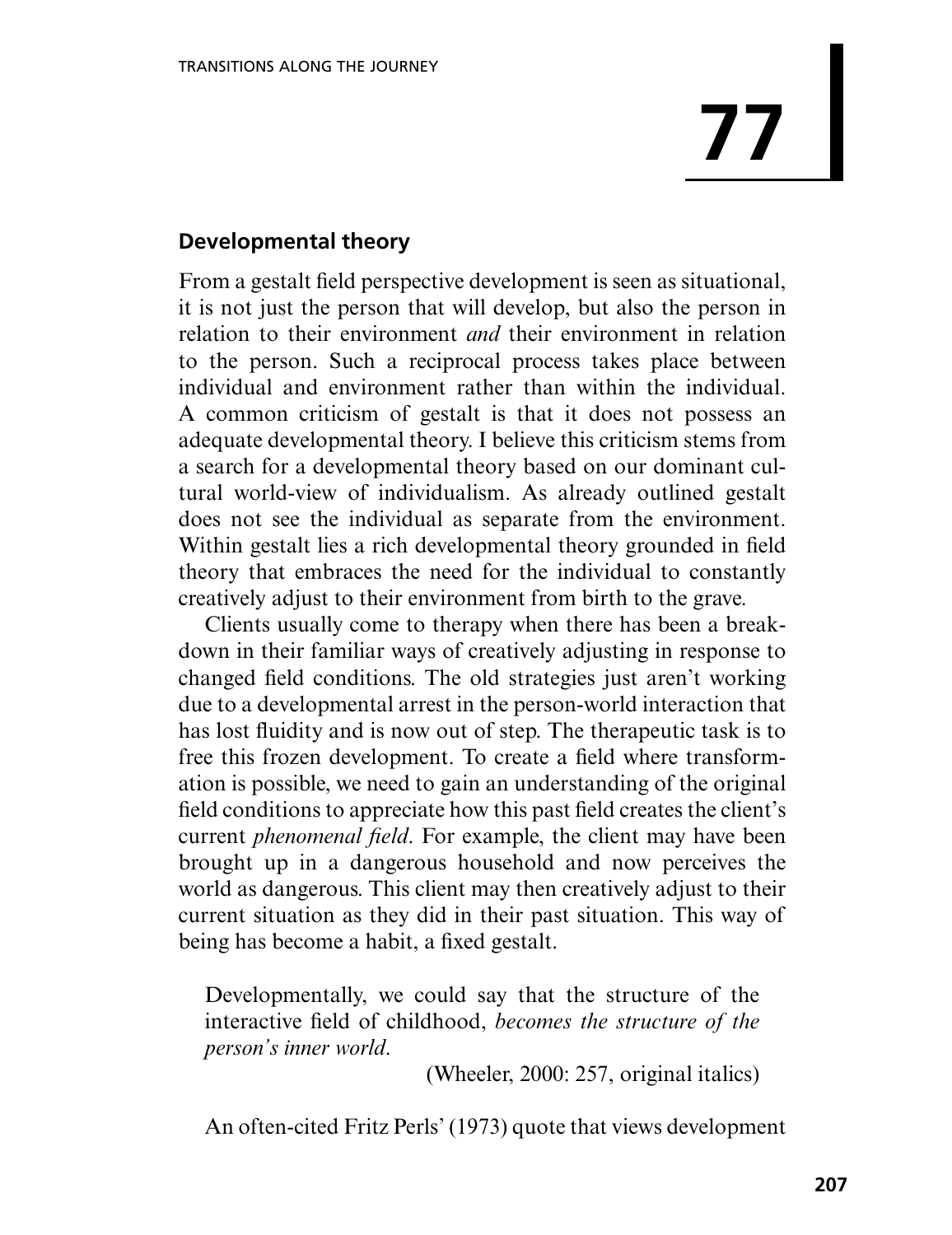as a movement from environmental support to self-support is not representative of most gestalt therapist's views on healthy development. Laura Perls' (1992) view that development is only possible if there is sufficient environmental support is far more representative. Developmental ruptures occur when there is a lack of support from the environment. This may manifest physically in, say, a parent consistently failing to support the infant's head sufficiently or psychologically in a child being consistently ridiculed. Whether the environment's failure to provide sufficient support is physical or psychological it will affect the person's physical and psychological development. The unsupported infant may not allow herself to be held physically or psychologically when they become an adult.

Development is not a linear process. We do not wave goodbye to a developmental task and simply move on; the completion of that development task recedes into our ground and becomes a part of us. We need to re-visit and re-assess old creative adjustments that may have become fixed gestalts. In this respect Daniel Stern's work fits well with a gestalt philosophy. His thinking, particularly regarding what he refers to as domains of relatedness (Stern, 1998), will be of interest to those wanting to complement gestalt's non-linear developmental theory. Like gestalt therapists Stern sees development in a relational context and as inherently inter-subjective, 'Our minds are not separate or isolated, and we are not the only owners of our own mind' (Stern, 2003: 23).

A human being's development is a function of the field over time, a field that is always in a state of flux. In gestalt we do not focus solely on the early years of development but consider it over a lifetime. The need to develop for an elderly person in adapting to a rapidly shrinking world in terms of their physical ability may be just as acute as the needs and struggles of an infant or child dealing with a rapidly expanding world. Whereas the lifespace of a child is constantly expanding, the physical lifespace of an elderly person is characterized by shrinkage, yet the elderly person's lifespace can continue to expand in terms of creative interactions with their environment (Wollants, 2008). A difference on this developmental journey is that in our third age we are also aware of what we have lost, whereas in infancy we are on a constant voyage of discovery. In gestalt we see the person as an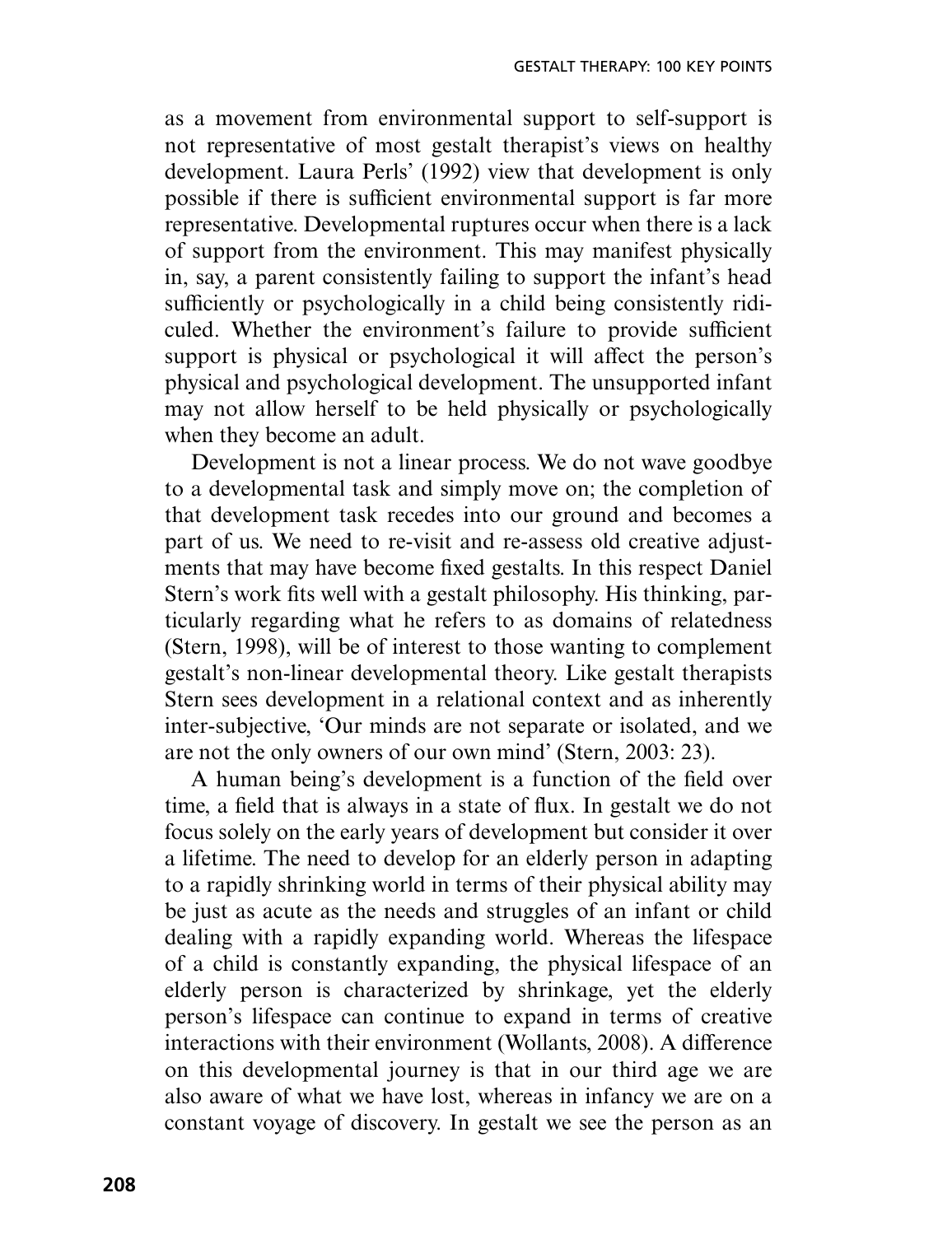extension of his situation. I would like to close this point with the words of one of gestalt's elder statesmen:

Autonomous statements of self begin with temperament at birth and throughout the life span the person is developing an increasing capacity to articulate self and to define and declare her or his particularity. Autonomy and identity formation are life-long processes, and we become increasingly skilled at them the longer we live.

(Lichtenberg, 1991: 35)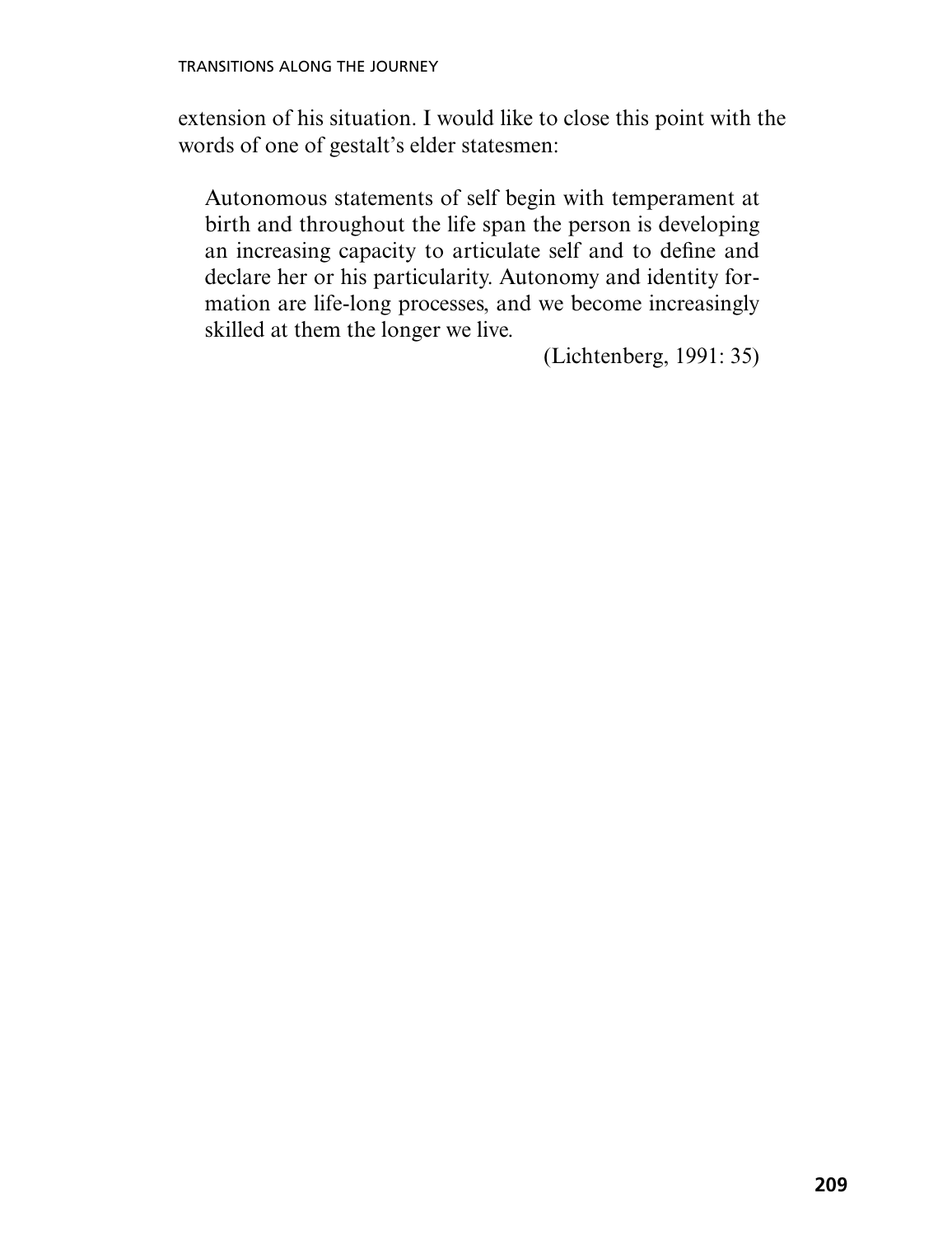## **The five layer model**

Fritz Perls developed the 'five layer model of neurosis' towards the end of his career. Having first presented the model in one of his four lectures given in 1966 (Fagan and Shepherd, 1971), he altered his thinking about the layers<sup>18</sup> with his later model outlining the levels of neurotic disturbances covered below (Perls, 1969). This later model is the one that is usually quoted and it takes the form of 'peeling an onion' on the way to the central 'layer' of authenticity. The five layers are described as follows:



### *Figure 4.1*

<sup>18</sup> Originally, Perls identified the five layers as: the phoney layer, the phobic layer, the impasse, the implosive state and the explosion.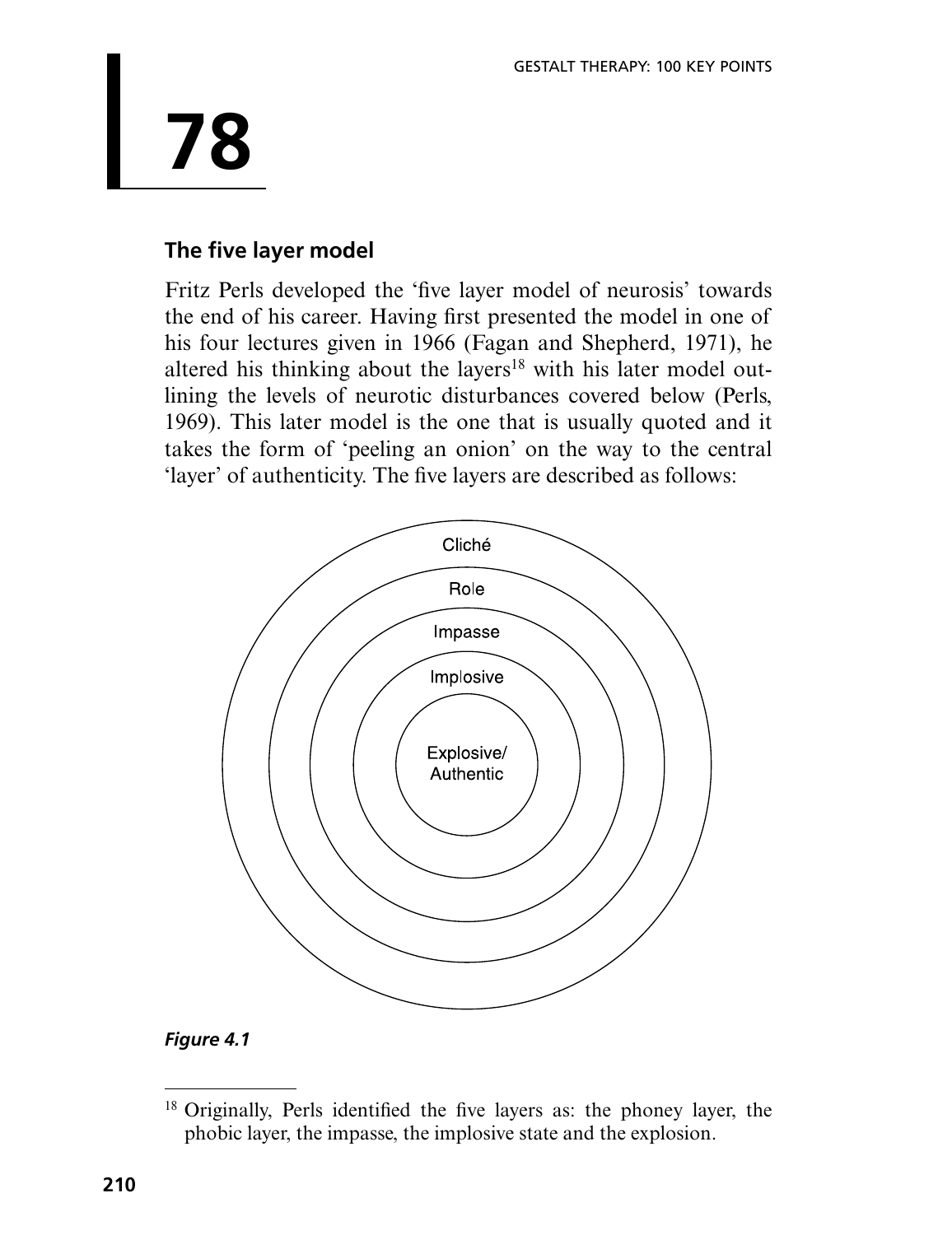- 1. *The Cliché layer* This is the level of ordinary social chitchat. Cultural norms may be followed in a programmed way. Examples of this superficial level of relating are talking about the weather or a greeting of 'how are you?' with no real interest in the true reply, which may generally be a clichéd 'oh, fine'.
- 2. *The Role or Role-playing layer* As the name suggests the individual functions in role. The person acts and adapts to the role whether that be the 'tough' manager, the 'vulnerable' client or the 'caring' therapist. If this type of relating persists, people can become role-locked into this inauthentic way of being.
- 3. *The Impasse layer* This is marked by stuckness. In the impasse layer there is an internal conflict between staying with the impasse and moving back to the relative comfort of living through roles and clichés. Characterized by existential angst and confusion the therapist needs to support the client in staying with the unknown in the faith that something will emerge from the client's internal conflict.
- 4. *The Implosive layer* Sometimes referred to as the death layer. The client needs to make an authentic choice, but there are so many choices that will all move the client in different directions. Their muscles pull and push in different directions. In the face of these opposing choices the client is paralysed. It might be tempting here for the therapist to offer some direction but to do so could rob the client of the opportunity to discover their authentic 'core'.
- 5. *Explosion/Authentic layer* This is where the client contacts their authentic self. Perls identified four types of explosion, '. . . explosion into joy, into grief, into orgasm, into anger' (Fagan and Shepherd, 1971: 22).

Criticisms of the five-layer model are that it is inconsistent with Perls' earlier collaborative work in PHG (1951) in that it suggests a model based on a core self rather than the model of self as process discussed in PHG. Consequently, I question whether the model is sufficiently appreciative of field dynamics in that it promotes an individualized view of the client and I-It relating. These may be some of the reasons why it has, 'fallen into disfavour and disuse, and is generally seen as having little bearing on the theory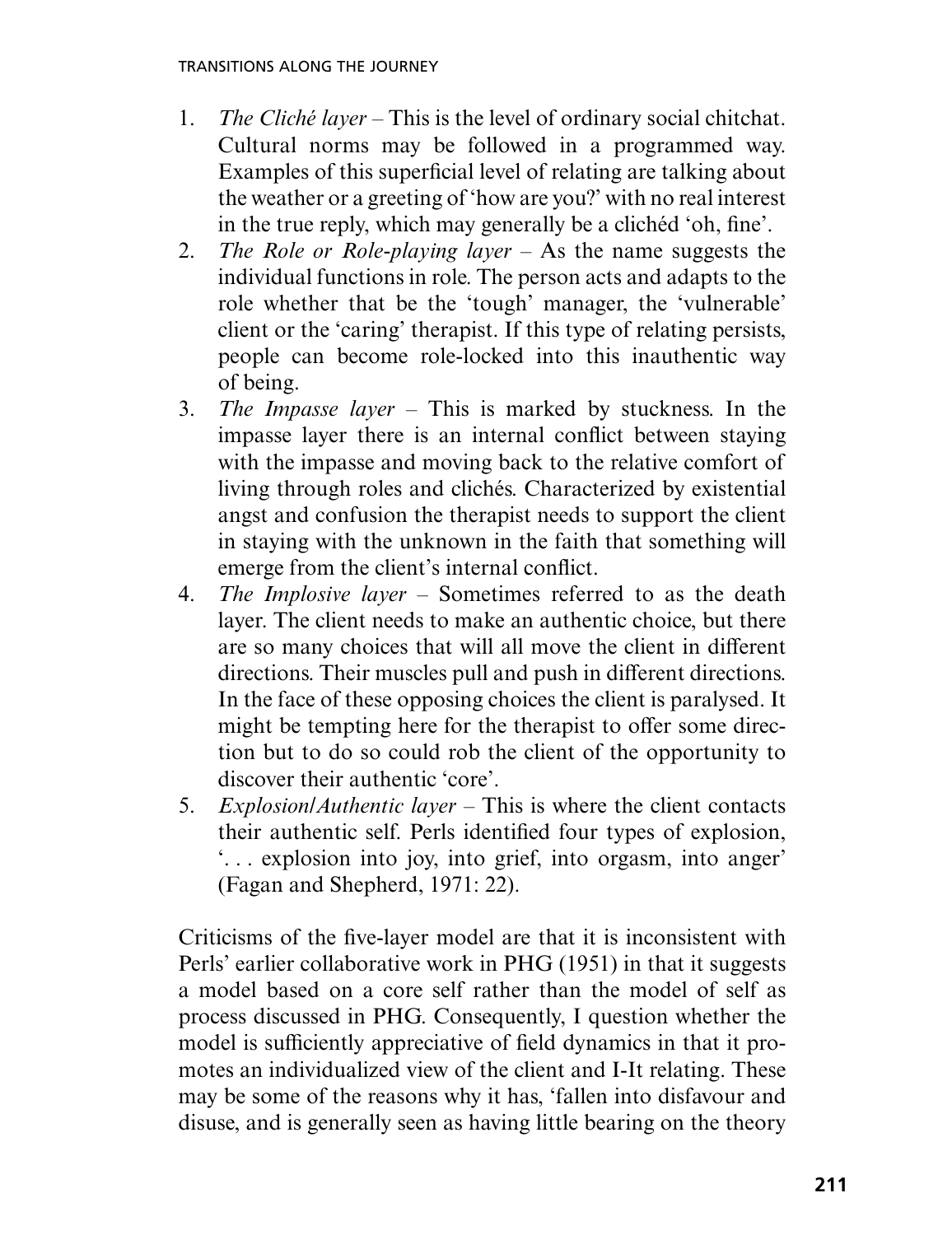and practice of modern Gestalt Therapy' (Philippson, 2002). However, this has not stopped Philippson applying the model in his work, viewing it as having a good fit with gestalt's existential stance and perceiving it as being close to Goodman's description of the therapeutic process in PHG. Part of the beauty of gestalt is the way different practitioners integrate different concepts. This does make it a difficult approach to learn – there is no gestalt manual. As individuals pursuing a common cause we develop our individual philosophies based on who we are – our authentic self!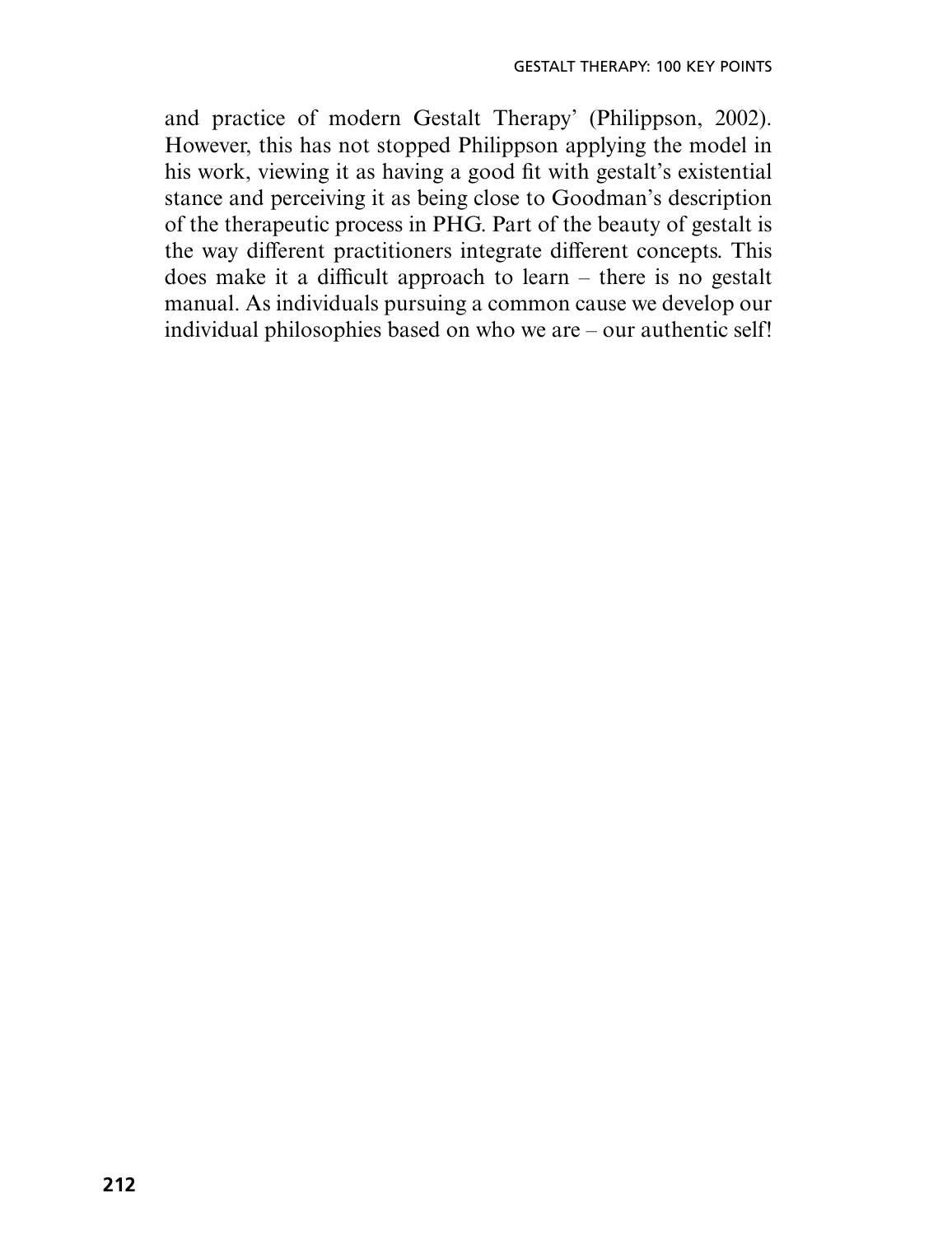### **Experimentation**

The true method of knowledge is experiment. William Blake (1977)

As discussed in previous points responsible creative experimentation that emerges from the therapeutic dialogue is one of the cornerstones of gestalt (see Points 45 and 47). The limits of the range of experiments available to us as therapists are defined by the limits of our creativity coupled with field constraints including ethical considerations such as the need for therapeutic boundaries. Philippson (2001: 160) discusses three experimental methods: enactment with awareness, exaggeration and reversal. I have borrowed this format below to demonstrate these methods.<sup>19</sup> These three 'families' of experimental methods can form different phases of the same experiment as demonstrated below. Such an experiment might begin with the client identifying a quality or trait that is being 'partially projected' (Perls, 1969). We might work to heighten awareness through enacting thus:

Client – You are such a powerful person.

- Therapist What are you aware of in your body as you say this to me? I suggest you repeat that slowly and just pay attention to what is happening in your body.
- Client (*having repeated the initial sentence*). My stomach is turning, I feel transparent. I want to back away from you.
- Therapist How about just playing with that and backing away from me?
- Client *(moves back in the chair and then moves the chair back)* Hmm, now I feel that you're messing me around – moving me backwards and forwards. I feel a bit cross.

<sup>19</sup> With thanks to Peter Philippson for his kind permission.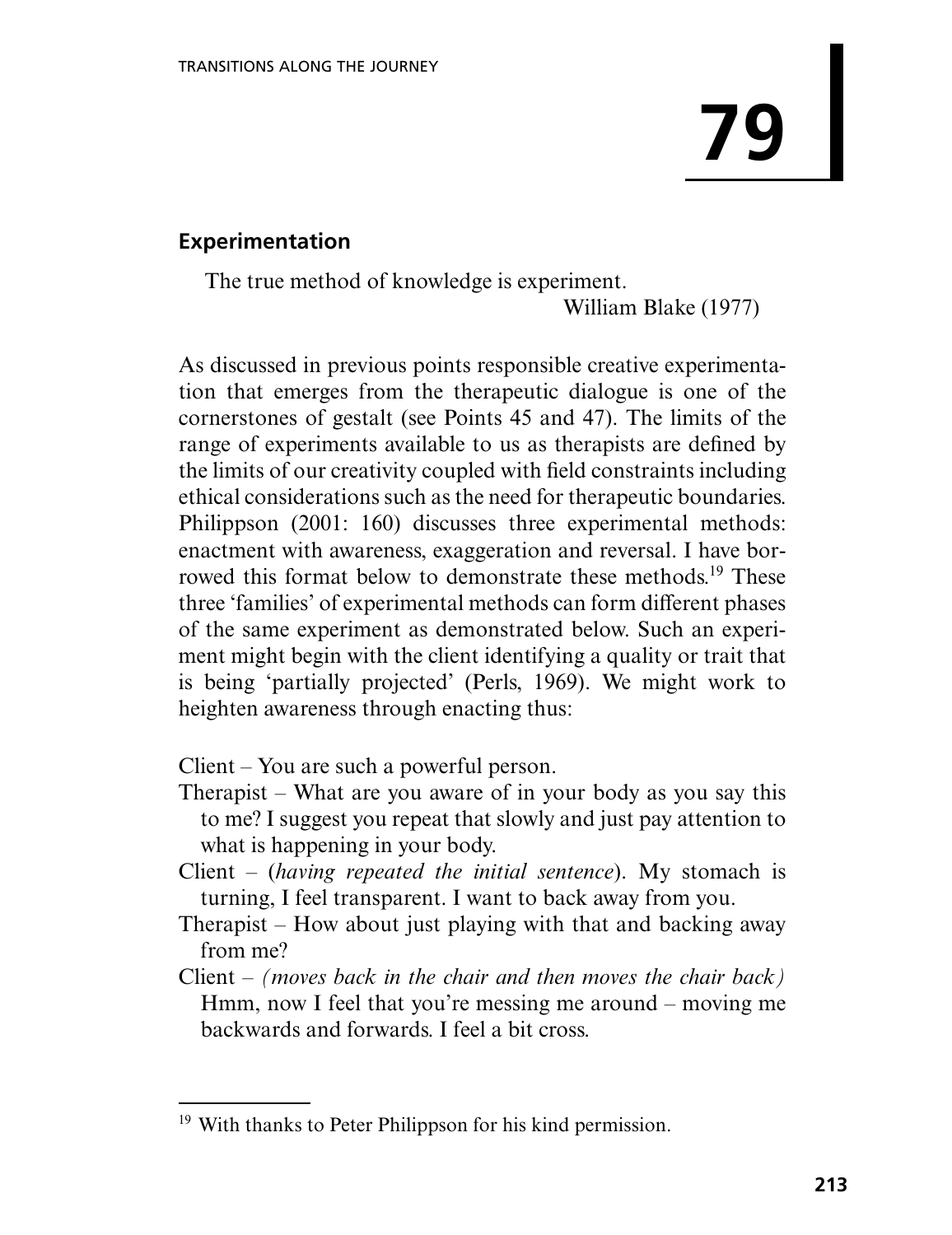*There are many choice points in experiments. Here the therapist could focus on the client's experience of 'being moved' backwards and forwards (when he actually chose to do so himself ) or to explore his 'feeling cross'. Such choice points often present and the direction of the therapy is likely to be decided by what possible growing edges may have surfaced in the ground of the therapeutic relationship to date and how safe an emergency has been created (see Point 45). This client has a background of experiencing difficulty with assertion and expressing anger.*

We now move into inviting exaggeration.

- Therapist A bit cross? *(pauses)* Try breathing out, and then into your stomach and see if you contact any more of that feeling *(therapist models by putting her hand on her stomach and breathing 'into it')*.
- Client *(having exhaled and inhaled a few times)*. I guess I do feel more than a bit cross with you.
- Therapist I'd like to invite you to speak from that 'cross place' and make a direct statement to me about what you'd like.
- (*The client may well need to be supported in exaggerating his response, but due to lack of space we'll assume that support has been given.*)
- Client Quit telling me what to do! You sound just like my mother, do this, do that  $-$  I'll do just as I like!

In a reversal the client would then be invited to take the part of the other.

- Therapist Would you like to experiment with being your mother? Try changing places and talk as if you were her. See what emerges.
- *(It is important in such a reversal that the client does not remain in the same seat as this could lead to boundary confusion.)*
- Client *(expresses with energy)* No! I don't want to. Quit telling me what to do.
- Therapist Okay, I have no desire to tell you what to do. I can really see and hear your power and am really impacted by you. Wow, you're powerful.

Client – *(Looks visibly moved, eyes water)* This feels different.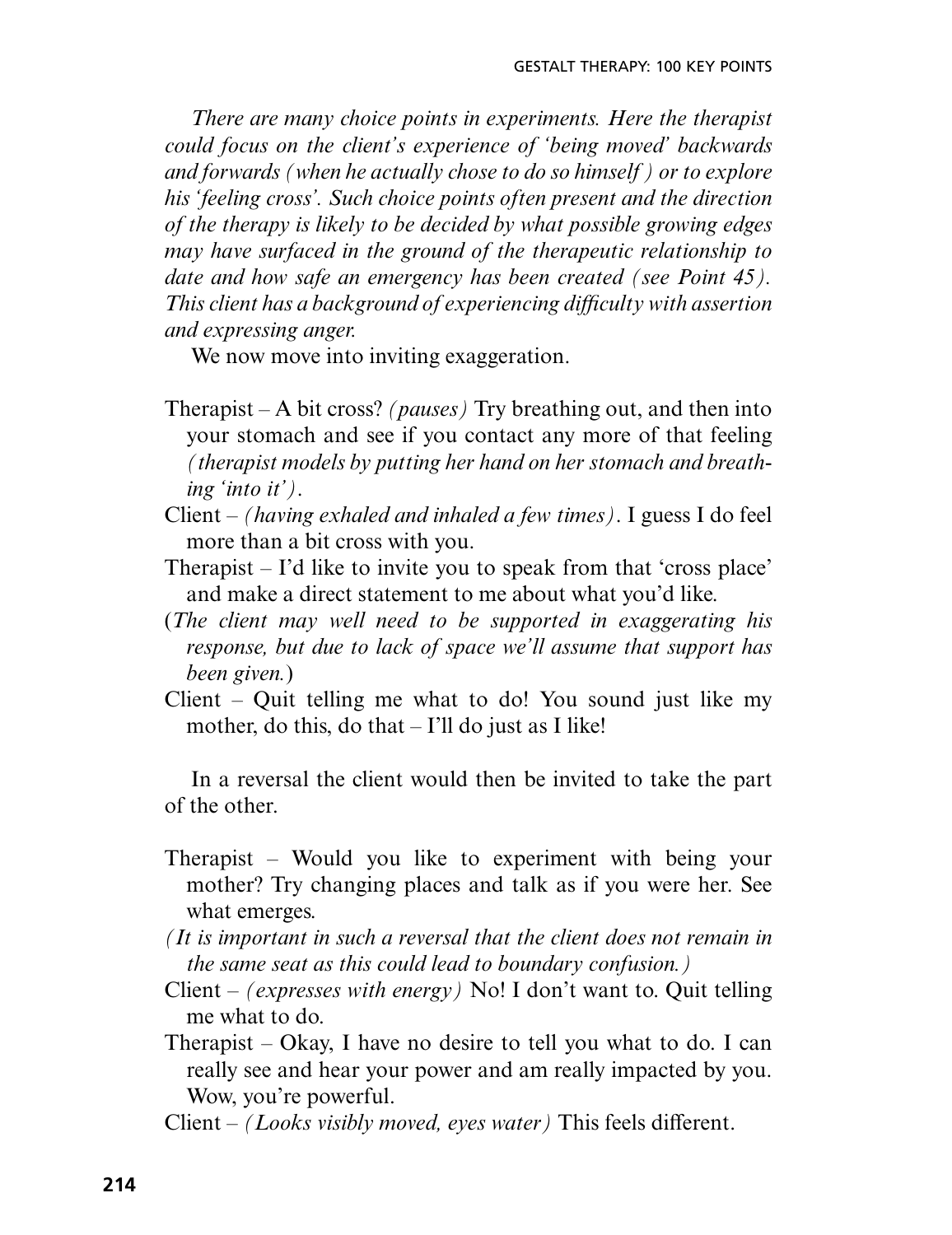This reversal facilitated a different and more immediate turn as the client asserted his authority. It is important to stay with the underlying process, the reason for the experiment, rather than missing the client by following a format. The function of a gestalt experiment is to heighten awareness of *what is*. It may then lead to alternatives of what could be but not what should be. The example of an experiment given here is a highly graded experiment. In grading experiments we need to consider the dialectic of strangeness/familiarity and manage this in such a way as to sustain energy at the contact boundary. Grading experiments too highly by venturing too far along the continuum of the ego-alien will result in withdrawal and can shame the client.

I have found that some of the most effective gestalt experiments are the simplest. A client who arrives complaining of suffering from anxiety and panic attacks rushes in. His breathing is rapid as he hurries to give several examples of how he has been affected. The therapist may invite him to stop and breathe, but if she paid close attention to when the client changes subjects she would notice that he does not breathe out at these points. Contact with the environment does not only involve inspiration but also expiration. Breathing out can give a person a sense of closure or completion. Physiologically symptoms associated with anxiety will increase along with an increased intake of oxygen. Therefore attending only to breathing inwards with a 'take a breath' intervention could increase anxiety.

An experiment is an exploration of the client's relationship with their phenomenal world, a method of exploring what is pressing in on the client's situation. 'It is used to expand the range of the individual, showing him how he can extend his habitual sense of boundary where emergency and excitement exist' (Polster and Polster, 1973: 112). No gestalt experiment is designed to have a particular outcome. By definition an experiment moves the therapeutic relationship into I-It relating, therefore the therapist needs to take responsibility for maintaining an I-Thou attitude. An experiment is a technique and although we use techniques to help facilitate awareness in gestalt, we are not technique based. 'Technique needs to be based in the *relationship* between person and person' (Hycner, 1993: 4).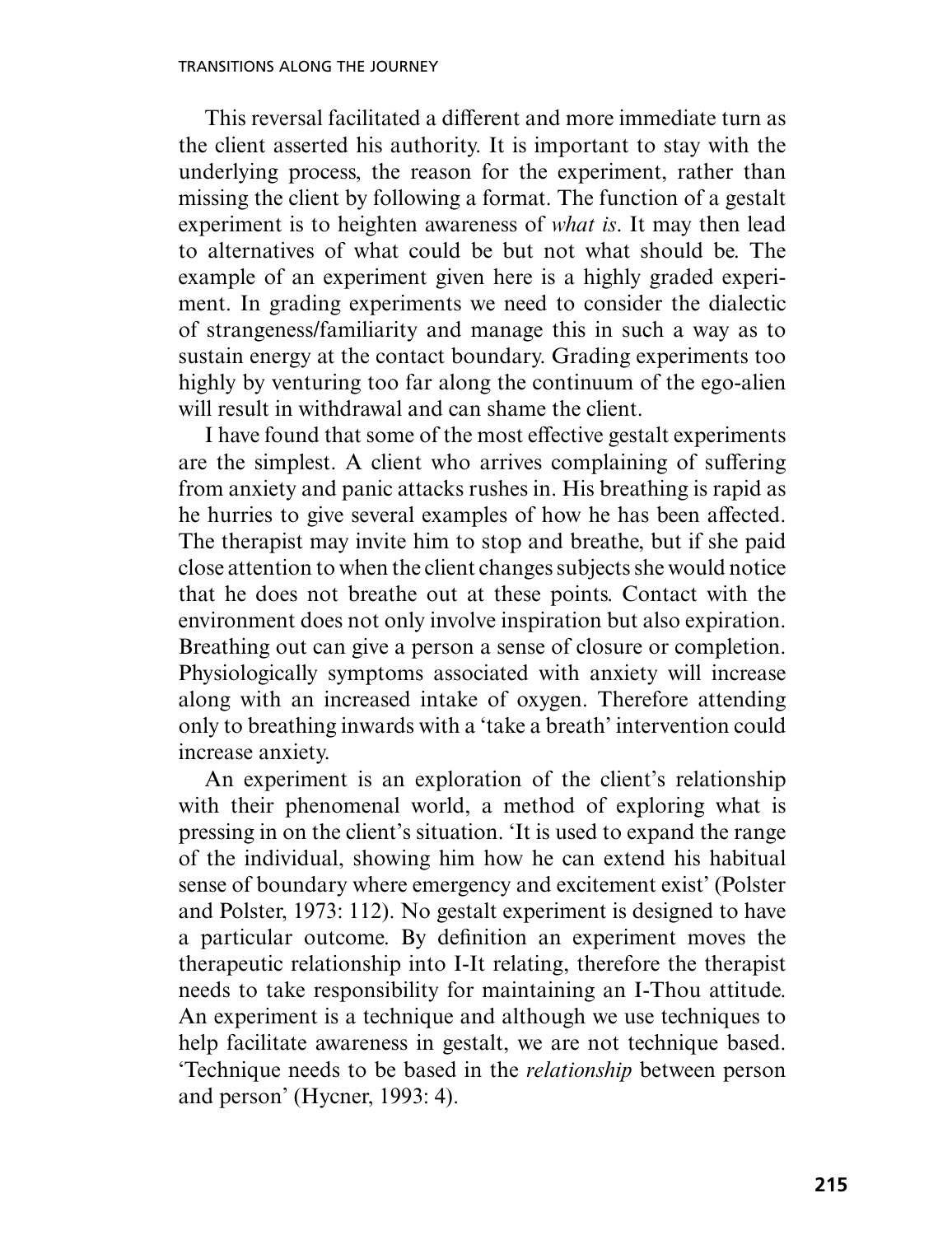### **Developing supports**

When I was first asked to write this book I was excited but also found the prospect daunting. What support would I need? Two established gestalt writers freely offered their expertise<sup>20</sup> and I bought that new laptop I'd been promising myself. In writing the first few pages I became overly technical through a need to impress. A way around this, suggested by a friend and colleague, was to assemble a review team of gestalt trainees to offer feedback on the clarity of my writing. I contacted four such individuals who gave useful feedback. As the project progressed my needs changed. Contacting the review team became more of a bind than a support. One meeting with each of the established authors gave me sufficient material and ideas regarding structure and direction. I began to withdraw from this form of interpersonal support and got on with the task in hand. My support needs focused more on activities that got me more in contact with my body – exercise and playing a musical instrument helped me free the inevitable writing blocks. The sedimented supportive relationships from my past and present – my parents, brothers, Karin my wife, an old English teacher from my schooldays – may not have always been figural but they were certainly part of the solid ground I stood upon with the more recent additions to that ground from 'the gestalt world'.

As I look back on this process I would conceptualize it by saying that I developed supports in the present from the ground of support in my past and was fluid in changing my supports in response to my emerging needs (self in process). My awareness of existing supports was heightened through dialogue with others and I manipulated elements of my field to fulfil a supportive function for the demands of my situation. I acknowledge that I am fortunate in having a background of supportive relationships,

<sup>20</sup> Sally Denham-Vaughan and Malcolm Parlett both kindly offered free consultations and support in writing this book.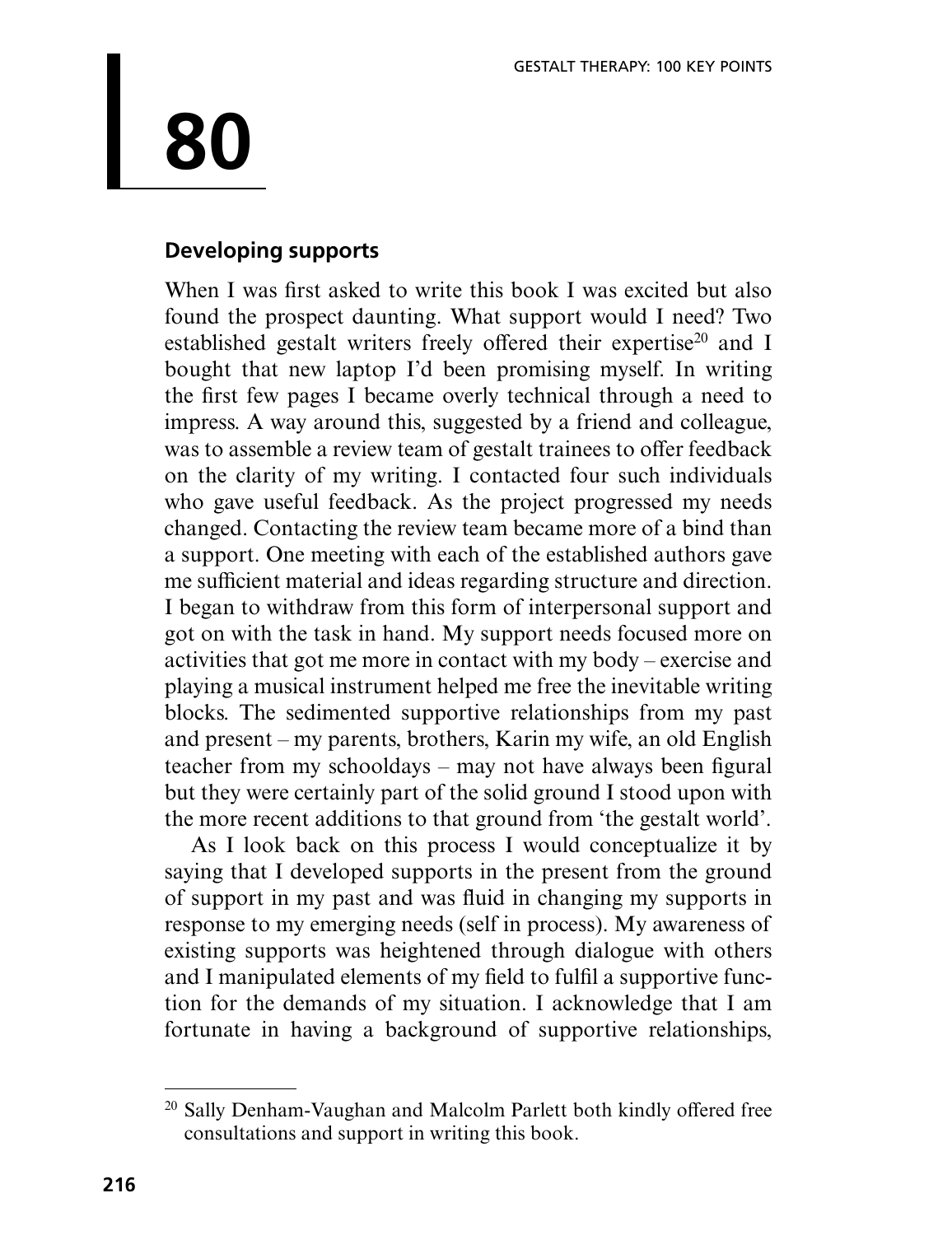something that many others do not have. In our work with clients such experience might need to be built, as far as is possible, in the therapeutic relationship.

Contact and support are inseparable functions of a fluid and dynamic process. As illustrated above support needs change and needs to be met with different types of contact from the field at different points in a journey. Just as we cannot separate figure from ground in gestalt, neither can we separate support from contact. If we are not in good contact we will not be able to engage fully with the support available, and support is the ground that makes good contact possible. Support is 'everything that facilitates the on-going assimilation and integration of experience for a person, relationship or society' (L. Perls, 1992). When there is a lack of support from the environment, contact is muted or minimized in the creative adjustment to the unsupportive situation. If this is an enduring situation, as say in the family home in childhood or the person's cultural field, then the creative adjustment hardens into a fixed gestalt. As PHG state the organism assimilates 'from the environment what it needs for its very growth' (1951: viii). Environments vary greatly in the growthful material they contain.

The client who faces us with a problem in relation to their current situation will have a history of organismically selfregulating in order to gain the best possible outcome earlier in their lives. The Paradoxical Theory of Change (see Point 23) illustrates gestalt's philosophical belief that we cannot bring about change by aiming directly for it. As therapists we need to provide a supportive field for the client to begin to acknowledge and move towards accepting *what is now*. We explore the client's present reality, the ground conditions that support the current figure. In this exploration we need to work towards heightening the client's bodily awareness; if we are out of touch with our bodies we cannot make creative adjustments in relation to our present environment. Part of creating a supportive field for growth is to model a healthy process of maintaining and developing our own supports. We need to support ourselves as therapists to support our clients in making a movement where, through 'the between', healing is possible.

Some questions that may be helpful to ask yourself in relation to support when working with clients are: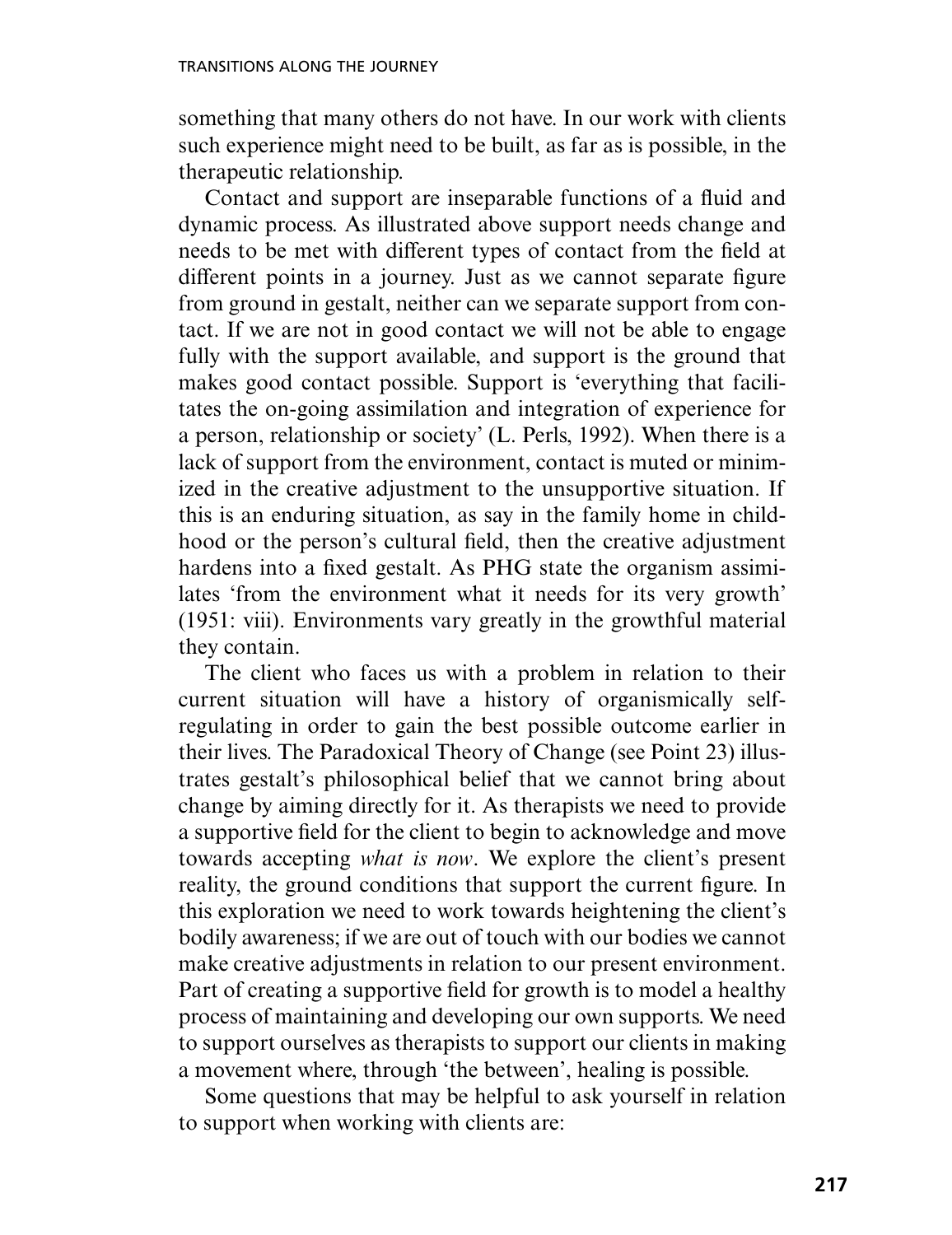What kind of support is needed for this relationship right now? How can the quality of contact be increased between us? How does this person currently support herself in the session? How does this person support himself in his daily life? What is 'support' for this person?

Do I feel like supporting this person right now? (Exploring possible co-transference)

What relational themes emerge between us regarding use of support?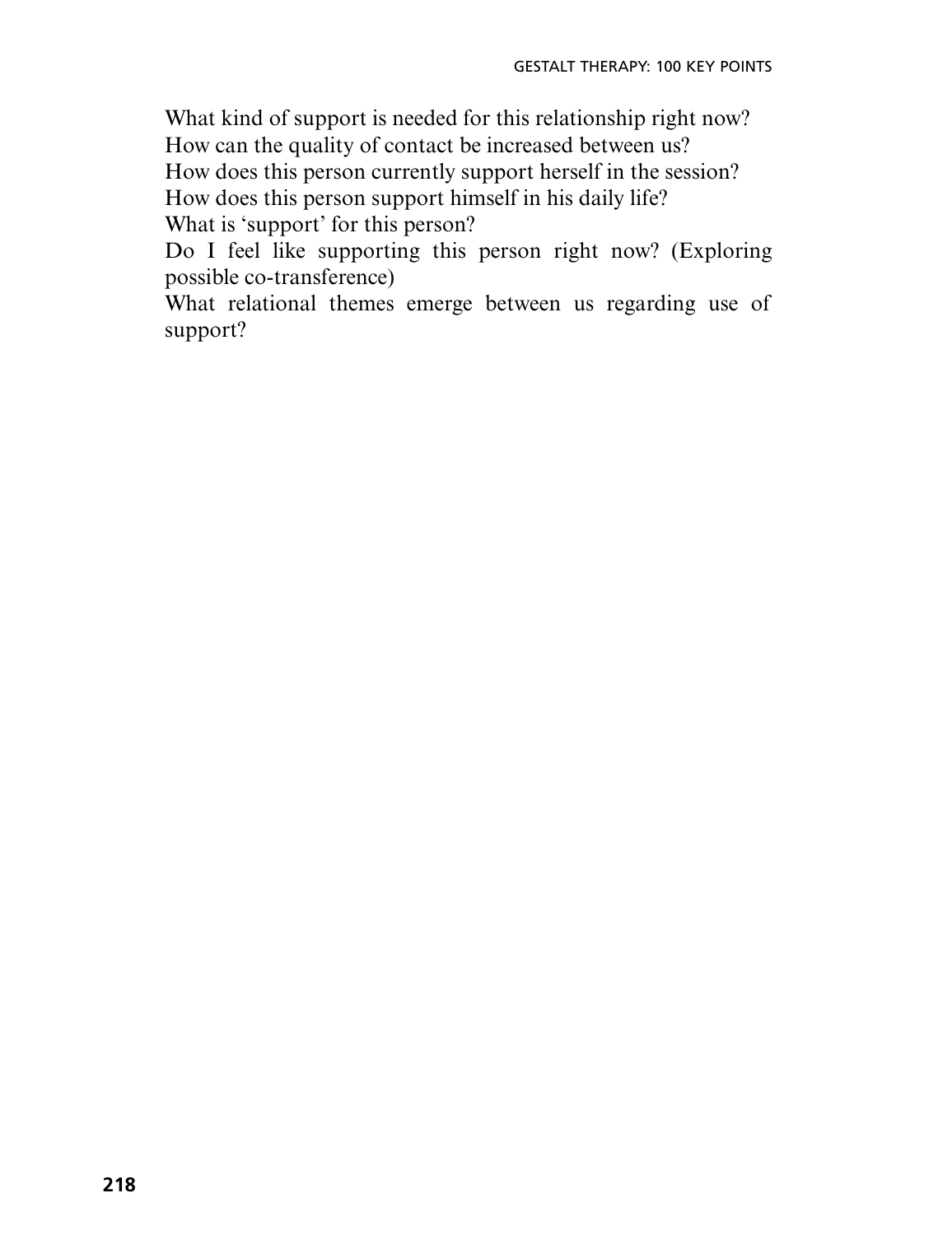### **Polarities and the top dog/under dog**

Excess of sorrow laughs; Excess of joy weeps.

William Blake (1977)

The theory of polarities begins with a collection of opposing forces that may be interpersonal or intrapersonal, in or out of awareness. Every quality we possess is one end of a continuum with the opposite end of that continuum also residing within us as a potentiality. In possessing a capacity to love we also possess a capacity to hate. Although this can be denied by virtue of our mere ability to imagine the shadow quality which proves its existence. There is an old Chinese proverb, 'Fish don't know that they are wet' illustrating that contrast is needed. Light needs dark to exist just as shadow qualities are needed for their polar opposites to exist.

Polarities can apply to many different areas: to polarities of the self (Zinker, 1977), polarities of the therapy process, polarities in styles of contact (see Point 20), polarities in our cultural field. Wherever this theory is applied the same principle holds, that of yin and yang, in that the further we move into the dark the closer we move towards the light and vice versa, also that the light contains aspects of the dark and vice versa. We all limit our selfconcept to a greater or lesser degree through disowning some of our human qualities and potentials.

Some examples of polarities in relation to self-concept (Zinker, 1977) are as follows: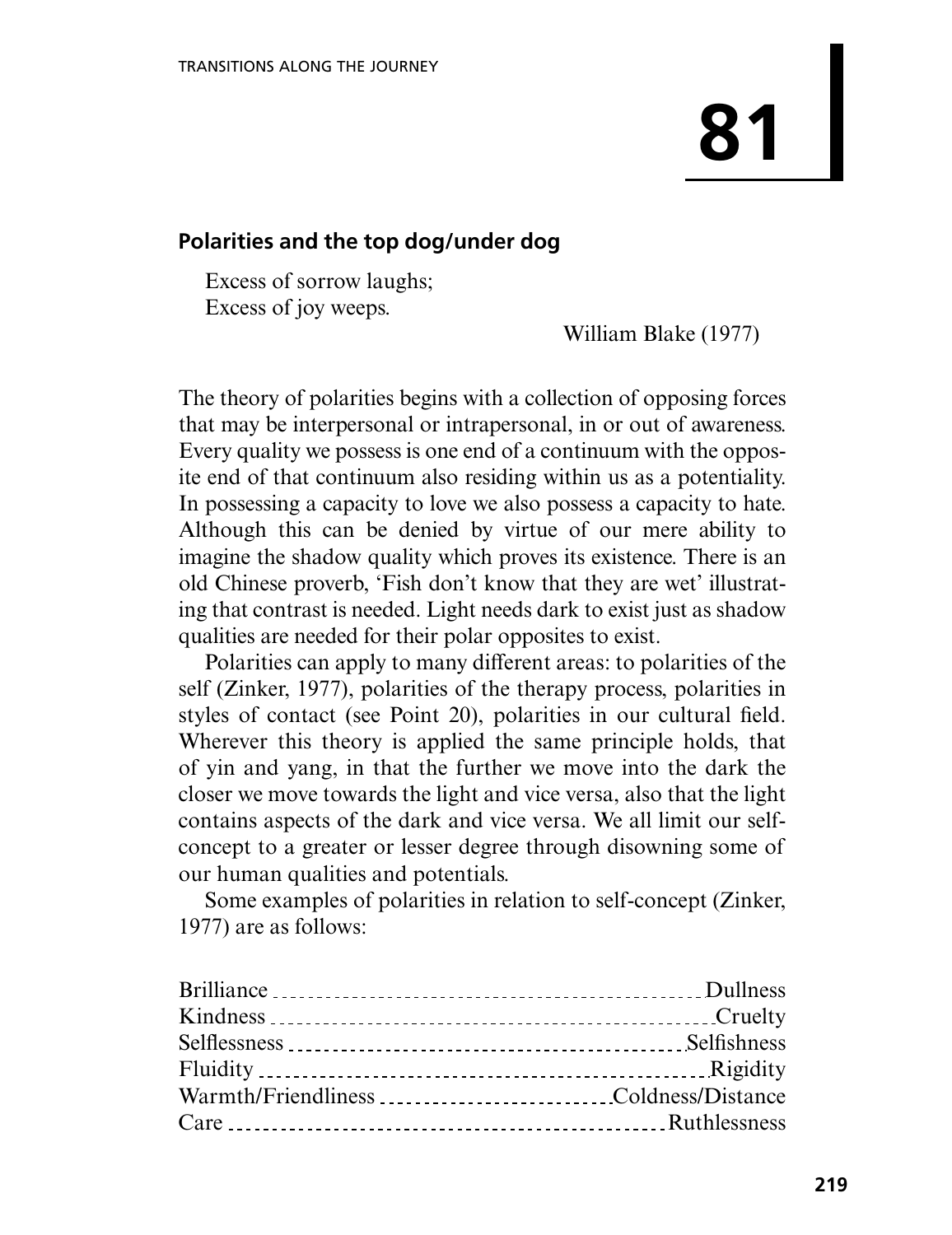You can play with the polarities that fit for you in developing the above further. Some qualities may have more than one opposing quality or you may disagree with some of the opposites I have listed.

MacKewn (1997) suggested a similar set of polarities for working as a gestalt therapist. Examples of which are:

| Tracking present process  Bringing in other aspects of the field |  |
|------------------------------------------------------------------|--|

Healthy functioning is achieved through extending the polarity and with it the range of the continuum between the polarities. It is between the tension of these opposites that we need to find a place to stand whilst being responsive to our changing field. In heightening our awareness by extending the continuum between polarities we create space for complete and differentiated experience.

Fritz Perls worked extensively with a particular type of polarity he identified as top dog/under dog (Perls, 1969). The top dog is the voice of what the individual *should* be doing and consequently would often contain introjected material – we could also think of it as the voice of our *will*. The under dog is more spontaneous, rebellious and impulsive. An example of this dialectic might be,

*Top dog: I really must go down to the gym and get myself fit. Under dog: To hell with that, I want to lie in the sun with a glass of wine.*

You can probably see how this type of 'split' would lend itself to a two-chair gestalt experiment. In encouraging the client to enact this split with her role-playing each part, Perls would pay attention not only to what was being said in the conflict but also to the process of the dialogue, in particular how one part spoke to the other. What unfolded was usually a face-paced, dismissive selfrighteousness on both sides with the therapist's task being to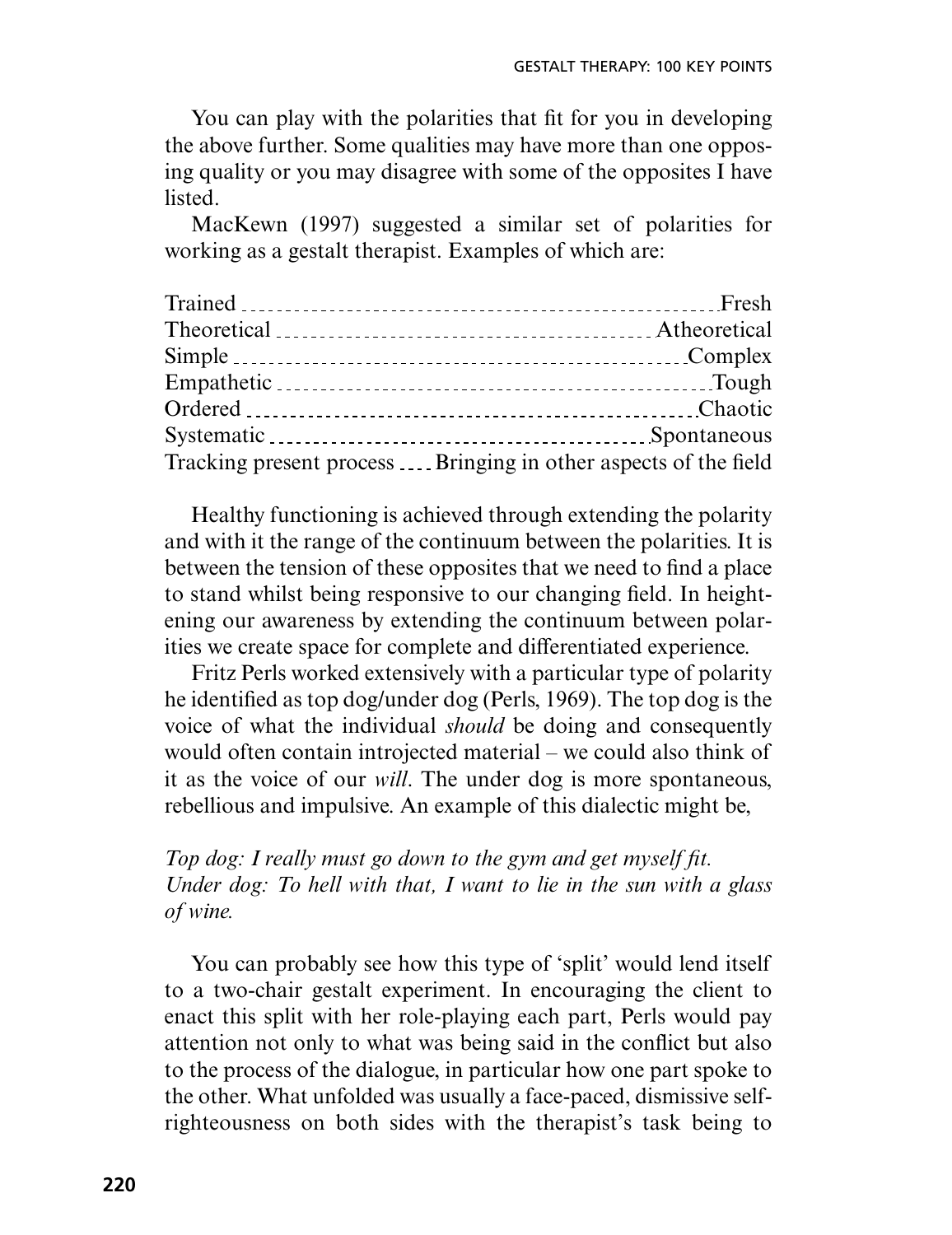mediate between the two to achieve greater integration and appreciation of the other's viewpoint. The top dog dichotomy, as the name suggests, presents as the more powerful part but the under dog only hides its power behind a victim-like facade. One of Perls' trainees at the time reflects that he learnt an important lesson that, 'It takes two to resolve an issue and only one to keep resolution from happening' (Melnick, 2003: 176). This is something for us all to bear in mind in our work with conflict whether this is an internal conflict or conflict presenting in a system. Let us also be mindful that any individual with an internal conflict is experiencing a manifestation of a field event or on-going field condition.

Clients may be resistant about going into shadow qualities, preconfiguring them as unilaterally negative. I will close this point with the following thought. The writer Guy de Maupassant lived in Paris and despised the Eiffel Tower. He lunched regularly in the restaurant at the top; it was the only place that he could look out upon Paris without his view being spoilt. Who knows what the view might be from a shadow quality until we enter it?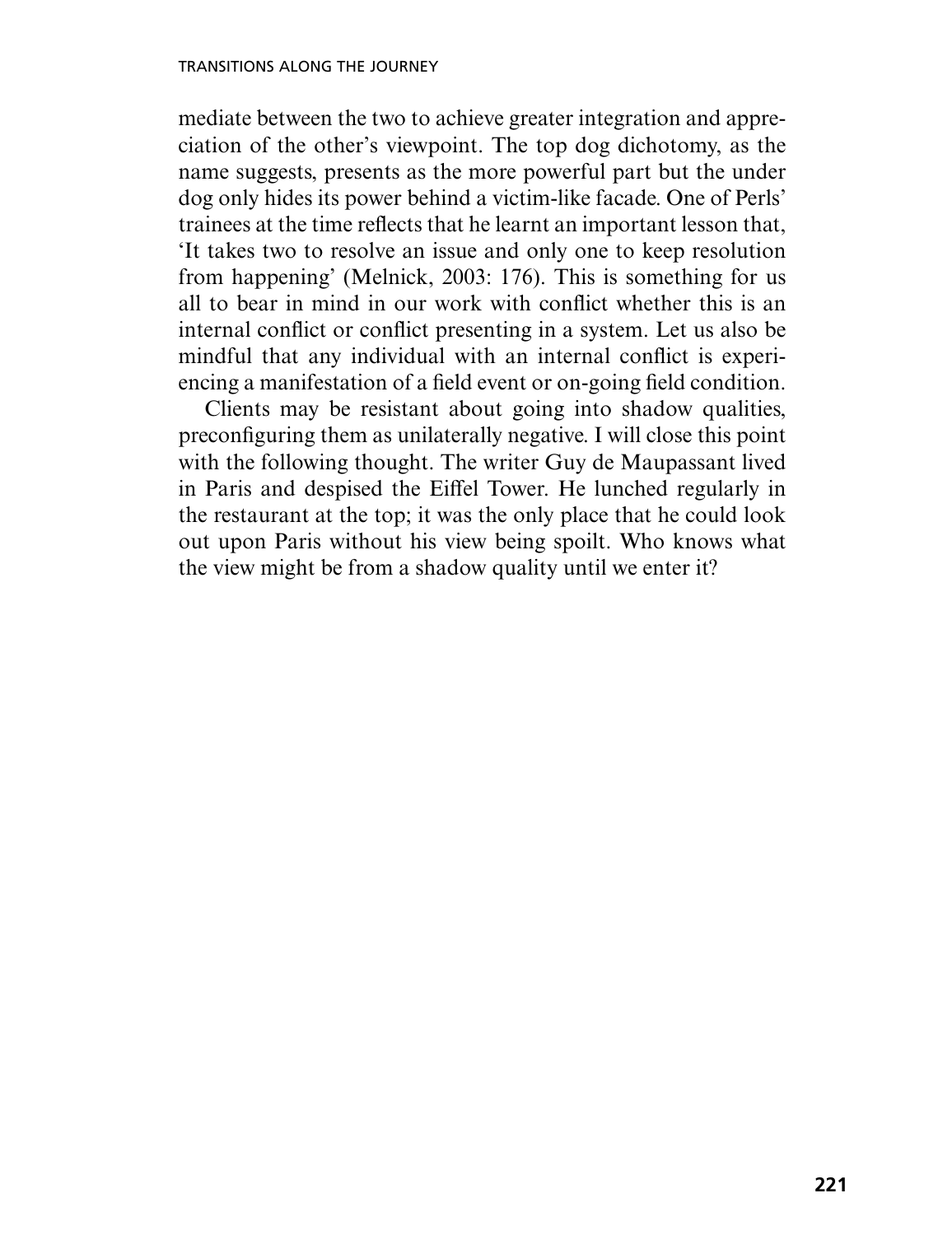### **'Aha' experience**

An 'aha' experience is quite simply a moment of sudden insight. Often it will be preceded by a period of stuckness, an impasse, and surface as the client begins to accept that impasse or makes an authentic movement away from it. The client reconfigures their field. When this reorganization occurs a new integration of the situation falls into place as the client creatively adjusts to their field differently. Much excitement is generated as the 'aha' experience forms; everything suddenly seems to make sense in the moment of 'coming together'. The ground will have been attended to sufficiently for the formation of a strong vibrant figure to emerge. Such experiences are by no means the only ways of gaining insight and it is pointless aiming for them as they are process events that emerge between client and therapist.

There are times in therapy when relentlessly attending to the client's awareness through contact exercises and the like can obstruct the very process we are trying to facilitate. The call from the client may change to one of simply 'being with' whilst the work to date sediments down. To paraphrase Paul Goodman (1977), it is time to stand out of the way and let nature heal. At such times the therapist's unobtrusive presence can lead seemingly magically to the client integrating in one swift moment what has been experienced to date as disparate parts or fragments. This is the 'aha' experience. The real skill of the therapist is in the timing of the adjustment in their therapeutic stance, which can only be achieved through close observation of the client's phenomenology. Just as the 'aha' experience is an embodied experience, so too is the groundwork that makes this experience possible.

'Aha' experience can be facilitated through experimentation. An example might be where a client is agonizing over a decision, for example, 'Should I take that new job or not?' Rather than engage in some circular discussion about the pros and cons, the therapist might invite a two-chair experiment with one chair representing one choice and one the other. In the therapy room the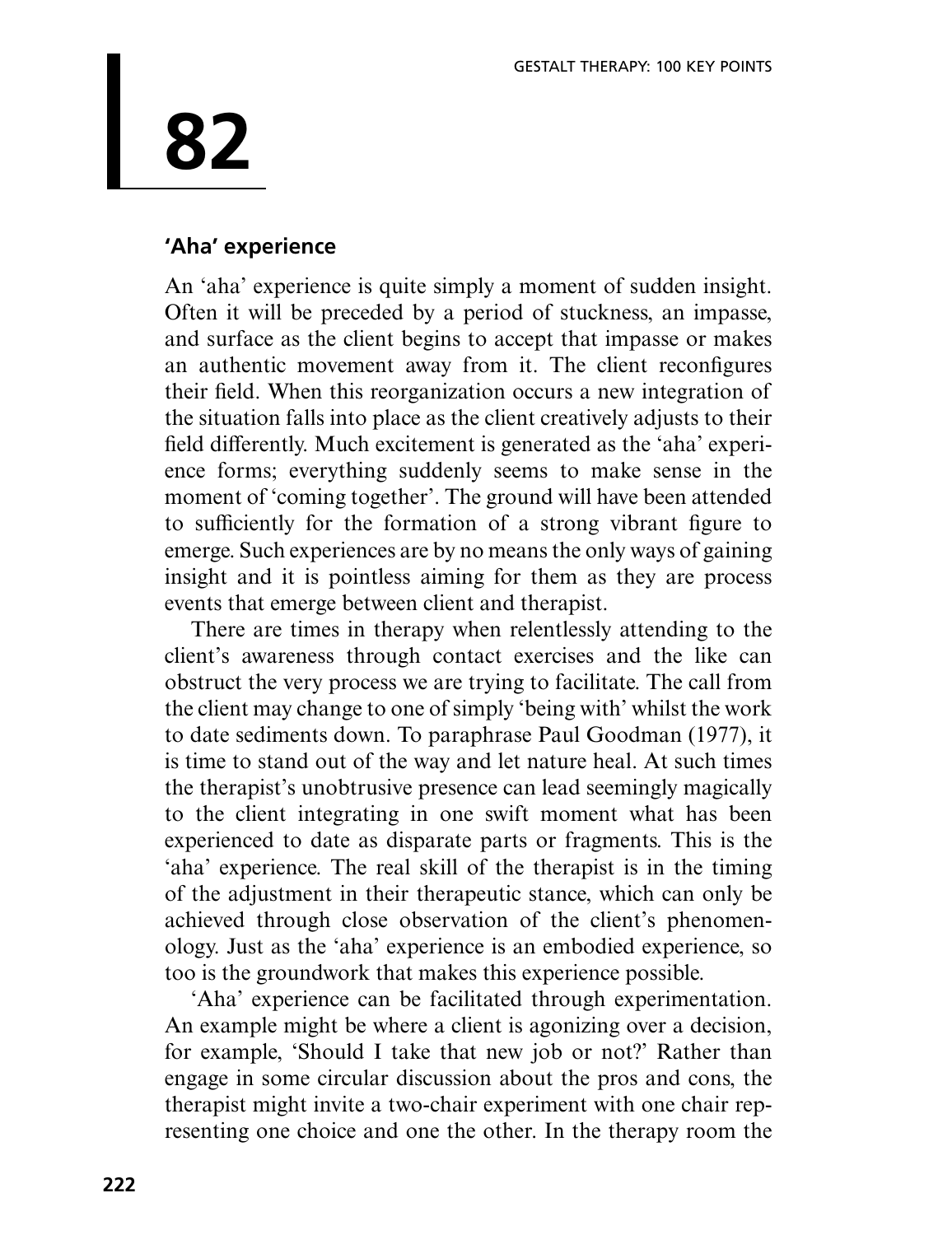#### TRANSITIONS ALONG THE JOURNEY

client might metaphorically move to the new job (the other chair) and comment from that place. Alternatively, such insight could be facilitated with a form of enactment or other experimental techniques. Whatever the experiment, it is the minutely detailed observation from the therapist with attention to what is often taken for granted that leads to the 'aha' experience (L. Perls, 1989).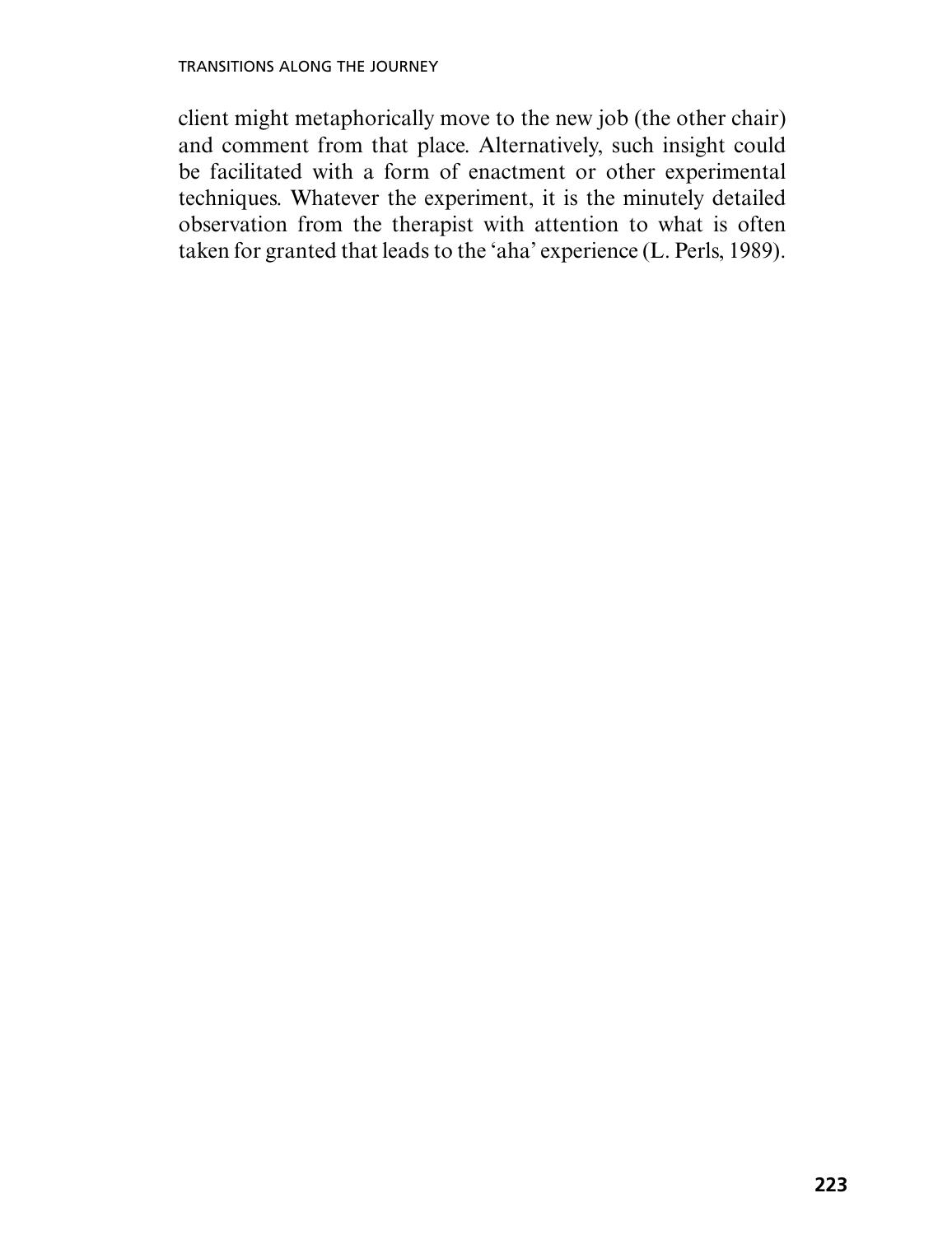### **Catharsis and release**

Catharsis is primarily concerned with undoing retroflection through facilitating an expression of tension and pent-up emotion held in the client's body. This retroflective process is invariably supported by introjected beliefs and may be reinforced by cultural ground introjects and gender stereotyping. The releasing of such material can be dramatic, loud and can involve a range of expression in experimentation: screaming, shouting, hitting cushions, expressive art and dancing. For catharsis to be of therapeutic benefit the client needs to be sufficiently well grounded in the therapeutic relationship. Due to the potentially explosive nature of catharsis the therapist needs to be vigilant in maintaining safety in any experiment where catharsis is likely. In the expression of powerful aggressive emotions such as anger, accidents can happen, clients can hurt themselves whilst enacting the experiment.

Although catharsis will often provide an emotional release it is a figural event in the therapeutic journey and should not be viewed as the ultimate goal. What lies beneath the need for catharsis is probably where the focus of further therapy lies – a need to impress, a host of introjects that restrict expression, a rolelocked way of being, locked-in musculature resulting in physical problems. We need to consider catharsis as a possible step along a journey bearing in mind that it could be an unnecessary detour. Catharsis without awareness, assimilation and integration into the client's situation is of limited use. I'm not advocating that we shy away from facilitating catharsis – pyrotechnics can be wonderfully illuminating, but is the client simply left with a desire for one explosion after another? Those of you who exercise vigorously will probably be able to relate to the fact that, 'a cathartic episode can produce a temporary sense of well-being due to the release of natural opiates. This may produce a potentially misleading sense of resolution' (Joyce and Sills, 2001: 157). Such a process can be addictive and simply replay without therapeutic benefit. If we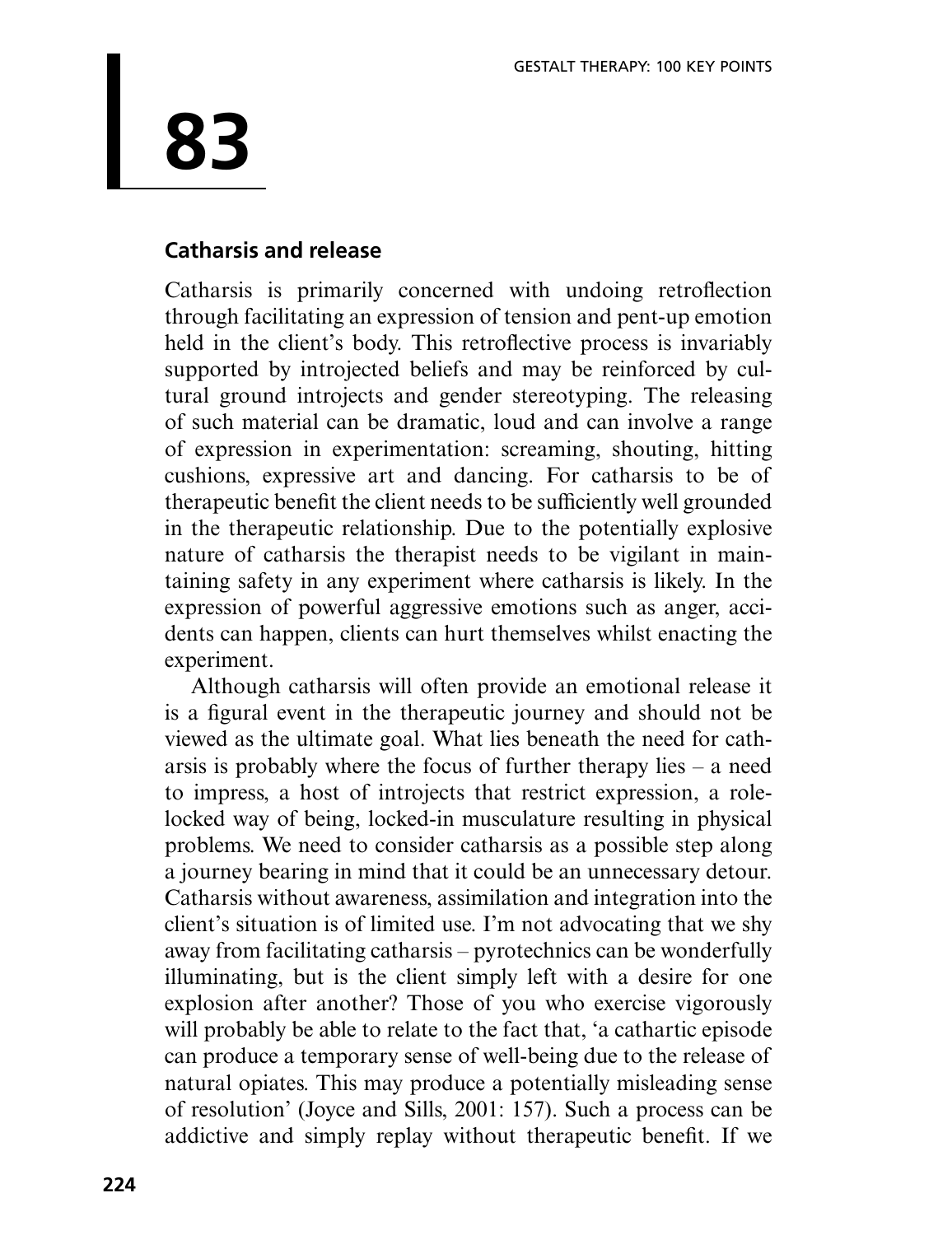then stay with the cathartic expression we simply create and/or reinforce a fixed gestalt.

There are some styles of relating where catharsis might be a harmful intervention. For instance, people with borderline or histrionic styles of relating are already adept at moving into emotional peaks spontaneously – that might be what is causing the relational problem! With every client we meet we need to be considering what their growing edge might be at that time in relation to their situation. If someone moves into a cathartic release easily are we pushing at a growing edge? If not we need to question whether we are practising therapy. In the example given in Point 45 I imagined that Lydia could have easily moved into a confrontative way of being. I would have missed her had I proceeded in facilitating this style of cathartic work.

As therapists we need to ask ourselves what our investment is in the client 'getting into their emotion'. 21 We need to consider the value of catharsis in the light of the client's complete situation rather than simply valuing catharsis per se. If some form of explosive expression is indicated, we need to appreciate the restrictions that the current field imposes – loud dramatic expression may not go down well in a busy Health Centre! In some ways this can be a useful limitation as there are often restricting field conditions in people's lives. We can think creatively and tangentially around such issues, generating alternative forms of cathartic release.

In the 1960s and 70s many practitioners, some with only a basic knowledge of techniques, characterized gestalt by dramatic catharsis that had more in common with theatre than therapy. What developed was an anti-theoretical attitude creating what has been expressively referred to as a 'boom-boom-boom' style of therapy (Resnick, 1995; Yontef, 1993) – a figure-bound, simplistic approach that held the false promise of quick, lasting change.

If we work organically with the client and invite catharsis as it is called for in the flow of their experience, if it surfaces an emergent need, it can help facilitate lasting change and heightened awareness. What we need to question as therapists is our own

<sup>21</sup> Staemmler (2009) discusses the possibility, backed by research, that cathartic expression of anger can *increase* subsequent aggression.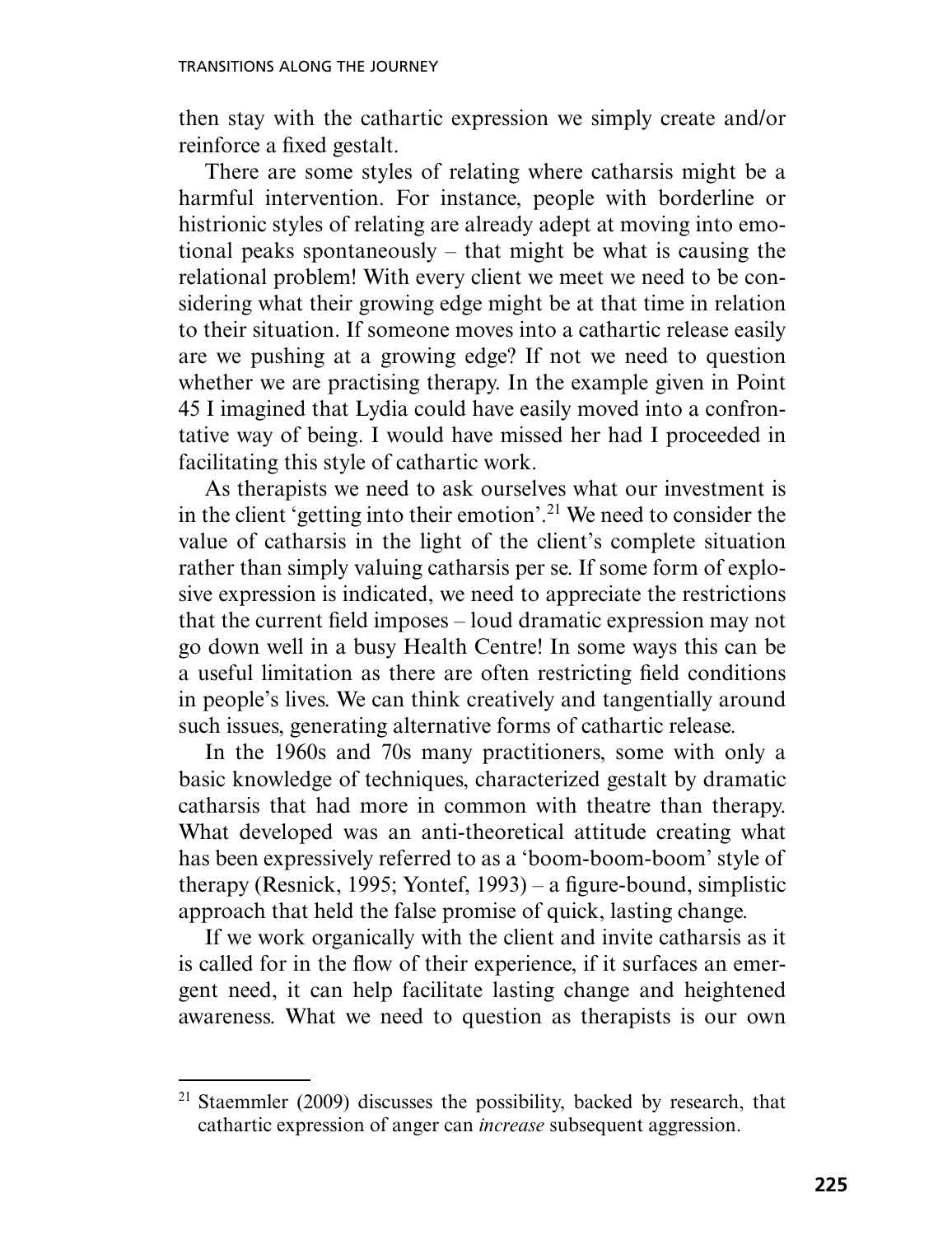biases for or against cathartic work. Where for instance does our bias stand between frustration and intensity, permissiveness and control and excitement and inhibition? (Naranjo, 1982). I cannot say that I am for or against facilitating catharsis – until I am facing a client and have built a picture of the way they relate to their situation.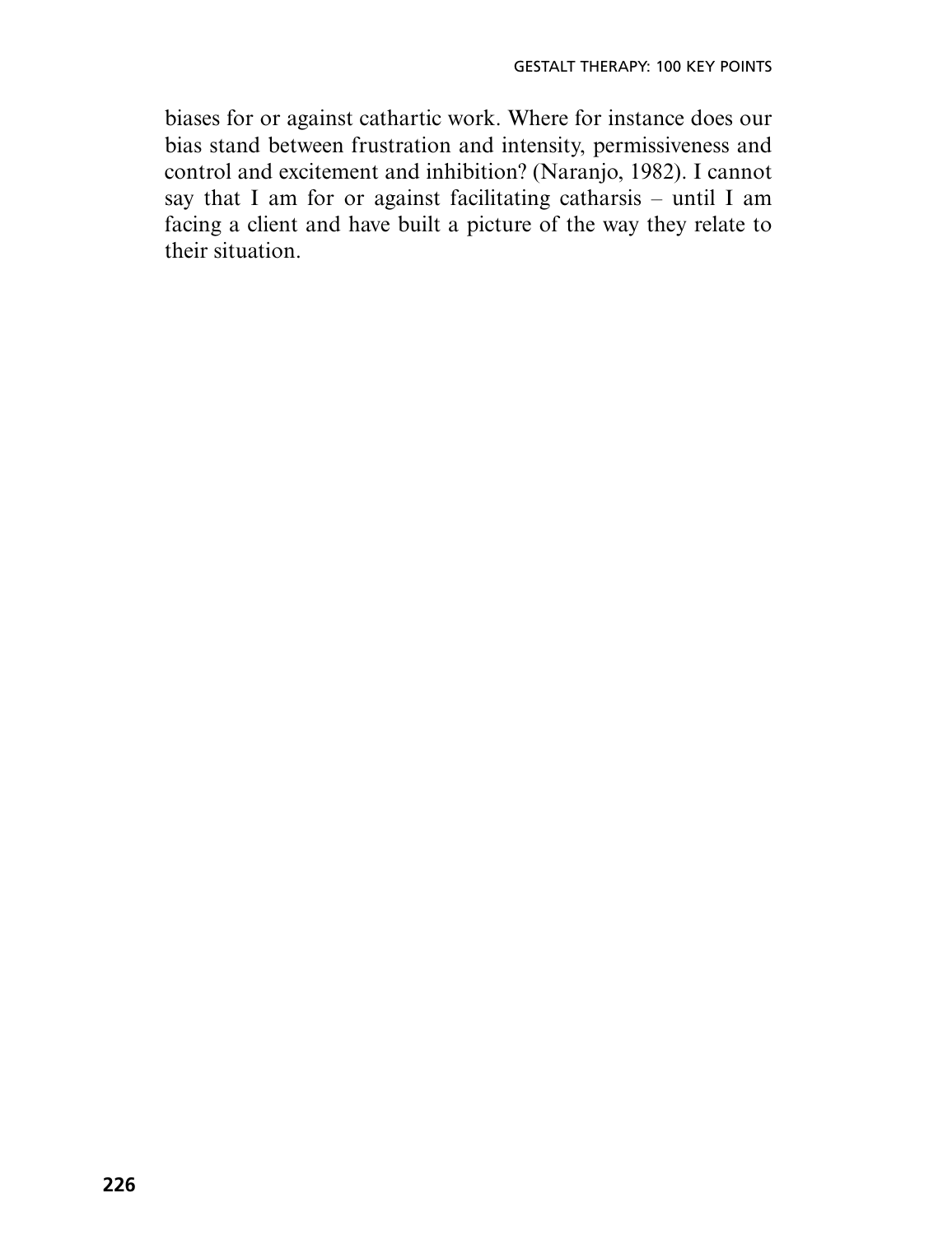### **Developing awareness of awareness**

The awareness of awareness process is discussed by Yontef (1993) and relates to a wider awareness of the whole therapy situation rather than the client simply heightening their awareness of specific problem areas. As developing what Yontef refers to as 'straightforward' awareness is the building block for the development of this more sophisticated process, let us start there – as we would with a client.

Awareness is the spontaneous sensing of what arises within you in relation to your situation. PHG describe the process of awareness poetically and differentiate it from introspection thus: 'Awareness is like a glow of coal which comes from its own combustion; what is given by introspection is like the light reflected from an object when a flashlight is turned upon it' (PHG, 1951: 75). They go on to describe that in awareness a process is happening in the total organism whereas in introspection a part of the organism is split off, similar to the process of egotism described in Point 15. This part they name the deliberate ego and describe as opinionated. Unlike this single flashlight, awareness of awareness illuminates the whole awareness process with a similar glow to that from within the coal, being free from the ties of opinionated bonds.

So what is this like in the nuts and bolts of the gestalt therapy session? Well, rather than developing awareness of the nut or the bolt, or even the nut and the bolt, awareness of the whole structure and the way in which the client puts the nut and bolt together, its function and connection to a greater whole – the construction of their awareness with all its influences – is developed. The client moves beyond the straightforward awareness of presenting issues to a reflexive awareness of their overall awareness process, 'this sophisticated phenomenological attitude leads to insight into character structure and into the pattern of avoidance of awareness' (Yontef, 1993: 251). There is an appreciation that any figural piece of work has emerged from, and will fall back into, the ground of the therapeutic relationship and the client's wider field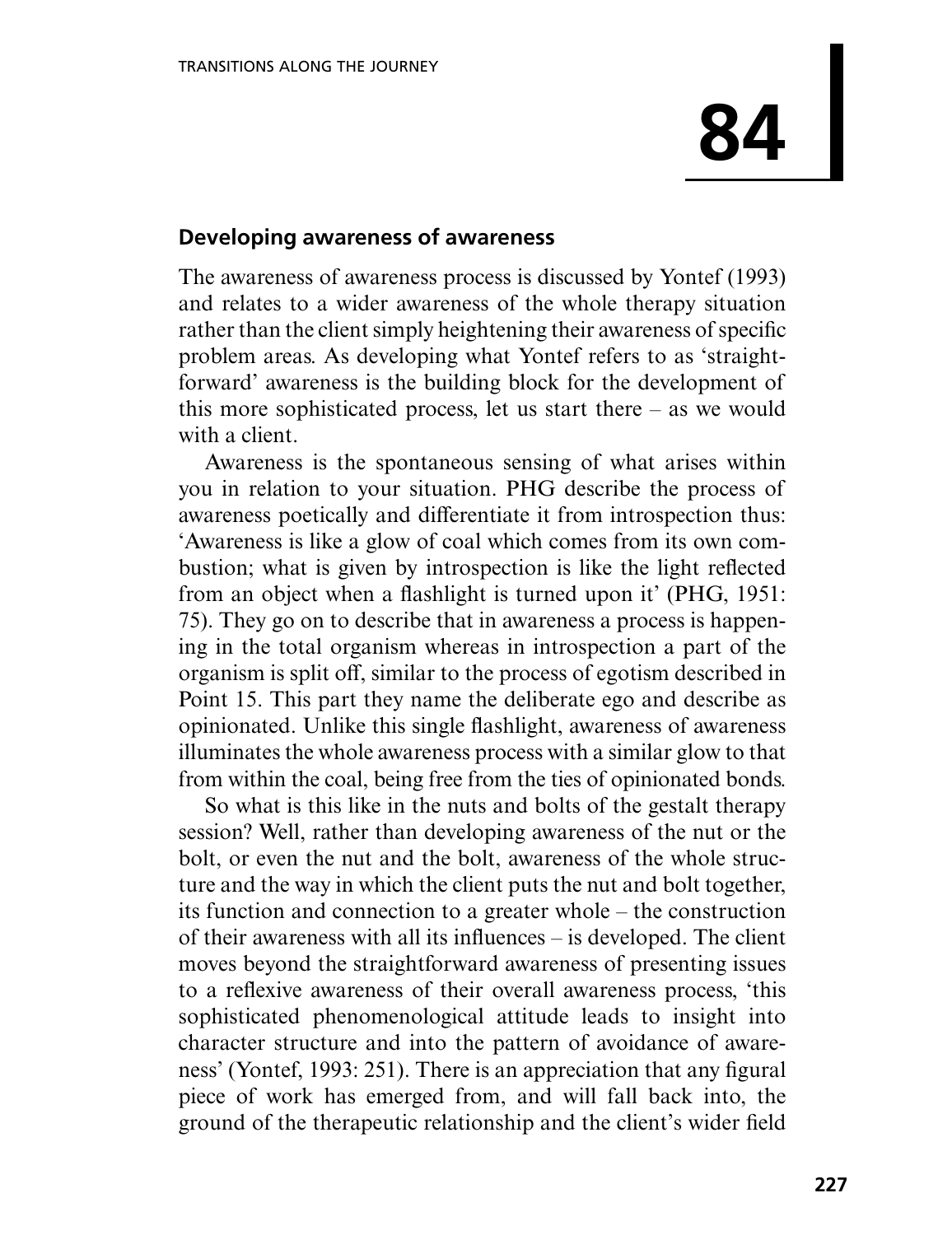of relationships. The dots – that were previously separate awareness events – are joined, with acknowledgement that the completed form is part of a larger pattern.

Yontef quotes Idhe (1977: 128) regarding *phenomenological ascent*. In this attitude there is greater clarity of perception, increased openness to viewing situations in a variety of different ways with an attuned sensitivity to one's own clarity or lack of clarity in relation to the structure of a situation. One gains a broader appreciation of the situation rather than viewing single aspects of the whole.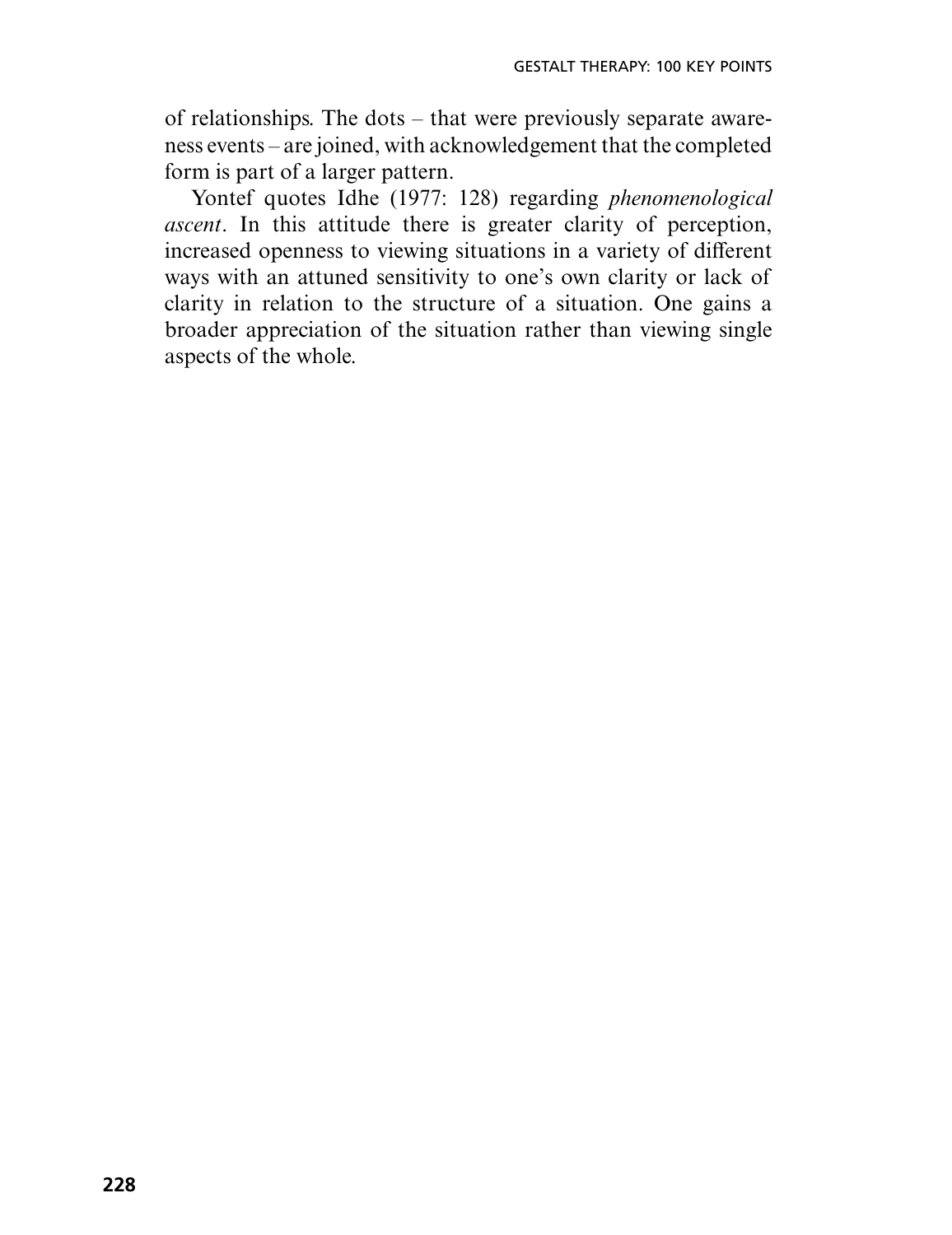## **Individual and group therapy**

I am a great believer in group therapy but am aware that it can mistakenly be viewed as a kind of second-class therapy that 'does not go as deep' as individual therapy. If we subscribe to this view it follows that the therapeutic process is based on a separate, individualized view of self where others dilute psychological space rather than add to it. As a gestalt philosophy sees self as 'an on-going assimilation of experience' (Philippson, 2009: 78), well facilitated group therapy can offer a wider range of experience for self-growth. The intersubjective opportunities multiply the possible areas in which such growth can take place. For this reason, and those listed below, I believe that gestalt group therapy is indicated for many clients and trainee therapists – possibly after engaging in individual therapy.

In a group setting the client learns that the world does not fall apart if they express some 'forbidden' emotion or way of being. They can gain wider feedback and a range of different perspectives from other group members as well as the facilitator. There can be an experiential learning of group dynamics and how these are co-created, for instance, how different group members may carry certain emotions or qualities 'for' the group. Such dynamics are invariably representative of what happens in the person's wider field.

The range of experimentation possible is increased. For example, the whole group can be involved in enactments such as when working with dreams or recreating situations. Clients can experiment with different ways of reaching out for support and authentic ways of being with others.

When a therapist or therapists (groups are often co-facilitated) set up a group, the fore-contact stage of the process is of great importance and can lead to problems later if not attended to. I don't intend to provide a comprehensive list of all factors that require consideration – it really all comes down to the person(s)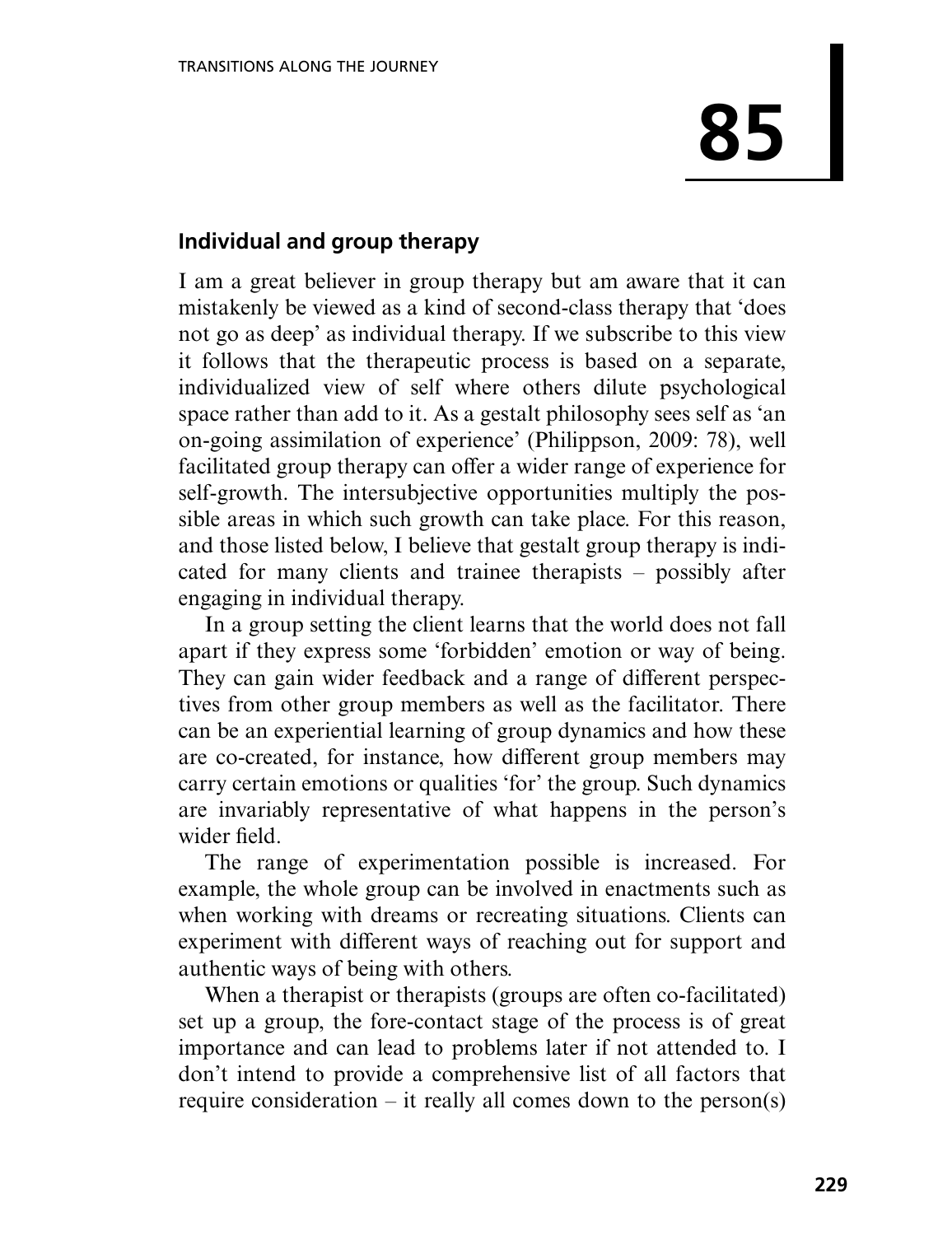running the group.22 However, I believe the following are worth mentioning:

- Potential group members need to have sufficient ego strength – a strong enough sense of 'I' (and relatively consistent).
- The mix of male and female members needs to be considered.<br>• Members need to baye an ability and a willingness to hold
- Members need to have an ability and a willingness to hold basic boundaries and respect others' confidentiality.
- That group members are able to function at a level where they are able to interact with others.

There are many different styles of gestalt group leadership/ facilitation. Probably the best known is the 'hot seat' model pioneered by Fritz Perls, in which group interaction was kept to a minimum and even actively discouraged. In essence, this took the form of one-to-one therapy in a group, with the group's function being to serve as a screen for the present incumbent of the hot seat's projections. The exclusion of the group's interaction limits the scope of this style of group. Perls' 'hot seat' model provided a point of departure for the development of gestalt group therapy.

## *Development of the gestalt group post 'hot seat'*

The Polsters (1973) discuss their work with a 'floating hot seat' model that was inclusive of group interaction, allowing space for the exploration of participants' habitual ways of moderating contact. It differed from Perls 'hot seat' model markedly because the movement into a focus on a group member emerged from the group interaction rather than someone simply volunteering to work with the group leader.

Joseph Zinker (1977) placed an emphasis upon here and now on-going group experience alongside the process of developing awareness through contact between participants. He employed

 $22$  Harris (2007), an experienced gestalt group leader in the UK, when reviewing Bud Feder's book on groups (2006) noted that Feder offered prospective group members a 12-page document. Harris's preference was to offer a few ground rules and to work with what surfaced.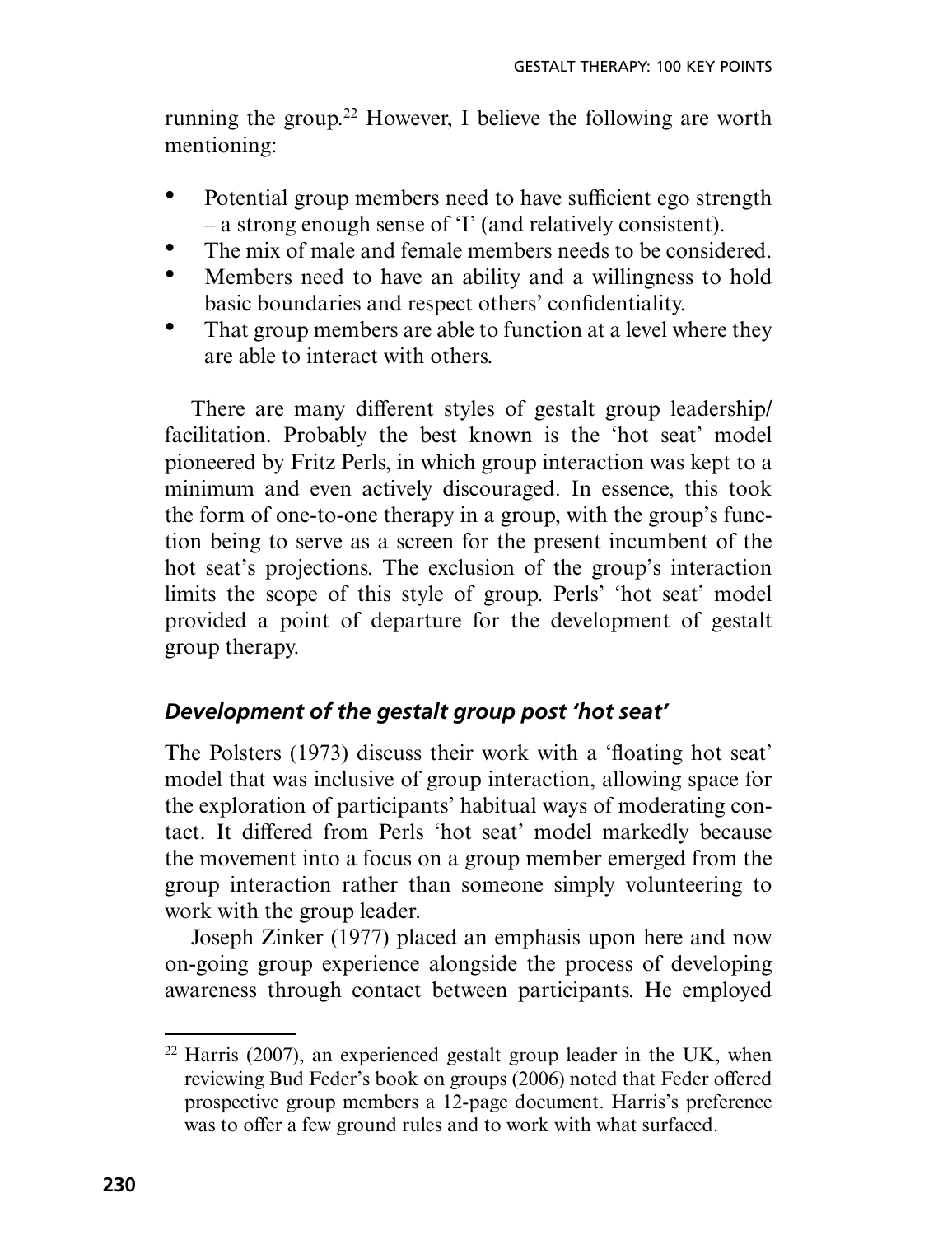interactional experimentation in facilitating a sense of community within the group.

Elaine Kepner (1980) discussed three possible different foci for attention in gestalt group work: the intrapersonal, the interpersonal and the group as a whole (emerging group patterns). It follows that she was committed to working with the individual and the individual as part of a greater whole.

We can think of gestalt group facilitation in terms of a continuum with the leader-led 'hot seat' style at one end of the continuum and a totally inclusive virtually leaderless style at the other.

As with any system there is a danger that a gestalt therapy group creates an impermeable boundary around itself and thus isolates itself and its members from supports from the wider field. Relatively few accounts of gestalt group therapy relate to the group in the context of the wider field. A gestalt therapy group can be an embodiment of the whole being greater than the sum of its parts, but let us not lose sight of the fact that the gestalt therapy group is also part of a greater whole.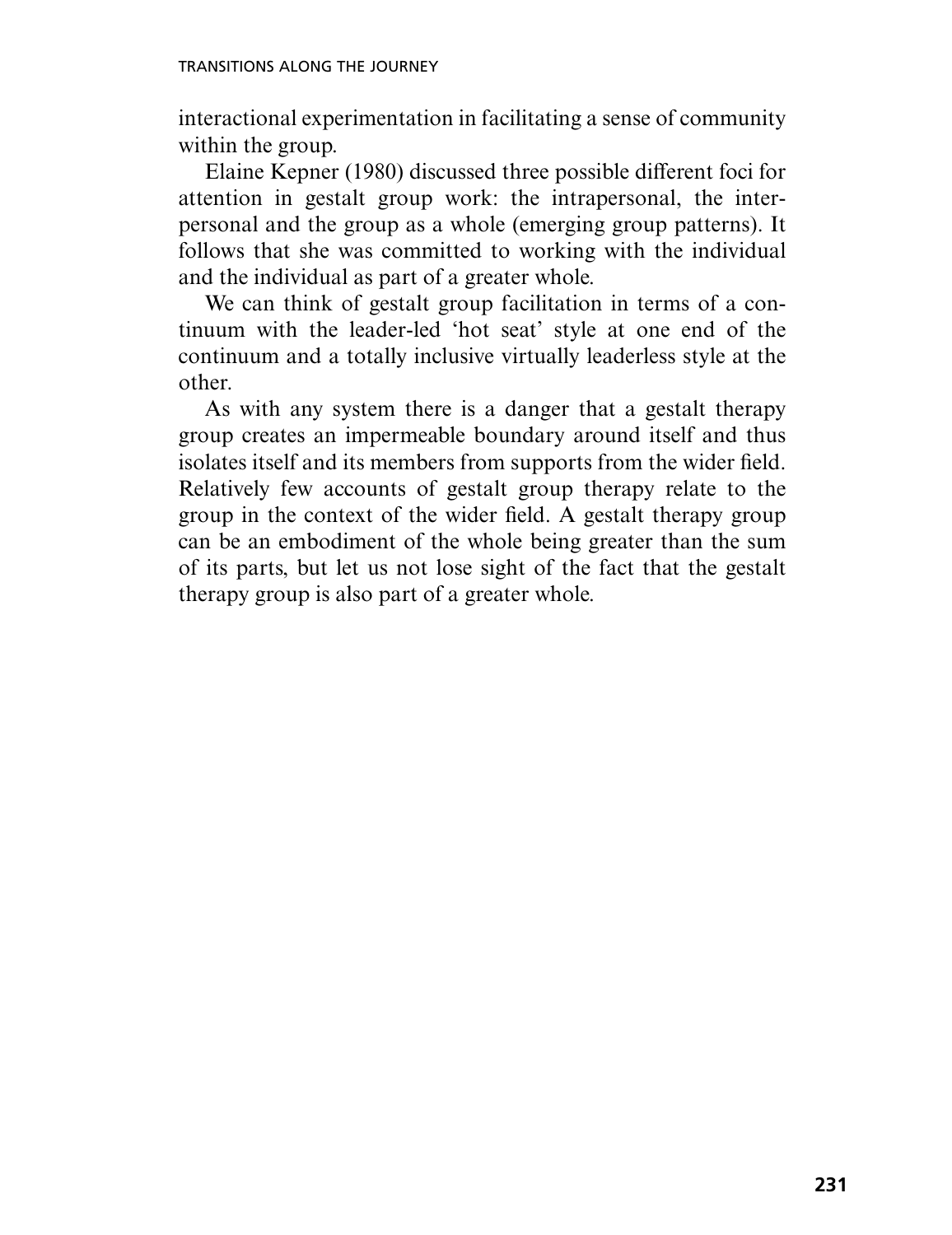## **Endings**

The ending of the therapeutic relationship can be an evocative event for both client and therapist, echoing back to previous endings in each of their lives. As therapists we need to develop an awareness of our patterns in ending relationships and question how these may influence endings with clients.

### *Experiential exercise*

*Sit comfortably and close your eyes noticing any areas of tension in your body. Take your time, breathe regularly out and in, and just notice whether this tension eases or remains. Now scan through a range of past relationships in your life with a focus on the way they ended. Pay attention to any changes in tension that may occur in your body or any thoughts that emerge as you picture these past relationships. What patterns do you notice? Do any of these ways of breaking contact play out in microcosm for you, for example in everyday social contact?*

Whether we are working with clients long or short term the ending is part of the relationship from the beginning and needs to be acknowledged. A simple contract around ending may well suffice in the initial stages of therapy, the nature of which will vary depending on the intended length of the therapy. For clients attending short-term therapy (up to around 15 sessions) I request that we devote one complete session to an ending so that we can look at any unfinished business and any issues ending might have brought up for them. It also affords an opportunity to explore any co-transference in our ending and whether there is anything in my reaction that reflects the client's experience of their field, for instance, if I am irritated with their decision to function independently just as their parents were. With clients engaging in long-term work I make an agreement to negotiate the ending period during the course of therapy. It can be a fine balance in the initial stages of therapy between acknowledging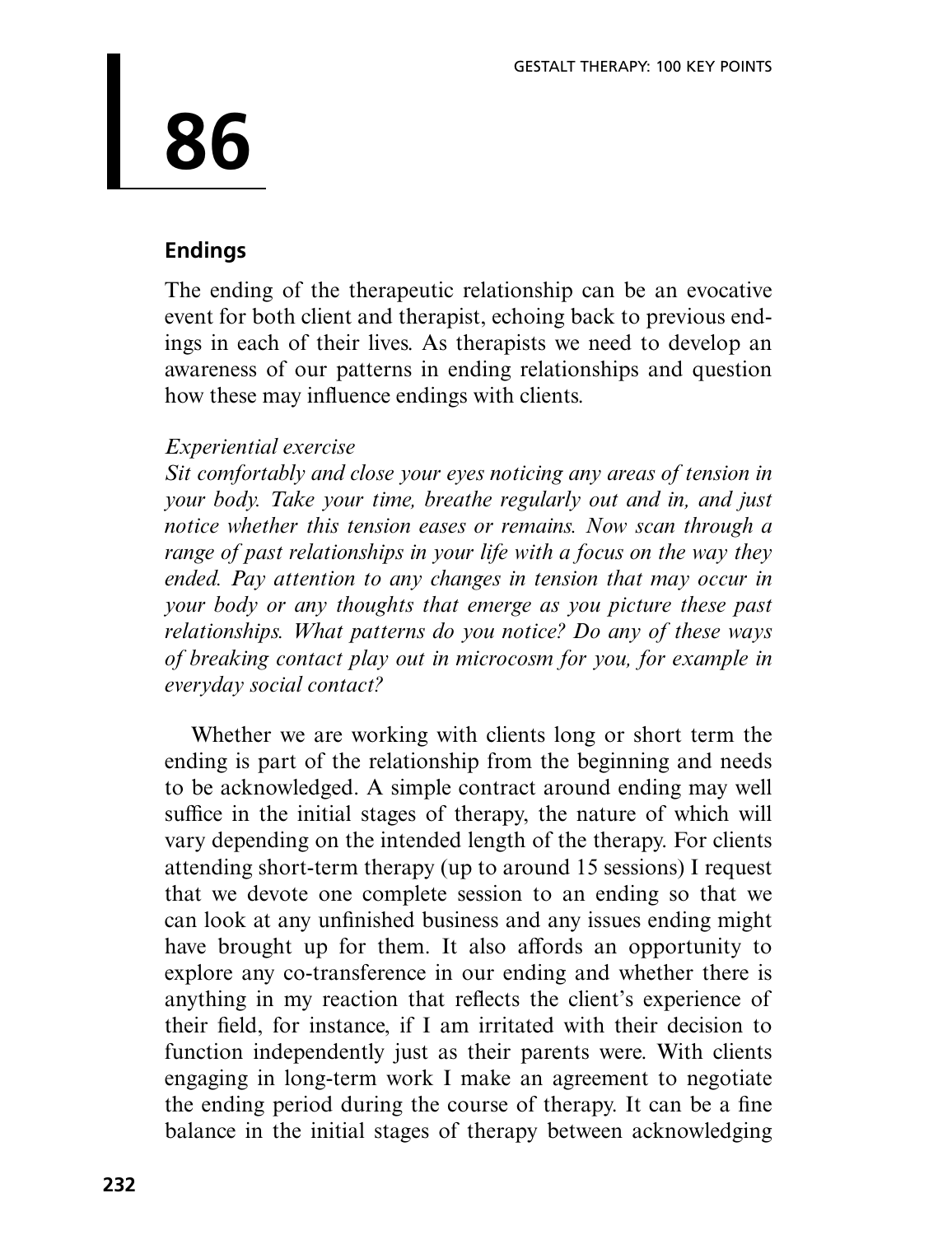that there will be an ending and not dampening the excitement of new contact.

If we look at the therapy journey through a phasic lens, the length of the ending phase in comparison to the beginning and middle phases of therapy will depend on a variety of factors. Two major factors are:

- The client's history of endings for clients with a history of unsatisfactory, sudden or distressing endings this can be the most important phase of therapy, affording the opportunity for the client to experience a healthy ending process perhaps for the first time.
- The client's enduring pattern of relating a major consideration will be the client's relational style. For a client whose relating is characterized by confluence and dependence or avoidance the ending phase of therapy might *be* the therapy. Different phases of therapy might hold greater importance for clients with other contacting styles. For example, a client who displays paranoid traits in the earlier phases of therapy is likely to present a greater challenge as they struggle to develop a level of trust.

Factors in the wider field will also impact the way in which we end. Western societal pressures leave us pretty well culturally programmed to avoid satisfaction and a process of withdrawal by rushing on to the next task. Such pressure can be mirrored in therapy training as a need to produce the next assignment can take precedence over feeling satisfaction and gradually withdrawing from the last assignment.

Ending provides the chance for assimilation and to leave the relationship without unfinished business. To help facilitate this process addressing the following areas can be useful:

• *Reminisce* over the time spent together, perhaps sharing your impressions of the client when you first met (grade this appropriately!) compared with how you experience them now. This is an opportunity for reflection on the process of therapy over time and might include changes in the client's life outside the therapy room.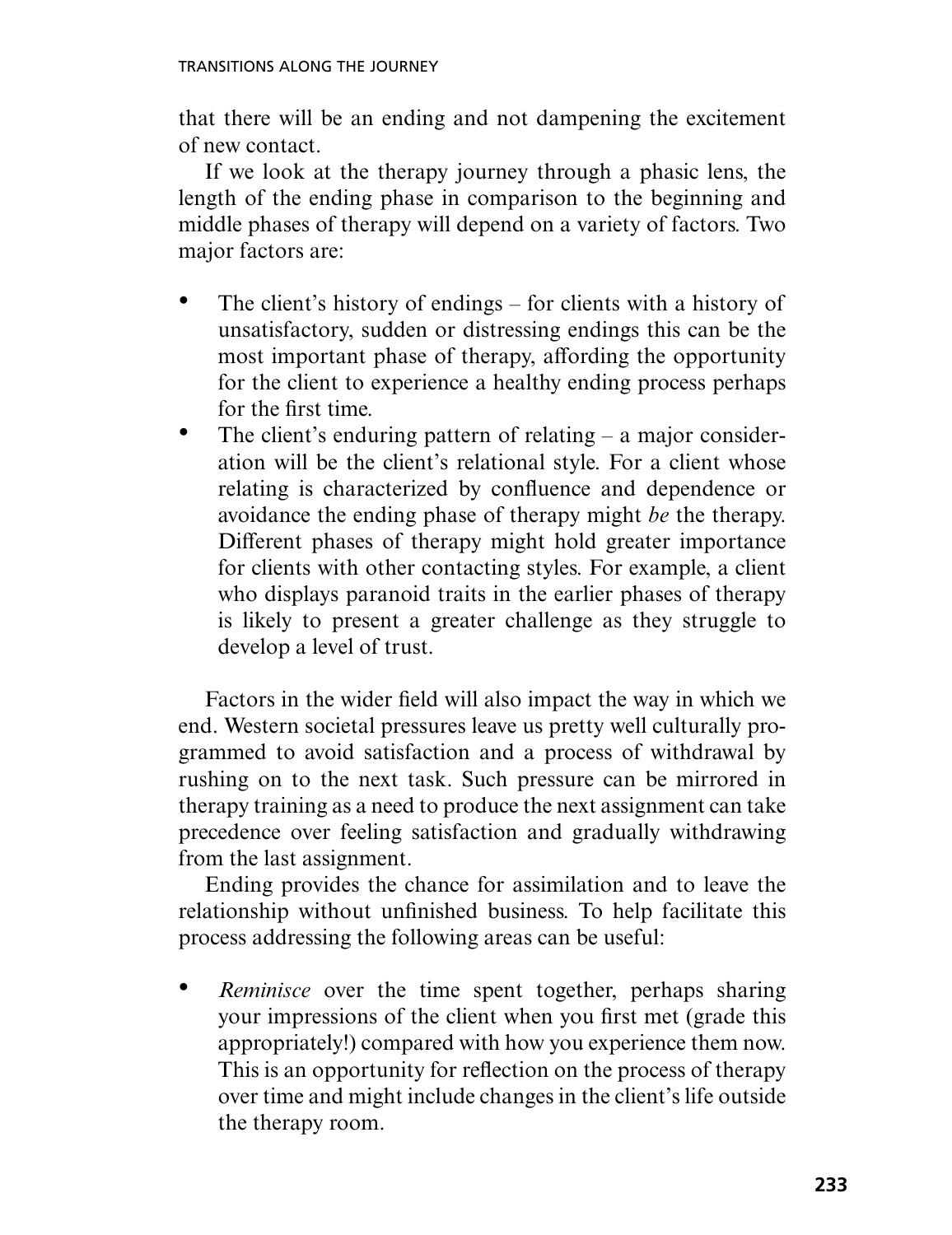- *Regrets* An opportunity for the client to ensure that he leaves without unfinished business, it might also be appropriate for the therapist to share some of their regrets. Sharing even minor regrets, maybe unreasonable hopes or unrealistic expectations in the here and now can be enormously freeing.
- *Remember* specific incidents or change points that stand out over the course of therapy. They might be a memorable experiment that was completed or a seemingly innocuous interaction.

A two-way dialogue covering the above can run over a single session or a series of sessions.

Sometimes, usually in the early stages of therapy, a client may just stop attending sessions. This can leave the therapist with a host of possible feelings and reactions. These should be managed with the support of their supervisor and/or own personal therapy rather than provoking them to make direct contact with the client. In terms of closing the relationship with the absent client, I would suggest a brief letter expressing regret at them missing their appointment and inviting the client to make contact, including a date when you will assume they no longer wish to continue with therapy and wishing them well for the future.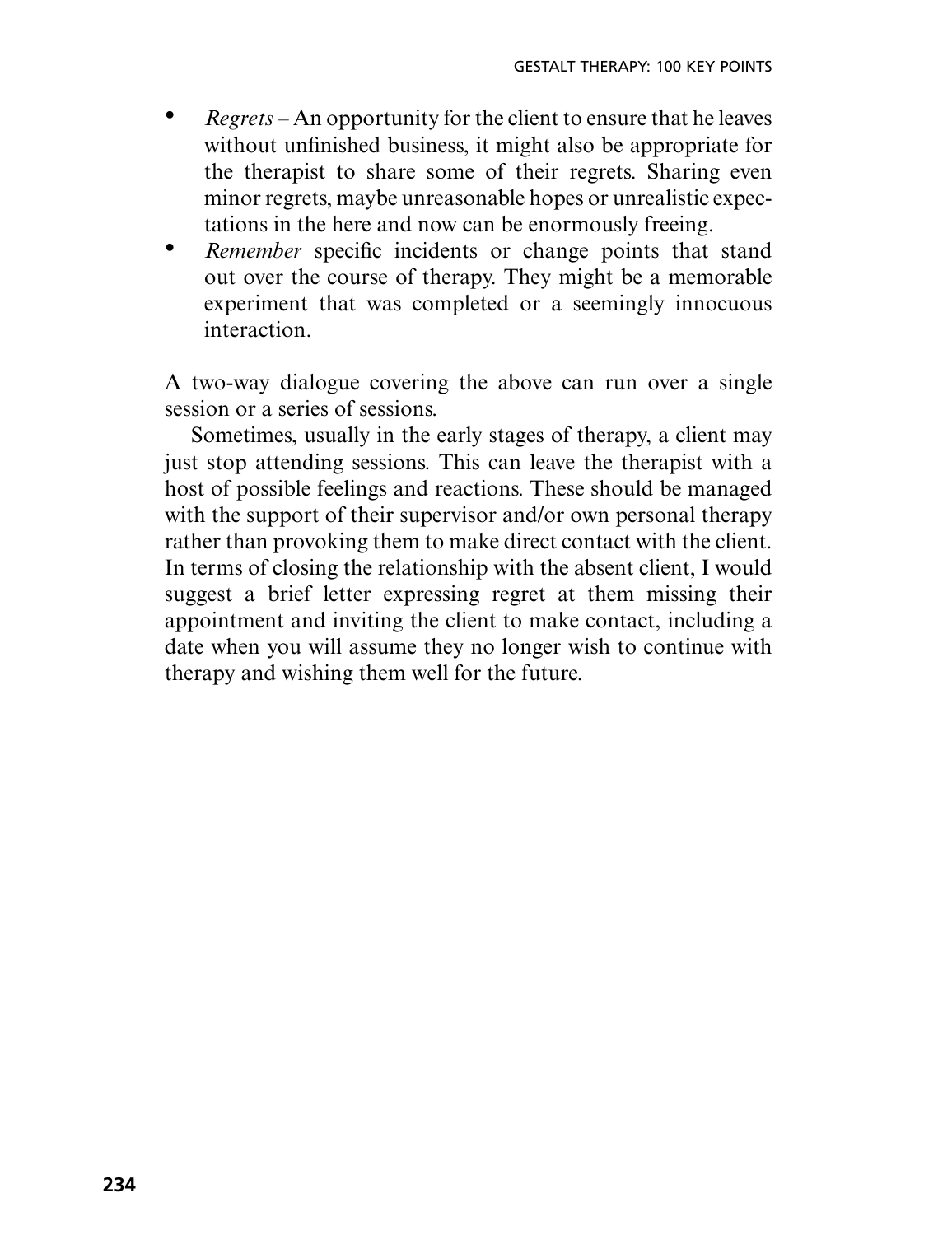### **On-going self-therapy**

As therapists our aim is to put ourselves out of business – for the client to move on and build their own on-going support in relation to their situation. So what is self-therapy from a gestalt perspective? We have seen that self emerges at the contact boundary and forms in contact with the environment. In healthy relating there is a fluid flow in our ever-changing process of selfing. It follows that what is needed in on-going self-therapy is something that supports a spontaneous energetic flow between the organism and the environment.

As discussed when therapy goes well the client expands their awareness continuum and their range of support functions through an increased ability to be in contact with their present situation. During the therapeutic journey we may invite experimentation beyond the therapy room or the client may move into this spontaneously. From such experiments possible directions for on-going self-therapy can emerge. These possibilities cover a vast range but fundamentally have one thing in common – contact with the novel. This may be the novel in terms of engaging in a new activity, a different way of relating, a physical or psychological challenge, creating space, remaining in the impasses/fertile void rather than moving on to the next task.

Two examples from clients who developed their own on-going self-therapy can illustrate the process of building self-in-relationto-environment support and the creativity inherent within the people we face. In the process both 'Mary' and 'Jody' taught me that suggesting options could limit rather than expand horizons.

Mary, a quiet and rather timid middle-aged woman, arrived for therapy experiencing debilitating levels of anxiety with panic attacks and agoraphobic type behaviour in that she avoided venturing out of her house unless absolutely necessary (encouragingly her therapy fell into this category). She had engaged well in therapy and we were nearing the end of the 12 sessions permitted by her insurance company. Her anxiety appeared to be supported by a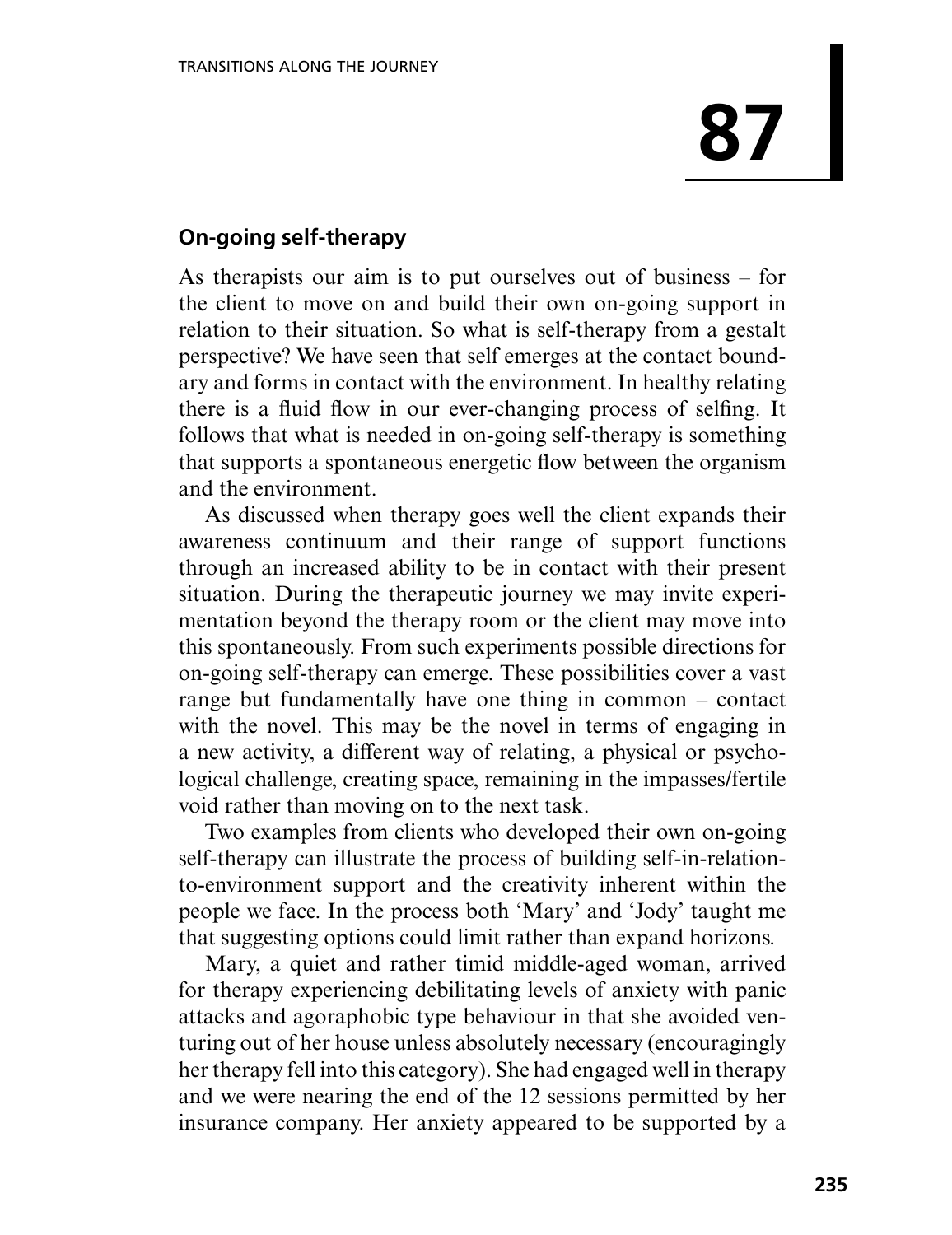retroflective process around her anger that she had been resistant to expressing in therapy. Given the limited period of time available we had concentrated on working with her anxiety and associated struggle in venturing out and supplemented the work with homework between sessions. We had agreed that she would visit the city centre on the Saturday prior to our penultimate session. In that session she surprised me by announcing that she had not only visited the city centre, but had met up with a friend and they had gone to a football match. It transpired that part of the function of her visiting the match was that she could 'scream and shout' at the players – undoing retroflection. She also knew that the crowd were not looking at her and therefore being with so many people only concerned her minimally. Mary went on to 'prescribe' her own self-therapy to attend these football matches regularly.

Jody was a 24-year-old whose presenting problem she described as 'low self-esteem'. She worked in a call-centre where she received a constant stream of complaints, which mirrored how she had been put down in the past. She hated the work but felt stuck as she projected her power and creativity onto others. She loved art and spent hours on the Internet scanning various artists' work, 'but I could never do anything like that' was one of her introjected beliefs. Jody disproved her own hypothesis as artwork did prove to be an open door for her expression in our therapy and with support she was able to experiment producing artwork outside our therapy sessions, although this was always done secretively. After a further year in therapy Jody was challenging her introjects about not being good enough and noticing how she projected her power and creativity onto others, she is now continuing her on-going self-therapy on an interactive arts degree at university.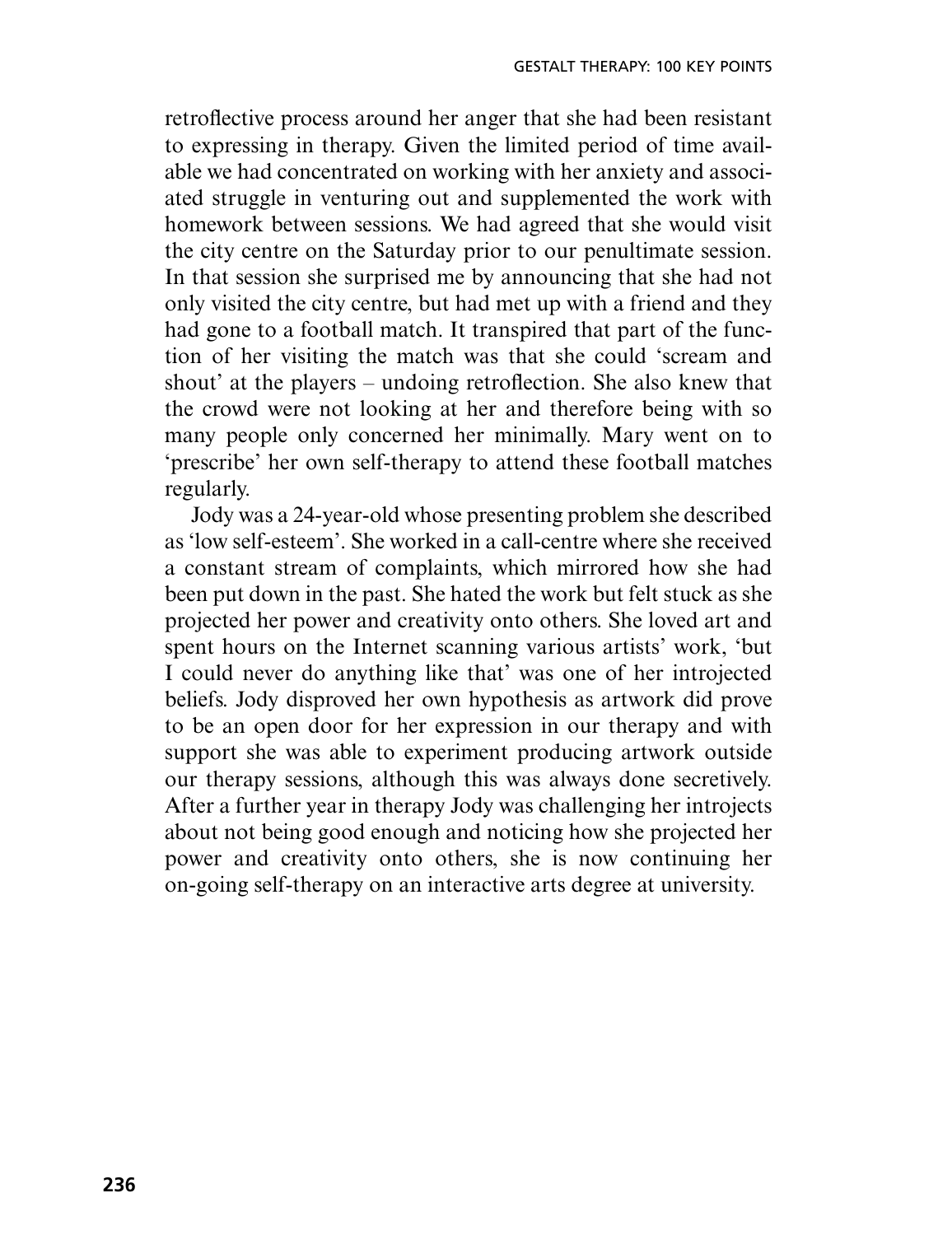

## ETHICS AND VALUES: KEY SIGNPOSTS FOR ALL JOURNEYS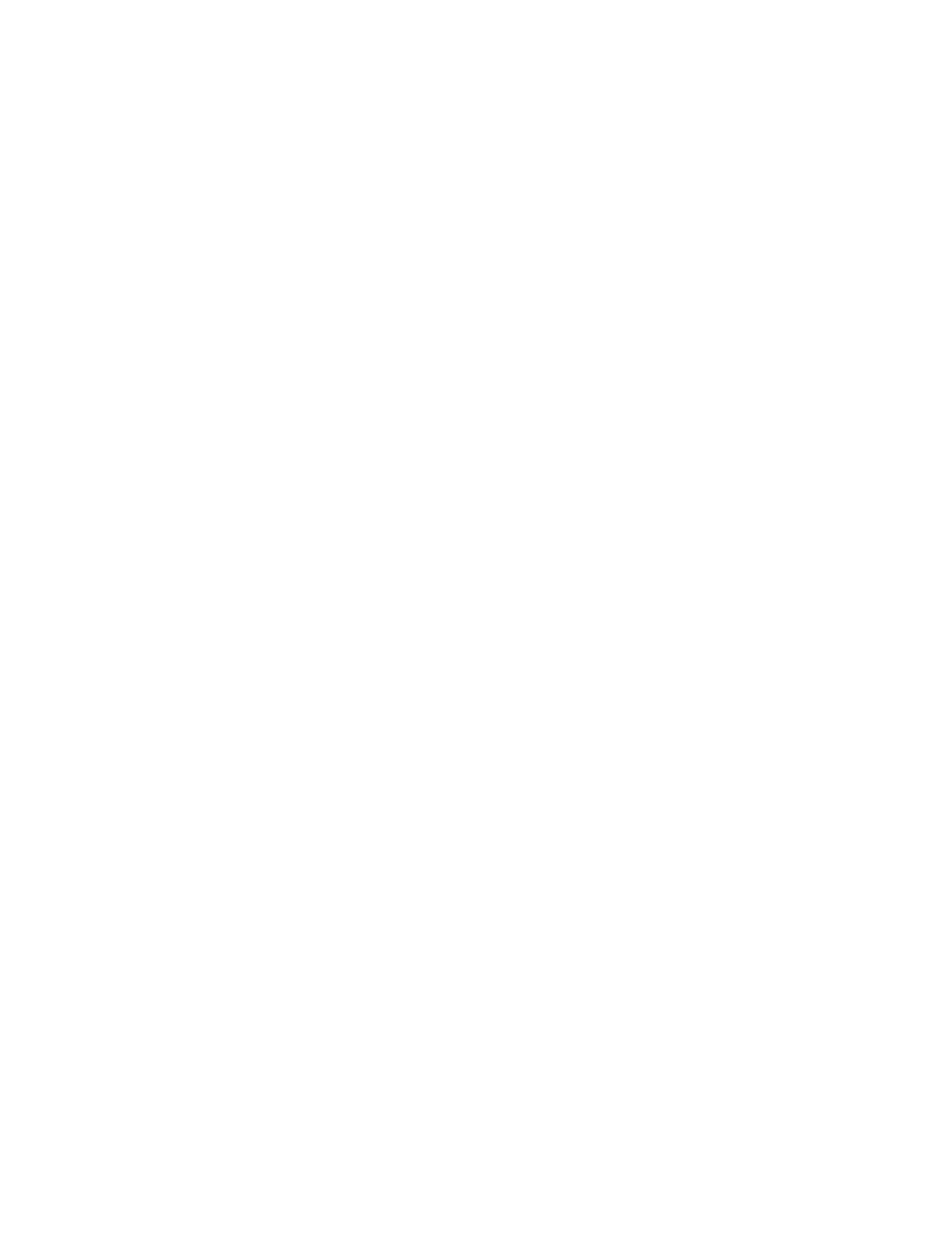#### **Therapeutic boundaries**

Ethical behaviour emerges from an embodied ethical attitude in the world. The development and maintenance of such an attitude cannot be created through reams of ethical codes from Institutes or governing bodies. An ethical therapist lives her life ethically, she does not don some metaphorical 'ethical white coat' but is an ethical person first. Such an attitude is in itself therapeutic and from it therapeutic boundaries can be integrated into the therapist's practice. Therapeutic boundaries should emerge from an attitude of care.

Together with an ethical attitude we also need knowledge of what therapeutic boundaries are needed within the therapy relationship. In cricket a boundary is something that marks the farthest limit of the playing area, likewise a therapeutic boundary serves to contain the event that takes place within it. Boundaries hold the therapeutic relationship in place and once the therapeutic relationship ventures beyond those boundaries it becomes something other than therapy. Although the client does carry some responsibility for adhering to therapeutic boundaries it is the responsibility of the therapist to provide a safe container for the work by outlining the therapeutic boundaries and ensuring that the relationship is held within these boundaries. To provide a safe container for therapy we need to be clear around the following areas:

*Confidentiality* – Essential in forming and maintaining a therapeutic relationship is holding confidentiality and being clear about the limits of confidentiality. These limits relate to safety; should the client become a danger to themselves or others, confidentiality would need to be broken. The therapist also needs to take material from the session to their supervisor (see Point 94) and may wish to gain the client's permission to record sessions for this purpose. For a fuller discussion on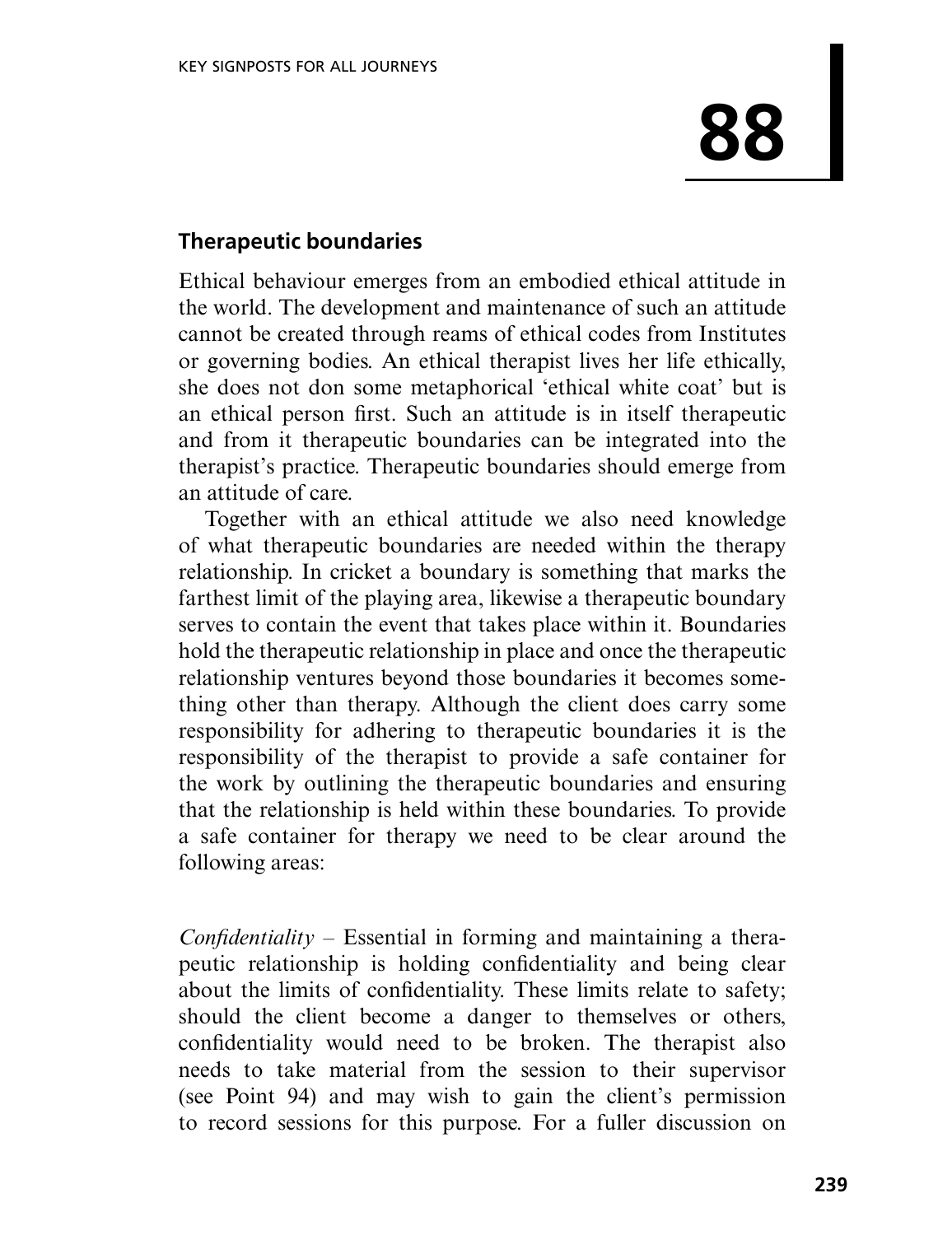confidentiality I suggest perusing the UKCP<sup>23</sup> or BACP<sup>24</sup> websites.

*Limits of the relationship* – Clients new to therapy do not always understand why we cannot meet outside the therapy space. Many clients have had experience of having had their personal boundaries crossed or violated; to meet outside therapy would cross a boundary. Although we work to equalize the therapeutic relationship, there is a very real power imbalance. This is one of the reasons that the therapeutic relationship should be limited to precisely that. Contamination can take place, even long after therapy has finished.

*Sexual boundaries* – To me it goes without saying that *any* sexual advance by a therapist is gross abuse of their power and that a given therapeutic boundary is that sexual feelings will not be acted upon. It might seem that this goes without saying, but sadly there are examples of such transgressions throughout the history of psychotherapy and not only our distant history. Although these individuals damage the whole profession through their actions, thankfully they represent a tiny minority amongst a group of honourable practitioners.

*'Business' matters* – Be clear around fees (if these apply), the length of sessions, the amount of notice required for cancellation of a session and the number of sessions you recommend should the client wish to end therapy.

*Length of therapy contract* – If there is a set number of sessions available, as in brief therapy, be clear about this from the beginning. Aside from exceptional circumstances I do not recommend extending the number of sessions with such contracts. Also ask yourself if the number of sessions available is appropriate for the presenting issues. In long-term therapy I recommend a review after a few sessions before establishing an open-ended agreement. *Explain something about the process of gestalt therapy* – Give a simple and concise account of the way you work. Be careful not to get too technical, there are enough invitations to do so with some of the gestalt terminology.

<sup>23</sup> United Kingdom Council for Psychotherapy.

<sup>24</sup> British Association of Counselling and Psychotherapy.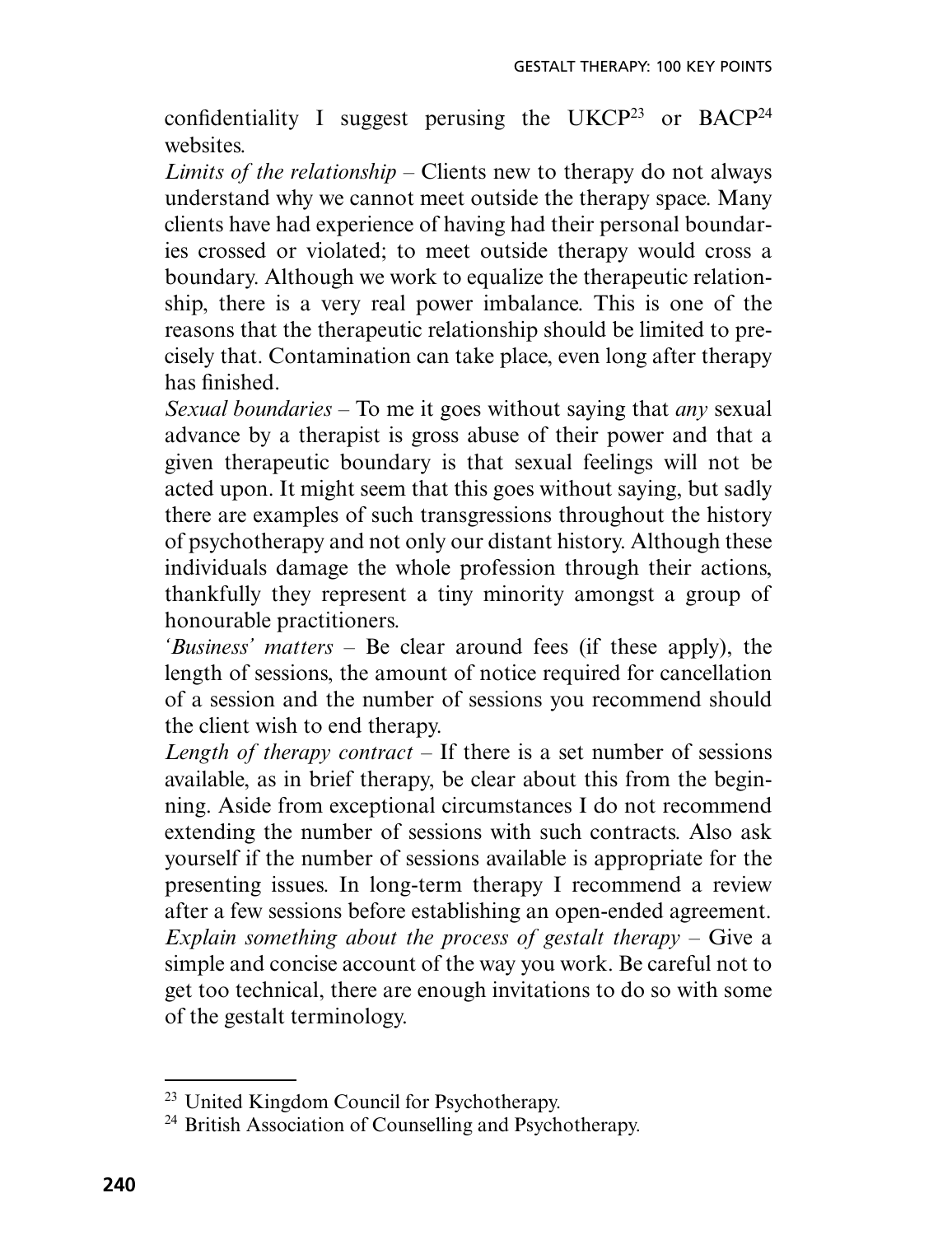There is a certain paradox in the fact that we need firm and clear boundaries in place in relation to the therapeutic space to facilitate the possibility of healthy fluidity and permeability between client and therapist and their respective contact boundaries. The process of gestalt therapy with our dialogic focus on inclusion, presence and confirmation together with a desire for understanding how the client meets and makes sense of their world can lead to intimate relating between therapist and client.

At the end of the day a governing body or I can write about the importance of the maintenance of therapeutic boundaries and we can all nod in agreement. In the therapeutic relationship the most important field condition of all is not our ability to adhere to the rulebook, it is our attitude, our honest care for the wellbeing of our clients and our profession. We might make mistakes but in our bones we know right from wrong – what is more, I believe that our clients know that we do too.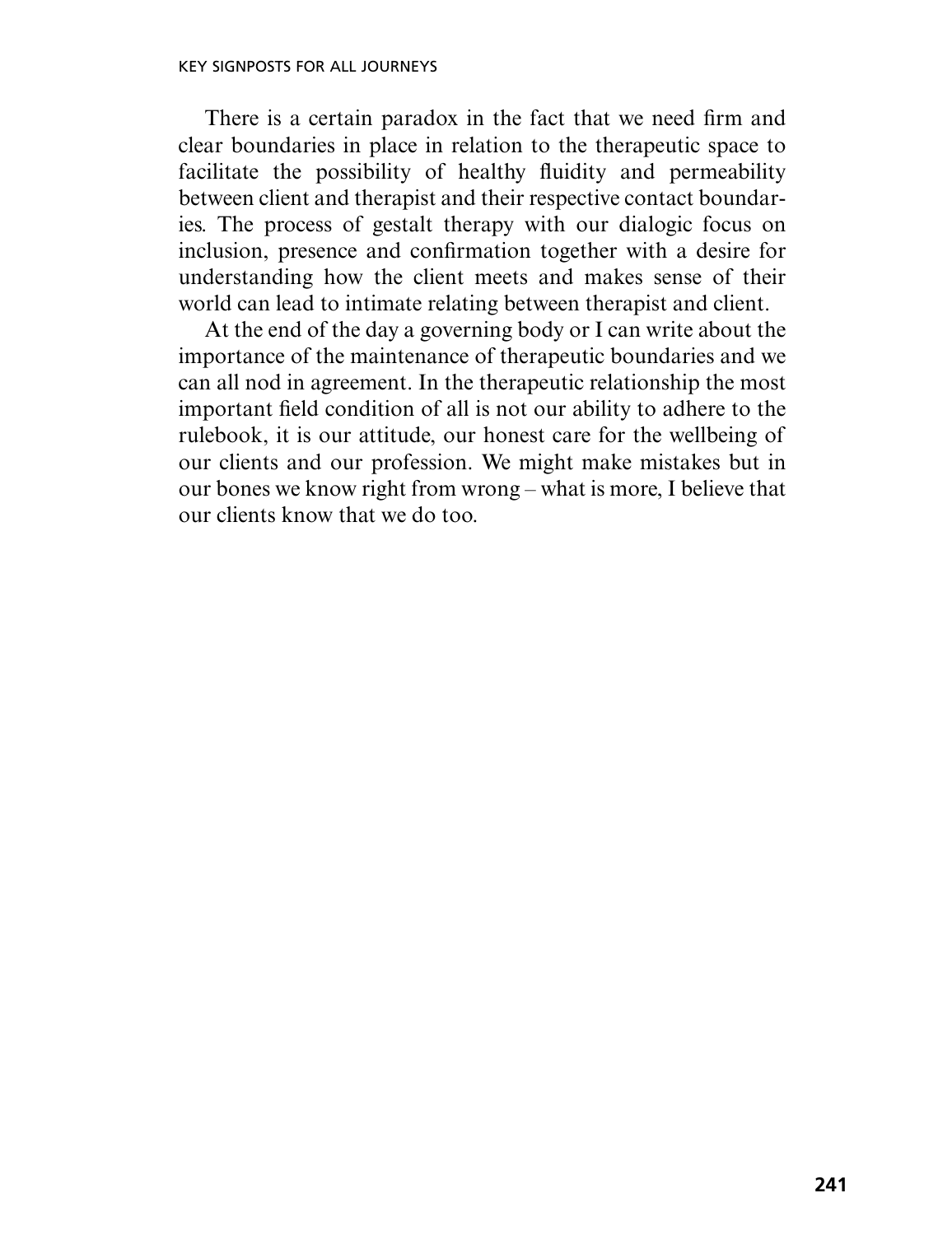#### **Assessing risk**

Implicit in therapy is stepping out and risking something unfamiliar, some novel way of being. Never ignore the risks that come with such a move. We need to assess risk at initial assessment with clients but as with all assessment this process will be on-going.

Even with the most depressed client, seeking therapy suggests some belief that the quality of their life can improve. Even if this ray of hope flickers dimly, it has shone brightly enough to get them to the therapy room. Concurrently, or shifting from their ground to figure, may be the desire or thoughts of committing the ultimate retroflection – suicide. If this is in the field I make a point of discussing what can be one of our cultural taboos openly with the client and differentiate between suicidal intent and suicidal ideation. There is a world of difference between thinking about an action and carrying this action out. As retroflection is marked by turning back an impulse and a hardening of the contact boundary, the very process of facilitating expression of suicidal thoughts and feelings can soften the contact boundary and reduce a sense of isolation. I believe this can reduce the chance of ideation being acted upon.

If risk to self or others is in the field, the 'here and now' can only offer a certain amount of information. There is considerable research suggesting that past behaviours in relation to self/other harm and suicide attempts are indicators of current risk. Bear in mind that risk to self or others does not just relate to suicide or violence but can include a wide range of behaviours: substance abuse, neglect of self and/or others, eating disorders, cutting oneself, addictive behaviours, compulsive risk taking, remaining in a grossly abusive relationship to name a few possible areas. To practise responsibly, ethically and in the interests of our client and their immediate field we need to take a history to gain as full a description as possible of the phenomenology of the behaviour. In doing so we need to strike a balance between curiosity and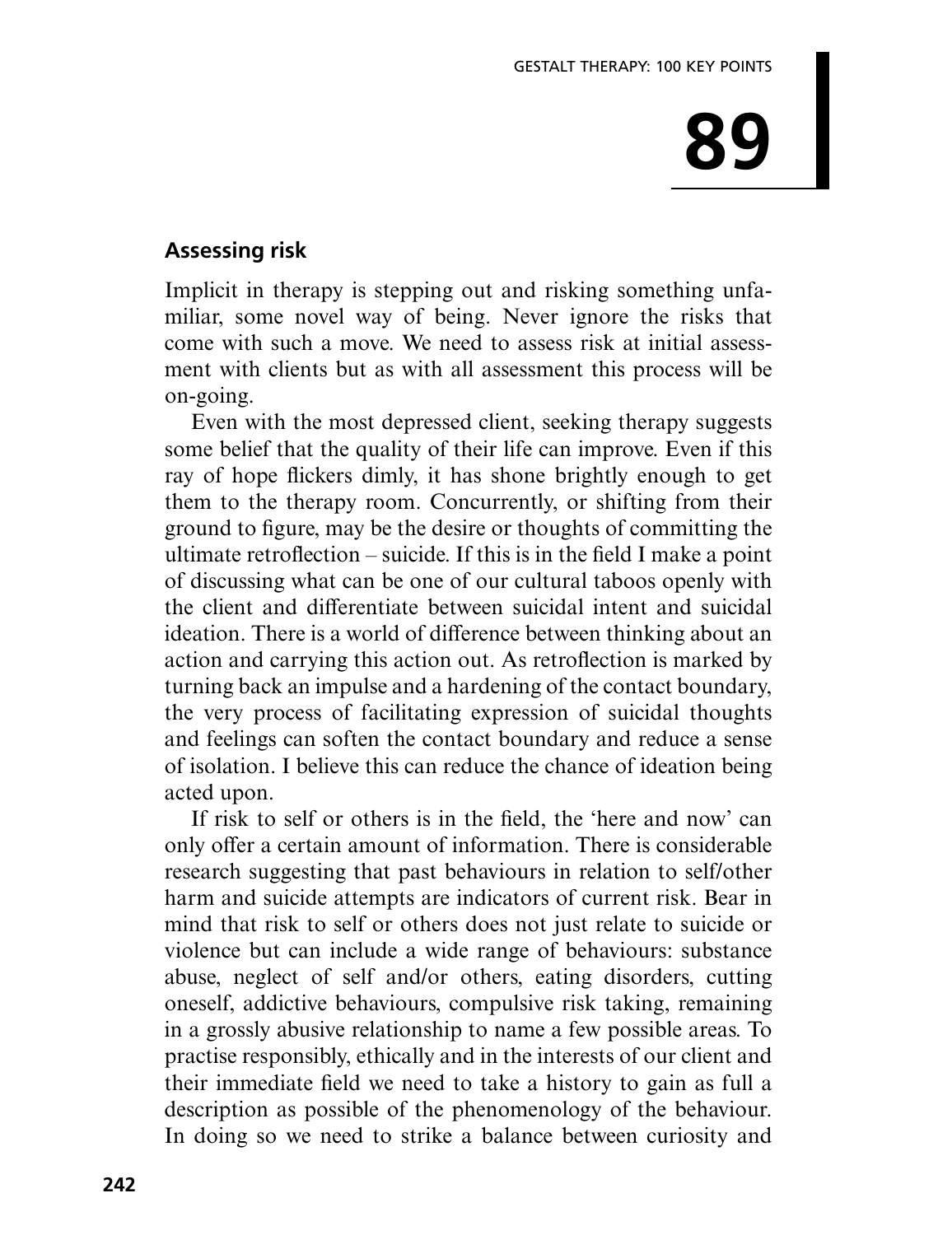structure. Some areas I might explore are: When did the behaviour begin? Was there a specific trigger? What is the function of the behaviour? Does anyone else know? Has the intensity of this behaviour varied over time? What has supported this behaviour? This is by no means an exhaustive list and I suggest that any such assessment is weaved into the dialogue rather than run through as a checklist. You will probably naturally use this information in tandem with that gathered in relation to the client's use of contact functions (see Point 34).

#### *Experiential exercise*

*Suicide, self-harm, sexual deviance – Consider your views in relation to these areas. How comfortable/uncomfortable would you feel about gaining a description from your client about these behaviours?*

Some clients have a particularly erratic style of relating and can easily fragment when faced with stress. When clients with such relational patterns get angry they often retroflect their anger, harm themselves or even attempt suicide. Such clients require firm therapeutic boundaries and an experienced therapist when they are *borderlining*.

There are differing thoughts on managing clients who experience urges to commit suicide. Personally I ask for a commitment from the client that as long as they are in therapy with me they will not attempt suicide and make myself available for contact if they experience such impulses. When I am not available in person I provide telephone contact and/or contact with a locum therapist.

We also need to consider *therapeutic risk* when working with clients. Therapy can help bring about dramatic life changes and even though these may be positive, journeying through them can be stressful. 'What is ordinarily called "security" is clinging to the unfelt, declining the risk of the unknown involved in any absorbing satisfaction . . . It is a dread of aggression, destroying and loss . . . A better meaning for "security" would be the confidence of a firm support which comes from previous experience having been assimilated and growth achieved.' (PHG, 1951). In therapy clients need to journey through a phase of aggression and destroying old ways of being, old 'securities' have served them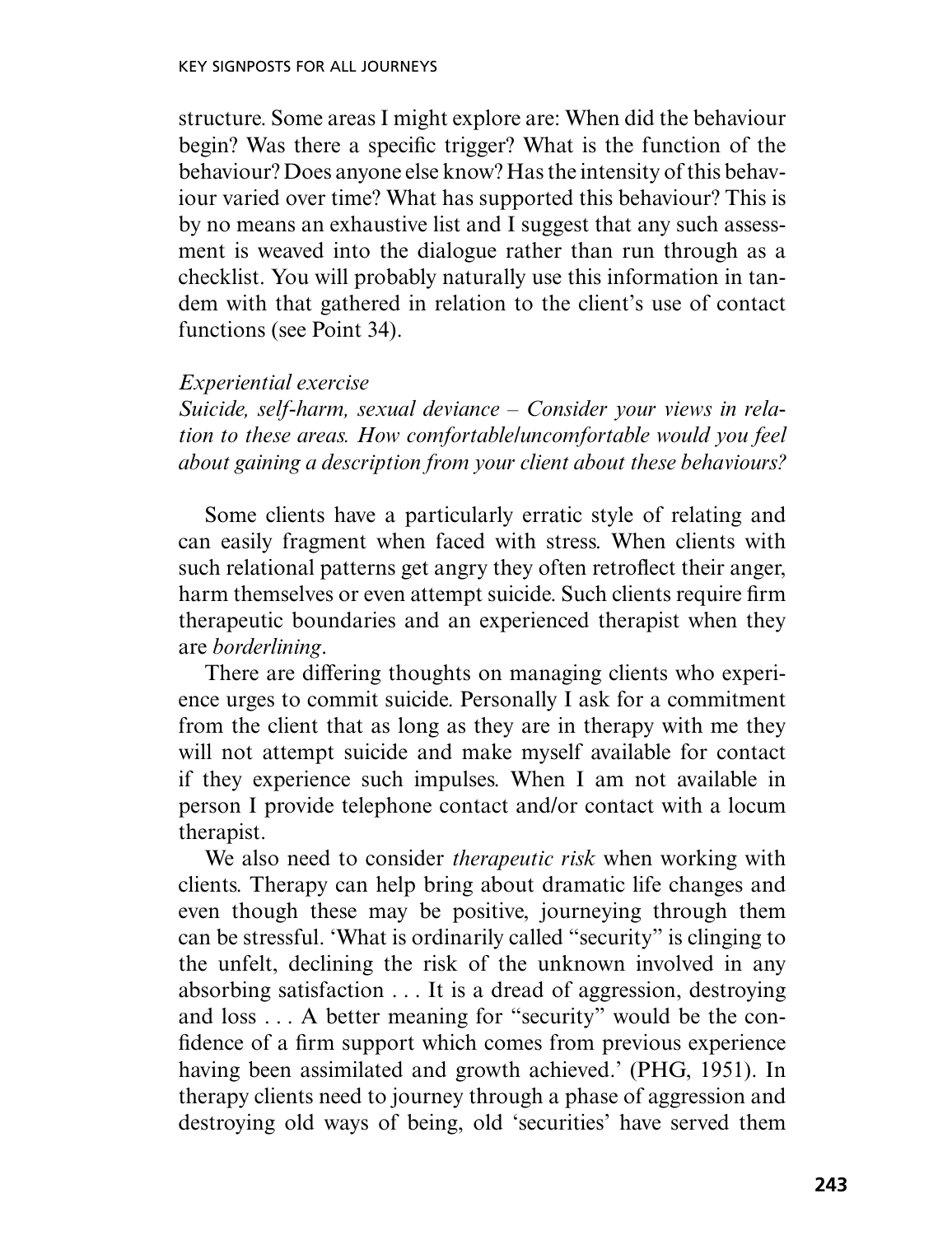well in the past and now it may feel that there is nothing as the client faces the void. Such a process takes a certain amount of ego strength. If the client is insufficiently supported and led into solvent-based experimentation when glue is needed, fragmentation can occur.

In my final few words in this brief visit to the vast subject of risk assessment I would like to focus not on the client but on the therapist. What are the risks to you of working with such demands as those described above? What supports do you need, both inside and outside the therapy world? If you ask yourself such questions you will probably be more sensitive to your client's needs and model a healthy way of being – we are each part of the other's phenomenal field. When we meet with the other we learn about ourselves.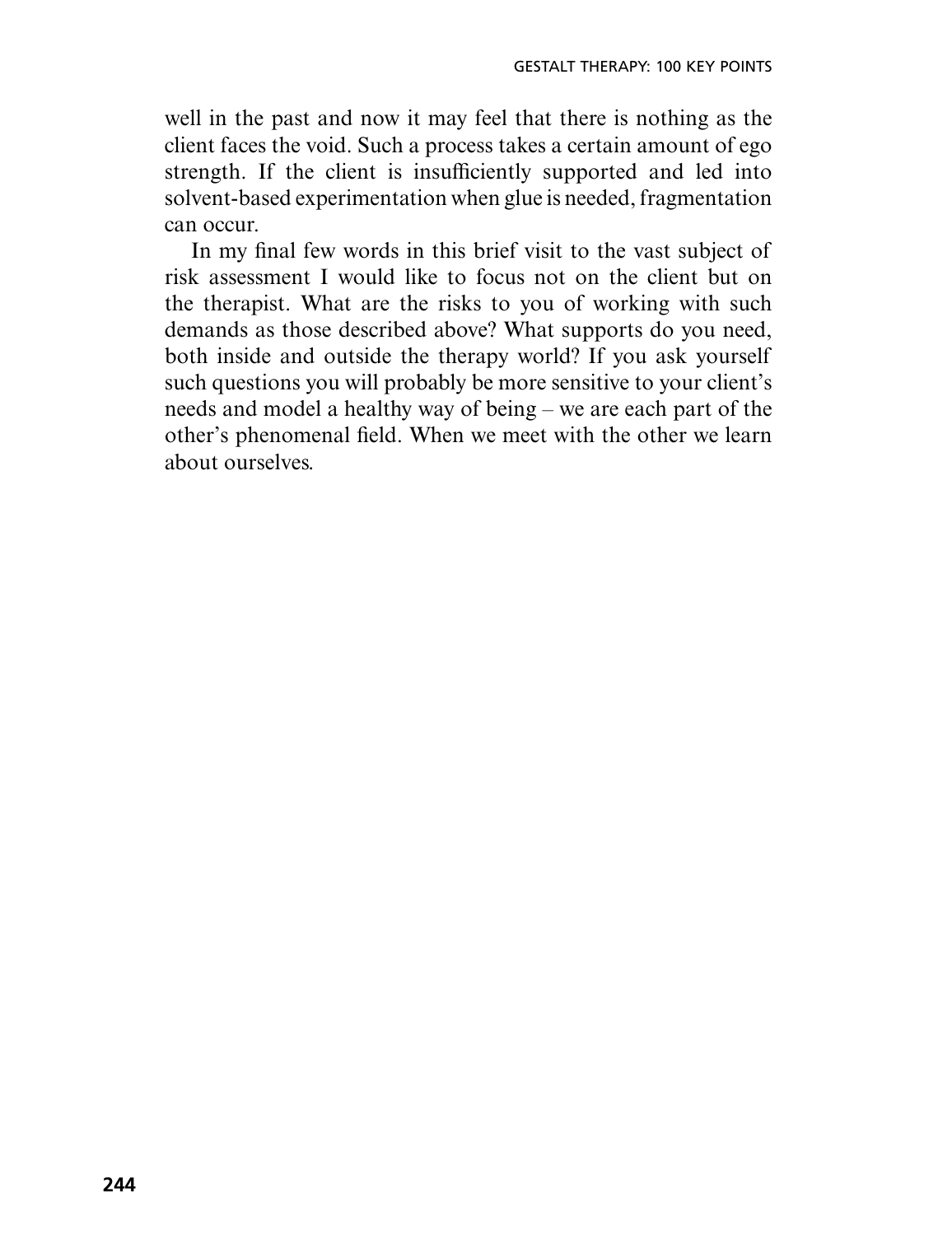#### **Attending to the wider field**

A butterfly flaps its wings in Tibet and causes a tornado in Texas. This notion from chaos theory is not restricted to the world of meteorology. A small psychological shift can create the equivalent of a tornado of change in the client's field. Similarly situational change can stimulate enduring psychological change as the client's world-view is irrevocably altered. An obvious example might be the collapse of something that the client perceives as permanent or certain whether close to home or further afield – a marriage breakdown or a terrorist attack such as 9/11.

#### *Experiential exercise*

*Think of a time when a more distant event might have altered your view of the world in some way. If you cannot think of such an example consider whether you believe that this is possible for you.*

Although the therapy session takes place in a private, confidential setting it is not detached from the wider field. Something we need to be mindful of when working with clients is that they come to their therapy session from a wider situation and usually return to a similar situation. If that situation contains elements of risk, some of the creative adjustments that in the different context of the therapy room we might consider to be unhealthy 'interruptions' to contact, in that wider situation may maintain their safety. Behaviour always needs to be viewed in the context of where it manifests.

Parlett, in discussing the *unified field*, outlines, 'the web of interconnection between person and situation, self and others, organism and environment, the individual and the communal' (1997: 16). The relevance of field theory can be difficult to grasp, as this 'web of interconnection' can appear to include anything and everything. That butterfly in Tibet might as a consequence of flapping its wings affect things in the immediate field just as historical events will but there are layers of influence in a person's field. Whilst field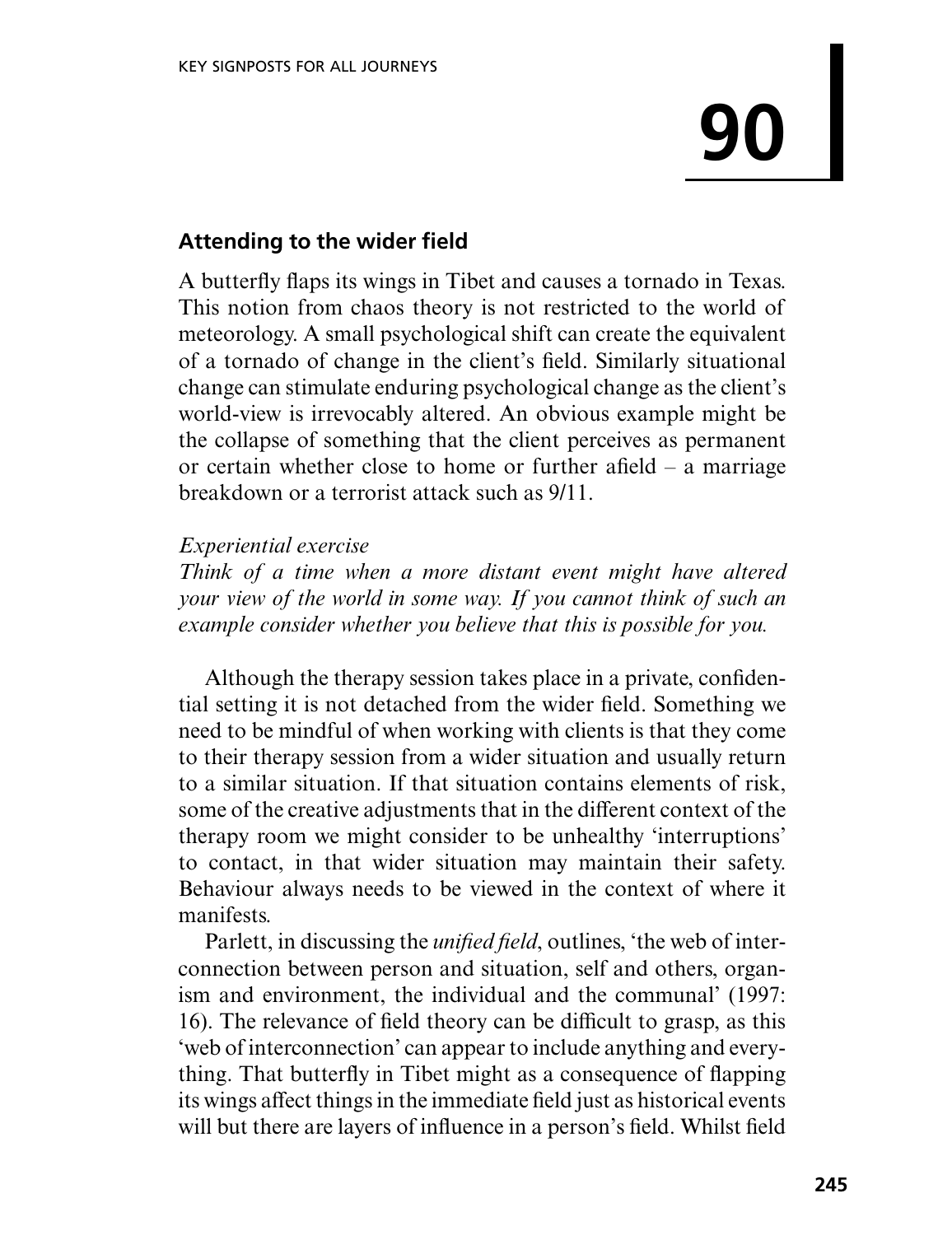events are connected they are also structured and organized with the figural issue at the centre. When a client comes to therapy many of the background field conditions will be out of awareness.

Let us consider a possible example of the impact of the wider field upon the immediate field. A client arrives for therapy suffering from anxiety. His description of his experience is one of feeling fearful, shattered, fragmented, 'in pieces'. This might be experienced as completely self-contained (within the client's own skin) or in relation to a narrow area of his field, for instance, a work-related problem and fear of redundancy. If we consider this presenting issue as solely the client's problem we journey down the road of anxiety management and an individualized treatment plan (which could be helpful in the short term). However, if we pan outwards from the immediate presentation and consider this experience of feeling shattered, fragmented and 'in pieces' to be a symptom of the person's field rather than of the individual, what might we see from that perspective? We may see a fragmenting industry in which the client has spent his working life, elements of his family past or present may be 'in pieces', and his children's schooling may be fragmenting. Pan out further and he may perceive an uncertain economy, a movement away from the communal and towards an isolated way of being fuelled by technological advances. The client walks around a planet many of whose inhabitants show a lack of care for their environment or are exploitative of its resources, resulting in the physical world coming under threat of its very existence. The sickness is not within the client; it is in the client's situation.

In discussing field theory Smuts saw a possible revolutionary reform in the way we conceptualize, 'for people to accustom themselves to the idea of fields, and to look upon every concrete thing or person or even abstract idea as merely a centre, surrounded by zones or auras or spheres of the same nature as the centre, only more attenuated and shading off into indefiniteness' (1926: 18–19). We may spend most of our time with our clients attending to the more central 'zones, auras or spheres' of the client's field. They are likely to present with a few central themes, but we must not lose sight of the influencing factors in the field that exist beyond the immediate.

According to Lewin (1952) behaviour is a function of the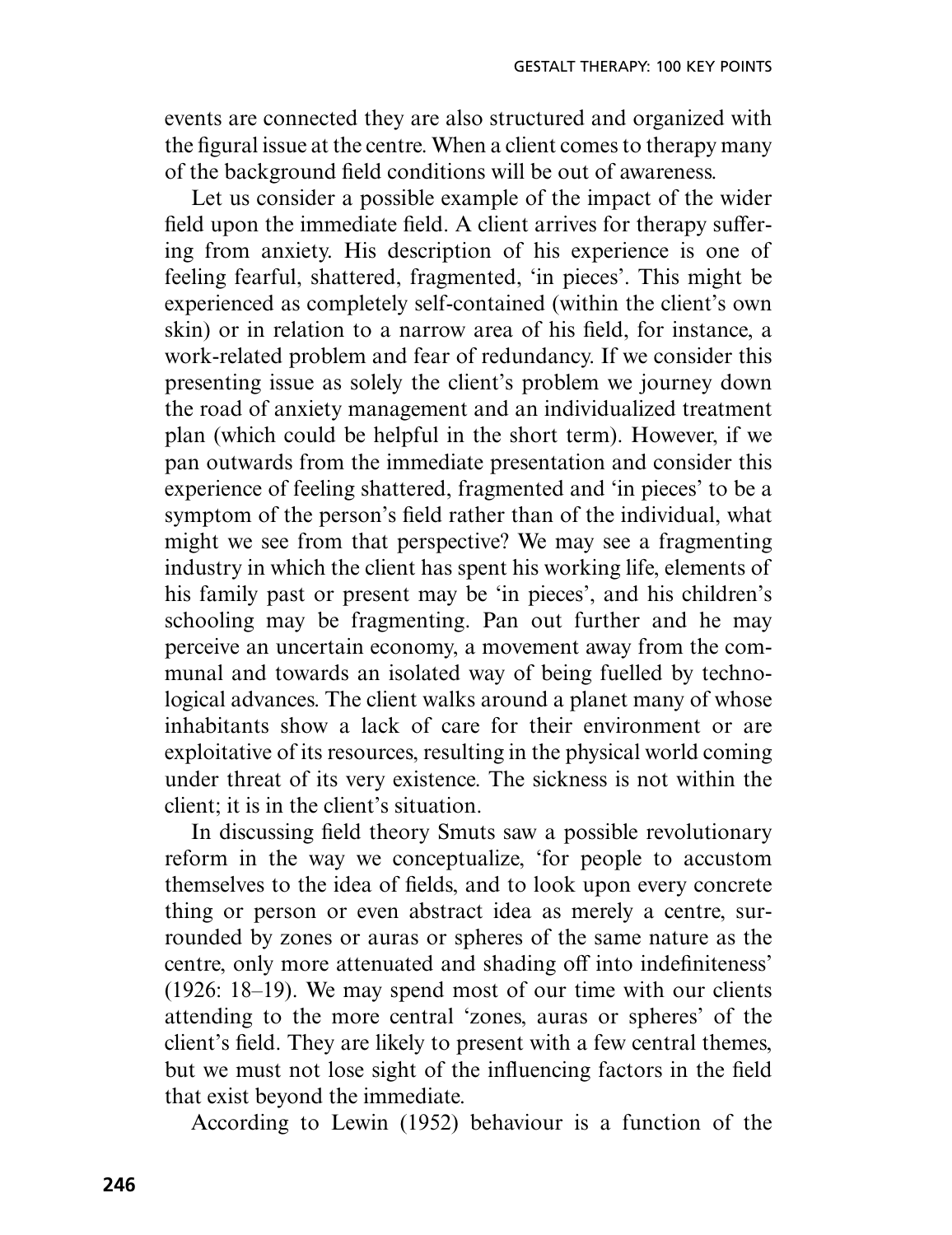#### KEY SIGNPOSTS FOR ALL JOURNEYS

current field conditions and the person and the environment are co-dependent with change in either affecting the whole. Any search for understanding begins with appreciation of the whole and follows with examining the component parts, not vice versa. It is worth repeating that the whole is more than the sum of the component parts. Discoveries in quantum physics revealing that nothing is fixed and that there are only constantly moving, interrelated fields of energy dancing their patterns throughout creation support the notion of a field-theoretical world.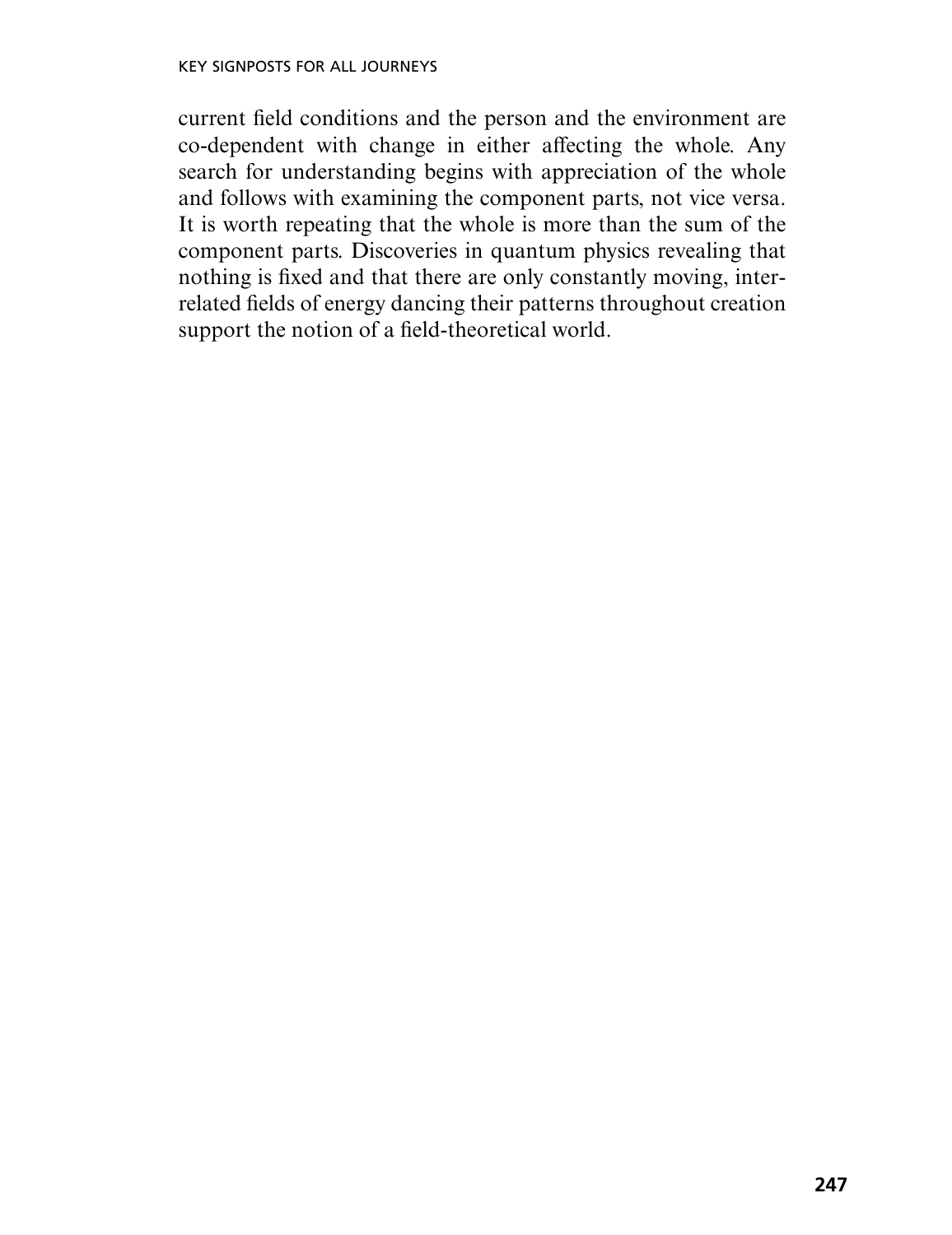#### **Working with difference**

As already stated in gestalt therapy we see each person's lifespace and the way in which they relate to their world as unique, so if we are all different let me clarify what is meant here by the term 'difference'. I am referring to difference here as being a member of a minority group which is disadvantaged because of difference.

Differences in given power and privilege are not always visible and when some areas are, such as a black woman being seen by a white male therapist, there are other elements on the outer levels of the laminated field that are less visible or invisible. The therapist's heritage, including a colonial past, or the black woman's ancestors having been slaves or servants for privileged whites are all part of the situation and will impact the situation. We could make similar comparisons with other areas such as disability, mental health problems, race, sexuality and any other area where the person is disadvantaged just by virtue of who they are.

With an eye on the laminated field and how this can preconfigure the relationship in the here and now let use consider our use of language in relation to difference:

#### *Experiential exercise*

*Consider the following areas in tandem: Black person/White person, Gay man/Gay woman, Promiscuous man/Promiscuous woman, Male genitalia/Female genitalia. Write each down as headings on separate pieces of paper and brainstorm slang and colloquial terms that you are aware of for each. Think of as many as you can and be aware of any terms in the field that you are holding back from using. Take 15 to 20 minutes and then stand back and consider what these terms might say about these differences. You could repeat the exercise for other areas of difference if you wish, e.g. disability, mental health problems, learning difficulties.*

Working with difference is a matter of conveying a healthy open attitude through dialogue, holding a genuine interest in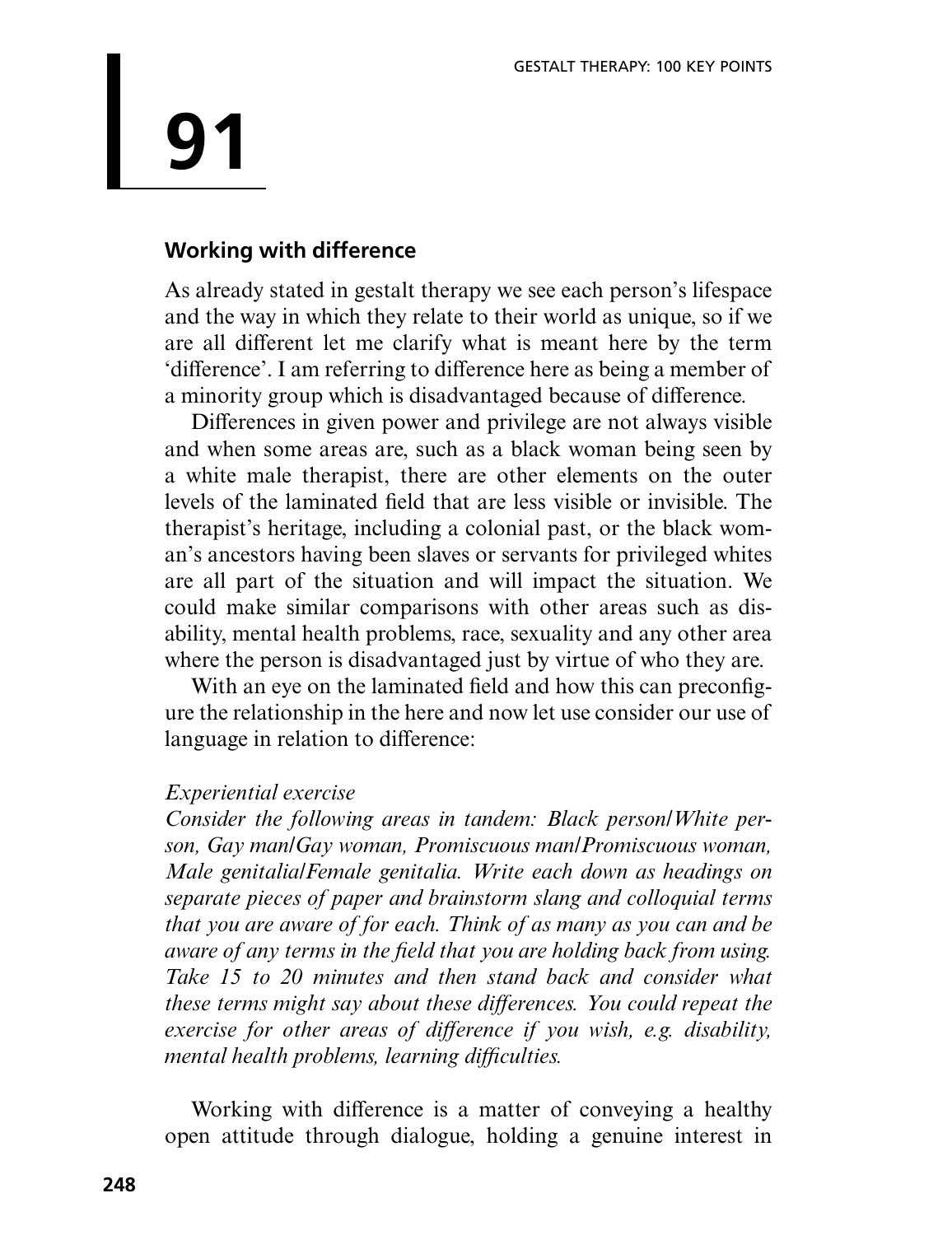the client's phenomenology in relation to their different way of perceiving, within a relationship that takes place in a field of current and historical influences. As therapists we also need to acknowledge our own ignorance and be prepared to redress this whilst being open to the idea that the way in which we use diagnosis can pathologize difference.<sup>25</sup> Although we will always learn from our clients, we could abuse our power if we hold some unaware expectation that they will educate us regarding their difference. Taking responsibility for broadening our knowledge of different cultures and difference will help to equalize the therapeutic relationship.

With our grounding in field theory, holism, phenomenology and dialogue together with our belief that self emerges in relation to other (difference), gestalt should be well placed for working with difference. However, like many other therapies there are huge areas where a disproportionately low number of minority groups have contact with our predominantly white, middle-class profession and its theories, predominantly constructed by white middleclass men. I do not believe that this will change without active moves out into the communities we wish to impact – the mountain is not going to come to Mohammad. In considering how we include we also need to consider how we exclude.

McConville (1997) discussed with openness his experience of bewilderment when working with adolescents of different skin colour. He realized that his well-intended actions could still be hurtful for the other. He conceptualized a process of the figure carrying the weight of the ground. If we think of what can be in the ground of a person with a different skin colour seeking therapy from a white person in terms of power, privilege and the historical field, that is one heavy figure! A similar dynamic is likely to play out in other relationships where there is a fundamental difference between therapist and client where the therapist is holding the privileged position. The therapist already holds a position of power and anything that tilts the balance further in their direction, whether figural or embedded in the relational

 $25$  It was not until 1973 that homosexuality was removed from the American Psychiatric Association's Diagnostic Manual.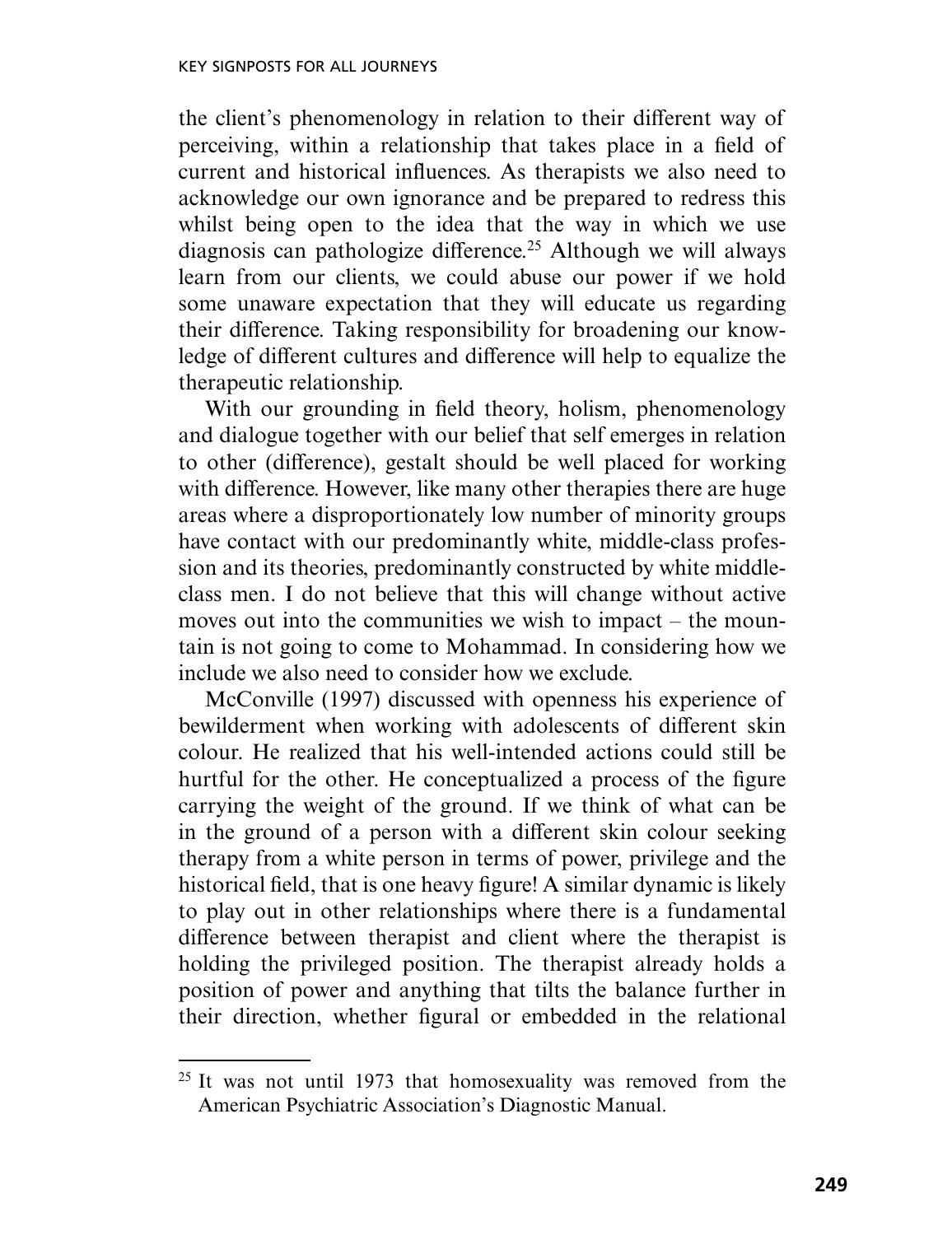ground, runs the risk of creating a relational fissure. It also offers the opportunity for a bridge with healing potential to be built across that difference.

I recall with embarrassment some of my clumsy early work with an African Caribbean man in the British National Health Service. In my enthusiasm to compensate for what I perceived as this man being misunderstood by the service, I omitted the basic steps of phenomenological inquiry and succeeded in defining his reality and missing him completely. I tried to align myself prematurely with this client being fearful that an expression of difference would jeopardize connection and inclusion. It was my client who clearly outlined our difference and provided me with a valuable lesson – that although difference can distance, the novel is required for contact and what is *is*.

As a white, British, professional, middle-class male, I occupy a privileged position in the UK. I also have a disability, am from a very working-class background and spent my educational years and early working life recovering from brain damage that handicapped my intellectual ability for many years. I might have experience of being in a prejudiced minority but my difference does not lay on the surface in the way that different skin colour, some disabilities and deformities do. Some differences can be hidden and others cannot and disclosure when one is in a minority lays one bare to the world of judgements. Disclosure of one's difference is not always a choice.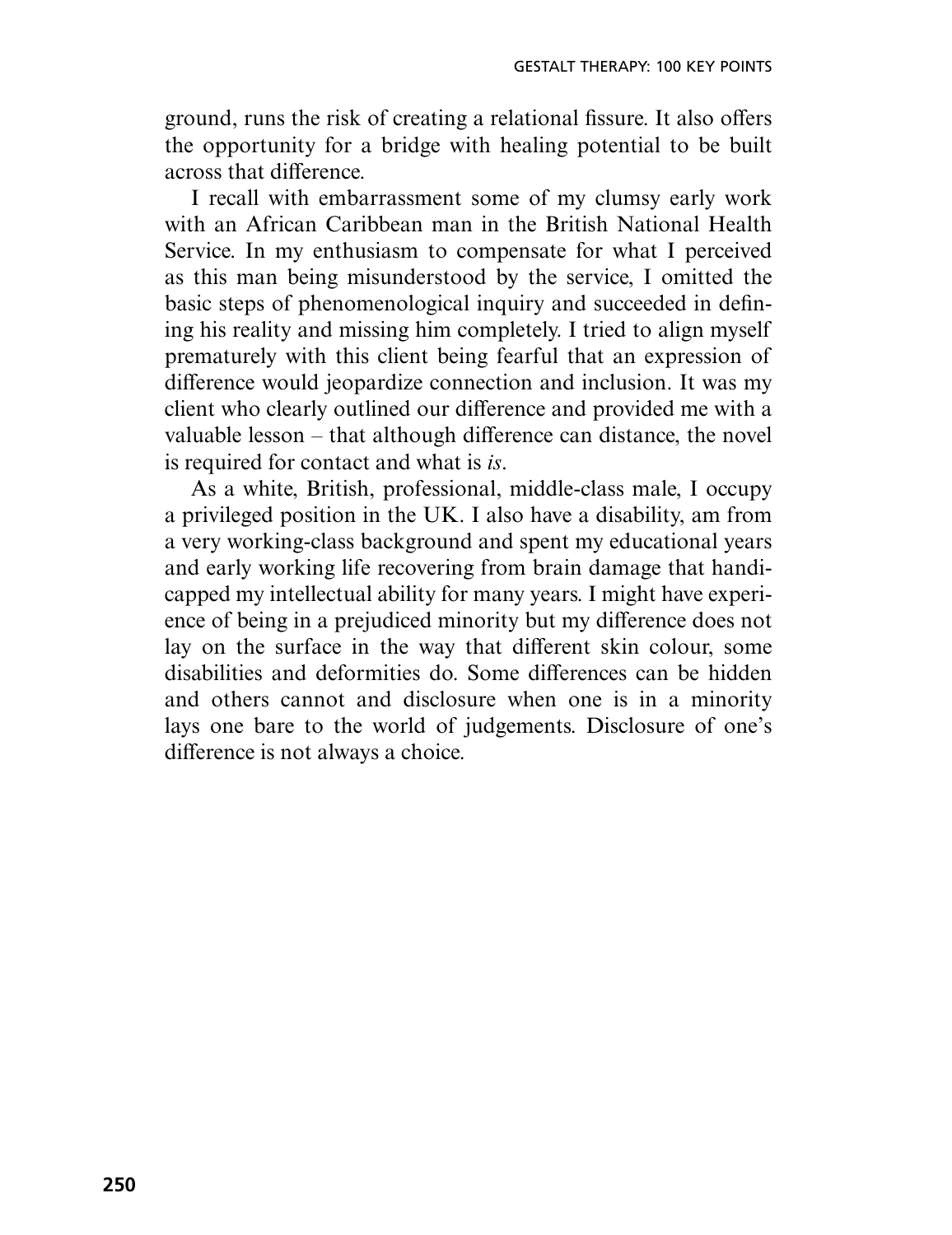#### **Sexual issues**

I was participating in a workshop on sexual attraction and the erotic in therapy at an international residential training with a group of experienced gestalt therapists. We were asked to walk around the room and make eye contact with the mix of men and women whilst identifying to ourselves to whom we felt sexually attracted (different or same gender). One might have expected the breathing in the room to become heavier at that point but there was a collective holding of breath. This was followed by a collective sigh of relief (my meaning of the sigh might be my projection) when the facilitator announced that the next step in the exercise was not to reveal whom we had identified. One of my American colleagues exclaimed, 'Well thank goodness for that!' I think she was speaking for others as well as herself in that moment. I'd like to reiterate that these were a group of experienced gestalt therapists, and were representative of a spread of nationalities across the white western world. The powerful taboos about talking openly and directly about sexual attraction in many cultures were present in the repressed energy that escaped through laughter at the conclusion of that exercise.

#### *Consider the following questions*

*If you were assessing a client for therapy would you ask them about their sex life? If so, what would you ask? If not, why not? Would you ask them about masturbation? Would this differ according to gender and sexual orientation?*

The erotic has energy like nothing else. Yet when it is figural in the field between client and therapist, it is often deflected, retroflected or repressed. If it is discussed the 'safe option' of *aboutism* can often be adopted. Perhaps not without good reason we have moved to a position of caution for fear of the possible consequences of traumatizing our clients or a therapeutic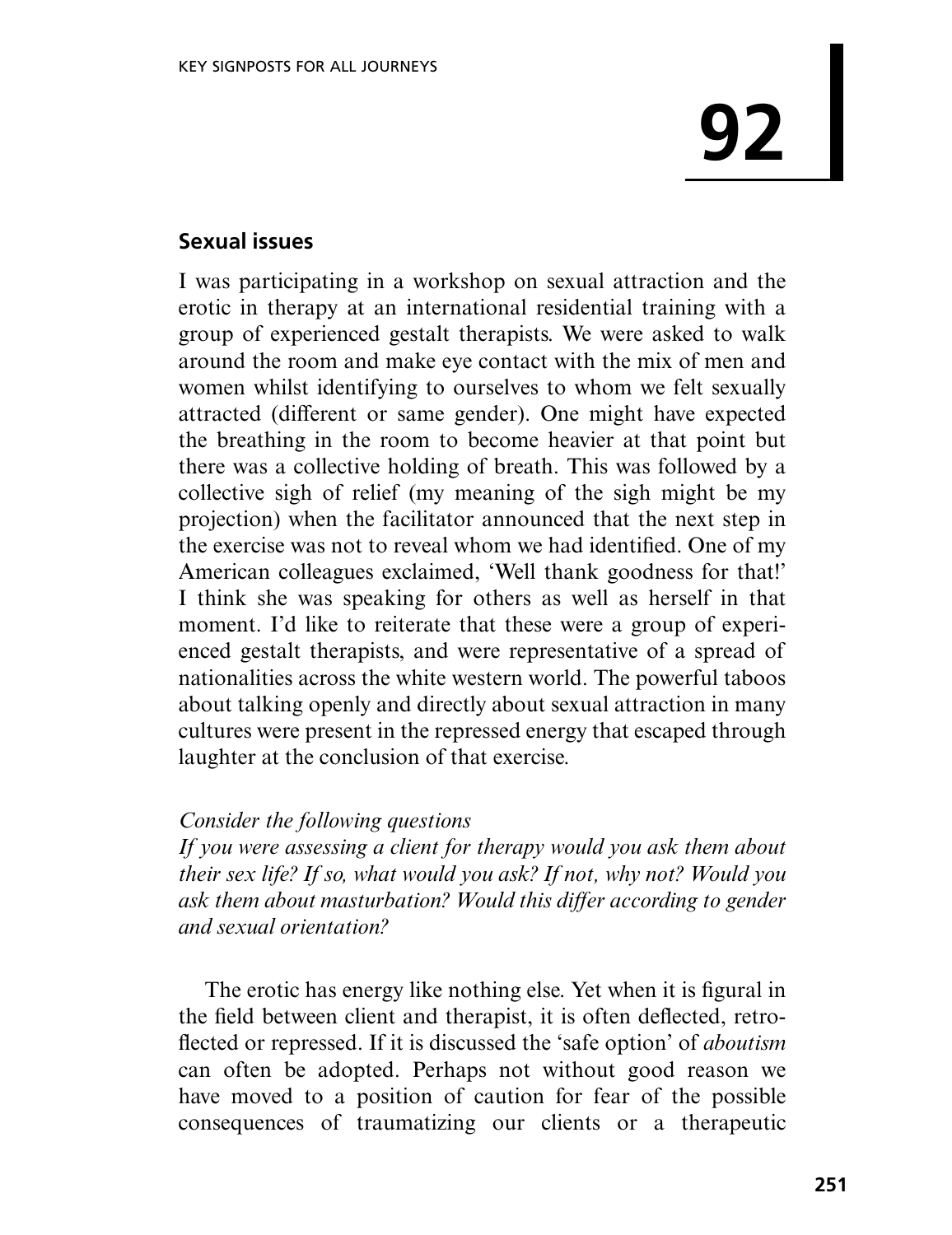intervention being misunderstood with the possible after-effects of accusations of professional malpractice. The societal field is intolerant of any error. In erring on the side of caution we avoid the obvious risks but we also avoid engaging with what can be a life-enhancing energy. The few therapists who have crossed the line between professional exploration and personal gratification have a lot to answer for.

O'Shea (2003) notes that, historically, erotic transference has been viewed pejoratively, being seen primarily through a critical lens of being a resistance to the therapy by the client. For the therapist erotic counter-transference has carried with it the damning and shameful judgement of immaturity (ibid). Both need to be viewed in the same light as any other transferential process – as information. Furthermore, as reality is co-created it follows that any sexual attraction that arises is co-created, therefore to be true to our gestalt principles we need to be thinking of and describing these dynamics as *erotic co-transference* since 'meaning is cocreated by both subjectivities' (Sapriel, 1998: 42). One of the potential problems identified when viewing relational dynamics through a lens of counter-transference is that the therapist can use it as a sophisticated deflection from taking responsibility for their own responses (O'Shea, 2000; Mackewn, 1997).

As discussed the therapist/client relationship holds an imbalance of power, and power can be seductive. Re-stating the boundaries of the therapeutic relationship and ethical codes is safe practice but does not deal with the reality of any sexual attraction. It can help create an environment in which sexual attraction can be explored, but conversely if the dialogue is not handled carefully can induce a shame reaction in the client who might feel wrong for feeling a perfectly natural human reaction. There are plenty of unhealthy introjects we can inadvertently reinforce around sex, being sexual and the erotic. To further complicate an already complex field we have the contamination of terms such as 'erotic' through pornography.

I believe that one of the greatest challenges for any therapist is finding a way for sexual energy to be expressed safely within the therapeutic relationship. Sadly, due to responsible considerations for our clients and our own safety, it may not always be possible to do so with the openness with which we explore other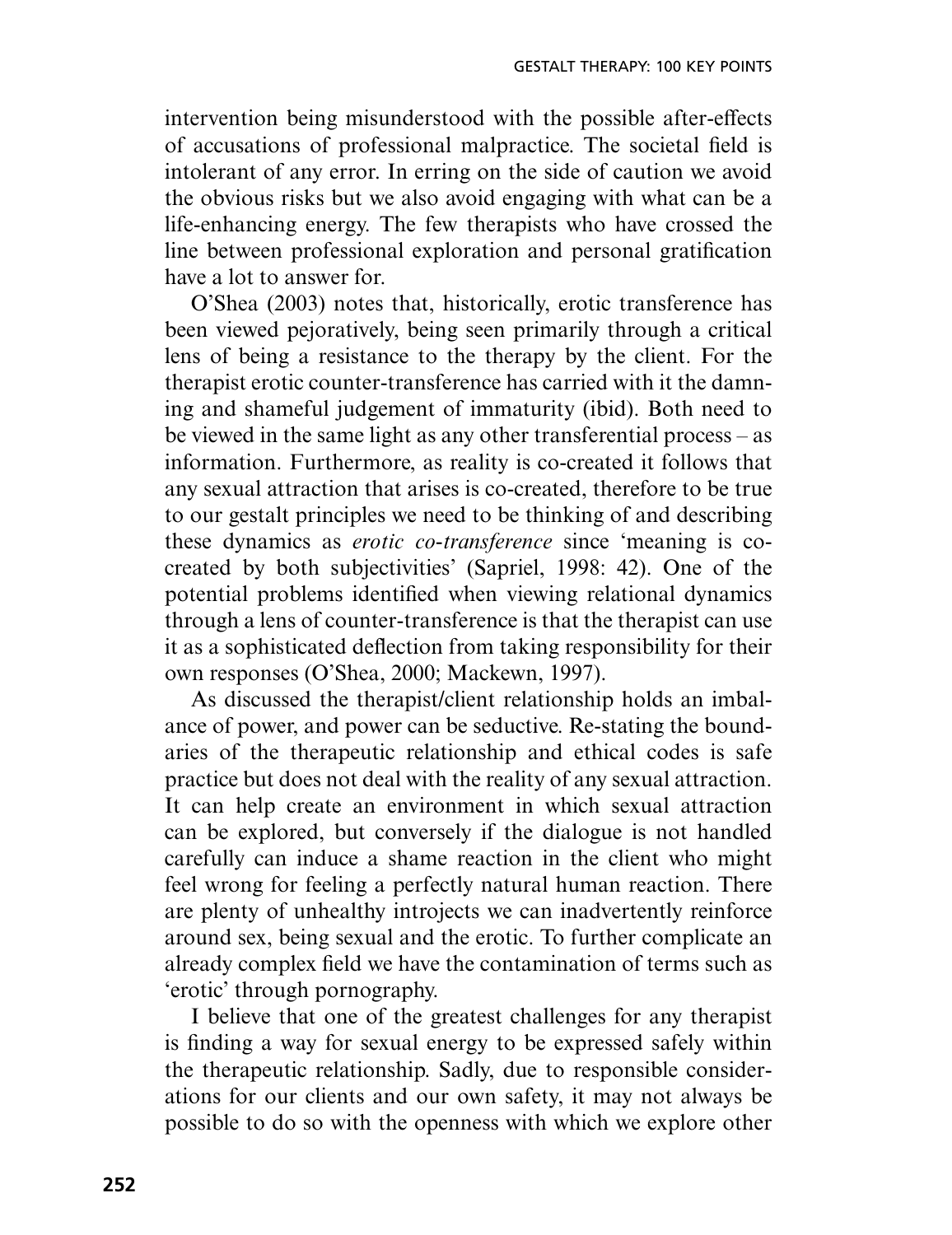areas. My experience from my training at two different gestalt training institutes here in the UK tallies with the experience of O'Shea (2003) on the other side of the globe, in that the subject of managing the dilemma of erotic transference was essentially sidestepped. It needs not to be.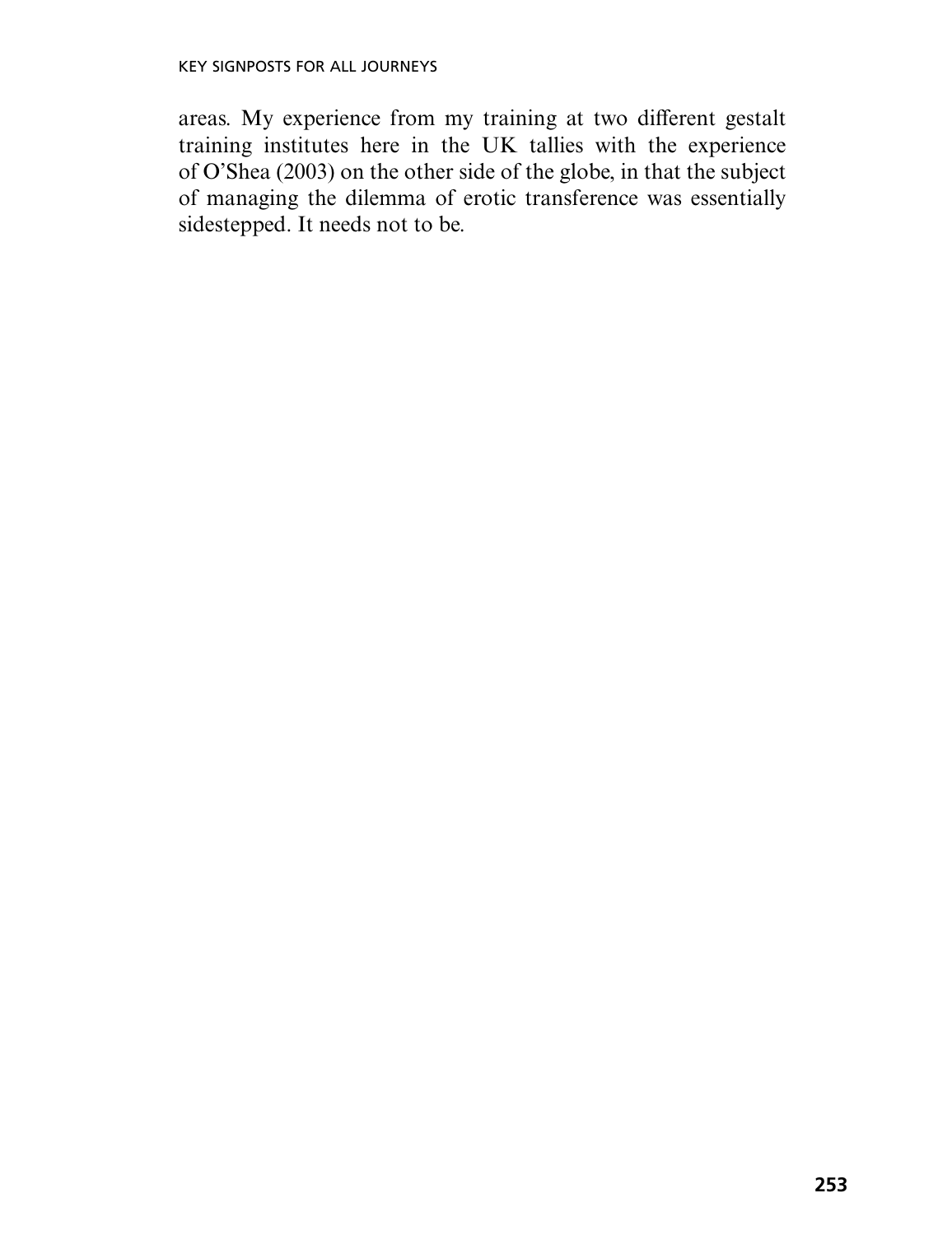#### **Touch in therapy**

Use of touch can be evocative, expressive and intimate. The word 'touch' is often used in language to indicate a deep-felt sense, as in 'I feel touched'. The degree to which we use touch in our relationships in Western culture generally indicates the degree of closeness in those relationships. Different types and qualities of touch are associated with sexual intimacy, friendships and business to name but three relational areas on a 'touch continuum' – as therapists we are in the business of intimate relating!

It is not surprising that the use of touch in therapy is controversial. The less tactile the culture, the more controversial it becomes – controversy fuelled by touch often being sexualized. Such cultural field conditions mean that we need to exercise caution in the use of touch in therapy. What is crucial is that the therapist pays due attention to their proactive material and I strongly recommend that use of touch is discussed in supervision before being practised. Out-of-awareness expression of sexual feelings, infantilizing, soothing emotions the therapist finds uncomfortable, creating/maintaining a hierarchy in the relationship can all be conveyed through the use of touch. The different dynamics of different gender and sexuality combinations between client and therapist further complicates this potential minefield.

As well as exercising discretion when using touch in therapy, we also need informed consent. It is useful for the therapist to give some explanation about how touch might possibly assist the client and, if it feels appropriate, a basic and understandable outline of your thinking. If the therapist is using touch in a specialized way they need to ensure that they have adequate training and supervision in using such techniques (Joyce and Sills, 2001). Let us also be mindful that we are practising an embodied therapy; if we touch 'the body' and not the person we objectify the client (Kepner, 1987).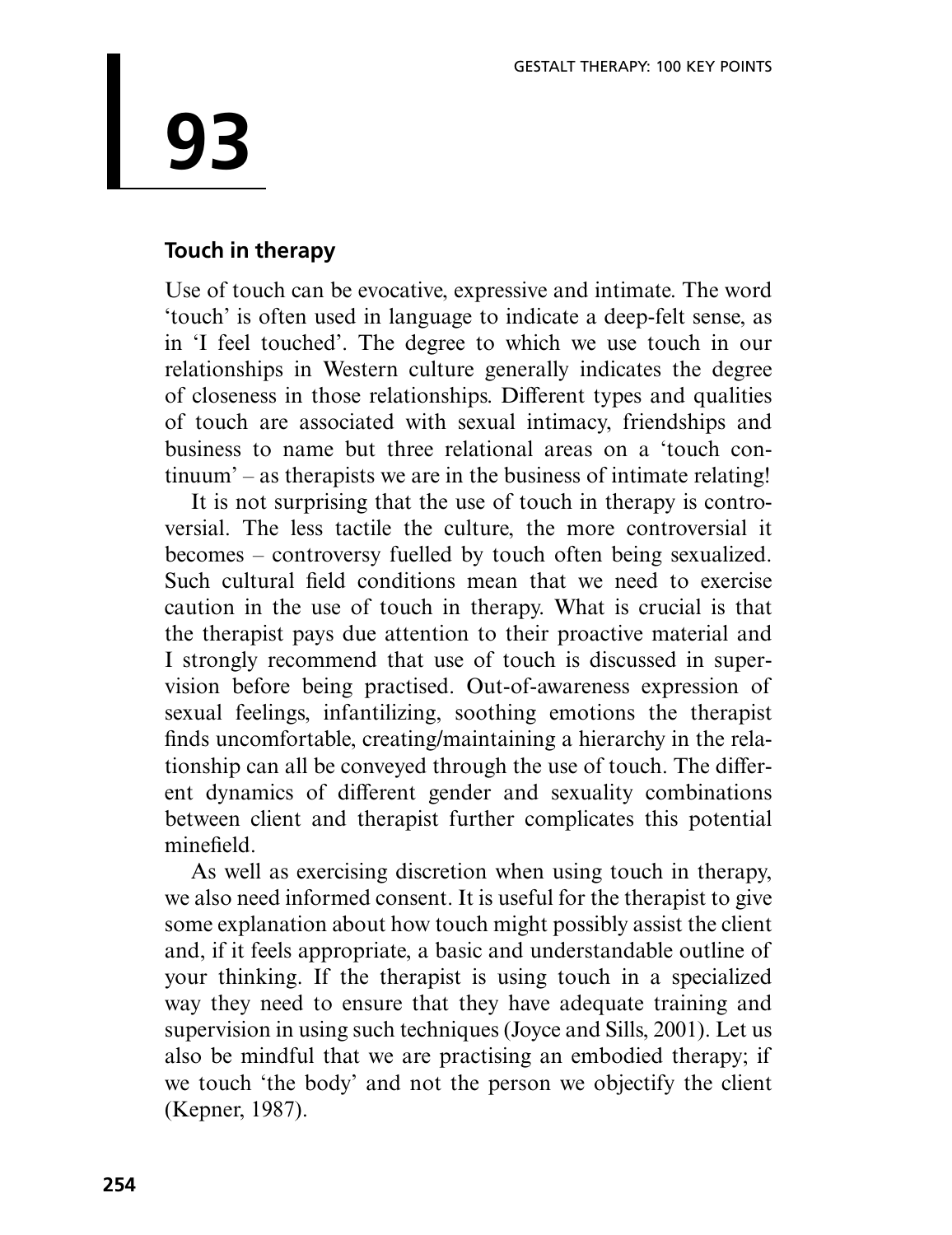#### *Experiential exercise*

*Look around the room and choose an object. Study this object but do not touch it. Use your other senses to explore it thoroughly. Imagine what its texture may be, its weight, its solidity. Once you have done this thoroughly, for at least five minutes, explore the same object using touch. Note what new information you gather about the object and how the object strikes you, e.g. surprise at its coldness, comforted by its solidity.*

When we touch we discover something about self, other and our relation to other that we could not have discovered otherwise. No matter how adept we are at describing or how acutely we attune our other senses, omit one realm of experience and there will be a realm of not knowing. Whilst there are sound ethical, therapeutic and protective (self and other) reasons for not employing the use of touch in therapy, a danger is that we then move away from an embodied way of relating to a more cognitive form of relating. Conversely, Paul Barber in a moving account of his experience of his therapy with the late Miriam Polster says, 'She never touched me yet I felt caressed and held' (2002a: 76). I have heard similar experiences of feeling held without the need for actual touch. Perhaps we should not underestimate our capacity to hold clients with our eyes, with our compassion and our way of being. We can work with the client's body and in an embodied way without using touch by: noticing body movements and posture, using embodied language, introducing movement, inviting body-oriented experiments, using tactile experimentation such as sand tray.

I would always advocate erring on the side of caution when using touch, quite simply: if in any doubt don't touch. Whether we use touch or not, it is useful to consider whether you would or wouldn't like physical contact with your client and what meaning this may have for this relationship. I am saddened by the inevitable limiting field conditions surrounding the use of touch in therapy. Developmentally it is one of the first ways we got to know our world, before sight, before description. Kepner (2001) offers us a sobering thought with his observation that infants who lack touch die and those that receive sufficient physical contact thrive; it is the predominant mode of communication for the infant. Careful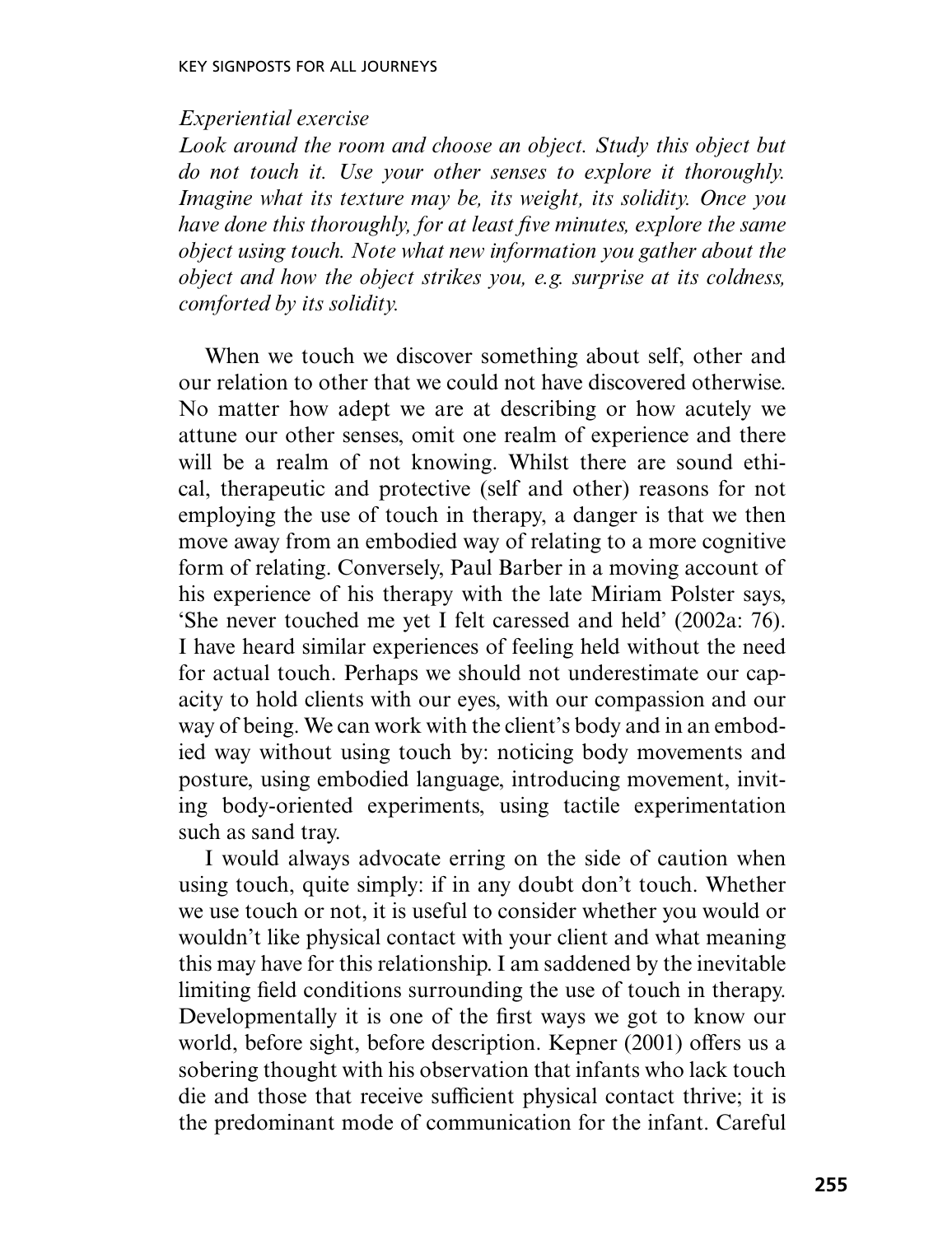use of touch can offer powerful healing and however valid the ethical arguments against employing touch in therapy, no ethical code will ever remove the longing for the touch-deprived client. Perhaps it must be out in their world rather than in the therapy room that clients need to satisfy such a need.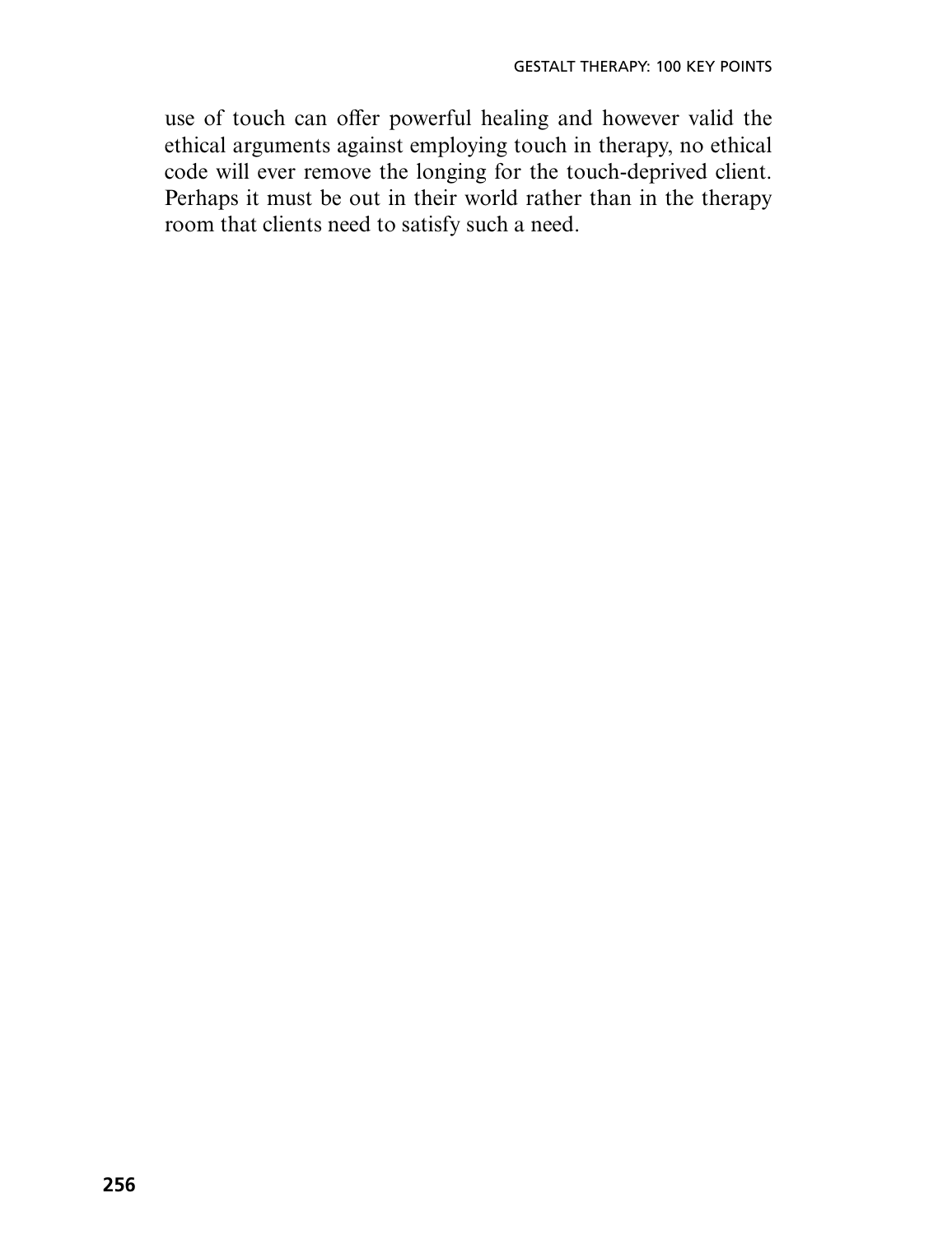#### **Gestalt supervision**

In the UK it is a requirement for therapists to be in regular supervision for as long as they are working as counsellors or psychotherapists. So what is supervision? The colloquial use of the terms supervision and supervisor can lead to some misconceptions. The uninitiated can gain the impression that supervision is simply telling the therapist what to do as a supervisor in industry might. Whilst some guidance is often needed to ensure safe practice, particularly for those new to the profession, this needs to be balanced with allowing the supervisee space to develop their own philosophy as a therapist. The function of gestalt supervision is not to provide the supervisee with an armoury of techniques and interventions, but to assist them in understanding the co-created dynamics of the therapeutic relationship.

The process of supervision has been described as being a form of meta-therapy (Hess, 1980; Hawkins and Shohet, 1989/2000; Gilbert & Evans, 2000), meaning that what is evoked between supervisor and supervisee often parallels characteristics of the client/therapist relationship. These parallel processes can be seen as conceptual bridges between therapy and supervision. A range of resistances can be paralleled that block movement; supervisee and supervisor can play out varying shades of the dynamics present in the client/therapist relationship and naming such processes is often useful.

Modelling a healthy process in the supervisory relationship provides powerful experiential learning. At the beginning of the supervisory relationship it is important to complete groundwork tasks in much the same way that we outline therapeutic boundaries (see Point 88). Another parallel is that the supervisor needs to strike a balance between adequately addressing these areas and not flooding the new supervisee with information. This is an opportunity for the supervisor to model a process-focused way of delivering such information. Structure is needed to facilitate freedom and creativity in supervision just as it is in therapy.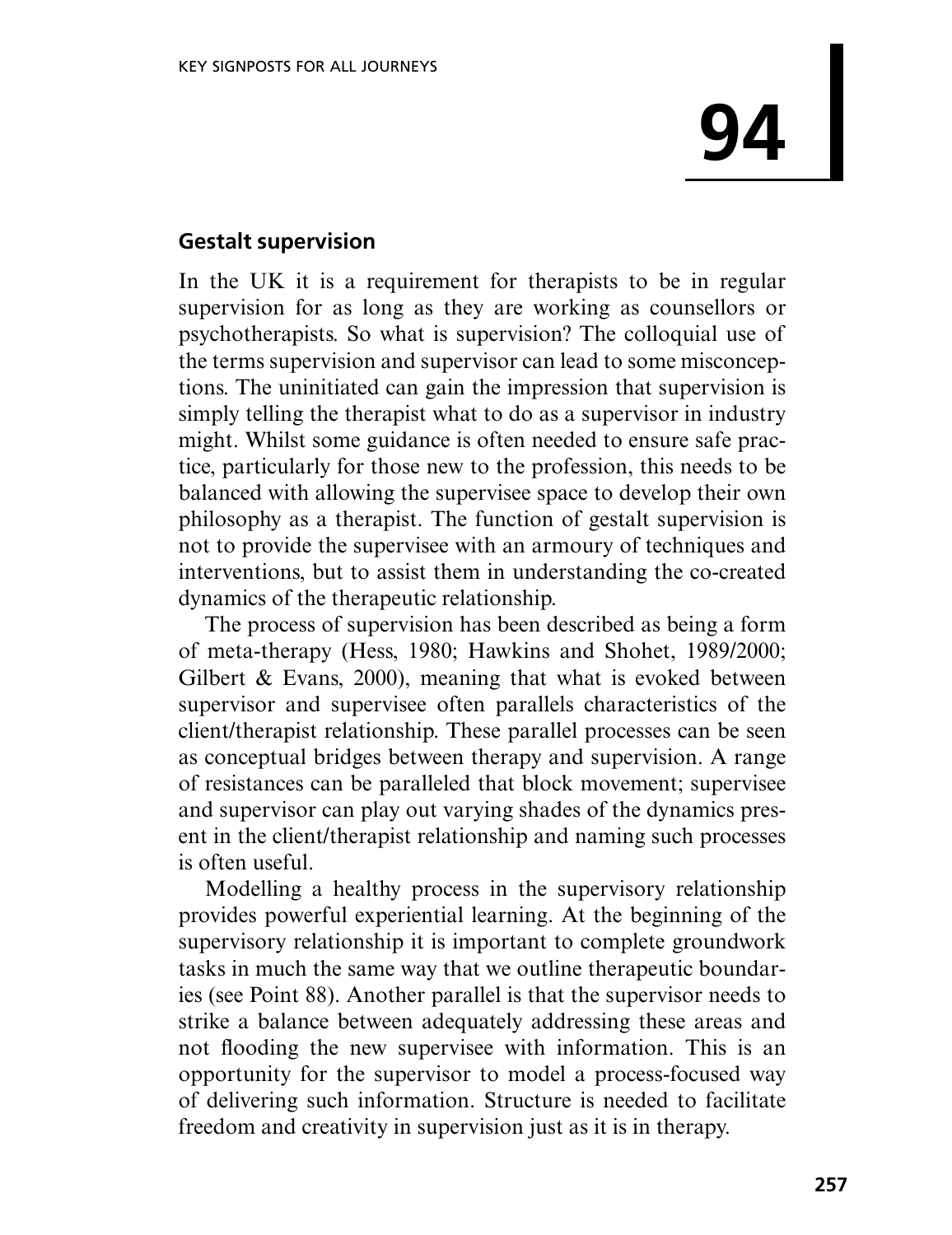On the subject of structure I offer the following focusing menu for supervision adapted from the works of Hawkins and Shohet (2000) and Gilbert and Clarkson (1991).

- 1. Exploration of therapeutic strategies and interventions with a focus on expanding the therapist's range and variation, whilst acknowledging what they do well.
- 2. Process-focused exploration of the therapeutic relationship. What patterns are emerging in the relationship?
- 3. Exploration of transference phenomena including a focus on the relationship of the here-and-now of the therapy session to other space/time zones. For example, what might be paralleling here from other relationships?
- 4. A diagnostic focus. This might be describing diagnosis in relation to gestalt maps, character styles or discussing psychiatric diagnostic terms through a gestalt lens.
- 5. The application of theory to practice and practice to theory  $$ the latter could include identifying unconscious competence.
- 6. Relating what is happening in the therapy room to the wider field.
- 7. Moral and ethical dilemmas.
- 8. Celebration and review of what the therapist has done well.

The supervision session is likely to move between different areas as the presenting focus recedes into the ground and a different supervisory need becomes figural. Parallel processes can again provide a possible window into the client's way of relating, e.g. a supervisee discussing a deflecting client who is avoiding addressing an issue may dance around a host of the above foci and avoid addressing any of them.

- Just as gestalt therapy uses phenomenological focusing and experimentation to clarify the experience of the client so gestalt supervision uses phenomenological methods to clarify the experience of the supervisee in relation to their client (Yontef, 1996).
- Just as gestalt therapy has a field focus viewing the situation as being in a constant state of flux, so gestalt supervision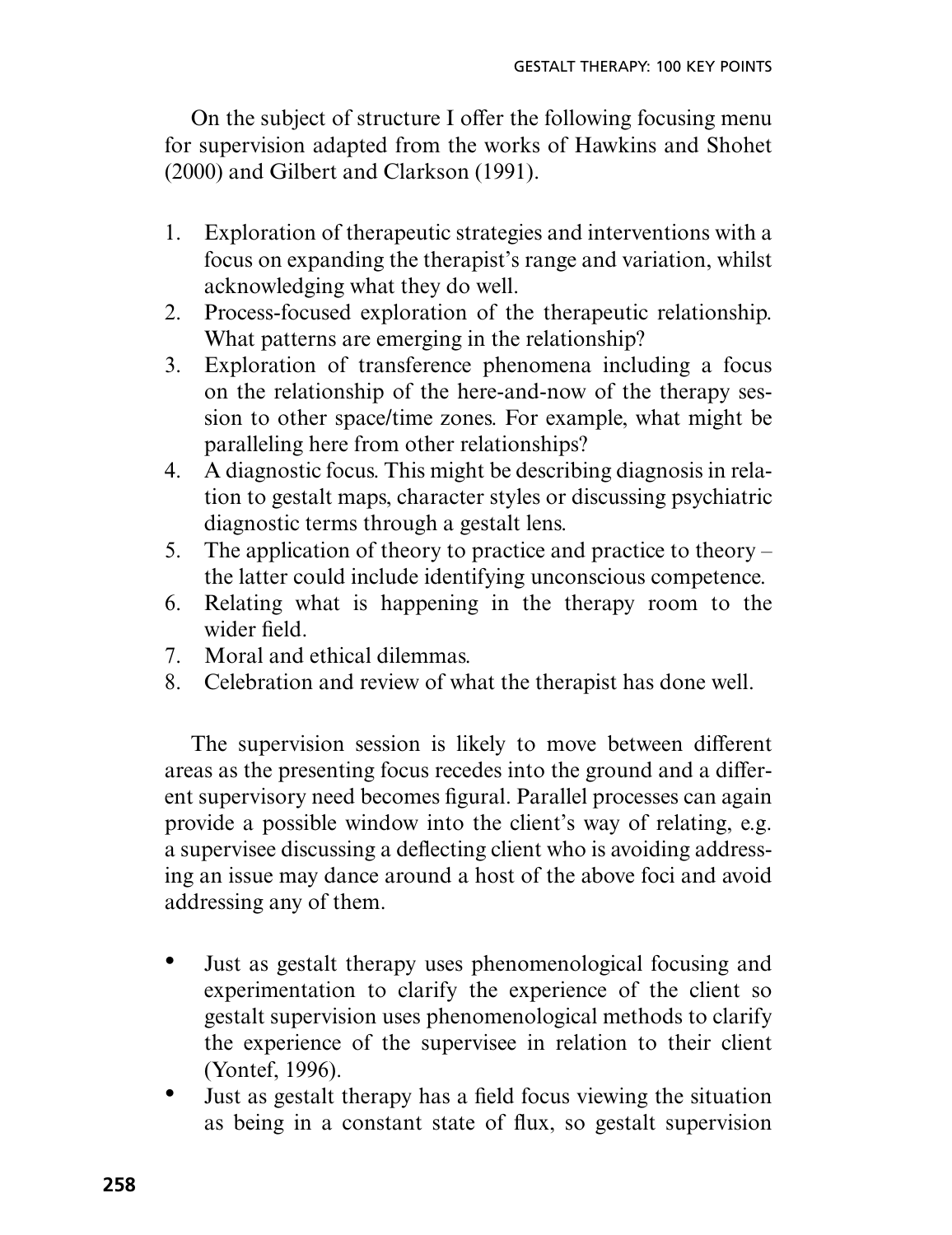relates to the whole lifespace, valuing no single aspect as potentially more relevant than any other.

• Just as gestalt therapy engages in dialogue within a horizontal relationship, so gestalt supervision seeks to understand at an embodied level the client's experience through the supervisee through dialogue.

As the supervisor's focus is primarily on the therapeutic relationship many interactions with the supervisee will be I-It rather than I-Thou. The supervisor therefore needs to hold an I-Thou attitude with the supervisee, acknowledging the preconfiguring dynamics of the relationship.

With reference to Nevis (1987) I would like to draw the following analogy with the process of gestalt supervision. Developing a synthesis of feeling and thinking can be likened to playing the piano. The left hand keeps the beat and that is what the supervisor does, teaches people how to get a sense of rhythm and timing. The right hand is the melody, the more expressive part where you are more authentically present. To practise competently, with structure, and to communicate with other pianists (therapists), an ability to read and write music is needed (learn the theory of psychotherapy). To do all of this together well requires practice and dedication.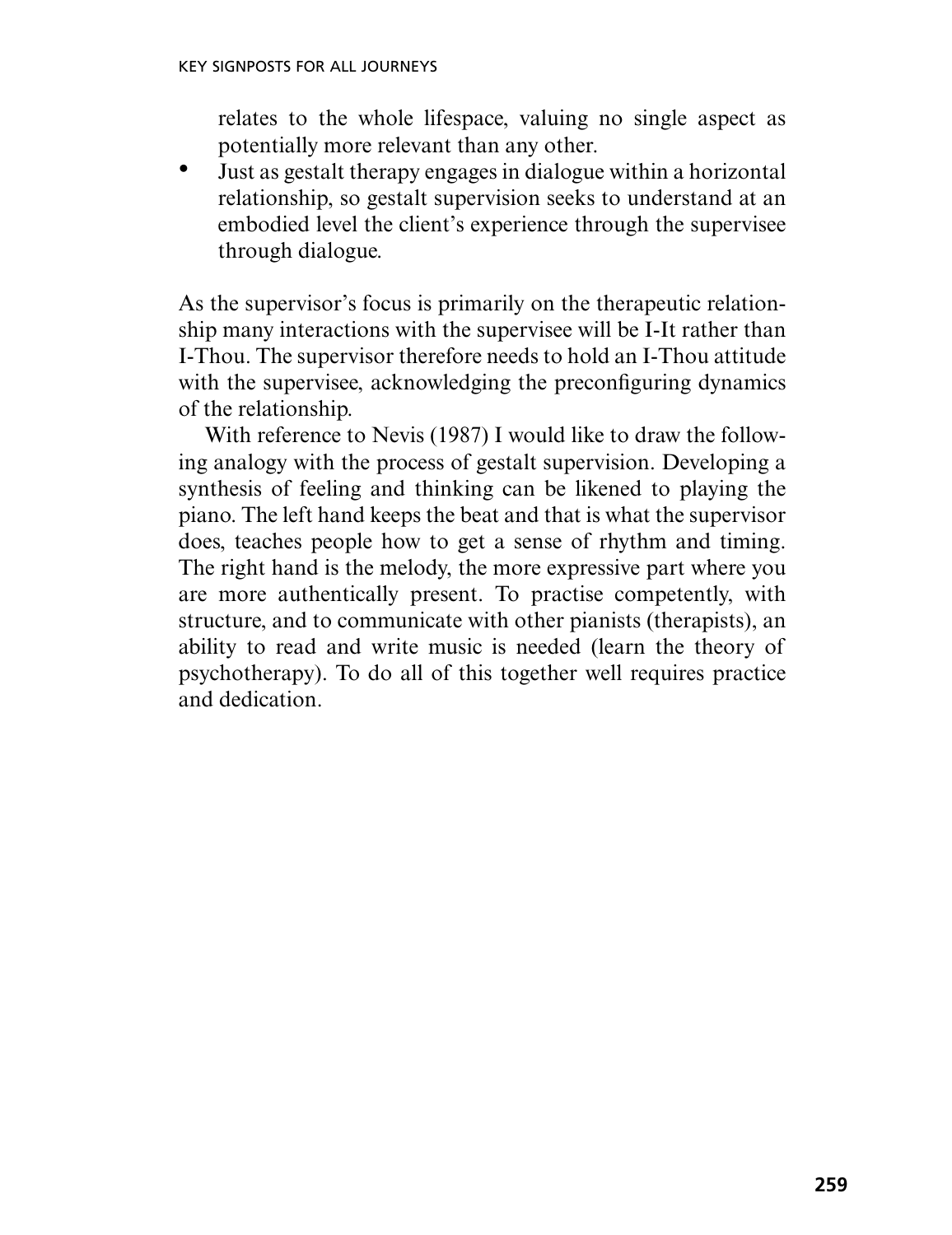#### **Therapist support**

We work intimately with many of our clients but those relationships are rightly boundaried and limited. There are some clients I could happily have had as friends had we met under different circumstances. However, once we have worked as someone's therapist we always need to view the relationship through that preconfiguring lens with all its restrictions. Ethical guidelines support this view. Although there are some variations that suggest a transition from a therapeutic relationship to a social relationship is possible after a certain period of time, I do not subscribe to this view. One of the paradoxes in our work is that in a relationshipfocused profession we can simultaneously find ourselves living an isolated existence. In preserving confidentiality I am not able to chat about my work with my wife over dinner in the same way that she is about her day teaching music. From gestalt's field perspective if we are insufficiently supported as therapists this will be communicated to our clients. This is one of the reasons I say allow yourself to be passionate about working as a therapist, but do not make therapy your only passion.

In what can be demanding work with clients who might feel that they are disintegrating in worlds that they experience as falling apart, the therapist needs to be standing on firm and supporting ground. As we are repeatedly exposed to traumatic experiences we are vulnerable to vicarious traumatization. Professional supports such as supervision, peer supervision, conferences and continued professional development are of course important, but to feed the therapist, build wider support and counter the possibility of burnout, so is smelling the coffee in the therapist's wider field. There is a possible danger of isolation or even alienation from the therapist's wider lifespace if one immerses oneself totally in the field of therapy. If we look at this potential from a systems perspective and take it to an extreme, it is possible for the world of therapy to alienate itself from whole sections of the society it hopes to serve. Our clients can serve as mirrors for our own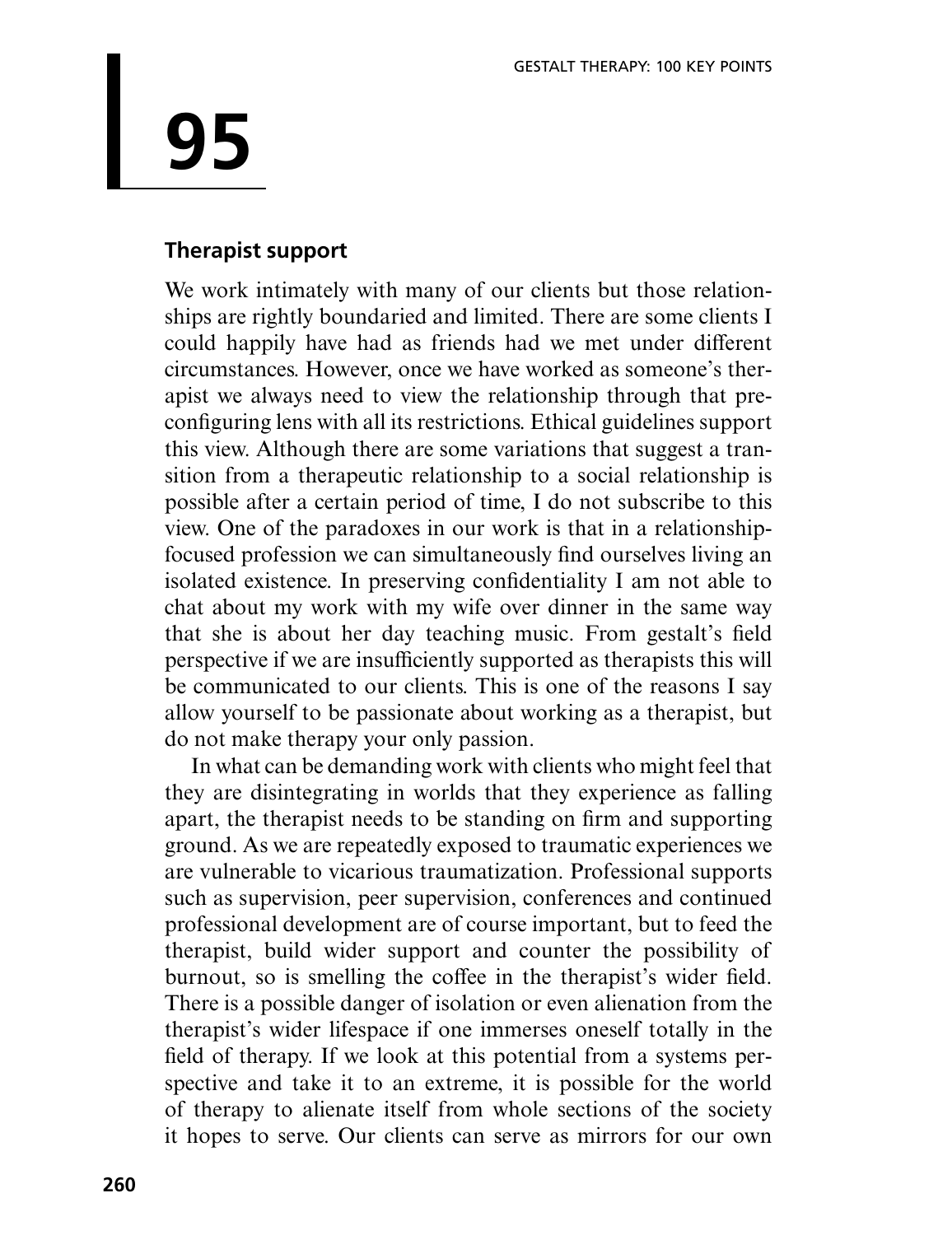potential to isolate ourselves individually and collectively. A sobering thought is offered by Farber (1966) who comments on the effects of alienation in relation to I-It and I-Thou relating in noting that the more alienated one is, the less one can rejoice in either I-It or I-Thou relating. Although this observation is made discussing clients, it is equally applicable to therapists and seems to me to equate with the possibility of therapist burnout.

Gestalt therapy training can inadvertently model a process of intense immersion into the field of gestalt therapy theory and practice to the exclusion of all other diversions, and I do not presume this is peculiar to gestalt. The next training task becomes immediately figural before satisfaction over the last training task has had an opportunity to emerge. The post-contact phase of the cycle is denied space. Whilst training is often stimulating and exciting, let us not lose sight of our need for withdrawal and leaving space for the possibility of a fertile void emerging – where fresh creativity may be born. Let us live the change we want to see in the worlds of our clients.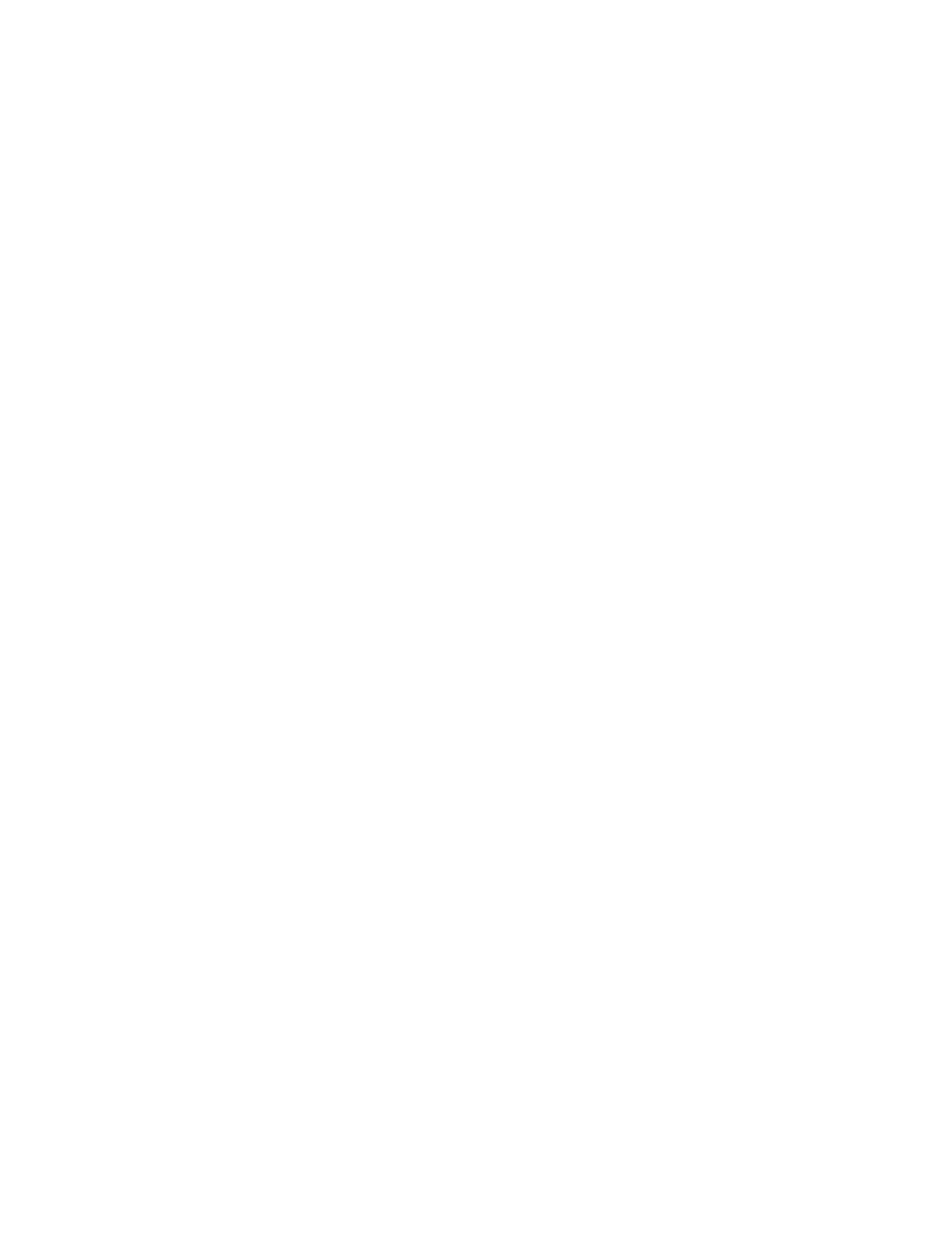

### RESEARCH AND EVALUATING THE APPROACH: DESTINATION AND LOOKING BACK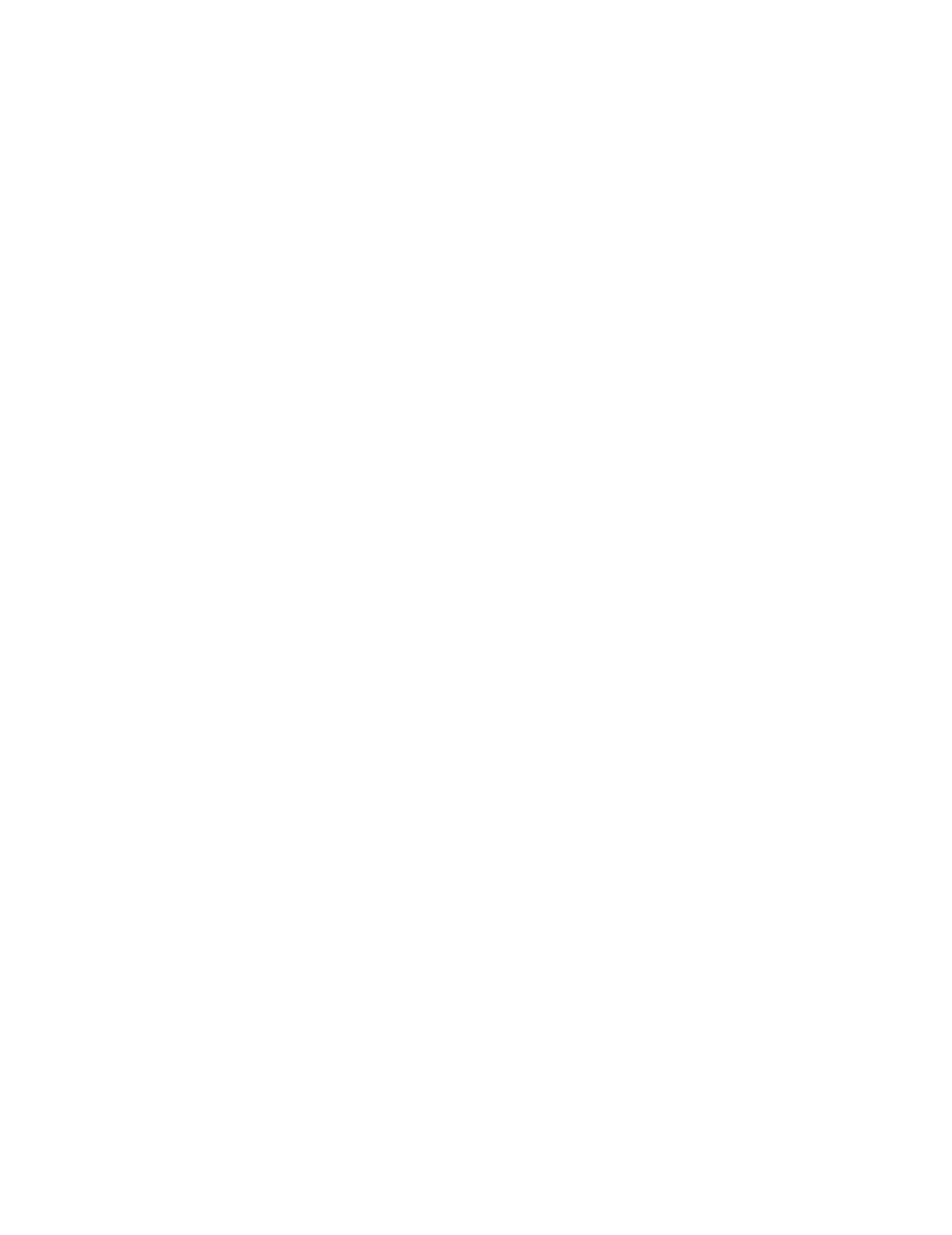#### **Gestalt's spiritual traditions and the transpersonal**

The terms 'transpersonal' and 'spiritual' are often used interchangeably. The roots of gestalt therapy's spiritual tradition and its Eastern influences are evident in its founders' various studies in spiritual philosophy. Laura Perls studied with the existential philosopher Martin Buber whilst Fritz Perls studied Zen Buddhism and existential philosophy. Both Laura Perls and Paul Goodman followed their considerable interest in Taoism. The title given to a collection of Goodman's essays, *Nature Heals* (1977), stems from his Taoist principles of living with nature in accordance with the ways of nature. This fits with the later development and integration of the Paradoxical Theory of Change (Beisser, 1970) into gestalt. Many of the here-and-now focused awareness exercises in PHG (1951) have a flavour of being influenced by Zen meditations. The Zen Buddhist, Crook, sees a 'fundamental convergence between Buddhist thought and the developing theory underlying Gestalt therapy' (2001: 40), the two sharing a similar belief in 'the field.' Although Zen got there before gestalt by some 2,500 years, their eventual convergence is evident in gestalt field theory's belief in an inter-relating reality. Both philosophies promote an acceptance of *what is* without aiming for change.

With regard to Zen and gestalt's focus on immediate here-andnow experience, I recall a client telling me of an exercise he had completed on a residential course. He explained that he paired up with someone and was slowly and repeatedly asked, 'Who are you?' for a considerable period of time. This exercise took place on a Zen Buddhist retreat but from my client's description it could just as easily have taken place on a gestalt therapy workshop.

Both Taoist and Zen Buddhist traditions have influenced gestalt's belief in the need to stay with experience rather than forcibly 'move on'. The concept and belief in the value of the fertile void emerged from the founders' studies of Eastern philosophies and existentialism. Taoist belief that opposites exist throughout all of nature, encapsulated in the concept of yin and yang, is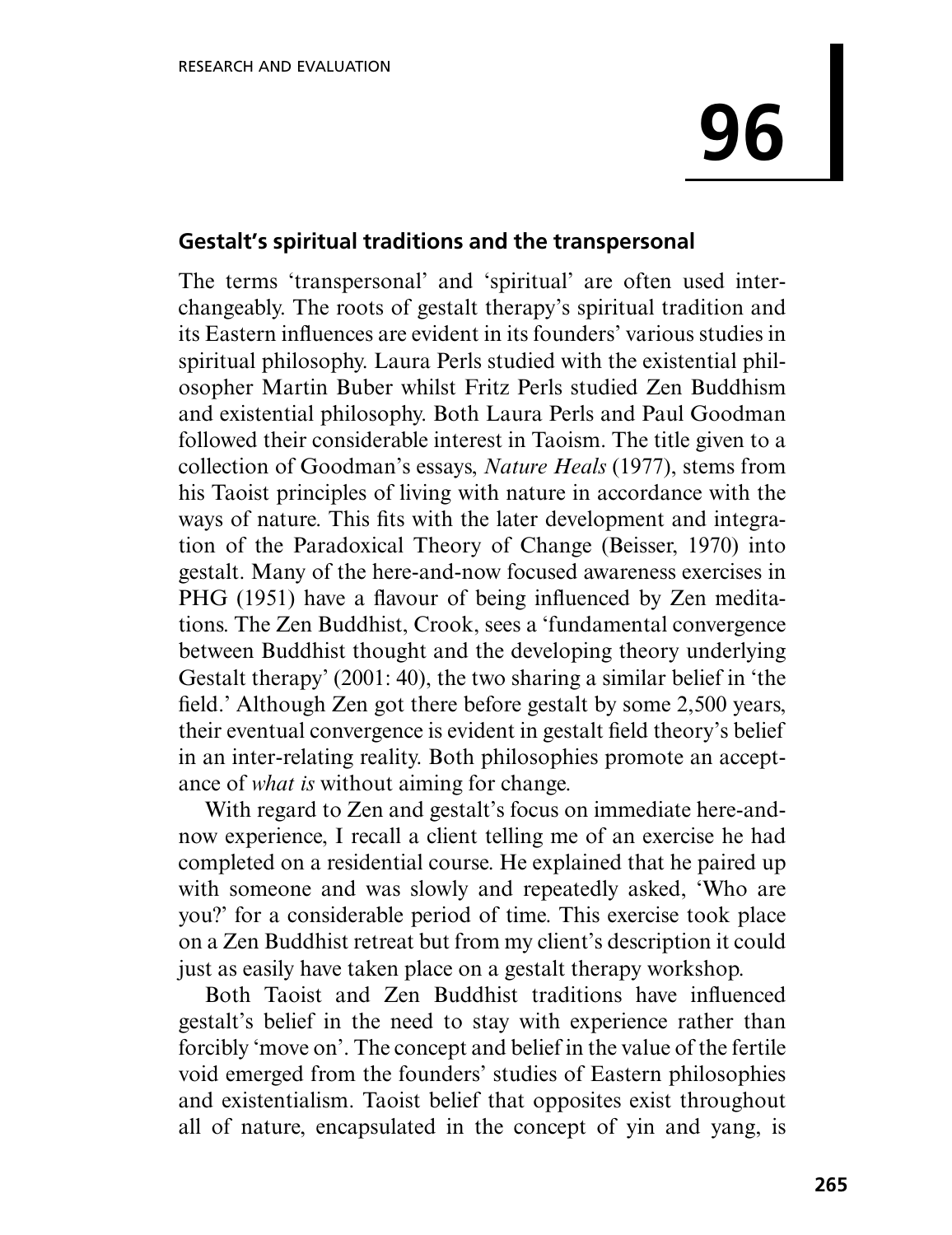mirrored in gestalt's thinking around polarities (see Point 81), and the gestalt notion of *organismic self-regulation* is not a million miles from the Taoist doctrine of inaction.

I see personal connection to the other as a spiritual event, as in the I-Thou moment discussed by Buber (see Point 63) when boundaries dissolve in moments of intimate knowing. Just as an I-Thou moment cannot be forced but emerges through grace, I cannot *have* spirituality, it emerges between the other and me, whether that *other* is a person, a landscape, a piece of art or a god. It is a human being's deepest form of connection and experiencing the I-Thou moment transforms I-It relating in a similar way to how a spiritual experience transforms ordinary experience. The following displays something of the spirituality inherent in the integration of Buber's work into gestalt, co-creation and gestalt's belief in self as process: 'far from becoming an organism that takes in what it wants from the environment, we become a self only through meeting other selves in an I-Thou relationship' (Friedman, 1990). Spirituality and spiritual tradition can provide a sense of connectedness and a moral code within an individualistic culture.

As we might expect there are many different and varied views on spirituality26 within gestalt. Kennedy describes the gestalt approach not merely as a form of therapy but as a way of being in the world and a way of understanding ourselves that is 'congenial to a personal spirituality' (1998: 88). Somewhere towards the opposite end of the spectrum is the view that promotion of spirituality within gestalt is both unnecessary and undeserving of major consideration in gestalt therapy (Feder, 2001). As with other aspects of gestalt therapy it lies with the individual therapist to develop their own philosophy in relation to spirituality, the transpersonal and gestalt. Just like our clients we need to find a place to stand in relation to our spiritual beliefs and how we integrate these into our approach, and that place may change.

<sup>&</sup>lt;sup>26</sup> For a more extensive overview on spirituality, the transpersonal and gestalt, I would like to direct the interested reader to Lynn Williams' (2006) well-researched paper.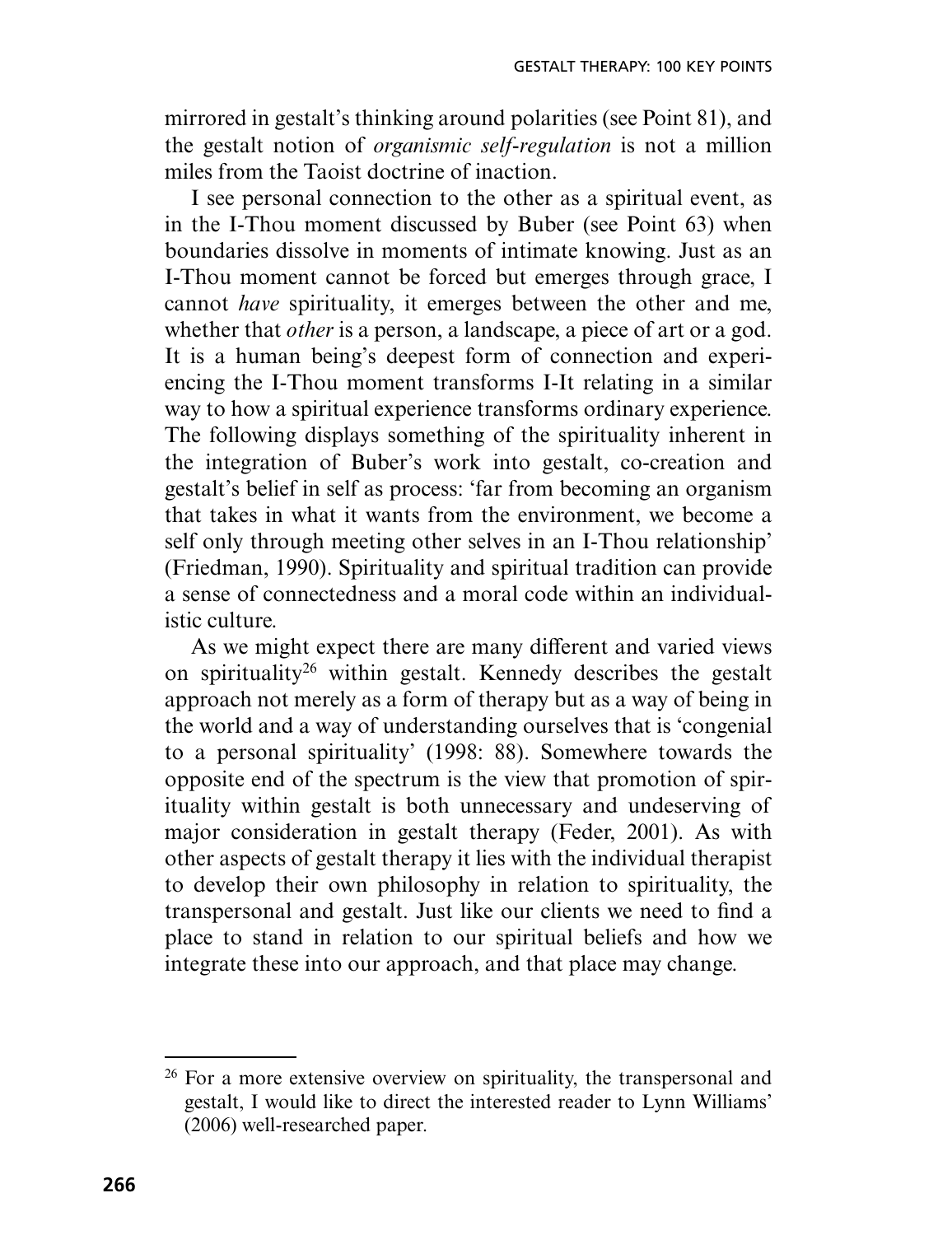#### **Research and appropriate research paradigms**

As gestalt therapists we are natural researchers, our approach is geared towards uncovering the way in which we relate to the world, what we experience, how we form experience. We research acts of intentionality, field conditions including the cultural ground through exploration of the client's lifespace and ways of limiting and expanding awareness. We are in the business of holistic research.

Qualitative and quantitative researches are two very different animals in the research world. In the table below I have listed a few of the basic differences in the methodology, aims and beliefs of each.

Table 6.1 shows that the methodology in qualitative research is far more like 'home territory' to gestalt therapists than a quantitative research paradigm. The two different research methodologies can be set up as being in opposition but they do not need to be viewed as polar opposites. Elements of each can be integrated in mixed-method research (also called pluralistic research). I see the development and integration of aspects of quantitative research methods as a growing edge in gestalt therapy together with a wider sharing of the qualitative research that has been carried out. As a therapy that specializes in integration and the resolution of conflict through creative adjustment, gestalt should be well placed to achieve such a task. When conducting research we need to be consistent with the practice of gestalt therapy bearing in mind that 'a great researcher does not shun the painful contradictory evidence to his theory but seeks it out to enlarge and deepen the theory' (PHG, 1951: 249).

Basing his approach on the gestalt approach to inquiry, Barber (2006) argues passionately against the pursuit of a single truth – such a reductionist stance would be antithetical to gestalt  $-$  by what he refers to as the researcher practitioner. Barber sees the researcher as uncovering 'the portrayal of truth as a whole . . . where the researcher *is the research* in contrast to merely doing or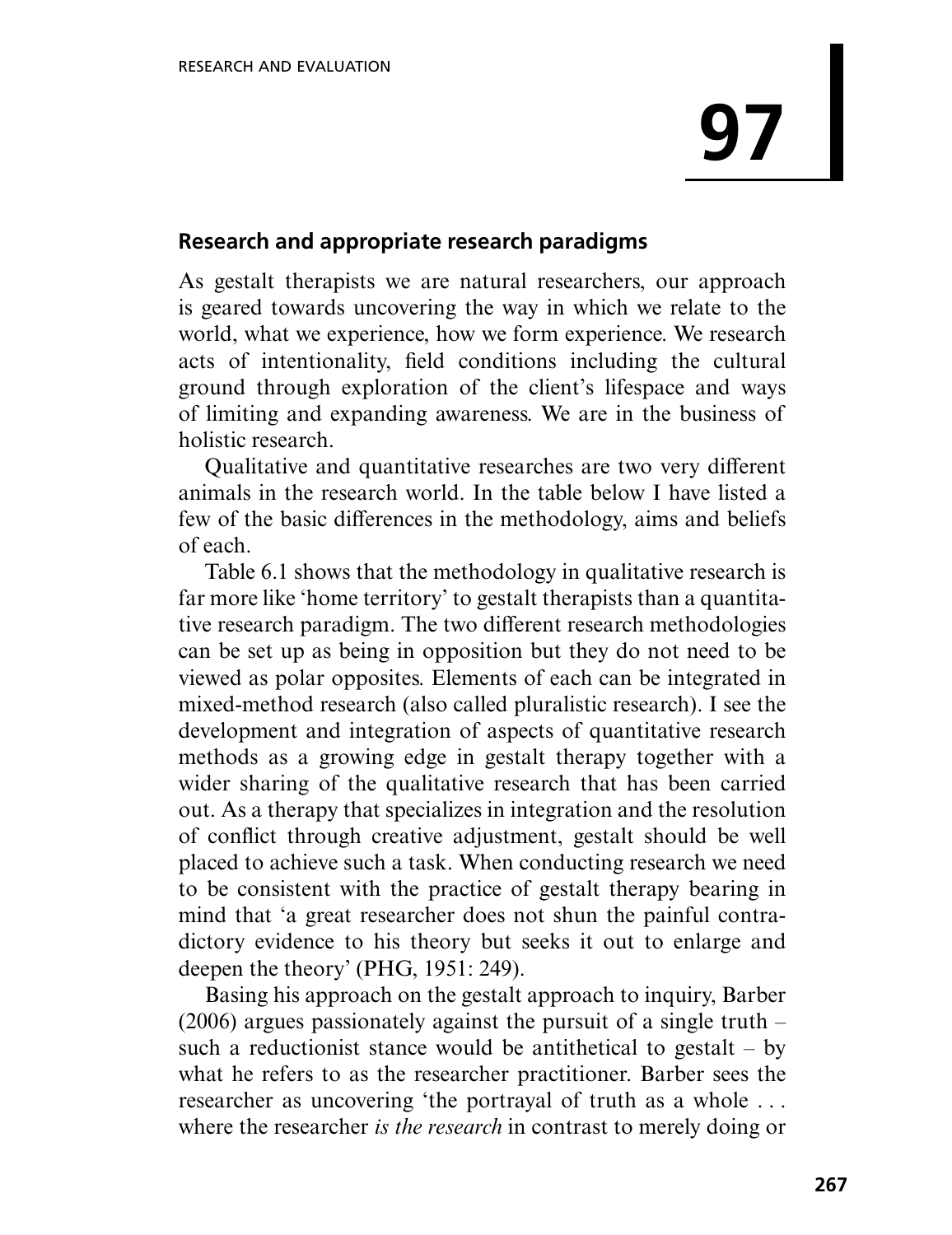| <b>Ouantitative research</b>                                                               | <b>Oualitative research</b>                                                                 |
|--------------------------------------------------------------------------------------------|---------------------------------------------------------------------------------------------|
| Involves a large number of<br>respondents.                                                 | Sample size is less important and<br>is smaller, emphasis on the<br>richness of the sample. |
| Ouestions are structured.                                                                  | Questions are open and seek<br>description.                                                 |
| Considered objective and is<br>concerned with statistics.                                  | Collects subjective data.                                                                   |
| Concerned more with numbers,<br>counting and measuring.                                    | Concerned with meanings,<br>concepts, description and<br>characteristics.                   |
| Tests theory.                                                                              | Develops theory.                                                                            |
| Is measureable.                                                                            | Is interpretive.                                                                            |
| Conducted in a controlled<br>outcome-orientd setting.                                      | Conducted in a more natural<br>setting and is process oriented.                             |
| Seeks generalizations in order to<br>predict, leading to understanding<br>and explanation. | Seeks difference and the<br>development of patterns for<br>understanding.                   |
| Data is not collected until all<br>aspects of the study are designed.                      | Design emerges as the study<br>unfolds.                                                     |
| Researcher remains at an objective<br>distance.                                            | Researcher becomes subjectively<br>immersed.                                                |
| 'Hard' science.                                                                            | 'Soft' science.                                                                             |

#### *Table 6.1*

being it' (2002b: 79). He goes on to describe qualitative methods that are allied to gestalt, a heavily edited selection of which I have listed below<sup>-27</sup>

• *Naturalistic Inquiry* – Research is carried out in the subject's natural setting. It is a research-based phenomenological inquiry where meaning emerges between the researcher and the researched.

<sup>27</sup> With thanks to Paul Barber for his kind permission and apologies for the holes this précis of his fine work leaves. For the interested researcher I suggest studying Barber's 2006 publication.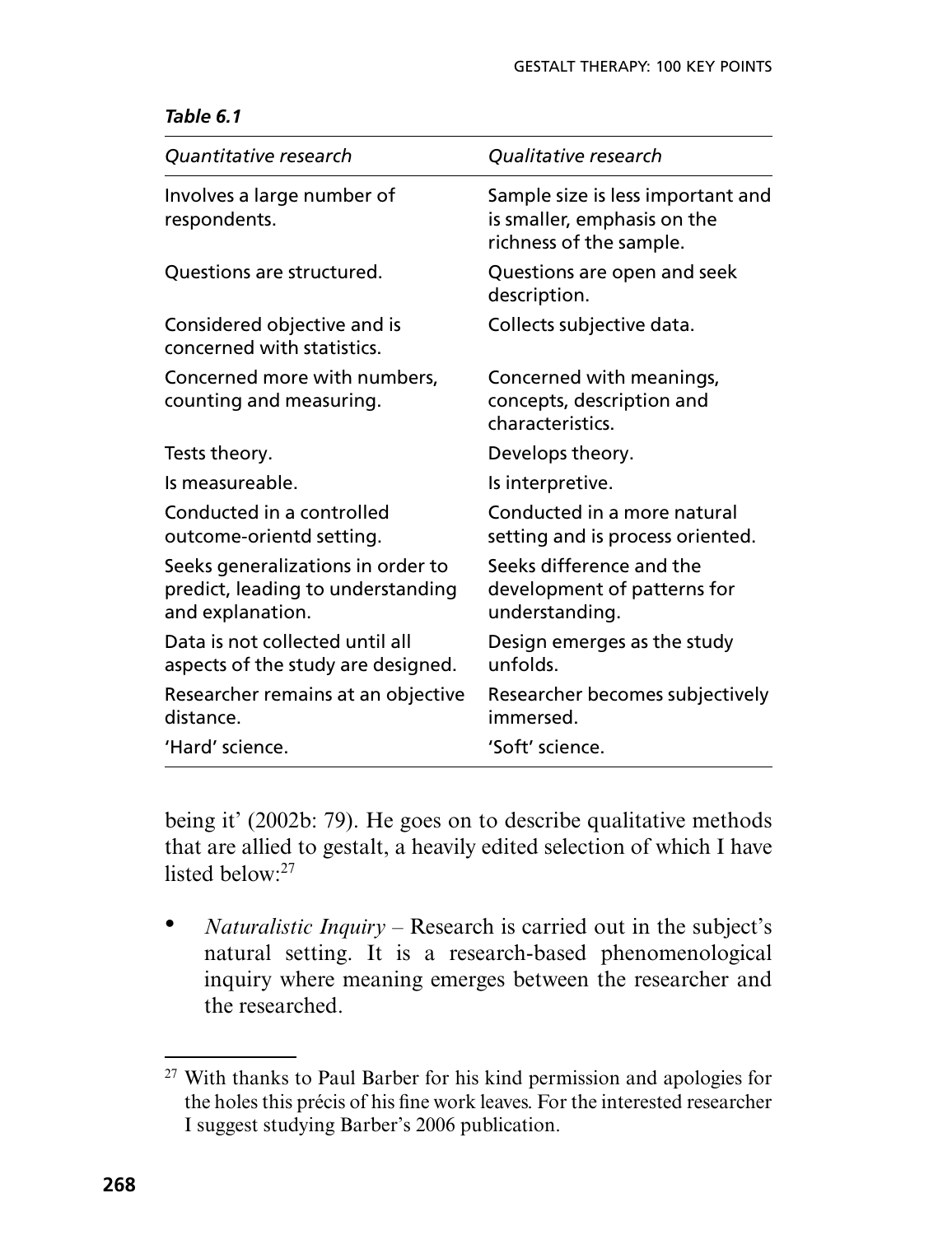- *Ethnography* A form of research that focuses on a group's culture or community through close field observation of socio-cultural phenomena. 'Ethnography looks for the ways culture, tradition and idiosyncratic meaning shape individual and collective behaviour' (Barber, 2006: 70).
- *Action Research* The term is credited to Kurt Lewin, the founder of gestalt field theory. The process spirals through four phases in a cycle, these phases being: planning, acting, observing/evaluating, reflecting (and then back to planning).
- *Field Theory* Studying the total situation.<br>• *Grounded Theory* The theory is develop
- *Grounded Theory* The theory is developed from the data collected making this an inductive approach in that it moves from the specific to the wider field.
- *Holistic Inquiry* This approach to research embraces the notion that the whole is greater than the sum of its parts and the interdependence of those parts. If we study the parts separately they change, i.e. exploring behaviour out of context.
- *Heuristic Research* Requires a personal connection with the research topic, aiming to explore the essence of the person in the experience and as such 'autobiographical, and meditative reflections come especially to the fore' (ibid).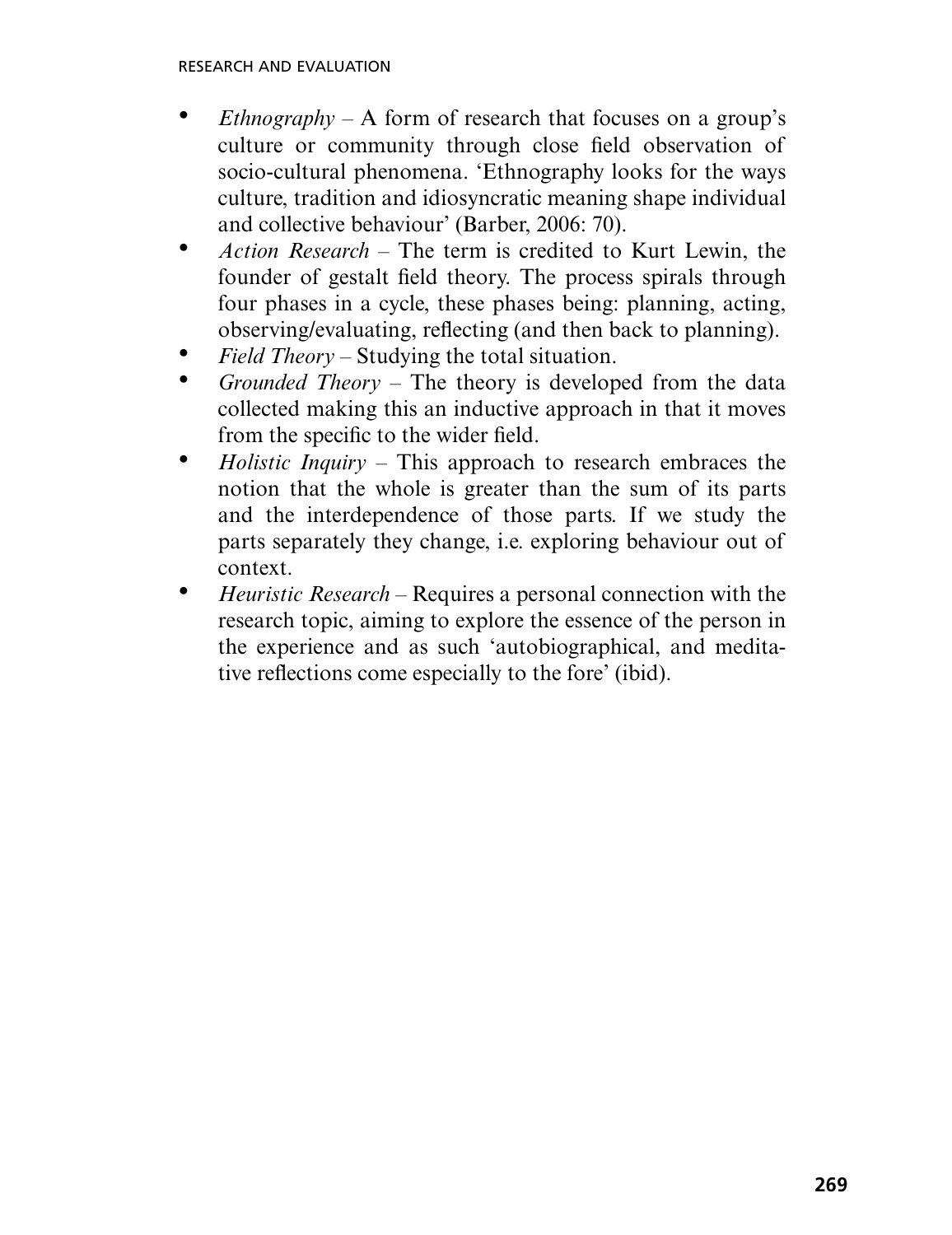#### **Applications of gestalt beyond 1:1 and group therapy**

Possible applications of gestalt therapy beyond what we may consider to be 'the clinical setting' are wide ranging. If we embrace gestalt's field perspective we need to pay greater attention to what interventions could be made to improve others' situations. In the West we tend to deal with problem areas by splitting them off from the rest of society rather than seeing them as a part of our society. The so-called 'mentally ill' are actually or metaphorically institutionalized, as are the old and infirm, whilst offenders are locked away. With greater inclusion and the problem being viewed as a societal problem rather than an individual problem, more of these people could move to fit into a more accommodating society. Our society could also allow itself the opportunity of addressing an underlying societal condition that manifests in such symptoms. This may appear radical, simplistic and unrealistically idealistic but there will be small steps that we can make towards greater integration and inclusion. As we have seen, gestalt deals with wholes and implicit in its field approach is a systems perspective and co-creation.

Gestalt is as much a philosophy as it is a therapy and as such a gestalt philosophy can be applied to a variety of settings to help facilitate healthy functioning. It is already well established in working with small systems such as couples and families and there are successful and well-established courses teaching the application of gestalt in organizations and organizational consulting here in the UK and overseas  $28$ 

Since gestalt moved on from a 'figure-bound' way of working in its early days (Wheeler, 1991), it is the gestalt approach's ability to explore the structure of the ground from which organization of

<sup>&</sup>lt;sup>28</sup> Two such established training institutes running such courses are Metanoia in the UK and The Cleveland Institute in the USA.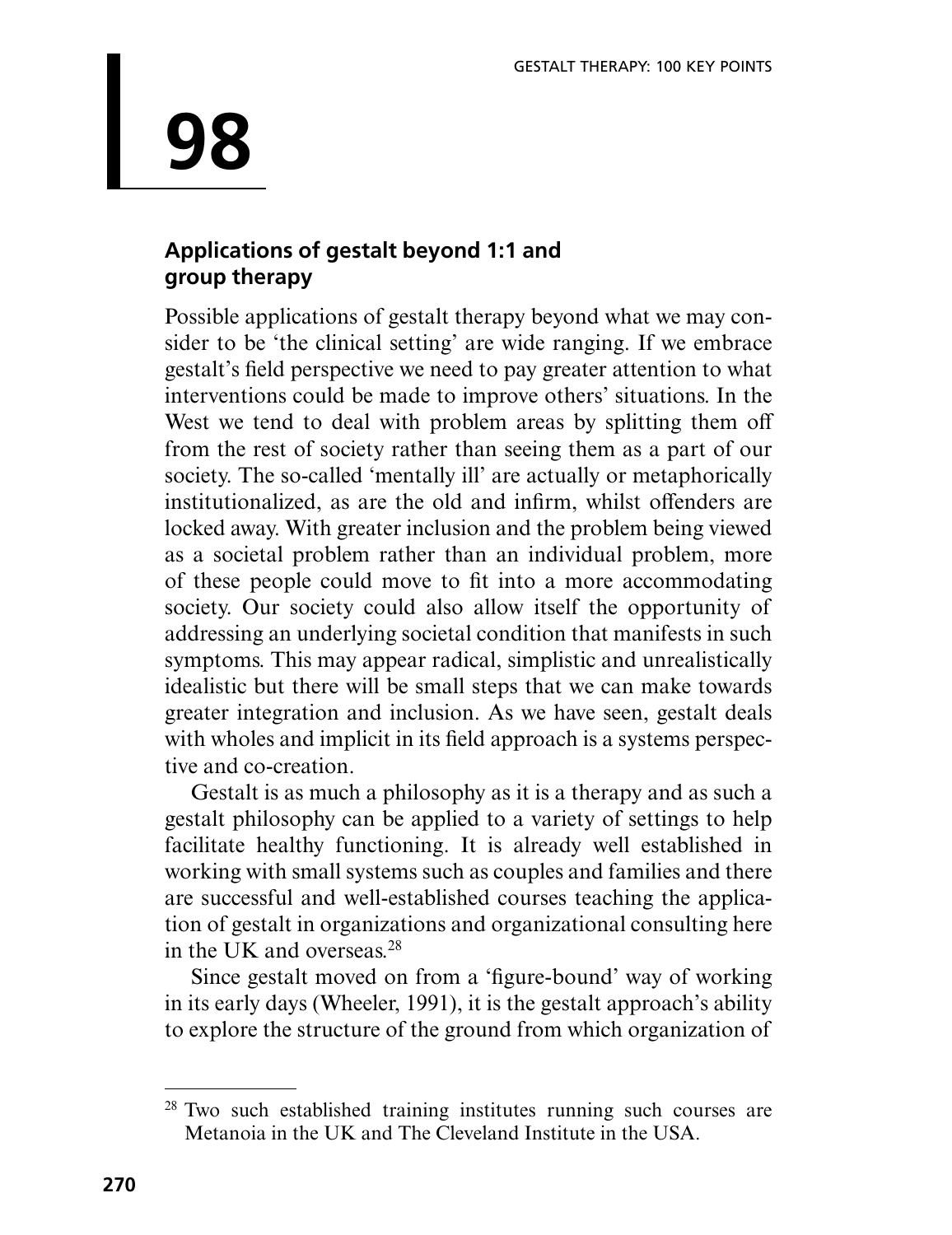the figure emerges that lends gestalt to a wide range of applications way beyond individual and group therapy. In its application the figural problem is explored in relation to the ground from which it emerged rather than the figural problem being examined in isolation. For example a question such as, 'Why is this child underperforming in this school?' would be re-framed to have a more phenomenological and field focus such as, 'what is reflected in this child's behaviour that mirrors patterns of relating in the school? What is the child representing for the whole system? We could just as easily substitute 'child' and 'school' with 'employee' and 'office', 'department' and 'company', 'ward' and 'hospital' or any example of a smaller system within a larger system.

Chidiac and Denham-Vaughan discuss the application of the concept of id, ego and personality functions and gestalt's notion of self as process in their work with organizations. Whilst acknowledging what presents on the surface and is known (ego function) is important, they focus on the id functioning as they believe this holds greater potential for change if awareness can be raised of 'what lurks underneath' (2009: 47). This tallies with the belief in gestalt that change occurs in the ground.

One of gestalt therapy's elder statesmen, Philip Lichtenberg, lives in a retirement community where although the population of 350 are not gestalt therapists, the community does practise gestalt principles. He teaches courses within this community, and its members are still active in the wider community whilst receiving the support they require when they require it. Compare this with some of the one-size-fits-all retirement homes in the UK and elsewhere and the way the elderly are implicitly devalued. Lichtenberg (2007) talks about the need for gestalt therapists to reach out to change everyday life in daily conversation, to engage in dialogue.

Being a gestalt therapist is not a coat we put on and take off – we need to live our lives by embracing the principles of our profession. We need to be active politically, organizationally, in our everyday life, ecologically as well as with our clients. In doing so we will impact those around us and move towards living more harmoniously in relation to others and our planet. The wider applications of gestalt are wide indeed.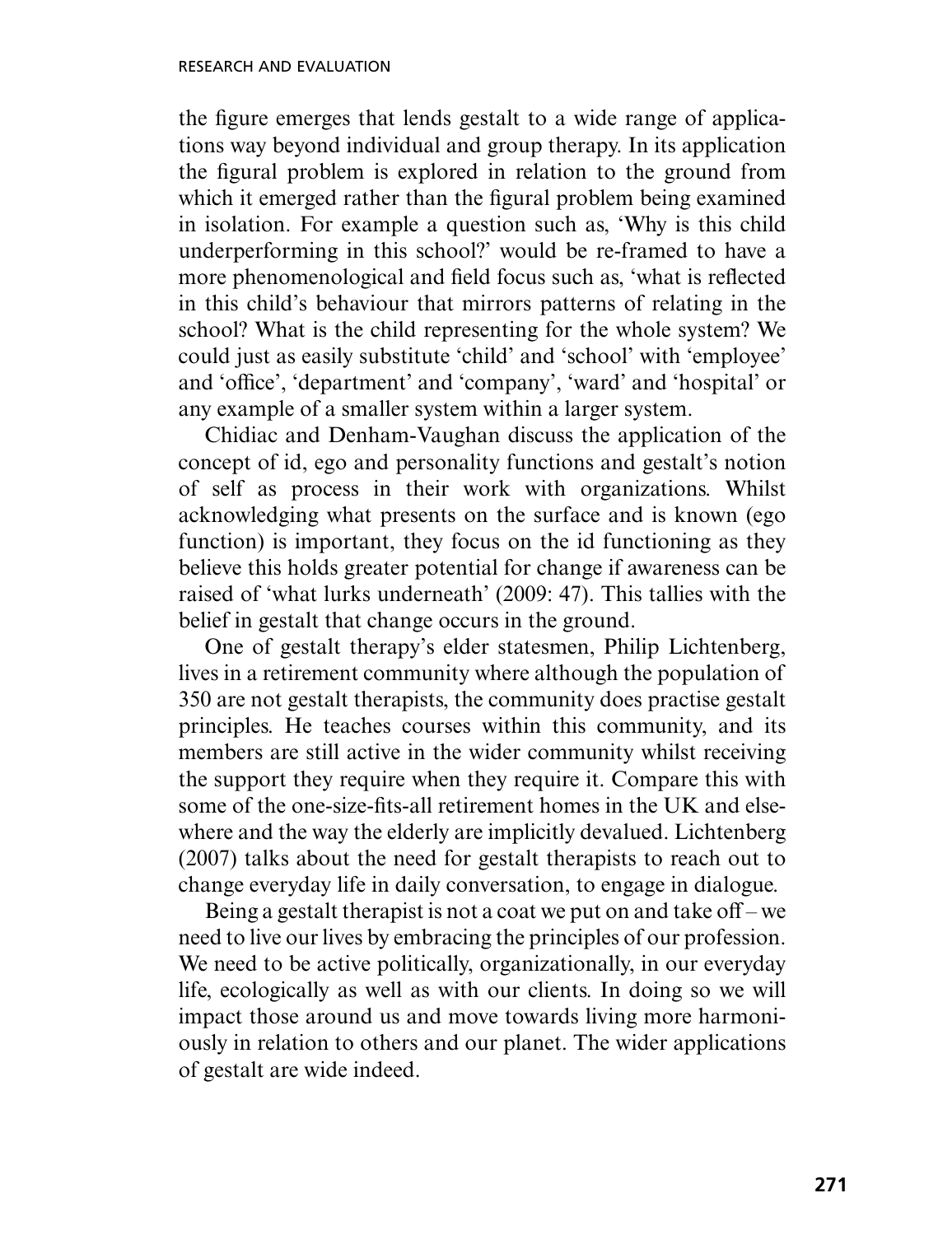#### **Looking back and reviewing**

In a healthy learning process we look back over material covered, chew it over and consider what aspects we agree with and what we disagree with – we quite literally 're-view'. Alternatively, we introject the material perhaps for consideration and assimilation later. As discussed earlier (see Point 86) reviewing is part of the ending phase of a therapy relationship where the emphasis is rightly placed on the client's experience, but learning in any relationship is a two-way process. I learn something from every client that I meet. It is important to set time aside to review your experience as a therapist to appreciate the work you have done, consider possible blind spots that may become more visible from a distance and reflect on possible areas of development. I advocate this review process at the end of therapy, but equally it could be a valuable exercise in self-supervision to conduct such a self-review during therapy. Such a process can focus the therapist by considering whether a variation in their approach or a change of therapeutic strategy is indicated. Here are some suggested questions that may help focus the therapist when reviewing and evaluating their therapeutic work:

What did I do well? What do I regret? Is there anything that I would like to remind myself about for work with other clients? What sense do I make of our journey in relation to gestalt theory? What will I remember most about this relationship? What would I do differently if I had a re-wind button? What is my growing edge as a therapist?

As you answer these questions note whether you tend to veer towards being negatively critical rather than constructively critical. If you do, then consider what might be positive in the 'mistakes' you made. Throughout this book I have emphasized our cultural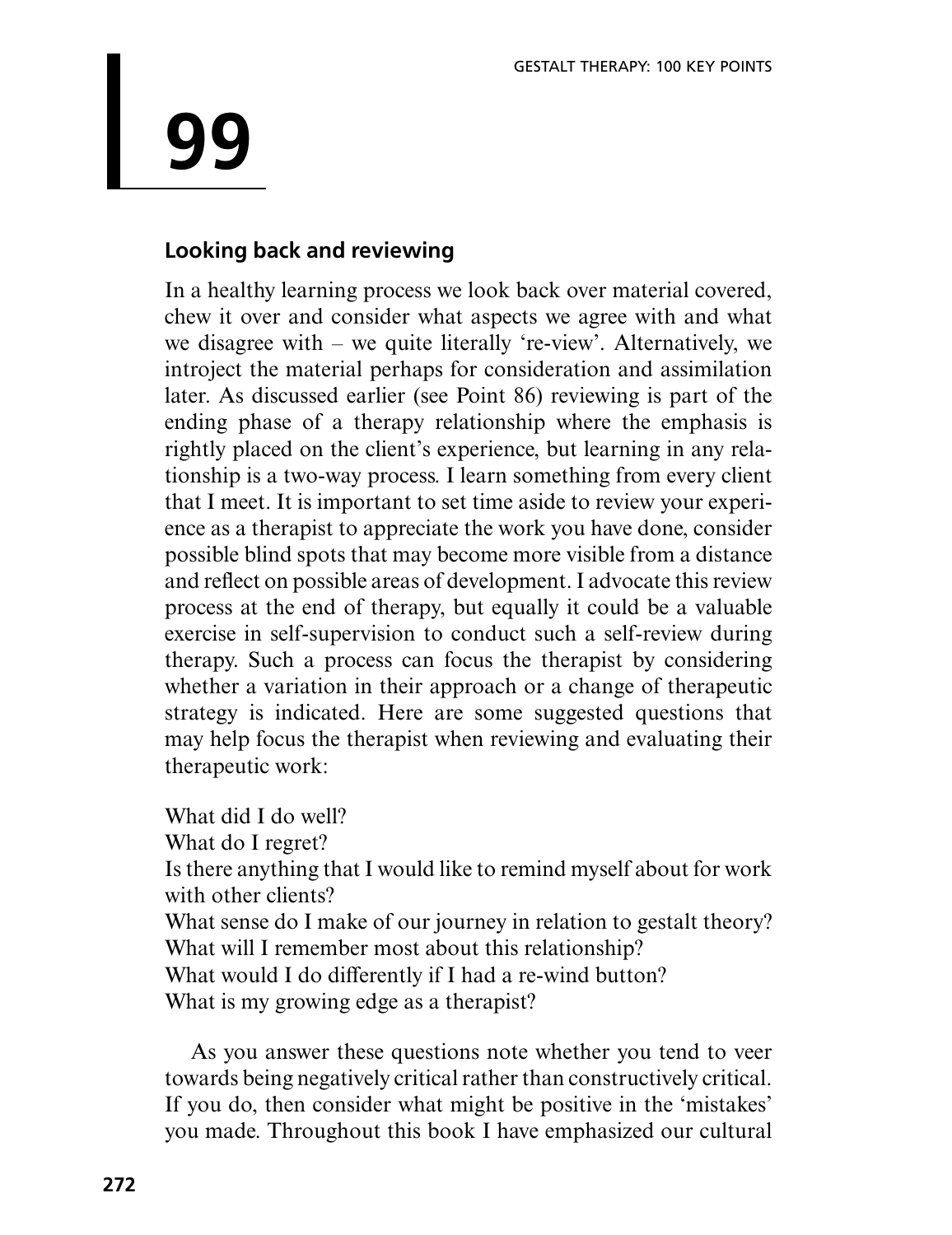pattern of moving rapidly onto the next task, avoiding satisfaction, withdrawal and time in the void – short-cutting the postcontact phase of the gestalt cycle. Through a process of review we can counter this cultural ground introject whilst simultaneously generating subjective research data for either formal or informal evaluation (see Point 97).

As we near the end of this book and this particular journey, I would like to invite you into a review of your learning experience in relation to the preceding points. Again I offer a few questions:

What have I found helpful? What have I found unhelpful? What have I found difficult to understand? What do I tell myself when I have found something difficult to understand? Are there any points that I would have liked to have seen covered that weren't? Are there areas that I would like to study further?

I have constructed the above questions in the hope of helping to facilitate a movement from a simple awareness such as, 'I want to learn something about gestalt' to a more reflexive awareness in how you learn about gestalt, an awareness of your learning process and your patterns of becoming aware and blocking awareness, leading to 'awareness of one's overall awareness process' (Yontef, 1993: 251) in relation to learning. Looking back to the there and then can help facilitate greater awareness and increased contact in the here and now and offer possible direction for the future.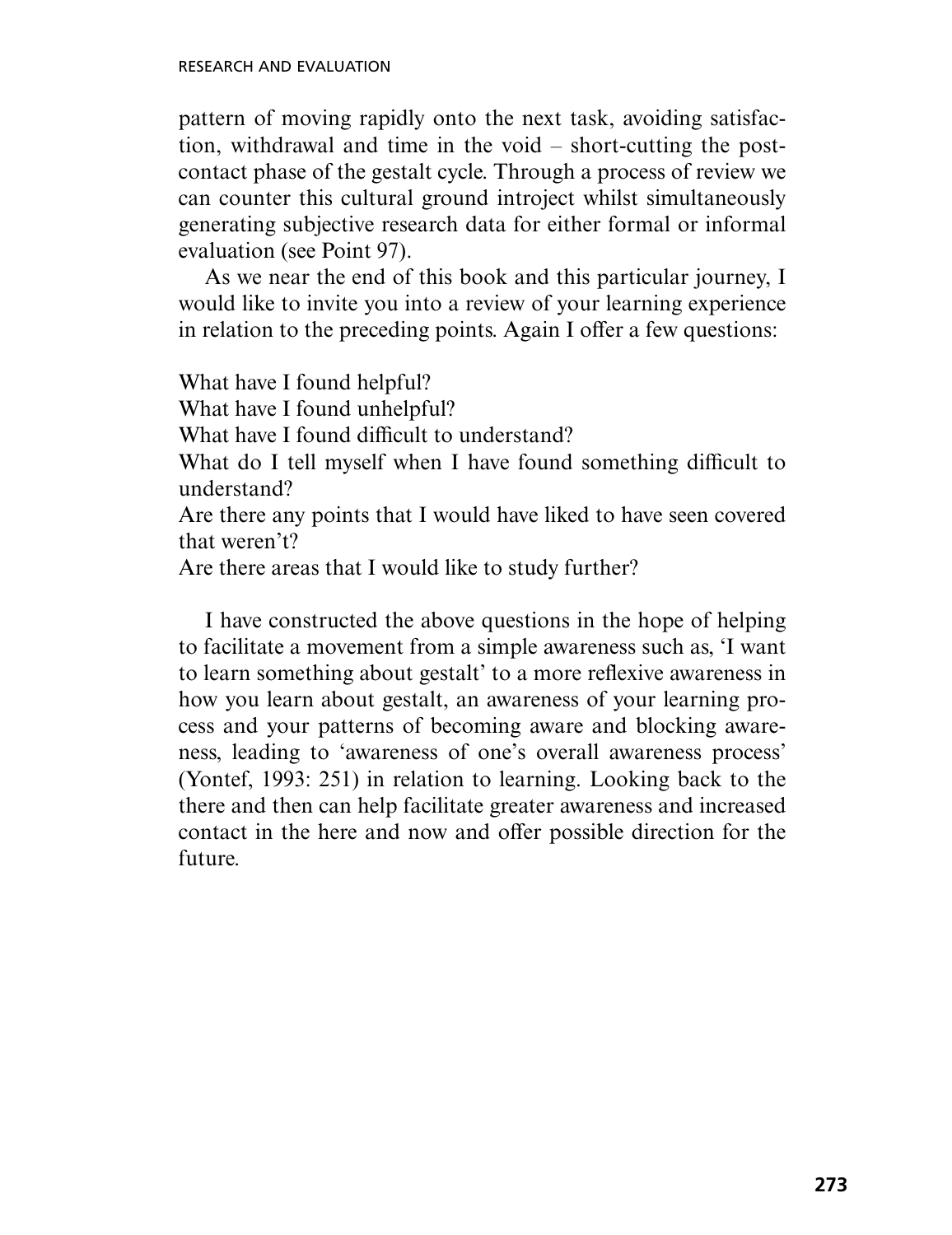## **100**

## **On uncertainty**<sup>29</sup>

In gestalt therapy we need to tolerate the uncertainty of intersubjective relating, of not knowing what is going to come next. Such uncertainty can be joyful, fearful, exciting and anxietyprovoking but uncertainty is the only thing that makes life possible. Uncertainty is embedded in the roots of gestalt's phenomenological, field and existential philosophy. Over the course of this book I have discussed the unique ways in which we all view our worlds – different perceptions of different phenomenal worlds in a shared world. We all interpret, this is an existential given, but there is choice in the degree to which we remain tied to our certitudes. Gestalt therapists, just like anyone else, can stubbornly resist information that throws their world-view into question. A sound theoretical underpinning is essential for the gestalt therapist to practice competently and ethically, but we need to constantly review our theories in relation to the person or persons before us in our ever-changing field. A fixed and rigid theory is a way of creating an illusion of certainty in a world where the only certainty is change. It also restricts the growth of the client, the therapist and the profession. Without openness to change and revision, a preferred theory or concept can become a fit-all dogma, growth is stifled and the therapy exists rather than lives. The young child who views their world with an innocent fascination and freshness has a great deal to teach us therapists.

Some self-styled and poorly trained individuals do choose to practise a manualized form of so-called 'gestalt therapy' through stereotyped, rehearsed exercises and routine interventions, often with a fixed focus on 'anger work' and 'the empty chair'. Such unethical practice, which I am at pains to distance myself from, can create an illusion of certainty and pseudo-confidence but

<sup>&</sup>lt;sup>29</sup> The title for this final point was inspired by Staemmler's 1997 paper 'Cultivating Uncertainty: An Attitude for Gestalt Therapists'.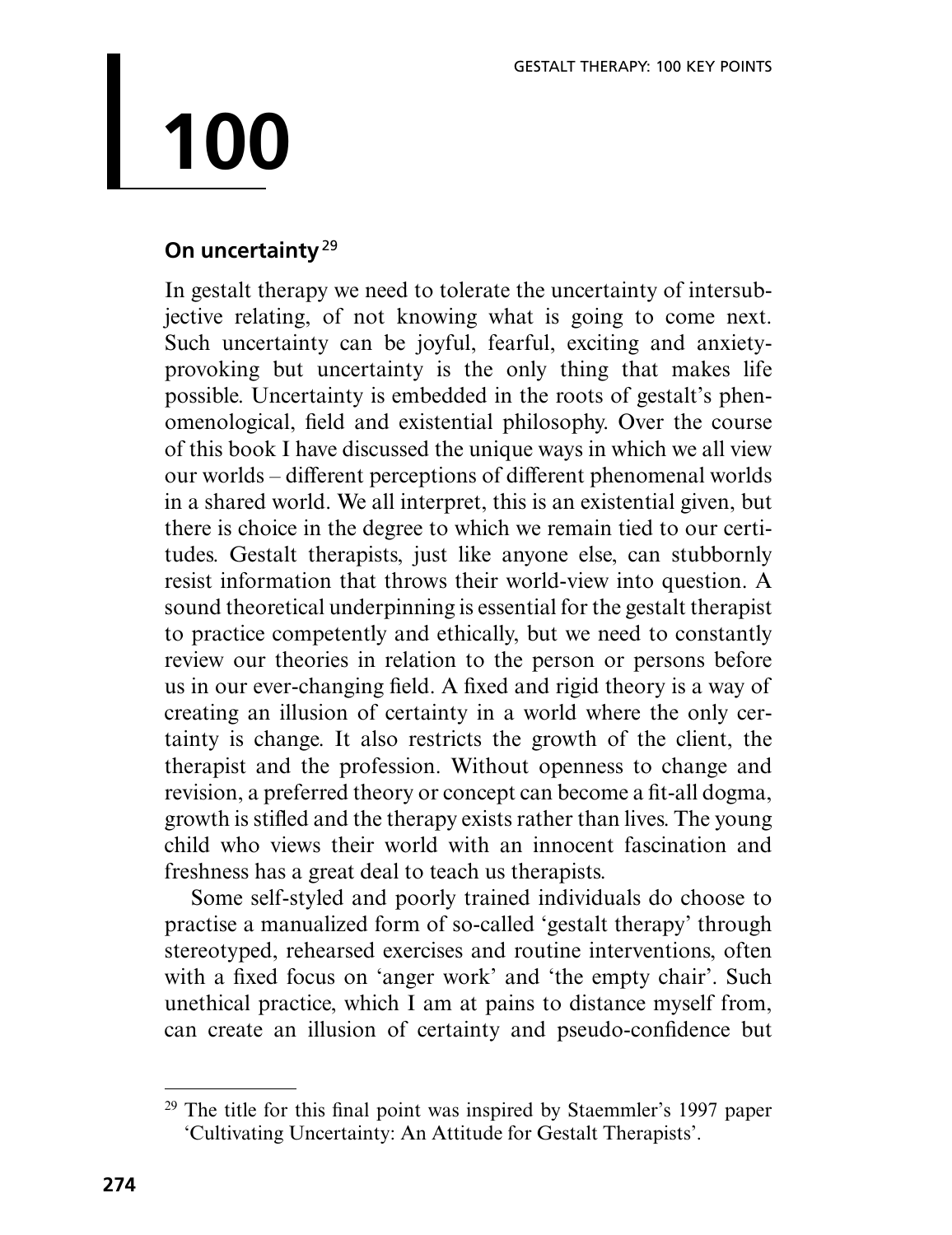its place belongs in the performing arts rather than the therapy room.

As in life, uncertainty permeates every aspect of gestalt therapy, illustrated in the integration of field theory in the approach. In the process of dialogue with our clients we need not to know the next step, for if we tell ourselves that we do we cement I-It relating.

Our belief in the non-existence of an isolated, fixed self but that self is fluid and forms in the process of relating means that we remain open to the unpredictable. Patterns of relating will form (most probably!), but within those patterns let us remain open to the twists and turns that break with any diagnostic picture of the client behaving 'narcissistically', 'depressively', 'anxiously' or when someone 'borderlines'. It is often those moments that most stimulate my interest, after all for something to change in our world we need to be doing something differently in our world.

'To cultivate uncertainty means to become *optimistic* and to expect change to be possible . . . It also means to be ready to throw any impression of our clients out of the window again, if necessary right after you have had it, so that you are *open* to form new pictures again and again.'

(Staemmler, 1997: 47, original italics)

Human beings are complex and live and breathe in complex and intricate systems. The more complexity there, is the more uncertainty there is. The aim of gestalt is to increase awareness and increased awareness invariably leads to an expansion of the person's physical and psychological environment and with it a further increase in uncertainty. But let me conclude with one final thought as I glance over the top of my laptop to the cover of PHG, gestalt therapy's founding text. That uncertainty is a key ingredient in

'Excitement and Growth in Human Personality'. (PHG, 1951: Front cover)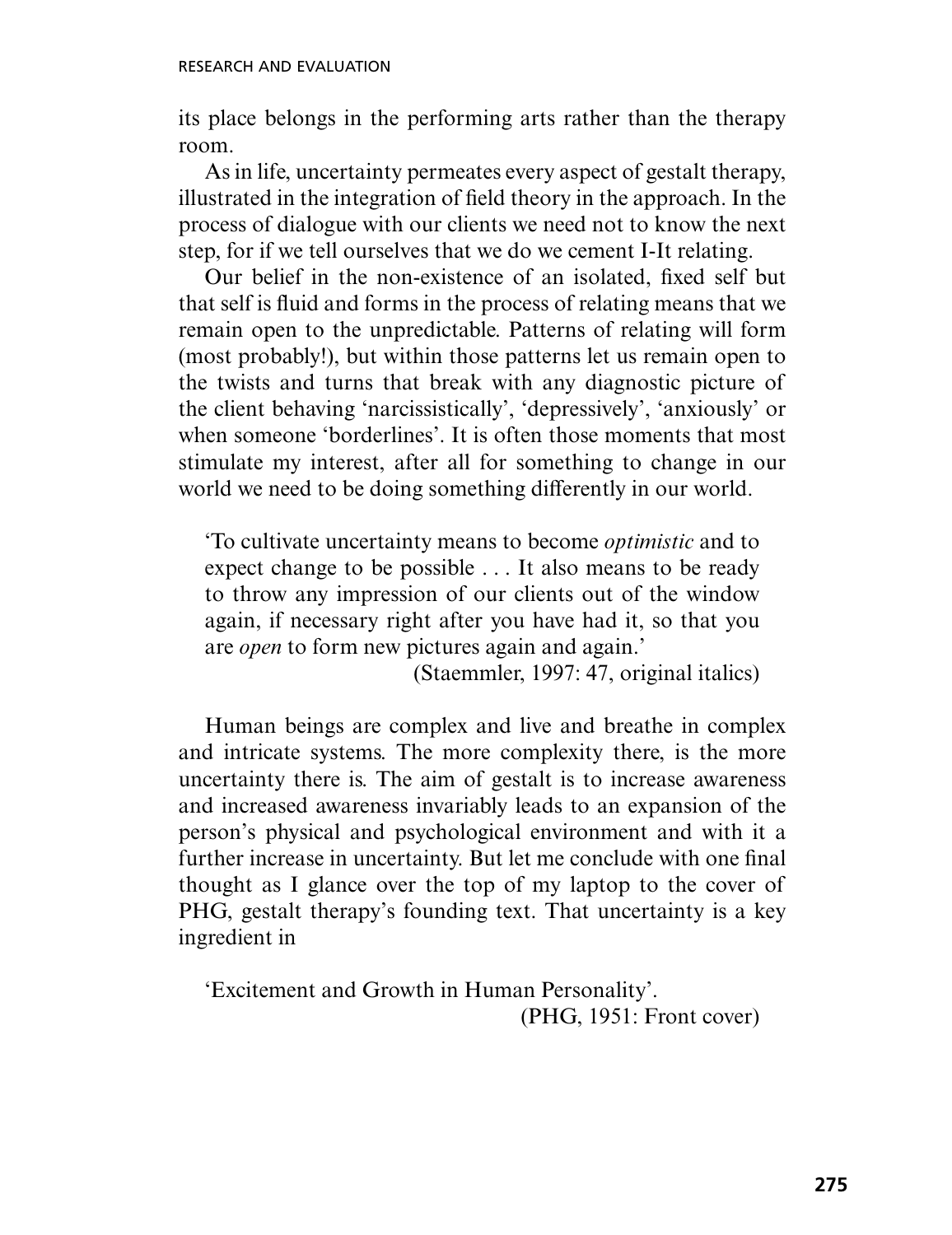## **References**

- Barber, P. (2002a) 'Remembering Miriam Polster', *British Gestalt Journal* 11 (2): 76–79.
- Barber, P. (2002b) 'Gestalt A Prime Medium for Holistic Research and Whole Person Education', *British Gestalt Journal*, 11 (2): 78–90
- Barber, P. (2006) *Becoming a Practitioner Researcher: A Gestalt Approach to Holistic Inquiry*. Middlesex University Press.
- Beaumont, H. (1993) 'Martin Buber's "I-Thou" and Fragile Self Organization: Contributions to a Gestalt Couples Therapy', *British Gestalt Journal* 2 (2): 85–95.
- Beisser, A. (1970) 'The Paradoxical Theory of Change', in Fagan, J. and Shepherd, I. (eds) *Gestalt Therapy Now*, New York: Harper.
- Blake, W. (1977) *William Blake: The Complete Poems*. Alicia Ostricher (ed), London: Penguin Classics.
- Bloom, D. (2003) 'Tiger! Tiger! Burning Bright', in Spagnuolo-Lobb, M. and Amendt-Lyon, N. (eds), *Creative Licence: The Art of Gestalt Therapy*. New York: Springer-Verlag.
- Bloom, D. (2005) 'Revisiting the Aesthetic Criterion A Response to Sylvia Crocker', *British Gestalt Journal*, 14 (1): 54–56.
- Bloom, D., Spagnuolo-Lobb, M. and Staemmler, F. (2008) 'Notes on Nomenclature', *Studies in Gestalt Therapy: Dialogical Bridges*, 2 (1).
- Buber, M. (1958) *I and Thou*, 2nd Edition. Edinburgh: T & T Clark. (original published 1923).
- Buber, M. (1965a) *The Knowledge of Man: A Philosophy of the Interhuman*. New York: Harper & Row.
- Buber, M. (1965b) *Between Man and Man*. New York: MacMillan.
- Buber, M. (1967) *A Believing Humanism: Gleanings*. New York: Simon & Schuster.
- Buber, M. (1973) *Meetings*. LaSalle, IL: Open Court Publishing Co.
- Chidiac, M-A. and Denham-Vaughan, S. (2007) 'The Process of Presence: Energetic Availability and Fluid Responsiveness', *British Gestalt Journal*, 16 (1): 9–19.
- Chidiac, M-A. and Denham-Vaughan, S. (2009) 'An Organisational Self: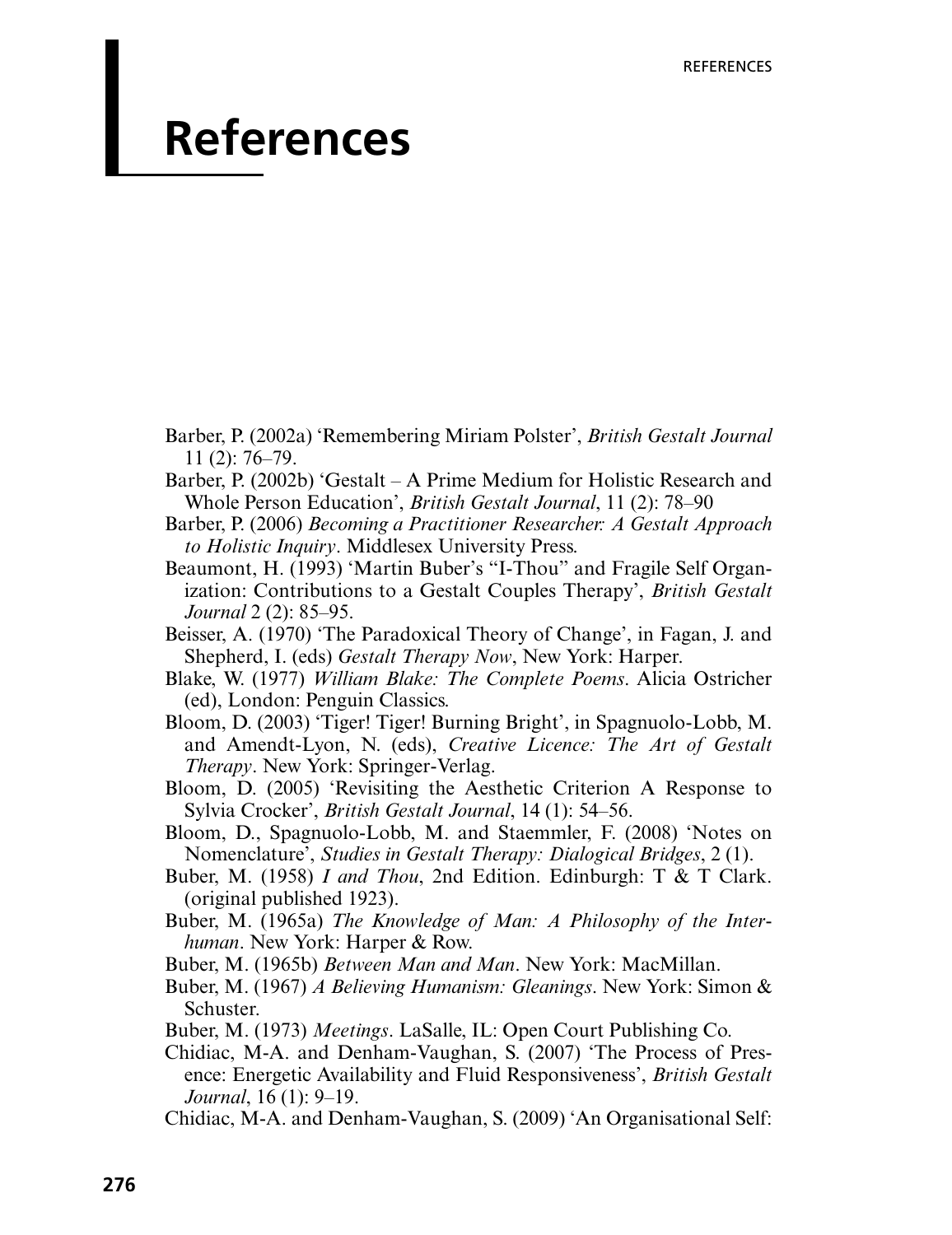Applying the Concept of Self to Groups and Organisations', *British Gestalt Journal*, 18 (1): 42–49.

Clarkson, P. (1989) *Gestalt Counselling in Action*. London: Sage.

- Crocker, S. (2004) 'Creativity in Gestalt Therapy: Book Review Essay', *British Gestalt Journal*, 13 (2): 126–134.
- Crocker, S. (2005) 'Still Questioning the Aesthetic Criterion: A Reply to Bloom', *British Gestalt Journal*, 14 (1): 56–59.
- Crook, J. (2001) 'Buddhism and Gestalt Therapy: A Response to Ruth Wolfert', *British Gestalt Journal*, 10 (1): 43–44.
- cummings, e. e. (1994) In Firmage, G. (ed.) *Complete Poems 1904–1962*. New York: Liveright Publishing Corporation.
- Delisle, G. (1999) *Balises II: A Gestalt Perspective on Personality Disorders*. Montreal: Le Reflet.
- Denham-Vaughan, S. (2005) 'Will and Grace: An Integrative Dialectic Central to Gestalt Psychotherapy', *British Gestalt Journal*, 14 (1): 5–14.
- Fagan, J. and Shepherd, I. (eds) (1971) *Gestalt Therapy Now: Theory, Techniques, Applications*. Palo Alto, CA: Science and Behavior Books.
- Farber, L. (1966) *The Ways of the Will*. New York: Basic Books.
- Feder, B. (2001) 'Spirituality: Irrelevant to Gestalt Therapy: A Response to Ruth Wolfert', *British Gestalt Journal*, 10 (1): 43–44.
- Feder, B. (2006) *Gestalt Group Therapy: A Practical Guide*. New Orleans: Gestalt Institute Press.
- Fodor, I. (1998) 'Awareness and Meaning Making: The Dance of Experience', *Gestalt Review*, 2 (1): 50–71.
- Frank, R. (2001) *Body of Awareness: A Somatic and Developmental Approach to Psychotherapy*. Cambridge, Massachusetts: Gestalt Press.
- Freud, S. (1997) The Interpretation of Dreams, Ware, Hertfordshire: Wordsworth Editions Ltd.
- Friedlaender, S. (1918) *Schöpferische Indifferenz* (Creative indifference). München: Reinhardt.
- Friedman, M. (1976) 'Healing through Meeting: A Dialogical Approach to Psychotherapy and Family Therapy, in Smith, J. (ed.) *Psychiatry and the Humanities*, 191–234. New Haven: Yate University Press.
- Friedman, M. (1990) 'Dialogue, Philosophical Anthropology and Gestalt Therapy', *The Gestalt Journal*, XIII (1): 7–40.
- From, I. and Muller, B. (1977) *Didactical notes* in Muller, B. (1996) 'Isadore From's Contributions to the Theory and Practice of Gestalt Therapy', *The Gestalt Journal* xix (1): 57–81.
- Gilbert, M. and Clarkson, P. (1991) 'The Training of Counselling Trainers and Supervisors', in Dryden, W and Thorne, B (eds), *Training and Supervision for Counselling in Action*. London: Sage.
- Gilbert, M. & Evans, K. (2000) *Psychotherapy Supervision: an integrative relational approach to psychotherapy supervision*. Buckingham: Open University Press.
- Goethe, J. W. V. (1998) *Maxims and Reflections*. London: Penguin Books.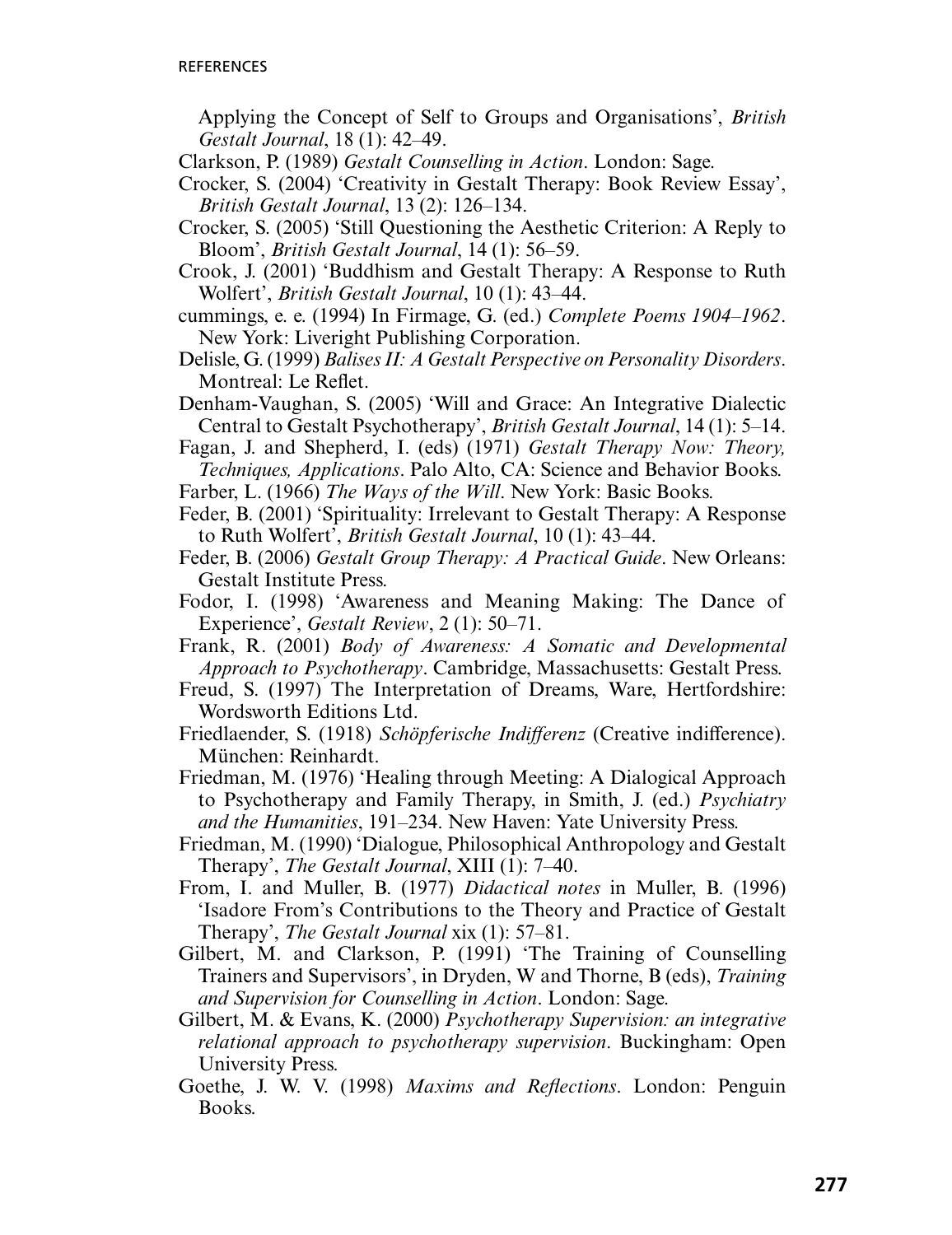- Goldstein, K. (1939) *The Organism*. New York: American Book.
- Goodman, P. (1977) *Nature Heals: The Psychological Essays of Paul Goodman*. T. Stoehr (ed.), New York: Free Life Additions.
- Greenberg, E. (1989) 'Healing the Borderline', *Gestalt Journal*, XII (2): 11–55.
- Harris, J. (2007) 'Enjoying Groups: A Review of Gestalt Group Therapy: A Practical Guide', *British Gestalt Journal*, 16 (1): 59–62.
- Hawkins, P. and Shohet, R. (2000) *Supervision in the Helping Professions*, 2nd edition. Buckingham: Open University Press.
- Heidegger, M. (1962) *Being and Time*. Translated by J. Macquarrie and Robinson, E. New York: Harper & Row.
- Hess, A. K. (ed.) (1980) *Psychotherapy Supervision: Theory, Research and Practice*. New York: Wiley.
- Husserl, E. (1931) *Ideas: General Introduction to Pure Phenomenology*, Vol 1. New York: MacMillan.
- Hycner, R. (1985) 'Dialogical Gestalt Therapy: An Initial Proposal', *The Gestalt Journal*, 8 (1): 23–49.
- Hycner, R. (1989) 'The I-Thou Relationship and Gestalt Therapy: Based on panel discussion on Dialogical Gestalt, 11th Gestalt Conference', *The Gestalt Journal*, 1990. 13 (1): 41–54.
- Hycner, R. (1993) *Between Person and Person: Toward a Dialogical Psychotherapy*. Highland, NY: Gestalt Journal Press.
- Hycner, R. and Jacobs, L. (1995) *The Healing Relationship in Gestalt Therapy – A Dialogic / Self Psychology Approach*. Highland, NY: Gestalt Journal Press.
- Idhe, D. (1977) *Experimental Phenomenology: An Introduction*. Albany: State University of New York.
- Jacobs, L. (1992) 'Insights from Psychoanalytic Self-Psychology and Inter-Subjectivity Theory for Gestalt Therapists', *The Gestalt Journal*, XV (2): 25–61.
- Jacobs, L. (1995) 'Shame in the Therapeutic Dialogue', *British Gestalt Journal*, 4 (2): 86–90.
- Jacobs, L. (2000) 'For Whites Only', *British Gestalt Journal*, 9 (1): 3–14.
- Jacobs, L. (2007) 'Self, Subject and Intersubjectivity', *Studies in Gestalt Therapy: Dialogical Bridges*, 1 (1).
- Joyce, P. and Sills, C. (2001) *Skills in Gestalt Counselling & Psychotherapy*. London: Sage.
- Kafka, F. (2005) *Investigations of a Dog in Franz Kafka: The Complete Short Stories*. London: Vintage.
- Keating, F. (2007) *African and Caribbean Men and Mental Health*. London: Race Equality Foundation.
- Kennedy, D. (1998) 'Gestalt: A Point of Departure for a Personal Spirituality', *British Gestalt Journal* 7 (2).
- Kepner, E. (1980) 'Gestalt Group Process', in Feder, B. & Ronall, R. (eds), *Beyond the Hot Seat: Gestalt Approaches to Group*. New York: Brunner-Mazel.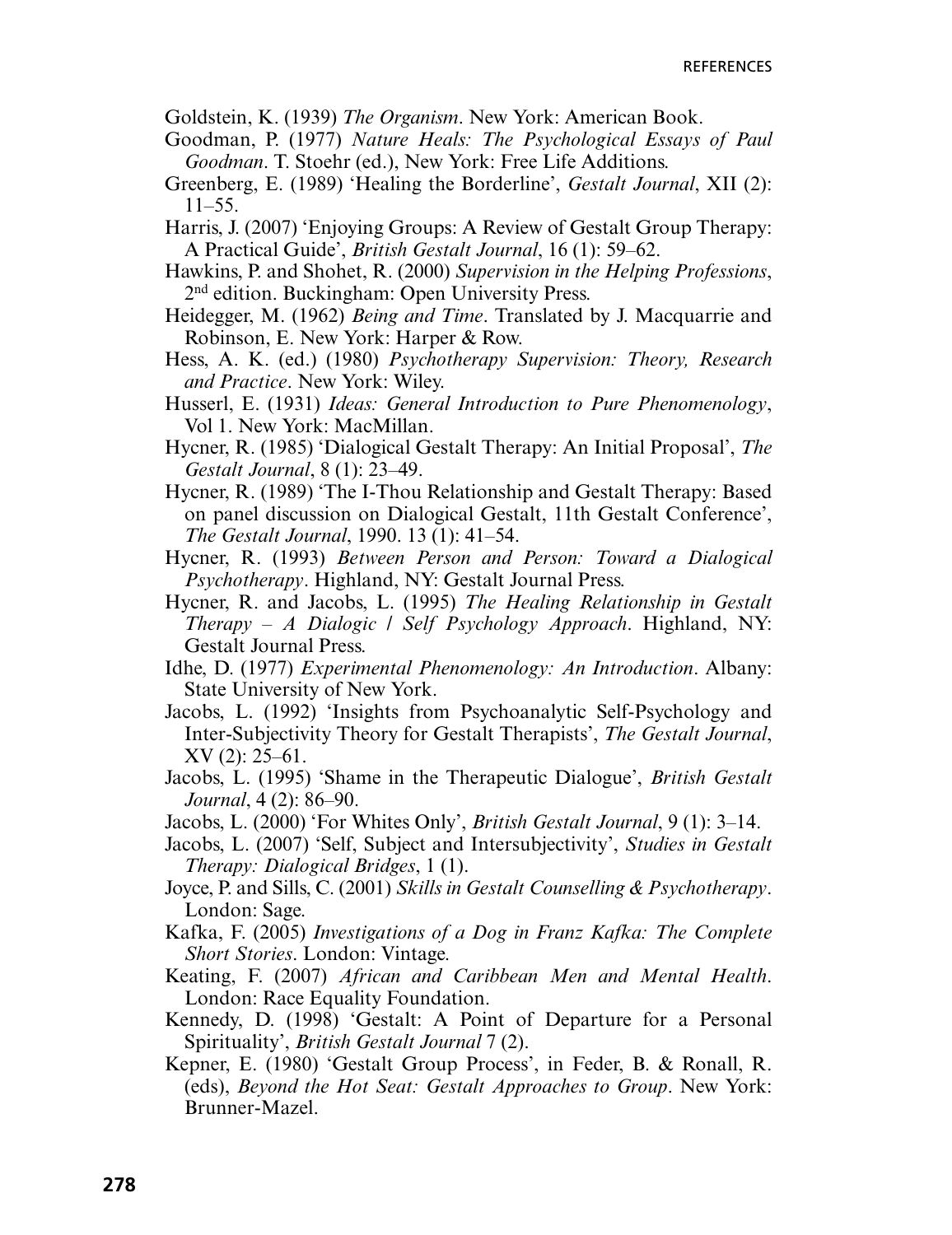- Kepner, J. (1987) *Body Process: A Gestalt Approach to Working with the Body in Psychotherapy*. New York: Gardner.
- Kepner, J. (2001) 'Touch in Gestalt Body Process Psychotherapy: Purpose, Practice, and Ethics', *Gestalt Review*, 5 (2): 97–114.
- Kepner, J. (2003) 'The Embodied Field', *British Gestalt Journal*, 12 (1): 6– 14.
- Kitzler, R., Perls, L. and Stern, M. (1982) 'Retrospects and Prospects: A Trialogue between Laura Perls, Richard Kitzler and Mark Stern', *Voices*, 18 (2): 5–22.
- Klein, M. (1946) 'Notes on some Schizoid Mechanisms', *The International Journal of Psychoanalysis*, 27 (3/4): 99–110.
- Koffka, K. (1935) *Principles of Gestalt Psychology*. New York: Harcourt, Brace and World.
- Korb, M (1999) 'Redefining Maturity and Maturational Processes'. *Gestalt Journal*, XXII (2): 7–30.
- Latner, J. (1985) 'What Kinds of Figures does Gestalt Therapy Cut?' *Gestalt Journal*, VIII (1): 55–60.
- Lee, R. (1995) 'Gestalt and Shame: The Foundations for a Clearer Understanding of Field Dynamics', *British Gestalt Journal* 4 (1): 14–22.
- Lee, R. and Wheeler, G. (1996) (eds) *The Voice of Shame: Silence and Connection in Psychotherapy*. Cambridge, MA: Gestalt Press.
- Levitsky A. and Perls F. (1970) 'The Rules and Games of Gestalt Therapy' in Fagan, J. and Shepherd, I. (eds.) *Gestalt Therapy Now*. Palo Alto: Harper.
- Lewin, K. (1935) *A Dynamic Theory of Personality Selected Papers*. New York: McGraw-Hill.
- Lewin, K. (1936) *Principles of Topological Psychology*. New York: McGraw-Hill.
- Lewin, K. (1938) 'Will and Need', in W. Ellis (ed.), *A Source Book of Gestalt Psychology*. London: Routledge & Kegan Paul Ltd.
- Lewin, K. (1952) *Field Theory in Social Sciences*. London: Tavistock.
- Lichtenberg, P. (1991) 'Intimacy, Autonomy and Merging', *Gestalt Journal* XIV (1): 27–44.
- Lichtenberg, P. (2007) 'Radical Relationships interviewed by Christine Stevens', *British Gestalt Journal*, 16 (1): 28–34.
- Lichtenberg, P. (2008) 'Culture Change: Conversations Concerning Political and Religious Difference', *Studies in in Gestalt Therapy: Dialogical Bridges*, 2 (1): 45–68.
- MacKewn, J. (1997) *Developing Gestalt Counselling*. London: Sage.
- McConville, M. (1997) 'The Gift', *Voice*. *Gestalt Institute of Cleveland*, 4: 11–15.
- McConville, M. (2001) 'Lewinian Field Theory, Adolescent Development and Psychotherapy' in McConville, M. and Wheeler, G. (eds), *The Heart of Development: Gestalt approaches to Working with Children, Adolescents and their Worlds*: Vol 2. Hillsdale, NJ: Analytic Press.
- McLeod, L. (1993) 'The Self in Gestalt Therapy Theory', *British Gestalt Journal*, 2 (1): 25–40.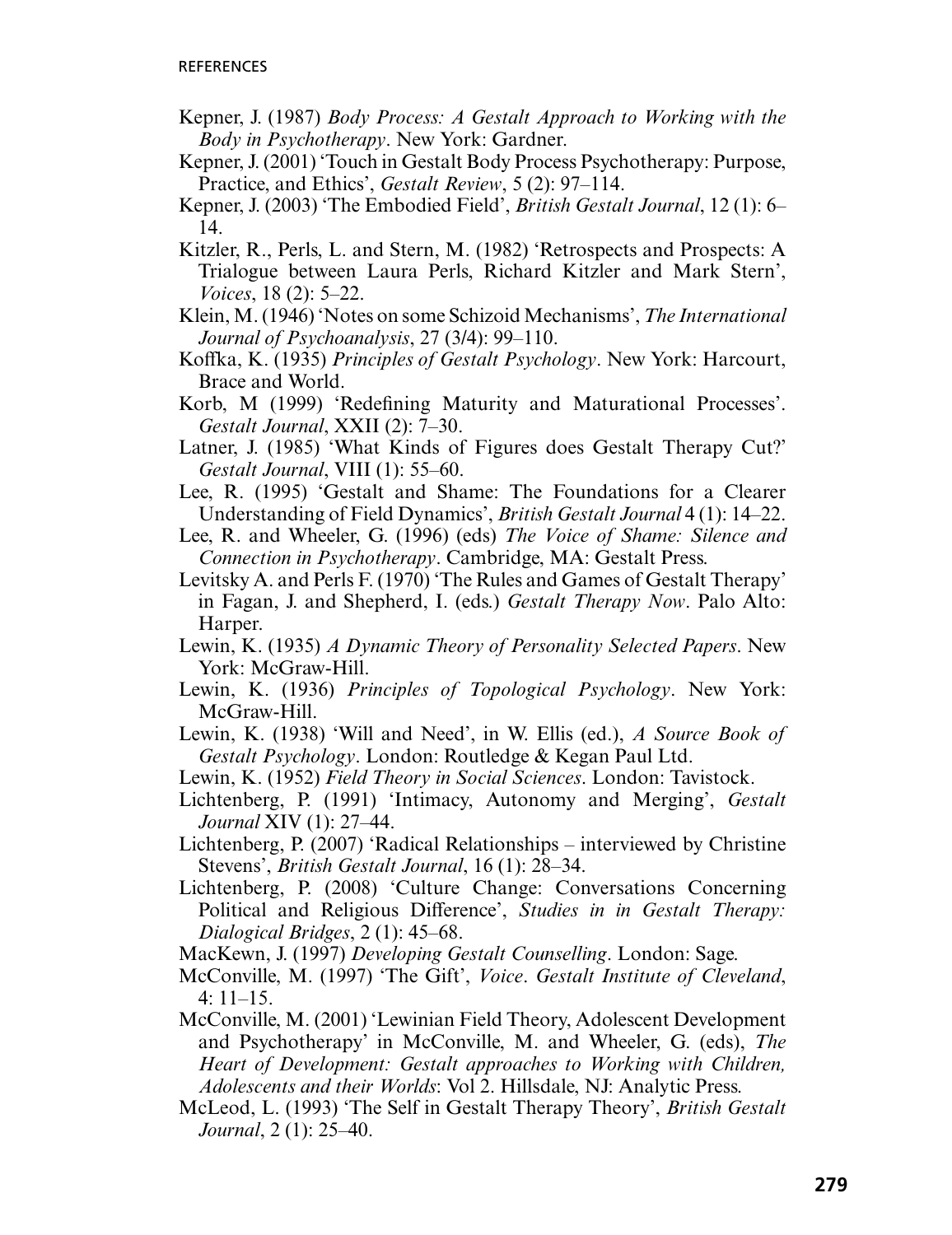- Marrow, A. J. (1969) *The Practical Theorist: The Life and Work of Kurt Lewin*. New York: Basic Books.
- Mazur, E. (1996) 'The Zeigarnik Effect and the Concept of Unfinished Business in Gestalt Therapy', *British Gestalt Journal*, 5 (1):18–23.
- Melnick, J. (2003) 'Editorial: Conflict', *Gestalt Review*, 7 (3): 175–179.
- Merleau-Ponty, M. (1962) *Phenomenology of Perception*. Translated from French by C. Smith. London: Routledge & Kegan Paul Ltd.
- Miller, H. (1957) *Big Sur and the Oranges of Hieronymus Bosch*. New York: New Directions.
- Miller, M. (1994) 'Elegiac Reflections on Isadore From', *British Gestalt Journal*, 3 (2): 76–79.
- Miller, M. (2003) 'Reflections on Cornell: The Aesthetics of Sexual Love', *British Gestalt Journal*, 12 (2): 111–115.
- Naranjo, C. (1982) 'Gestalt Conference Talk 1981', *The Gestalt Journal* V  $(1)$ : 3–20.
- Nevis, E. (1987) *Organizational Consulting: A Gestalt Approach*. New York: Gardner.
- Nin, A (1990) *The Dela of Venus*. London: Penguin Books.
- Ogden, T. (1982) *Projective Identification and Psychotherapeautic Technique*. London: Jason Aronson.
- O'Shea, L. (2000) 'Sexuality: Old Struggles and New Challenges', *Gestalt Review* 4 (1): 8–25.
- O'Shea, L. (2003) 'Reflection on Cornell: The Erotic Field', *British Gestalt Journal* 12 (2): 105–110.
- Parlett, M. (1991) 'Reflections on Field Theory', *British Gestalt Journal*, 1 (2): 69–81.
- Parlett, M. (1997) 'The Unified Field in Practice', *Gestalt Review*, 1 (1): 16–33.
- Parlett, M. (2000) 'Creative Adjustment and the Global Field', *British Gestalt Journal*, 9 (1): 15–27.
- Parlett, M. (2007) 'The Five Abilities' Summary, unpublished manuscript.
- Perls, F. (1947) *Ego, Hunger and Aggression*. London: George Allen and Unwin Ltd.
- Perls, F. (1948) 'Theory and Technique of Personality Integration', *American Journal of Psychotherapy*, 2: 565–586.
- Perls, F., Hefferline, R. and Goodman, P. (1951) *Gestalt Therapy: Excitement and Growth in the Human Personality*. London: Souvenir Press.
- Perls, F. (1969) *Gestalt Therapy Verbatim*. Moab, UT: Real People Press.
- Perls, F. (1973) *The Gestalt Approach and Eye Witness to Therapy*. California: Science and Behaviour Books.
- Perls, F. (1992) *Gestalt Therapy Verbatim*. Highland, NY: Gestalt Journal Press.
- Perls, L. (1973) 'Some aspects of gestalt therapy'. Manuscript presented at Annual Meeting of the Orthopsychiatric Association quoted in Yontef (1993). New York: Gestalt Journal Press.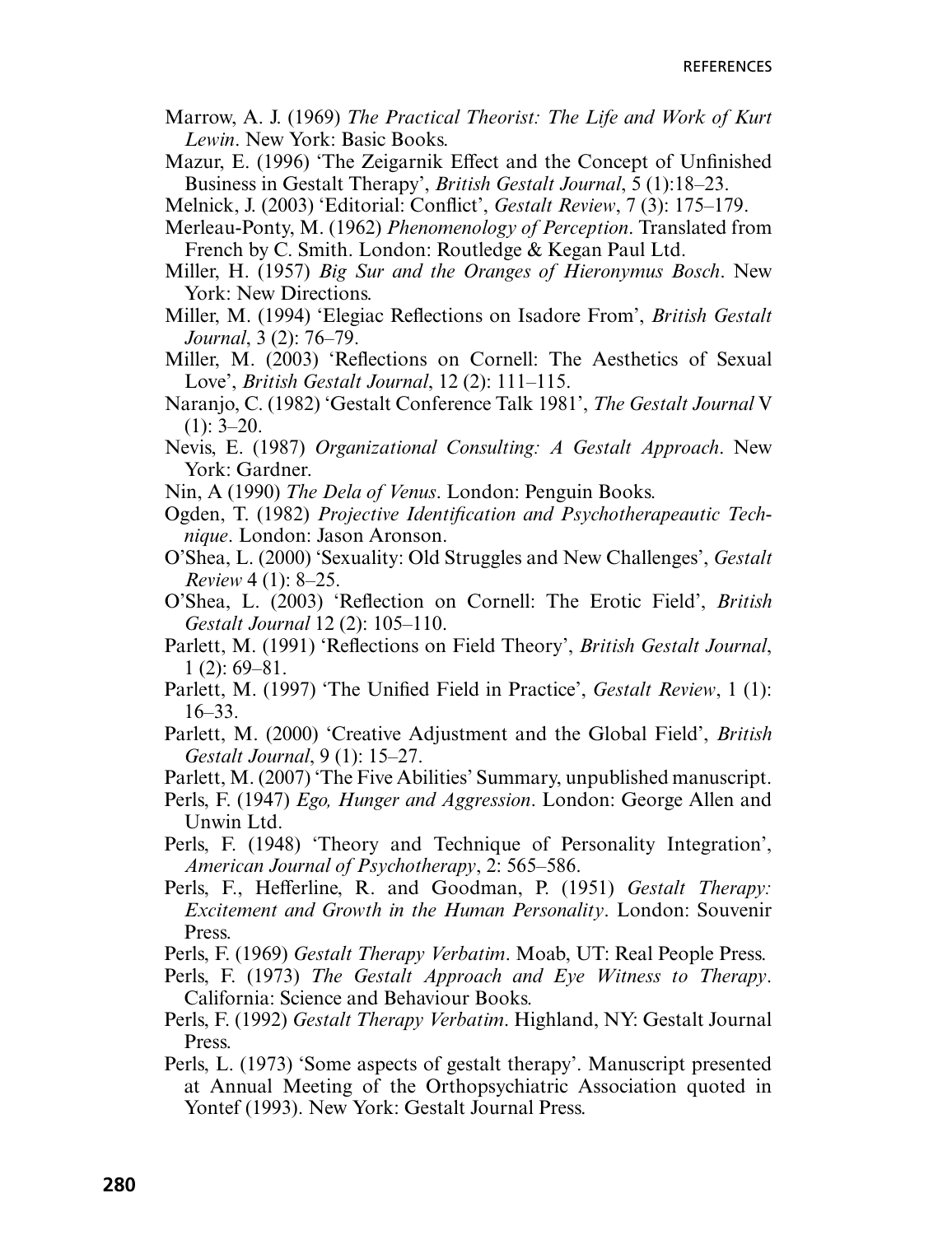- Perls, L. (1978) 'Concepts and Misconceptions of Gestalt Therapy', *Voices*, 14 (3): 31–36.
- Perls, L. (1989) 'Every Novel is a Case History', *The Gestalt Journal*, XII  $(2): 5-10.$
- Perls, L. (1992) *Living at the Boundary*. Highland: Gestalt Journal Press.
- Philippson, P. (2001) *Self in Relation*. Highland, NY: Gestalt Journal Press.
- Philippson, P. (2002) 'A Gestalt Approach to Transference' *British Gestalt Journal*, 11 (1): 16–20.
- Philippson, P. (2009) *The Emergent Self: An Existential-Gestalt Approach*. London: Karnac Books Ltd.
- Polster, E. and Polster, M. (1973) *Gestalt Therapy Integrated: Contours of Theory and Practice*. New York: Vintage Books.
- Polster, E. (1987) *Every Person's Life is Worth a Novel*. New York: Norton.
- Polster E. (1993) 'Individuality and Communality', *British Gestalt Journal*, 2 (1): 41–43.
- Polster, E. (1995) *A Population of Selves A Therapeutic Exploration of Personal Diversity*. San Francisco: Jossey-Bass.
- Resnick, R. (1995) 'Gestalt Therapy: Principles, Prisms and Perspectives: Interviewed by Malcolm Parlett', *British Gestalt Journal*, 4 (1): 3–13.
- Sapriel, L. (1998) 'Can Gestalt Therapy, Self-Psychology and Inter-Subjectivity Theory be Integrated?' *British Gestalt Journal*, 7 (1): 33–44.
- Sartre, J-P. (1948) *Being and Nothingness*. Translated by Barnes, H. E. New York: Philosophical Library.
- Schore, A. (2003) *Affect Regulation and the Repair of the Self*. New York: Norton.
- Smuts, J. (1926) *Holism and Evolution*. New York: MacMillan.
- Spagnuolo-Lobb, M. (2002) 'A Gestalt Model for Addressing Psychosis', *British Gestalt Journal*, 11 (1): 5–15.
- Spinelli, E. (1989) *The Interpreted World: An Introduction to Phenomenological Psychology*. London: Sage.
- Staemmler, F-M. (1993) 'Projective Identification in Gestalt Therapy with Severely Impaired Clients', *British Gestalt Journal*, 2 (2): 104–110.
- Staemmler, F-M. (1997) 'Cultivated Uncertainty: An Attitude for Gestalt Therapists', *British Gestalt Journal*, 6 (1): 30–40.
- Staemmler, F-M. (2006) 'A Babylonian Confusion?: On the Uses and Meanings of the Term "Field" ', *British Gestalt Journal*, 15 (2): 64–83.
- Staemmler, F-M. (2009) *Aggression, Time and Understanding*. Cambridge, MA: Gestalt Press.
- Stern, D. (1998) *The Interpersonal World of the Infant*. New York: Karnac.
- Stern, D. (2003) 'On the Other Side of the Moon: The Import of Implicit Knowledge for Gestalt Therapy' in M. Spagnuolo-Lobb, Amendt-Lyon (eds), *Creative License: The Art of Gestalt Therapy*, New York: Springer-Verlag Wien.
- Trub, H. (1952) 'Healing through Meeting', in Friedman, M. (ed.) *The*